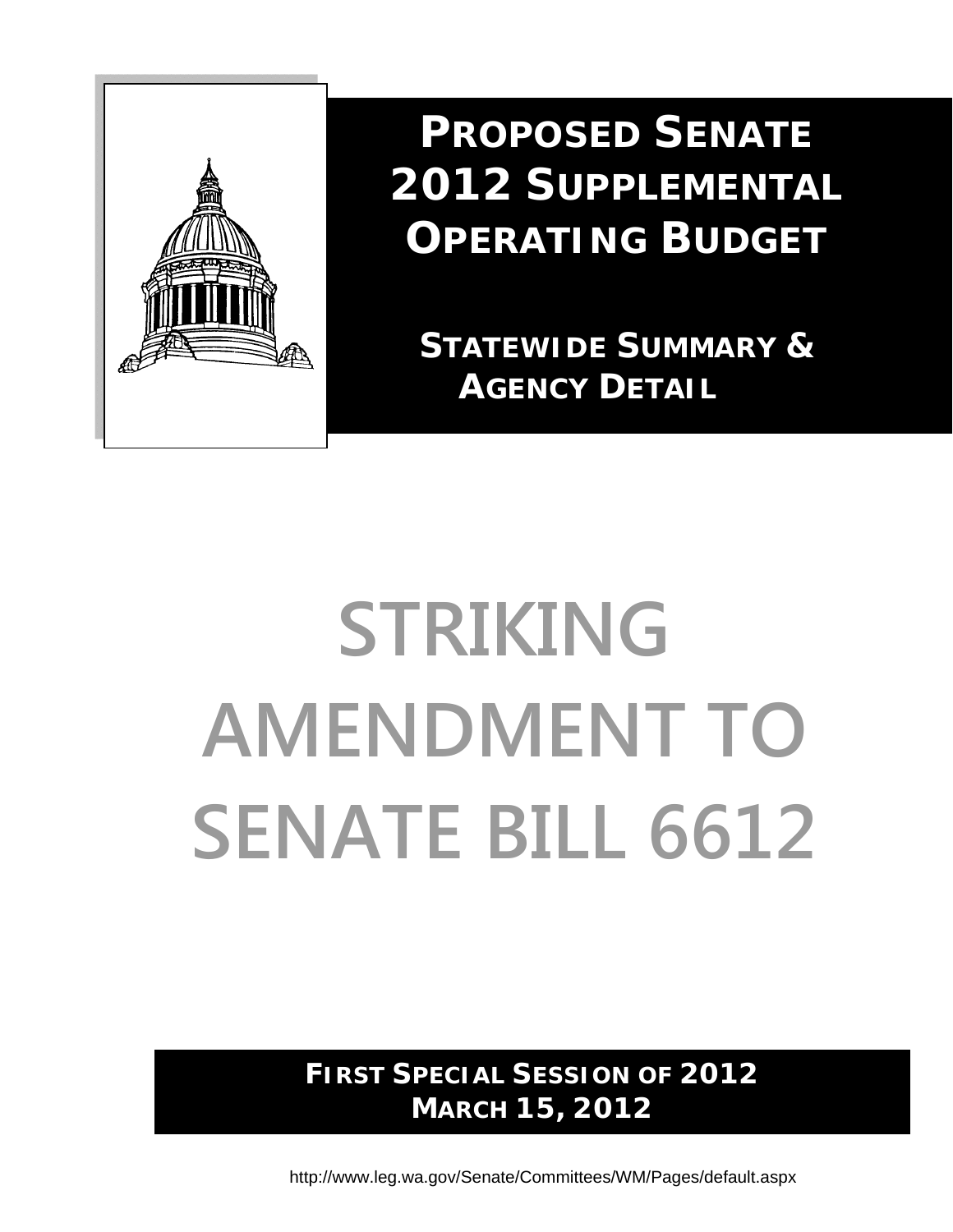| <b>Title</b>                                                | Page |
|-------------------------------------------------------------|------|
| Accountancy, State Board of                                 | 66   |
| Actuary, Office of the State                                | 17   |
| Administrative Hearings, Office of                          | 51   |
| Administrative Office of the Courts                         | 25   |
| African-American Affairs, Washington State Commission on    | 56   |
| Agriculture, Department of                                  | 129  |
| Archaeology & Historic Preservation                         | 79   |
| Arts Commission, Washington State                           | 165  |
| Asian-Pacific-American Affairs, Washington State Commission | 36   |
| Attorney General, Office of the                             | 41   |
| Auditor, Office of the State                                | 39   |
| Bond Retirement & Interest                                  | 168  |
| <b>Caseload Forecast Council</b>                            | 43   |
| Center for Childhood Deafness & Hearing Loss, WA State      | 161  |
| Central Washington University                               | 152  |
| Columbia River Gorge Commission                             | 109  |
| Commerce, Department of                                     | 45   |
| Community & Technical College System                        | 157  |
| <b>Conservation Commission, State</b>                       | 120  |
| <b>Consolidated Technology Services</b>                     | 65   |
| Corrections, Department of                                  | 92   |
| <b>Court of Appeals</b>                                     | 23   |
| Criminal Justice Training Commission, Washington State      | 85   |
| DSHS - Administration & Supporting Services                 | 106  |
| DSHS - Alcohol & Substance Abuse                            | 104  |
| DSHS - Children & Family Services                           | 96   |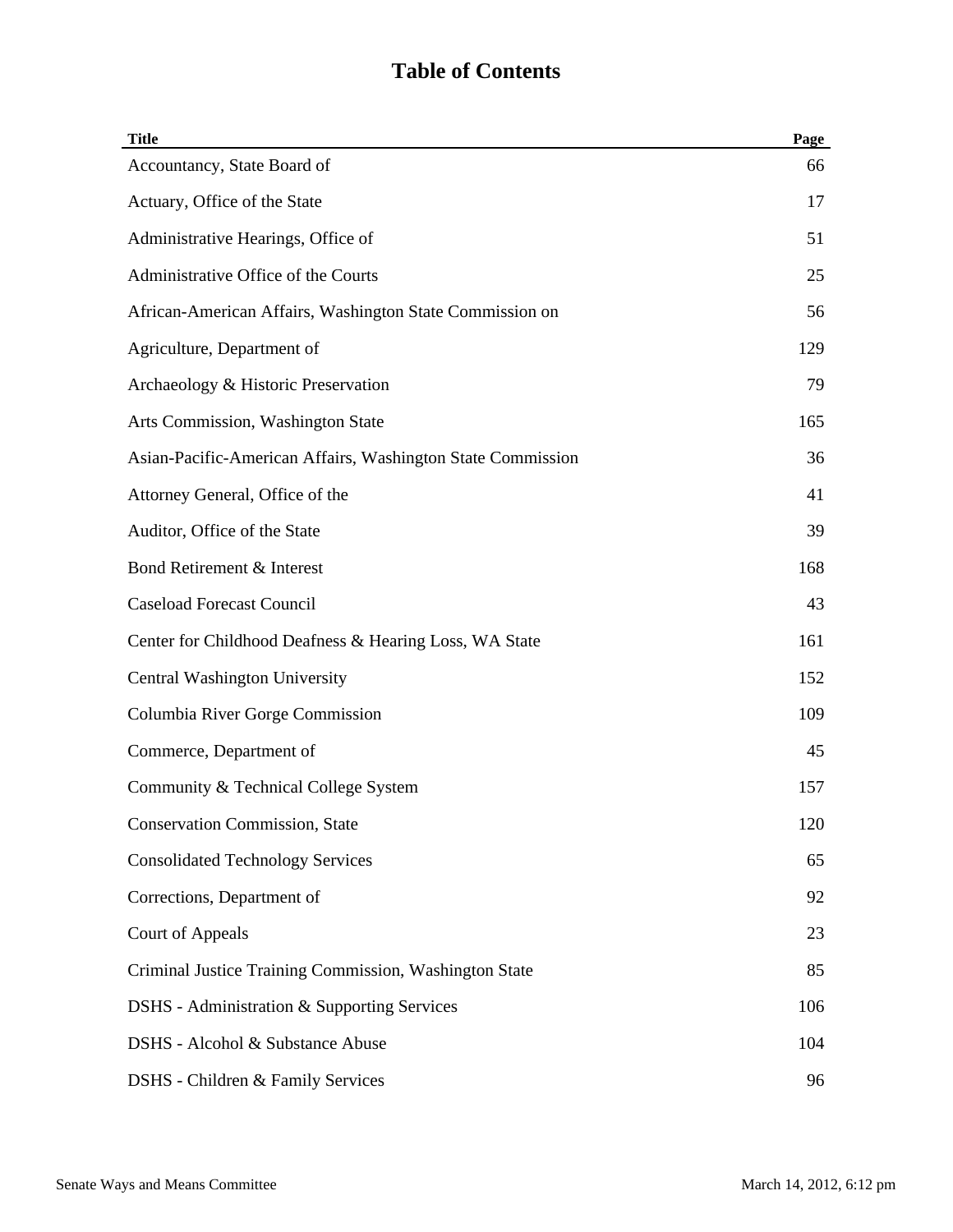| <b>Title</b>                                    | Page |
|-------------------------------------------------|------|
| <b>DSHS</b> - Developmental Disabilities        | 100  |
| <b>DSHS</b> - Economic Services Administration  | 102  |
| <b>DSHS</b> - Juvenile Rehabilitation           | 98   |
| <b>DSHS</b> - Long-Term Care Services           | 101  |
| <b>DSHS</b> - Mental Health                     | 99   |
| <b>DSHS</b> - Payments to Other Agencies        | 108  |
| <b>DSHS</b> - Special Commitment Center         | 107  |
| <b>DSHS</b> - Vocational Rehabilitation         | 105  |
| Early Learning, Department of                   | 163  |
| Eastern Washington State Historical Society     | 167  |
| <b>Eastern Washington University</b>            | 151  |
| Ecology, Department of                          | 110  |
| Economic & Revenue Forecast Council             | 48   |
| <b>Employee Compensation Adjustments, State</b> | 170  |
| <b>Employment Security Department</b>           | 95   |
| Enterprise Services, Department of              | 68   |
| Environmental and Land Use Hearings Office      | 119  |
| Financial Institutions, Department of           | 44   |
| Financial Management, Office of                 | 49   |
| Fish and Wildlife, Department of                | 121  |
| Forensic Investigation Council                  | 67   |
| Gambling Commission, Washington State           | 54   |
| Governor, Office of the                         | 29   |
| Health Care Authority, Washington State         | 80   |
| Health, Department of                           | 88   |
| <b>Higher Education Coordinating Board</b>      | 147  |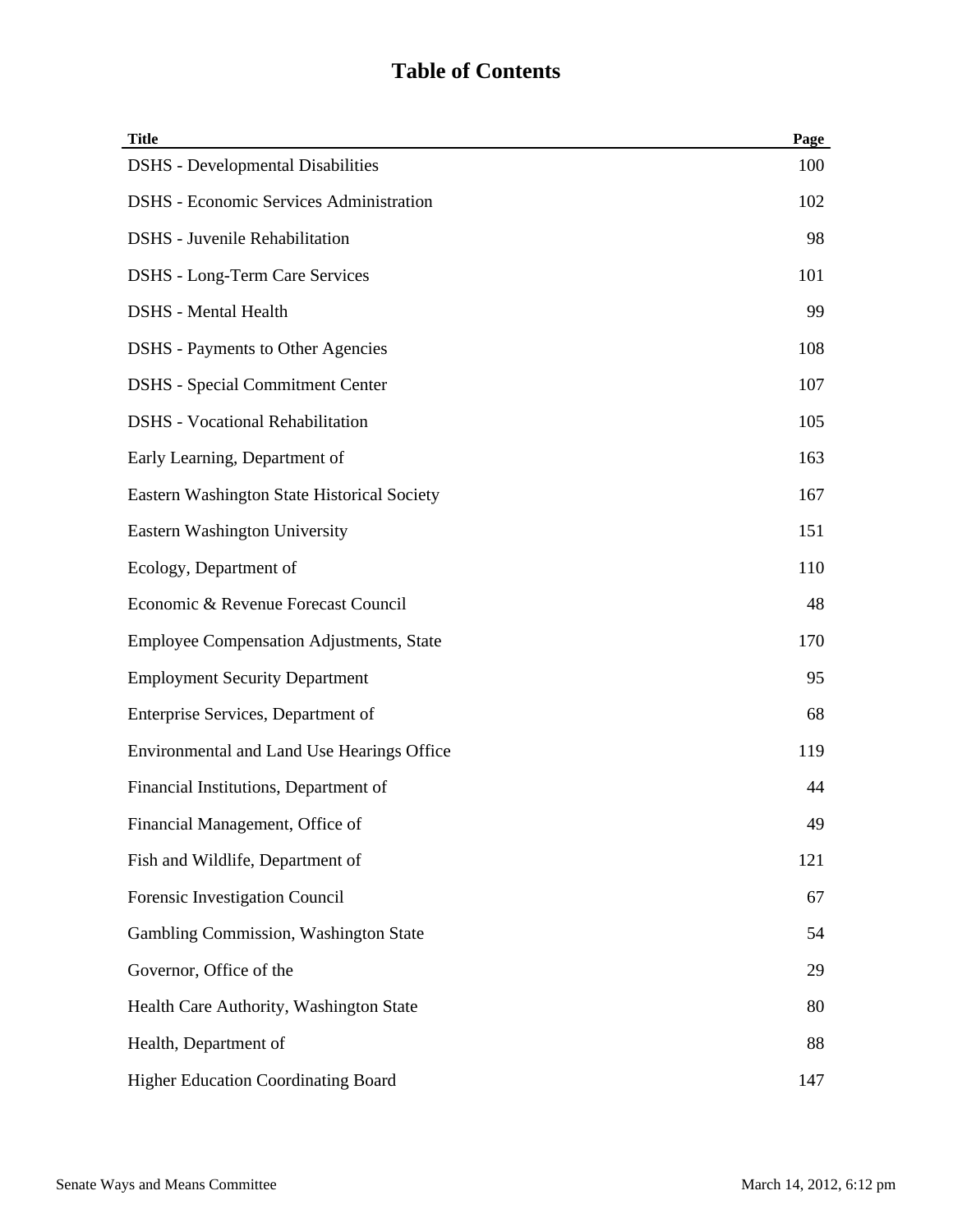| <b>Title</b>                                              | Page |
|-----------------------------------------------------------|------|
| Higher Education, Council for                             | 146  |
| Hispanic Affairs, Washington State Commission on          | 55   |
| Historical Society, Washington State                      | 166  |
| Horse Racing Commission, Washington                       | 70   |
| House of Representatives                                  | 11   |
| Human Rights Commission                                   | 83   |
| Indian Affairs, Governor's Office of                      | 35   |
| Industrial Insurance Appeals, Board of                    | 84   |
| Innovate Washington                                       | 60   |
| Insurance Commissioner, Office of                         | 64   |
| <b>Investment Board, State</b>                            | 59   |
| Joint Legislative Audit & Review Committee                | 15   |
| Joint Legislative Systems Committee                       | 18   |
| Judicial Conduct, Commission on                           | 24   |
| Labor & Industries, Department of                         | 86   |
| Legislative Evaluation & Accountability Program Committee | 16   |
| <b>LEOFF 2 Retirement Board</b>                           | 78   |
| Licensing, Department of                                  | 133  |
| Lieutenant Governor, Office of the                        | 31   |
| Liquor Control Board, Washington State                    | 71   |
| Lottery Commission, State                                 | 53   |
| <b>Military Department</b>                                | 76   |
| Minority & Women's Business Enterprises, Office of        | 63   |
| Natural Resources, Department of                          | 126  |
| Office of Civil Legal Aid                                 | 28   |
| Office of Legislative Support Svcs                        | 20   |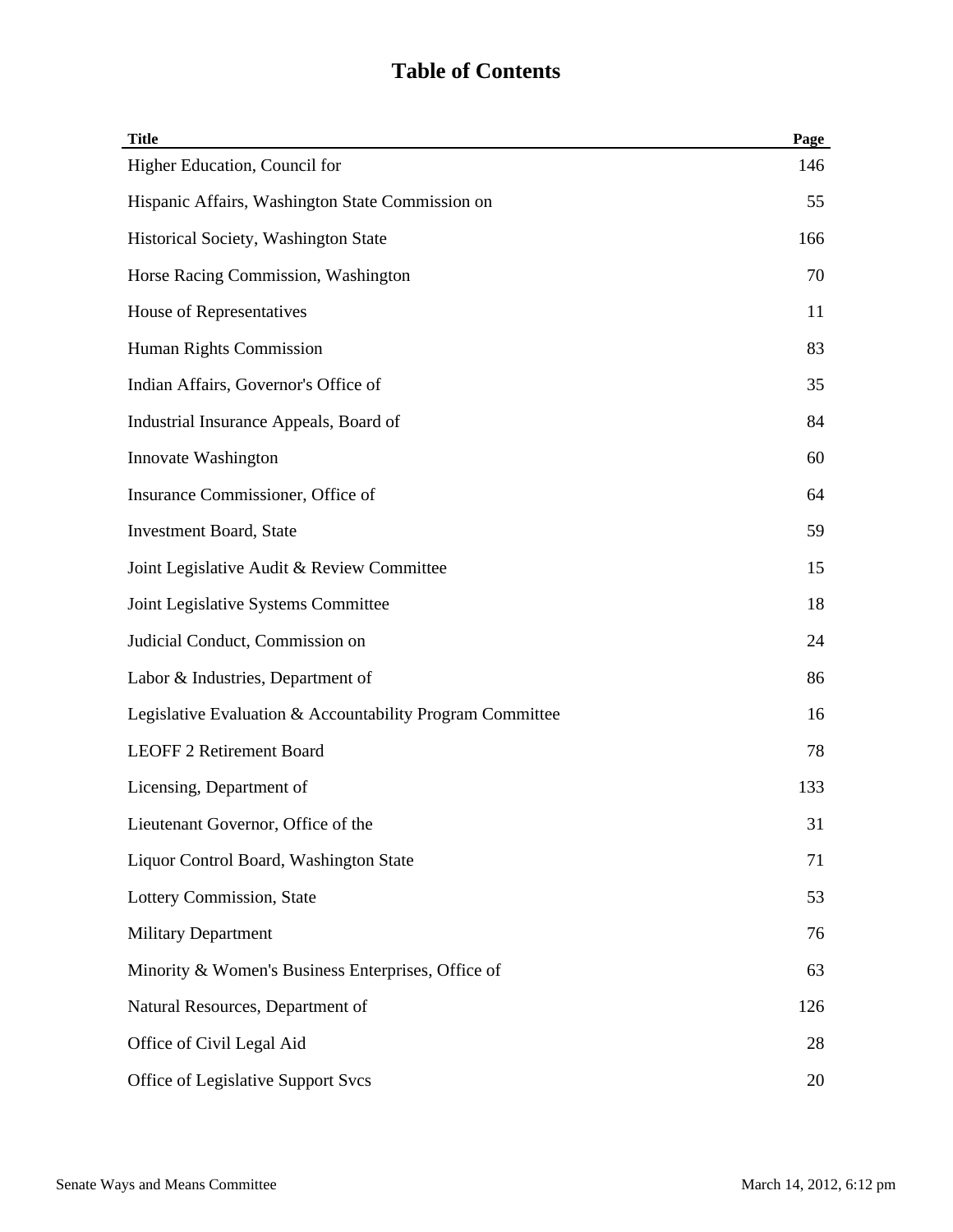| <b>Title</b>                                            | Page |
|---------------------------------------------------------|------|
| Other Legislation                                       | 171  |
| Parks and Recreation Commission, State                  | 115  |
| Pollution Liability Insurance Program, Washington       | 114  |
| Public Defense, Office of                               | 27   |
| <b>Public Disclosure Commission</b>                     | 32   |
| <b>Public Employment Relations Commission</b>           | 77   |
| Public Schools - Education of Highly Capable Students   | 142  |
| <b>Public Schools - Education Reform</b>                | 143  |
| <b>Public Schools - Educational Service Districts</b>   | 139  |
| <b>Public Schools - General Apportionment</b>           | 136  |
| <b>Public Schools - Institutional Education</b>         | 141  |
| Public Schools - Learning Assistance Program (LAP)      | 145  |
| Public Schools - Levy Equalization                      | 140  |
| Public Schools - OSPI & Statewide Programs              | 134  |
| <b>Public Schools - Pupil Transportation</b>            | 137  |
| Public Schools - Special Education                      | 138  |
| Public Schools - Transitional Bilingual Instruction     | 144  |
| <b>Puget Sound Partnership</b>                          | 124  |
| Recreation and Conservation Funding Board               | 117  |
| Retirement Systems, Department of                       | 57   |
| Revenue, Department of                                  | 61   |
| Salaries for Elected Officials, Citizens' Commission on | 40   |
| School for the Blind, State                             | 160  |
| Secretary of State, Office of the                       | 33   |
| Senate                                                  | 13   |
| Services for the Blind, Department of                   | 94   |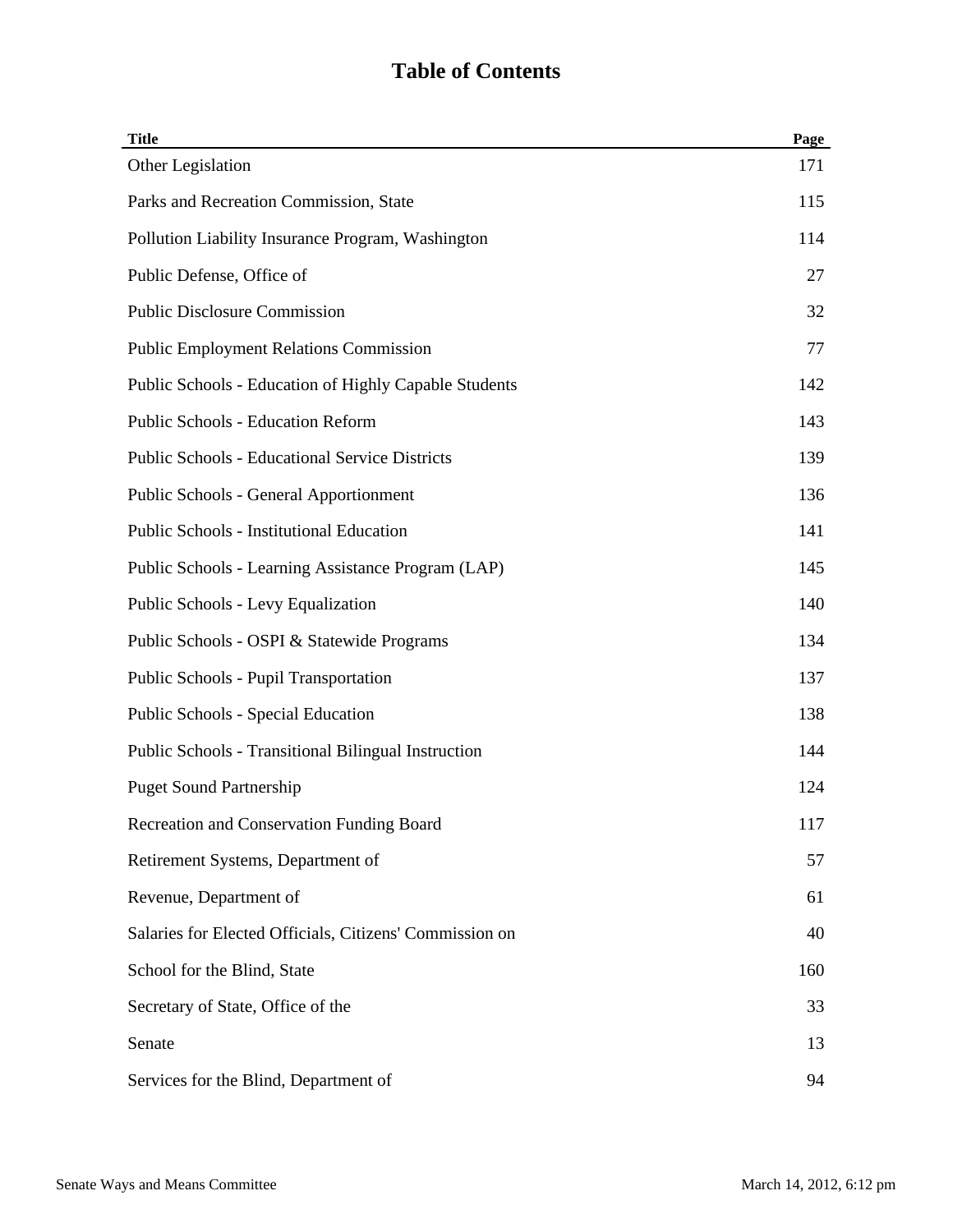| <b>Title</b>                                      | Page |
|---------------------------------------------------|------|
| Special Appropriations to the Governor            | 169  |
| <b>State Law Library</b>                          | 22   |
| State Patrol, Washington                          | 131  |
| <b>Statute Law Committee</b>                      | 19   |
| <b>Student Achievement Council</b>                | 158  |
| Student Financial Aid, Office of                  | 156  |
| Supreme Court                                     | 21   |
| Tax Appeals, Board of                             | 62   |
| The Evergreen State College                       | 153  |
| Treasurer, Office of the State                    | 37   |
| University of Washington                          | 148  |
| Utilities and Transportation Commission           | 73   |
| Veterans' Affairs, Department of                  | 91   |
| Volunteer Firefighters, Board for                 | 75   |
| <b>Washington State University</b>                | 150  |
| Western Washington University                     | 155  |
| Workforce Training & Education Coordinating Board | 162  |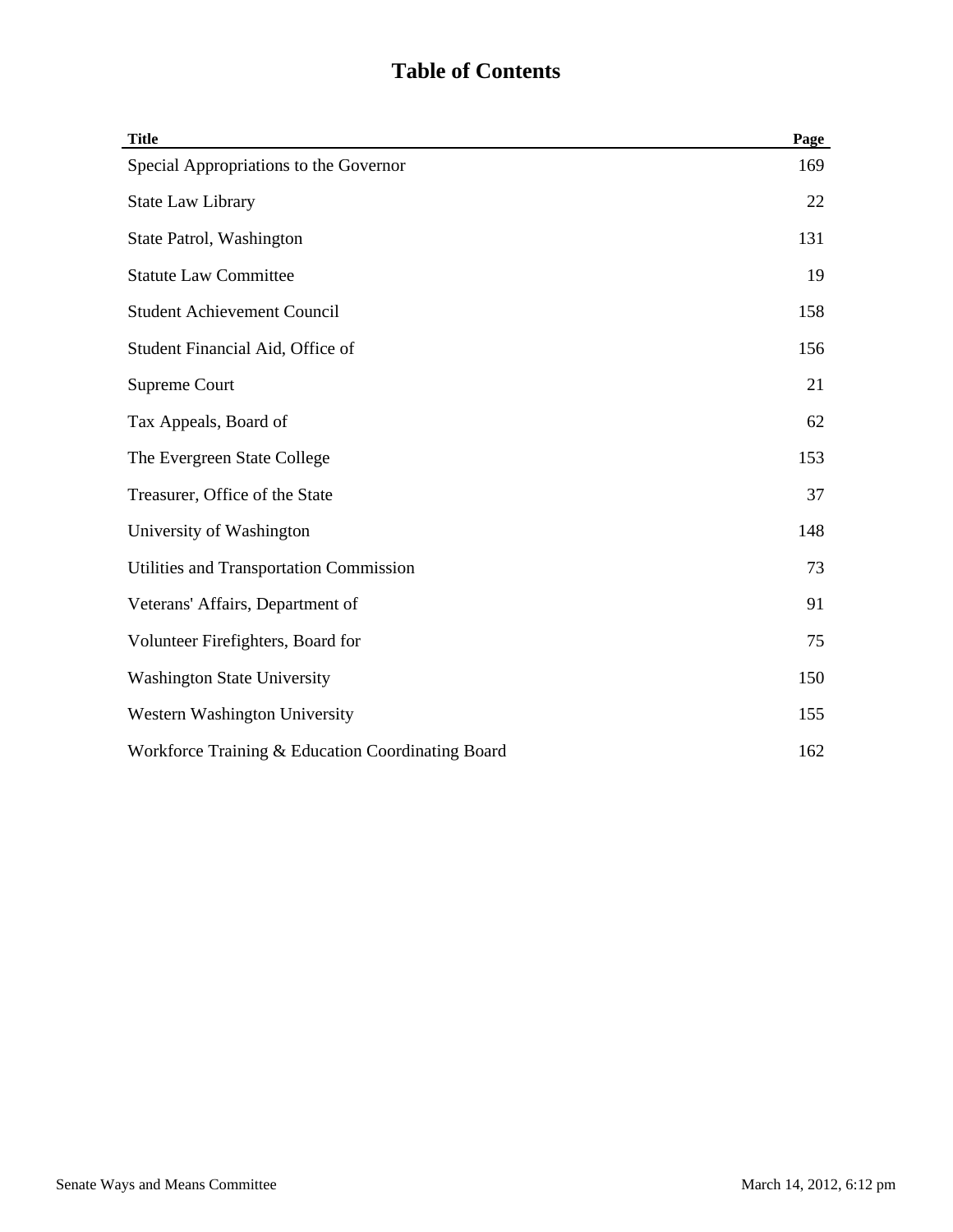**Striking Amendment to SB 6612**

|                                            | <b>FTEs</b> | NGF-P      | <b>Total</b> |
|--------------------------------------------|-------------|------------|--------------|
| Legislative                                | 793.3       | 139,336    | 146,594      |
| Judicial                                   | 637.1       | 225,088    | 282,309      |
| Governmental Operations                    | 7,573.6     | 388,453    | 3,597,644    |
| <b>Other Human Services</b>                | 16,696.5    | 5,849,029  | 14,379,208   |
| <b>DSHS</b>                                | 16,469.5    | 5,431,683  | 11,013,783   |
| <b>Natural Resources</b>                   | 5,903.1     | 238,210    | 1,505,378    |
| Transportation                             | 741.9       | 70.805     | 170,794      |
| <b>Public Schools</b>                      | 271.8       | 13,644,837 | 15,618,031   |
| <b>Higher Education</b>                    | 45,206.1    | 2,725,026  | 11,092,117   |
| <b>Other Education</b>                     | 515.6       | 161,290    | 524,931      |
| Special Appropriations                     | 0.0         | 2,003,075  | 2,131,300    |
| <b>Total Budget Bill</b>                   | 94,808.3    | 30,876,832 | 60,462,089   |
| <b>Appropriations in Other Legislation</b> | 1.9         | $-3,850$   | $-3,696$     |
| <b>Statewide Total</b>                     | 94,810.1    | 30,872,982 | 60,458,393   |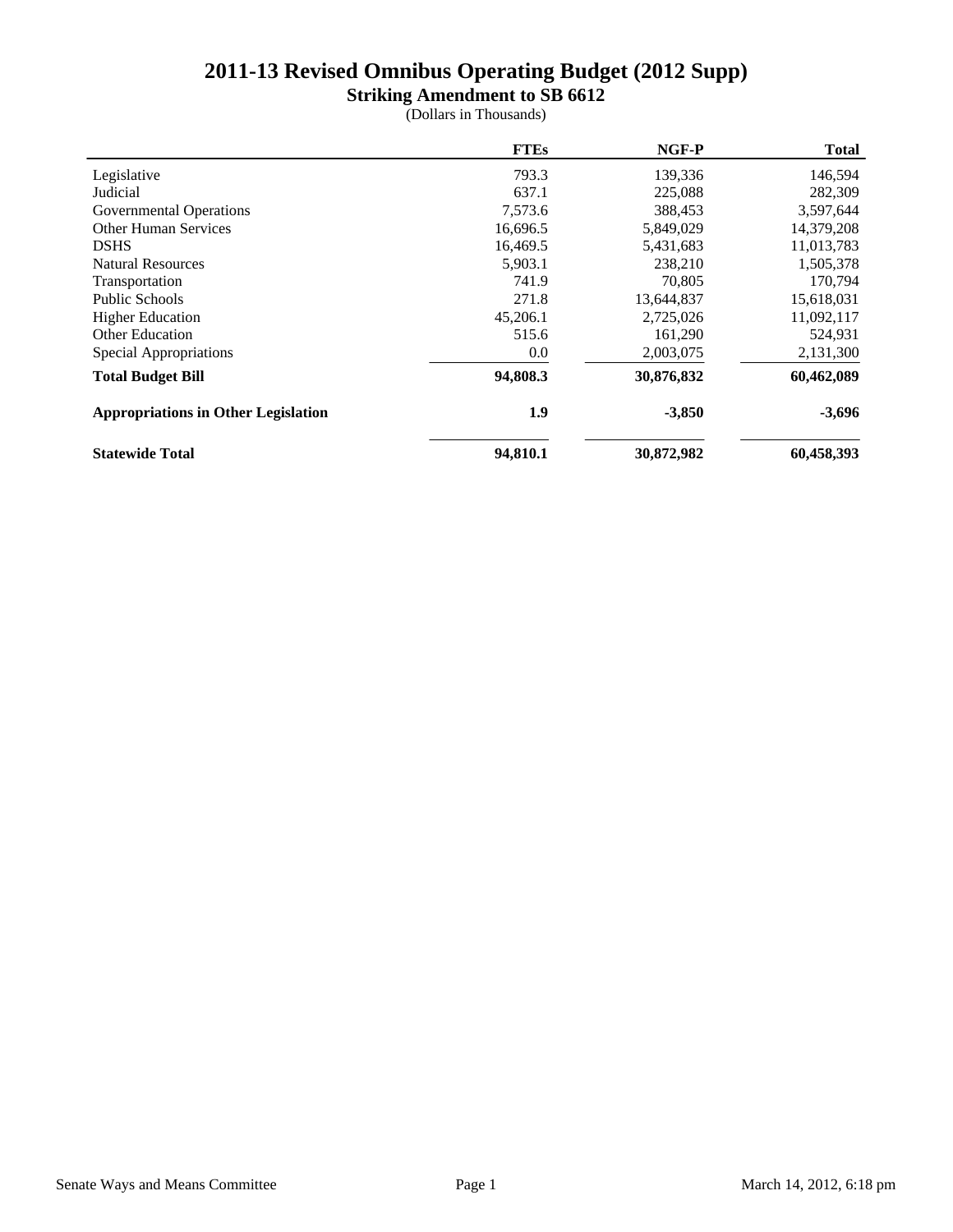**Striking Amendment to SB 6612**

|                                       | <b>FTEs</b> | NGF-P    | <b>Total</b> |
|---------------------------------------|-------------|----------|--------------|
| Legislative                           |             |          |              |
| House of Representatives              | 378.9       | 57,874   | 59,365       |
| Senate                                | 271.3       | 43,203   | 44,624       |
| Jt Leg Audit & Review Committee       | 20.9        | 5,254    | 5,424        |
| <b>LEAP Committee</b>                 | 10.0        | 3,749    | 3,749        |
| Office of the State Actuary           | 13.2        | $\Omega$ | 3,324        |
| Joint Legislative Systems Comm        | 46.6        | 15,690   | 15,690       |
| <b>Statute Law Committee</b>          | 46.6        | 8,769    | 9,621        |
| <b>Redistricting Commission</b>       | 5.9         | 1,781    | 1,781        |
| Office of Legislative Support Svcs    | 0.0         | 3,016    | 3,016        |
| <b>Total Legislative</b>              | 793.3       | 139,336  | 146,594      |
| <b>Judicial</b>                       |             |          |              |
| Supreme Court                         | 60.9        | 13,436   | 13,436       |
| State Law Library                     | 13.8        | 1,954    | 2,954        |
| Court of Appeals                      | 139.6       | 30,443   | 30,443       |
| <b>Commission on Judicial Conduct</b> | 9.5         | 2,029    | 2,029        |
| Administrative Office of the Courts   | 398.3       | 99,102   | 151,740      |
| Office of Public Defense              | 14.0        | 56,042   | 58,532       |
| Office of Civil Legal Aid             | 1.0         | 22,082   | 23,175       |
| <b>Total Judicial</b>                 | 637.1       | 225,088  | 282,309      |
| <b>Total Legislative/Judicial</b>     | 1,430.4     | 364,424  | 428,903      |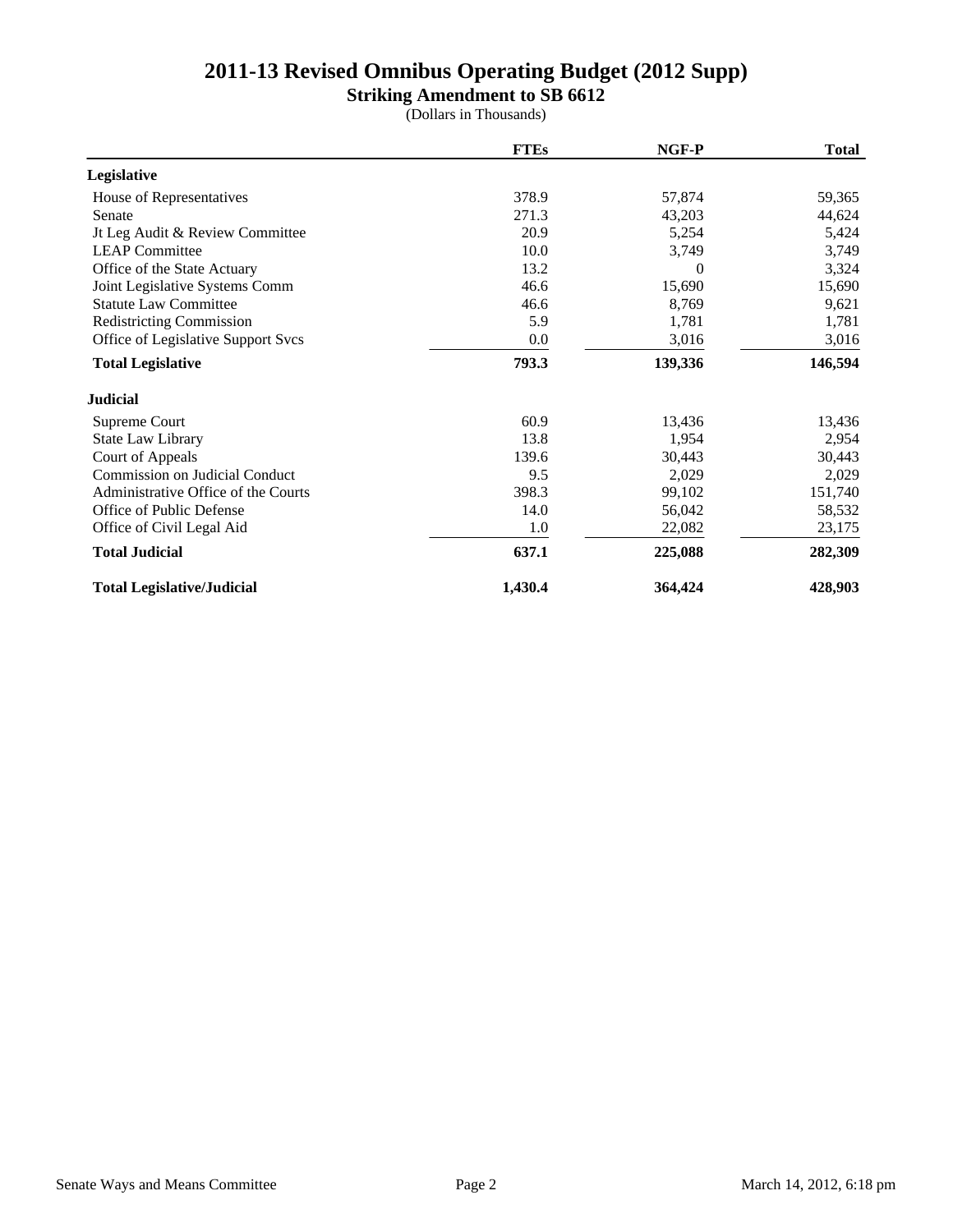**Striking Amendment to SB 6612**

|                                           | <b>FTEs</b> | NGF-P            | <b>Total</b> |
|-------------------------------------------|-------------|------------------|--------------|
| <b>Governmental Operations</b>            |             |                  |              |
| Office of the Governor                    | 50.4        | 10,391           | 11,891       |
| Office of the Lieutenant Governor         | 5.8         | 1,301            | 1,396        |
| <b>Public Disclosure Commission</b>       | 19.5        | 3,962            | 3,962        |
| Office of the Secretary of State          | 311.4       | 24,669           | 83,627       |
| Governor's Office of Indian Affairs       | 2.0         | 492              | 492          |
| Asian-Pacific-American Affrs              | 1.9         | 423              | 423          |
| Office of the State Treasurer             | 67.0        | $\overline{0}$   | 13,347       |
| Office of the State Auditor               | 335.1       | $\boldsymbol{0}$ | 71,215       |
| Comm Salaries for Elected Officials       | 1.3         | 327              | 327          |
| Office of the Attorney General            | 1,100.7     | 12,448           | 226,450      |
| <b>Caseload Forecast Council</b>          | 12.0        | 2,461            | 2,461        |
| Dept of Financial Institutions            | 188.3       | $\boldsymbol{0}$ | 46,240       |
| Department of Commerce                    | 252.1       | 61,204           | 505,254      |
| Economic & Revenue Forecast Council       | 5.1         | 1,321            | 1,371        |
| Office of Financial Management            | 183.1       | 35,746           | 115,762      |
| Office of Administrative Hearings         | 170.4       | $\boldsymbol{0}$ | 35,743       |
| <b>State Lottery Commission</b>           | 142.9       | $\boldsymbol{0}$ | 801,741      |
| <b>Washington State Gambling Comm</b>     | 155.5       | $\overline{0}$   | 31,991       |
| WA State Comm on Hispanic Affairs         | 2.0         | 463              | 463          |
| African-American Affairs Comm             | 2.0         | 445              | 445          |
| Department of Retirement Systems          | 249.0       | $\boldsymbol{0}$ | 52,377       |
| <b>State Investment Board</b>             | 83.4        | $\boldsymbol{0}$ | 29,094       |
| Innovate Washington                       | 14.9        | 5,694            | 9,520        |
| Department of Revenue                     | 1,168.8     | 199,726          | 231,372      |
| Board of Tax Appeals                      | 11.2        | 2,316            | 2,316        |
| Minority & Women's Business Enterp        | 17.0        | $\boldsymbol{0}$ | 3,655        |
| Dept of General Administration            | 0.1         | $\boldsymbol{0}$ | $\mathbf{0}$ |
| Office of Insurance Commissioner          | 230.3       | $\overline{0}$   | 51,715       |
| <b>Consolidated Technology Services</b>   | 279.5       | $\boldsymbol{0}$ | 208,060      |
| <b>State Board of Accountancy</b>         | 11.3        | $\boldsymbol{0}$ | 2,697        |
| Forensic Investigations Council           | 0.0         | $\theta$         | 280          |
| Department of Enterprise Services         | 1,070.0     | 6,710            | 480,020      |
| <b>Washington Horse Racing Commission</b> | 28.5        | $\boldsymbol{0}$ | 6,785        |
| WA State Liquor Control Board             | 841.4       | $\boldsymbol{0}$ | 192,272      |
| Utilities and Transportation Comm         | 167.4       | $\overline{0}$   | 48,627       |
| Board for Volunteer Firefighters          | 4.0         | $\theta$         | 1,043        |
| Military Department                       | 323.4       | 14,115           | 308,777      |
| <b>Public Employment Relations Comm</b>   | 41.6        | 4,239            | 7,781        |
| <b>LEOFF 2 Retirement Board</b>           | 6.0         | $\boldsymbol{0}$ | 2,044        |
| Archaeology & Historic Preservation       | 17.8        | $\overline{0}$   | 4,608        |
| <b>Total Governmental Operations</b>      | 7,573.6     | 388,453          | 3,597,644    |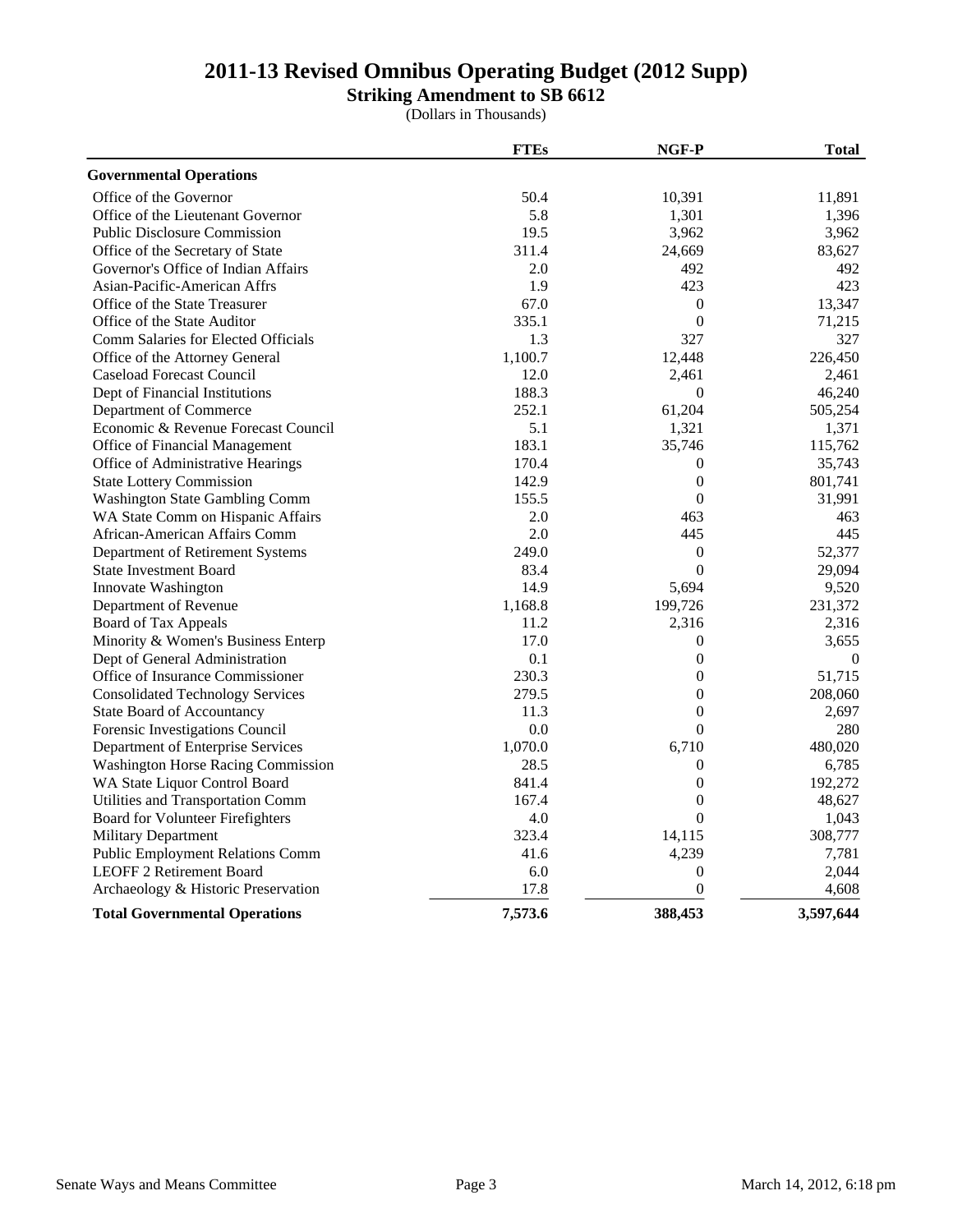**Striking Amendment to SB 6612**

|                                           | <b>FTEs</b> | NGF-P     | <b>Total</b> |
|-------------------------------------------|-------------|-----------|--------------|
| <b>Other Human Services</b>               |             |           |              |
| WA State Health Care Authority            | 1,009.7     | 4,011,971 | 10,073,471   |
| Human Rights Commission                   | 34.2        | 3.954     | 5,847        |
| <b>Bd</b> of Industrial Insurance Appeals | 163.8       | $\theta$  | 39,218       |
| Criminal Justice Training Comm            | 34.1        | 29.502    | 43,211       |
| Department of Labor and Industries        | 2,784.4     | 35.551    | 634,017      |
| Department of Health                      | 1,640.9     | 138,240   | 1,102,246    |
| Department of Veterans' Affairs           | 690.3       | 15.347    | 116,847      |
| Department of Corrections                 | 7.932.7     | 1,609,947 | 1,633,538    |
| Dept of Services for the Blind            | 75.0        | 4,517     | 25,466       |
| <b>Employment Security Department</b>     | 2,331.5     |           | 705,347      |
| <b>Total Other Human Services</b>         | 16.696.5    | 5,849,029 | 14,379,208   |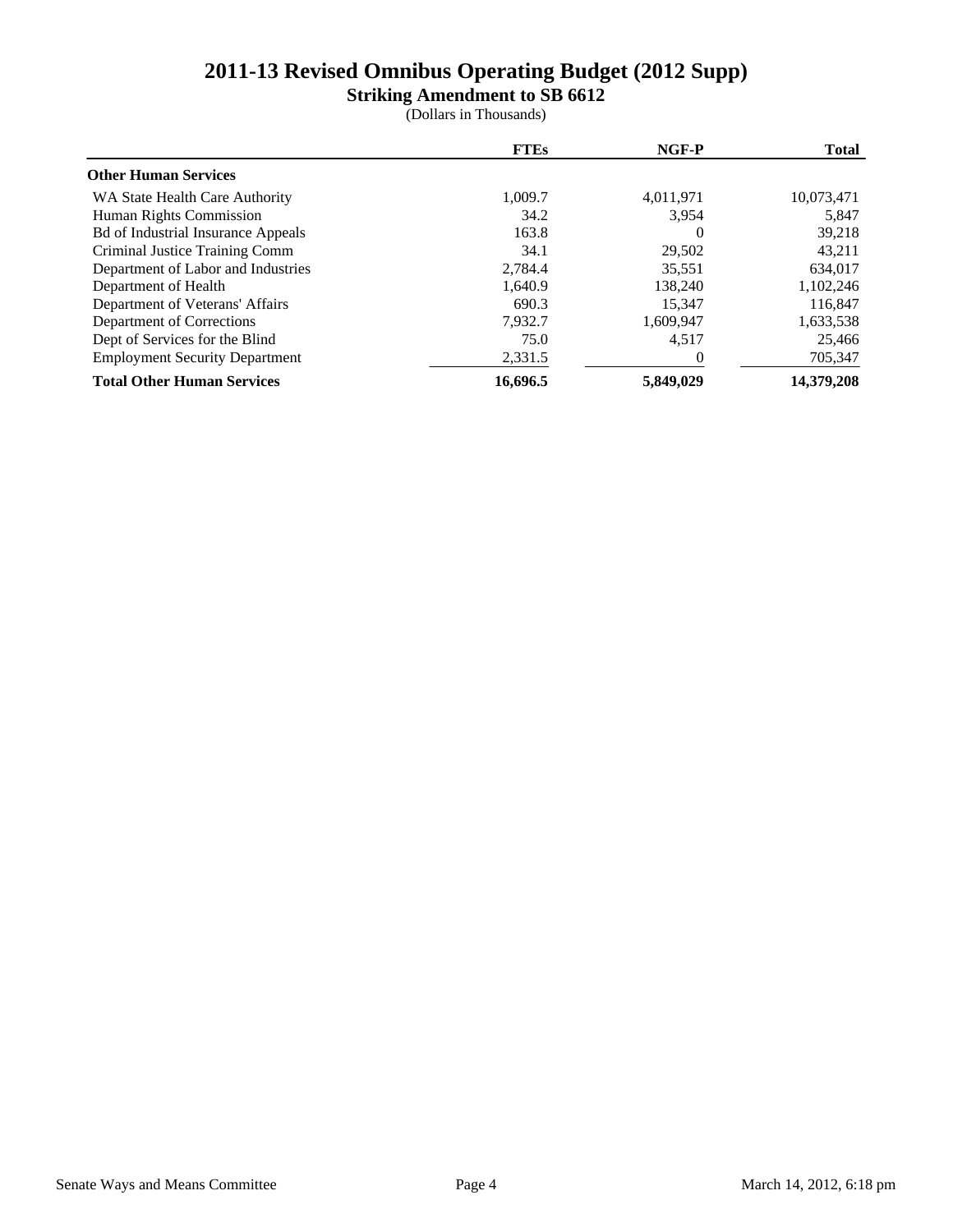**Striking Amendment to SB 6612**

|                                    | <b>FTEs</b> | NGF-P      | <b>Total</b>   |
|------------------------------------|-------------|------------|----------------|
| <b>DSHS</b>                        |             |            |                |
| Children and Family Services       | 2,475.0     | 570,901    | 1,062,911      |
| Juvenile Rehabilitation            | 755.9       | 171,005    | 179,714        |
| Mental Health                      | 2,643.3     | 880,552    | 1,586,458      |
| <b>Developmental Disabilities</b>  | 3,081.3     | 992,926    | 1,932,173      |
| Long-Term Care                     | 1,363.4     | 1,601,577  | 3,412,017      |
| Economic Services Administration   | 4,264.6     | 808,120    | 2,013,689      |
| Alcohol & Substance Abuse          | 73.3        | 134,276    | 343,526        |
| <b>Medical Assistance Payments</b> | 0.1         | $\Omega$   | 0              |
| <b>Vocational Rehabilitation</b>   | 322.1       | 21,480     | 129,315        |
| <b>Administration/Support Svcs</b> | 435.2       | 49,512     | 95,592         |
| <b>Special Commitment Center</b>   | 415.2       | 83,541     | 83,541         |
| Payments to Other Agencies         | 0.0         | 117,793    | 174,847        |
| <b>Information System Services</b> | 198.6       | 0          | $\Omega$       |
| <b>Consolidated Field Services</b> | 441.7       |            | $\overline{0}$ |
| <b>Total DSHS</b>                  | 16,469.5    | 5,431,683  | 11,013,783     |
| <b>Total Human Services</b>        | 33,165.9    | 11,280,712 | 25,392,991     |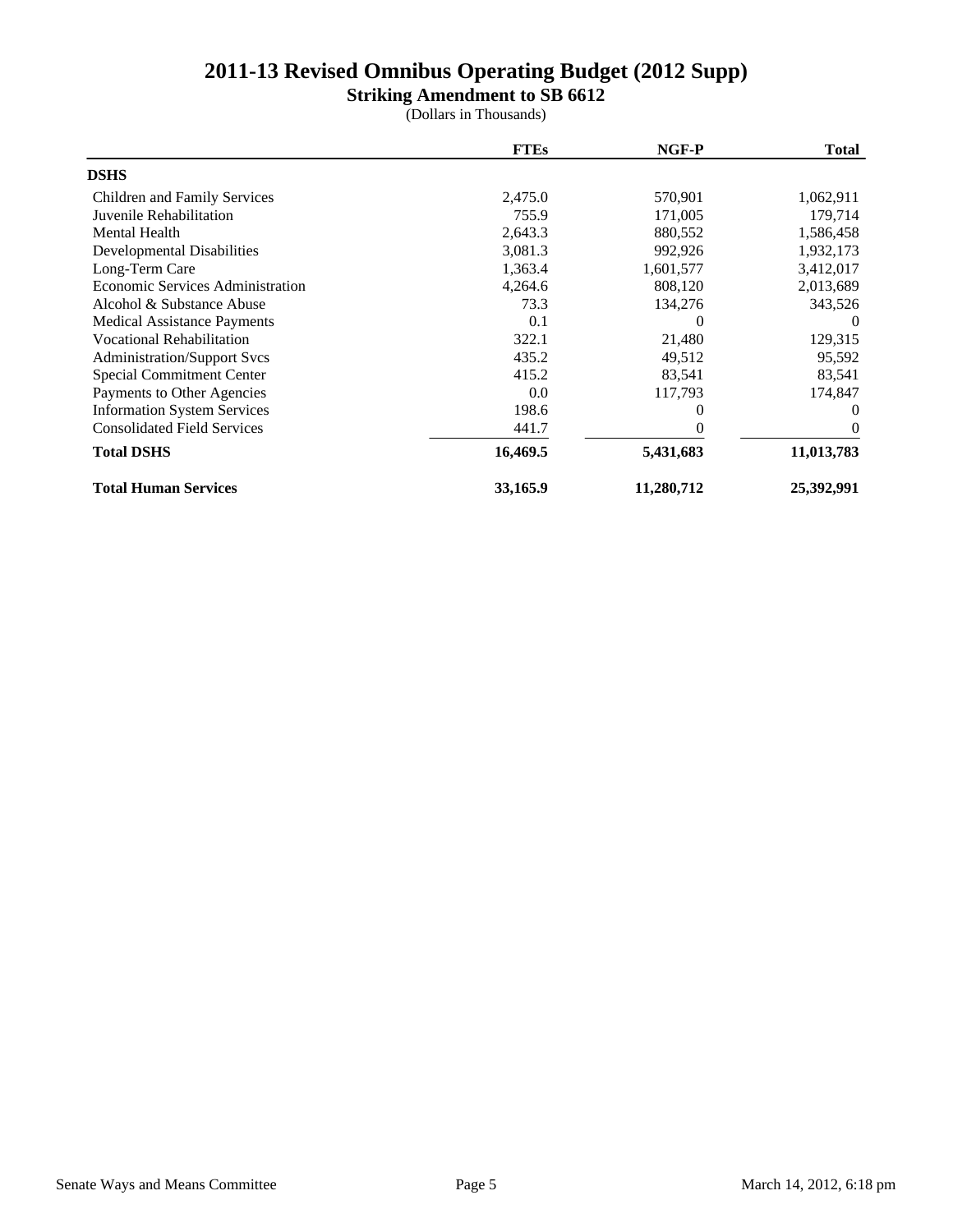**Striking Amendment to SB 6612**

|                                        | <b>FTEs</b> | NGF-P    | <b>Total</b> |
|----------------------------------------|-------------|----------|--------------|
| <b>Natural Resources</b>               |             |          |              |
| Columbia River Gorge Commission        | 6.0         | 805      | 1,611        |
| Department of Ecology                  | 1,554.8     | 52,467   | 442,104      |
| WA Pollution Liab Insurance Program    | 6.0         | $\theta$ | 1,613        |
| <b>State Parks and Recreation Comm</b> | 636.9       | 17,334   | 142,635      |
| Rec and Conservation Funding Board     | 19.6        | 1,722    | 9,317        |
| Environ & Land Use Hearings Office     | 17.7        | 4,241    | 4,241        |
| <b>State Conservation Commission</b>   | 17.6        | 13.219   | 14,520       |
| Dept of Fish and Wildlife              | 1,465.4     | 56,542   | 362,479      |
| <b>Puget Sound Partnership</b>         | 42.2        | 4.526    | 18,130       |
| Department of Natural Resources        | 1,381.7     | 61,635   | 363,536      |
| Department of Agriculture              | 755.4       | 25,719   | 145,192      |
| <b>Total Natural Resources</b>         | 5,903.1     | 238,210  | 1,505,378    |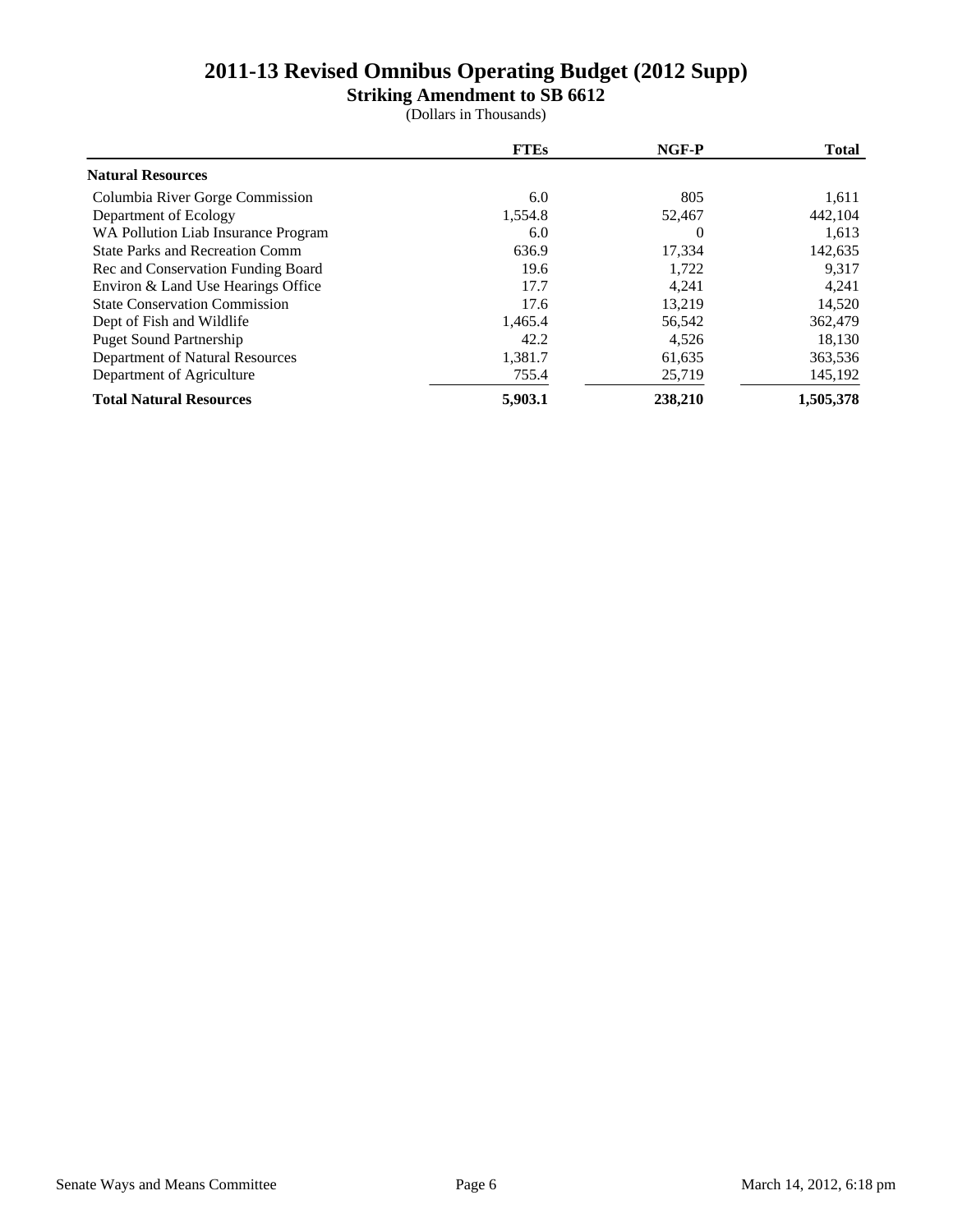**Striking Amendment to SB 6612**

|                                | <b>FTEs</b> | NGF-P  | <b>Total</b> |
|--------------------------------|-------------|--------|--------------|
| <b>Transportation</b>          |             |        |              |
| <b>Washington State Patrol</b> | 511.3       | 68,355 | 130,198      |
| Department of Licensing        | 230.6       | 2,450  | 40,596       |
| <b>Total Transportation</b>    | 741.9       | 70.805 | 170,794      |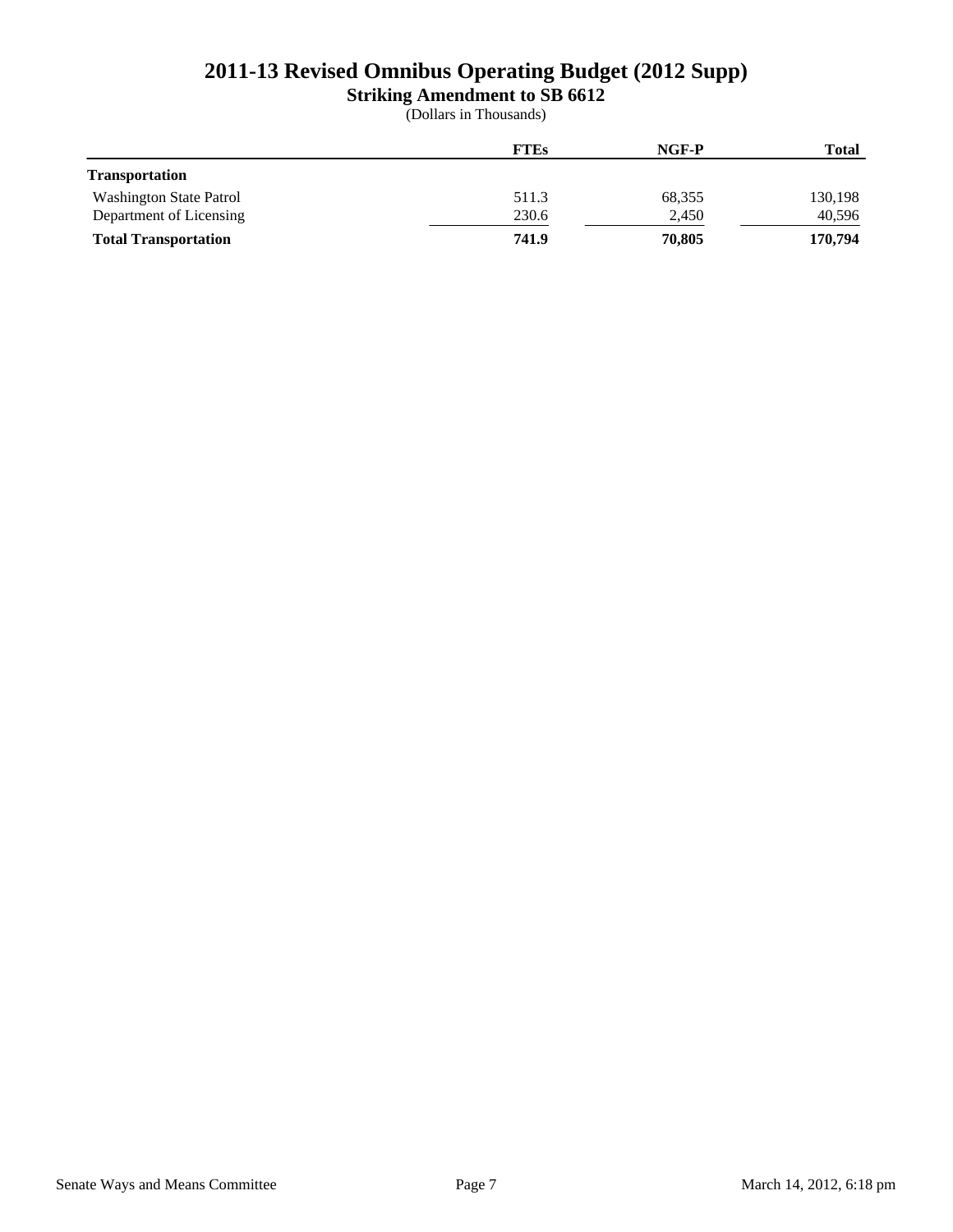**Striking Amendment to SB 6612**

|                                           | <b>FTEs</b> | NGF-P      | <b>Total</b> |
|-------------------------------------------|-------------|------------|--------------|
| <b>Public Schools</b>                     |             |            |              |
| OSPI & Statewide Programs                 | 234.3       | 50,114     | 135,695      |
| General Apportionment                     | 0.0         | 10,412,087 | 10,434,414   |
| <b>Pupil Transportation</b>               | 0.0         | 595,885    | 595,885      |
| <b>School Food Services</b>               | 0.0         | 14,222     | 595,634      |
| <b>Special Education</b>                  | 2.0         | 1,328,957  | 1,815,879    |
| <b>Educational Service Districts</b>      | 0.0         | 15,806     | 15,806       |
| Levy Equalization                         | 0.0         | 598,934    | 603,334      |
| Elementary/Secondary School Improv        | 0.0         | $\Omega$   | 6,152        |
| <b>Institutional Education</b>            | 0.0         | 32,561     | 32,561       |
| Ed of Highly Capable Students             | 0.0         | 17,533     | 17,533       |
| <b>Education Reform</b>                   | 35.5        | 163,109    | 386,299      |
| <b>Transitional Bilingual Instruction</b> | 0.0         | 160,241    | 231,242      |
| Learning Assistance Program (LAP)         | 0.0         | 255,388    | 747,595      |
| <b>Compensation Adjustments</b>           | 0.0         |            |              |
| <b>Total Public Schools</b>               | 271.8       | 13,644,837 | 15,618,031   |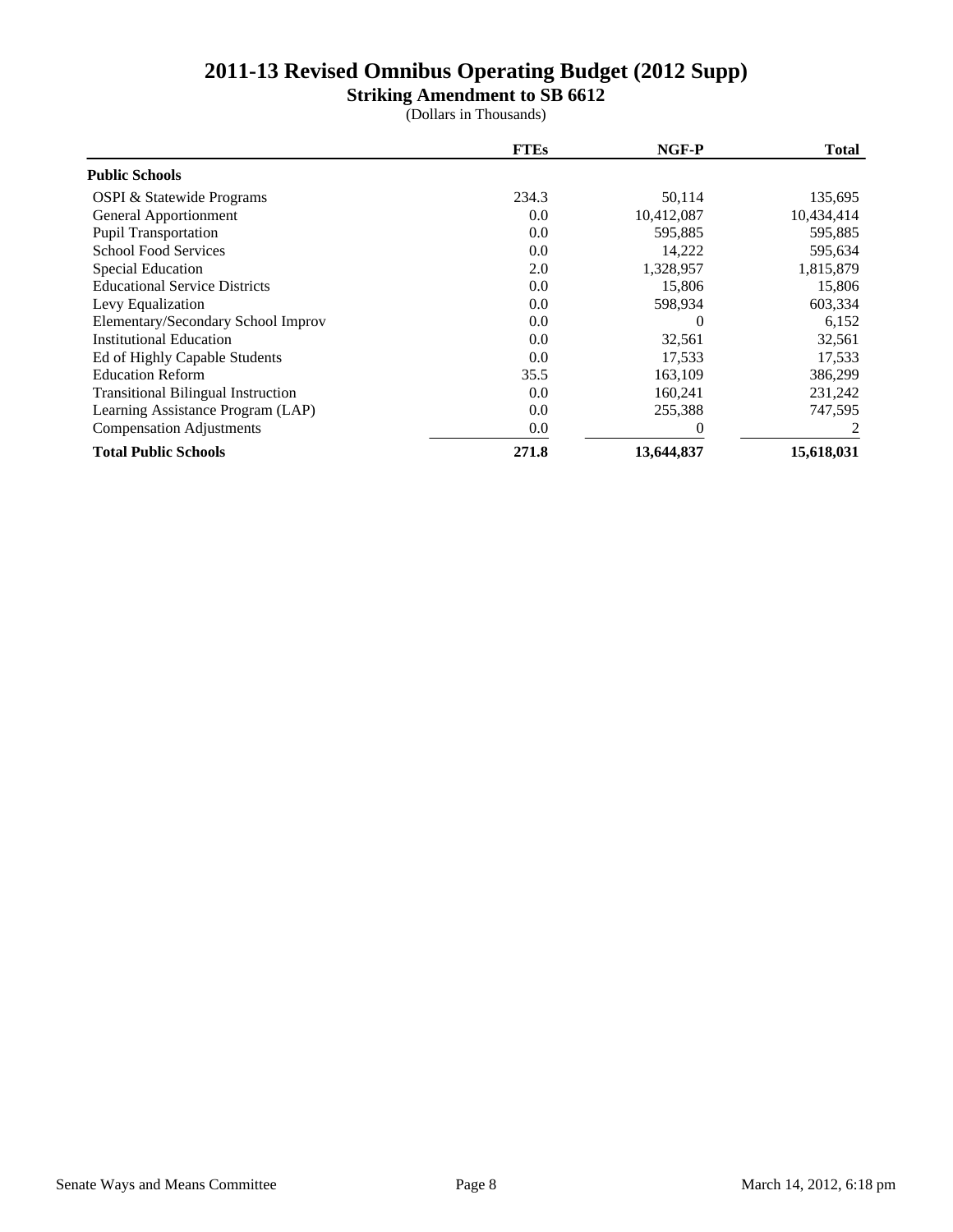## **Striking Amendment to SB 6612**

|                                            | <b>FTEs</b> | NGF-P      | <b>Total</b> |
|--------------------------------------------|-------------|------------|--------------|
| <b>Higher Education</b>                    |             |            |              |
| <b>Higher Education Coordinating Board</b> | 47.1        | 292,480    | 310,738      |
| University of Washington                   | 19,961.4    | 416,817    | 5,817,804    |
| <b>Washington State University</b>         | 5,865.3     | 296,408    | 1,230,385    |
| Eastern Washington University              | 1,305.9     | 68,236     | 248,701      |
| Central Washington University              | 1,219.3     | 65,109     | 300,342      |
| The Evergreen State College                | 614.7       | 36,206     | 108,387      |
| Western Washington University              | 1,562.7     | 79,784     | 335,891      |
| Community/Technical College System         | 14,584.7    | 1,145,560  | 2,395,481    |
| <b>Student Achievement Council</b>         | 45.2        | 324,426    | 344,388      |
| <b>Total Higher Education</b>              | 45,206.1    | 2,725,026  | 11,092,117   |
| <b>Other Education</b>                     |             |            |              |
| State School for the Blind                 | 86.0        | 11,450     | 13,403       |
| Childhood Deafness & Hearing Loss          | 109.2       | 16,780     | 17,306       |
| Workforce Trng & Educ Coord Board          | 20.8        | 2,578      | 65,814       |
| Department of Early Learning               | 222.7       | 130,482    | 410,923      |
| <b>Washington State Arts Commission</b>    | 13.0        | 0          | 5,310        |
| <b>Washington State Historical Society</b> | 34.0        | $\Omega$   | 6,091        |
| East Wash State Historical Society         | 30.0        | 0          | 6,084        |
| <b>Total Other Education</b>               | 515.6       | 161,290    | 524,931      |
| <b>Total Education</b>                     | 45,993.5    | 16,531,153 | 27,235,079   |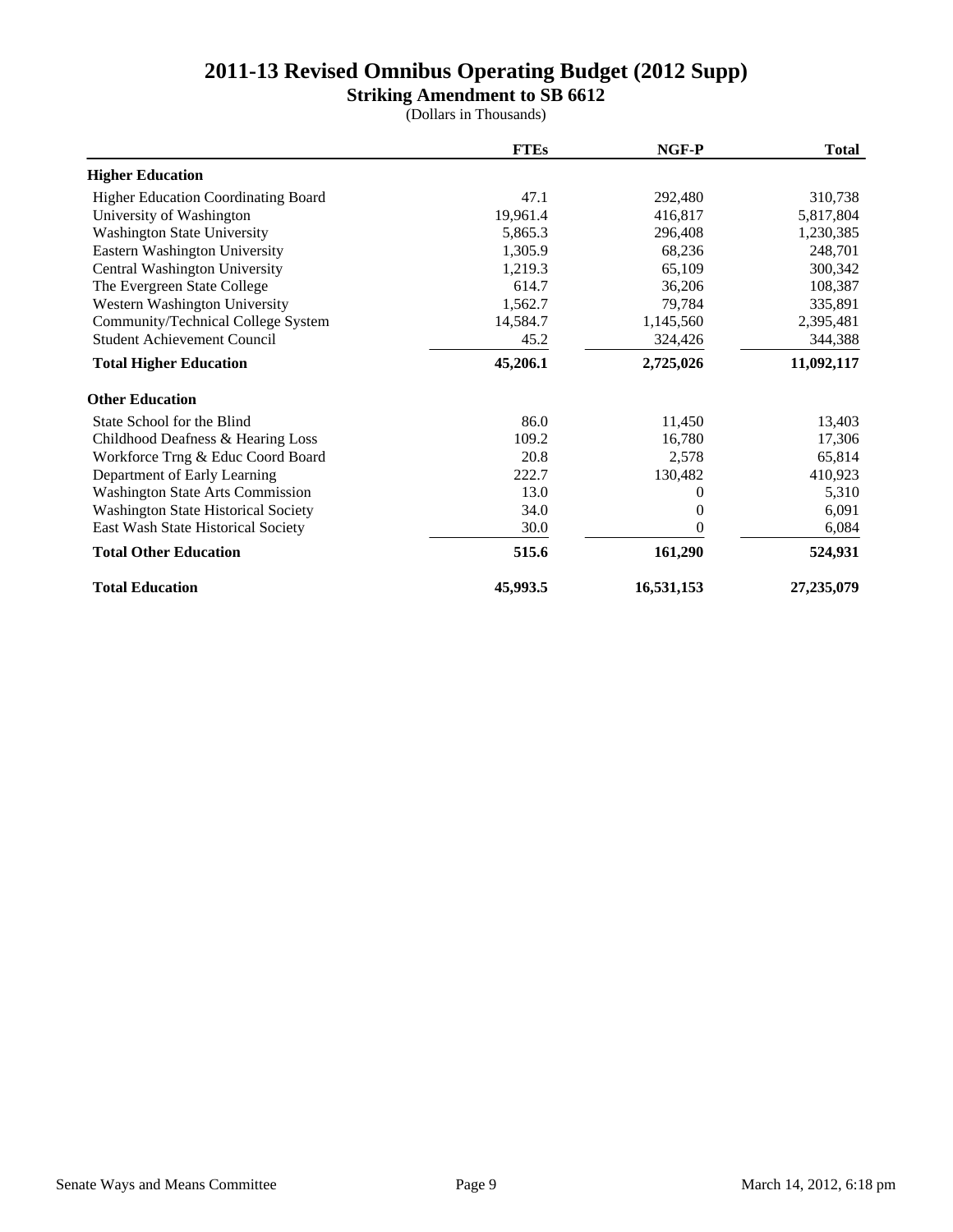**Striking Amendment to SB 6612**

|                                            | <b>FTEs</b> | NGF-P      | <b>Total</b> |
|--------------------------------------------|-------------|------------|--------------|
| <b>Special Appropriations</b>              |             |            |              |
| <b>Bond Retirement and Interest</b>        | 0.0         | 1,920,758  | 2,075,905    |
| Special Approps to the Governor            | 0.0         | 95,638     | 108,214      |
| <b>Sundry Claims</b>                       | 0.0         | 278        | 278          |
| State Employee Compensation Adjust         | 0.0         | $-143.075$ | $-182.573$   |
| <b>Contributions to Retirement Systems</b> | 0.0         | 129,476    | 129,476      |
| <b>Total Special Appropriations</b>        | 0.0         | 2,003,075  | 2,131,300    |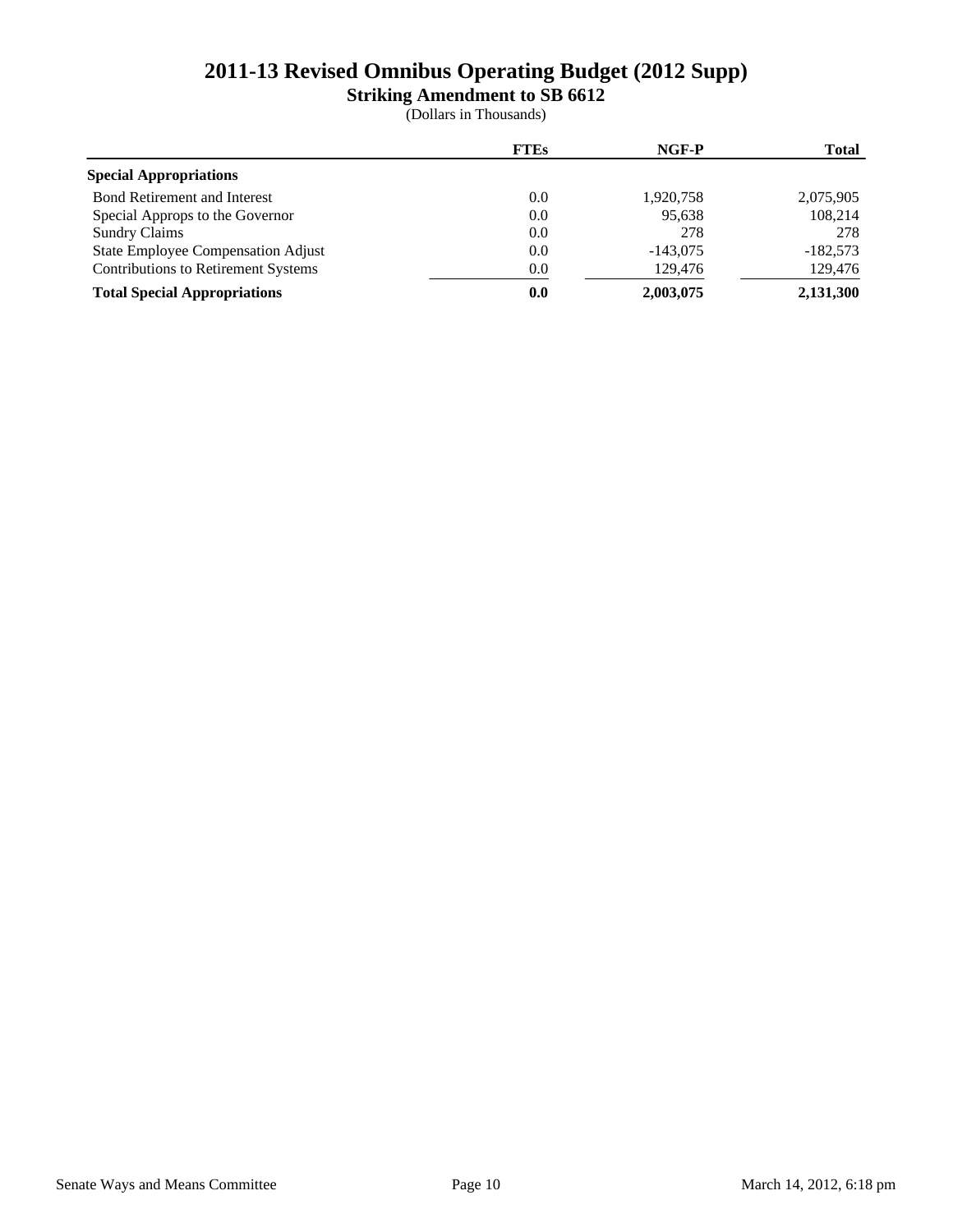## Agency 011 **2011-13 Revised Omnibus Operating Budget (2012 Supp)**

## **House of Representatives**

(Dollars in Thousands)

|                                           | <b>Striking Amendment to SB 6612</b> |          |              |
|-------------------------------------------|--------------------------------------|----------|--------------|
|                                           | <b>FTEs</b>                          | NGF-P    | <b>Total</b> |
| 2011-13 Original Appropriations           | 380.2                                | 60,367   | 61,683       |
| 2011-13 Maintenance Level                 | 380.2                                | 60,436   | 61,927       |
| <b>2012 Policy Other Changes:</b>         |                                      |          |              |
| <b>Auditor Reduction</b><br>1.            | 0.0                                  | -6       | $-6$         |
| 2.<br><b>Attorney General Reduction</b>   | 0.0                                  | $-1$     | $-1$         |
| 3.<br>Sec of State Archive Reduction      | 0.0                                  | $-2$     | $-2$         |
| 4.<br><b>Central Services Savings</b>     | 0.0                                  | 5        | 5            |
| 5.<br><b>Central Service Reforms</b>      | 0.0                                  | $-65$    | $-65$        |
| Higher Education Funding Task Force<br>6. | 0.0                                  | 50       | 50           |
| <b>Efficiency Reduction</b><br>7.         | $-1.3$                               | $-875$   | $-875$       |
| 8.<br>Legislative Support Consolidation   | 0.0                                  | $-1,454$ | $-1,454$     |
| Policy -- Other Total                     | $-1.3$                               | $-2,348$ | $-2,348$     |
| <b>2012 Policy Comp Changes:</b>          |                                      |          |              |
| 9.<br>PEBB Funding Rate Reduction         | 0.0                                  | $-214$   | $-214$       |
| Policy -- Comp Total                      | 0.0                                  | $-214$   | $-214$       |
| <b>Total Policy Changes</b>               | $-1.3$                               | $-2,562$ | $-2,562$     |
| 2011-13 Revised Appropriations            | 378.9                                | 57,874   | 59,365       |
| Difference from Original Appropriations   | $-1.3$                               | $-2,493$ | $-2,318$     |
| % Change from Original Appropriations     | $-0.3%$                              | $-4.1%$  | $-3.8\%$     |

#### *Comments:*

 **1. Auditor Reduction -** Agency funding levels are reduced to reflect reductions in billing authority for the Office of the State Auditor's Audit of State Government Account and use of existing fund balance. The Office of the State Auditor will use a risk-based methodology in selecting agencies to audit.

 **2. Attorney General Reduction -** Agency funding levels are reduced to reflect reductions in billing authority for the Office of the Attorney General's Legal Services Revolving Account.

 **3. Sec of State Archive Reduction -** Agency funding levels are reduced to reflect reductions in billing authority for the Office of the Secretary of State's Archives and Records Management Account.

 **4. Central Services Savings -** Funding is reduced for Office of Minority & Women's Business Enterprises (OMWBE), Office of Administrative Hearings (OAH), and Labor Relations Office (LRO), with the resulting savings passed along to other state agencies as a central service billing reduction. The funding reduction utilizes an excess fund balance from the OMWBE Enterprises Account, eliminates a vacant administrative position at the OAH, and reduces LRO services.

 **5. Central Service Reforms -** Funding is reduced to reflect efficiencies related to state agency use of cell phones, mailing, printing, and information technology, pursuant to Engrossed Substitute Senate Bill 6607 (central service costs). (Various Funds)

 **6. Higher Education Funding Task Force -** Funding is provided for a joint legislative task force on higher education funding formulas.

 **7. Efficiency Reduction -** Legislative branch agencies will achieve savings by identifying administrative efficiencies that will reduce FTE levels, travel expenses, printing costs, and other operating expenditures. This includes savings from the consolidation of certain support functions pursuant to House Bill 2705 (creating the office of legislative support services). (General Fund-State)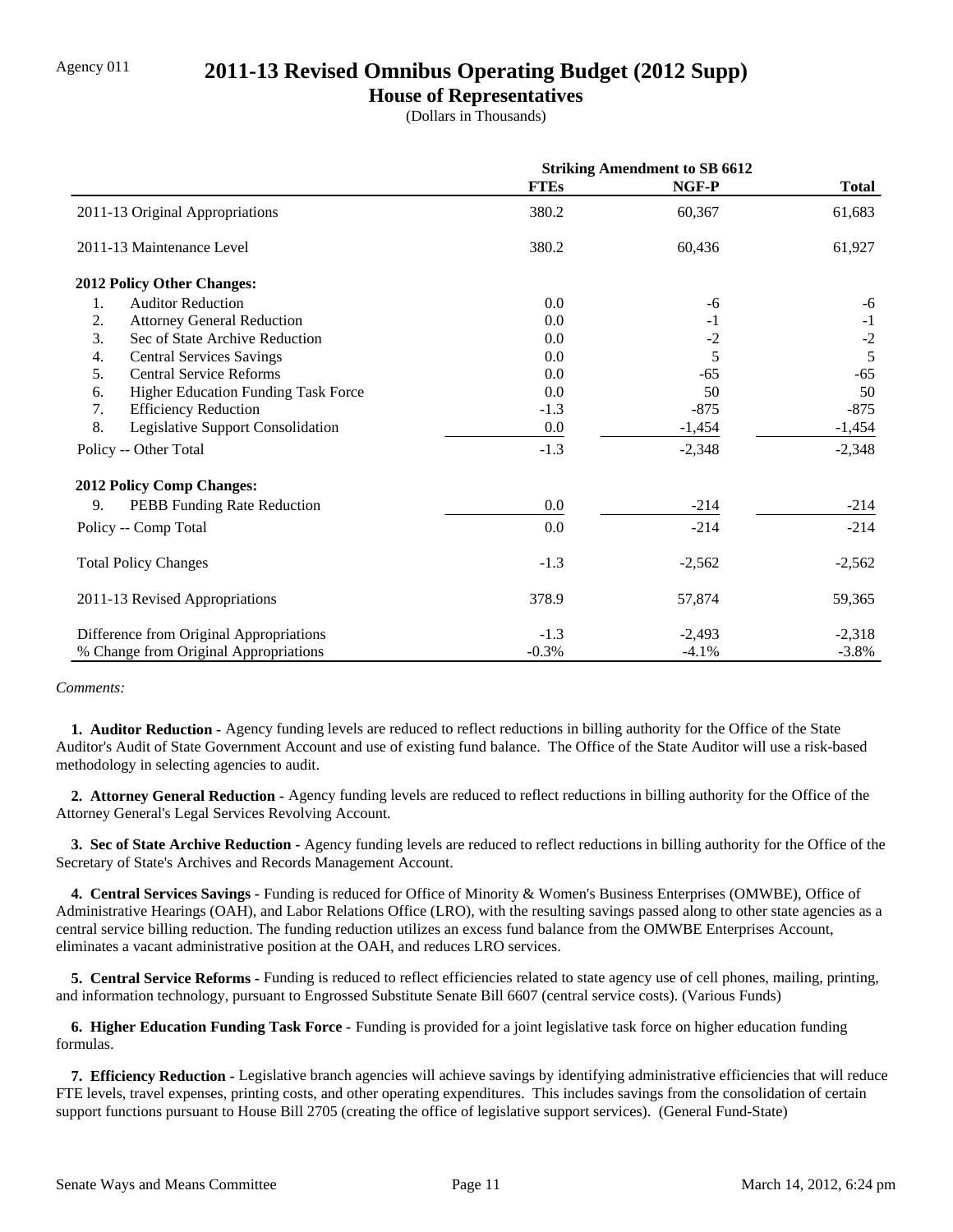## Agency 011 **2011-13 Revised Omnibus Operating Budget (2012 Supp) House of Representatives**

 **8. Legislative Support Consolidation -** Pursuant to SB 6509/HB 2705 (legislative support functions), savings are achieved by facility management, production and audio-visual services, information distribution, and other administrative and support services are consolidated into Office of Legislative Support Services. The amount reflected in this item is the amount of funding transferred to the new office. The savings from this consolidation are reflected in other items in the Senate, House of Representatives, Joint Legislative Audit and Review Committee, Statute Law Committee, Office of the State Actuary, Joint Legislative Systems Committee, and Legislative Evaluation and Accountability Program Committee budgets.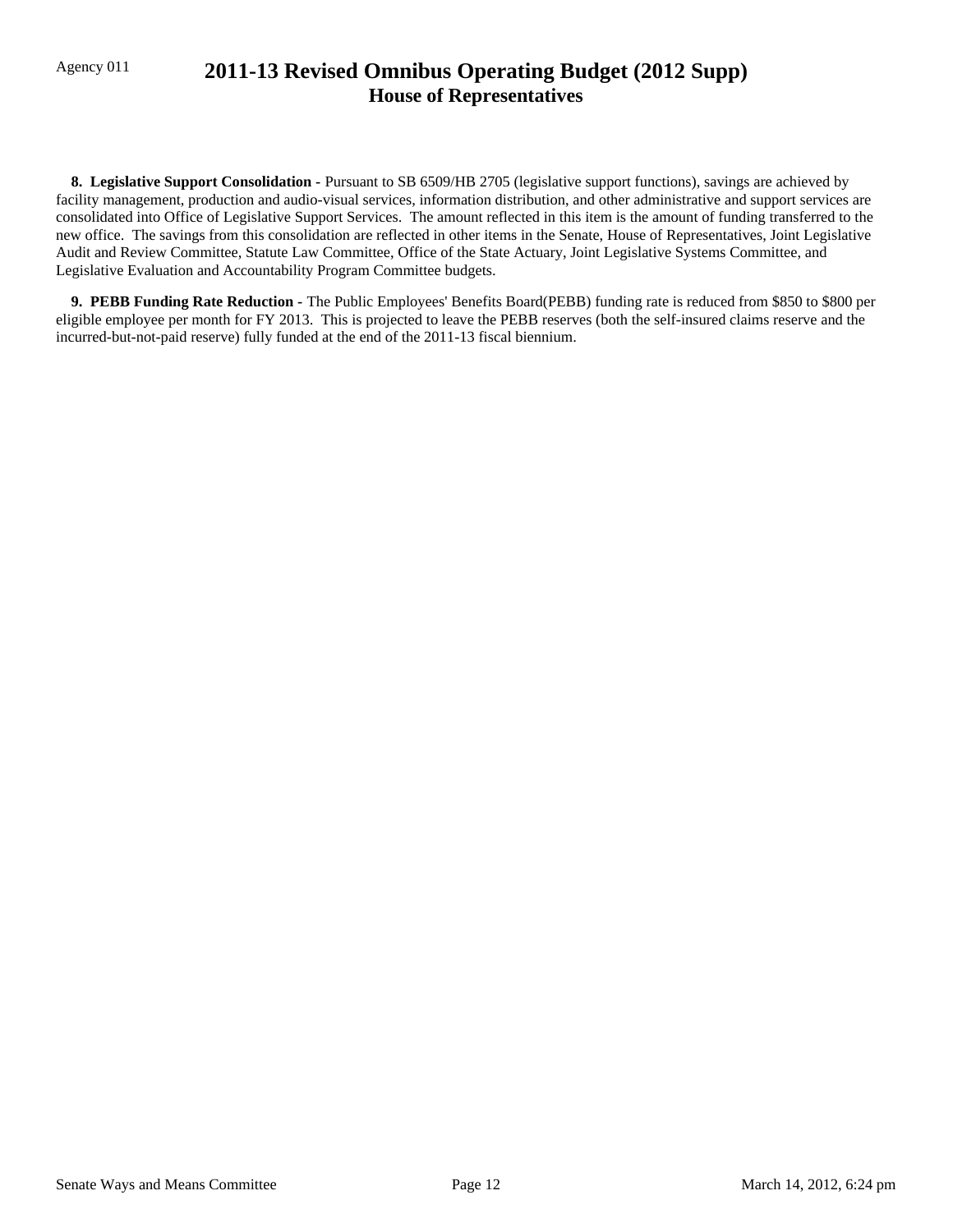## Agency 012 **2011-13 Revised Omnibus Operating Budget (2012 Supp)**

**Senate**

(Dollars in Thousands)

|                                           | <b>Striking Amendment to SB 6612</b> |          |                |
|-------------------------------------------|--------------------------------------|----------|----------------|
|                                           | <b>FTEs</b>                          | NGF-P    | <b>Total</b>   |
| 2011-13 Original Appropriations           | 272.4                                | 45,640   | 47,040         |
| 2011-13 Maintenance Level                 | 272.4                                | 45,678   | 47,099         |
| 2012 Policy Other Changes:                |                                      |          |                |
| <b>Auditor Reduction</b><br>1.            | 0.0                                  | -6       | $-6$           |
| 2.<br><b>Attorney General Reduction</b>   | 0.0                                  | $-1$     | $-1$           |
| 3.<br>Sec of State Archive Reduction      | 0.0                                  | $-1$     | $-1$           |
| <b>Central Services Savings</b><br>4.     | 0.0                                  | 4        | $\overline{4}$ |
| 5.<br><b>Central Service Reforms</b>      | 0.0                                  | $-47$    | $-47$          |
| Higher Education Funding Task Force<br>6. | 0.0                                  | 50       | 50             |
| <b>Efficiency Reduction</b><br>7.         | $-1.1$                               | $-774$   | $-774$         |
| 8.<br>Legislative Support Consolidation   | 0.0                                  | $-1,562$ | $-1,562$       |
| Policy -- Other Total                     | $-1.1$                               | $-2,337$ | $-2,337$       |
| 2012 Policy Comp Changes:                 |                                      |          |                |
| 9.<br>PEBB Funding Rate Reduction         | 0.0                                  | $-138$   | $-138$         |
| Policy -- Comp Total                      | 0.0                                  | $-138$   | $-138$         |
| <b>Total Policy Changes</b>               | $-1.1$                               | $-2,475$ | $-2,475$       |
| 2011-13 Revised Appropriations            | 271.3                                | 43,203   | 44,624         |
| Difference from Original Appropriations   | $-1.1$                               | $-2,437$ | $-2,416$       |
| % Change from Original Appropriations     | $-0.4%$                              | $-5.3%$  | $-5.1\%$       |

#### *Comments:*

 **1. Auditor Reduction -** Agency funding levels are reduced to reflect reductions in billing authority for the Office of the State Auditor's Audit of State Government Account and use of existing fund balance. The Office of the State Auditor will use a risk-based methodology in selecting agencies to audit.

 **2. Attorney General Reduction -** Agency funding levels are reduced to reflect reductions in billing authority for the Office of the Attorney General's Legal Services Revolving Account.

 **3. Sec of State Archive Reduction -** Agency funding levels are reduced to reflect reductions in billing authority for the Office of the Secretary of State's Archives and Records Management Account.

 **4. Central Services Savings -** Funding is reduced for Office of Minority & Women's Business Enterprises (OMWBE), Office of Administrative Hearings (OAH), and Labor Relations Office (LRO), with the resulting savings passed along to other state agencies as a central service billing reduction. The funding reduction utilizes an excess fund balance from the OMWBE Enterprises Account, eliminates an administrative position at the OAH, and reduces LRO services.

 **5. Central Service Reforms -** Funding is reduced to reflect efficiencies related to state agency use of cell phones, mailing, printing, and information technology, pursuant to Engrossed Substitute Senate Bill 6607 (central service costs). (Various Funds)

 **6. Higher Education Funding Task Force -** Funding is provided for a joint legislative task force on higher education funding formulas.

 **7. Efficiency Reduction -** Legislative branch agencies will achieve savings by identifying administrative efficiencies that will reduce FTE levels, travel expenses, printing costs, and other operating expenditures. This includes savings from the consolidation of certain support functions pursuant to House Bill 2705 (creating the office of legislative support services). (General Fund-State)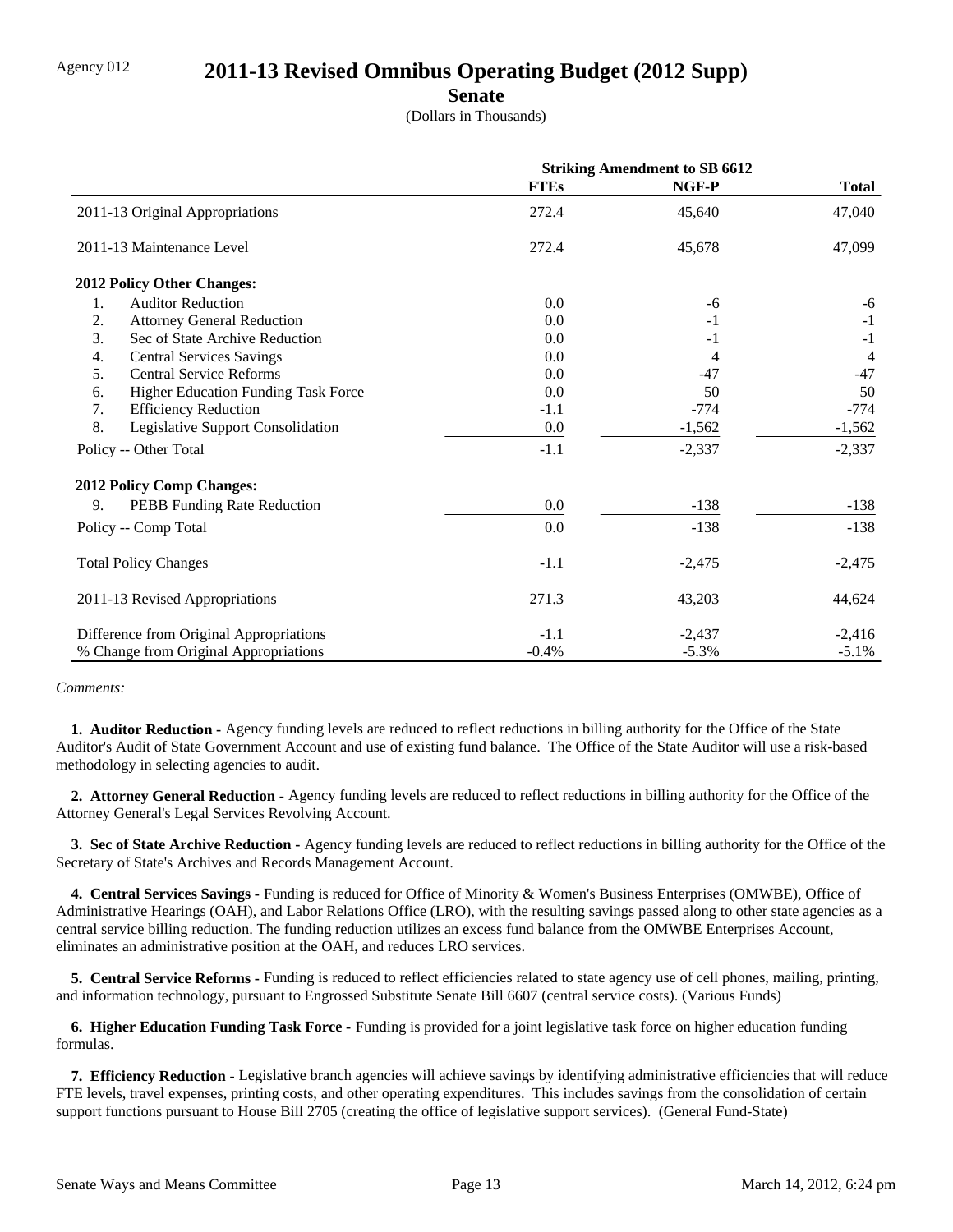## Agency 012 **2011-13 Revised Omnibus Operating Budget (2012 Supp) Senate**

 **8. Legislative Support Consolidation -** Pursuant to SB 6509/HB 2705 (legislative support functions), savings are achieved by facility management, production and audio-visual services, information distribution, and other administrative and support services are consolidated into Office of Legislative Support Services. The amount reflected in this item is the amount of funding transferred to the new office. The savings from this consolidation are reflected in other items in the Senate, House of Representatives, Joint Legislative Audit and Review Committee, Statute Law Committee, Office of the State Actuary, Joint Legislative Systems Committee, and Legislative Evaluation and Accountability Program Committee budgets.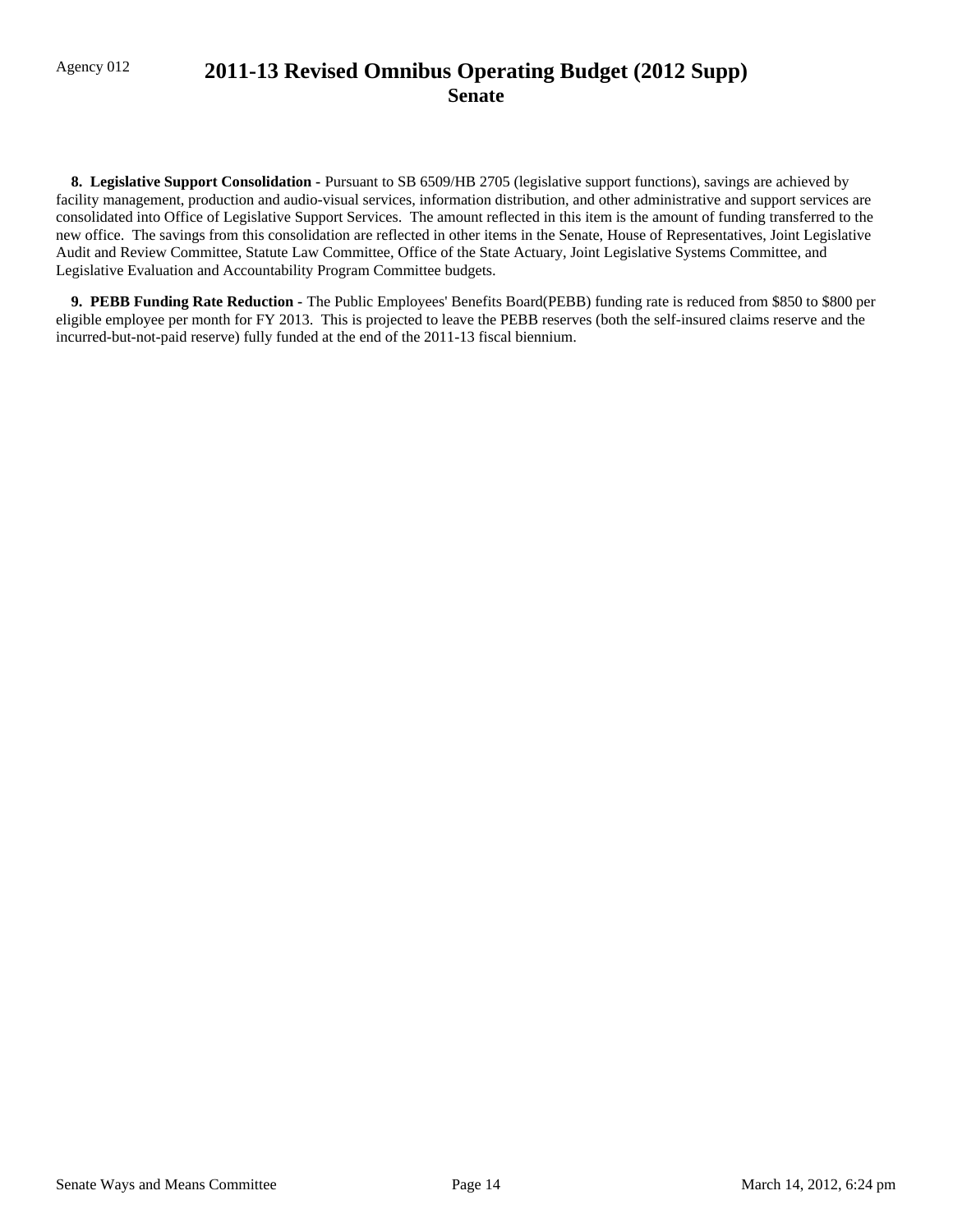## Agency 014 **2011-13 Revised Omnibus Operating Budget (2012 Supp)**

## **Jt Leg Audit & Review Committee**

(Dollars in Thousands)

|                                          | <b>Striking Amendment to SB 6612</b> |          |              |
|------------------------------------------|--------------------------------------|----------|--------------|
|                                          | <b>FTEs</b>                          | NGF-P    | <b>Total</b> |
| 2011-13 Original Appropriations          | 20.9                                 | 5,421    | 5,591        |
| 2011-13 Maintenance Level                | 20.9                                 | 5,420    | 5,590        |
| <b>2012 Policy Other Changes:</b>        |                                      |          |              |
| <b>Auditor Reduction</b><br>1.           | 0.0                                  | -6       | $-6$         |
| 2.<br><b>Central Service Reforms</b>     | 0.0                                  | $-7$     | $-7$         |
| 3.<br><b>Efficiency Savings</b>          | 0.0                                  | $-137$   | $-137$       |
| Policy -- Other Total                    | 0.0                                  | $-150$   | $-150$       |
| <b>2012 Policy Comp Changes:</b>         |                                      |          |              |
| <b>PEBB</b> Funding Rate Reduction<br>4. | 0.0                                  | $-16$    | $-16$        |
| Policy -- Comp Total                     | 0.0                                  | $-16$    | $-16$        |
| <b>Total Policy Changes</b>              | 0.0                                  | $-166$   | $-166$       |
| 2011-13 Revised Appropriations           | 20.9                                 | 5,254    | 5,424        |
| Difference from Original Appropriations  | 0.0                                  | $-167$   | $-167$       |
| % Change from Original Appropriations    | $0.0\%$                              | $-3.1\%$ | $-3.0\%$     |

#### *Comments:*

 **1. Auditor Reduction -** Agency funding levels are reduced to reflect reductions in billing authority for the Office of the State Auditor's Audit of State Government Account and use of existing fund balance. The Office of the State Auditor will use a risk-based methodology in selecting agencies to audit.

 **2. Central Service Reforms -** Funding is reduced to reflect efficiencies related to state agency use of cell phones, mailing, printing, and information technology, pursuant to Engrossed Substitute Senate Bill 6607 (central service costs). (Various Funds)

 **3. Efficiency Savings -** The Joint Legislative Audit and Review Committee will reduce General Fund-State expenditures by 5 percent in the 2011-13 biennium. Savings is achieved by consolidating accounting and payroll staff with other legislative entities, and restructuring remaining administrative functions.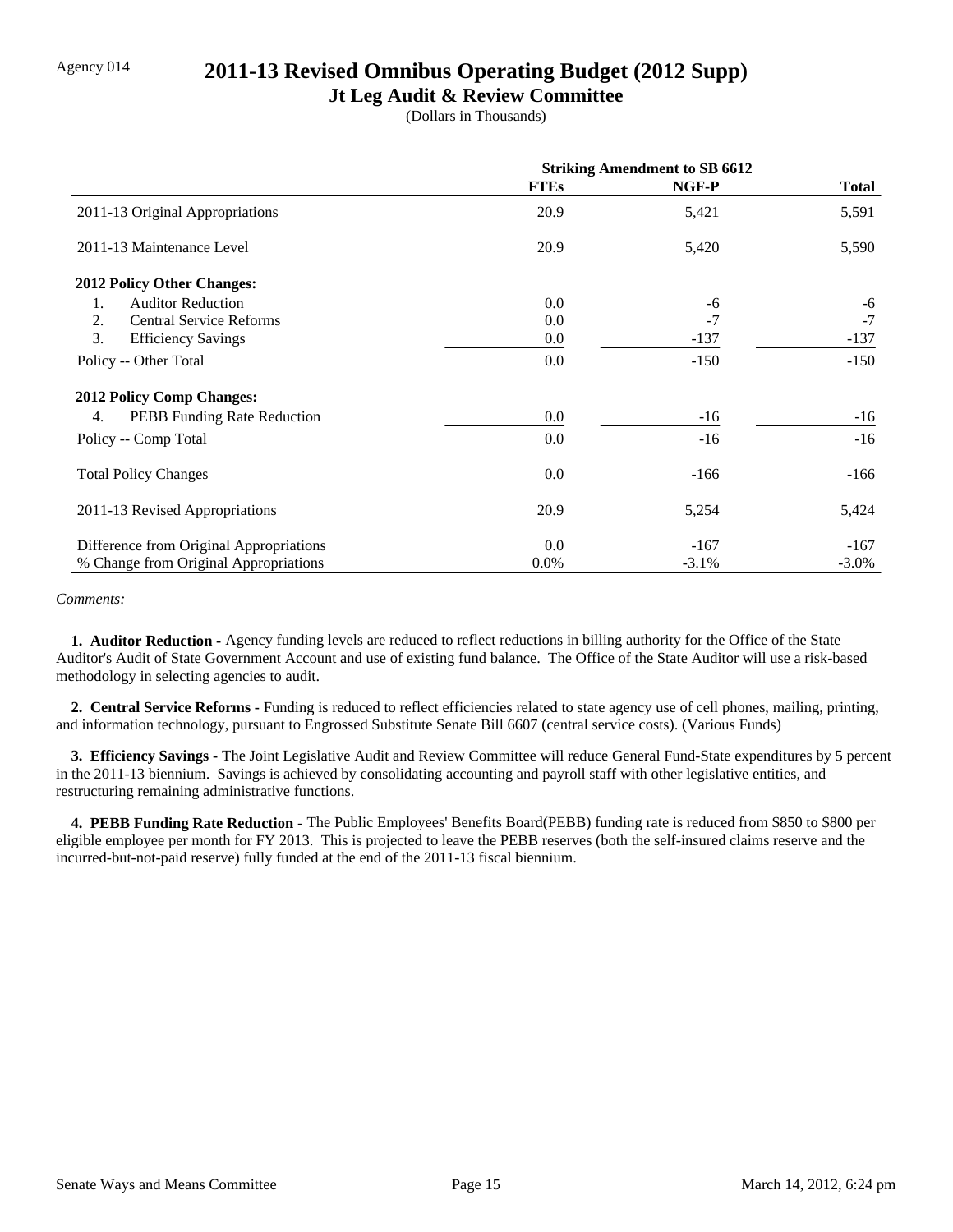## Agency 020 **2011-13 Revised Omnibus Operating Budget (2012 Supp)**

## **LEAP Committee**

(Dollars in Thousands)

|                                         | <b>Striking Amendment to SB 6612</b> |          |              |
|-----------------------------------------|--------------------------------------|----------|--------------|
|                                         | <b>FTEs</b>                          | NGF-P    | <b>Total</b> |
| 2011-13 Original Appropriations         | 19.8                                 | 4,220    | 4,220        |
| 2011-13 Maintenance Level               | 19.8                                 | 4,220    | 4,220        |
| 2012 Policy Other Changes:              |                                      |          |              |
| <b>Auditor Reduction</b><br>1.          | 0.0                                  | $-4$     | $-4$         |
| <b>Central Service Reforms</b><br>2.    | 0.0                                  | $-31$    | $-31$        |
| 3.<br><b>Education Data Center</b>      | $-9.8$                               | $-375$   | $-375$       |
| 4.<br><b>Efficiency Reduction</b>       | 0.0                                  | $-55$    | $-55$        |
| Policy -- Other Total                   | $-9.8$                               | $-465$   | $-465$       |
| 2012 Policy Comp Changes:               |                                      |          |              |
| PEBB Funding Rate Reduction<br>5.       | $0.0\,$                              | -6       | -6           |
| Policy -- Comp Total                    | 0.0                                  | -6       | $-6$         |
| <b>Total Policy Changes</b>             | $-9.8$                               | $-471$   | -471         |
| 2011-13 Revised Appropriations          | 10.0                                 | 3,749    | 3,749        |
| Difference from Original Appropriations | $-9.8$                               | $-471$   | -471         |
| % Change from Original Appropriations   | $-49.5%$                             | $-11.2%$ | $-11.2%$     |

#### *Comments:*

 **1. Auditor Reduction -** Agency funding levels are reduced to reflect reductions in billing authority for the Office of the State Auditor's Audit of State Government Account and use of existing fund balance. The Office of the State Auditor will use a risk-based methodology in selecting agencies to audit.

 **2. Central Service Reforms -** Funding is reduced to reflect efficiencies related to state agency use of cell phones, mailing, printing, and information technology, pursuant to Engrossed Substitute Senate Bill 6607 (central service costs). (Various Funds)

 **3. Education Data Center -** This item reflects the transfer of funding to the Office of Financial Management for the purposes of the Education Data Center.

 **4. Efficiency Reduction -** Legislative branch agencies will achieve savings by identifying administrative efficiencies that will reduce FTE levels, travel expenses, printing costs, and other operating expenditures. This includes savings from the consolidation of certain support functions pursuant to SB 6509/HB 2705 (legislative support functions).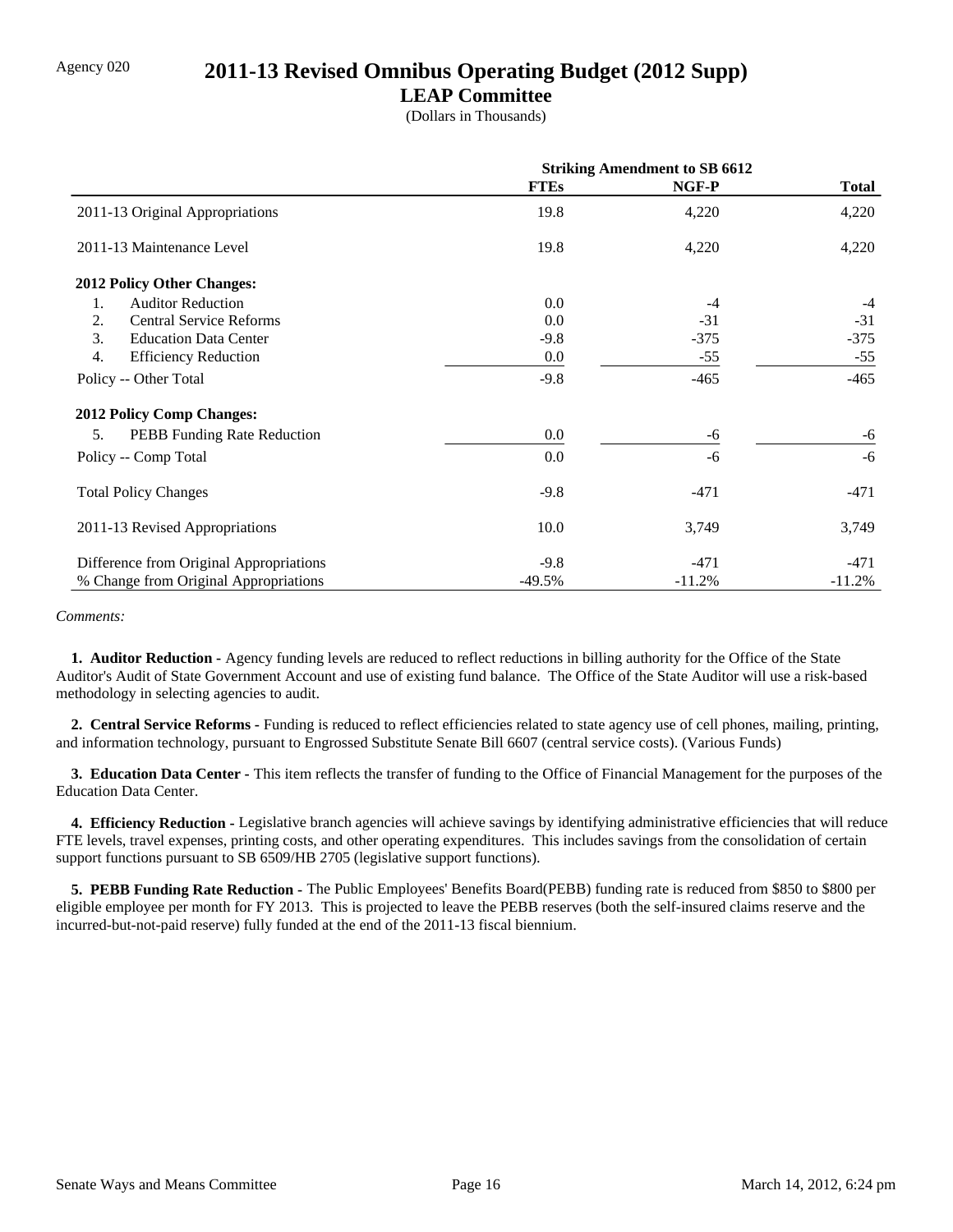## Agency 035 **2011-13 Revised Omnibus Operating Budget (2012 Supp)**

## **Office of the State Actuary**

(Dollars in Thousands)

|                                          | <b>Striking Amendment to SB 6612</b> |            |         |
|------------------------------------------|--------------------------------------|------------|---------|
|                                          | <b>FTEs</b>                          | NGF-P      | Total   |
| 2011-13 Original Appropriations          | 13.2                                 | 48         | 3,392   |
| 2011-13 Maintenance Level                | 13.2                                 | 48         | 3,391   |
| 2012 Policy Other Changes:               |                                      |            |         |
| <b>Auditor Reduction</b><br>1.           | 0.0                                  | $\Omega$   | -6      |
| <b>Attorney General Reduction</b><br>2.  | 0.0                                  | $\theta$   | $-2$    |
| 3.<br><b>Central Service Reforms</b>     | 0.0                                  | $\Omega$   | $-3$    |
| 4.<br><b>Medical Benefit Proposals</b>   | 0.0                                  | -48        | $-48$   |
| Policy -- Other Total                    | 0.0                                  | $-48$      | $-59$   |
| 2012 Policy Comp Changes:                |                                      |            |         |
| 5.<br><b>PEBB</b> Funding Rate Reduction | 0.0                                  | $\theta$   | $-8$    |
| Policy -- Comp Total                     | 0.0                                  | $\theta$   | $-8$    |
| <b>Total Policy Changes</b>              | 0.0                                  | $-48$      | $-67$   |
| 2011-13 Revised Appropriations           | 13.2                                 | $\theta$   | 3,324   |
| Difference from Original Appropriations  | 0.0                                  | -48        | -68     |
| % Change from Original Appropriations    | $0.0\%$                              | $-100.0\%$ | $-2.0%$ |

#### *Comments:*

 **1. Auditor Reduction -** Agency funding levels are reduced to reflect reductions in billing authority for the Office of the State Auditor's Audit of State Government Account and use of existing fund balance. The Office of the State Auditor will use a risk-based method in selecting agencies to audit.

 **2. Attorney General Reduction -** Agency funding levels are reduced to reflect reductions in billing authority for the Office of the Attorney General's Legal Services Revolving Account.

 **3. Central Service Reforms -** Funding is reduced to reflect efficiencies related to state agency use of cell phones, mailing, printing, and information technology, pursuant to Engrossed Substitute Senate Bill 6607 (central service costs). (Various Funds)

 **4. Medical Benefit Proposals -** Funding provided to the Office of the State Actuary for the evaluation of medical insurance issues is eliminated.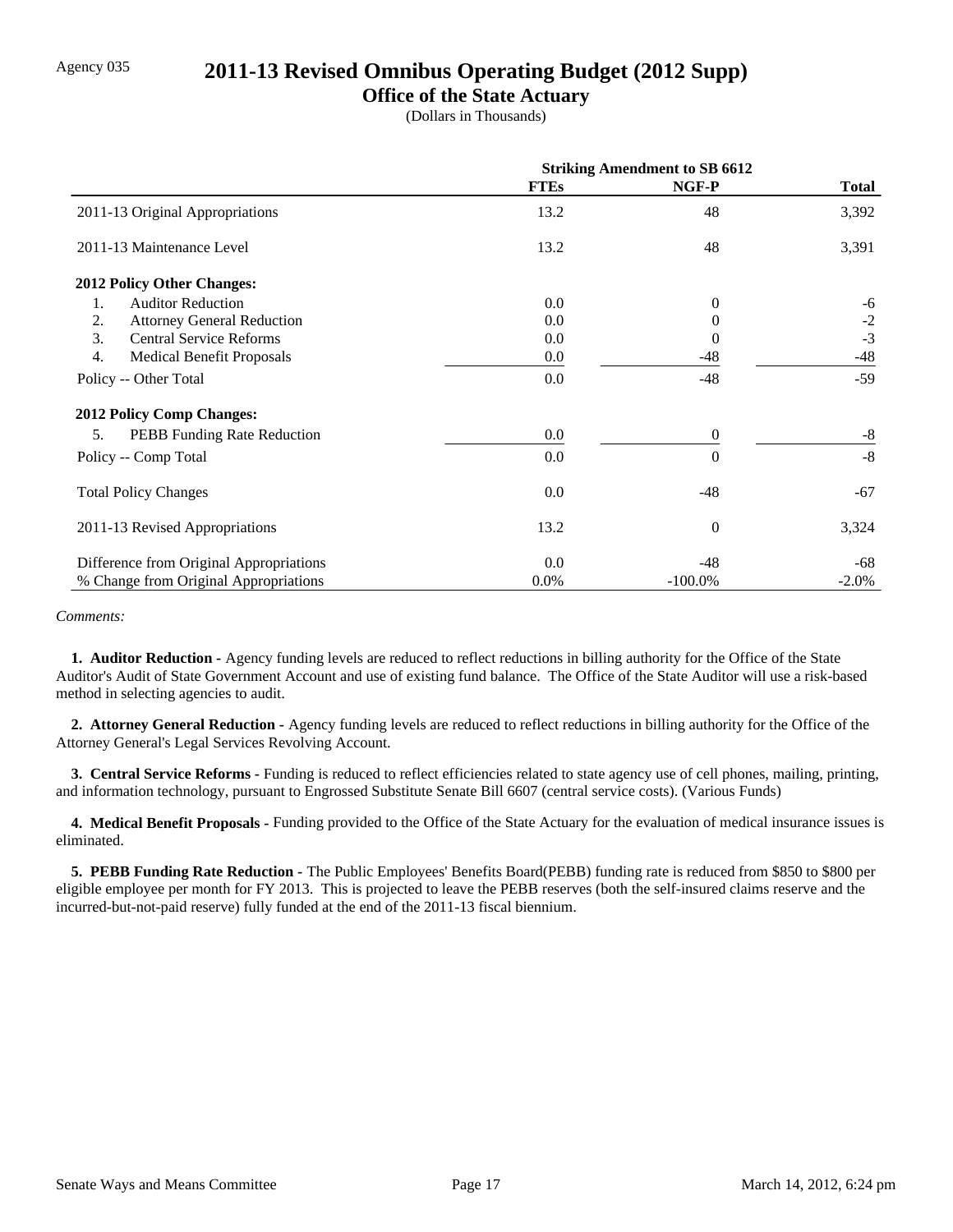## Agency 038 **2011-13 Revised Omnibus Operating Budget (2012 Supp)**

## **Joint Legislative Systems Comm**

(Dollars in Thousands)

|                                         | <b>Striking Amendment to SB 6612</b> |         |              |
|-----------------------------------------|--------------------------------------|---------|--------------|
|                                         | <b>FTEs</b>                          | NGF-P   | <b>Total</b> |
| 2011-13 Original Appropriations         | 46.6                                 | 15,927  | 15,927       |
| 2011-13 Maintenance Level               | 46.6                                 | 15,926  | 15,926       |
| 2012 Policy Other Changes:              |                                      |         |              |
| <b>Auditor Reduction</b><br>1.          | 0.0                                  | $-4$    | $-4$         |
| <b>Central Services Savings</b><br>2.   | 0.0                                  |         |              |
| 3.<br><b>Central Service Reforms</b>    | 0.0                                  | $-8$    | $-8$         |
| 4.<br><b>Efficiency Reduction</b>       | 0.0                                  | -197    | $-197$       |
| Policy -- Other Total                   | 0.0                                  | $-208$  | $-208$       |
| 2012 Policy Comp Changes:               |                                      |         |              |
| PEBB Funding Rate Reduction<br>5.       | 0.0                                  | $-28$   | $-28$        |
| Policy -- Comp Total                    | 0.0                                  | $-28$   | $-28$        |
| <b>Total Policy Changes</b>             | 0.0                                  | $-236$  | $-236$       |
| 2011-13 Revised Appropriations          | 46.6                                 | 15,690  | 15,690       |
| Difference from Original Appropriations | 0.0                                  | $-237$  | $-237$       |
| % Change from Original Appropriations   | 0.0%                                 | $-1.5%$ | $-1.5%$      |

#### *Comments:*

 **1. Auditor Reduction -** Agency funding levels are reduced to reflect reductions in billing authority for the Office of the State Auditor's Audit of State Government Account and use of existing fund balance. The Office of the State Auditor will use a risk-based methodology in selecting agencies to audit.

 **2. Central Services Savings -** Funding is reduced for Office of Minority & Women's Business Enterprises (OMWBE), Office of Administrative Hearings (OAH), and Labor Relations Office (LRO), with the resulting savings passed along to other state agencies as a central service billing reduction. The funding reduction utilizes an excess fund balance from the OMWBE Enterprises Account, eliminates an administrative position at the OAH, and reduces LRO services.

 **3. Central Service Reforms -** Funding is reduced to reflect efficiencies related to state agency use of cell phones, mailing, printing, and information technology, pursuant to Engrossed Substitute Senate Bill 6607 (central service costs). (Various Funds)

**4. Efficiency Reduction -** Legislative branch agencies will achieve savings by identifying administrative efficiencies that will reduce FTE levels, travel expenses, printing costs, and other operating expenditures. This includes savings from the consolidation of certain support functions pursuant to SB 6509/HB 2705 (legislative support functions).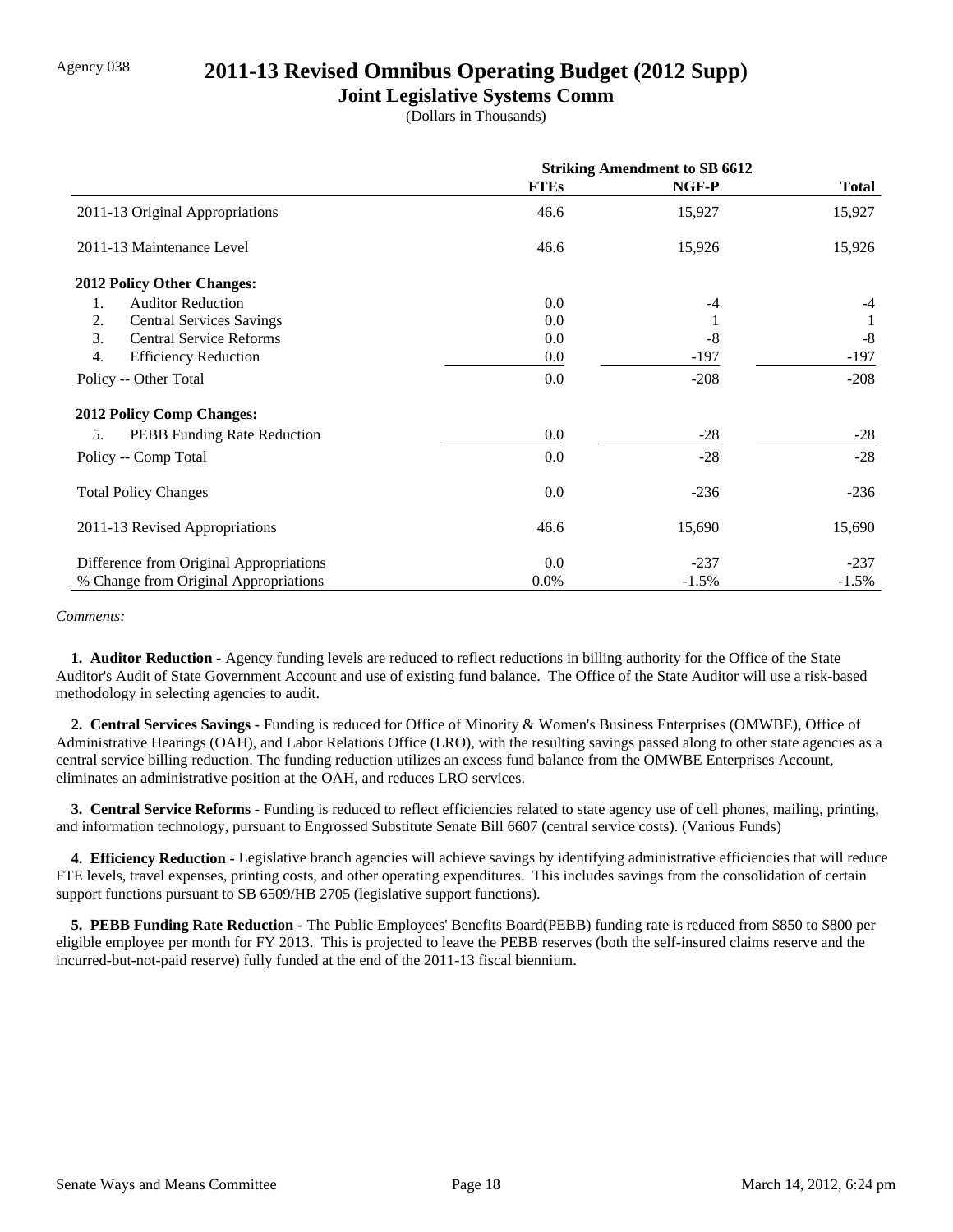## Agency 040 **2011-13 Revised Omnibus Operating Budget (2012 Supp)**

## **Statute Law Committee**

(Dollars in Thousands)

|                                         | <b>Striking Amendment to SB 6612</b> |         |              |
|-----------------------------------------|--------------------------------------|---------|--------------|
|                                         | <b>FTEs</b>                          | NGF-P   | <b>Total</b> |
| 2011-13 Original Appropriations         | 46.6                                 | 8,940   | 9,795        |
| 2011-13 Maintenance Level               | 46.6                                 | 8,936   | 9,790        |
| 2012 Policy Other Changes:              |                                      |         |              |
| <b>Auditor Reduction</b><br>1.          | 0.0                                  | $-5$    | -6           |
| Sec of State Archive Reduction<br>2.    | 0.0                                  | $-1$    | $-1$         |
| 3.<br><b>Central Services Savings</b>   | 0.0                                  |         | 1            |
| <b>Central Service Reforms</b><br>4.    | 0.0                                  | $-19$   | $-20$        |
| 5.<br><b>Efficiency Reduction</b>       | 0.0                                  | $-117$  | $-117$       |
| Policy -- Other Total                   | 0.0                                  | $-141$  | $-143$       |
| 2012 Policy Comp Changes:               |                                      |         |              |
| PEBB Funding Rate Reduction<br>6.       | 0.0                                  | $-26$   | $-26$        |
| Policy -- Comp Total                    | 0.0                                  | $-26$   | $-26$        |
| <b>Total Policy Changes</b>             | 0.0                                  | $-167$  | $-169$       |
| 2011-13 Revised Appropriations          | 46.6                                 | 8,769   | 9,621        |
| Difference from Original Appropriations | 0.0                                  | $-171$  | $-174$       |
| % Change from Original Appropriations   | 0.0%                                 | $-1.9%$ | $-1.8%$      |

#### *Comments:*

 **1. Auditor Reduction -** Agency funding levels are reduced to reflect reductions in billing authority for the Office of the State Auditor's Audit of State Government Account and use of existing fund balance. The Office of the State Auditor will use a risk-based methodology in selecting agencies to audit.

 **2. Sec of State Archive Reduction -** Agency funding levels are reduced to reflect reductions in billing authority for the Office of the Secretary of State's Archives and Records Management Account.

 **3. Central Services Savings -** Funding is reduced for Office of Minority & Women's Business Enterprises (OMWBE), Office of Administrative Hearings (OAH), and Labor Relations Office (LRO), with the resulting savings passed along to other state agencies as a central service billing reduction. The funding reduction utilizes an excess fund balance from the OMWBE Enterprises Account, eliminates an administrative position at the OAH, and reduces LRO services.

 **4. Central Service Reforms -** Funding is reduced to reflect efficiencies related to state agency use of cell phones, mailing, printing, and information technology, pursuant to Engrossed Substitute Senate Bill 6607 (central service costs). (Various Funds)

 **5. Efficiency Reduction -** Legislative branch agencies will achieve savings by identifying administrative efficiencies that will reduce FTE levels, travel expenses, printing costs, and other operating expenditures. This includes savings from the consolidation of certain support functions pursuant to SB 6509/HB 2705 (legislative support functions).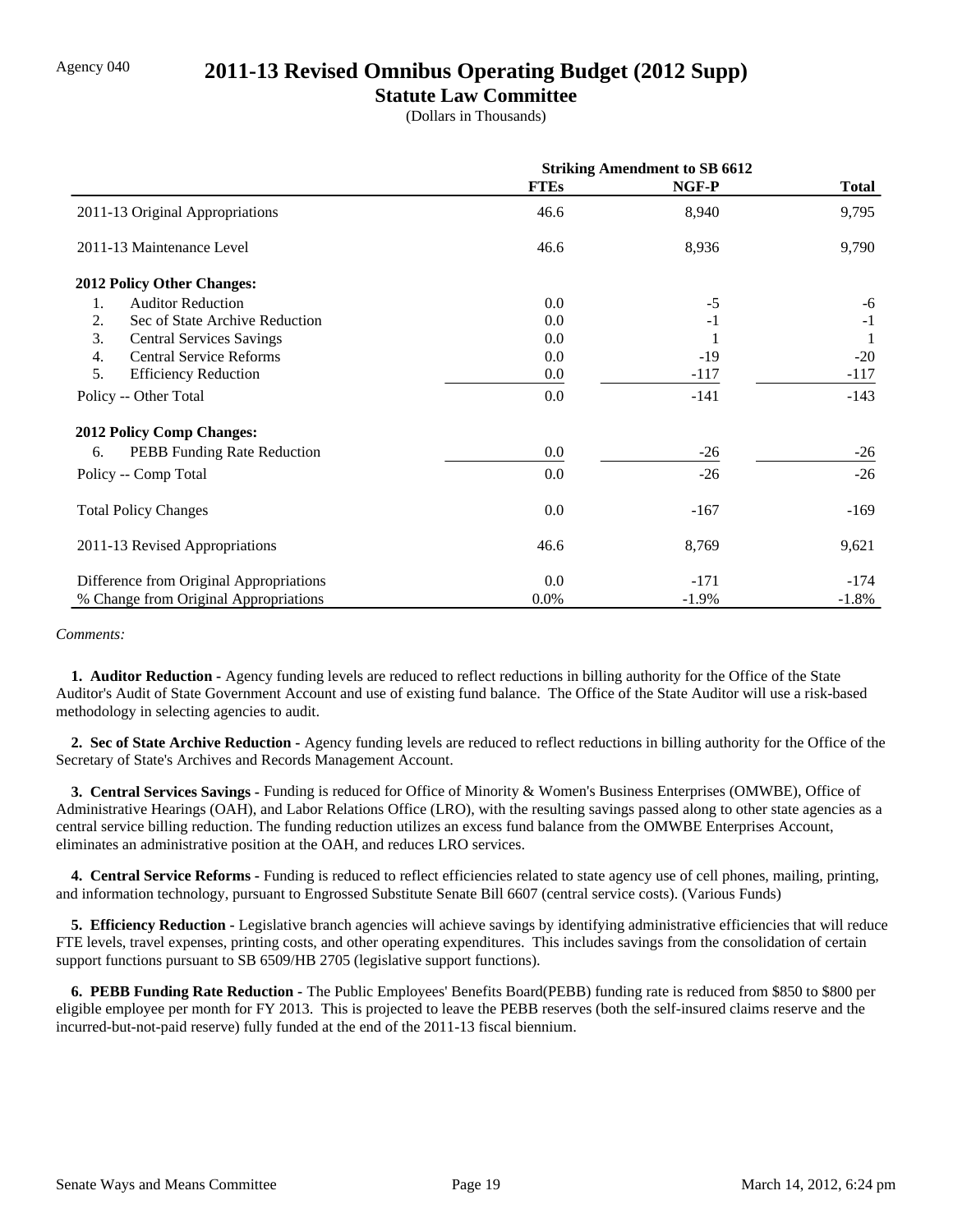## Agency LSS **2011-13 Revised Omnibus Operating Budget (2012 Supp)**

## **Office of Legislative Support Svcs**

(Dollars in Thousands)

|                                         | <b>Striking Amendment to SB 6612</b> |          |              |
|-----------------------------------------|--------------------------------------|----------|--------------|
|                                         | <b>FTEs</b>                          | NGF-P    | <b>Total</b> |
| 2011-13 Original Appropriations         | 0.0                                  | $\theta$ | $\theta$     |
| 2011-13 Maintenance Level               | 0.0                                  | $\theta$ | $\Omega$     |
| 2012 Policy Other Changes:              |                                      |          |              |
| Legislative Support Consolidation<br>1. | 0.0                                  | 3,016    | 3,016        |
| Policy -- Other Total                   | 0.0                                  | 3,016    | 3,016        |
| <b>Total Policy Changes</b>             | 0.0                                  | 3,016    | 3,016        |
| 2011-13 Revised Appropriations          | 0.0                                  | 3,016    | 3,016        |
| Difference from Original Appropriations | 0.0                                  | 3,016    | 3,016        |
| % Change from Original Appropriations   | $0.0\%$                              | $0.0\%$  | $0.0\%$      |

#### *Comments:*

 **1. Legislative Support Consolidation -** Pursuant to SB 6509/HB 2705 (legislative support functions), savings are achieved by facility management, production and audio-visual services, information distribution, and other administrative and support services are consolidated into Office of Legislative Support Services. The amount reflected in this item is the amount of funding transferred to the new office. The savings from this consolidation are reflected in other items in the Senate, House of Representatives, Joint Legislative Audit and Review Committee, Statute Law Committee, Office of the State Actuary, Joint Legislative Systems Committee, and Legislative Evaluation and Accountability Program Committee budgets.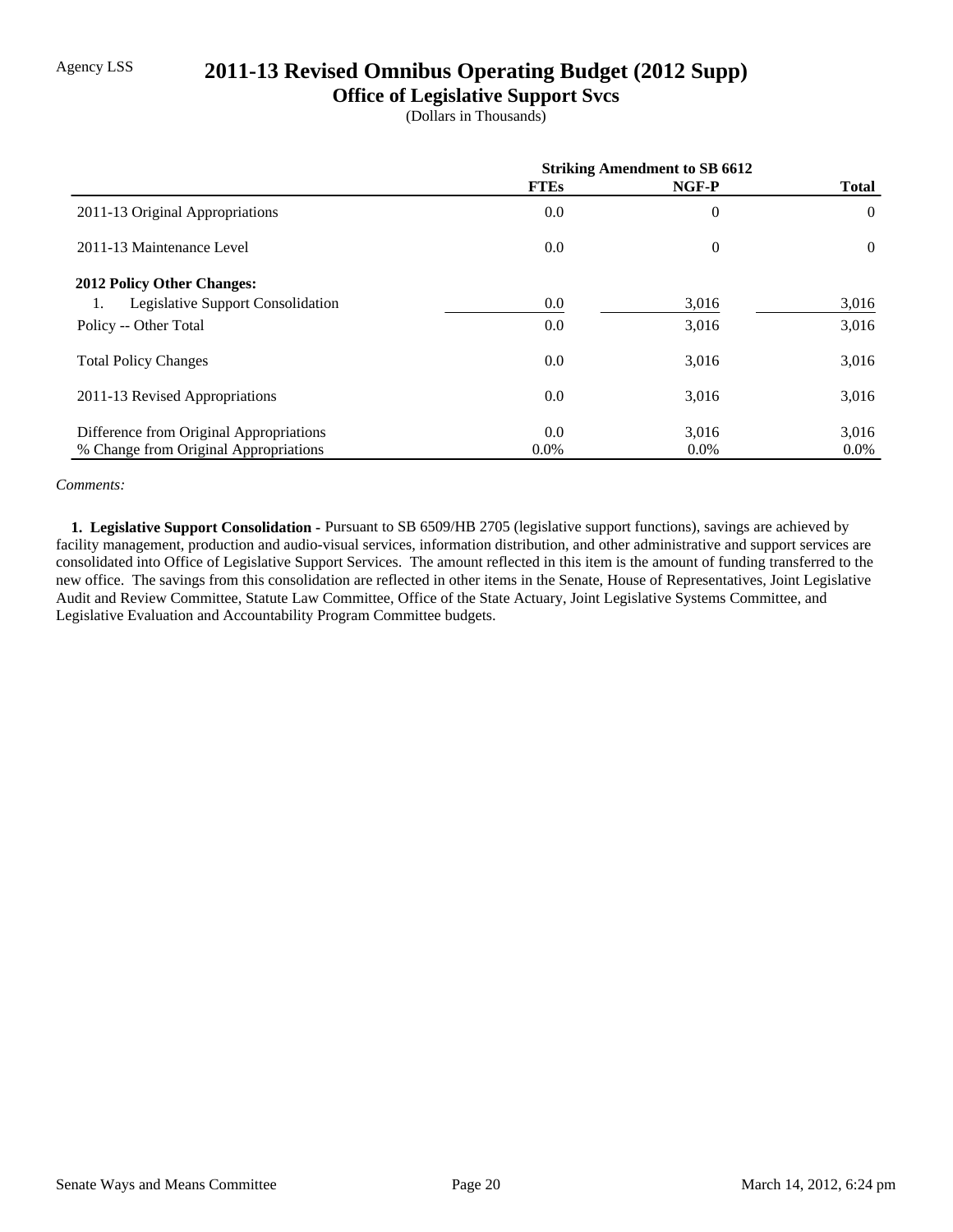## Agency 045 **2011-13 Revised Omnibus Operating Budget (2012 Supp)**

## **Supreme Court**

(Dollars in Thousands)

|                                          | <b>Striking Amendment to SB 6612</b> |         |              |
|------------------------------------------|--------------------------------------|---------|--------------|
|                                          | <b>FTEs</b>                          | NGF-P   | <b>Total</b> |
| 2011-13 Original Appropriations          | 60.9                                 | 13,443  | 13,443       |
| 2011-13 Maintenance Level                | 60.9                                 | 13,454  | 13,454       |
| <b>2012 Policy Other Changes:</b>        |                                      |         |              |
| 1.<br><b>Auditor Reduction</b>           | 0.0                                  | -6      | $-6$         |
| 2.<br><b>Attorney General Reduction</b>  | 0.0                                  | $-2$    | $-2$         |
| 3.<br>Sec of State Archive Reduction     | 0.0                                  | $-1$    | $-1$         |
| <b>Central Services Savings</b><br>4.    | 0.0                                  |         |              |
| 5.<br>Judge Pro Tempore Retirement Costs | 0.0                                  | 41      | 41           |
| <b>Central Service Reforms</b><br>6.     | 0.0                                  | $-13$   | $-13$        |
| Policy -- Other Total                    | 0.0                                  | 20      | 20           |
| <b>2012 Policy Comp Changes:</b>         |                                      |         |              |
| PEBB Funding Rate Reduction<br>7.        | 0.0                                  | $-38$   | $-38$        |
| Policy -- Comp Total                     | 0.0                                  | $-38$   | $-38$        |
| <b>Total Policy Changes</b>              | 0.0                                  | $-18$   | $-18$        |
| 2011-13 Revised Appropriations           | 60.9                                 | 13,436  | 13,436       |
| Difference from Original Appropriations  | 0.0                                  | $-7$    | $-7$         |
| % Change from Original Appropriations    | $0.0\%$                              | $-0.1%$ | $-0.1\%$     |

*Comments:*

 **1. Auditor Reduction -** Agency funding levels are reduced to reflect reductions in billing authority for the Office of the State Auditor's Audit of State Government Account and use of existing fund balance. The Office of the State Auditor will use a risk-based methodology in selecting agencies to audit.

 **2. Attorney General Reduction -** Agency funding levels are reduced to reflect reductions in billing authority for the Office of the Attorney General's Legal Services Revolving Account.

 **3. Sec of State Archive Reduction -** Agency funding levels are reduced to reflect reductions in billing authority for the Office of the Secretary of State's Archives and Records Management Account.

 **4. Central Services Savings -** Funding is reduced for Office of Minority & Women's Business Enterprises (OMWBE), Office of Administrative Hearings (OAH), and Labor Relations Office (LRO), with the resulting savings passed along to other state agencies as a central service billing reduction. The funding reduction utilizes an excess fund balance from the OMWBE Enterprises Account, eliminates an administrative position at the OAH, and reduces LRO services.

 **5. Judge Pro Tempore Retirement Costs -** Funding is provided for costs associated with the retirement of a Supreme Court Justice.

 **6. Central Service Reforms -** Funding is reduced to reflect efficiencies related to state agency use of cell phones, mailing, printing, and information technology, pursuant to Engrossed Substitute Senate Bill 6607 (central service costs). (Various Funds)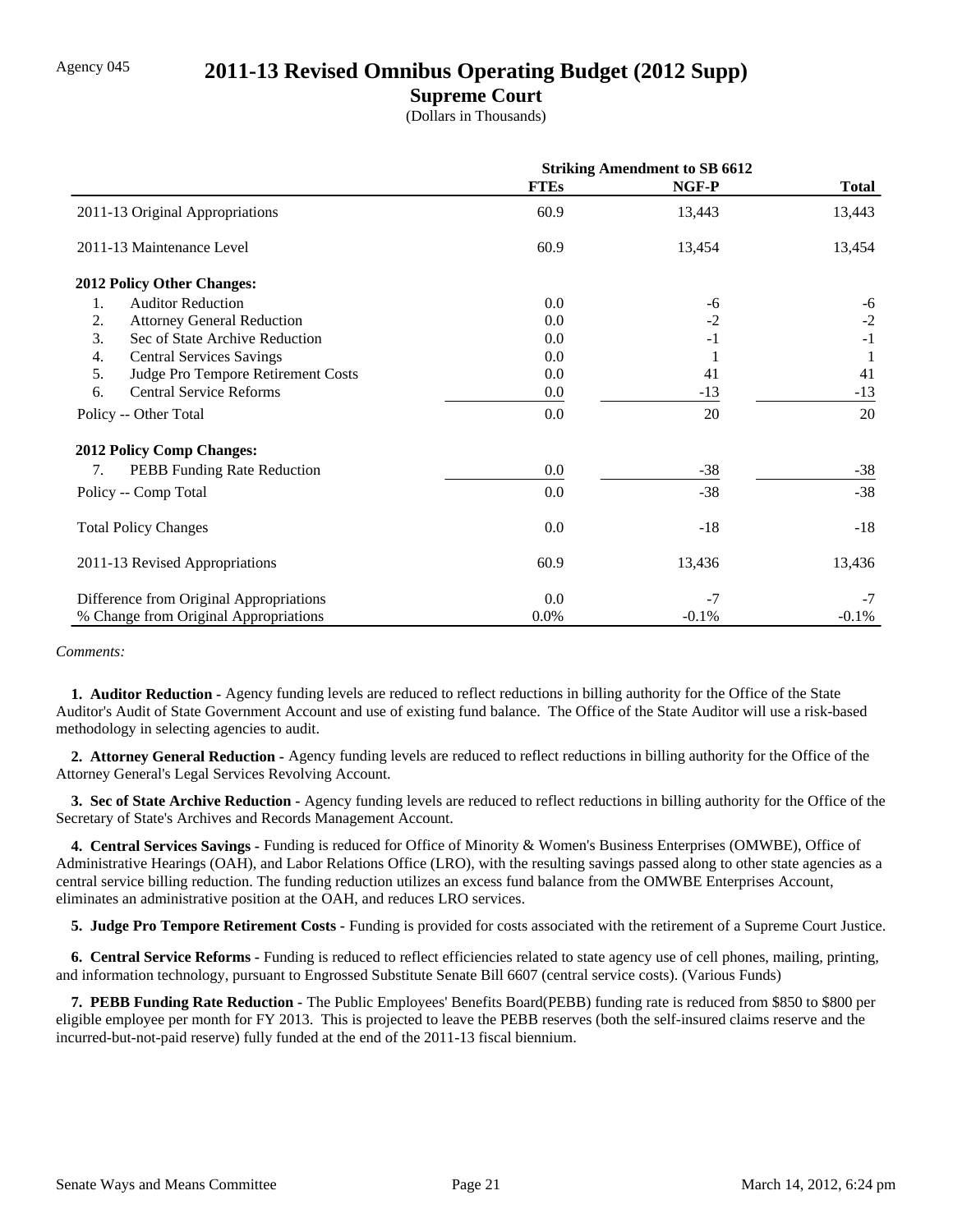## Agency 046 **2011-13 Revised Omnibus Operating Budget (2012 Supp)**

## **State Law Library**

(Dollars in Thousands)

|                                          | <b>Striking Amendment to SB 6612</b> |          |                  |
|------------------------------------------|--------------------------------------|----------|------------------|
|                                          | <b>FTEs</b>                          | NGF-P    | <b>Total</b>     |
| 2011-13 Original Appropriations          | 13.8                                 | 2,938    | 2,938            |
| 2011-13 Maintenance Level                | 13.8                                 | 2,969    | 2,969            |
| 2012 Policy Other Changes:               |                                      |          |                  |
| <b>Auditor Reduction</b><br>1.           | 0.0                                  | -4       | $-4$             |
| 2.<br><b>Central Service Reforms</b>     | 0.0                                  | $-3$     | $-3$             |
| 3.<br>Law Library Transfer               | 0.0                                  | $-1,000$ | $\boldsymbol{0}$ |
| Policy -- Other Total                    | 0.0                                  | $-1,007$ | $-7$             |
| 2012 Policy Comp Changes:                |                                      |          |                  |
| <b>PEBB</b> Funding Rate Reduction<br>4. | 0.0                                  | $-8$     | $-8$             |
| Policy -- Comp Total                     | 0.0                                  | $-8$     | $-8$             |
| <b>Total Policy Changes</b>              | 0.0                                  | $-1,015$ | $-15$            |
| 2011-13 Revised Appropriations           | 13.8                                 | 1,954    | 2,954            |
| Difference from Original Appropriations  | 0.0                                  | $-984$   | 16               |
| % Change from Original Appropriations    | 0.0%                                 | $-33.5%$ | 0.5%             |

*Comments:*

 **1. Auditor Reduction -** Agency funding levels are reduced to reflect reductions in billing authority for the Office of the State Auditor's Audit of State Government Account and use of existing fund balance. The Office of the State Auditor will use a risk-based methodology in selecting agencies to audit.

 **2. Central Service Reforms -** Funding is reduced to reflect efficiencies related to state agency use of cell phones, mailing, printing, and information technology, pursuant to Engrossed Substitute Senate Bill 6607 (central service costs). (Various Funds)

 **3. Law Library Transfer -** For FY 2013, a portion of the funding for the State Law Library is shifted from General Fund-State to the Judicial Infomration Systems Account. (General Fund-State, Judicial Information Systems Account)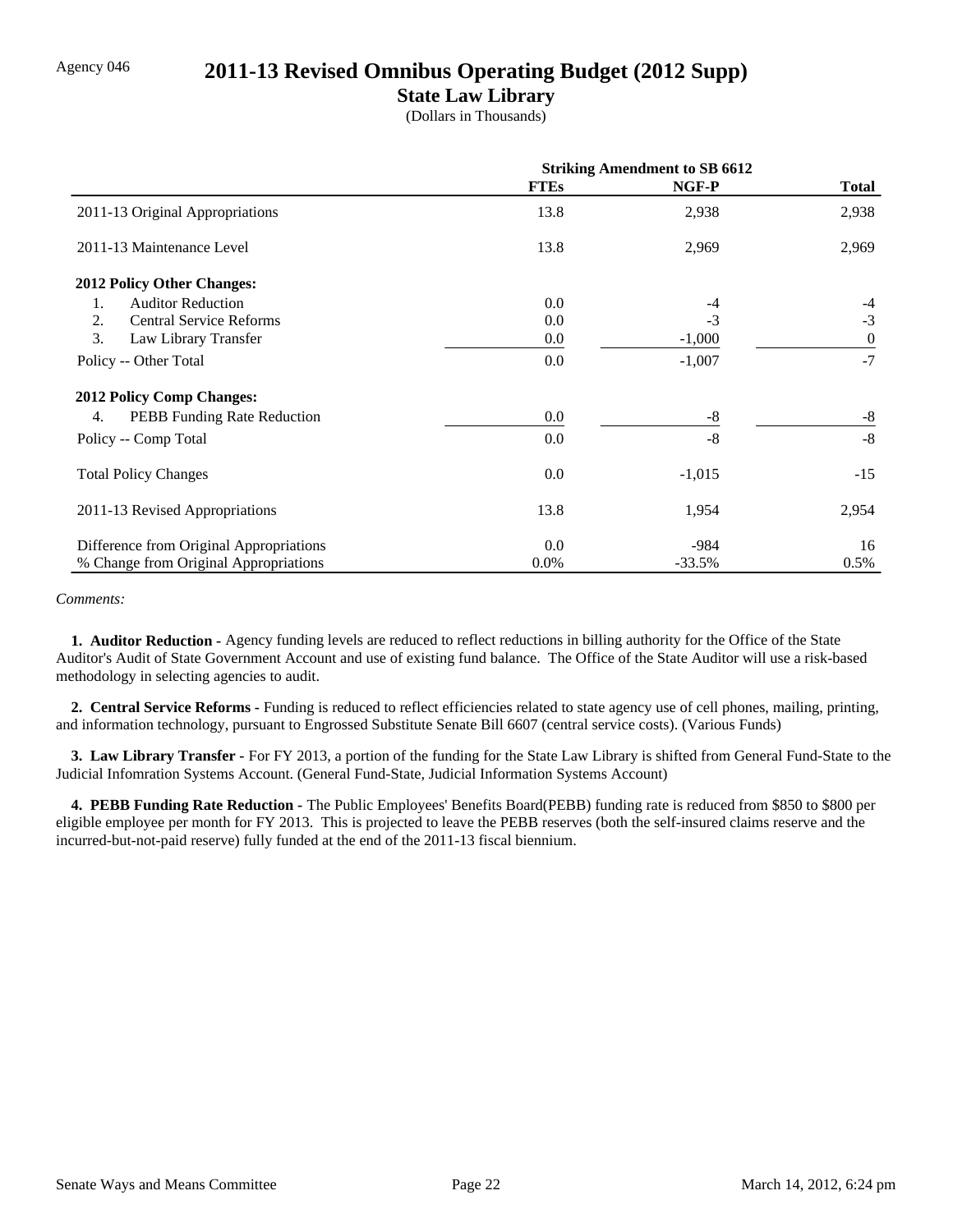## Agency 048 **2011-13 Revised Omnibus Operating Budget (2012 Supp)**

## **Court of Appeals**

(Dollars in Thousands)

|                                         | <b>Striking Amendment to SB 6612</b> |         |                |
|-----------------------------------------|--------------------------------------|---------|----------------|
|                                         | <b>FTEs</b>                          | NGF-P   | <b>Total</b>   |
| 2011-13 Original Appropriations         | 139.6                                | 30,507  | 30,507         |
| 2011-13 Maintenance Level               | 139.6                                | 30,572  | 30,572         |
| 2012 Policy Other Changes:              |                                      |         |                |
| <b>Auditor Reduction</b><br>1.          | 0.0                                  | -6      | -6             |
| 2.<br><b>Attorney General Reduction</b> | 0.0                                  | $-1$    | $-1$           |
| 3.<br>Sec of State Archive Reduction    | 0.0                                  | -9      | $-9$           |
| 4.<br><b>Central Services Savings</b>   | 0.0                                  | 2       | $\overline{2}$ |
| 5.<br><b>Central Service Reforms</b>    | 0.0                                  | $-31$   | $-31$          |
| Policy -- Other Total                   | 0.0                                  | $-45$   | $-45$          |
| <b>2012 Policy Comp Changes:</b>        |                                      |         |                |
| PEBB Funding Rate Reduction<br>6.       | 0.0                                  | $-84$   | -84            |
| Policy -- Comp Total                    | 0.0                                  | $-84$   | $-84$          |
| <b>Total Policy Changes</b>             | 0.0                                  | $-129$  | $-129$         |
| 2011-13 Revised Appropriations          | 139.6                                | 30,443  | 30,443         |
| Difference from Original Appropriations | 0.0                                  | -64     | -64            |
| % Change from Original Appropriations   | 0.0%                                 | $-0.2%$ | $-0.2%$        |

#### *Comments:*

 **1. Auditor Reduction -** Agency funding levels are reduced to reflect reductions in billing authority for the Office of the State Auditor's Audit of State Government Account and use of existing fund balance. The Office of the State Auditor will use a risk-based methodology in selecting agencies to audit.

 **2. Attorney General Reduction -** Agency funding levels are reduced to reflect reductions in billing authority for the Office of the Attorney General's Legal Services Revolving Account.

 **3. Sec of State Archive Reduction -** Agency funding levels are reduced to reflect reductions in billing authority for the Office of the Secretary of State's Archives and Records Management Account.

 **4. Central Services Savings -** Funding is reduced for Office of Minority & Women's Business Enterprises (OMWBE), Office of Administrative Hearings (OAH), and Labor Relations Office (LRO), with the resulting savings passed along to other state agencies as a central service billing reduction. The funding reduction utilizes an excess fund balance from the OMWBE Enterprises Account, eliminates an administrative position at the OAH, and reduces LRO services.

 **5. Central Service Reforms -** Funding is reduced to reflect efficiencies related to state agency use of cell phones, mailing, printing, and information technology, pursuant to Engrossed Substitute Senate Bill 6607 (central service costs). (Various Funds)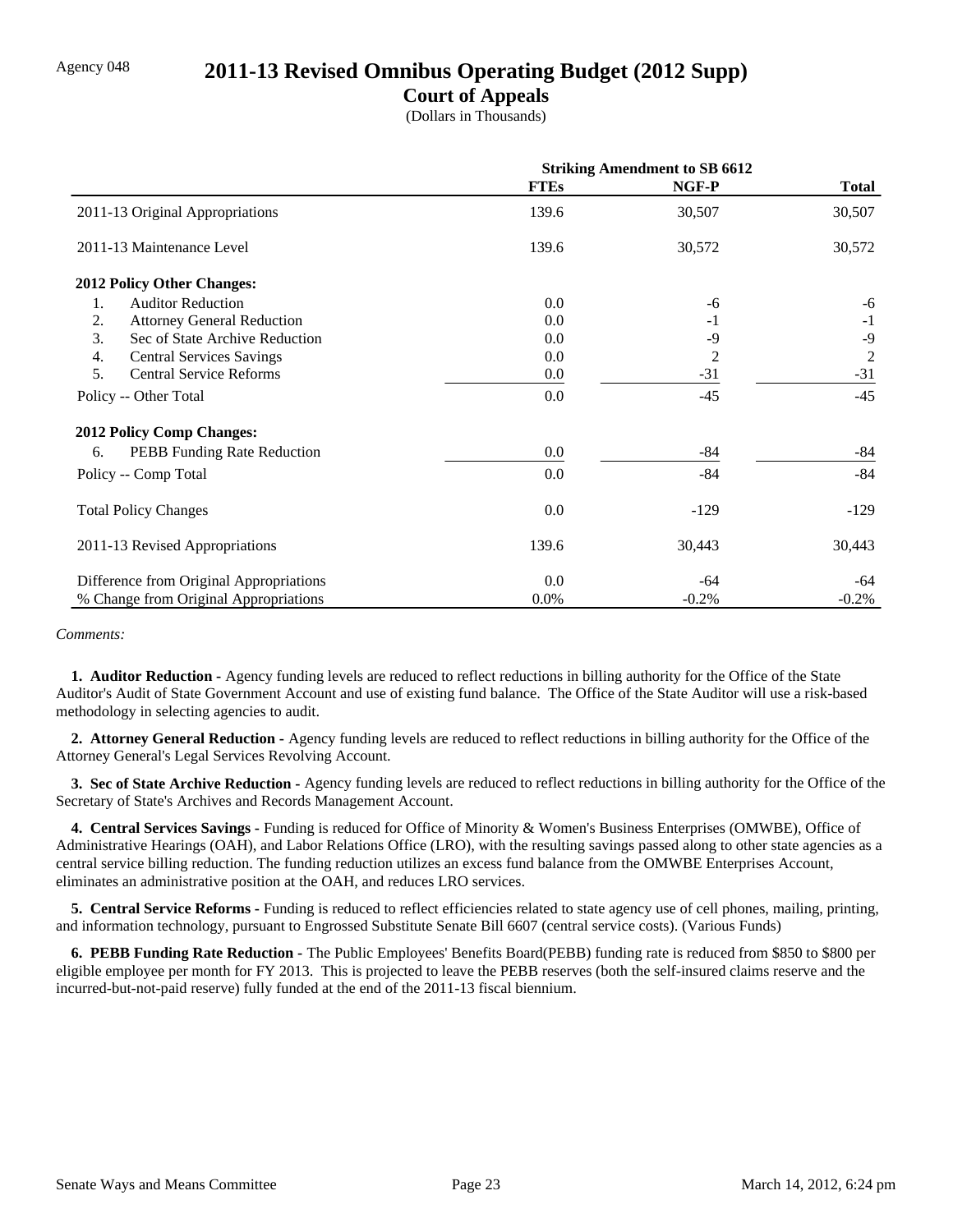## Agency 050 **2011-13 Revised Omnibus Operating Budget (2012 Supp)**

## **Commission on Judicial Conduct**

(Dollars in Thousands)

|                                         | <b>Striking Amendment to SB 6612</b> |          |              |
|-----------------------------------------|--------------------------------------|----------|--------------|
|                                         | <b>FTEs</b>                          | NGF-P    | <b>Total</b> |
| 2011-13 Original Appropriations         | 9.5                                  | 2,048    | 2,048        |
| 2011-13 Maintenance Level               | 9.5                                  | 2,046    | 2,046        |
| <b>2012 Policy Other Changes:</b>       |                                      |          |              |
| <b>Auditor Reduction</b><br>1.          | 0.0                                  | -6       | $-6$         |
| 2.<br><b>Attorney General Reduction</b> | 0.0                                  | $-3$     | $-3$         |
| 3.<br><b>Central Service Reforms</b>    | 0.0                                  | -4       | $-4$         |
| Policy -- Other Total                   | 0.0                                  | $-13$    | $-13$        |
| <b>2012 Policy Comp Changes:</b>        |                                      |          |              |
| PEBB Funding Rate Reduction<br>4.       | 0.0                                  | -4       |              |
| Policy -- Comp Total                    | 0.0                                  | $-4$     | $-4$         |
| <b>Total Policy Changes</b>             | 0.0                                  | $-17$    | $-17$        |
| 2011-13 Revised Appropriations          | 9.5                                  | 2,029    | 2,029        |
| Difference from Original Appropriations | 0.0                                  | $-19$    | $-19$        |
| % Change from Original Appropriations   | $0.0\%$                              | $-0.9\%$ | $-0.9\%$     |

*Comments:*

 **1. Auditor Reduction -** Agency funding levels are reduced to reflect reductions in billing authority for the Office of the State Auditor's Audit of State Government Account and use of existing fund balance. The Office of the State Auditor will use a risk-based methodology in selecting agencies to audit.

 **2. Attorney General Reduction -** Agency funding levels are reduced to reflect reductions in billing authority for the Office of the Attorney General's Legal Services Revolving Account.

 **3. Central Service Reforms -** Funding is reduced to reflect efficiencies related to state agency use of cell phones, mailing, printing, and information technology, pursuant to Engrossed Substitute Senate Bill 6607 (central service costs). (Various Funds)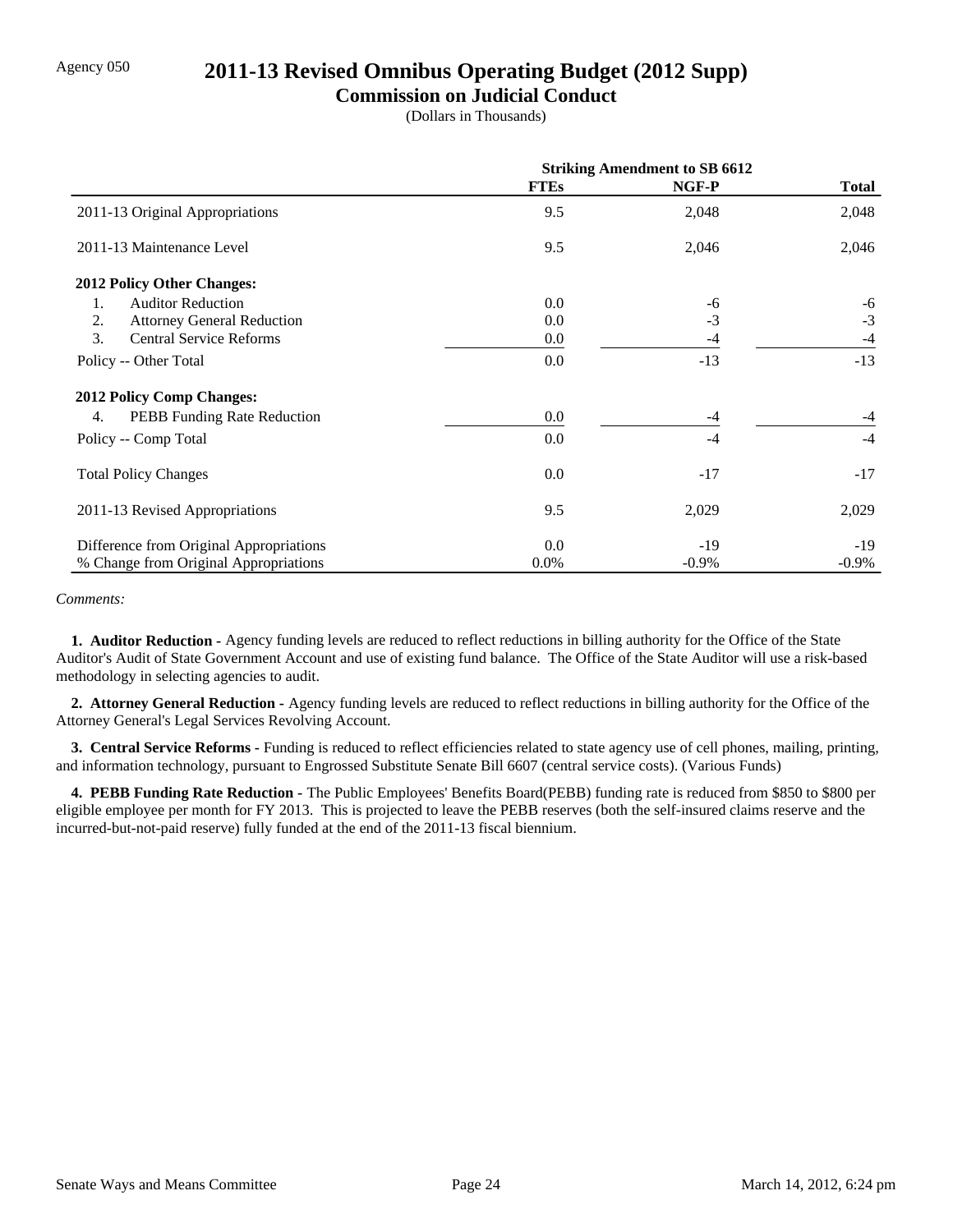## Agency 055 **2011-13 Revised Omnibus Operating Budget (2012 Supp)**

## **Administrative Office of the Courts**

(Dollars in Thousands)

|                                         | <b>Striking Amendment to SB 6612</b> |          |                |
|-----------------------------------------|--------------------------------------|----------|----------------|
|                                         | <b>FTEs</b>                          | NGF-P    | <b>Total</b>   |
| 2011-13 Original Appropriations         | 381.5                                | 100,793  | 150,389        |
| 2011-13 Maintenance Level               | 384.5                                | 100,873  | 151,623        |
| 2012 Policy Other Changes:              |                                      |          |                |
| <b>Attorney General Reduction</b><br>1. | 0.0                                  | -4       | $-4$           |
| 2.<br>Sec of State Archive Reduction    | 0.0                                  | $-2$     | $-2$           |
| 3.<br><b>Central Services Savings</b>   | 0.0                                  | 3        | $\overline{3}$ |
| 4.<br><b>Staffing Level Correction</b>  | 13.0                                 | $\Omega$ | $\Omega$       |
| 5.<br><b>Superior Court Judge</b>       | 0.8                                  | 173      | 173            |
| <b>Central Service Reforms</b><br>6.    | 0.0                                  | $-79$    | $-79$          |
| 7.<br>Office of Public Guardianship     | 0.0                                  | $-274$   | 266            |
| 8.<br><b>JSTA Fee Increase</b>          | 0.0                                  | $-1,400$ | $\overline{0}$ |
| Policy -- Other Total                   | 13.8                                 | $-1,583$ | 357            |
| <b>2012 Policy Comp Changes:</b>        |                                      |          |                |
| 9.<br>PEBB Funding Rate Reduction       | 0.0                                  | $-188$   | $-240$         |
| Policy -- Comp Total                    | 0.0                                  | $-188$   | $-240$         |
| <b>Total Policy Changes</b>             | 13.8                                 | $-1,771$ | 117            |
| 2011-13 Revised Appropriations          | 398.3                                | 99,102   | 151,740        |
| Difference from Original Appropriations | 16.8                                 | $-1,691$ | 1,351          |
| % Change from Original Appropriations   | 4.4%                                 | $-1.7%$  | 0.9%           |

#### *Comments:*

 **1. Attorney General Reduction -** Agency funding levels are reduced to reflect reductions in billing authority for the Office of the Attorney General's Legal Services Revolving Account.

 **2. Sec of State Archive Reduction -** Agency funding levels are reduced to reflect reductions in billing authority for the Office of the Secretary of State's Archives and Records Management Account.

 **3. Central Services Savings -** Funding is reduced for Office of Minority & Women's Business Enterprises (OMWBE), Office of Administrative Hearings (OAH), and Labor Relations Office (LRO), with the resulting savings passed along to other state agencies as a central service billing reduction. The funding reduction utilizes an excess fund balance from the OMWBE Enterprises Account, eliminates an administrative position at the OAH, and reduces LRO services.

 **4. Staffing Level Correction -** In the 2010 Supplemental Budget, both funding and staff were provided for information technology. The funding was biennialized in 2011-13 carry-forward levels. However, the FTEs were not biennialized correctly. This request seeks to correct the error by adding the number of FTEs intended.

 **5. Superior Court Judge -** Funding is requested for the second superior court judicial position in Okanogan County.

 **6. Central Service Reforms -** Funding is reduced to reflect efficiencies related to state agency use of cell phones, mailing, printing, and information technology, pursuant to Engrossed Substitute Senate Bill 6607 (central service costs). (Various Funds)

 **7. Office of Public Guardianship -** Due to fund balance in the Judicial Stablization Trust Account, funding for FY 2013 is provided to continue guardianship services for those low-income incapacitated persons who were receiving services on June 30, 2012. (General Fund-State, Judicial Stabilization Trust Account)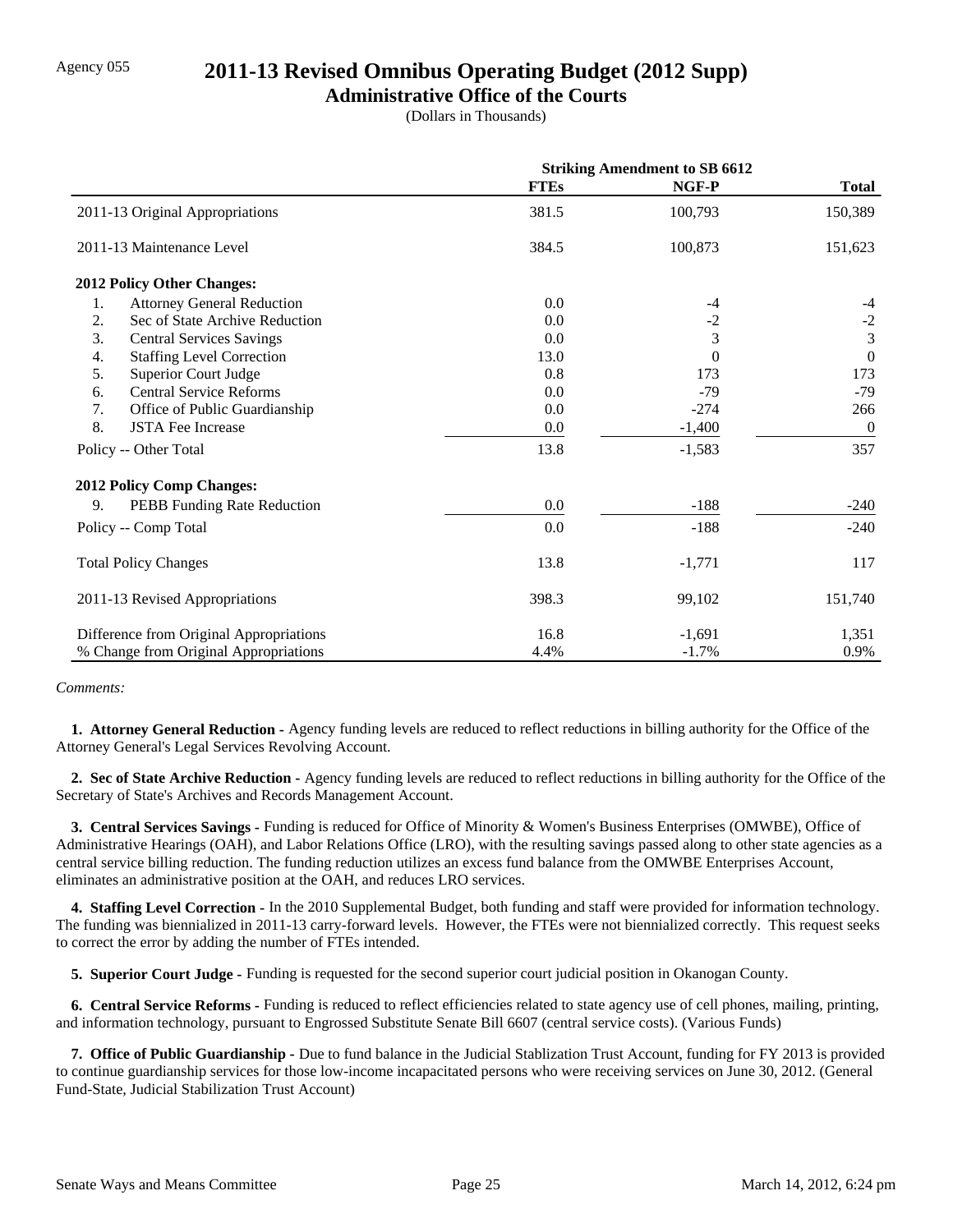## Agency 055 **2011-13 Revised Omnibus Operating Budget (2012 Supp) Administrative Office of the Courts**

**8. JSTA Fee Increase -** For FY 2013, funding is providing as a result of the revenue generated from the \$10 increase in temporary surcharges pursuant to Substitute Senate Bill No. 6608 (judicial stabilization trust account surcharge) which allows offsetting of General Fund-State activities. (General Fund-State, Judicial Stabilization Trust Account)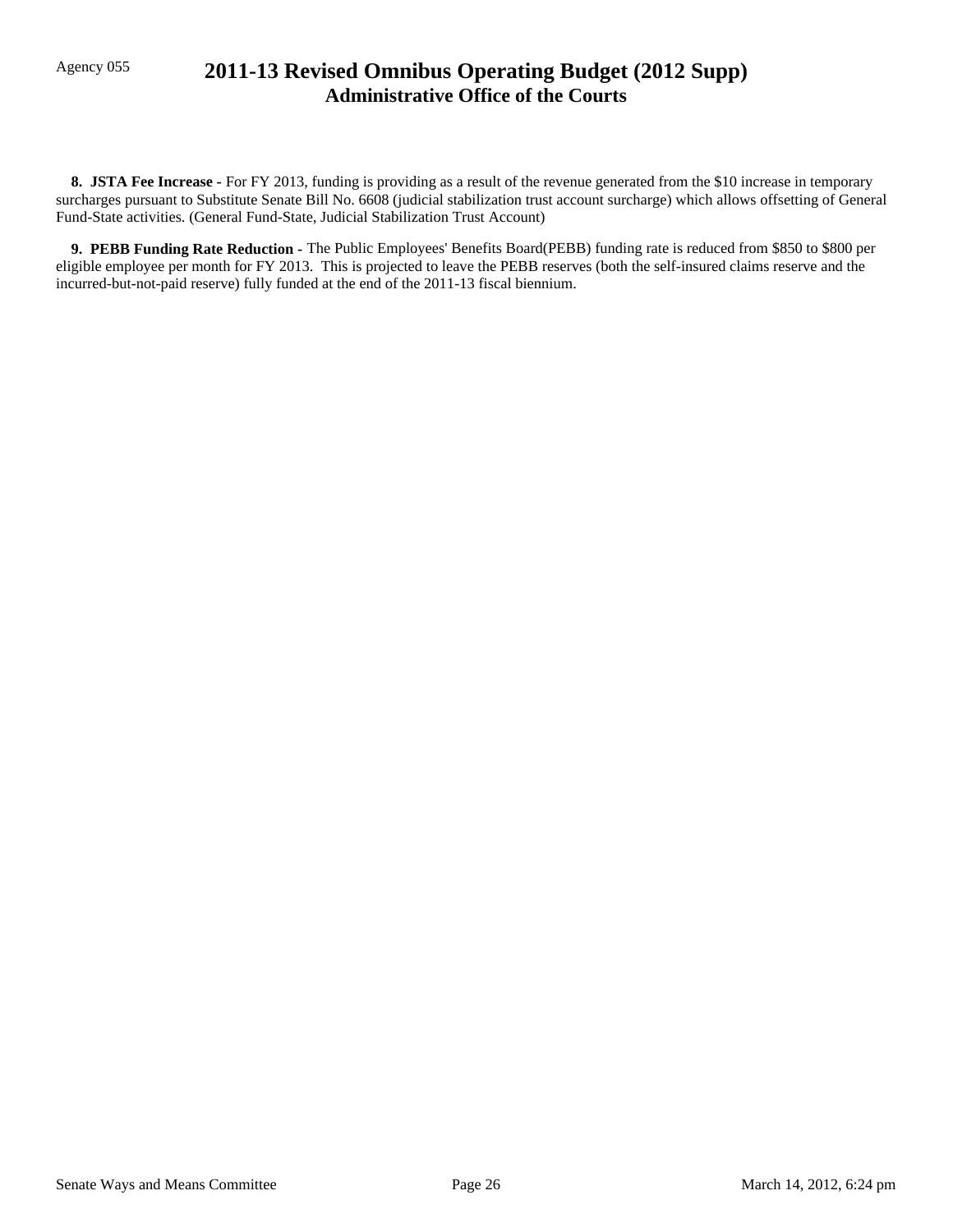## Agency 056 **2011-13 Revised Omnibus Operating Budget (2012 Supp)**

## **Office of Public Defense**

(Dollars in Thousands)

|                                         | <b>Striking Amendment to SB 6612</b> |        |              |
|-----------------------------------------|--------------------------------------|--------|--------------|
|                                         | <b>FTEs</b>                          | NGF-P  | <b>Total</b> |
| 2011-13 Original Appropriations         | 14.0                                 | 49,993 | 52,483       |
| 2011-13 Maintenance Level               | 14.0                                 | 49,993 | 52,483       |
| <b>2012 Policy Other Changes:</b>       |                                      |        |              |
| <b>Auditor Reduction</b><br>1.          | 0.0                                  | $-5$   | $-5$         |
| 2.<br>Civil Commitment Legal Costs      | 0.0                                  | 6,065  | 6,065        |
| 3.<br><b>Central Service Reforms</b>    | 0.0                                  | $-3$   | $-3$         |
| Policy -- Other Total                   | 0.0                                  | 6,057  | 6,057        |
| 2012 Policy Comp Changes:               |                                      |        |              |
| PEBB Funding Rate Reduction<br>4.       | 0.0                                  | -8     | -8           |
| Policy -- Comp Total                    | 0.0                                  | $-8$   | $-8$         |
| <b>Total Policy Changes</b>             | 0.0                                  | 6,049  | 6,049        |
| 2011-13 Revised Appropriations          | 14.0                                 | 56,042 | 58,532       |
| Difference from Original Appropriations | 0.0                                  | 6,049  | 6,049        |
| % Change from Original Appropriations   | $0.0\%$                              | 12.1%  | 11.5%        |

#### *Comments:*

 **1. Auditor Reduction -** Agency funding levels are reduced to reflect reductions in billing authority for the Office of the State Auditor's Audit of State Government Account and use of existing fund balance. The Office of the State Auditor will use a risk-based methodology in selecting agencies to audit.

 **2. Civil Commitment Legal Costs -** Funding for the legal costs associated with the representation of indigent respondents qualified for appointed counsel in sexually violent predator civil commitment cases, as provided in chapter 71.09 RCW and Substitute Senate Bill No. 6493 (sexual predator commitment).

 **3. Central Service Reforms -** Funding is reduced to reflect efficiencies related to state agency use of cell phones, mailing, printing, and information technology, pursuant to Engrossed Substitute Senate Bill 6607 (central service costs). (Various Funds)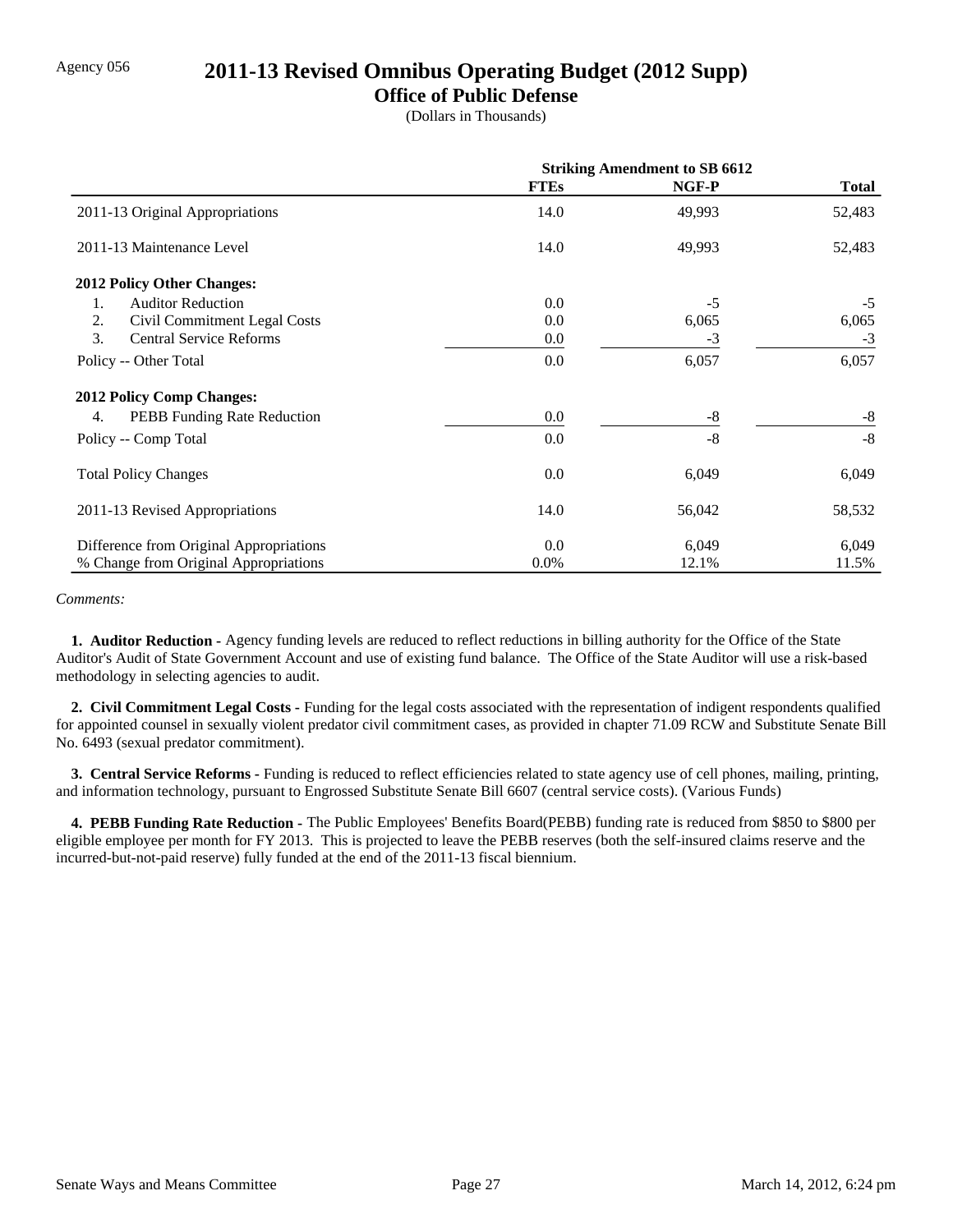# Agency 057 **2011-13 Revised Omnibus Operating Budget (2012 Supp)**

## **Office of Civil Legal Aid**

(Dollars in Thousands)

|                                         | <b>Striking Amendment to SB 6612</b> |         |              |
|-----------------------------------------|--------------------------------------|---------|--------------|
|                                         | <b>FTEs</b>                          | NGF-P   | <b>Total</b> |
| 2011-13 Original Appropriations         | 1.0                                  | 22,086  | 23,179       |
| 2011-13 Maintenance Level               | 1.0                                  | 22,086  | 23,179       |
| 2012 Policy Other Changes:              |                                      |         |              |
| <b>Auditor Reduction</b>                | 0.0                                  | $-4$    | $-4$         |
| Policy -- Other Total                   | 0.0                                  | $-4$    | $-4$         |
| <b>Total Policy Changes</b>             | 0.0                                  | $-4$    | $-4$         |
| 2011-13 Revised Appropriations          | 1.0                                  | 22,082  | 23,175       |
| Difference from Original Appropriations | 0.0                                  | $-4$    | $-4$         |
| % Change from Original Appropriations   | $0.0\%$                              | $0.0\%$ | $0.0\%$      |

#### *Comments:*

 **1. Auditor Reduction -** Agency funding levels are reduced to reflect reductions in billing authority for the Office of the State Auditor's Audit of State Government Account and use of existing fund balance. The Office of the State Auditor will use a risk-based methodology in selecting agencies to audit.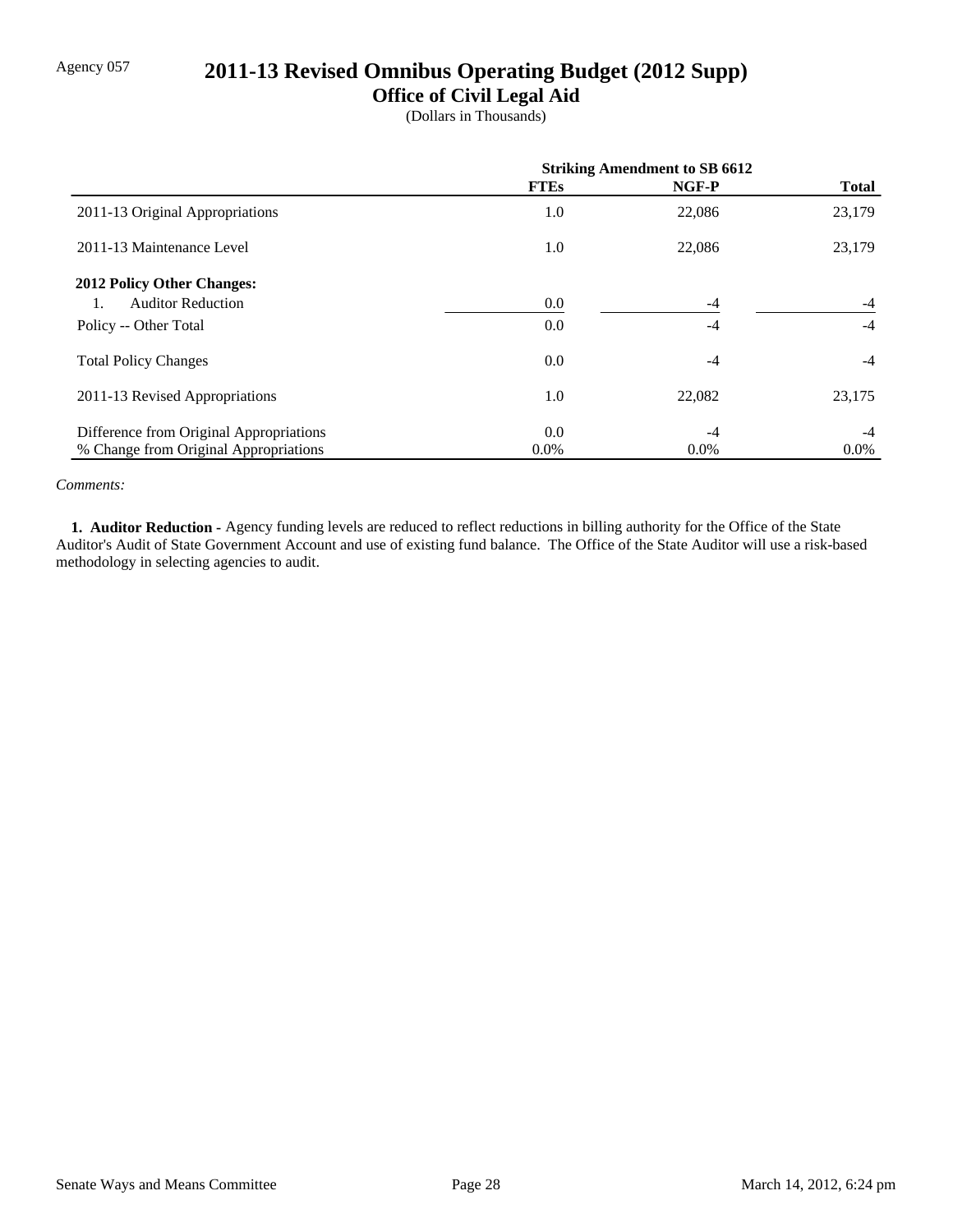## Agency 075 **2011-13 Revised Omnibus Operating Budget (2012 Supp)**

## **Office of the Governor**

(Dollars in Thousands)

|                                         | <b>Striking Amendment to SB 6612</b> |         |              |
|-----------------------------------------|--------------------------------------|---------|--------------|
|                                         | <b>FTEs</b>                          | NGF-P   | <b>Total</b> |
| 2011-13 Original Appropriations         | 52.0                                 | 10,605  | 12,105       |
| 2011-13 Maintenance Level               | 52.0                                 | 10,597  | 12,097       |
| 2012 Policy Other Changes:              |                                      |         |              |
| <b>Executive Operations</b><br>1.       | $-1.9$                               | $-373$  | $-373$       |
| <b>Education Ombudsman</b><br>2.        | $-0.5$                               | $-28$   | $-28$        |
| 3.<br><b>Auditor Reduction</b>          | 0.0                                  | $-8$    | $-8$         |
| <b>Attorney General Reduction</b><br>4. | 0.0                                  | $-2$    | $-2$         |
| 5.<br><b>Central Services Savings</b>   | 0.0                                  |         |              |
| <b>Central Service Reforms</b><br>6.    | 0.0                                  | $-10$   | $-10$        |
| 7.<br>Governor's Transition Team        | 0.8                                  | 248     | 248          |
| Policy -- Other Total                   | $-1.6$                               | $-172$  | $-172$       |
| <b>2012 Policy Comp Changes:</b>        |                                      |         |              |
| 8.<br>PEBB Funding Rate Reduction       | $0.0\,$                              | $-34$   | $-34$        |
| Policy -- Comp Total                    | 0.0                                  | $-34$   | $-34$        |
| <b>Total Policy Changes</b>             | $-1.6$                               | $-206$  | $-206$       |
| 2011-13 Revised Appropriations          | 50.4                                 | 10,391  | 11,891       |
| Difference from Original Appropriations | $-1.6$                               | $-214$  | $-214$       |
| % Change from Original Appropriations   | $-3.1%$                              | $-2.0%$ | $-1.8%$      |

*Comments:*

 **1. Executive Operations -** Funding for staff to respond to citizen inquiries to the Governor is reduced.

 **2. Education Ombudsman -** General Fund-State funding is reduced by 5 percent for the Office of the Education Ombudsman. This item reduces funding effective April 1, 2012.

 **3. Auditor Reduction -** Agency funding levels are reduced to reflect reductions in billing authority for the Office of the State Auditor's Audit of State Government Account and use of existing fund balance. The Office of the State Auditor will use a risk-based methodology in selecting agencies to audit.

 **4. Attorney General Reduction -** Agency funding levels are reduced to reflect reductions in billing authority for the Office of the Attorney General's Legal Services Revolving Account.

 **5. Central Services Savings -** Funding is reduced for Office of Minority & Women's Business Enterprises (OMWBE), Office of Administrative Hearings (OAH), and Labor Relations Office (LRO), with the resulting savings passed along to other state agencies as a central service billing reduction. The funding reduction utilizes an excess fund balance from the OMWBE Enterprises Account, eliminates an administrative position at the OAH, and reduces LRO services.

 **6. Central Service Reforms -** Funding is reduced to reflect efficiencies related to state agency use of cell phones, mailing, printing, and information technology, pursuant to Engrossed Substitute Senate Bill 6607 (central service costs). (Various Funds)

 **7. Governor's Transition Team -** Funding is provided for the incoming Governor's transition team for the period of November 2012 through January 2013 to become familiar with critical issues and to identify new agency leadership so that statewide executive operations will be maintained.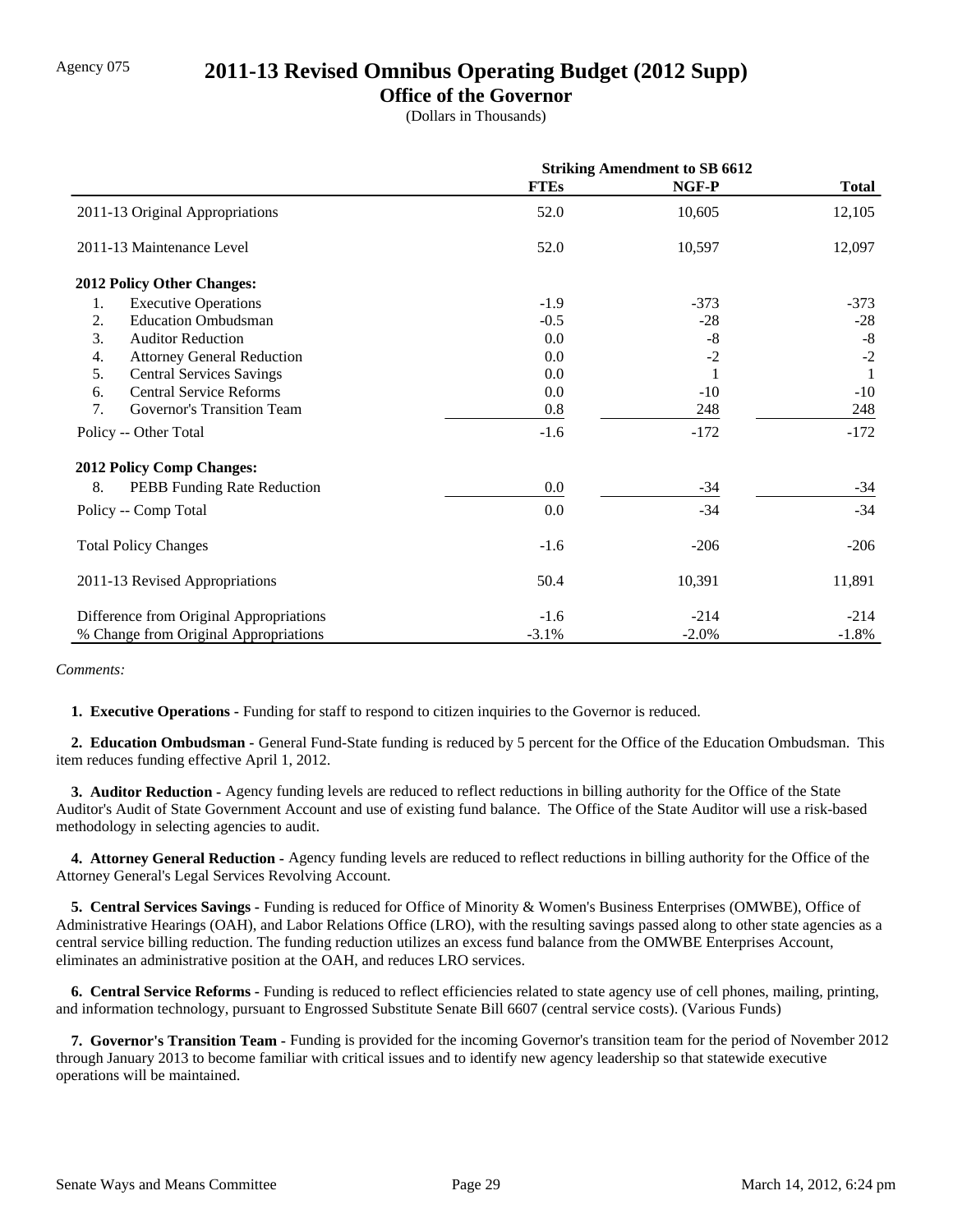## Agency 075 **2011-13 Revised Omnibus Operating Budget (2012 Supp) Office of the Governor**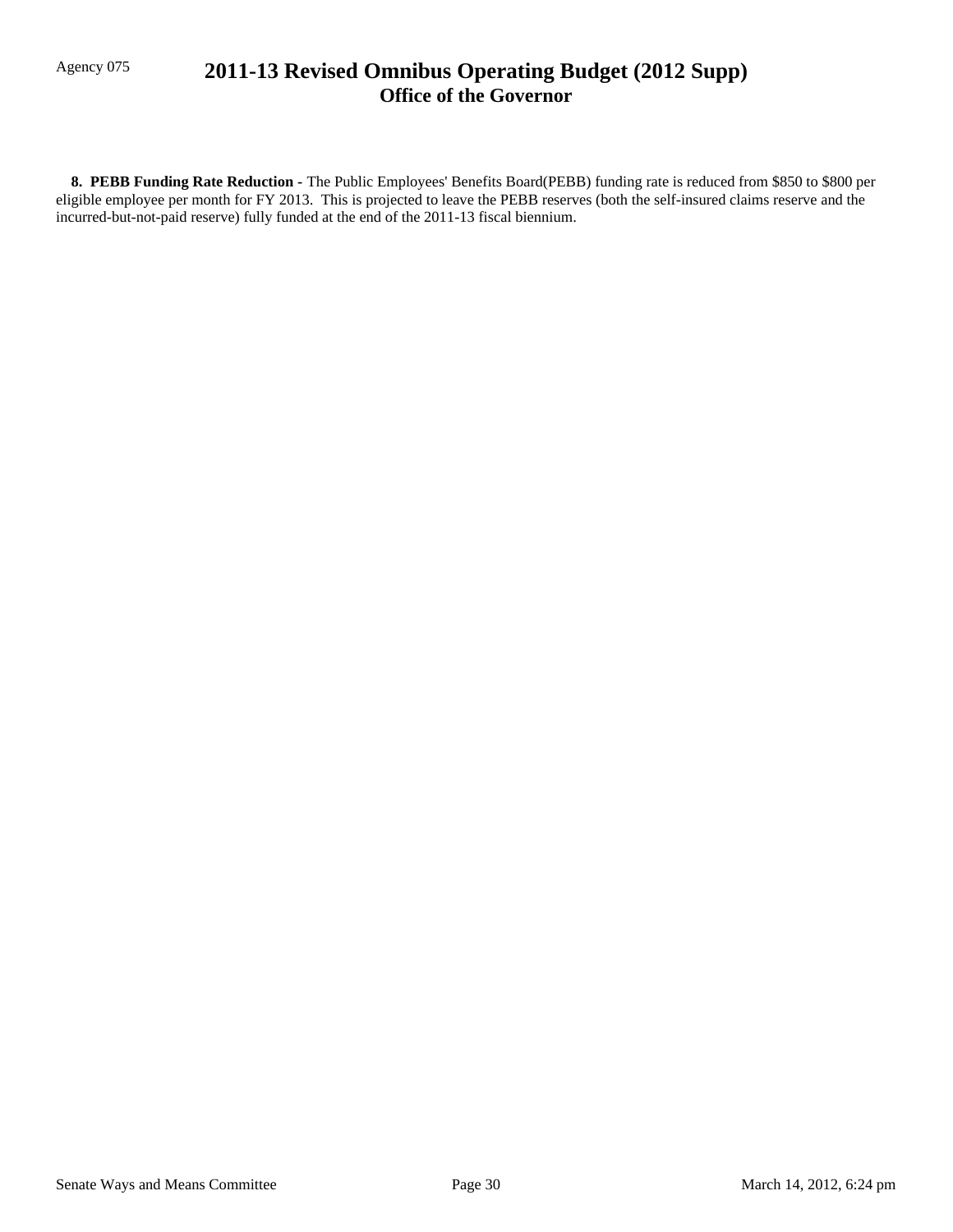## Agency 080 **2011-13 Revised Omnibus Operating Budget (2012 Supp)**

### **Office of the Lieutenant Governor**

(Dollars in Thousands)

|                                          | <b>Striking Amendment to SB 6612</b> |         |              |
|------------------------------------------|--------------------------------------|---------|--------------|
|                                          | <b>FTEs</b>                          | NGF-P   | <b>Total</b> |
| 2011-13 Original Appropriations          | 5.8                                  | 1,385   | 1,480        |
| 2011-13 Maintenance Level                | 5.8                                  | 1,384   | 1,479        |
| <b>2012 Policy Other Changes:</b>        |                                      |         |              |
| <b>Auditor Reduction</b><br>1.           | 0.0                                  | $-8$    | $-8$         |
| 2.<br><b>Central Service Reforms</b>     | 0.0                                  | $-2$    | $-2$         |
| 3.<br><b>Administrative Costs</b>        | 0.0                                  | -69     | $-69$        |
| Policy -- Other Total                    | 0.0                                  | $-79$   | $-79$        |
| 2012 Policy Comp Changes:                |                                      |         |              |
| <b>PEBB</b> Funding Rate Reduction<br>4. | 0.0                                  | $-4$    | $-4$         |
| Policy -- Comp Total                     | 0.0                                  | $-4$    | $-4$         |
| <b>Total Policy Changes</b>              | 0.0                                  | $-83$   | $-83$        |
| 2011-13 Revised Appropriations           | 5.8                                  | 1,301   | 1,396        |
| Difference from Original Appropriations  | 0.0                                  | $-84$   | -84          |
| % Change from Original Appropriations    | $0.0\%$                              | $-6.1%$ | $-5.7\%$     |

#### *Comments:*

 **1. Auditor Reduction -** Agency funding levels are reduced to reflect reductions in billing authority for the Office of the State Auditor's Audit of State Government Account and use of existing fund balance. The Office of the State Auditor will use a risk-based methodology in selecting agencies to audit.

 **2. Central Service Reforms -** Funding is reduced to reflect efficiencies related to state agency use of cell phones, mailing, printing, and information technology, pursuant to Engrossed Substitute Senate Bill 6607 (central service costs). (Various Funds)

 **3. Administrative Costs -** The Lieutenant Governor's Office will reduce expenditures for travel, training, equipment replacement, and goods and services.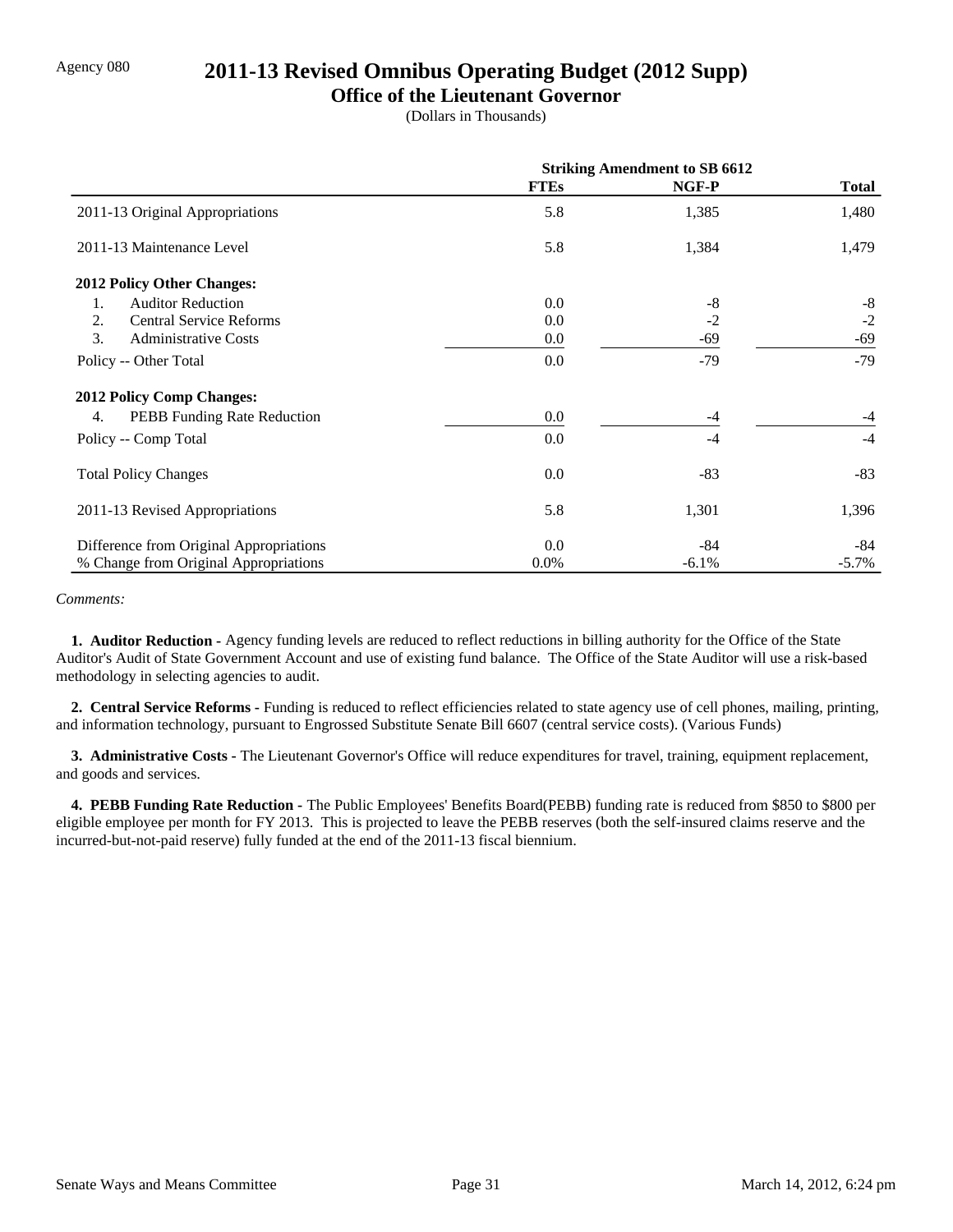## Agency 082 **2011-13 Revised Omnibus Operating Budget (2012 Supp)**

### **Public Disclosure Commission**

(Dollars in Thousands)

|                                         | <b>Striking Amendment to SB 6612</b> |          |              |
|-----------------------------------------|--------------------------------------|----------|--------------|
|                                         | <b>FTEs</b>                          | NGF-P    | <b>Total</b> |
| 2011-13 Original Appropriations         | 21.0                                 | 4,237    | 4,237        |
| 2011-13 Maintenance Level               | 21.0                                 | 4,221    | 4,221        |
| <b>2012 Policy Other Changes:</b>       |                                      |          |              |
| <b>Auditor Reduction</b><br>1.          | 0.0                                  | -6       | -6           |
| 2.<br><b>Attorney General Reduction</b> | 0.0                                  | $-9$     | $-9$         |
| 3.<br>Sec of State Archive Reduction    | 0.0                                  | $-1$     | $-1$         |
| 4.<br><b>Agency Staff and Equipment</b> | $-1.5$                               | $-212$   | $-212$       |
| 5.<br><b>Central Service Reforms</b>    | 0.0                                  | $-17$    | $-17$        |
| Policy -- Other Total                   | $-1.5$                               | $-245$   | $-245$       |
| <b>2012 Policy Comp Changes:</b>        |                                      |          |              |
| PEBB Funding Rate Reduction<br>6.       | 0.0                                  | $-14$    | $-14$        |
| Policy -- Comp Total                    | 0.0                                  | $-14$    | $-14$        |
| <b>Total Policy Changes</b>             | $-1.5$                               | $-259$   | $-259$       |
| 2011-13 Revised Appropriations          | 19.5                                 | 3,962    | 3,962        |
| Difference from Original Appropriations | $-1.5$                               | $-275$   | $-275$       |
| % Change from Original Appropriations   | $-7.1%$                              | $-6.5\%$ | $-6.5\%$     |

#### *Comments:*

 **1. Auditor Reduction -** Agency funding levels are reduced to reflect reductions in billing authority for the Office of the State Auditor's Audit of State Government Account and use of existing fund balance. The Office of the State Auditor will use a risk-based methodology in selecting agencies to audit.

 **2. Attorney General Reduction -** Agency funding levels are reduced to reflect reductions in billing authority for the Office of the Attorney General's Legal Services Revolving Account.

 **3. Sec of State Archive Reduction -** Agency funding levels are reduced to reflect reductions in billing authority for the Office of the Secretary of State's Archives and Records Management Account.

 **4. Agency Staff and Equipment -** The agency will eliminate one full-time staff position January 1, 2012, and reduce the work hours of two staff positions from full-time to part-time. Staff reductions will likely result in less timely campaign finance information provided to the public and delayed implementation of campaign disclosure requirements under Chapter 145, Laws of 2011. The agency will also reduce expenditures in software, equipment, and training.

 **5. Central Service Reforms -** Funding is reduced to reflect efficiencies related to state agency use of cell phones, mailing, printing, and information technology, pursuant to Engrossed Substitute Senate Bill 6607 (central service costs). (Various Funds)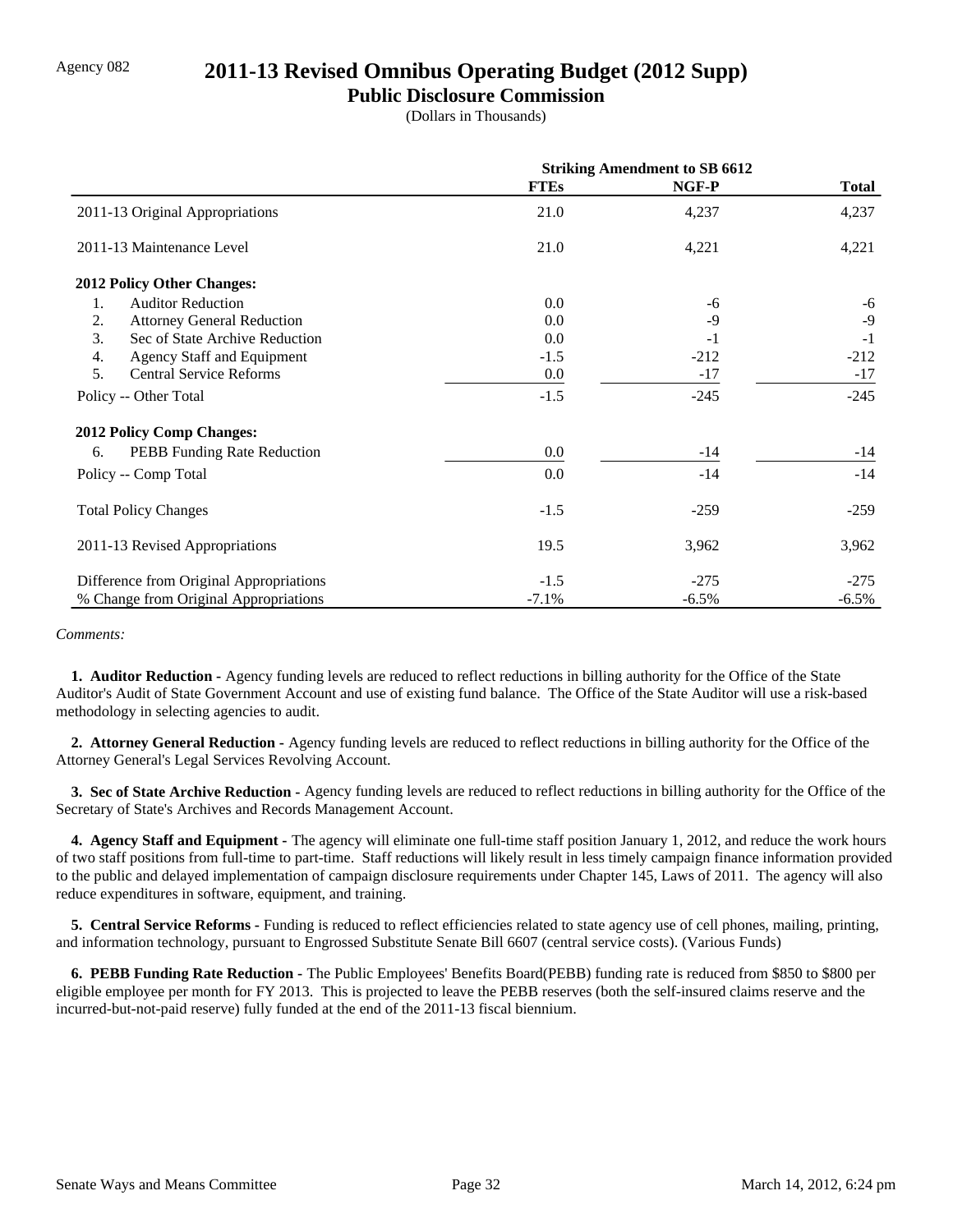## Agency 085 **2011-13 Revised Omnibus Operating Budget (2012 Supp)**

### **Office of the Secretary of State**

(Dollars in Thousands)

|                                           | <b>Striking Amendment to SB 6612</b> |           |                  |
|-------------------------------------------|--------------------------------------|-----------|------------------|
|                                           | <b>FTEs</b>                          | NGF-P     | <b>Total</b>     |
| 2011-13 Original Appropriations           | 313.6                                | 30,845    | 88,864           |
| 2011-13 Maintenance Level                 | 311.4                                | 28,851    | 86,845           |
| 2012 Policy Other Changes:                |                                      |           |                  |
| Lower Archive Central Service Rates<br>1. | 0.0                                  | $\Omega$  | $-794$           |
| 2.<br>Charitable Organization Education   | 0.0                                  | $\theta$  | $-90$            |
| 3.<br><b>Local Government Archives</b>    | 0.0                                  | $\Omega$  | $-2,000$         |
| 4.<br><b>Attorney General Reduction</b>   | 0.0                                  | $-15$     | $-36$            |
| 5.<br>Sec of State Archive Reduction      | 0.0                                  | $-3$      | $-8$             |
| <b>Central Services Savings</b><br>6.     | 0.0                                  |           | $\overline{2}$   |
| <b>Central Service Reforms</b><br>7.      | 0.0                                  | $-61$     | $-98$            |
| 8.<br><b>State Library Funding Shift</b>  | 0.0                                  | $-4,000$  | $\boldsymbol{0}$ |
| Policy -- Other Total                     | 0.0                                  | $-4,078$  | $-3,024$         |
| <b>2012 Policy Comp Changes:</b>          |                                      |           |                  |
| 9.<br>PEBB Funding Rate Reduction         | 0.0                                  | $-104$    | $-194$           |
| Policy -- Comp Total                      | 0.0                                  | $-104$    | $-194$           |
| <b>Total Policy Changes</b>               | 0.0                                  | $-4,182$  | $-3,218$         |
| 2011-13 Revised Appropriations            | 311.4                                | 24,669    | 83,627           |
| Difference from Original Appropriations   | $-2.3$                               | $-6,176$  | $-5,237$         |
| % Change from Original Appropriations     | $-0.7%$                              | $-20.0\%$ | $-5.9\%$         |

#### *Comments:*

 **1. Lower Archive Central Service Rates -** Archives and Records Management will reduce billing to customer agencies by 10 percent. This reduction may result in delays in service, staff layoffs, and division-wide temporary layoff days. (Public Records Efficiency, Preservation and Access Account-State)

 **2. Charitable Organization Education -** Due to reduced numbers of charitable organization registrations, funds to educate charitable organizations, their board members, and the general public about administration, fiduciary responsibility, ethics, and other best practices are reduced to available funding levels. (Charitable Organization Education Account-State)

 **3. Local Government Archives -** Due to reduced numbers of documents recorded by counties, the funds for local government record archives are reduced to reflect available funding levels. (Local Government Archives Account-State)

 **4. Attorney General Reduction -** Agency funding levels are reduced to reflect reductions in billing authority for the Office of the Attorney General's Legal Services Revolving Account.

 **5. Sec of State Archive Reduction -** Agency funding levels are reduced to reflect reductions in billing authority for the Office of the Secretary of State's Archives and Records Management Account.

 **6. Central Services Savings -** Funding is reduced for Office of Minority & Women's Business Enterprises (OMWBE), Office of Administrative Hearings (OAH), and Labor Relations Office (LRO), with the resulting savings passed along to other state agencies as a central service billing reduction. The funding reduction utilizes an excess fund balance from the OMWBE Enterprises Account, eliminates an administrative position at the OAH, and reduces LRO services.

 **7. Central Service Reforms -** Funding is reduced to reflect efficiencies related to state agency use of cell phones, mailing, printing, and information technology, pursuant to Engrossed Substitute Senate Bill 6607 (central service costs). (Various Funds)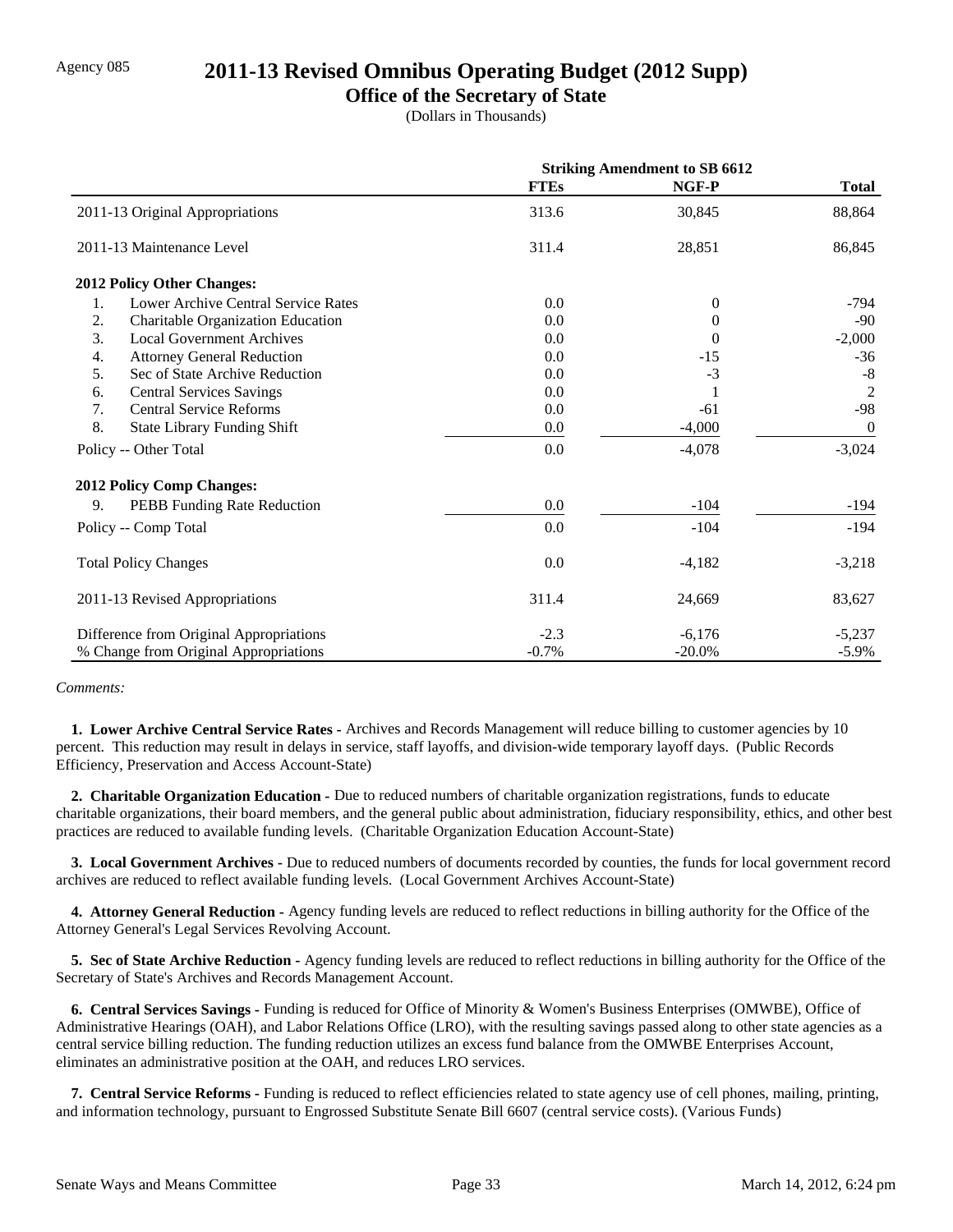## Agency 085 **2011-13 Revised Omnibus Operating Budget (2012 Supp) Office of the Secretary of State**

 **8. State Library Funding Shift -** A portion of the Fiscal Year 2013 funding for the State Library is shifted from the state General Fund to the State Heritage Center Account. (State Heritage Center Account-State)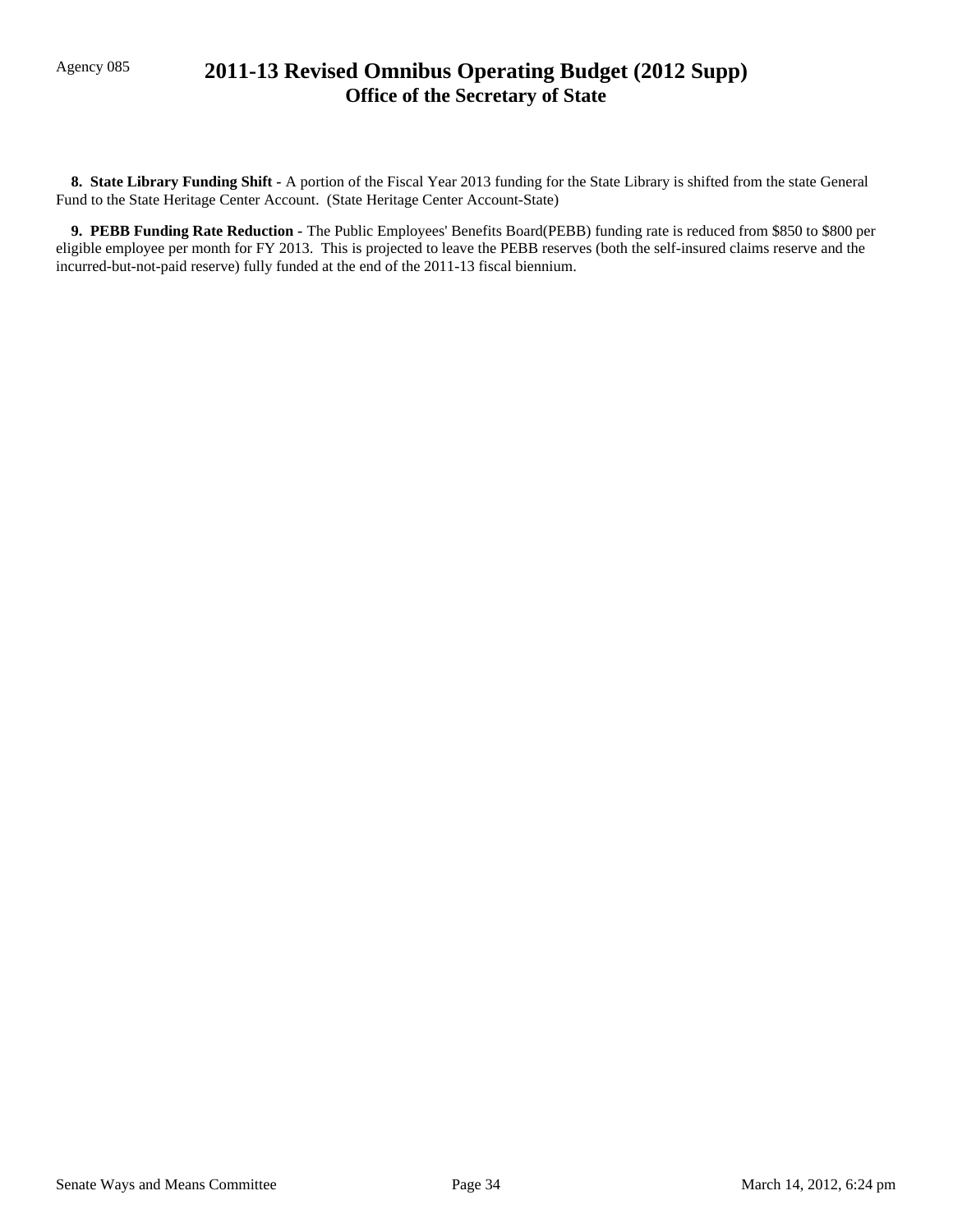## Agency 086 **2011-13 Revised Omnibus Operating Budget (2012 Supp)**

### **Governor's Office of Indian Affairs**

(Dollars in Thousands)

|                                          | <b>Striking Amendment to SB 6612</b> |          |          |
|------------------------------------------|--------------------------------------|----------|----------|
|                                          | <b>FTEs</b>                          | NGF-P    | Total    |
| 2011-13 Original Appropriations          | 2.0                                  | 526      | 526      |
| 2011-13 Maintenance Level                | 2.0                                  | 526      | 526      |
| 2012 Policy Other Changes:               |                                      |          |          |
| <b>Auditor Reduction</b><br>1.           | 0.0                                  | -6       | -6       |
| 2.<br>Computer and Web Expenses          | 0.0                                  | $-26$    | $-26$    |
| Policy -- Other Total                    | 0.0                                  | $-32$    | $-32$    |
| <b>2012 Policy Comp Changes:</b>         |                                      |          |          |
| 3.<br><b>PEBB</b> Funding Rate Reduction | 0.0                                  | $-2$     | $-2$     |
| Policy -- Comp Total                     | 0.0                                  | $-2$     | $-2$     |
| <b>Total Policy Changes</b>              | 0.0                                  | $-34$    | $-34$    |
| 2011-13 Revised Appropriations           | 2.0                                  | 492      | 492      |
| Difference from Original Appropriations  | 0.0                                  | $-34$    | $-34$    |
| % Change from Original Appropriations    | $0.0\%$                              | $-6.5\%$ | $-6.5\%$ |

#### *Comments:*

 **1. Auditor Reduction -** Agency funding levels are reduced to reflect reductions in billing authority for the Office of the State Auditor's Audit of State Government Account and use of existing fund balance. The Office of the State Auditor will use a risk-based methodology in selecting agencies to audit.

 **2. Computer and Web Expenses -** The agency will forgo updating its web site; renewing subscriptions; and replacing computers, printers, and software.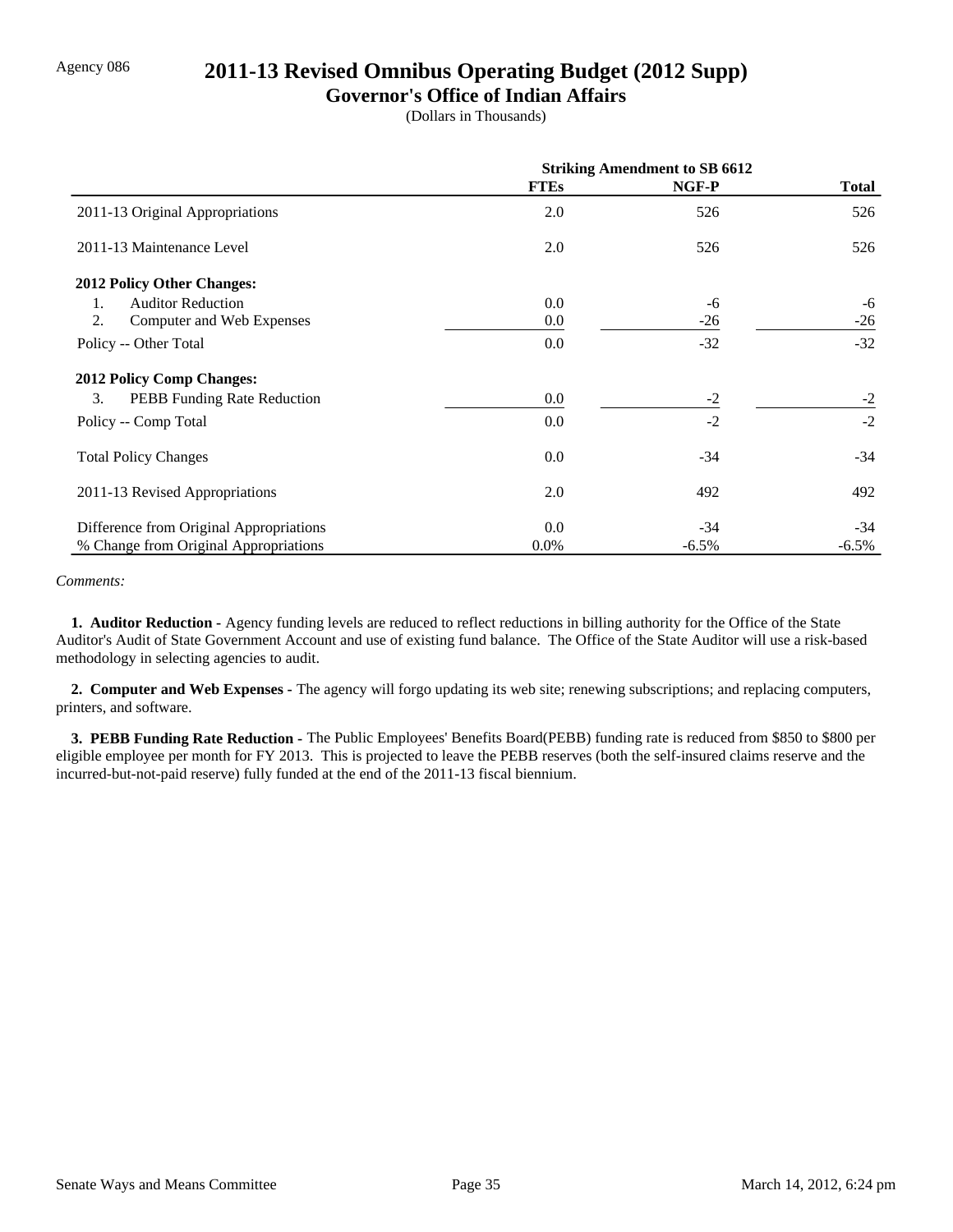## Agency 087 **2011-13 Revised Omnibus Operating Budget (2012 Supp)**

### **Asian-Pacific-American Affrs**

(Dollars in Thousands)

|                                         | <b>Striking Amendment to SB 6612</b> |          |              |
|-----------------------------------------|--------------------------------------|----------|--------------|
|                                         | <b>FTEs</b>                          | NGF-P    | <b>Total</b> |
| 2011-13 Original Appropriations         | 2.0                                  | 451      | 451          |
| 2011-13 Maintenance Level               | 2.0                                  | 455      | 455          |
| 2012 Policy Other Changes:              |                                      |          |              |
| <b>Auditor Reduction</b><br>1.          | 0.0                                  | $-7$     | $-7$         |
| 2.<br><b>Staff and Travel</b>           | $-0.1$                               | $-23$    | $-23$        |
| Policy -- Other Total                   | $-0.1$                               | $-30$    | $-30$        |
| <b>2012 Policy Comp Changes:</b>        |                                      |          |              |
| 3.<br>PEBB Funding Rate Reduction       | 0.0                                  | $-2$     | $-2$         |
| Policy -- Comp Total                    | 0.0                                  | $-2$     | $-2$         |
| <b>Total Policy Changes</b>             | $-0.1$                               | $-32$    | $-32$        |
| 2011-13 Revised Appropriations          | 1.9                                  | 423      | 423          |
| Difference from Original Appropriations | $-0.1$                               | $-28$    | $-28$        |
| % Change from Original Appropriations   | $-5.0\%$                             | $-6.2\%$ | $-6.2%$      |

#### *Comments:*

 **1. Auditor Reduction -** Agency funding levels are reduced to reflect reductions in billing authority for the Office of the State Auditor's Audit of State Government Account and use of existing fund balance. The Office of the State Auditor will use a risk-based methodology in selecting agencies to audit.

 **2. Staff and Travel -** Funding is reduced for travel, goods, and services in Fiscal Year 2012. The salary and benefits for a .2 FTE position will be eliminated in Fiscal Year 2013.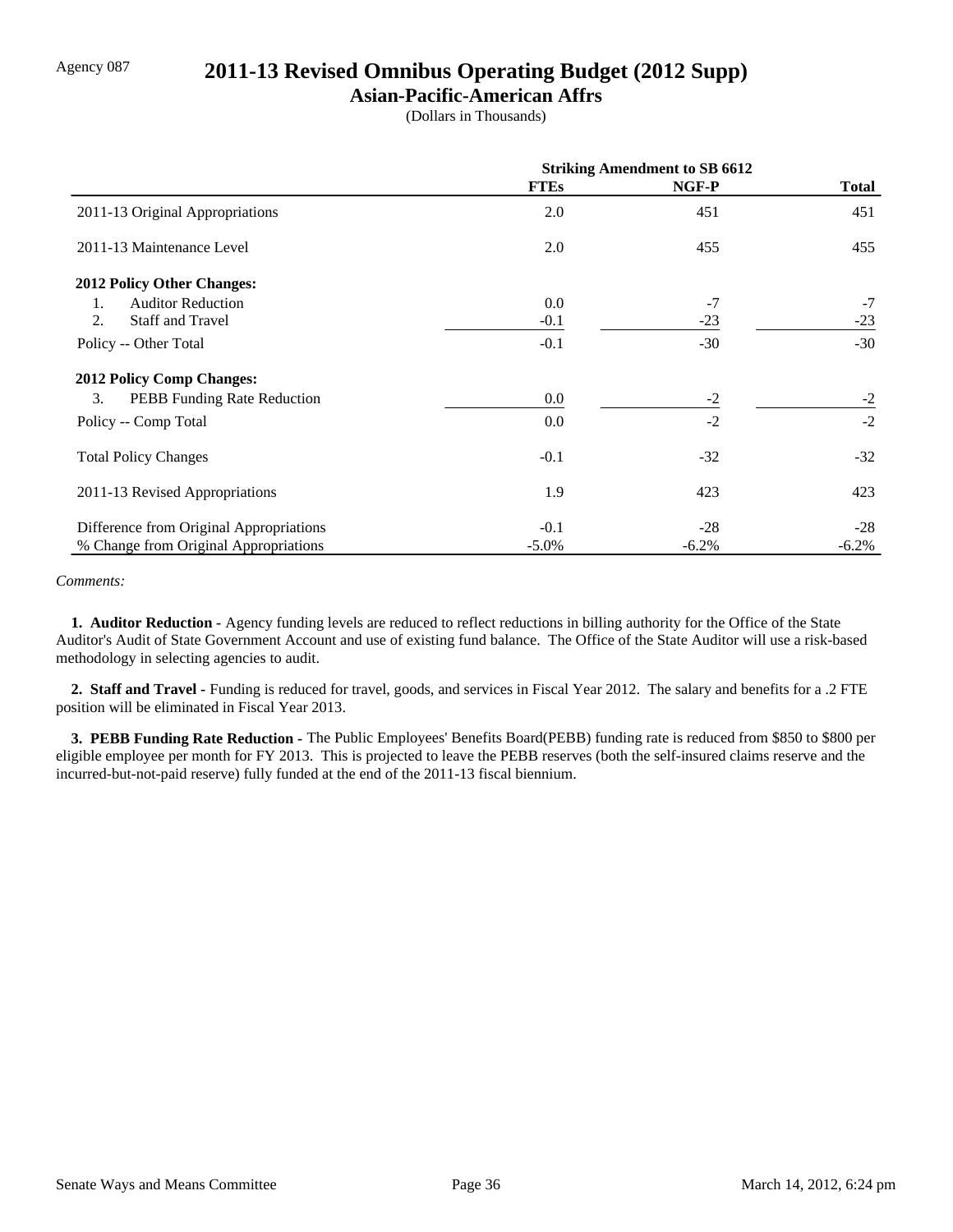## Agency 090 **2011-13 Revised Omnibus Operating Budget (2012 Supp)**

### **Office of the State Treasurer**

(Dollars in Thousands)

|                                         | <b>Striking Amendment to SB 6612</b> |                  |              |
|-----------------------------------------|--------------------------------------|------------------|--------------|
|                                         | <b>FTEs</b>                          | NGF-P            | <b>Total</b> |
| 2011-13 Original Appropriations         | 67.0                                 | $\overline{0}$   | 14,996       |
| 2011-13 Maintenance Level               | 67.0                                 | $\overline{0}$   | 14,977       |
| 2012 Policy Other Changes:              |                                      |                  |              |
| 1.<br><b>Excess Authority</b>           | 0.1                                  | $\theta$         | $-756$       |
| <b>Auditor Reduction</b><br>2.          | 0.0                                  | $\Omega$         | $-37$        |
| 3.<br><b>Attorney General Reduction</b> | 0.0                                  | $\theta$         | $-29$        |
| Sec of State Archive Reduction<br>4.    | 0.0                                  | $\Omega$         | $-1$         |
| 5.<br><b>Central Services Savings</b>   | 0.0                                  | $\Omega$         | -1           |
| <b>Central Service Reforms</b><br>6.    | 0.0                                  | 0                | $-14$        |
| 7.<br><b>Efficiency Reduction</b>       | 0.0                                  | $\boldsymbol{0}$ | $-750$       |
| Policy -- Other Total                   | 0.1                                  | $\overline{0}$   | $-1,586$     |
| <b>2012 Policy Comp Changes:</b>        |                                      |                  |              |
| 8.<br>PEBB Funding Rate Reduction       | 0.0                                  | $\boldsymbol{0}$ | -44          |
| Policy -- Comp Total                    | 0.0                                  | $\boldsymbol{0}$ | $-44$        |
| <b>Total Policy Changes</b>             | 0.1                                  | $\overline{0}$   | $-1,630$     |
| 2011-13 Revised Appropriations          | 67.0                                 | $\theta$         | 13,347       |
| Difference from Original Appropriations | 0.1                                  | $\theta$         | $-1,649$     |
| % Change from Original Appropriations   | 0.1%                                 | 0.0%             | $-11.0%$     |

#### *Comments:*

 **1. Excess Authority -** The Treasurer's Service Account is reduced to reflect anticipated expenditures. (Treasurer's Service Account-State)

 **2. Auditor Reduction -** Agency funding levels are reduced to reflect reductions in billing authority for the Office of the State Auditor's Audit of State Government Account and use of existing fund balance. The Office of the State Auditor will use a risk-based methodology in selecting agencies to audit.

 **3. Attorney General Reduction -** Agency funding levels are reduced to reflect reductions in billing authority for the Office of the Attorney General's Legal Services Revolving Account.

 **4. Sec of State Archive Reduction -** Agency funding levels are reduced to reflect reductions in billing authority for the Office of the Secretary of State's Archives and Records Management Account.

 **5. Central Services Savings -** Funding is reduced for Office of Minority & Women's Business Enterprises (OMWBE), Office of Administrative Hearings (OAH), and Labor Relations Office (LRO), with the resulting savings passed along to other state agencies as a central service billing reduction. The funding reduction utilizes an excess fund balance from the OMWBE Enterprises Account, eliminates an administrative position at the OAH, and reduces LRO services.

 **6. Central Service Reforms -** Funding is reduced to reflect efficiencies related to state agency use of cell phones, mailing, printing, and information technology, pursuant to Engrossed Substitute Senate Bill 6607 (central service costs). (Various Funds)

 **7. Efficiency Reduction -** A five percent efficiency reduction is taken.

 **8. PEBB Funding Rate Reduction -** The Public Employees' Benefits Board(PEBB) funding rate is reduced from \$850 to \$800 per eligible employee per month for FY 2013. This is projected to leave the PEBB reserves (both the self-insured claims reserve and the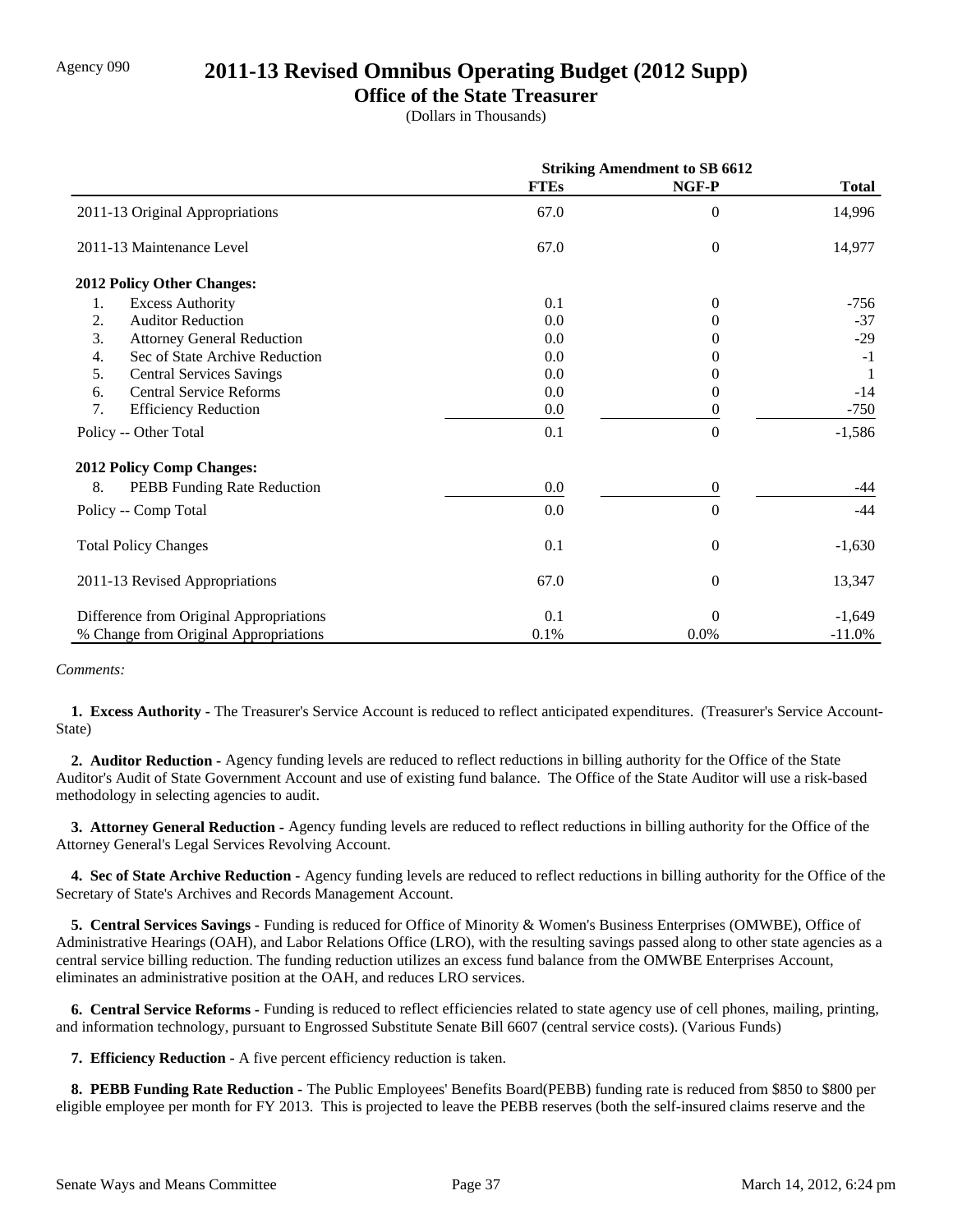## Agency 090 **2011-13 Revised Omnibus Operating Budget (2012 Supp) Office of the State Treasurer**

incurred-but-not-paid reserve) fully funded at the end of the 2011-13 fiscal biennium.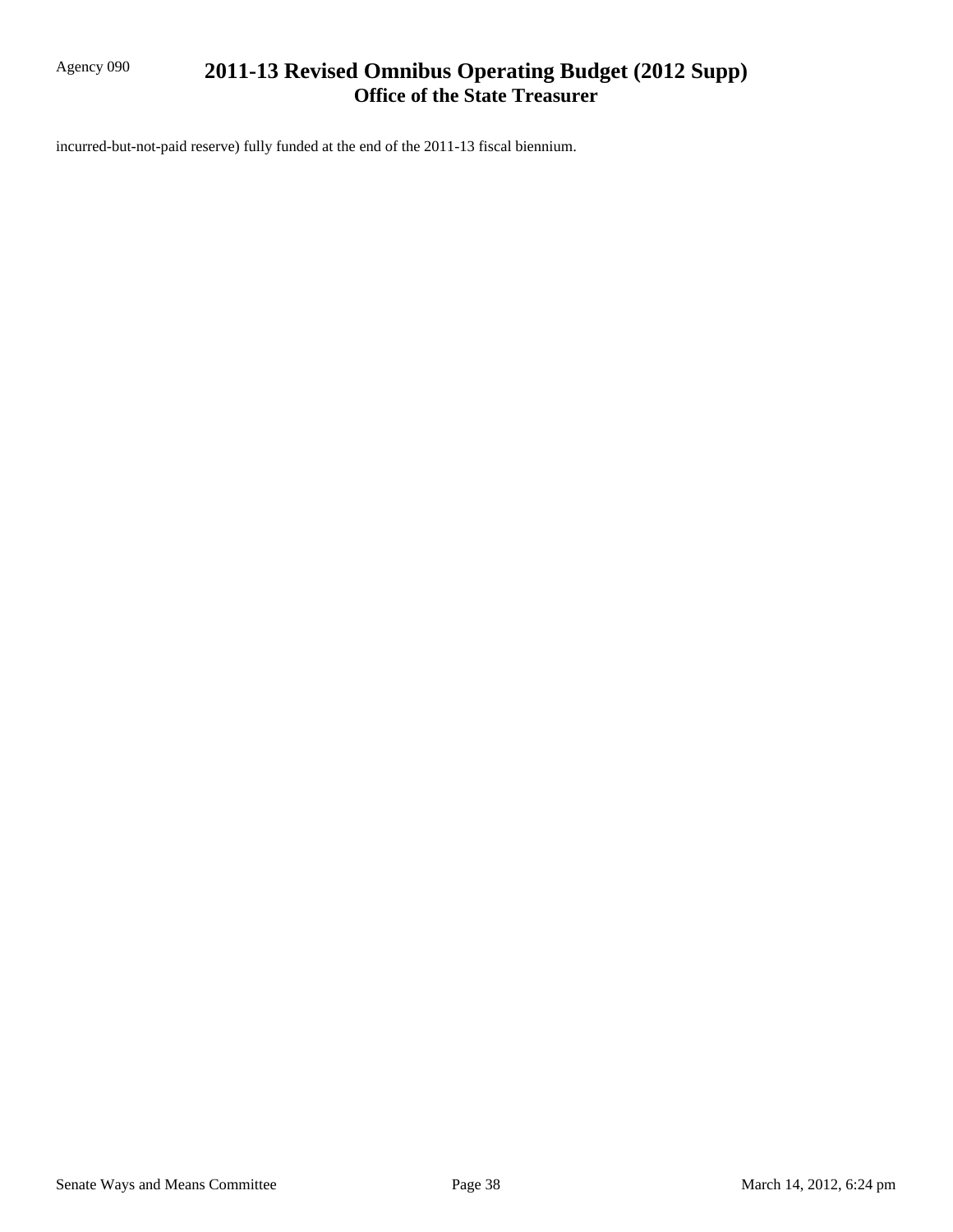## Agency 095 **2011-13 Revised Omnibus Operating Budget (2012 Supp)**

### **Office of the State Auditor**

(Dollars in Thousands)

|                                             | <b>Striking Amendment to SB 6612</b> |                  |              |
|---------------------------------------------|--------------------------------------|------------------|--------------|
|                                             | <b>FTEs</b>                          | NGF-P            | <b>Total</b> |
| 2011-13 Original Appropriations             | 335.1                                | $\theta$         | 74,333       |
| 2011-13 Maintenance Level                   | 335.1                                | $\theta$         | 74,250       |
| 2012 Policy Other Changes:                  |                                      |                  |              |
| <b>Streamline State Agency Audits</b><br>1. | 0.0                                  | $\theta$         | $-2,731$     |
| 2.<br><b>Attorney General Reduction</b>     | 0.0                                  | $^{(1)}$         | $-15$        |
| 3.<br>Sec of State Archive Reduction        | 0.0                                  | 0                | $-2$         |
| <b>Central Services Savings</b><br>4.       | 0.0                                  | $\theta$         | 3            |
| 5.<br><b>Central Service Reforms</b>        | 0.0                                  | 0                | $-74$        |
| Policy -- Other Total                       | 0.0                                  | $\theta$         | $-2,819$     |
| <b>2012 Policy Comp Changes:</b>            |                                      |                  |              |
| PEBB Funding Rate Reduction<br>6.           | 0.0                                  | $\boldsymbol{0}$ | $-216$       |
| Policy -- Comp Total                        | 0.0                                  | $\theta$         | $-216$       |
| <b>Total Policy Changes</b>                 | 0.0                                  | $\theta$         | $-3,035$     |
| 2011-13 Revised Appropriations              | 335.1                                | $\theta$         | 71,215       |
| Difference from Original Appropriations     | 0.0                                  | $\Omega$         | $-3,118$     |
| % Change from Original Appropriations       | 0.0%                                 | 0.0%             | $-4.2%$      |

#### *Comments:*

 **1. Streamline State Agency Audits -** The State Auditor's Office performs several types of audits for the state which are traditionally funded from three separate accounts. This reduction first updates the allocation model to better reflect the audit plan for the remainder of the biennium. In addition to this realignment, funding for all state agency audits is reduced by 10 percent. Using risk-based auditing, the office will perform fewer audits focusing on higher-risk agencies and programs. (Auditing Services Revolving Account-State)

 **2. Attorney General Reduction -** Agency funding levels are reduced to reflect reductions in billing authority for the Office of the Attorney General's Legal Services Revolving Account.

 **3. Sec of State Archive Reduction -** Agency funding levels are reduced to reflect reductions in billing authority for the Office of the Secretary of State's Archives and Records Management Account.

 **4. Central Services Savings -** Funding is reduced for Office of Minority & Women's Business Enterprises (OMWBE), Office of Administrative Hearings (OAH), and Labor Relations Office (LRO), with the resulting savings passed along to other state agencies as a central service billing reduction. The funding reduction utilizes an excess fund balance from the OMWBE Enterprises Account, eliminates an administrative position at the OAH, and reduces LRO services.

 **5. Central Service Reforms -** Funding is reduced to reflect efficiencies related to state agency use of cell phones, mailing, printing, and information technology, pursuant to Engrossed Substitute Senate Bill 6607 (central service costs). (Various Funds)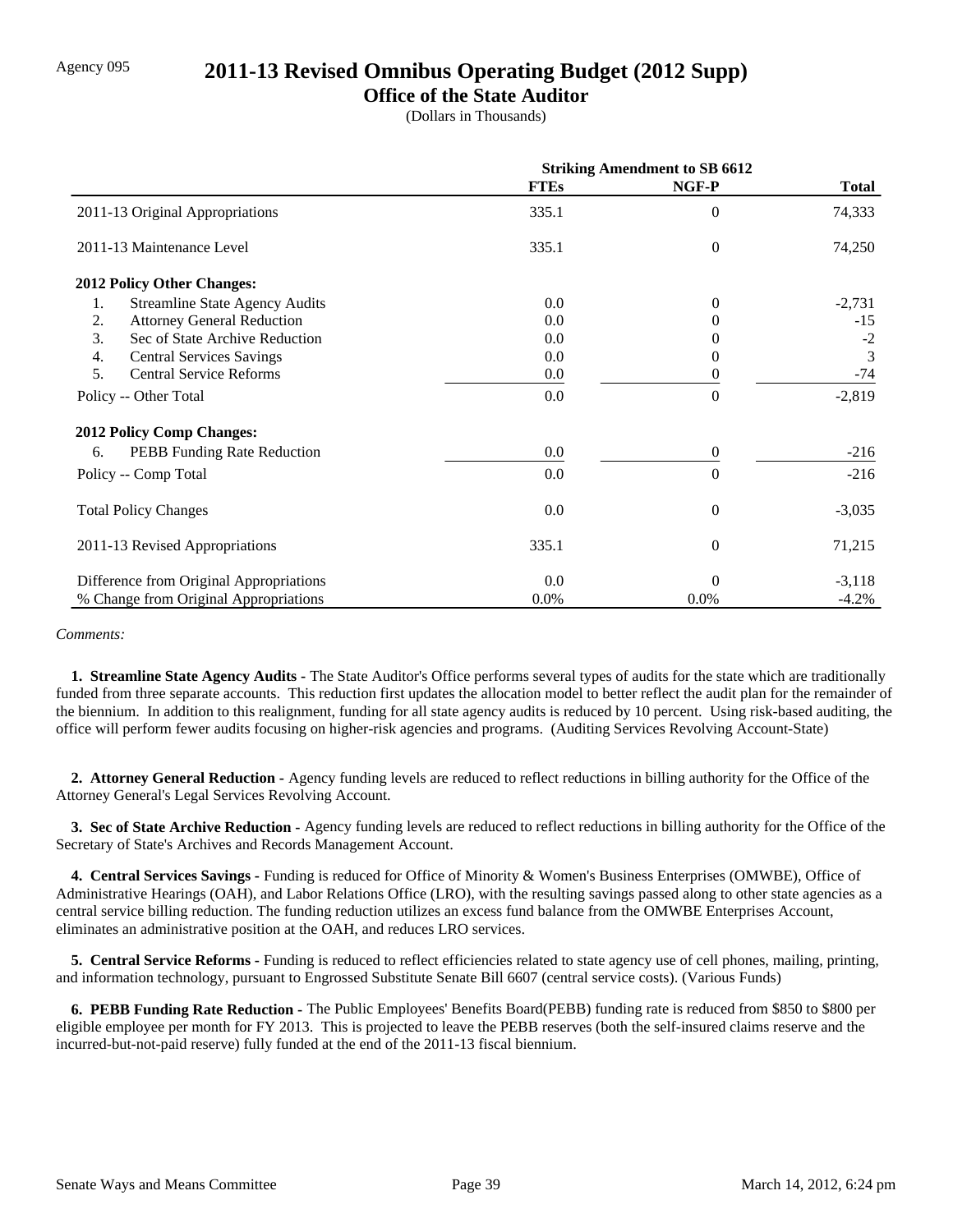## Agency 099 **2011-13 Revised Omnibus Operating Budget (2012 Supp)**

### **Comm Salaries for Elected Officials**

(Dollars in Thousands)

|                                          | <b>Striking Amendment to SB 6612</b> |         |          |
|------------------------------------------|--------------------------------------|---------|----------|
|                                          | <b>FTEs</b>                          | NGF-P   | Total    |
| 2011-13 Original Appropriations          | 1.3                                  | 353     | 353      |
| 2011-13 Maintenance Level                | 1.3                                  | 353     | 353      |
| <b>2012 Policy Other Changes:</b>        |                                      |         |          |
| <b>Auditor Reduction</b><br>1.           | 0.0                                  | -6      | -6       |
| 2.<br>Hold Vacancy and Reduce Services   | $-0.1$                               | $-18$   | $-18$    |
| Policy -- Other Total                    | $-0.1$                               | $-24$   | $-24$    |
| <b>2012 Policy Comp Changes:</b>         |                                      |         |          |
| 3.<br><b>PEBB</b> Funding Rate Reduction | $0.0\,$                              | $-2$    | $-2$     |
| Policy -- Comp Total                     | 0.0                                  | $-2$    | $-2$     |
| <b>Total Policy Changes</b>              | $-0.1$                               | $-26$   | $-26$    |
| 2011-13 Revised Appropriations           | 1.3                                  | 327     | 327      |
| Difference from Original Appropriations  | $-0.1$                               | $-26$   | $-26$    |
| % Change from Original Appropriations    | $-3.9\%$                             | $-7.4%$ | $-7.4\%$ |

#### *Comments:*

 **1. Auditor Reduction -** Agency funding levels are reduced to reflect reductions in billing authority for the Office of the State Auditor's Audit of State Government Account and use of existing fund balance. The Office of the State Auditor will use a risk-based methodology in selecting agencies to audit.

 **2. Hold Vacancy and Reduce Services -** Funding is adjusted to reflect an expected delay in filling an executive assistant position and decreased usage of Attorney General services, travel costs, and other goods and services.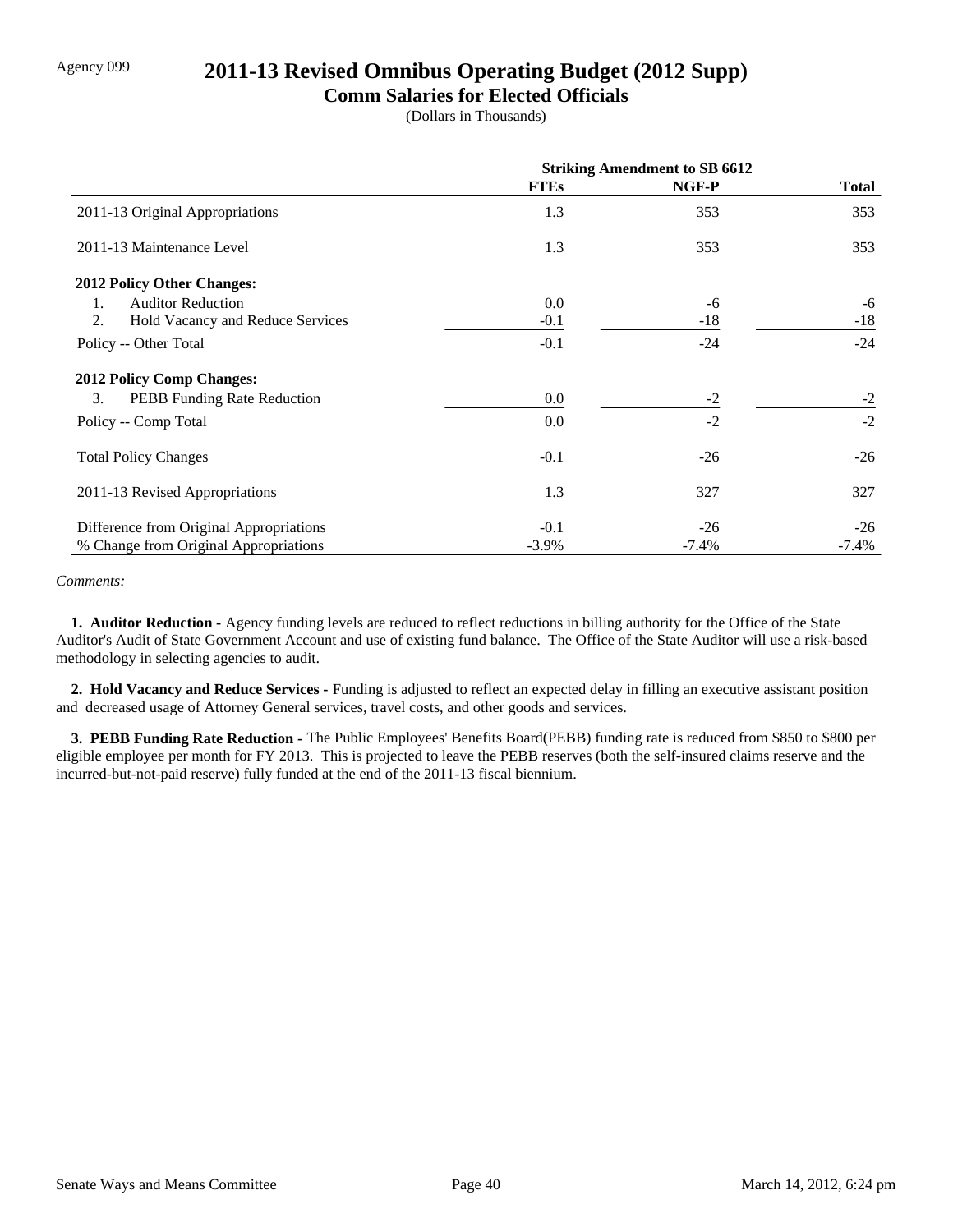### Agency 100 **2011-13 Revised Omnibus Operating Budget (2012 Supp)**

### **Office of the Attorney General**

(Dollars in Thousands)

|                                         | <b>Striking Amendment to SB 6612</b> |                  |              |
|-----------------------------------------|--------------------------------------|------------------|--------------|
|                                         | <b>FTEs</b>                          | NGF-P            | <b>Total</b> |
| 2011-13 Original Appropriations         | 1,088.4                              | 8,025            | 229,237      |
| 2011-13 Maintenance Level               | 1,088.4                              | 7,485            | 227,421      |
| 2012 Policy Other Changes:              |                                      |                  |              |
| 1.<br><b>Legal Service Billings</b>     | 0.0                                  | $\theta$         | $-5,976$     |
| 2.<br><b>Auditor Reduction</b>          | 0.0                                  | $\theta$         | -6           |
| 3.<br><b>Attorney General Reduction</b> | 0.0                                  | $\Omega$         | $-1$         |
| 4.<br>Sec of State Archive Reduction    | 0.0                                  | $\Omega$         | $-50$        |
| 5.<br><b>Central Services Savings</b>   | 0.0                                  | $\Omega$         | 14           |
| 6.<br>T.R. v Dreyfus DSHS Litigation    | 2.5                                  | $\Omega$         | 578          |
| Civil Commitment Legal Costs<br>7.      | 0.8                                  | 5,743            | 2,996        |
| 8.<br><b>Central Service Reforms</b>    | 0.0                                  | $\Omega$         | $-247$       |
| 9.<br>Medicaid False Claims Act         | 7.3                                  | $-730$           | 1,595        |
| Policy -- Other Total                   | 10.5                                 | 5,013            | $-1,097$     |
| 2012 Policy Comp Changes:               |                                      |                  |              |
| 10.<br>PEBB Funding Rate Reduction      | 0.0                                  | $-50$            | $-760$       |
| Policy -- Comp Total                    | 0.0                                  | $-50$            | $-760$       |
| <b>2012 Policy Transfer Changes:</b>    |                                      |                  |              |
| Moore et. al. v HCA Litigation<br>11.   | 1.9                                  | $\boldsymbol{0}$ | 886          |
| Policy -- Transfer Total                | 1.9                                  | $\overline{0}$   | 886          |
| <b>Total Policy Changes</b>             | 12.4                                 | 4,963            | $-971$       |
| 2011-13 Revised Appropriations          | 1,100.7                              | 12,448           | 226,450      |
| Difference from Original Appropriations | 12.4                                 | 4,423            | $-2,787$     |
| % Change from Original Appropriations   | 1.1%                                 | 55.1%            | $-1.2%$      |

#### *Comments:*

 **1. Legal Service Billings -** Legal services to state agencies are reduced in two ways. First, agency budgets are reduced in cases where the Attorney General estimates it will not be billing agencies for the full amount of legal services budgeted. Second, agency legal services budgets are reduced, except for the Department of Social and Health Services' legal services budget, which is not reduced. (Legal Services Revolving Account-State)

 **2. Auditor Reduction -** Agency funding levels are reduced to reflect reductions in billing authority for the Office of the State Auditor's Audit of State Government Account and use of existing fund balance. The Office of the State Auditor will use a risk-based methodology in selecting agencies to audit.

 **3. Attorney General Reduction -** Agency funding levels are reduced to reflect reductions in billing authority for the Office of the Attorney General's Legal Services Revolving Account.

 **4. Sec of State Archive Reduction -** Agency funding levels are reduced to reflect reductions in billing authority for the Office of the Secretary of State's Archives and Records Management Account.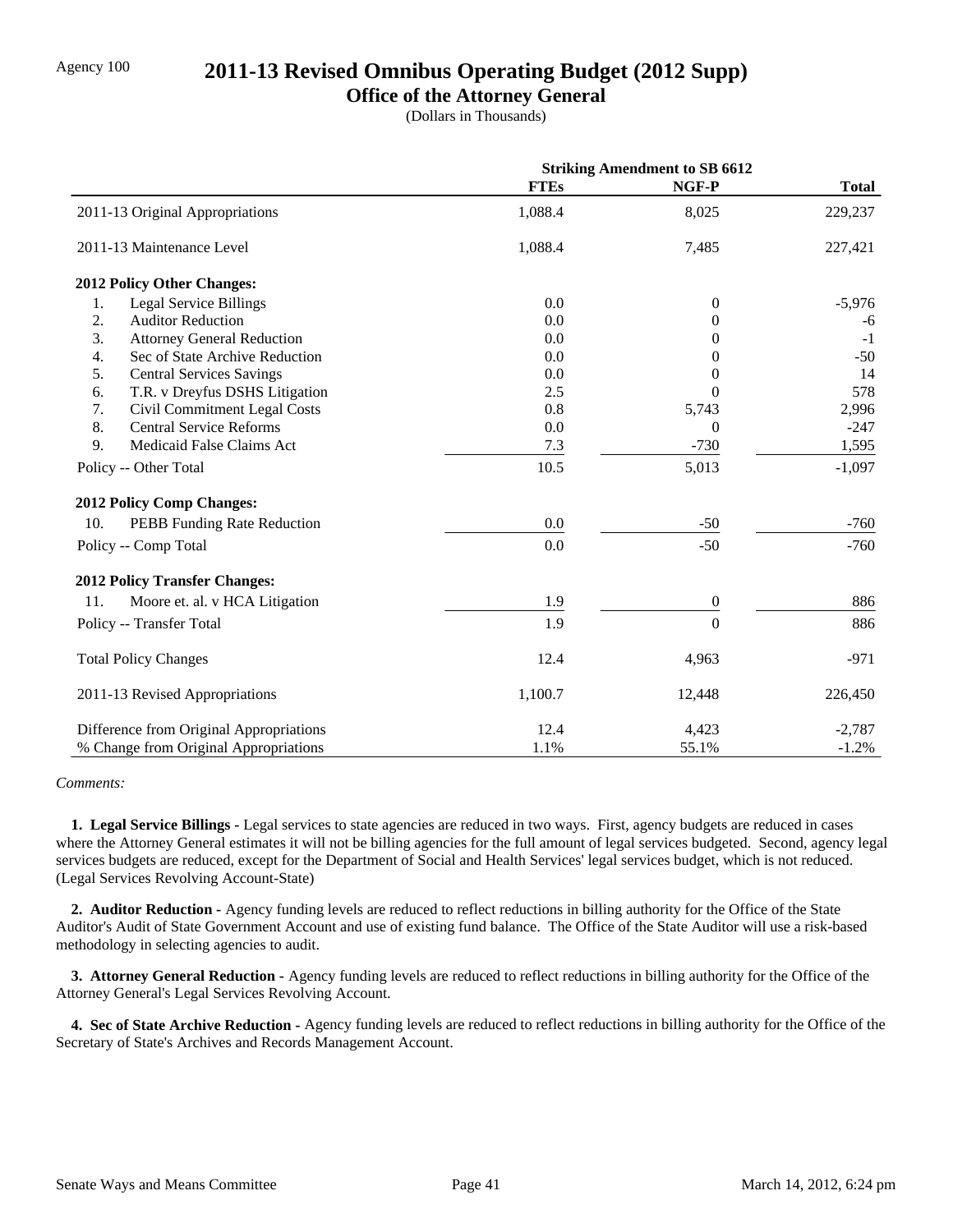## Agency 100 **2011-13 Revised Omnibus Operating Budget (2012 Supp) Office of the Attorney General**

 **5. Central Services Savings -** Funding is reduced for Office of Minority & Women's Business Enterprises (OMWBE), Office of Administrative Hearings (OAH), and Labor Relations Office (LRO), with the resulting savings passed along to other state agencies as a central service billing reduction. The funding reduction utilizes an excess fund balance from the OMWBE Enterprises Account, eliminates an administrative position at the OAH, and reduces LRO services.

 **6. T.R. v Dreyfus DSHS Litigation -** Funding is provided for the Office of the Attorney General to provide additional legal services to the Department of Social and Health Services associated with children's mental health litigation (T.R. v Dreyfus). (Legal Services Revolving Account-State)

 **7. Civil Commitment Legal Costs -** General Fund-State and FTE authority are provided for legal costs associated with the evaluation, filing, prosecution, response to petitions for release, and appeal of sexually violent predator civil commitment cases, as provided in chapter 71.09 RCW. The Attorney General may enter into an interagency agreement with a county prosecutor to perform prosecution services pursuant to chapter 71.09 RCW. Funding and responsibility for the Joint Forensic Unit are transferred from the Department of Social and Health Services to the Attorney General. These services will be funded directly through the General Fund, and therefore a reduction is made to the Legal Services Revolving Fund's billing authority.

 **8. Central Service Reforms -** Funding is reduced to reflect efficiencies related to state agency use of cell phones, mailing, printing, and information technology, pursuant to Engrossed Substitute Senate Bill 6607 (central service costs). (Various Funds)

 **9. Medicaid False Claims Act -** Funds are provided for implementation of Substitute Senate Bill No. 5978. The bill establishes new tools for detecting and prosecuting Medicaid fraud, and new penalties for engaging in it. Additionally, to better track the effectiveness of fraud enforcement efforts, funds recovered from fraudulent activities will be deposited into a new state account that is to be used only for payment of Medicaid services and for fraud prevention, detection, and enforcement activities. (General Fund-State, Medicaid Fraud Penalty Account-State, General Fund-Federal)

 **10. PEBB Funding Rate Reduction -** The Public Employees' Benefits Board(PEBB) funding rate is reduced from \$850 to \$800 per eligible employee per month for FY 2013. This is projected to leave the PEBB reserves (both the self-insured claims reserve and the incurred-but-not-paid reserve) fully funded at the end of the 2011-13 fiscal biennium.

 **11. Moore et. al. v HCA Litigation -** The major class action lawsuit against the Health Care Authority (Moore, et al. v. Health Care Authority) requires additional legal services due to the addition of a new claim by plaintiffs and adverse rulings by the trial court. The potential liability to the State of Washington in an adverse judgment has increased and could exceed \$150 million. (Legal Services Revolving Account-State)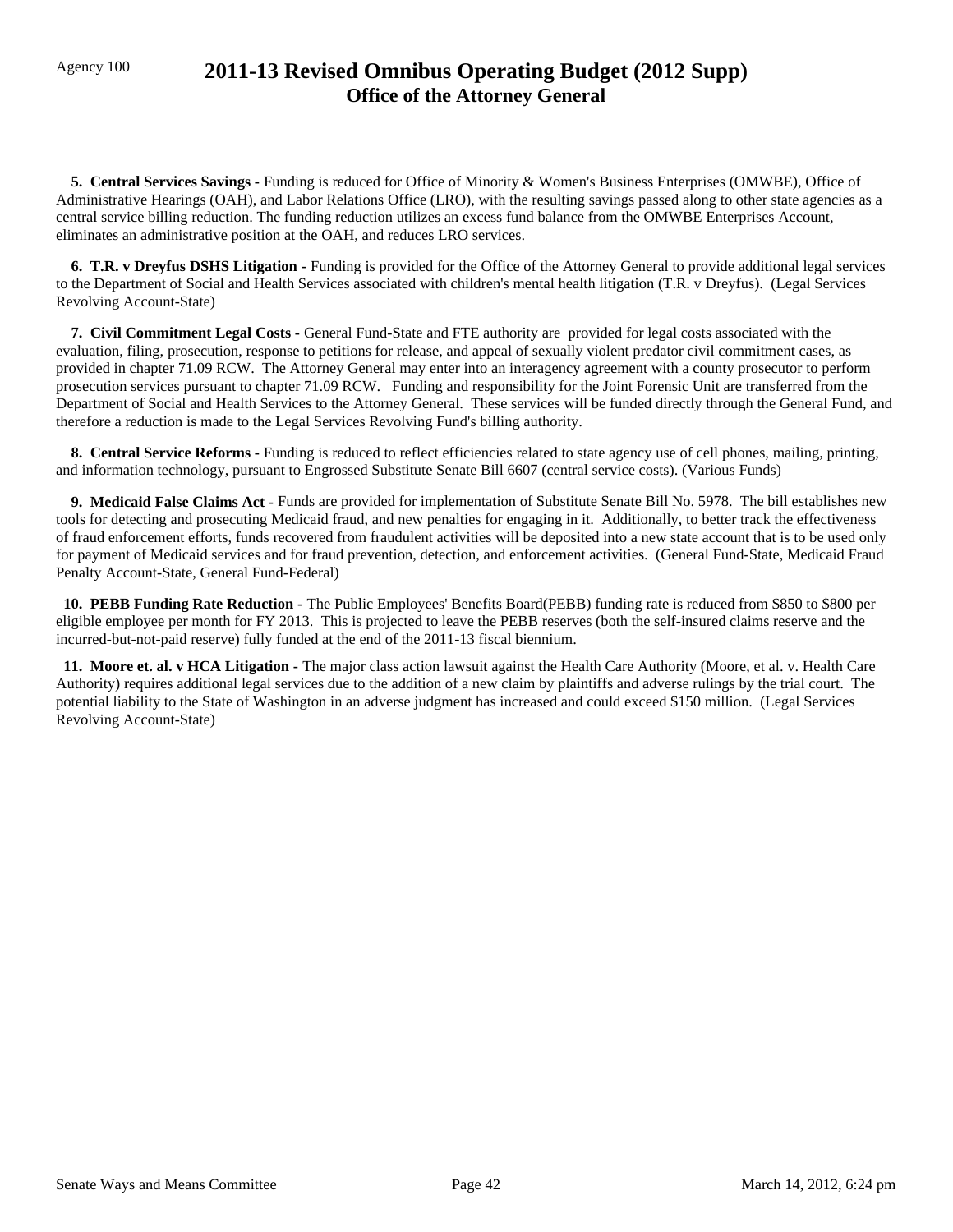## Agency 101 **2011-13 Revised Omnibus Operating Budget (2012 Supp)**

### **Caseload Forecast Council**

(Dollars in Thousands)

|                                         | <b>Striking Amendment to SB 6612</b> |          |              |
|-----------------------------------------|--------------------------------------|----------|--------------|
|                                         | <b>FTEs</b>                          | NGF-P    | <b>Total</b> |
| 2011-13 Original Appropriations         | 12.0                                 | 2,613    | 2,613        |
| 2011-13 Maintenance Level               | 12.0                                 | 2,614    | 2,614        |
| 2012 Policy Other Changes:              |                                      |          |              |
| <b>Travel and Consultation</b><br>1.    | 0.0                                  | $-53$    | $-53$        |
| 2.<br>Self Insurance Premium            | 0.0                                  | $-78$    | $-78$        |
| 3.<br><b>Auditor Reduction</b>          | 0.0                                  | $-12$    | $-12$        |
| 4.<br><b>Attorney General Reduction</b> | 0.0                                  | $-1$     | $-1$         |
| 5.<br><b>Central Service Reforms</b>    | 0.0                                  | $-3$     | $-3$         |
| Policy -- Other Total                   | 0.0                                  | $-147$   | $-147$       |
| <b>2012 Policy Comp Changes:</b>        |                                      |          |              |
| PEBB Funding Rate Reduction<br>6.       | 0.0                                  | -6       | -6           |
| Policy -- Comp Total                    | 0.0                                  | $-6$     | $-6$         |
| <b>Total Policy Changes</b>             | 0.0                                  | $-153$   | $-153$       |
| 2011-13 Revised Appropriations          | 12.0                                 | 2,461    | 2,461        |
| Difference from Original Appropriations | 0.0                                  | $-152$   | $-152$       |
| % Change from Original Appropriations   | $0.0\%$                              | $-5.8\%$ | $-5.8\%$     |

#### *Comments:*

 **1. Travel and Consultation -** Funding is reduced to reflect the Caseload Forecast Council's reduction in out-of-state travel and training of its five new staff, relying on mentoring by existing staff. Additionally, the agency will reduce purchased services, such as consultations with outside experts and the Attorney General's Office.

 **2. Self Insurance Premium -** Funding is reduced to reflect consolidation savings in its self-insurance premium after absorbing the Sentencing Guidelines Commission.

 **3. Auditor Reduction -** Agency funding levels are reduced to reflect reductions in billing authority for the Office of the State Auditor's Audit of State Government Account and use of existing fund balance. The Office of the State Auditor will use a risk-based methodology in selecting agencies to audit.

 **4. Attorney General Reduction -** Agency funding levels are reduced to reflect reductions in billing authority for the Office of the Attorney General's Legal Services Revolving Account.

 **5. Central Service Reforms -** Funding is reduced to reflect efficiencies related to state agency use of cell phones, mailing, printing, and information technology, pursuant to Engrossed Substitute Senate Bill 6607 (central service costs). (Various Funds)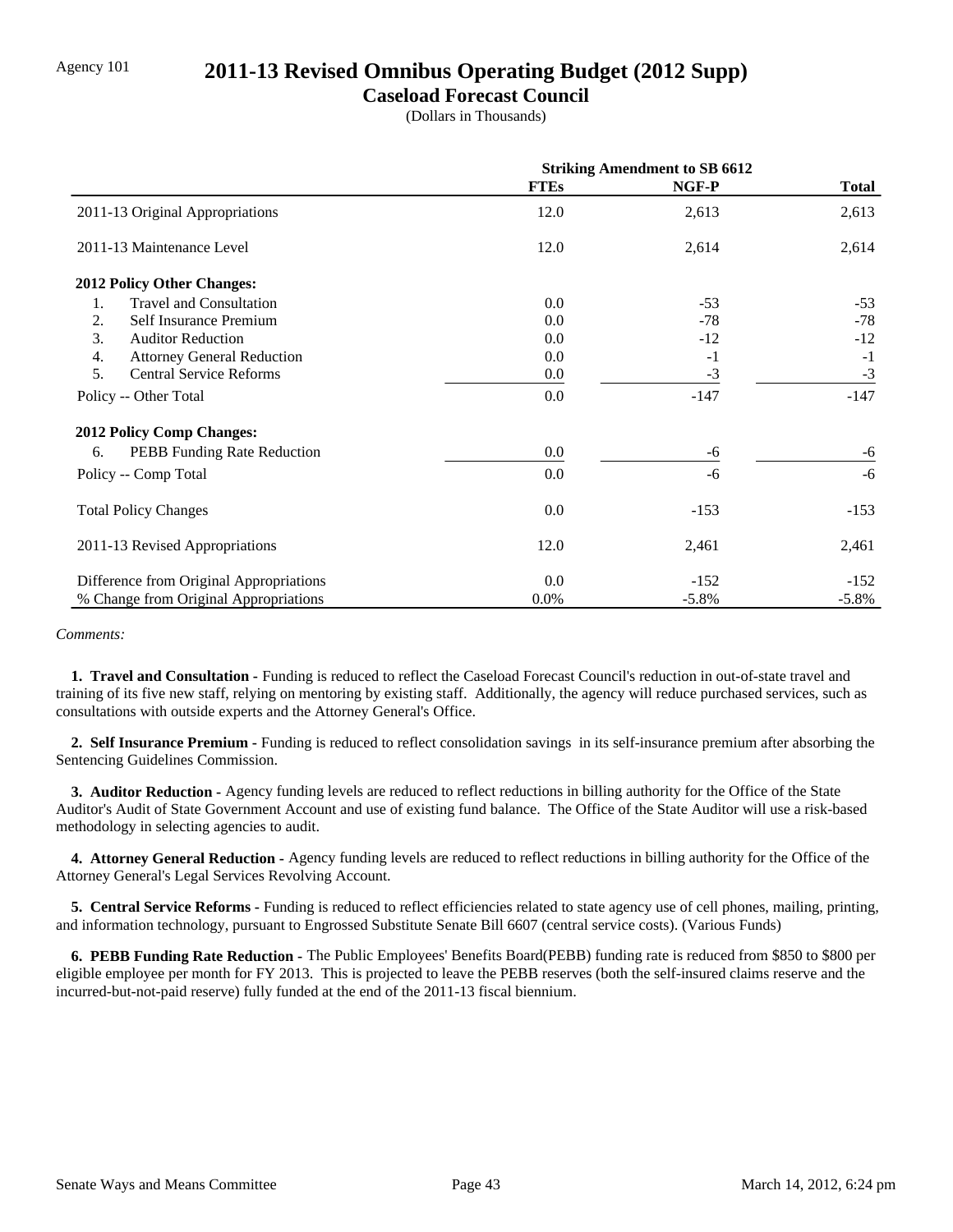## Agency 102 **2011-13 Revised Omnibus Operating Budget (2012 Supp)**

### **Dept of Financial Institutions**

(Dollars in Thousands)

|                                                 | <b>Striking Amendment to SB 6612</b> |                |                |
|-------------------------------------------------|--------------------------------------|----------------|----------------|
|                                                 | <b>FTEs</b>                          | NGF-P          | <b>Total</b>   |
| 2011-13 Original Appropriations                 | 188.3                                | $\Omega$       | 46,445         |
| 2011-13 Maintenance Level                       | 188.3                                | $\theta$       | 46,364         |
| <b>2012 Policy Other Changes:</b>               |                                      |                |                |
| 1.<br><b>Auditor Reduction</b>                  | 0.0                                  | $\Omega$       | $-15$          |
| 2.<br><b>Attorney General Reduction</b>         | 0.0                                  | $\theta$       | $-33$          |
| 3.<br>Sec of State Archive Reduction            | 0.0                                  |                | -6             |
| 4.<br><b>Central Services Savings</b>           | 0.0                                  |                | $\overline{c}$ |
| 5.<br><b>Consumer Protection and Regulation</b> | 0.0                                  | 0              | 75             |
| <b>Central Service Reforms</b><br>6.            | 0.0                                  | 0              | $-37$          |
| Policy -- Other Total                           | 0.0                                  | $\Omega$       | $-14$          |
| <b>2012 Policy Comp Changes:</b>                |                                      |                |                |
| <b>PEBB</b> Funding Rate Reduction<br>7.        | 0.0                                  | $\theta$       | $-110$         |
| Policy -- Comp Total                            | 0.0                                  | $\Omega$       | $-110$         |
| <b>Total Policy Changes</b>                     | 0.0                                  | $\overline{0}$ | $-124$         |
| 2011-13 Revised Appropriations                  | 188.3                                | $\theta$       | 46,240         |
| Difference from Original Appropriations         | 0.0                                  | $\Omega$       | $-205$         |
| % Change from Original Appropriations           | 0.0%                                 | $0.0\%$        | $-0.4%$        |

*Comments:*

 **1. Auditor Reduction -** Agency funding levels are reduced to reflect reductions in billing authority for the Office of the State Auditor's Audit of State Government Account and use of existing fund balance. The Office of the State Auditor will use a risk-based methodology in selecting agencies to audit.

 **2. Attorney General Reduction -** Agency funding levels are reduced to reflect reductions in billing authority for the Office of the Attorney General's Legal Services Revolving Account.

 **3. Sec of State Archive Reduction -** Agency funding levels are reduced to reflect reductions in billing authority for the Office of the Secretary of State's Archives and Records Management Account.

 **4. Central Services Savings -** Funding is reduced for Office of Minority & Women's Business Enterprises (OMWBE), Office of Administrative Hearings (OAH), and Labor Relations Office (LRO), with the resulting savings passed along to other state agencies as a central service billing reduction. The funding reduction utilizes an excess fund balance from the OMWBE Enterprises Account, eliminates an administrative position at the OAH, and reduces LRO services.

**5. Consumer Protection and Regulation - Funding is provided to modify the agency's licensing software program in order to allow** the agency to participate in the National Multistate Licensing System for certain license types. (Financial Services Regulation Account-Nonappropriated)

 **6. Central Service Reforms -** Funding is reduced to reflect efficiencies related to state agency use of cell phones, mailing, printing, and information technology, pursuant to Engrossed Substitute Senate Bill 6607 (central service costs). (Various Funds)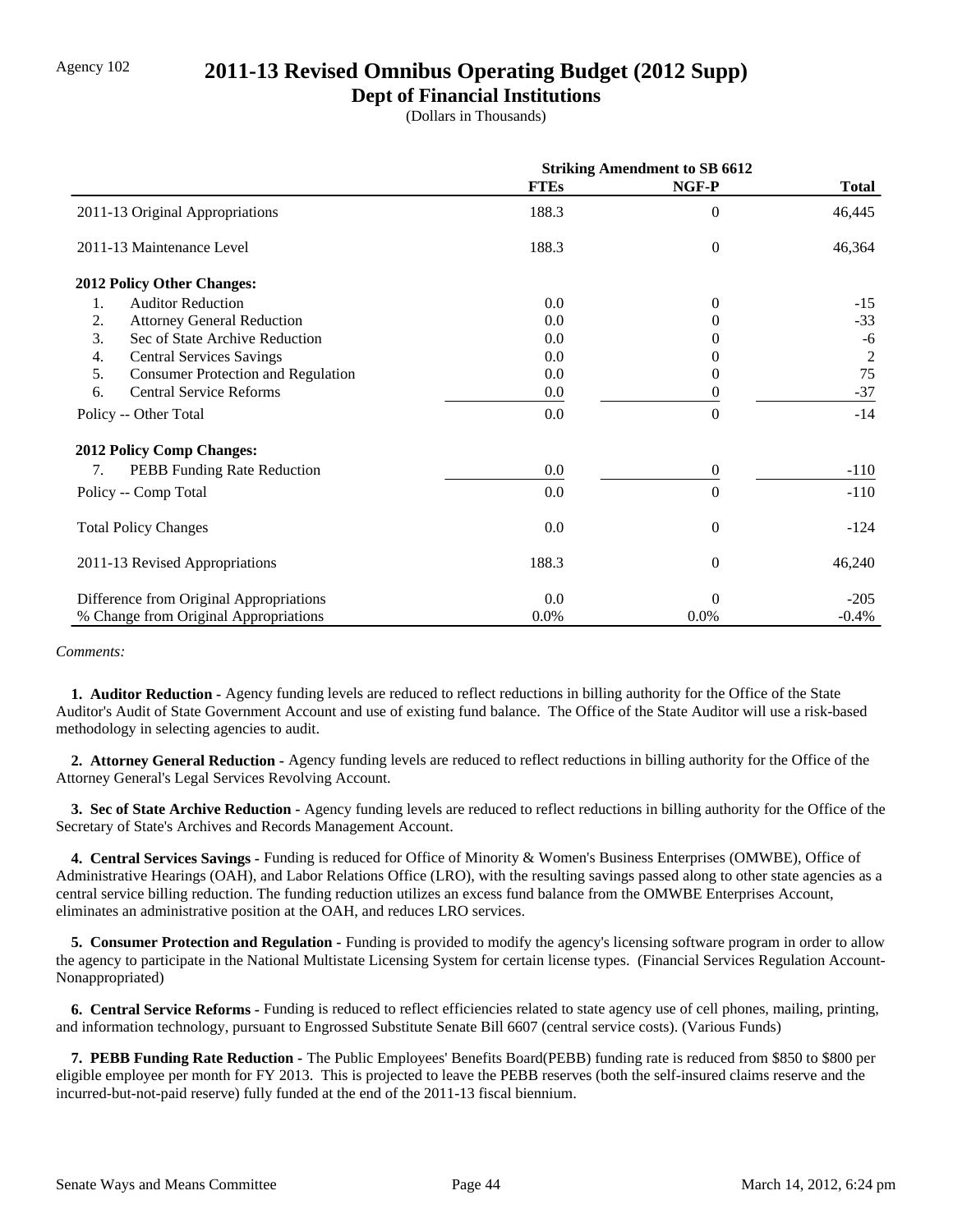# Agency 103 **2011-13 Revised Omnibus Operating Budget (2012 Supp)**

## **Department of Commerce**

(Dollars in Thousands)

|                                                  | <b>Striking Amendment to SB 6612</b> |                  |                  |
|--------------------------------------------------|--------------------------------------|------------------|------------------|
|                                                  | <b>FTEs</b>                          | NGF-P            | <b>Total</b>     |
| 2011-13 Original Appropriations                  | 245.8                                | 129,750          | 513,688          |
| 2011-13 Maintenance Level                        | 245.8                                | 129,714          | 513,567          |
| 2012 Policy Other Changes:                       |                                      |                  |                  |
| 1.<br><b>BSD Manufacturing Innovation</b>        | 0.0                                  | $\boldsymbol{0}$ | -61              |
| 2.<br><b>Reduce Weatherization Activities</b>    | 0.0                                  | $\boldsymbol{0}$ | $-3,348$         |
| 3.<br><b>Auditor Reduction</b>                   | 0.0                                  | $-28$            | $-90$            |
| 4.<br><b>Attorney General Reduction</b>          | 0.0                                  | $-57$            | $-188$           |
| 5.<br>Sec of State Archive Reduction             | 0.0                                  | $-1$             | $-4$             |
| 6.<br><b>Central Services Savings</b>            | 0.0                                  | $-1$             | $-1$             |
| 7.<br><b>BSD</b> Global Health                   | 0.0                                  | 250              | 250              |
| 8.<br><b>Central Service Reforms</b>             | 0.0                                  | $-33$            | $-72$            |
| 9.<br><b>Increase Federal Authority</b>          | 4.0                                  | $\boldsymbol{0}$ | 54,308           |
| 10.<br>CSHD Program Management/Support           | 0.0                                  | $-330$           | $\boldsymbol{0}$ |
| 11.<br><b>CSHD Asset Building Program</b>        | 0.0                                  | $-346$           | $-346$           |
| 12.<br><b>CSHD New Americans Program</b>         | 0.0                                  | $-281$           | $-281$           |
| 13.<br>CSHD Housing/Essential Needs Pgm          | 0.0                                  | $-53,739$        | $-48,754$        |
| 14.<br><b>IPPD State Energy Policy</b>           | $-0.4$                               | $-112$           | $-112$           |
| 15.<br><b>LGID Growth Management Grants</b>      | 0.0                                  | $-537$           | $-537$           |
| <b>LGID Local Government Fiscal Notes</b><br>16. | $-2.3$                               | $\theta$         | $-486$           |
| 17.<br><b>HEN Underspending</b>                  | 0.0                                  | $-10,393$        | $-10,393$        |
| 18.<br><b>CSHD Homeless Assistance</b>           | 0.0                                  | $-2,700$         | $\boldsymbol{0}$ |
| 19.<br><b>Irrigation and Port Districts</b>      | 0.1                                  | 12               | 12               |
| 20.<br>LGID 10% reduction                        | 0.0                                  | $-454$           | $-454$           |
| 21.<br><b>IPPD Economic Development Eval</b>     | 0.0                                  | 200              | 200              |
| Policy -- Other Total                            | 1.4                                  | $-68,550$        | $-10,357$        |
| 2012 Policy Comp Changes:                        |                                      |                  |                  |
| 22.<br>PEBB Funding Rate Reduction               | 0.0                                  | $-102$           | $-190$           |
| Policy -- Comp Total                             | 0.0                                  | $-102$           | $-190$           |
| <b>2012 Policy Transfer Changes:</b>             |                                      |                  |                  |
| 23.<br>Transfer Development Disabilities C       | 5.0                                  | 142              | 2,234            |
| Policy -- Transfer Total                         | 5.0                                  | 142              | 2,234            |
| <b>Total Policy Changes</b>                      | 6.4                                  | $-68,510$        | $-8,313$         |
| 2011-13 Revised Appropriations                   | 252.1                                | 61,204           | 505,254          |
| Difference from Original Appropriations          | 6.4                                  | $-68,546$        | -8,434           |
| % Change from Original Appropriations            | 2.6%                                 | $-52.8%$         | $-1.6%$          |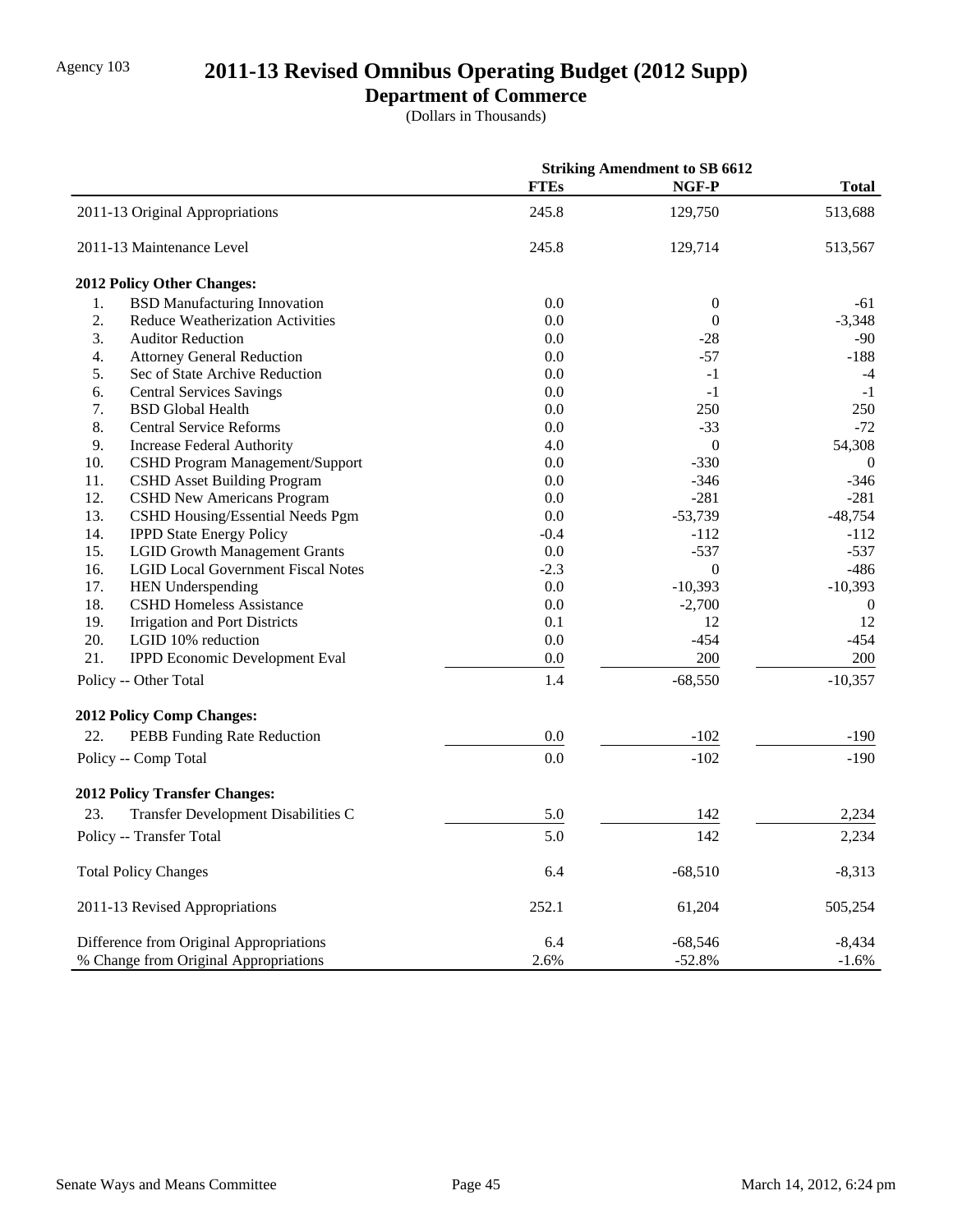## Agency 103 **2011-13 Revised Omnibus Operating Budget (2012 Supp) Department of Commerce**

*Comments:*

 **1. BSD Manufacturing Innovation -** The Washington Manufacturing Innovation and Modernization Extension Service Program was designed to provide small manufacturers (100 or fewer employees in Washington) with a voucher to pay for innovation and modernization services. Funding for this program is eliminated because no manufacturer used these services. (Manufacturing Innovation and Modernization Account-State)

 **2. Reduce Weatherization Activities -** Funding is reduced to match declining revenue. This will result in less home weatherization assistance activities provided for low-income individuals. (Low-Income Weatherization Assistance Account-State)

 **3. Auditor Reduction -** Agency funding levels are reduced to reflect reductions in billing authority for the Office of the State Auditor's Audit of State Government Account and use of existing fund balance. The Office of the State Auditor will use a risk-based methodology in selecting agencies to audit.

 **4. Attorney General Reduction -** Agency funding levels are reduced to reflect reductions in billing authority for the Office of the Attorney General's Legal Services Revolving Account.

 **5. Sec of State Archive Reduction -** Agency funding levels are reduced to reflect reductions in billing authority for the Office of the Secretary of State's Archives and Records Management Account.

 **6. Central Services Savings -** Funding is reduced for Office of Minority & Women's Business Enterprises (OMWBE), Office of Administrative Hearings (OAH), and Labor Relations Office (LRO), with the resulting savings passed along to other state agencies as a central service billing reduction. The funding reduction utilizes an excess fund balance from the OMWBE Enterprises Account, eliminates a vacant administrative position at the OAH, and reduces LRO services.

 **7. BSD Global Health -** Funding is partially restored to implement the provisions of Chapter 13, Laws of 2010 1st sp.s. (2SSB 6675 - Global Health) for the Washington Global Health Technologies and Product Development Competitiveness program.

 **8. Central Service Reforms -** Funding is reduced to reflect efficiencies related to state agency use of cell phones, mailing, printing, and information technology, pursuant to Engrossed Substitute Senate Bill 6607 (central service costs). (Various Funds)

 **9. Increase Federal Authority -** Federal expenditure authority and FTEs are increased to reflect new grant awards for the 2011-13 biennium. (General Fund-Federal)

 **10. CSHD Program Management/Support -** A portion of the administration of the Community Servics and Housing Division is provided from the Affordable Housing For All Account. (General Fund-State, Affordable Housing For All Account-State)

 **11. CSHD Asset Building Program -** State funding is eliminated for the Washington Asset Building Coalition in FY 2013.

 **12. CSHD New Americans Program -** Funding for the New Americans program is eliminated in the FY 2013.

 **13. CSHD Housing/Essential Needs Pgm -** Funding is eliminated for the Housing and Essential Needs program beginning April 1, 2012 for the remainder of the biennium. Funding for the program up to April 1, 2012 is provided from the Housing Trust Account. (General Fund-State, Housing Trust Account-State)

 **14. IPPD State Energy Policy -** Biennial state funding for policy development, operations and administrative support for the Innovation and Policy Priorities Division (IPPD) is reduced by approximately 10 percent.

 **15. LGID Growth Management Grants -** Grants to local governments for growth management planning and implementation are reduced. The majority of the reduction was applied to a competitive grant pool where funds had not yet been obligated.

 **16. LGID Local Government Fiscal Notes -** Funding is eliminated as of January 1, 2012, for the Local Government Fiscal Note Program, which assesses the fiscal impact of proposed legislation on local government entities. (County Research Services Account-State, City and Town Research Services Account-State)

 **17. HEN Underspending -** Savings are taken to reflect the underexpenditure in the Housing and Essential Needs program in fiscal year 2012 up to April 1, 2012.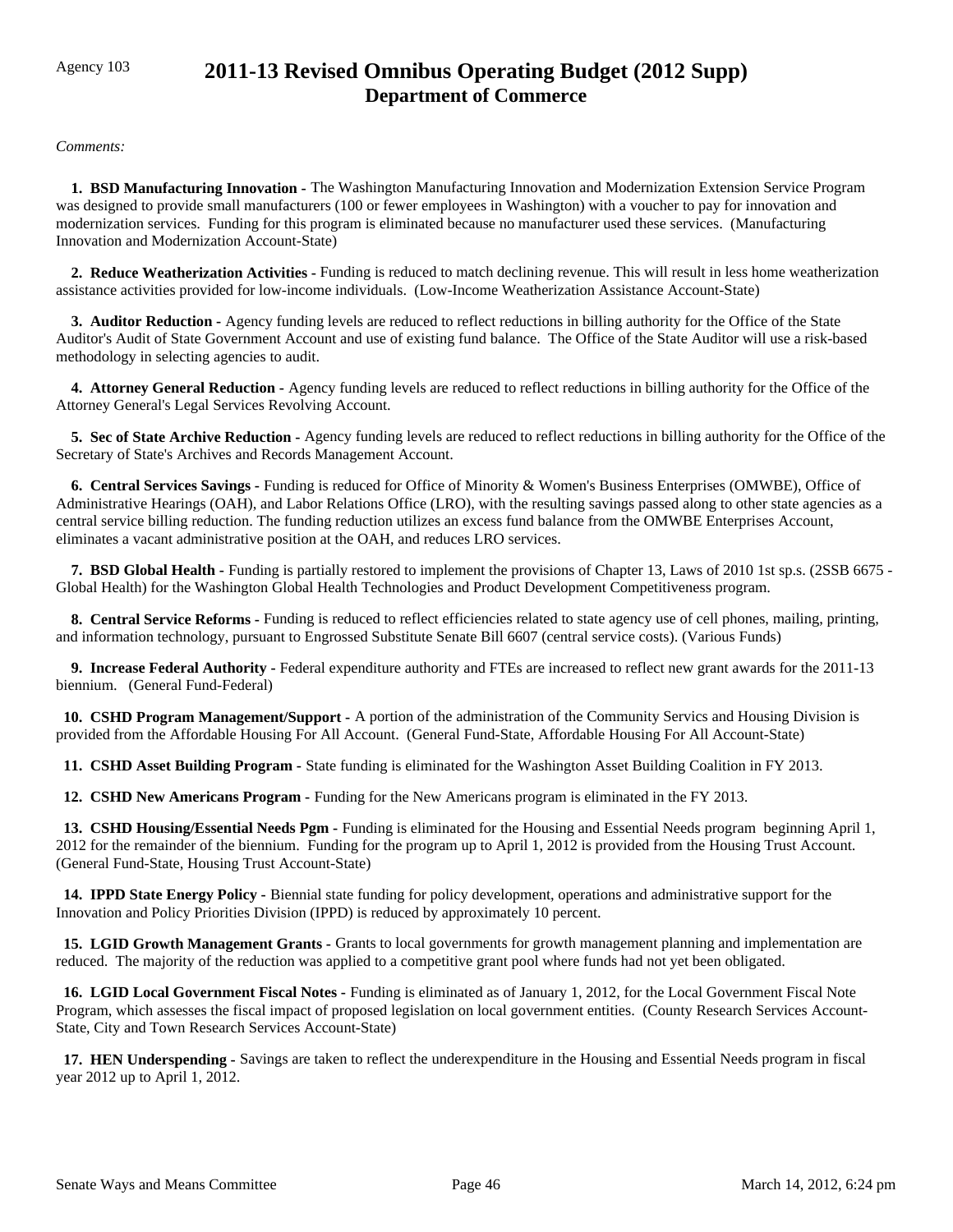## Agency 103 **2011-13 Revised Omnibus Operating Budget (2012 Supp) Department of Commerce**

 **18. CSHD Homeless Assistance -** Funding from the state general fund for homeless assistance is eliminated in FY 2013. (General Fund-State, Affordable Housing For All Account-State, Housing Trust Account-State)

 **19. Irrigation and Port Districts -** Funding is provided to implement E2SSB 5292 (irrigation and port districts).

 **20. LGID 10% reduction -** A 10 percent reduction is taken to all programs in the Local Government and Infrastructure Division.

 **21. IPPD Economic Development Eval -** Funding is provided for the Economic Development Commission to evaluate economic development program and systems for efficiencies, effectiveness and optimal impact on the State's economy.

 **22. PEBB Funding Rate Reduction -** The Public Employees' Benefits Board(PEBB) funding rate is reduced from \$850 to \$800 per eligible employee per month for FY 2013. This is projected to leave the PEBB reserves (both the self-insured claims reserve and the incurred-but-not-paid reserve) fully funded at the end of the 2011-13 fiscal biennium.

23. Transfer Development Disabilities C - The Developmental Disabilities Council (Council) and the Endowment Trust Fund (Fund) are transferred from the Department of Health to the Department of Commerce effective July 1, 2012. (General Fund-State, General Fund-Federal, Community and Economic Development Fee Account-State)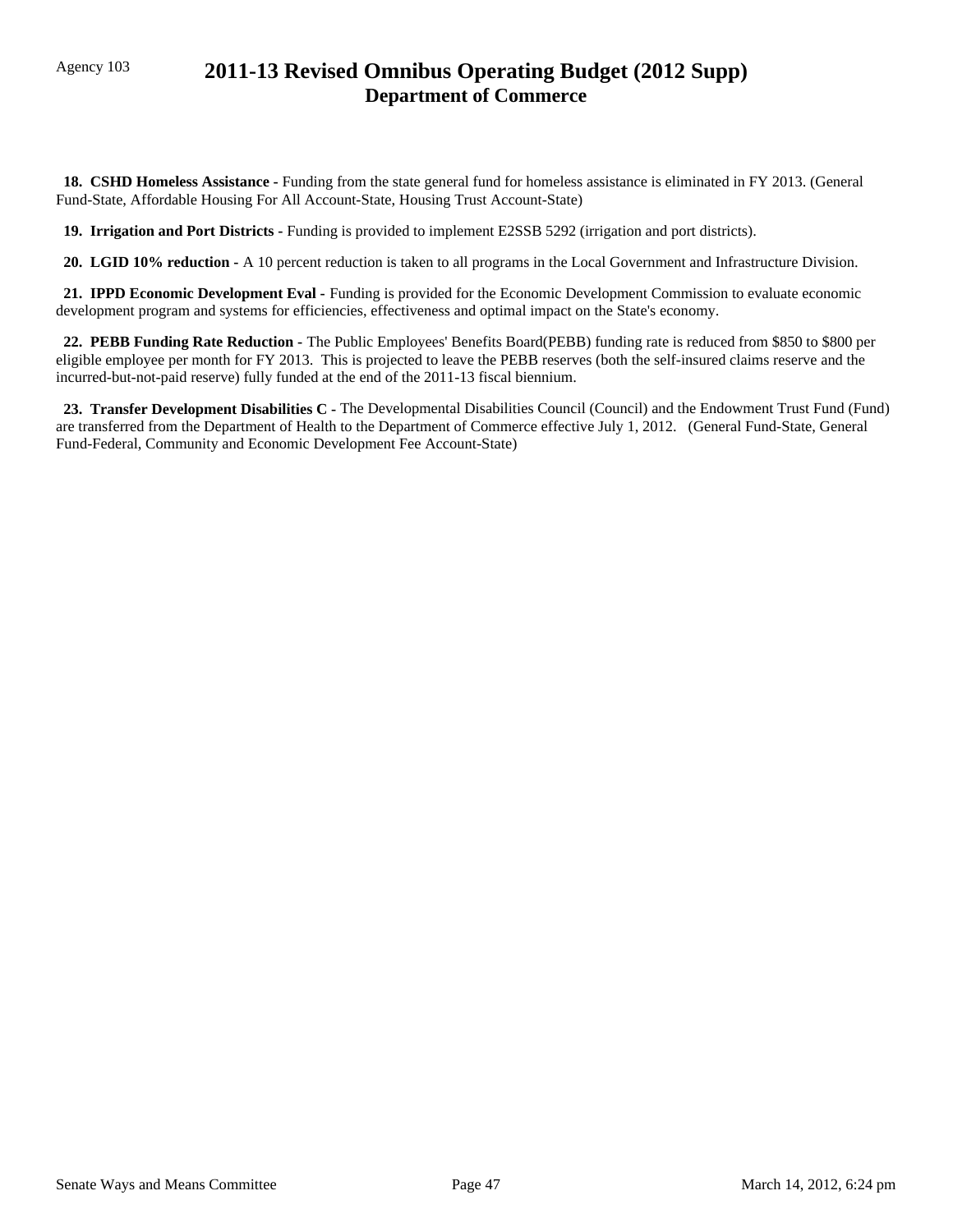## Agency 104 **2011-13 Revised Omnibus Operating Budget (2012 Supp)**

### **Economic & Revenue Forecast Council**

(Dollars in Thousands)

|                                         | <b>Striking Amendment to SB 6612</b> |          |              |
|-----------------------------------------|--------------------------------------|----------|--------------|
|                                         | <b>FTEs</b>                          | NGF-P    | <b>Total</b> |
| 2011-13 Original Appropriations         | 5.1                                  | 1,402    | 1,452        |
| 2011-13 Maintenance Level               | 5.1                                  | 1,402    | 1,452        |
| 2012 Policy Other Changes:              |                                      |          |              |
| <b>Auditor Reduction</b><br>1.          | 0.0                                  | -6       | $-6$         |
| 2.<br>Administrative Efficiency         | 0.0                                  | $-70$    | $-70$        |
| 3.<br><b>Central Service Reforms</b>    | 0.0                                  | $-1$     | $-1$         |
| Policy -- Other Total                   | 0.0                                  | $-77$    | $-77$        |
| <b>2012 Policy Comp Changes:</b>        |                                      |          |              |
| PEBB Funding Rate Reduction<br>4.       | 0.0                                  | $-4$     | $-4$         |
| Policy -- Comp Total                    | 0.0                                  | $-4$     | $-4$         |
| <b>Total Policy Changes</b>             | 0.0                                  | $-81$    | $-81$        |
| 2011-13 Revised Appropriations          | 5.1                                  | 1,321    | 1,371        |
| Difference from Original Appropriations | 0.0                                  | $-81$    | -81          |
| % Change from Original Appropriations   | $0.0\%$                              | $-5.8\%$ | $-5.6\%$     |

#### *Comments:*

 **1. Auditor Reduction -** Agency funding levels are reduced to reflect reductions in billing authority for the Office of the State Auditor's Audit of State Government Account and use of existing fund balance. The Office of the State Auditor will use a risk-based methodology in selecting agencies to audit.

 **2. Administrative Efficiency -** Funding is reduced for the purchase of data sets that provide insights into the national and international economic climate.

 **3. Central Service Reforms -** Funding is reduced to reflect efficiencies related to state agency use of cell phones, mailing, printing, and information technology, pursuant to Engrossed Substitute Senate Bill 6607 (central service costs). (Various Funds)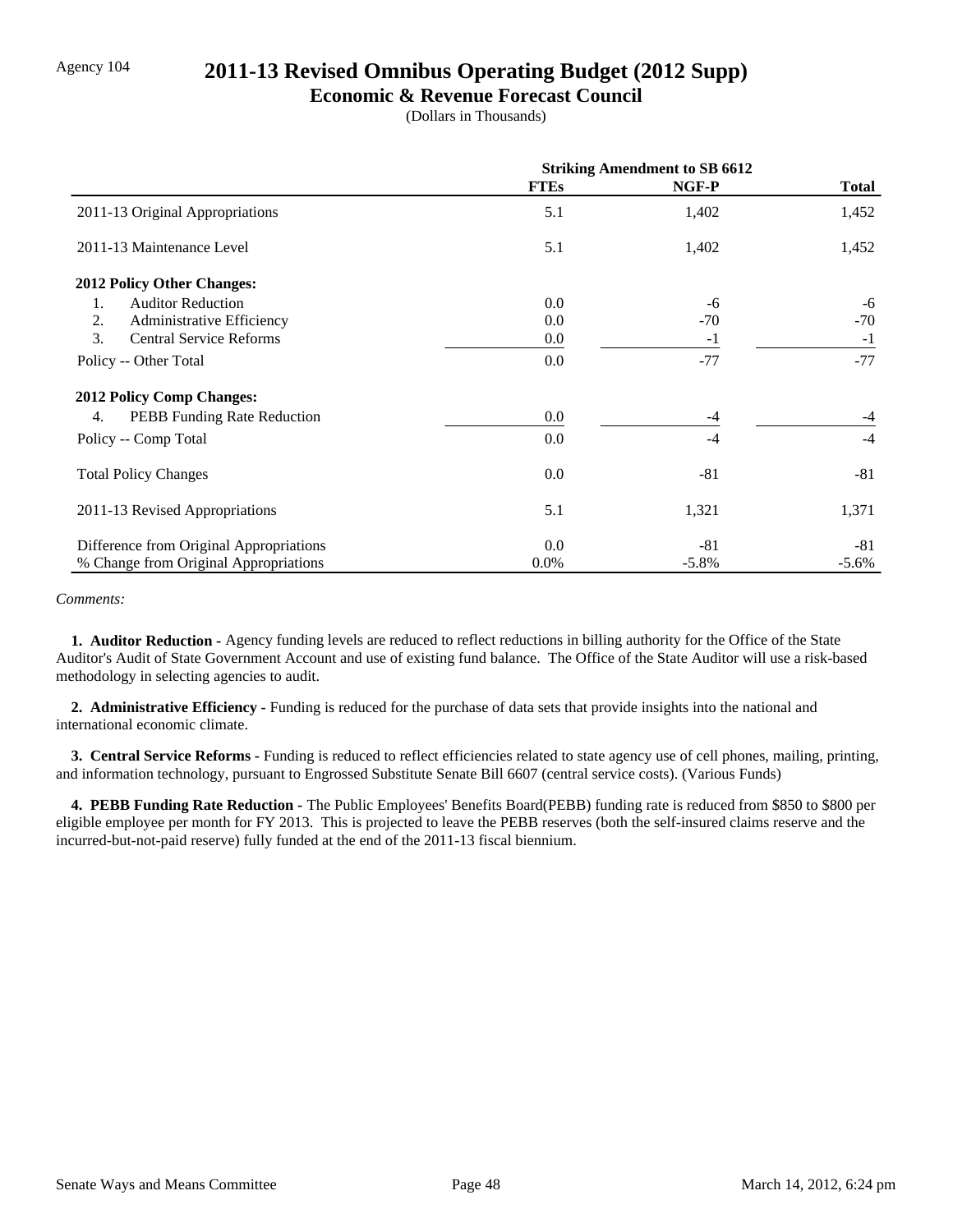## Agency 105 **2011-13 Revised Omnibus Operating Budget (2012 Supp)**

### **Office of Financial Management**

(Dollars in Thousands)

|                  |                                         |             | <b>Striking Amendment to SB 6612</b> |              |
|------------------|-----------------------------------------|-------------|--------------------------------------|--------------|
|                  |                                         | <b>FTEs</b> | NGF-P                                | <b>Total</b> |
|                  | 2011-13 Original Appropriations         | 200.0       | 37,135                               | 116,142      |
|                  | 2011-13 Maintenance Level               | 187.7       | 37,391                               | 114,978      |
|                  | 2012 Policy Other Changes:              |             |                                      |              |
| 1.               | Vacated Space Lease Obligations         | 0.0         | 300                                  | 1,189        |
| $\overline{2}$ . | <b>Auditor Reduction</b>                | 0.0         | $-49$                                | $-49$        |
| 3.               | <b>Attorney General Reduction</b>       | 0.0         | $-25$                                | $-25$        |
| 4.               | Sec of State Archive Reduction          | 0.0         | $-3$                                 | $-3$         |
| 5.               | <b>Staff Positions</b>                  | $-8.0$      | $-1,630$                             | $-1,630$     |
| 6.               | Performance Audit Coordinator           | 0.9         | $\Omega$                             | 173          |
| 7.               | Office of Chief Information Officer     | 2.5         | $\Omega$                             | 591          |
| 8.               | Geographic Information Systems          | 0.0         | $\Omega$                             | 500          |
| 9.               | <b>Central Service Reforms</b>          | 0.0         | $-142$                               | $-142$       |
| 10.              | <b>Forest Fire Protection Study</b>     | 0.0         | $\Omega$                             | 250          |
| 11.              | Multi-Agency Permit Team                | 0.0         | $\overline{0}$                       | 100          |
|                  | Policy -- Other Total                   | $-4.6$      | $-1,549$                             | 954          |
|                  | 2012 Policy Comp Changes:               |             |                                      |              |
| 12.              | PEBB Funding Rate Reduction             | 0.0         | -96                                  | $-170$       |
|                  | Policy -- Comp Total                    | 0.0         | $-96$                                | $-170$       |
|                  | <b>Total Policy Changes</b>             | $-4.6$      | $-1,645$                             | 784          |
|                  | 2011-13 Revised Appropriations          | 183.1       | 35,746                               | 115,762      |
|                  | Difference from Original Appropriations | $-16.9$     | $-1,389$                             | $-380$       |
|                  | % Change from Original Appropriations   | $-8.4%$     | $-3.7%$                              | $-0.3%$      |

#### *Comments:*

 **1. Vacated Space Lease Obligations -** Funding is provided for lease obligations in several buildings that the agency vacated to move to the new 1500 Jefferson Building and the General Administration Building. (General Fund-State, Personnel Services Account-State, Data Processing Revolving Account-State)

 **2. Auditor Reduction -** Agency funding levels are reduced to reflect reductions in billing authority for the Office of the State Auditor's Audit of State Government Account and use of existing fund balance. The Office of the State Auditor will use a risk-based methodology in selecting agencies to audit.

 **3. Attorney General Reduction -** Agency funding levels are reduced to reflect reductions in billing authority for the Office of the Attorney General's Legal Services Revolving Account.

 **4. Sec of State Archive Reduction -** Agency funding levels are reduced to reflect reductions in billing authority for the Office of the Secretary of State's Archives and Records Management Account.

 **5. Staff Positions -** Budget, accounting, forecasting, and policy staff positions are reduced. Capacity and timeliness in meeting requirements in these areas will be affected.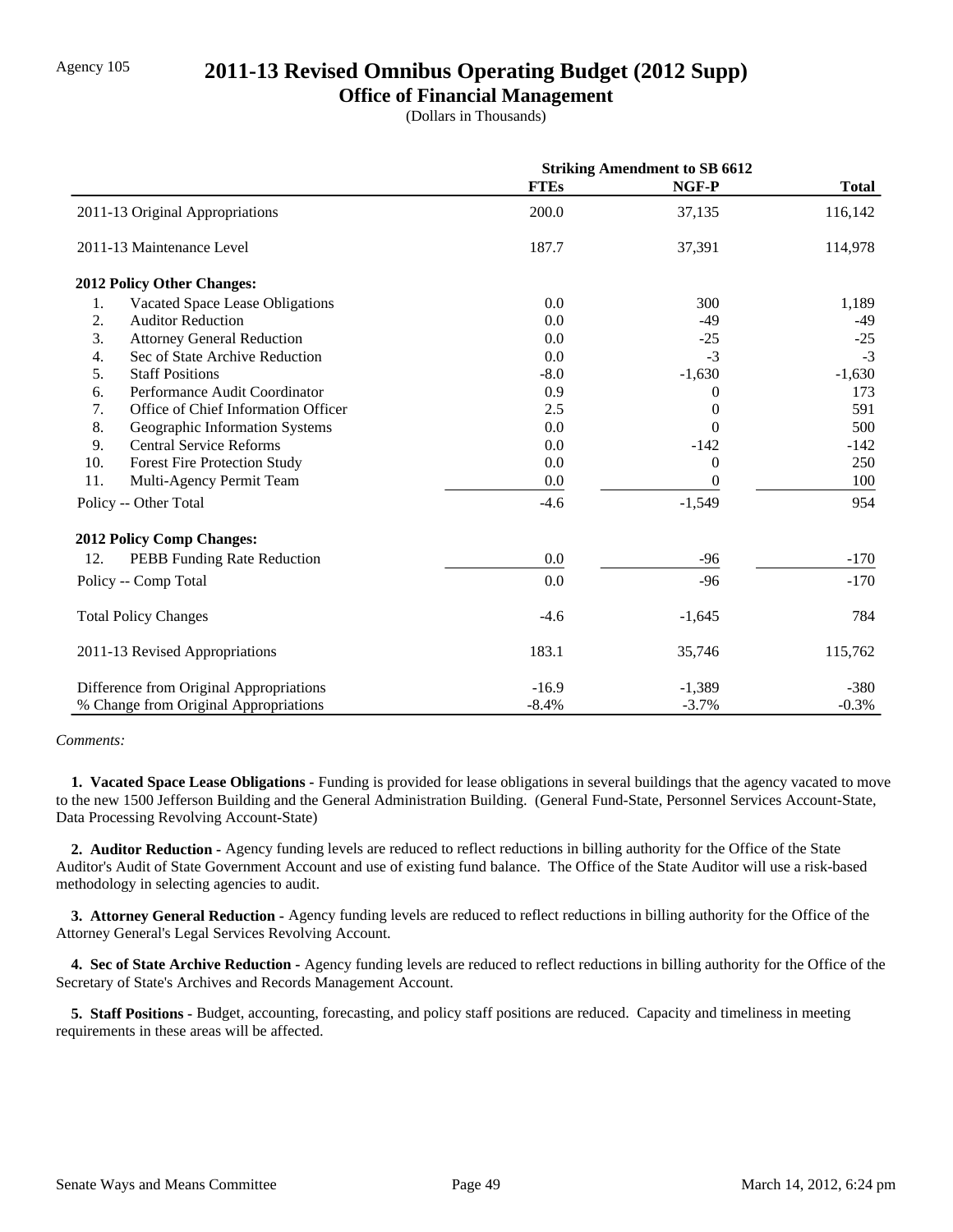## Agency 105 **2011-13 Revised Omnibus Operating Budget (2012 Supp) Office of Financial Management**

 **6. Performance Audit Coordinator -** Funding is provided to establish a position to serve as the executive branch coordinator for State Auditor's Office performance audits. This position will be the single point of contact to coordinate responses from agencies affected by the performance audits and to help develop action plans to audit findings. Because these audits will increasingly focus on business practices in multiple agencies, greater coordination of responses is needed. (Performance Audit of Government Account-Nonappropriated)

 **7. Office of Chief Information Officer -** Funding is provided for additional staff to perform information technology business analysis and total cost of ownership assessments. (Data Processing Revolving Account-State)

 **8. Geographic Information Systems -** Funding is provided for the administration and operation of a Geographic Information System service for which customer agencies will provide reimbursement for operational costs. (Data Processing Revolving Account-Nonappropriated)

 **9. Central Service Reforms -** Funding is reduced to reflect efficiencies related to state agency use of cell phones, mailing, printing, and information technology, pursuant to Engrossed Substitute Senate Bill 6607 (central service costs). (Various Funds)

 **10. Forest Fire Protection Study -** Funding is provided to contract for an analysis of the efficiency and effectiveness of the state's funding mechanisms for fire prevention and suppression activities. (Forest Fire Protection Assessment Account)

 **11. Multi-Agency Permit Team -** An ongoing private/local appropriation is established to allow the Office of Regulatory Assistance to use the multiagency permitting team account to support multiagency permitting and to make improvements to online services and tools. (General Fund-Private/Local)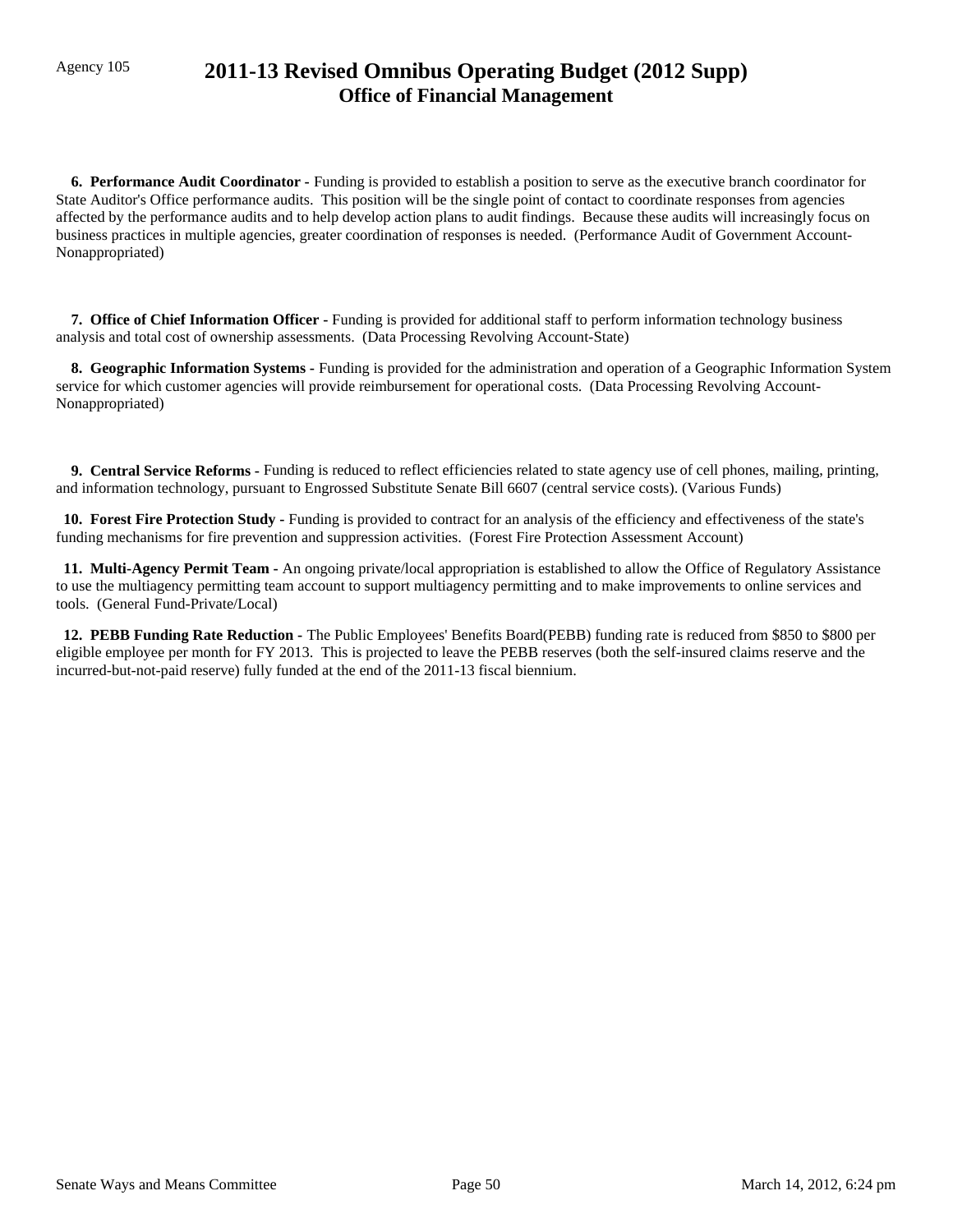## Agency 110 **2011-13 Revised Omnibus Operating Budget (2012 Supp)**

### **Office of Administrative Hearings**

(Dollars in Thousands)

|                                              | <b>Striking Amendment to SB 6612</b> |                  |                |
|----------------------------------------------|--------------------------------------|------------------|----------------|
|                                              | <b>FTEs</b>                          | NGF-P            | <b>Total</b>   |
| 2011-13 Original Appropriations              | 161.4                                | $\theta$         | 34,090         |
| 2011-13 Maintenance Level                    | 161.4                                | $\theta$         | 34,080         |
| 2012 Policy Other Changes:                   |                                      |                  |                |
| <b>Administrative Reduction</b><br>1.        | $-1.0$                               | $\theta$         | $-139$         |
| 2.<br><b>Auditor Reduction</b>               | 0.0                                  | $^{(1)}$         | -6             |
| 3.<br><b>Attorney General Reduction</b>      | 0.0                                  |                  | $-3$           |
| Sec of State Archive Reduction<br>4.         | 0.0                                  | $^{(1)}$         | $-1$           |
| 5.<br><b>Central Services Savings</b>        | 0.0                                  | 0                | $\overline{2}$ |
| <b>Central Service Reforms</b><br>6.         | 0.0                                  | 0                | $-36$          |
| 7.<br><b>DOT Toll Violation Adjudication</b> | 10.0                                 | 0                | 1,944          |
| Policy -- Other Total                        | 9.0                                  | $\theta$         | 1,761          |
| <b>2012 Policy Comp Changes:</b>             |                                      |                  |                |
| 8.<br>PEBB Funding Rate Reduction            | 0.0                                  | $\boldsymbol{0}$ | -98            |
| Policy -- Comp Total                         | 0.0                                  | $\boldsymbol{0}$ | $-98$          |
| <b>Total Policy Changes</b>                  | 9.0                                  | $\overline{0}$   | 1,663          |
| 2011-13 Revised Appropriations               | 170.4                                | $\theta$         | 35,743         |
| Difference from Original Appropriations      | 9.0                                  | $\Omega$         | 1,653          |
| % Change from Original Appropriations        | 5.6%                                 | 0.0%             | 4.9%           |

#### *Comments:*

 **1. Administrative Reduction -** One administrative position is eliminated and the agency will continue to use the Department of Enterprise Services' Small Agency Client Services for agency accounting. Savings will be passed on to client agencies as a central service rate reduction. (Administrative Hearings Revolving Account-State)

 **2. Auditor Reduction -** Agency funding levels are reduced to reflect reductions in billing authority for the Office of the State Auditor's Audit of State Government Account and use of existing fund balance. The Office of the State Auditor will use a risk-based methodology in selecting agencies to audit.

 **3. Attorney General Reduction -** Agency funding levels are reduced to reflect reductions in billing authority for the Office of the Attorney General's Legal Services Revolving Account.

 **4. Sec of State Archive Reduction -** Agency funding levels are reduced to reflect reductions in billing authority for the Office of the Secretary of State's Archives and Records Management Account.

 **5. Central Services Savings -** Funding is reduced for Office of Minority & Women's Business Enterprises (OMWBE), Office of Administrative Hearings (OAH), and Labor Relations Office (LRO), with the resulting savings passed along to other state agencies as a central service billing reduction. The funding reduction utilizes an excess fund balance from the OMWBE Enterprises Account, eliminates an administrative position at the OAH, and reduces LRO services.

 **6. Central Service Reforms -** Funding is reduced to reflect efficiencies related to state agency use of cell phones, mailing, printing, and information technology, pursuant to Engrossed Substitute Senate Bill 6607 (central service costs). (Various Funds)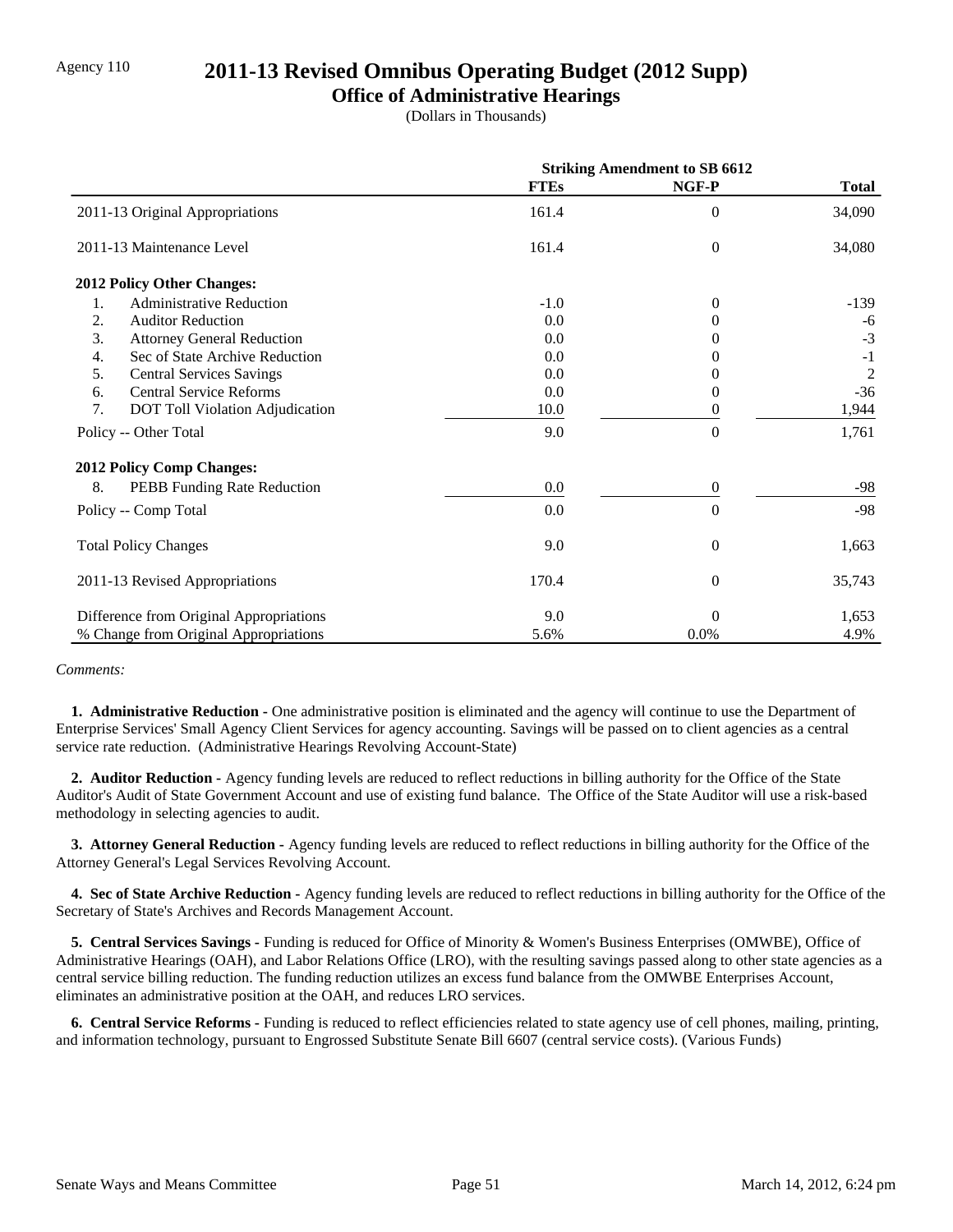## Agency 110 **2011-13 Revised Omnibus Operating Budget (2012 Supp) Office of Administrative Hearings**

 **7. DOT Toll Violation Adjudication -** The Office of Administrative Hearings (OAH) is given expenditure authority to cover the cost of adjudicating toll violation hearings. As a revolving fund agency, OAH will bill the Washington State Department of Transportation (WSDOT) for services performed. An interagency agreement has been executed and took full effect September 1, 2011. WSDOT is implementing a new toll collection and enforcement program that includes providing opportunities for individuals to dispute liability for a toll violation through an administrative process. WSDOT will issue notices of civil penalty (NOCPs) to individuals who do not pay the toll as required by law. Individuals may contest the NOCP by requesting a written review or in-person administrative hearing. WSDOT is contracting with OAH to provide Administrative Law Judges to review, hear and decide NOCP contests. (Administrative Hearings Revolving Account-State)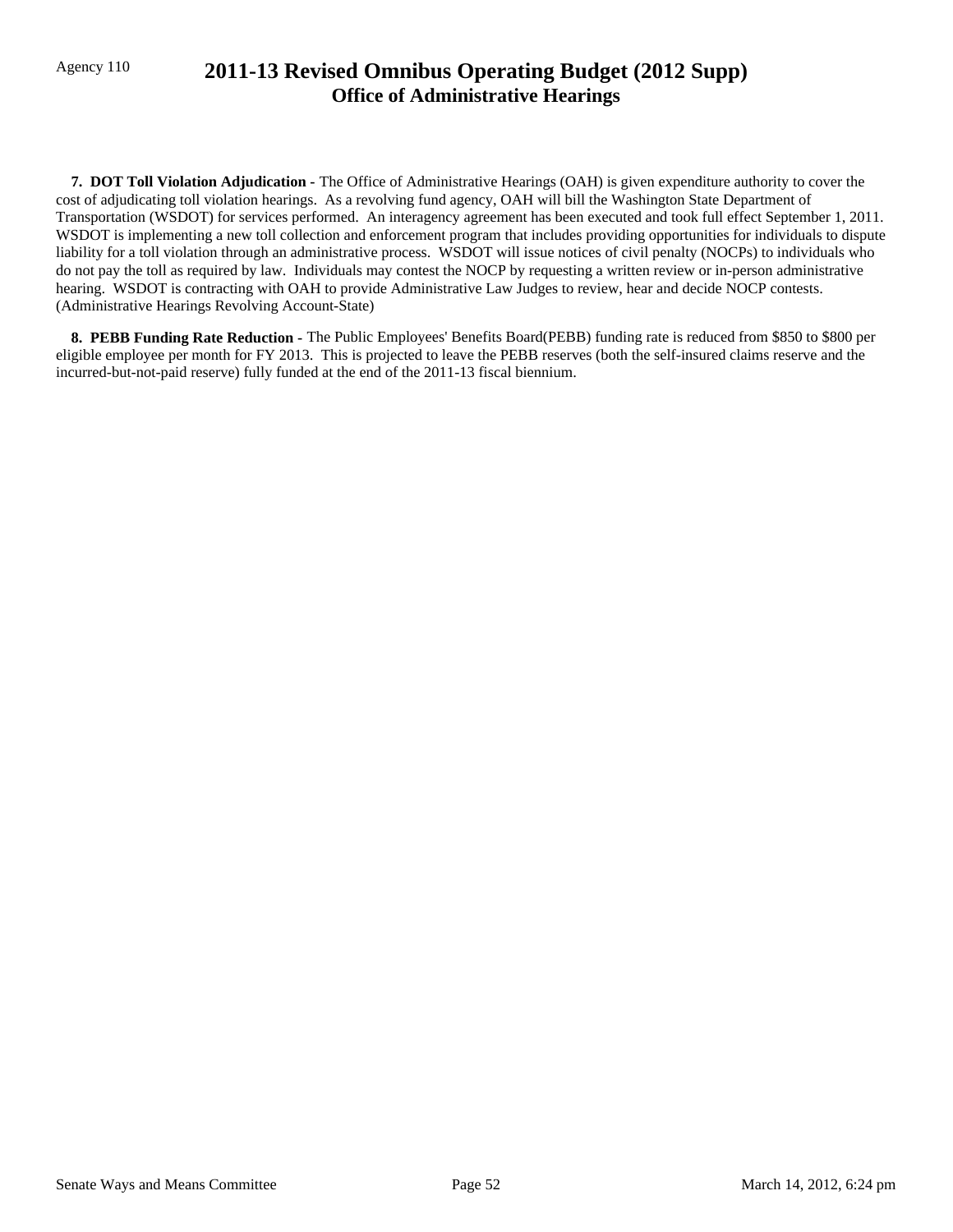## Agency 116 **2011-13 Revised Omnibus Operating Budget (2012 Supp)**

### **State Lottery Commission**

(Dollars in Thousands)

|                                         | <b>Striking Amendment to SB 6612</b> |                |              |
|-----------------------------------------|--------------------------------------|----------------|--------------|
|                                         | <b>FTEs</b>                          | NGF-P          | <b>Total</b> |
| 2011-13 Original Appropriations         | 144.9                                | $\Omega$       | 802,742      |
| 2011-13 Maintenance Level               | 144.9                                | $\overline{0}$ | 802,733      |
| <b>2012 Policy Other Changes:</b>       |                                      |                |              |
| <b>Administrative Reductions</b><br>1.  | $-2.0$                               | $\theta$       | $-800$       |
| 2.<br><b>Auditor Reduction</b>          | 0.0                                  | 0              | $-71$        |
| 3.<br><b>Attorney General Reduction</b> | 0.0                                  |                | $-3$         |
| Sec of State Archive Reduction<br>4.    | 0.0                                  |                | $-1$         |
| 5.<br><b>Central Services Savings</b>   | 0.0                                  | $\Omega$       | $-1$         |
| 6.<br><b>Central Service Reforms</b>    | 0.0                                  | 0              | $-30$        |
| Policy -- Other Total                   | $-2.0$                               | $\Omega$       | $-906$       |
| <b>2012 Policy Comp Changes:</b>        |                                      |                |              |
| PEBB Funding Rate Reduction<br>7.       | 0.0                                  | $\overline{0}$ | $-86$        |
| Policy -- Comp Total                    | 0.0                                  | $\Omega$       | $-86$        |
| <b>Total Policy Changes</b>             | $-2.0$                               | $\overline{0}$ | $-992$       |
| 2011-13 Revised Appropriations          | 142.9                                | $\theta$       | 801,741      |
| Difference from Original Appropriations | $-2.0$                               | $\theta$       | $-1,001$     |
| % Change from Original Appropriations   | $-1.4%$                              | 0.0%           | $-0.1%$      |

*Comments:*

 **1. Administrative Reductions -** Funding is reduced for administrative and operating costs that do not impact revenue generating activities. Administrative reductions include eliminating vacant positions, reducing expenditures for training and travel, and eliminating a contract position. (Lottery Administrative Account-State) Beyond these savings, the Lottery shall consider methods of achieving other efficiencies, including reductions in unproductive marketing expenses, reductions in contracted services, adjustments to prize payments, and disbursements of unclaimed prize monies in order to increase distributions to beneficiaries.

 **2. Auditor Reduction -** Agency funding levels are reduced to reflect reductions in billing authority for the Office of the State Auditor's Audit of State Government Account and use of existing fund balance. The Office of the State Auditor will use a risk-based methodology in selecting agencies to audit.

 **3. Attorney General Reduction -** Agency funding levels are reduced to reflect reductions in billing authority for the Office of the Attorney General's Legal Services Revolving Account.

 **4. Sec of State Archive Reduction -** Agency funding levels are reduced to reflect reductions in billing authority for the Office of the Secretary of State's Archives and Records Management Account.

 **5. Central Services Savings -** Funding is reduced for Office of Minority & Women's Business Enterprises (OMWBE), Office of Administrative Hearings (OAH), and Labor Relations Office (LRO), with the resulting savings passed along to other state agencies as a central service billing reduction. The funding reduction utilizes an excess fund balance from the OMWBE Enterprises Account, eliminates an administrative position at the OAH, and reduces LRO services.

 **6. Central Service Reforms -** Funding is reduced to reflect efficiencies related to state agency use of cell phones, mailing, printing, and information technology, pursuant to Engrossed Substitute Senate Bill 6607 (central service costs). (Various Funds)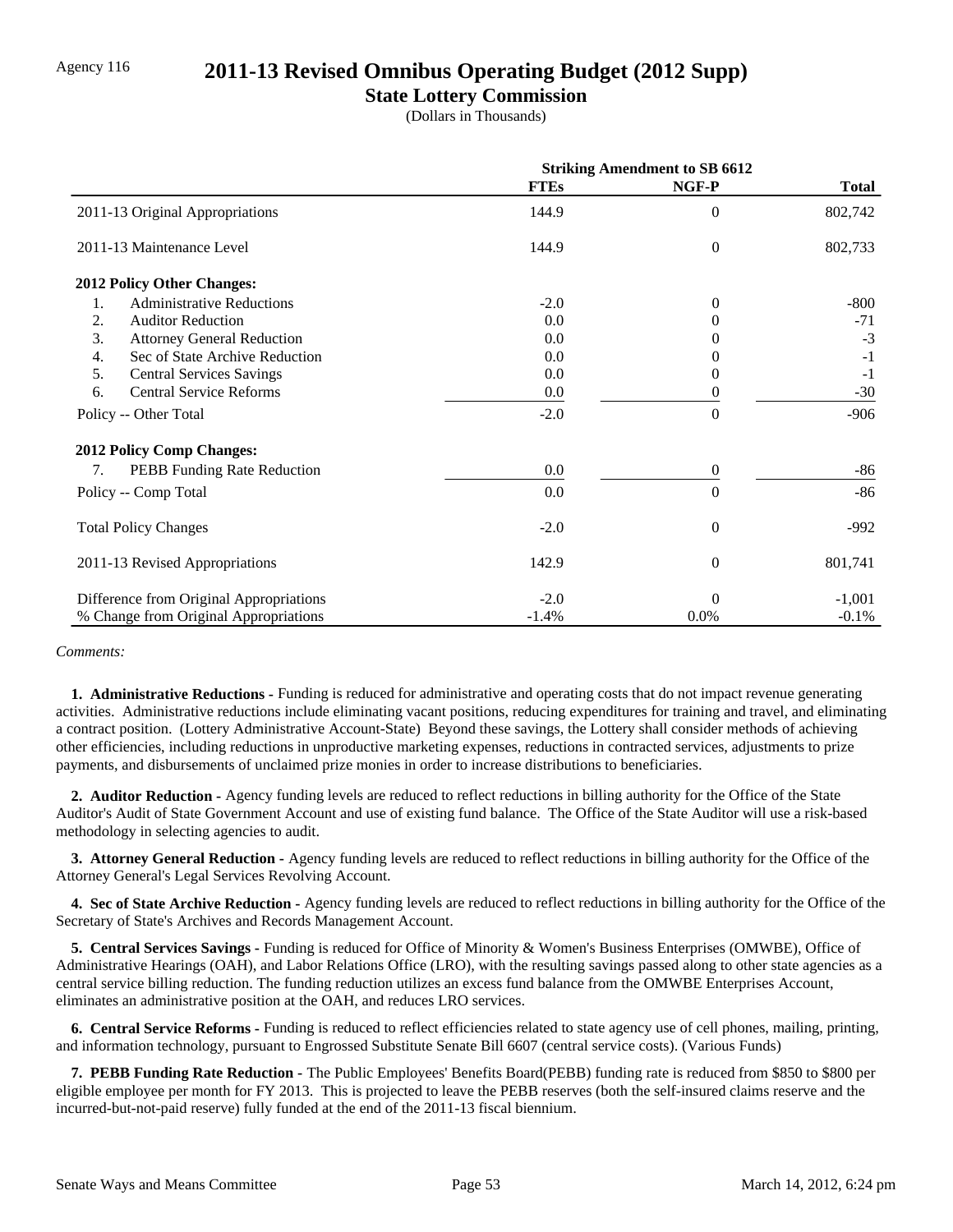## Agency 117 **2011-13 Revised Omnibus Operating Budget (2012 Supp)**

### **Washington State Gambling Comm**

(Dollars in Thousands)

|                                         | <b>Striking Amendment to SB 6612</b> |                  |                |
|-----------------------------------------|--------------------------------------|------------------|----------------|
|                                         | <b>FTEs</b>                          | NGF-P            | <b>Total</b>   |
| 2011-13 Original Appropriations         | 155.5                                | $\theta$         | 32,184         |
| 2011-13 Maintenance Level               | 155.5                                | $\theta$         | 32,155         |
| 2012 Policy Other Changes:              |                                      |                  |                |
| <b>Auditor Reduction</b><br>1.          | 0.0                                  | $\theta$         | $-21$          |
| 2.<br><b>Attorney General Reduction</b> | 0.0                                  | 0                | $-12$          |
| 3.<br>Sec of State Archive Reduction    | 0.0                                  | $\theta$         | $-2$           |
| 4.<br><b>Central Services Savings</b>   | 0.0                                  | 0                | $\overline{2}$ |
| 5.<br><b>Central Service Reforms</b>    | 0.0                                  | 0                | $-33$          |
| Policy -- Other Total                   | 0.0                                  | $\theta$         | -66            |
| <b>2012 Policy Comp Changes:</b>        |                                      |                  |                |
| 6.<br>PEBB Funding Rate Reduction       | 0.0                                  | $\mathbf{0}$     | -98            |
| Policy -- Comp Total                    | 0.0                                  | $\theta$         | $-98$          |
| <b>Total Policy Changes</b>             | 0.0                                  | $\boldsymbol{0}$ | $-164$         |
| 2011-13 Revised Appropriations          | 155.5                                | $\overline{0}$   | 31,991         |
| Difference from Original Appropriations | 0.0                                  | $\theta$         | $-193$         |
| % Change from Original Appropriations   | 0.0%                                 | 0.0%             | $-0.6%$        |

#### *Comments:*

 **1. Auditor Reduction -** Agency funding levels are reduced to reflect reductions in billing authority for the Office of the State Auditor's Audit of State Government Account and use of existing fund balance. The Office of the State Auditor will use a risk-based methodology in selecting agencies to audit.

 **2. Attorney General Reduction -** Agency funding levels are reduced to reflect reductions in billing authority for the Office of the Attorney General's Legal Services Revolving Account.

 **3. Sec of State Archive Reduction -** Agency funding levels are reduced to reflect reductions in billing authority for the Office of the Secretary of State's Archives and Records Management Account.

 **4. Central Services Savings -** Funding is reduced for Office of Minority & Women's Business Enterprises (OMWBE), Office of Administrative Hearings (OAH), and Labor Relations Office (LRO), with the resulting savings passed along to other state agencies as a central service billing reduction. The funding reduction utilizes an excess fund balance from the OMWBE Enterprises Account, eliminates an administrative position at the OAH, and reduces LRO services.

 **5. Central Service Reforms -** Funding is reduced to reflect efficiencies related to state agency use of cell phones, mailing, printing, and information technology, pursuant to Engrossed Substitute Senate Bill 6607 (central service costs). (Various Funds)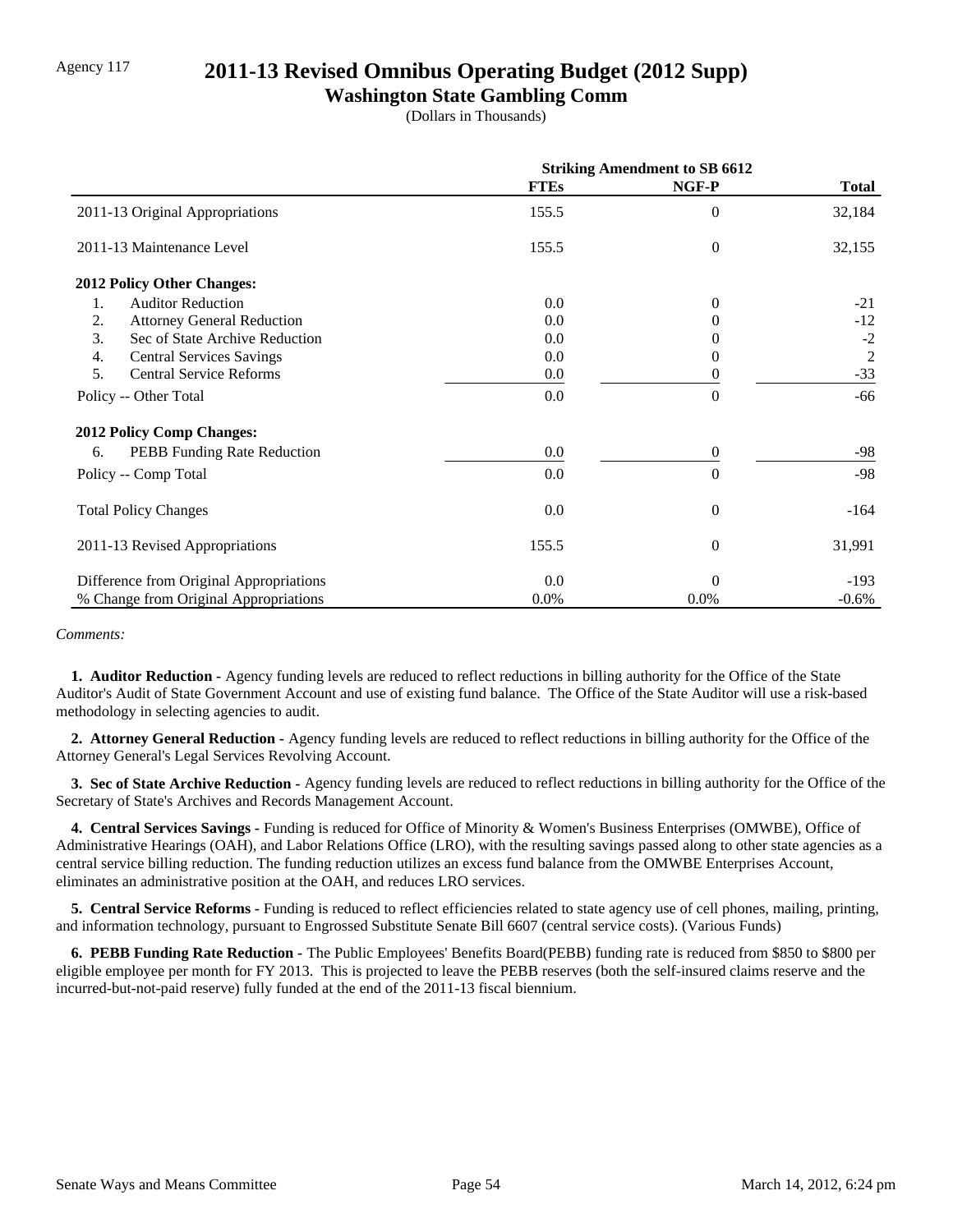## Agency 118 **2011-13 Revised Omnibus Operating Budget (2012 Supp)**

### **WA State Comm on Hispanic Affairs**

(Dollars in Thousands)

|                                         | <b>Striking Amendment to SB 6612</b> |          |          |
|-----------------------------------------|--------------------------------------|----------|----------|
|                                         | <b>FTEs</b>                          | NGF-P    | Total    |
| 2011-13 Original Appropriations         | 2.0                                  | 496      | 496      |
| 2011-13 Maintenance Level               | 2.0                                  | 496      | 496      |
| 2012 Policy Other Changes:              |                                      |          |          |
| <b>Auditor Reduction</b><br>1.          | 0.0                                  | -6       | -6       |
| Outreach and Travel<br>2.               | 0.0                                  | $-25$    | $-25$    |
| Policy -- Other Total                   | 0.0                                  | $-31$    | $-31$    |
| <b>2012 Policy Comp Changes:</b>        |                                      |          |          |
| 3.<br>PEBB Funding Rate Reduction       | 0.0                                  | $-2$     | $-2$     |
| Policy -- Comp Total                    | 0.0                                  | $-2$     | $-2$     |
| <b>Total Policy Changes</b>             | 0.0                                  | $-33$    | $-33$    |
| 2011-13 Revised Appropriations          | 2.0                                  | 463      | 463      |
| Difference from Original Appropriations | 0.0                                  | $-33$    | $-33$    |
| % Change from Original Appropriations   | $0.0\%$                              | $-6.7\%$ | $-6.7\%$ |

#### *Comments:*

 **1. Auditor Reduction -** Agency funding levels are reduced to reflect reductions in billing authority for the Office of the State Auditor's Audit of State Government Account and use of existing fund balance. The Office of the State Auditor will use a risk-based methodology in selecting agencies to audit.

 **2. Outreach and Travel -** Funding is reduced for outreach and travel reimbursement for commission meetings.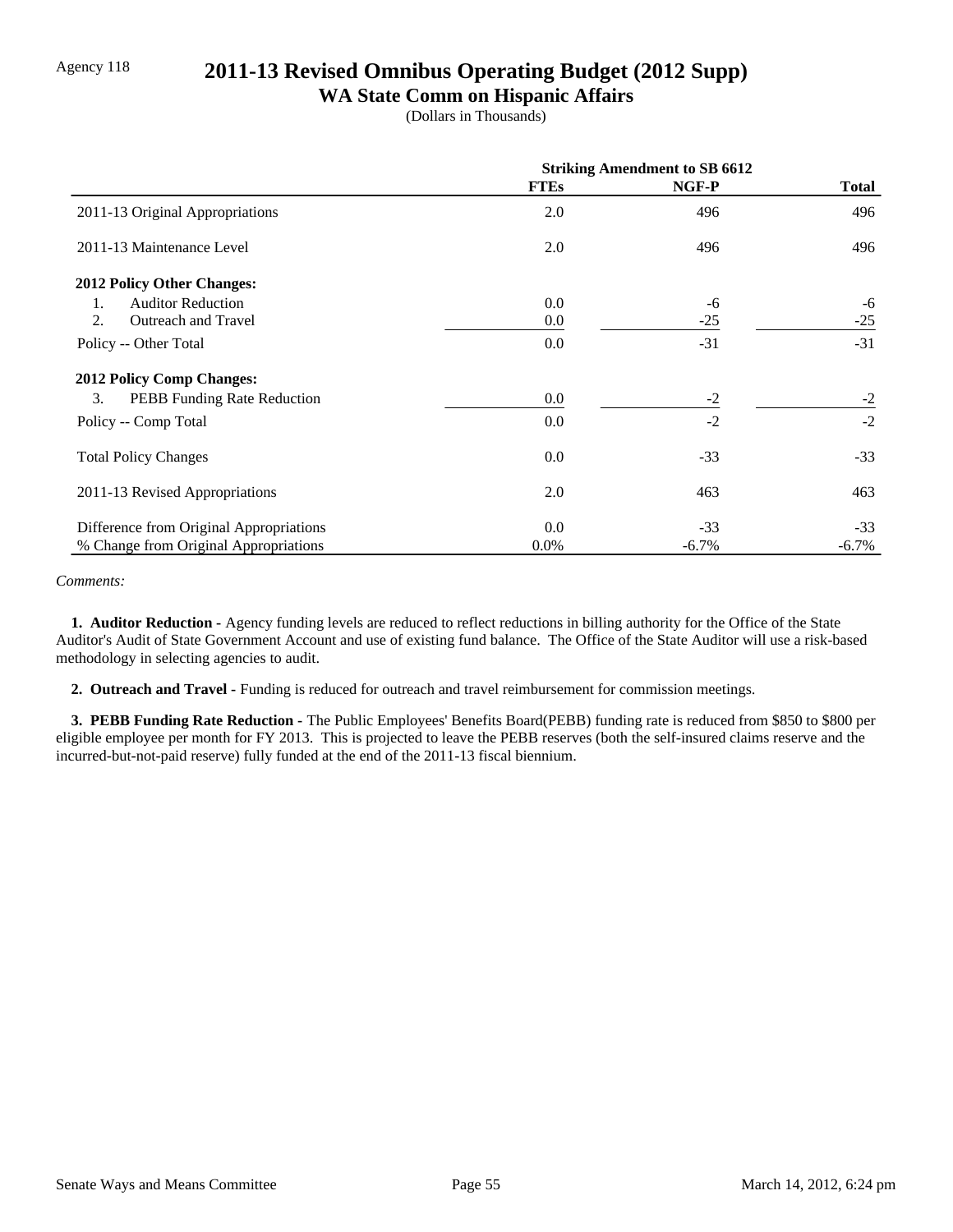## Agency 119 **2011-13 Revised Omnibus Operating Budget (2012 Supp)**

### **African-American Affairs Comm**

(Dollars in Thousands)

|                                         | <b>Striking Amendment to SB 6612</b> |         |          |
|-----------------------------------------|--------------------------------------|---------|----------|
|                                         | <b>FTEs</b>                          | NGF-P   | Total    |
| 2011-13 Original Appropriations         | 2.0                                  | 477     | 477      |
| 2011-13 Maintenance Level               | 2.0                                  | 477     | 477      |
| 2012 Policy Other Changes:              |                                      |         |          |
| <b>Auditor Reduction</b><br>1.          | 0.0                                  | -6      | -6       |
| 2.<br><b>Create Vacancy Savings</b>     | 0.0                                  | $-24$   | $-24$    |
| Policy -- Other Total                   | 0.0                                  | $-30$   | $-30$    |
| <b>2012 Policy Comp Changes:</b>        |                                      |         |          |
| 3.<br>PEBB Funding Rate Reduction       | 0.0                                  | $-2$    | $-2$     |
| Policy -- Comp Total                    | 0.0                                  | $-2$    | $-2$     |
| <b>Total Policy Changes</b>             | 0.0                                  | $-32$   | $-32$    |
| 2011-13 Revised Appropriations          | 2.0                                  | 445     | 445      |
| Difference from Original Appropriations | 0.0                                  | $-32$   | $-32$    |
| % Change from Original Appropriations   | $0.0\%$                              | $-6.7%$ | $-6.7\%$ |

#### *Comments:*

 **1. Auditor Reduction -** Agency funding levels are reduced to reflect reductions in billing authority for the Office of the State Auditor's Audit of State Government Account and use of existing fund balance. The Office of the State Auditor will use a risk-based methodology in selecting agencies to audit.

 **2. Create Vacancy Savings -** The Commission delayed hiring its executive director until October 2011 to create savings in Fiscal Year 2012. In Fiscal Year 2013, funding for outreach and travel are reduced.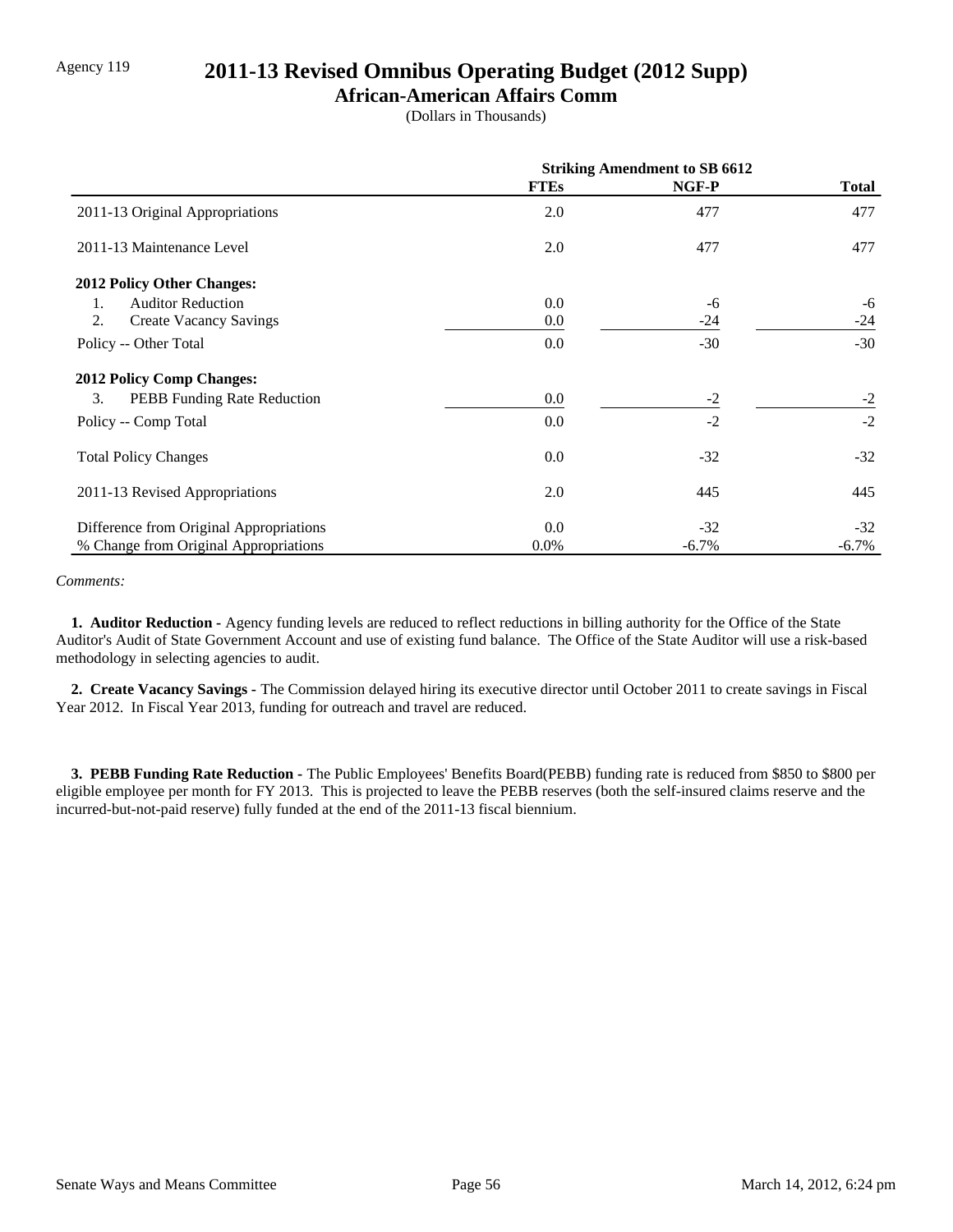## Agency 124 **2011-13 Revised Omnibus Operating Budget (2012 Supp)**

### **Department of Retirement Systems**

(Dollars in Thousands)

|                                            | <b>Striking Amendment to SB 6612</b> |                  |              |
|--------------------------------------------|--------------------------------------|------------------|--------------|
|                                            | <b>FTEs</b>                          | NGF-P            | <b>Total</b> |
| 2011-13 Original Appropriations            | 249.0                                | $\overline{0}$   | 52,666       |
| 2011-13 Maintenance Level                  | 249.0                                | $\theta$         | 52,596       |
| 2012 Policy Other Changes:                 |                                      |                  |              |
| <b>Auditor Reduction</b><br>1.             | 0.0                                  | $\overline{0}$   | $-173$       |
| 2.<br><b>Attorney General Reduction</b>    | 0.0                                  | $\Omega$         | $-106$       |
| 3.<br>Sec of State Archive Reduction       | 0.0                                  | 0                | $-9$         |
| <b>Central Services Savings</b><br>4.      | 0.0                                  | 0                | 3            |
| <b>Central Service Reforms</b><br>5.       | 0.0                                  | $\theta$         | $-48$        |
| <b>Excess Compensation</b><br>6.           | 0.0                                  | $\Omega$         | 64           |
| 7.<br><b>WSPRS Service Credit Transfer</b> | 0.0                                  | 0                | 32           |
| 8.<br><b>State Pension Plan Reforms</b>    | 0.0                                  | 0                | 176          |
| Policy -- Other Total                      | 0.0                                  | $\theta$         | $-61$        |
| 2012 Policy Comp Changes:                  |                                      |                  |              |
| 9.<br>PEBB Funding Rate Reduction          | 0.0                                  | $\boldsymbol{0}$ | $-158$       |
| Policy -- Comp Total                       | 0.0                                  | $\theta$         | $-158$       |
| <b>Total Policy Changes</b>                | 0.0                                  | $\overline{0}$   | $-219$       |
| 2011-13 Revised Appropriations             | 249.0                                | $\overline{0}$   | 52,377       |
| Difference from Original Appropriations    | 0.0                                  | $\theta$         | $-289$       |
| % Change from Original Appropriations      | 0.0%                                 | 0.0%             | $-0.6%$      |

#### *Comments:*

 **1. Auditor Reduction -** Agency funding levels are reduced to reflect reductions in billing authority for the Office of the State Auditor's Audit of State Government Account and use of existing fund balance. The Office of the State Auditor will use a risk-based method in selecting agencies to audit.

 **2. Attorney General Reduction -** Agency funding levels are reduced to reflect reductions in billing authority for the Office of the Attorney General's Legal Services Revolving Account.

 **3. Sec of State Archive Reduction -** Agency funding levels are reduced to reflect reductions in billing authority for the Office of the Secretary of State's Archives and Records Management Account.

 **4. Central Services Savings -** Funding is reduced for Office of Minority & Women's Business Enterprises (OMWBE), Office of Administrative Hearings (OAH), and Labor Relations Office (LRO), with the resulting savings passed along to other state agencies as a central service billing reduction. The funding reduction utilizes an excess fund balance from the OMWBE Enterprises Account, eliminates an administrative position at the OAH, and reduces LRO services.

 **5. Central Service Reforms -** Funding is reduced to reflect efficiencies related to state agency use of cell phones, mailing, printing, and information technology, pursuant to Engrossed Substitute Senate Bill 6607 (central service costs). (Various Funds)

 **6. Excess Compensation -** Funding is provided for administrative expenses, including information technology changes and staff training, to implement House Bill 2441 (retirement/excess compensation). (Department of Retirement Systems Expense Account - State)

 **7. WSPRS Service Credit Transfer -** Funding is provided for administrative expenses, including information technology changes and staff training, to implement Senate Bill 5159 (transfer of service into the Washington state patrol retirement system). (Department of Retirement Systems Expense Account - State)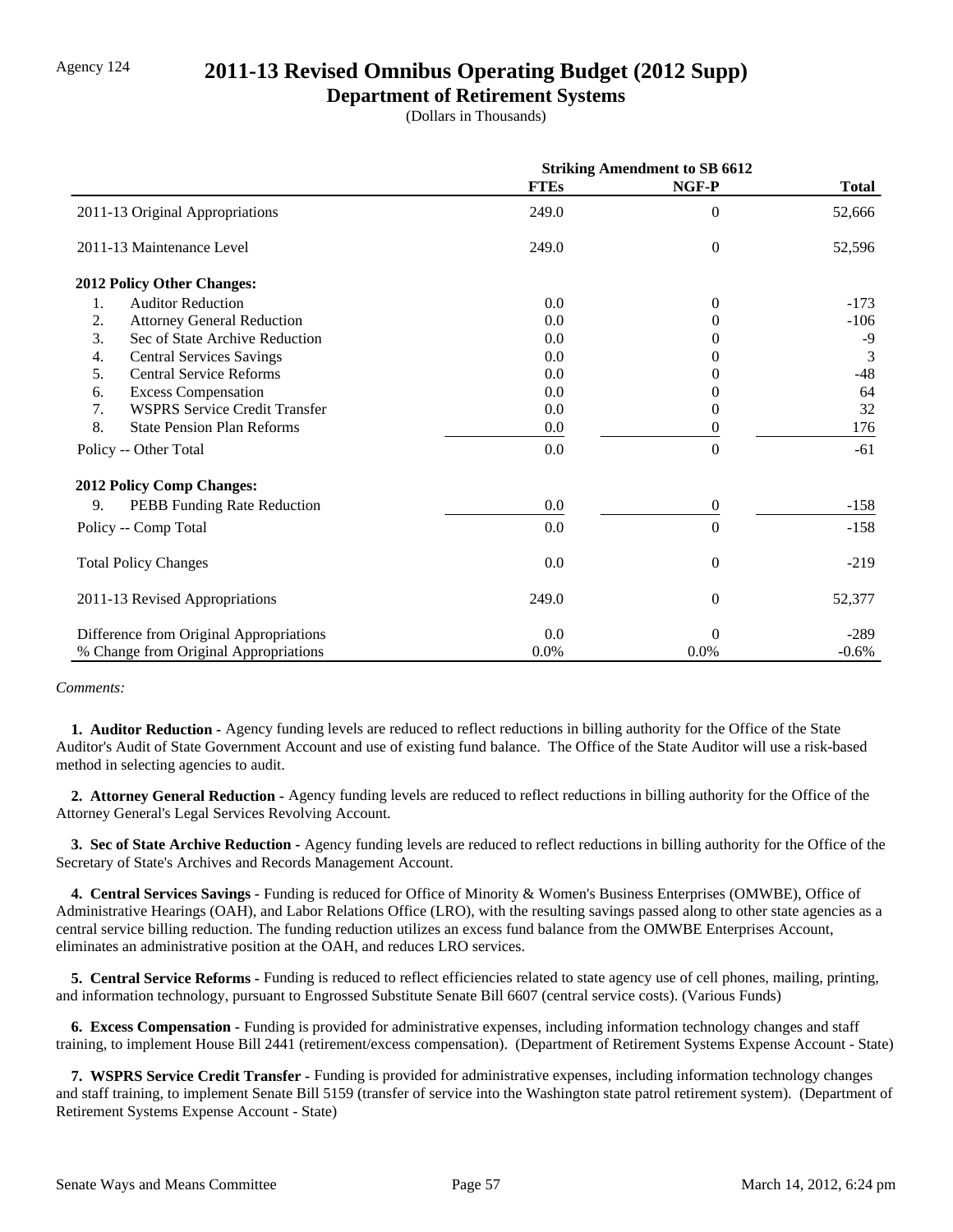## Agency 124 **2011-13 Revised Omnibus Operating Budget (2012 Supp) Department of Retirement Systems**

 **8. State Pension Plan Reforms -** Funding is provided for administrative expenses, including information technology changes and staff training, to implement Senate Bill 6378 (state retirement plans). (Department of Retirement Systems Expense Account - State)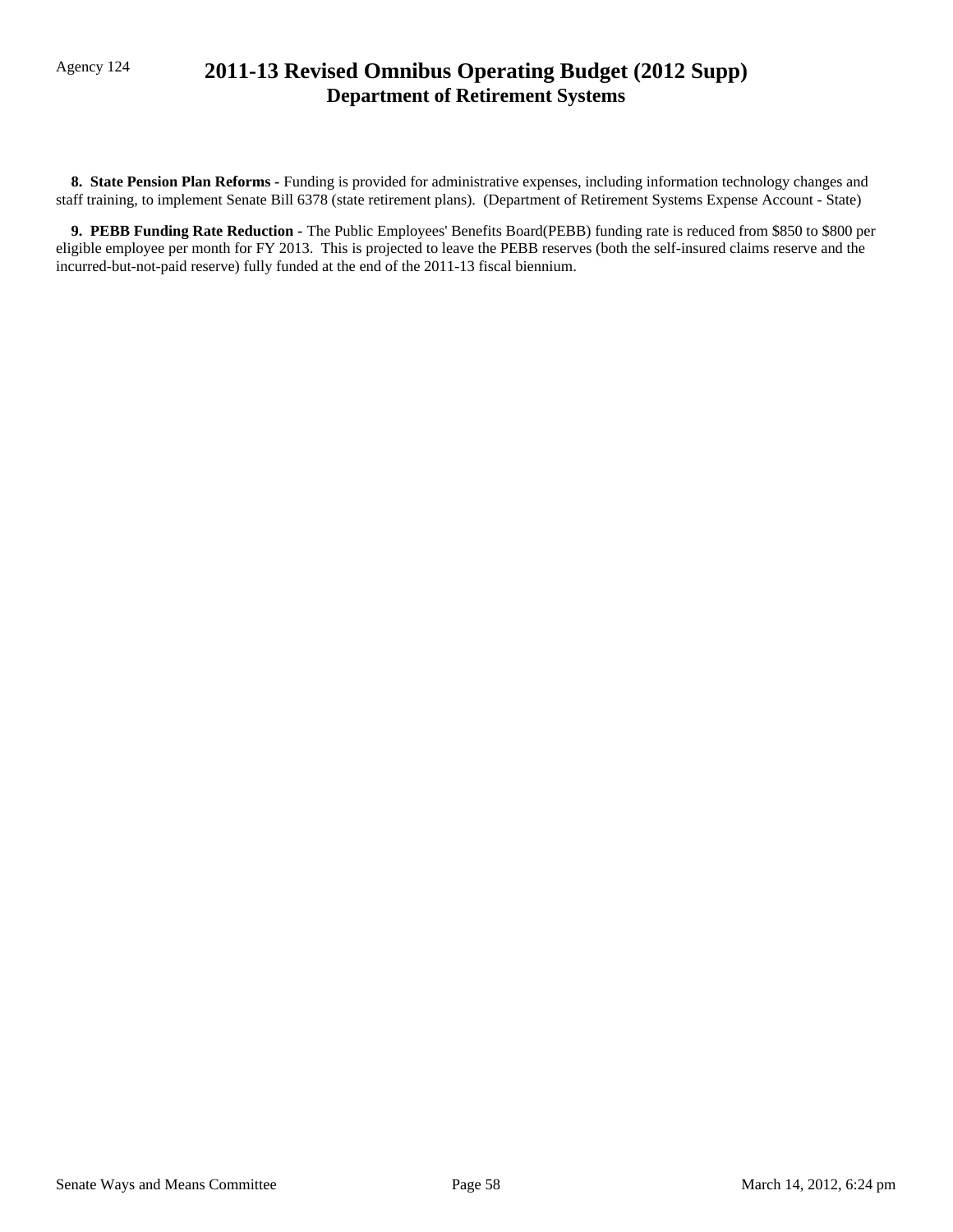## Agency 126 **2011-13 Revised Omnibus Operating Budget (2012 Supp)**

### **State Investment Board**

(Dollars in Thousands)

|                                         | <b>Striking Amendment to SB 6612</b> |                |              |
|-----------------------------------------|--------------------------------------|----------------|--------------|
|                                         | <b>FTEs</b>                          | NGF-P          | <b>Total</b> |
| 2011-13 Original Appropriations         | 83.4                                 | $\theta$       | 29,256       |
| 2011-13 Maintenance Level               | 83.4                                 | $\theta$       | 29,245       |
| 2012 Policy Other Changes:              |                                      |                |              |
| <b>Auditor Reduction</b><br>1.          | 0.0                                  | $\Omega$       | $-51$        |
| 2.<br><b>Attorney General Reduction</b> | 0.0                                  |                | $-33$        |
| 3.<br>Sec of State Archive Reduction    | 0.0                                  |                | $-1$         |
| 4.<br><b>Central Services Savings</b>   | 0.0                                  |                |              |
| 5.<br><b>Central Service Reforms</b>    | 0.0                                  |                | $-17$        |
| Policy -- Other Total                   | 0.0                                  | $\theta$       | $-101$       |
| <b>2012 Policy Comp Changes:</b>        |                                      |                |              |
| PEBB Funding Rate Reduction<br>6.       | 0.0                                  | 0              | $-50$        |
| Policy -- Comp Total                    | 0.0                                  | $\theta$       | $-50$        |
| <b>Total Policy Changes</b>             | 0.0                                  | $\overline{0}$ | $-151$       |
| 2011-13 Revised Appropriations          | 83.4                                 | $\theta$       | 29,094       |
| Difference from Original Appropriations | 0.0                                  | $\Omega$       | $-162$       |
| % Change from Original Appropriations   | 0.0%                                 | 0.0%           | $-0.6\%$     |

#### *Comments:*

 **1. Auditor Reduction -** Agency funding levels are reduced to reflect reductions in billing authority for the Office of the State Auditor's Audit of State Government Account and use of existing fund balance. The Office of the State Auditor will use a risk-based method in selecting agencies to audit.

 **2. Attorney General Reduction -** Agency funding levels are reduced to reflect reductions in billing authority for the Office of the Attorney General's Legal Services Revolving Account.

 **3. Sec of State Archive Reduction -** Agency funding levels are reduced to reflect reductions in billing authority for the Office of the Secretary of State's Archives and Records Management Account.

 **4. Central Services Savings -** Funding is reduced for Office of Minority & Women's Business Enterprises (OMWBE), Office of Administrative Hearings (OAH), and Labor Relations Office (LRO), with the resulting savings passed along to other state agencies as a central service billing reduction. The funding reduction utilizes an excess fund balance from the OMWBE Enterprises Account, eliminates an administrative position at the OAH, and reduces LRO services.

 **5. Central Service Reforms -** Funding is reduced to reflect efficiencies related to state agency use of cell phones, mailing, printing, and information technology, pursuant to Engrossed Substitute Senate Bill 6607 (central service costs). (Various Funds)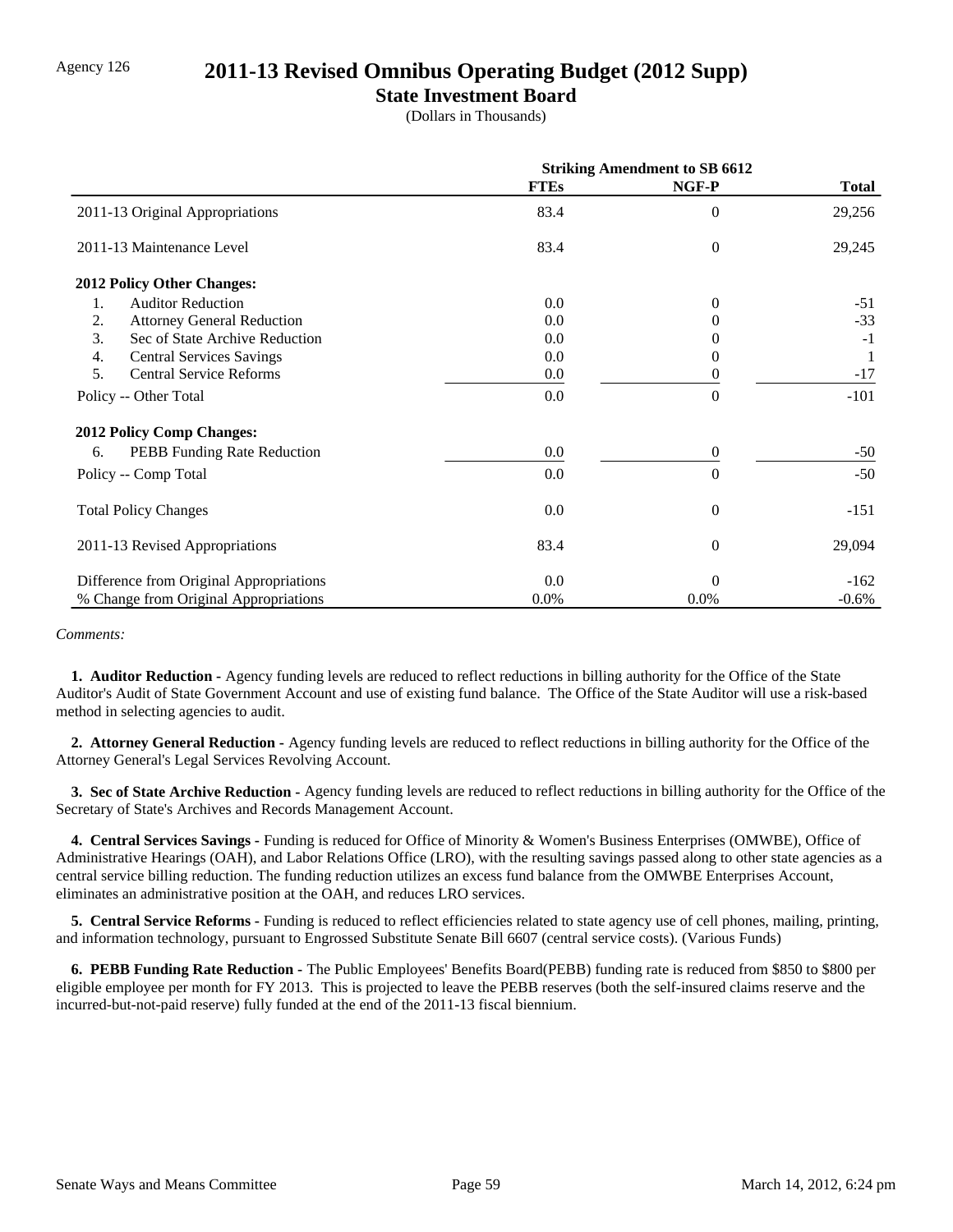### Agency 135 **2011-13 Revised Omnibus Operating Budget (2012 Supp)**

### **Innovate Washington**

(Dollars in Thousands)

|                                          | <b>Striking Amendment to SB 6612</b> |          |              |
|------------------------------------------|--------------------------------------|----------|--------------|
|                                          | <b>FTEs</b>                          | NGF-P    | <b>Total</b> |
| 2011-13 Original Appropriations          | 16.2                                 | 6,010    | 8,162        |
| 2011-13 Maintenance Level                | 16.2                                 | 6,010    | 9,840        |
| 2012 Policy Other Changes:               |                                      |          |              |
| <b>Auditor Reduction</b><br>1.           | 0.0                                  | $-4$     | -6           |
| <b>Attorney General Reduction</b><br>2.  | 0.0                                  | $-1$     | $-2$         |
| 3.<br><b>Central Service Reforms</b>     | 0.0                                  | $-2$     | $-3$         |
| 4.<br>Administrative Reduction           | $-1.3$                               | $-301$   | $-301$       |
| Policy -- Other Total                    | $-1.3$                               | $-308$   | $-312$       |
| <b>2012 Policy Comp Changes:</b>         |                                      |          |              |
| 5.<br><b>PEBB</b> Funding Rate Reduction | 0.0                                  | -8       | $-8$         |
| Policy -- Comp Total                     | 0.0                                  | $-8$     | $-8$         |
| <b>Total Policy Changes</b>              | $-1.3$                               | $-316$   | $-320$       |
| 2011-13 Revised Appropriations           | 14.9                                 | 5,694    | 9,520        |
| Difference from Original Appropriations  | $-1.3$                               | $-316$   | 1,358        |
| % Change from Original Appropriations    | $-8.0\%$                             | $-5.3\%$ | 16.6%        |

#### *Comments:*

 **1. Auditor Reduction -** Agency funding levels are reduced to reflect reductions in billing authority for the Office of the State Auditor's Audit of State Government Account and use of existing fund balance. The Office of the State Auditor will use a risk-based methodology in selecting agencies to audit.

 **2. Attorney General Reduction -** Agency funding levels are reduced to reflect reductions in billing authority for the Office of the Attorney General's Legal Services Revolving Account.

 **3. Central Service Reforms -** Funding is reduced to reflect efficiencies related to state agency use of cell phones, mailing, printing, and information technology, pursuant to Engrossed Substitute Senate Bill 6607 (central service costs). (Various Funds)

 **4. Administrative Reduction -** This 5 percent reduction will preclude filling some management and administrative positions that support the agency's mission to lead the implementation of the clean energy initiative.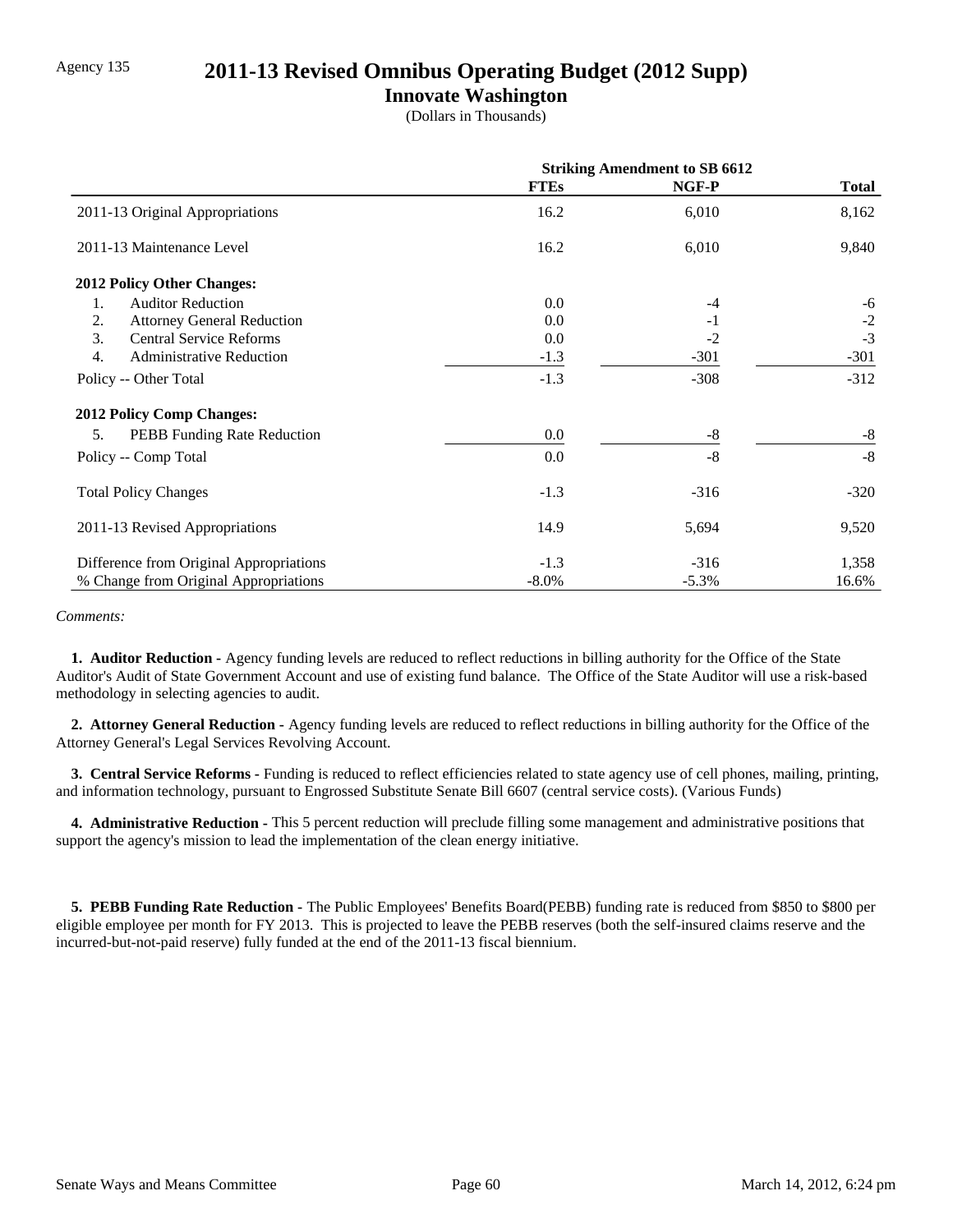### Agency 140 **2011-13 Revised Omnibus Operating Budget (2012 Supp)**

### **Department of Revenue**

(Dollars in Thousands)

|                                          | <b>Striking Amendment to SB 6612</b> |          |              |
|------------------------------------------|--------------------------------------|----------|--------------|
|                                          | <b>FTEs</b>                          | NGF-P    | <b>Total</b> |
| 2011-13 Original Appropriations          | 1,168.8                              | 208,612  | 240,425      |
| 2011-13 Maintenance Level                | 1,168.8                              | 201,544  | 233,338      |
| <b>2012 Policy Other Changes:</b>        |                                      |          |              |
| 1.<br><b>Auditor Reduction</b>           | 0.0                                  | $-106$   | $-120$       |
| 2.<br><b>Attorney General Reduction</b>  | 0.0                                  | $-162$   | $-183$       |
| 3.<br>Sec of State Archive Reduction     | 0.0                                  | -6       | -6           |
| 4.<br><b>Central Services Savings</b>    | 0.0                                  | -6       | $-6$         |
| 5.<br><b>Central Service Reforms</b>     | 0.0                                  | $-605$   | $-636$       |
| 6.<br>Low Income Property Tax Def        | 0.0                                  | $-281$   | $-281$       |
| Policy -- Other Total                    | 0.0                                  | $-1,166$ | $-1,232$     |
| <b>2012 Policy Comp Changes:</b>         |                                      |          |              |
| <b>PEBB</b> Funding Rate Reduction<br>7. | 0.0                                  | $-652$   | $-734$       |
| Policy -- Comp Total                     | 0.0                                  | $-652$   | $-734$       |
| <b>Total Policy Changes</b>              | 0.0                                  | $-1,818$ | $-1,966$     |
| 2011-13 Revised Appropriations           | 1,168.8                              | 199,726  | 231,372      |
| Difference from Original Appropriations  | 0.0                                  | $-8,886$ | $-9,053$     |
| % Change from Original Appropriations    | 0.0%                                 | $-4.3%$  | $-3.8%$      |

*Comments:*

 **1. Auditor Reduction -** Agency funding levels are reduced to reflect reductions in billing authority for the Office of the State Auditor's Audit of State Government Account and use of existing fund balance. The Office of the State Auditor will use a risk-based methodology in selecting agencies to audit.

 **2. Attorney General Reduction -** Agency funding levels are reduced to reflect reductions in billing authority for the Office of the Attorney General's Legal Services Revolving Account.

 **3. Sec of State Archive Reduction -** Agency funding levels are reduced to reflect reductions in billing authority for the Office of the Secretary of State's Archives and Records Management Account.

 **4. Central Services Savings -** Funding is reduced for Office of Minority & Women's Business Enterprises (OMWBE), Office of Administrative Hearings (OAH), and Labor Relations Office (LRO), with the resulting savings passed along to other state agencies as a central service billing reduction. The funding reduction utilizes an excess fund balance from the OMWBE Enterprises Account, eliminates an administrative position at the OAH, and reduces LRO services.

 **5. Central Service Reforms -** Funding is reduced to reflect efficiencies related to state agency use of cell phones, mailing, printing, and information technology, pursuant to Engrossed Substitute Senate Bill 6607 (central service costs). (Various Funds)

 **6. Low Income Property Tax Def -** Funding is reduced to reflect the passage of Substitute Senate Bill 5587 (low-income property tax deferral) which eliminates low income property tax deferral program. This program allows persons who make less than \$57,000 in a year to deferr half of their property taxes.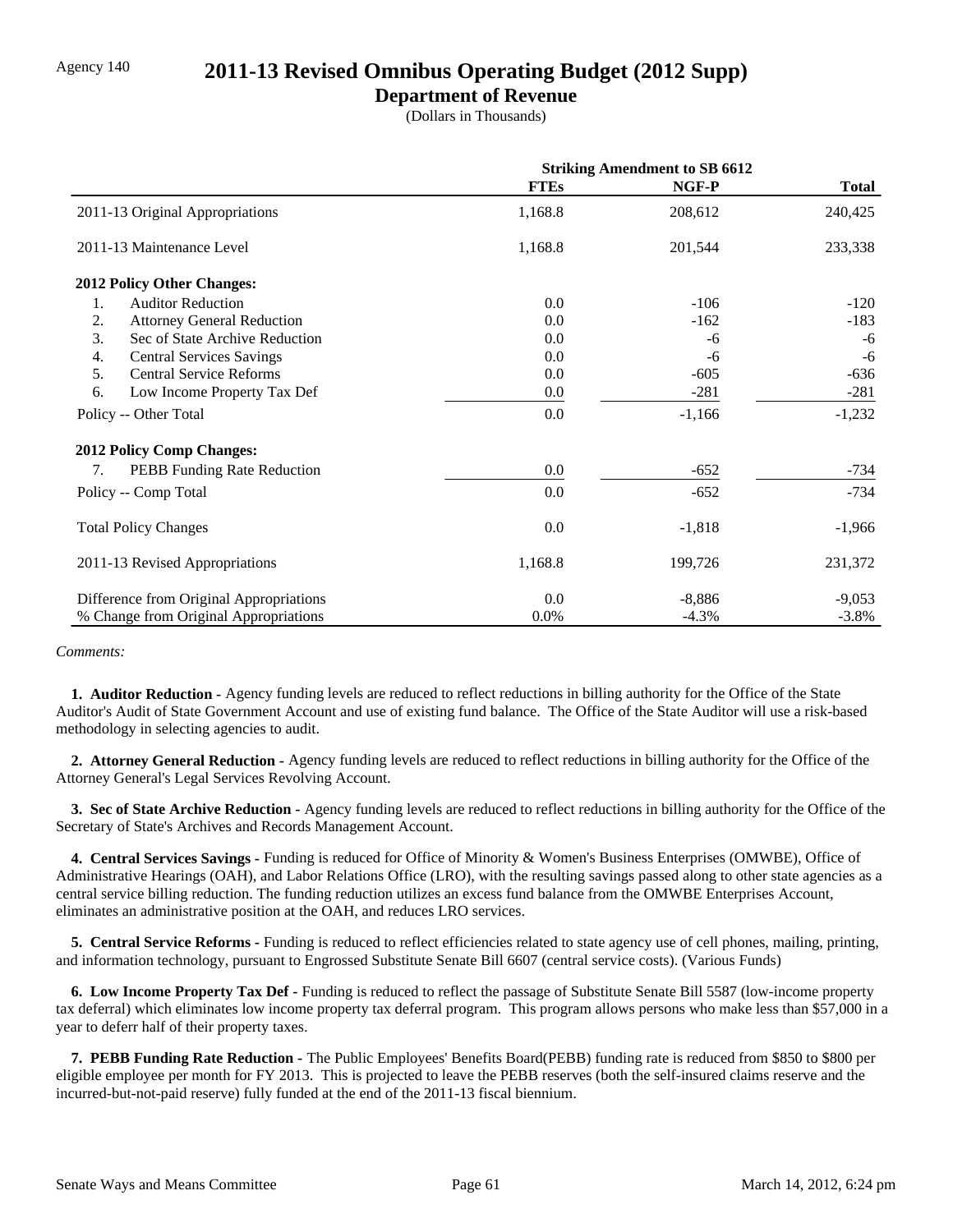## Agency 142 **2011-13 Revised Omnibus Operating Budget (2012 Supp)**

### **Board of Tax Appeals**

(Dollars in Thousands)

|                                         | <b>Striking Amendment to SB 6612</b> |          |              |
|-----------------------------------------|--------------------------------------|----------|--------------|
|                                         | <b>FTEs</b>                          | NGF-P    | <b>Total</b> |
| 2011-13 Original Appropriations         | 11.2                                 | 2,460    | 2,460        |
| 2011-13 Maintenance Level               | 11.2                                 | 2,459    | 2,459        |
| 2012 Policy Other Changes:              |                                      |          |              |
| <b>Auditor Reduction</b><br>1.          | 0.0                                  | $-7$     | $-7$         |
| 2.<br><b>Attorney General Reduction</b> | 0.0                                  | $-1$     | $-1$         |
| 3.<br>Sec of State Archive Reduction    | 0.0                                  | $-1$     | $-1$         |
| 4.<br><b>Central Service Reforms</b>    | 0.0                                  | $-3$     | $-3$         |
| 5.<br>Personnel Expenses                | 0.0                                  | $-123$   | $-123$       |
| Policy -- Other Total                   | 0.0                                  | $-135$   | $-135$       |
| <b>2012 Policy Comp Changes:</b>        |                                      |          |              |
| PEBB Funding Rate Reduction<br>6.       | 0.0                                  | $-8$     | $-8$         |
| Policy -- Comp Total                    | 0.0                                  | $-8$     | $-8$         |
| <b>Total Policy Changes</b>             | 0.0                                  | $-143$   | $-143$       |
| 2011-13 Revised Appropriations          | 11.2                                 | 2,316    | 2,316        |
| Difference from Original Appropriations | 0.0                                  | $-144$   | -144         |
| % Change from Original Appropriations   | 0.0%                                 | $-5.9\%$ | $-5.9\%$     |

#### *Comments:*

 **1. Auditor Reduction -** Agency funding levels are reduced to reflect reductions in billing authority for the Office of the State Auditor's Audit of State Government Account and use of existing fund balance. The Office of the State Auditor will use a risk-based methodology in selecting agencies to audit.

 **2. Attorney General Reduction -** Agency funding levels are reduced to reflect reductions in billing authority for the Office of the Attorney General's Legal Services Revolving Account.

 **3. Sec of State Archive Reduction -** Agency funding levels are reduced to reflect reductions in billing authority for the Office of the Secretary of State's Archives and Records Management Account.

 **4. Central Service Reforms -** Funding is reduced to reflect efficiencies related to state agency use of cell phones, mailing, printing, and information technology, pursuant to Engrossed Substitute Senate Bill 6607 (central service costs). (Various Funds)

 **5. Personnel Expenses -** Funding is reduced to reflect a reduction of three hearing officers' work hours from full-time to part-time and implement one temporary layoff day for all employees.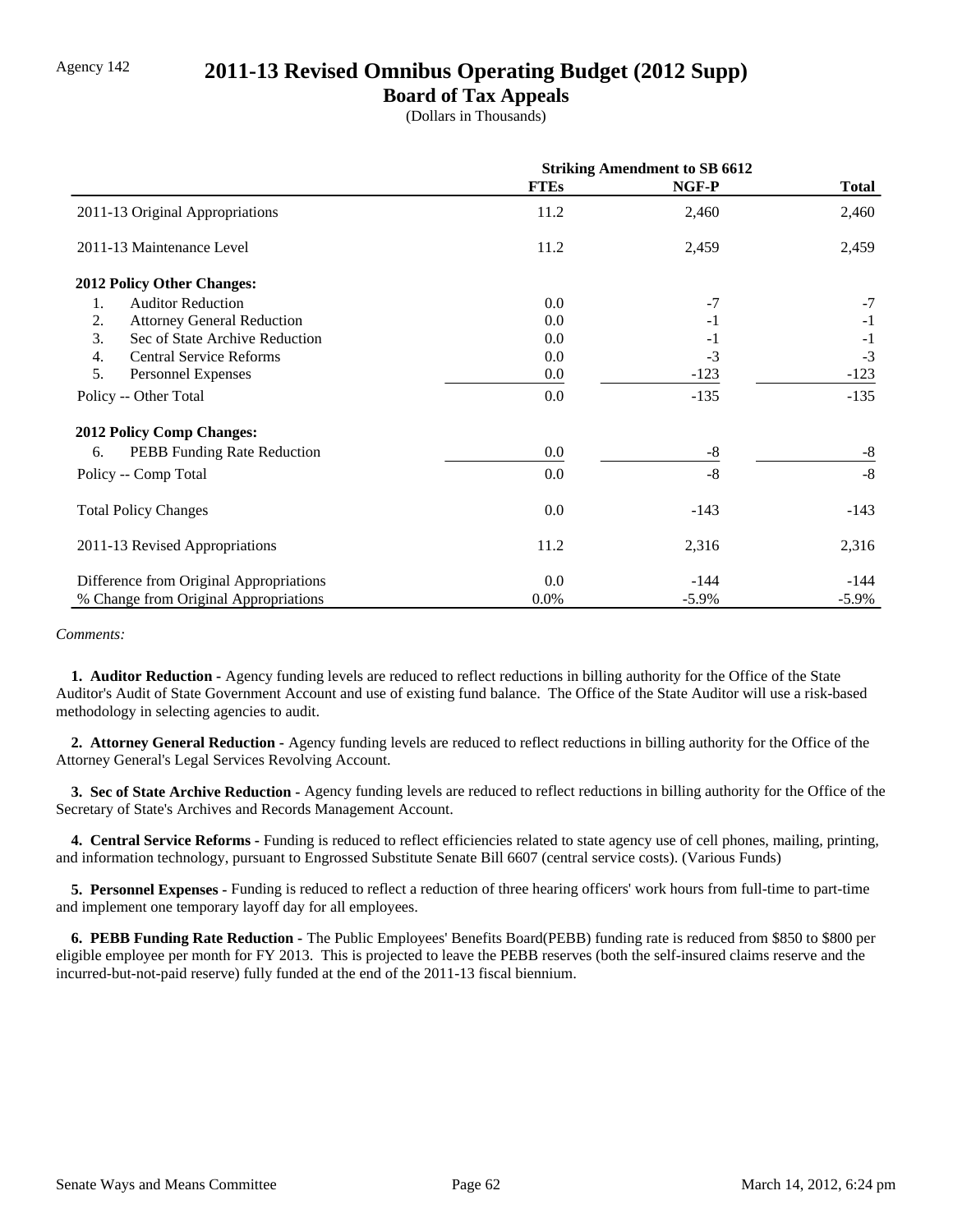## Agency 147 **2011-13 Revised Omnibus Operating Budget (2012 Supp)**

### **Minority & Women's Business Enterp**

(Dollars in Thousands)

|                                         | <b>Striking Amendment to SB 6612</b> |                  |              |
|-----------------------------------------|--------------------------------------|------------------|--------------|
|                                         | <b>FTEs</b>                          | NGF-P            | <b>Total</b> |
| 2011-13 Original Appropriations         | 17.0                                 | $\theta$         | 3,266        |
| 2011-13 Maintenance Level               | 17.0                                 | $\mathbf{0}$     | 3,260        |
| 2012 Policy Other Changes:              |                                      |                  |              |
| <b>Moving Costs</b><br>1.               | 0.0                                  | $\theta$         | 40           |
| <b>Auditor Reduction</b><br>2.          | 0.0                                  | 0                | $-5$         |
| 3.<br><b>Attorney General Reduction</b> | 0.0                                  | $\theta$         | $-2$         |
| <b>Central Service Reforms</b><br>4.    | 0.0                                  | 0                | $-4$         |
| 5.<br><b>Correct Spending Authority</b> | 0.0                                  | 0                | 376          |
| Policy -- Other Total                   | 0.0                                  | $\theta$         | 405          |
| <b>2012 Policy Comp Changes:</b>        |                                      |                  |              |
| 6.<br>PEBB Funding Rate Reduction       | 0.0                                  | $\mathbf{0}$     | $-10$        |
| Policy -- Comp Total                    | 0.0                                  | $\theta$         | $-10$        |
| <b>Total Policy Changes</b>             | 0.0                                  | $\overline{0}$   | 395          |
| 2011-13 Revised Appropriations          | 17.0                                 | $\boldsymbol{0}$ | 3,655        |
| Difference from Original Appropriations | 0.0                                  | $\Omega$         | 389          |
| % Change from Original Appropriations   | 0.0%                                 | 0.0%             | 11.9%        |

#### *Comments:*

 **1. Moving Costs -** Expenditure authority is provided for one-time costs associated with relocating the Office of Minority & Women's Business Enterprises to the General Administration Building. (OMWBE Enterprises Account-State)

 **2. Auditor Reduction -** Agency funding levels are reduced to reflect reductions in billing authority for the Office of the State Auditor's Audit of State Government Account and use of existing fund balance. The Office of the State Auditor will use a risk-based methodology in selecting agencies to audit.

 **3. Attorney General Reduction -** Agency funding levels are reduced to reflect reductions in billing authority for the Office of the Attorney General's Legal Services Revolving Account.

 **4. Central Service Reforms -** Funding is reduced to reflect efficiencies related to state agency use of cell phones, mailing, printing, and information technology, pursuant to Engrossed Substitute Senate Bill 6607 (central service costs). (Various Funds)

 **5. Correct Spending Authority -** This adjustment allows the Office of Minority and Women's Business Enterprises (OMWBE) to use existing fund balance to maintain 2009-11 staffing levels. OMWBE will reduce its assessments to state agencies for the 2011-13 biennium by 18 percent (\$590,000) of its maintenance level operating budget. OMWBE's existing fund balance will offset the reduction in revenue. (OMWBE Enterprises Account-State)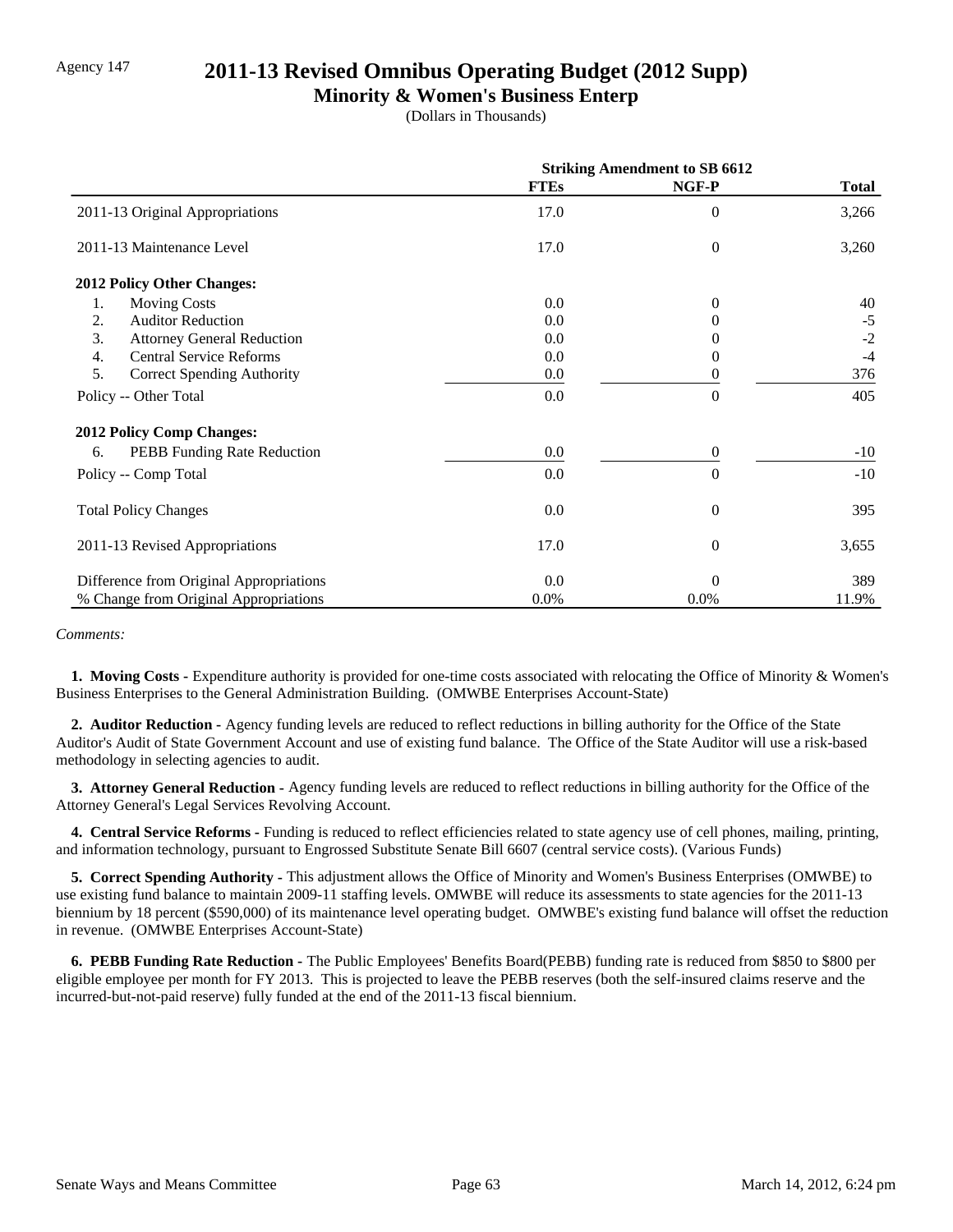## Agency 160 **2011-13 Revised Omnibus Operating Budget (2012 Supp)**

### **Office of Insurance Commissioner**

(Dollars in Thousands)

|                                         | <b>Striking Amendment to SB 6612</b> |                  |              |
|-----------------------------------------|--------------------------------------|------------------|--------------|
|                                         | <b>FTEs</b>                          | NGF-P            | <b>Total</b> |
| 2011-13 Original Appropriations         | 230.3                                | $\Omega$         | 51,961       |
| 2011-13 Maintenance Level               | 230.3                                | $\theta$         | 51,918       |
| <b>2012 Policy Other Changes:</b>       |                                      |                  |              |
| <b>Auditor Reduction</b><br>1.          | 0.0                                  | $\Omega$         | 2            |
| 2.<br><b>Attorney General Reduction</b> | 0.0                                  |                  | $-14$        |
| 3.<br>Sec of State Archive Reduction    | 0.0                                  |                  | $-5$         |
| <b>Central Services Savings</b><br>4.   | 0.0                                  | 0                | $-2$         |
| 5.<br><b>Central Service Reforms</b>    | $0.0\,$                              |                  | $-46$        |
| Policy -- Other Total                   | 0.0                                  | $\theta$         | $-65$        |
| <b>2012 Policy Comp Changes:</b>        |                                      |                  |              |
| PEBB Funding Rate Reduction<br>6.       | 0.0                                  | $\boldsymbol{0}$ | $-138$       |
| Policy -- Comp Total                    | 0.0                                  | $\theta$         | $-138$       |
| <b>Total Policy Changes</b>             | 0.0                                  | $\overline{0}$   | $-203$       |
| 2011-13 Revised Appropriations          | 230.3                                | $\theta$         | 51,715       |
| Difference from Original Appropriations | 0.0                                  | $\Omega$         | $-246$       |
| % Change from Original Appropriations   | 0.0%                                 | 0.0%             | $-0.5\%$     |

#### *Comments:*

 **1. Auditor Reduction -** Agency funding levels are reduced to reflect reductions in billing authority for the Office of the State Auditor's Audit of State Government Account and use of existing fund balance. The Office of the State Auditor will use a risk-based methodology in selecting agencies to audit.

 **2. Attorney General Reduction -** Agency funding levels are reduced to reflect reductions in billing authority for the Office of the Attorney General's Legal Services Revolving Account.

 **3. Sec of State Archive Reduction -** Agency funding levels are reduced to reflect reductions in billing authority for the Office of the Secretary of State's Archives and Records Management Account.

 **4. Central Services Savings -** Funding is reduced for Office of Minority & Women's Business Enterprises (OMWBE), Office of Administrative Hearings (OAH), and Labor Relations Office (LRO), with the resulting savings passed along to other state agencies as a central service billing reduction. The funding reduction utilizes an excess fund balance from the OMWBE Enterprises Account, eliminates an administrative position at the OAH, and reduces LRO services.

 **5. Central Service Reforms -** Funding is reduced to reflect efficiencies related to state agency use of cell phones, mailing, printing, and information technology, pursuant to Engrossed Substitute Senate Bill 6607 (central service costs). (Various Funds)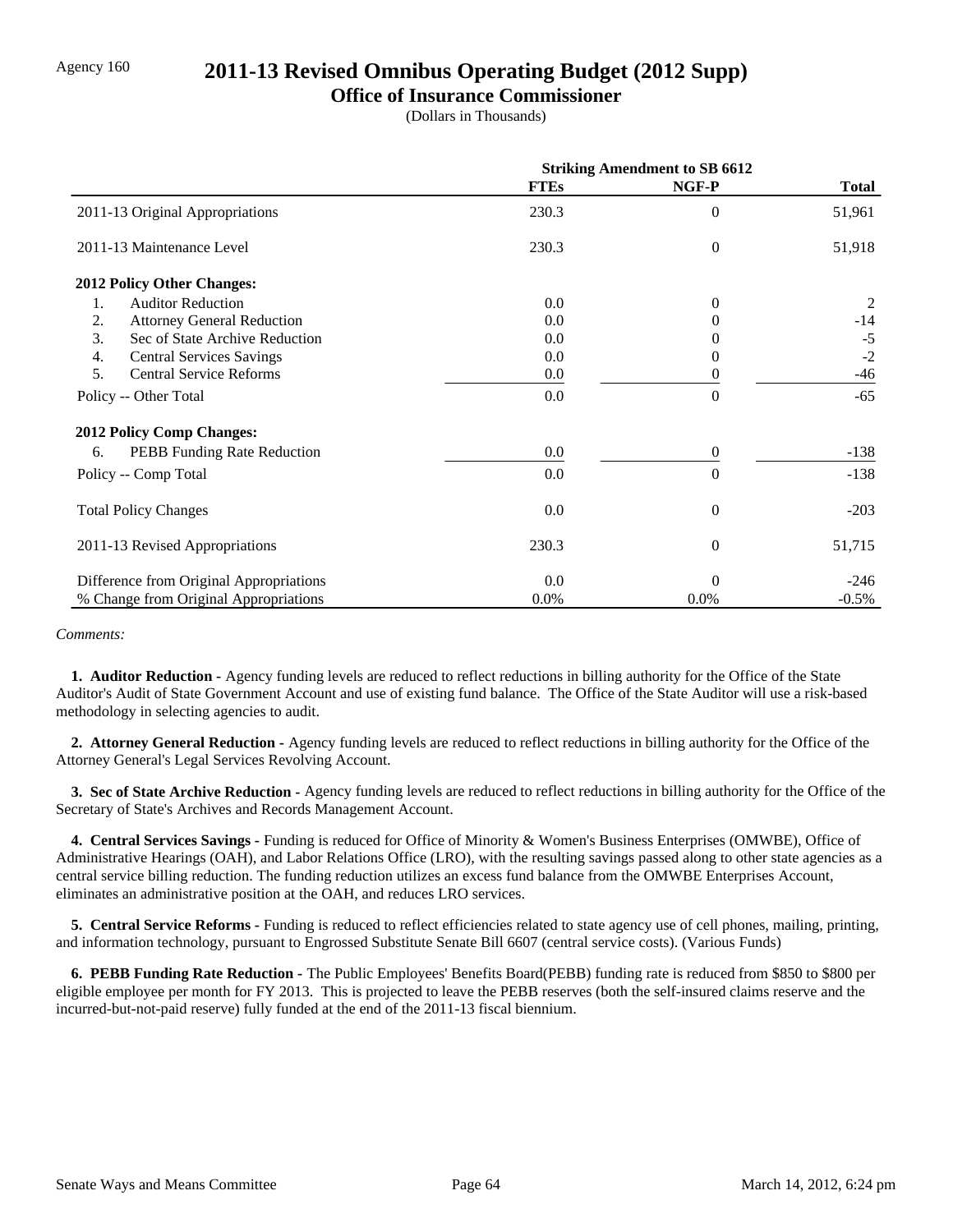## Agency 163 **2011-13 Revised Omnibus Operating Budget (2012 Supp)**

### **Consolidated Technology Services**

(Dollars in Thousands)

|                                                    | <b>Striking Amendment to SB 6612</b> |                |              |
|----------------------------------------------------|--------------------------------------|----------------|--------------|
|                                                    | <b>FTEs</b>                          | NGF-P          | <b>Total</b> |
| 2011-13 Original Appropriations                    | 279.5                                | 7              | 184,048      |
| 2011-13 Maintenance Level                          | 279.5                                | $\overline{0}$ | 195,730      |
| 2012 Policy Other Changes:                         |                                      |                |              |
| Office Building Debt Service<br>1.                 | 0.0                                  | $\theta$       | 12,595       |
| 2.<br><b>Auditor Reduction</b>                     | 0.0                                  | 0              | $-15$        |
| 3.<br><b>Attorney General Reduction</b>            | 0.0                                  | 0              | $-9$         |
| Sec of State Archive Reduction<br>$\overline{4}$ . | 0.0                                  | 0              | $-2$         |
| 5.<br><b>Central Services Savings</b>              | 0.0                                  | $\Omega$       | $-10$        |
| <b>Central Service Reforms</b><br>6.               | 0.0                                  | $\theta$       | $-59$        |
| Policy -- Other Total                              | 0.0                                  | $\overline{0}$ | 12,500       |
| <b>2012 Policy Comp Changes:</b>                   |                                      |                |              |
| PEBB Funding Rate Reduction<br>7.                  | 0.0                                  | $\overline{0}$ | $-170$       |
| Policy -- Comp Total                               | 0.0                                  | $\overline{0}$ | $-170$       |
| <b>Total Policy Changes</b>                        | 0.0                                  | $\overline{0}$ | 12,330       |
| 2011-13 Revised Appropriations                     | 279.5                                | $\overline{0}$ | 208,060      |
| Difference from Original Appropriations            | 0.0                                  | $-7$           | 24,012       |
| % Change from Original Appropriations              | 0.0%                                 | $-100.0\%$     | 13.1%        |

#### *Comments:*

 **1. Office Building Debt Service -** Expenditure authority is provided for the Consolidated Technology Services (CTS) agency to pay the debt service on the new 1500 Jefferson Building. CTS and other building tenants received expenditure authority to pay its portion of the debt service. This funding authority allows CTS to pay debt service for the entire building on behalf of the other tenants. (Data Processing Revolving Account-Nonappropriated)

 **2. Auditor Reduction -** Agency funding levels are reduced to reflect reductions in billing authority for the Office of the State Auditor's Audit of State Government Account and use of existing fund balance. The Office of the State Auditor will use a risk-based methodology in selecting agencies to audit.

 **3. Attorney General Reduction -** Agency funding levels are reduced to reflect reductions in billing authority for the Office of the Attorney General's Legal Services Revolving Account.

 **4. Sec of State Archive Reduction -** Agency funding levels are reduced to reflect reductions in billing authority for the Office of the Secretary of State's Archives and Records Management Account.

 **5. Central Services Savings -** Funding is reduced for Office of Minority & Women's Business Enterprises (OMWBE), Office of Administrative Hearings (OAH), and Labor Relations Office (LRO), with the resulting savings passed along to other state agencies as a central service billing reduction. The funding reduction utilizes an excess fund balance from the OMWBE Enterprises Account, eliminates an administrative position at the OAH, and reduces LRO services.

 **6. Central Service Reforms -** Funding is reduced to reflect efficiencies related to state agency use of cell phones, mailing, printing, and information technology, pursuant to Engrossed Substitute Senate Bill 6607 (central service costs). (Various Funds)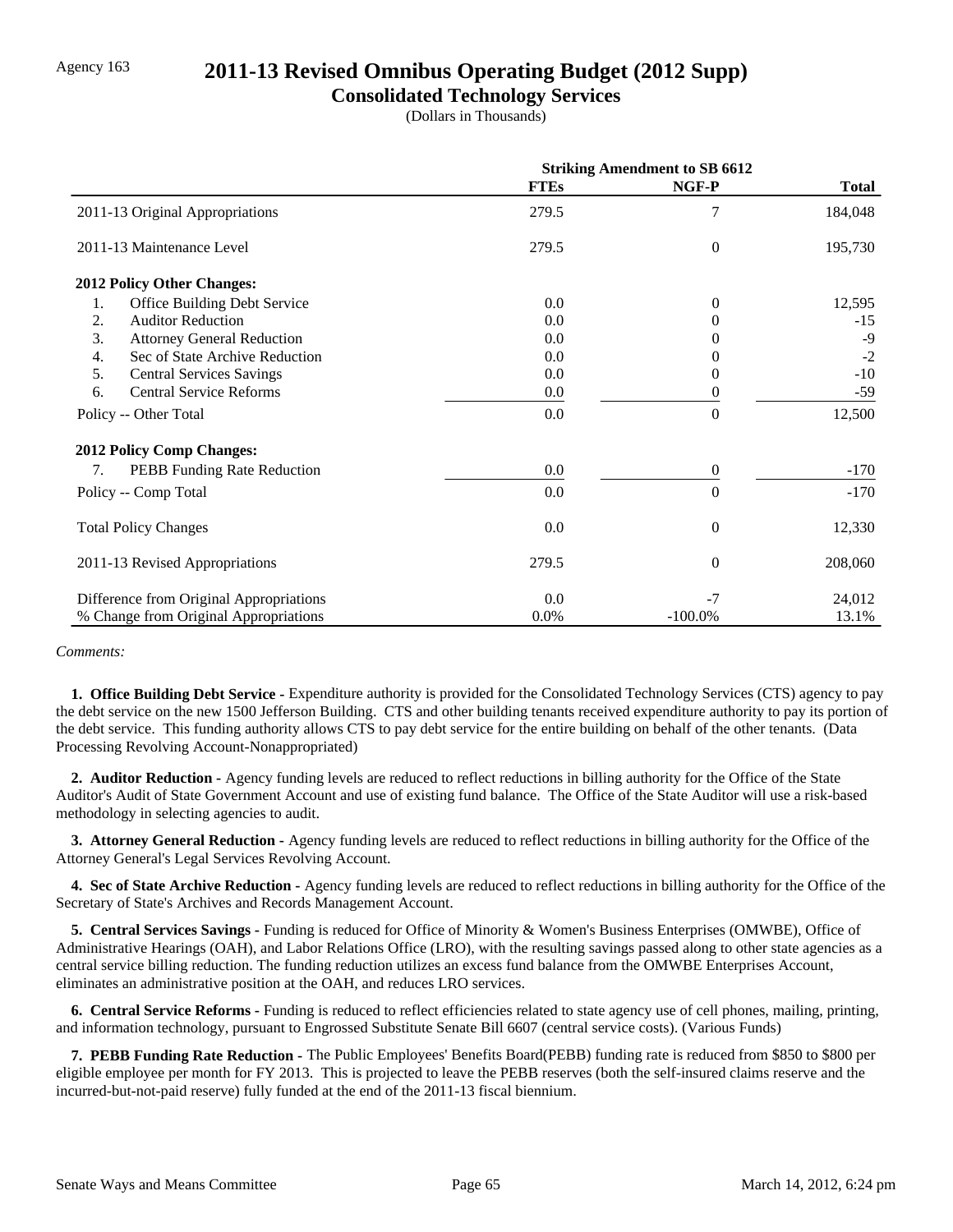### Agency 165 **2011-13 Revised Omnibus Operating Budget (2012 Supp)**

### **State Board of Accountancy**

(Dollars in Thousands)

|                                          | <b>Striking Amendment to SB 6612</b> |          |          |
|------------------------------------------|--------------------------------------|----------|----------|
|                                          | <b>FTEs</b>                          | NGF-P    | Total    |
| 2011-13 Original Appropriations          | 11.3                                 | $\Omega$ | 2,810    |
| 2011-13 Maintenance Level                | 11.3                                 | $\theta$ | 2,800    |
| 2012 Policy Other Changes:               |                                      |          |          |
| <b>Auditor Reduction</b><br>1.           | 0.0                                  | $\Omega$ | -6       |
| <b>Attorney General Reduction</b><br>2.  | 0.0                                  |          | $-87$    |
| 3.<br>Sec of State Archive Reduction     | 0.0                                  |          | $-1$     |
| 4.<br><b>Central Service Reforms</b>     | 0.0                                  | 0        | $-3$     |
| Policy -- Other Total                    | 0.0                                  | $\theta$ | $-97$    |
| 2012 Policy Comp Changes:                |                                      |          |          |
| <b>PEBB</b> Funding Rate Reduction<br>5. | 0.0                                  | $\theta$ | -6       |
| Policy -- Comp Total                     | 0.0                                  | $\theta$ | $-6$     |
| <b>Total Policy Changes</b>              | 0.0                                  | $\theta$ | $-103$   |
| 2011-13 Revised Appropriations           | 11.3                                 | $\theta$ | 2,697    |
| Difference from Original Appropriations  | 0.0                                  | $\theta$ | $-113$   |
| % Change from Original Appropriations    | 0.0%                                 | $0.0\%$  | $-4.0\%$ |

#### *Comments:*

 **1. Auditor Reduction -** Agency funding levels are reduced to reflect reductions in billing authority for the Office of the State Auditor's Audit of State Government Account and use of existing fund balance. The Office of the State Auditor will use a risk-based methodology in selecting agencies to audit.

 **2. Attorney General Reduction -** Agency funding levels are reduced to reflect reductions in billing authority for the Office of the Attorney General's Legal Services Revolving Account.

 **3. Sec of State Archive Reduction -** Agency funding levels are reduced to reflect reductions in billing authority for the Office of the Secretary of State's Archives and Records Management Account.

 **4. Central Service Reforms -** Funding is reduced to reflect efficiencies related to state agency use of cell phones, mailing, printing, and information technology, pursuant to Engrossed Substitute Senate Bill 6607 (central service costs). (Various Funds)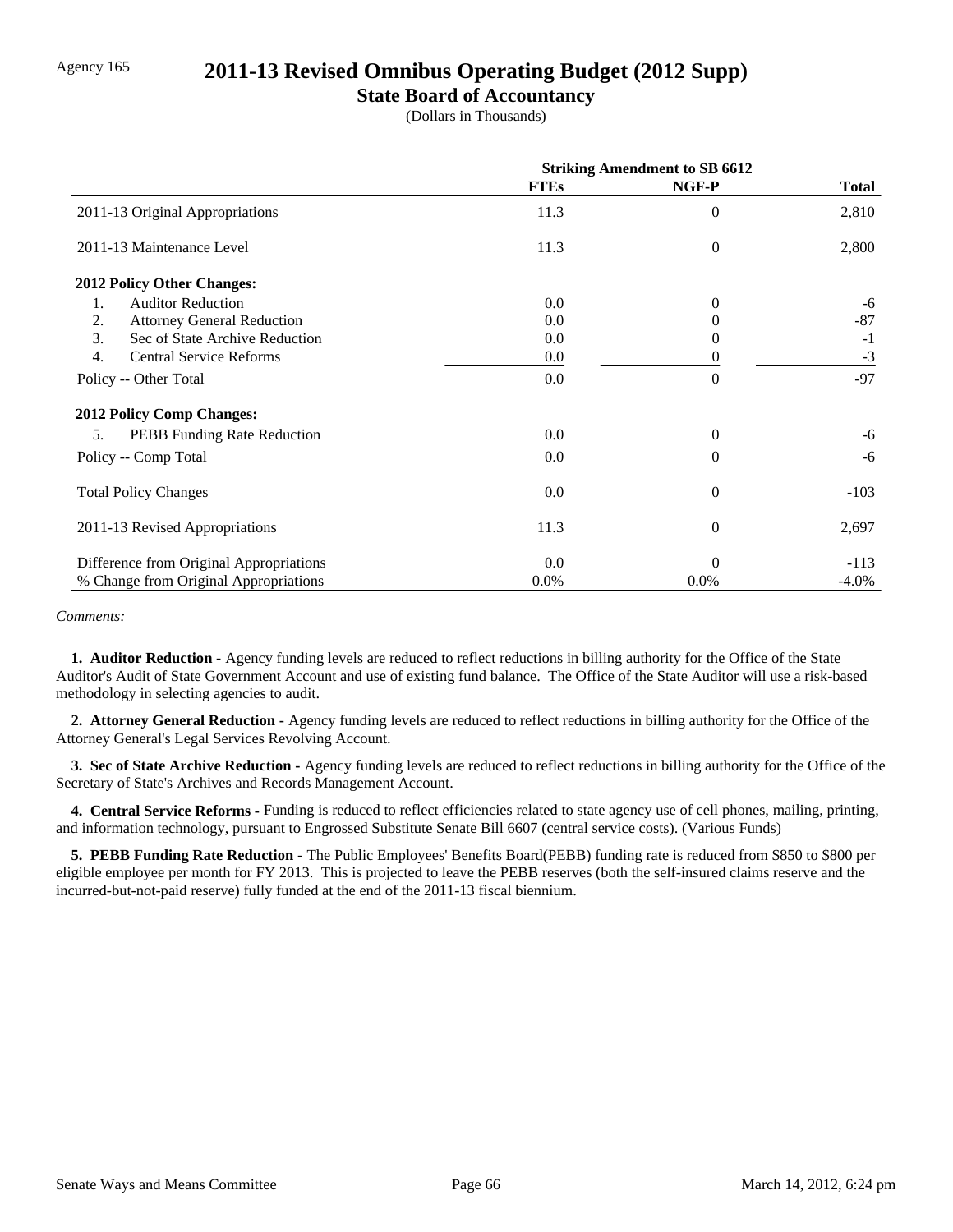# Agency 167 **2011-13 Revised Omnibus Operating Budget (2012 Supp)**

### **Forensic Investigations Council**

(Dollars in Thousands)

|                                         | <b>Striking Amendment to SB 6612</b> |          |              |
|-----------------------------------------|--------------------------------------|----------|--------------|
|                                         | <b>FTEs</b>                          | NGF-P    | <b>Total</b> |
| 2011-13 Original Appropriations         | 0.0                                  | $\theta$ | 286          |
| 2011-13 Maintenance Level               | 0.0                                  | $\theta$ | 286          |
| 2012 Policy Other Changes:              |                                      |          |              |
| <b>Auditor Reduction</b><br>1.          | 0.0                                  | $\Omega$ | -6           |
| Policy -- Other Total                   | 0.0                                  | $\theta$ | $-6$         |
| <b>Total Policy Changes</b>             | 0.0                                  | $\theta$ | -6           |
| 2011-13 Revised Appropriations          | 0.0                                  | $\theta$ | 280          |
| Difference from Original Appropriations | 0.0                                  | $\theta$ | -6           |
| % Change from Original Appropriations   | 0.0%                                 | $0.0\%$  | $-2.1%$      |

#### *Comments:*

 **1. Auditor Reduction -** Agency funding levels are reduced to reflect reductions in billing authority for the Office of the State Auditor's Audit of State Government Account and use of existing fund balance. The Office of the State Auditor will use a risk-based methodology in selecting agencies to audit.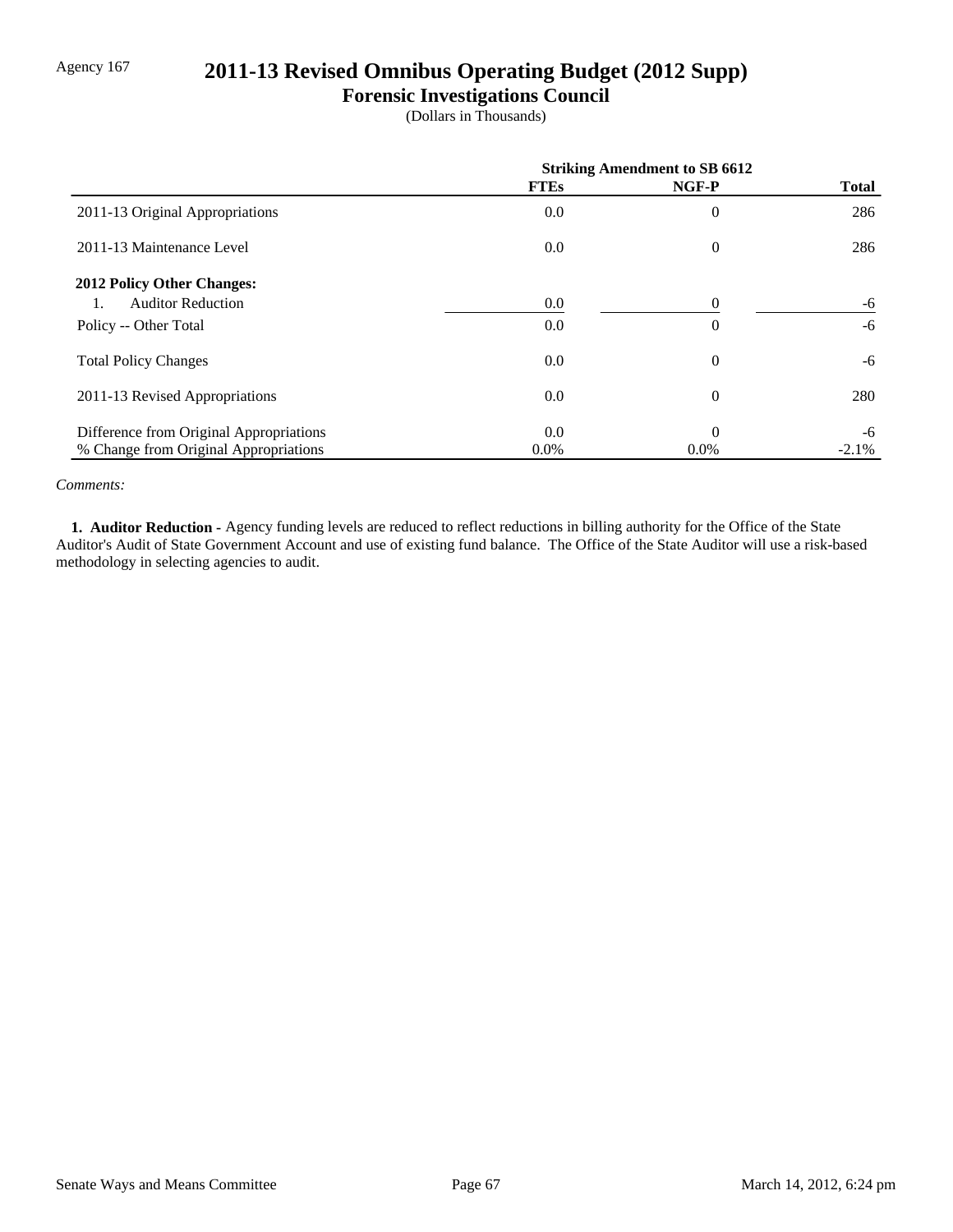# Agency 179 **2011-13 Revised Omnibus Operating Budget (2012 Supp)**

### **Department of Enterprise Services**

(Dollars in Thousands)

|                                         | <b>Striking Amendment to SB 6612</b> |                |              |
|-----------------------------------------|--------------------------------------|----------------|--------------|
|                                         | <b>FTEs</b>                          | NGF-P          | <b>Total</b> |
| 2011-13 Original Appropriations         | 1,063.0                              | 8,099          | 477,217      |
| 2011-13 Maintenance Level               | 1,070.0                              | 7,006          | 481,339      |
| 2012 Policy Other Changes:              |                                      |                |              |
| Legislative Facility Support<br>1.      | 0.0                                  | $-185$         | $-185$       |
| 2.<br><b>Auditor Reduction</b>          | 0.0                                  | $-4$           | $-240$       |
| 3.<br><b>Attorney General Reduction</b> | 0.0                                  | $-2$           | $-79$        |
| Sec of State Archive Reduction<br>4.    | 0.0                                  | $\Omega$       | $-7$         |
| 5.<br><b>Central Services Savings</b>   | 0.0                                  | $\overline{0}$ | $-4$         |
| <b>Central Service Reforms</b><br>6.    | 0.0                                  | -6             | $-230$       |
| 7.<br><b>Excess Compensation</b>        | 0.0                                  | $\overline{0}$ | 135          |
| 8.<br>Capital Projects Board            | 0.0                                  | $-75$          | $-75$        |
| Policy -- Other Total                   | 0.0                                  | $-272$         | $-685$       |
| <b>2012 Policy Comp Changes:</b>        |                                      |                |              |
| 9.<br>PEBB Funding Rate Reduction       | 0.0                                  | $-24$          | $-634$       |
| Policy -- Comp Total                    | 0.0                                  | $-24$          | $-634$       |
| <b>Total Policy Changes</b>             | 0.0                                  | $-296$         | $-1,319$     |
| 2011-13 Revised Appropriations          | 1,070.0                              | 6,710          | 480,020      |
| Difference from Original Appropriations | 7.0                                  | $-1,389$       | 2,803        |
| % Change from Original Appropriations   | 0.7%                                 | $-17.2%$       | 0.6%         |

#### *Comments:*

 **1. Legislative Facility Support -** Funding is reduced for operations and maintenance services provided to legislative agencies located on the Capitol Campus.

 **2. Auditor Reduction -** Agency funding levels are reduced to reflect reductions in billing authority for the Office of the State Auditor's Audit of State Government Account and use of existing fund balance. The Office of the State Auditor will use a risk-based methodology in selecting agencies to audit.

 **3. Attorney General Reduction -** Agency funding levels are reduced to reflect reductions in billing authority for the Office of the Attorney General's Legal Services Revolving Account.

 **4. Sec of State Archive Reduction -** Agency funding levels are reduced to reflect reductions in billing authority for the Office of the Secretary of State's Archives and Records Management Account.

 **5. Central Services Savings -** Funding is reduced for Office of Minority & Women's Business Enterprises (OMWBE), Office of Administrative Hearings (OAH), and Labor Relations Office (LRO), with the resulting savings passed along to other state agencies as a central service billing reduction. The funding reduction utilizes an excess fund balance from the OMWBE Enterprises Account, eliminates an administrative position at the OAH, and reduces LRO services.

 **6. Central Service Reforms -** Funding is reduced to reflect efficiencies related to state agency use of cell phones, mailing, printing, and information technology, pursuant to Engrossed Substitute Senate Bill 6607 (central service costs). (Various Funds)

 **7. Excess Compensation -** Funding is provided to implement House Bill 2441 (Excess Compensation). The Department of Enterprise Services shall modify the Human Resource System to capture the payroll information necessary to implement the bill. (Data Processing Revolving Account)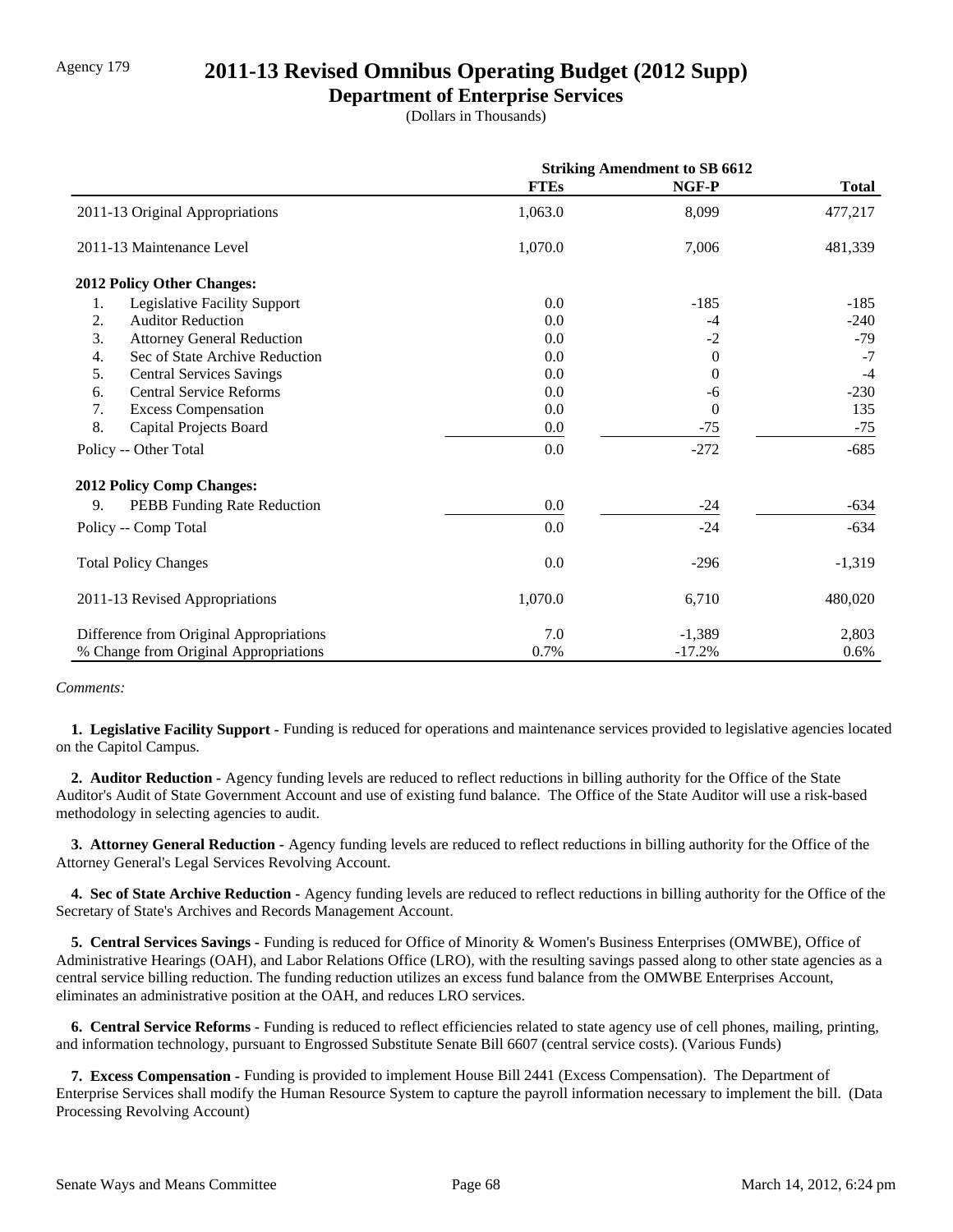# Agency 179 **2011-13 Revised Omnibus Operating Budget (2012 Supp) Department of Enterprise Services**

 **8. Capital Projects Board -** Funding is reduced for the Capital Projects Advisory Review Board.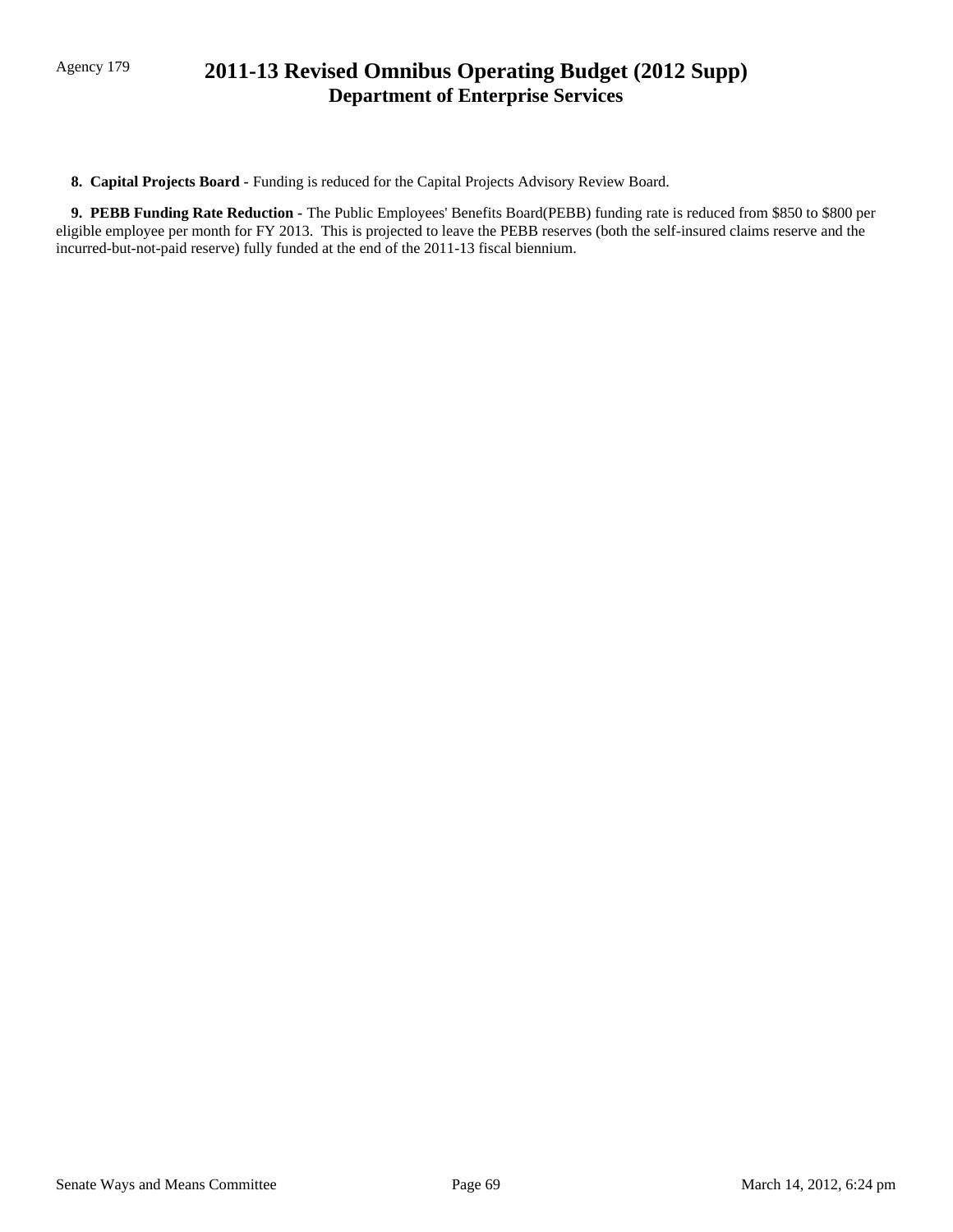### Agency 185 **2011-13 Revised Omnibus Operating Budget (2012 Supp)**

### **Washington Horse Racing Commission**

(Dollars in Thousands)

|                                         | <b>Striking Amendment to SB 6612</b> |                |              |
|-----------------------------------------|--------------------------------------|----------------|--------------|
|                                         | <b>FTEs</b>                          | NGF-P          | <b>Total</b> |
| 2011-13 Original Appropriations         | 28.5                                 | $\overline{0}$ | 8,201        |
| 2011-13 Maintenance Level               | 28.5                                 | $\overline{0}$ | 6,823        |
| 2012 Policy Other Changes:              |                                      |                |              |
| <b>Auditor Reduction</b><br>1.          | 0.0                                  | $\Omega$       | $-20$        |
| 2.<br><b>Attorney General Reduction</b> | 0.0                                  | $\Omega$       | $-3$         |
| 3.<br><b>Central Service Reforms</b>    | 0.0                                  | 0              | $-3$         |
| Policy -- Other Total                   | 0.0                                  | $\theta$       | $-26$        |
| <b>2012 Policy Comp Changes:</b>        |                                      |                |              |
| PEBB Funding Rate Reduction<br>4.       | 0.0                                  | $\theta$       | $-12$        |
| Policy -- Comp Total                    | 0.0                                  | $\Omega$       | $-12$        |
| <b>Total Policy Changes</b>             | 0.0                                  | $\theta$       | $-38$        |
| 2011-13 Revised Appropriations          | 28.5                                 | $\theta$       | 6,785        |
| Difference from Original Appropriations | 0.0                                  | $\Omega$       | $-1,416$     |
| % Change from Original Appropriations   | $0.0\%$                              | 0.0%           | $-17.3%$     |

*Comments:*

 **1. Auditor Reduction -** Agency funding levels are reduced to reflect reductions in billing authority for the Office of the State Auditor's Audit of State Government Account and use of existing fund balance. The Office of the State Auditor will use a risk-based methodology in selecting agencies to audit.

 **2. Attorney General Reduction -** Agency funding levels are reduced to reflect reductions in billing authority for the Office of the Attorney General's Legal Services Revolving Account.

 **3. Central Service Reforms -** Funding is reduced to reflect efficiencies related to state agency use of cell phones, mailing, printing, and information technology, pursuant to Engrossed Substitute Senate Bill 6607 (central service costs). (Various Funds)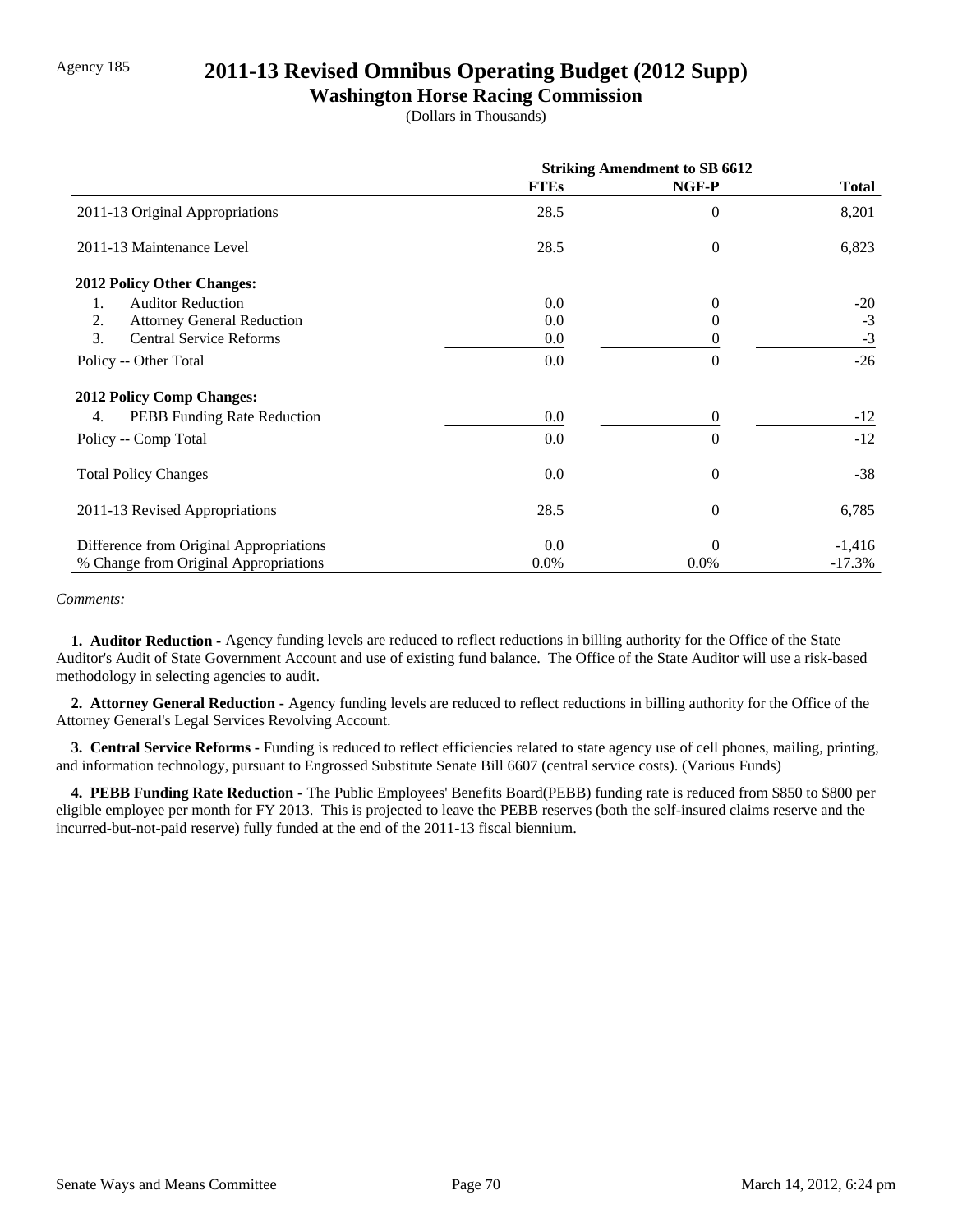# Agency 195 **2011-13 Revised Omnibus Operating Budget (2012 Supp)**

### **WA State Liquor Control Board**

(Dollars in Thousands)

|                                         | <b>Striking Amendment to SB 6612</b> |                  |              |
|-----------------------------------------|--------------------------------------|------------------|--------------|
|                                         | <b>FTEs</b>                          | NGF-P            | <b>Total</b> |
| 2011-13 Original Appropriations         | 1,292.4                              | $\overline{0}$   | 296,326      |
| 2011-13 Maintenance Level               | 841.4                                | $\theta$         | 192,458      |
| 2012 Policy Other Changes:              |                                      |                  |              |
| <b>Auditor Reduction</b><br>1.          | 0.0                                  | $\theta$         | $-53$        |
| 2.<br><b>Attorney General Reduction</b> | 0.0                                  | $\theta$         | $-39$        |
| 3.<br>Sec of State Archive Reduction    | 0.0                                  |                  | $-10$        |
| 4.<br><b>Central Services Savings</b>   | 0.0                                  | $\mathbf{0}$     | -6           |
| 5.<br><b>Central Service Reforms</b>    | 0.0                                  | 0                | $-250$       |
| <b>Alcohol Awareness</b><br>6.          | 0.0                                  | 0                | 25           |
| 7.<br><b>Tobacco Enforcement</b>        | 0.0                                  | 0                | 825          |
| Policy -- Other Total                   | 0.0                                  | $\overline{0}$   | 492          |
| 2012 Policy Comp Changes:               |                                      |                  |              |
| 8.<br>PEBB Funding Rate Reduction       | $0.0\,$                              | $\boldsymbol{0}$ | -678         |
| Policy -- Comp Total                    | 0.0                                  | $\Omega$         | $-678$       |
| <b>Total Policy Changes</b>             | 0.0                                  | $\overline{0}$   | $-186$       |
| 2011-13 Revised Appropriations          | 841.4                                | $\overline{0}$   | 192,272      |
| Difference from Original Appropriations | $-451.0$                             | $\Omega$         | $-104,054$   |
| % Change from Original Appropriations   | $-34.9%$                             | 0.0%             | $-35.1%$     |

#### *Comments:*

 **1. Auditor Reduction -** Agency funding levels are reduced to reflect reductions in billing authority for the Office of the State Auditor's Audit of State Government Account and use of existing fund balance. The Office of the State Auditor will use a risk-based methodology in selecting agencies to audit.

 **2. Attorney General Reduction -** Agency funding levels are reduced to reflect reductions in billing authority for the Office of the Attorney General's Legal Services Revolving Account.

 **3. Sec of State Archive Reduction -** Agency funding levels are reduced to reflect reductions in billing authority for the Office of the Secretary of State's Archives and Records Management Account.

 **4. Central Services Savings -** Funding is reduced for Office of Minority & Women's Business Enterprises (OMWBE), Office of Administrative Hearings (OAH), and Labor Relations Office (LRO), with the resulting savings passed along to other state agencies as a central service billing reduction. The funding reduction utilizes an excess fund balance from the OMWBE Enterprises Account, eliminates an administrative position at the OAH, and reduces LRO services.

 **5. Central Service Reforms -** Funding is reduced to reflect efficiencies related to state agency use of cell phones, mailing, printing, and information technology, pursuant to Engrossed Substitute Senate Bill 6607 (central service costs). (Various Funds)

 **6. Alcohol Awareness -** Funding is provided for alcohol awareness and education activities. (General Fund Private Local)

 **7. Tobacco Enforcement -** Funding is provided for tobacco enforcement activities including inspection of tobacco retailers for compliance with tobacco laws. (General Fund Federal)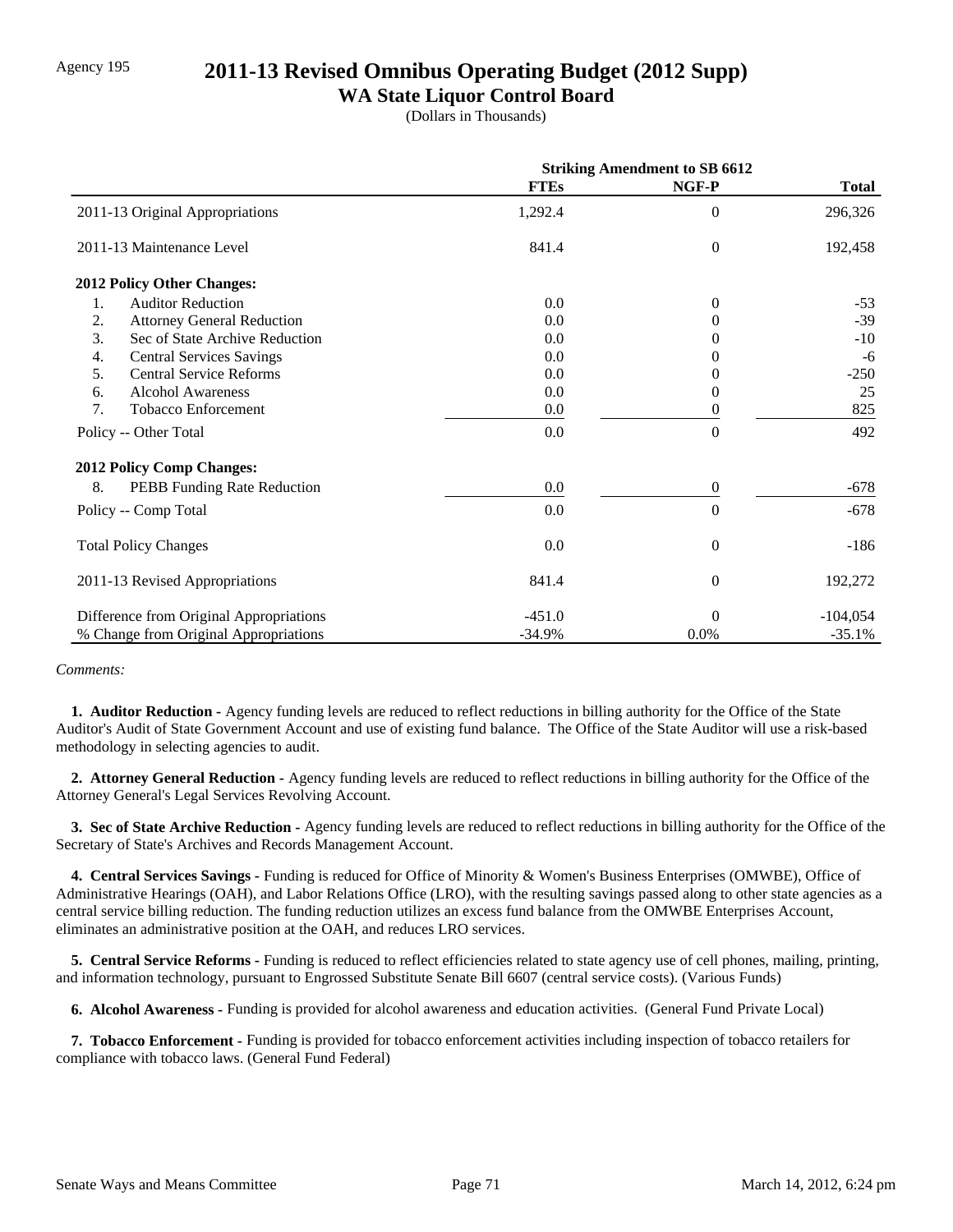# Agency 195 **2011-13 Revised Omnibus Operating Budget (2012 Supp) WA State Liquor Control Board**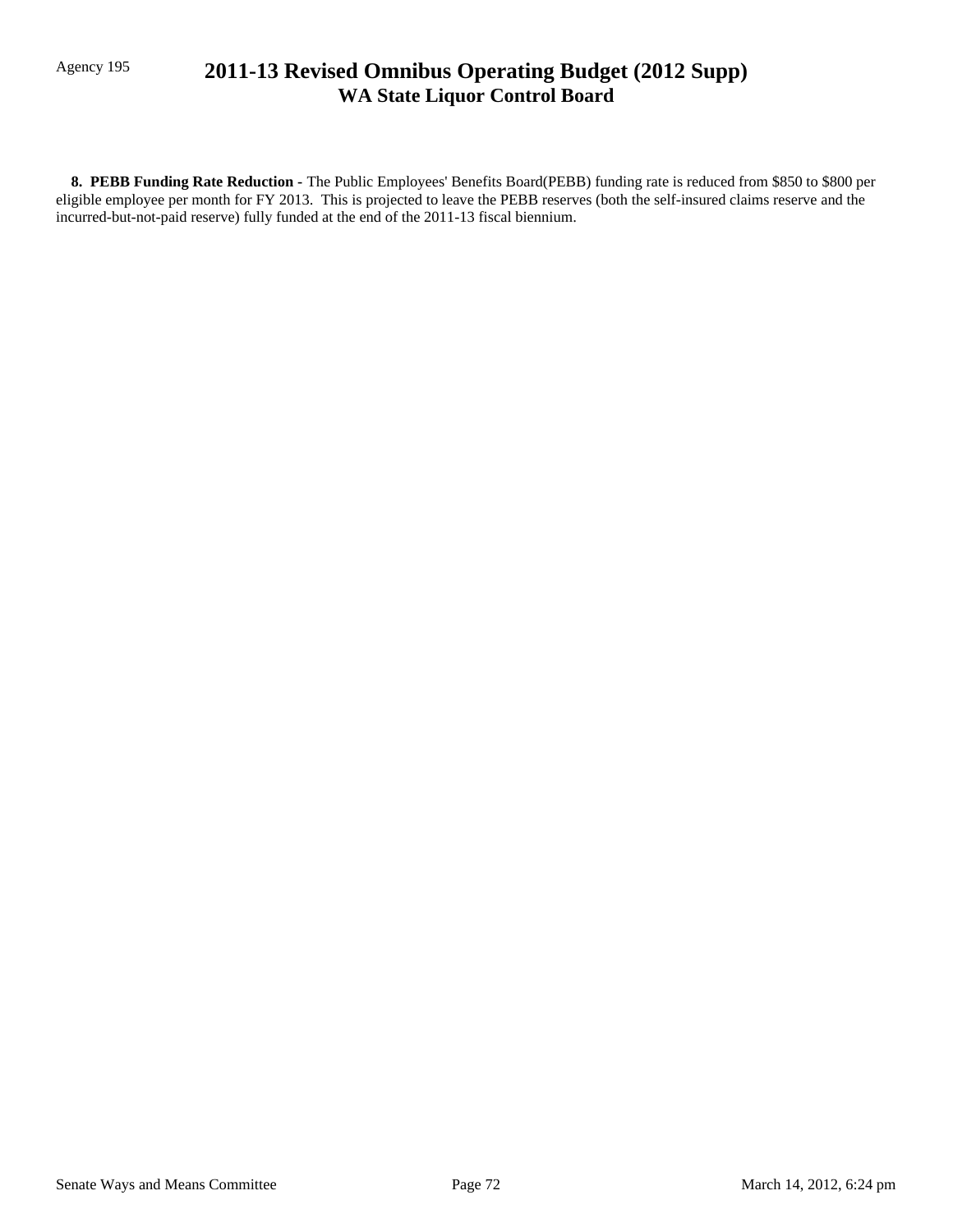# Agency 215 **2011-13 Revised Omnibus Operating Budget (2012 Supp)**

### **Utilities and Transportation Comm**

(Dollars in Thousands)

|                                             | <b>Striking Amendment to SB 6612</b> |                |              |
|---------------------------------------------|--------------------------------------|----------------|--------------|
|                                             | <b>FTEs</b>                          | NGF-P          | <b>Total</b> |
| 2011-13 Original Appropriations             | 161.2                                | $\overline{0}$ | 48,716       |
| 2011-13 Maintenance Level                   | 167.4                                | $\Omega$       | 48,677       |
| 2012 Policy Other Changes:                  |                                      |                |              |
| <b>Auditor Reduction</b><br>1.              | 0.0                                  | $\Omega$       | $-14$        |
| 2.<br><b>Attorney General Reduction</b>     | 0.0                                  | $\Omega$       | $-103$       |
| 3.<br>Sec of State Archive Reduction        | 0.0                                  |                | $-4$         |
| <b>Central Services Savings</b><br>4.       | 0.0                                  |                | $-1$         |
| 5.<br>Public Records Management System      | 0.0                                  |                | 125          |
| <b>Building Security Improvements</b><br>6. | 0.0                                  |                | 30           |
| <b>Central Service Reforms</b><br>7.        | 0.0                                  | $\Omega$       | $-31$        |
| 8.<br><b>Biomass Energy Facilities</b>      | 0.0                                  | 0              | 46           |
| Policy -- Other Total                       | 0.0                                  | $\theta$       | 48           |
| <b>2012 Policy Comp Changes:</b>            |                                      |                |              |
| 9.<br>PEBB Funding Rate Reduction           | 0.0                                  | $\Omega$       | $-98$        |
| Policy -- Comp Total                        | 0.0                                  | $\Omega$       | $-98$        |
| <b>Total Policy Changes</b>                 | 0.0                                  | $\theta$       | $-50$        |
| 2011-13 Revised Appropriations              | 167.4                                | $\theta$       | 48,627       |
| Difference from Original Appropriations     | 6.2                                  | $\Omega$       | -89          |
| % Change from Original Appropriations       | 3.9%                                 | 0.0%           | $-0.2%$      |

#### *Comments:*

 **1. Auditor Reduction -** Agency funding levels are reduced to reflect reductions in billing authority for the Office of the State Auditor's Audit of State Government Account and use of existing fund balance. The Office of the State Auditor will use a risk-based methodology in selecting agencies to audit.

 **2. Attorney General Reduction -** Agency funding levels are reduced to reflect reductions in billing authority for the Office of the Attorney General's Legal Services Revolving Account.

 **3. Sec of State Archive Reduction -** Agency funding levels are reduced to reflect reductions in billing authority for the Office of the Secretary of State's Archives and Records Management Account.

 **4. Central Services Savings -** Funding is reduced for Office of Minority & Women's Business Enterprises (OMWBE), Office of Administrative Hearings (OAH), and Labor Relations Office (LRO), with the resulting savings passed along to other state agencies as a central service billing reduction. The funding reduction utilizes an excess fund balance from the OMWBE Enterprises Account, eliminates an administrative position at the OAH, and reduces LRO services.

 **5. Public Records Management System -** One-time funding is provided to complete the transition from legacy Lotus Notes Domino architecture to a single Microsoft platform. This allocation is made from the remaining unspent funds from the 2009-11 biennium for this project. (Public Service Revolving Account-State)

 **6. Building Security Improvements -** One-time funding is provided for security upgrades to the Utilities and Transportation Commission office building in Olympia. Walls and doors will be added to restrict access within the building to the hearing room and public restrooms. (Public Service Revolving Account-State)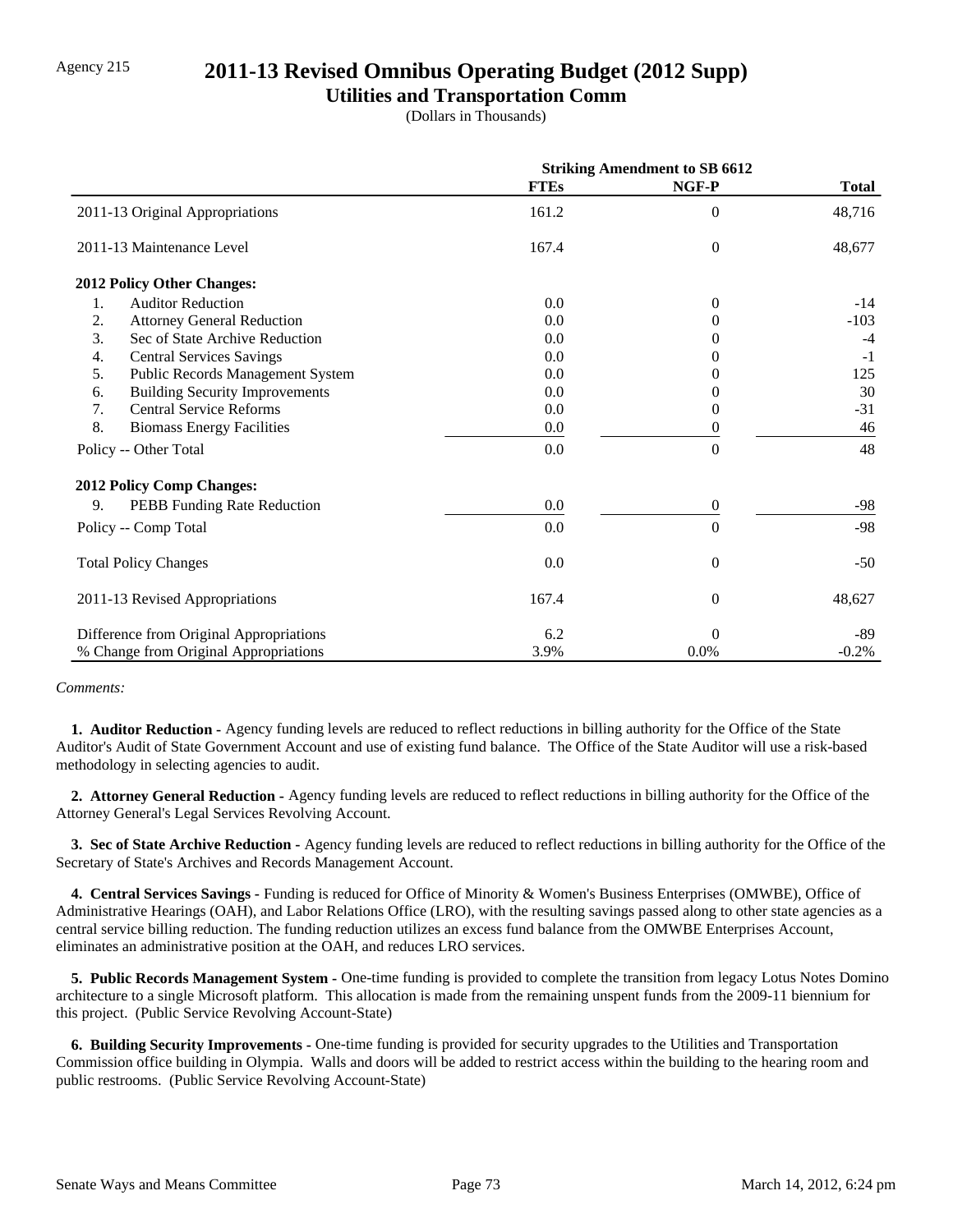# Agency 215 **2011-13 Revised Omnibus Operating Budget (2012 Supp) Utilities and Transportation Comm**

 **7. Central Service Reforms -** Funding is reduced to reflect efficiencies related to state agency use of cell phones, mailing, printing, and information technology, pursuant to Engrossed Substitute Senate Bill 6607 (central service costs). (Various Funds)

 **8. Biomass Energy Facilities -** Funding is provided solely for the implementation of Engrossed Substitute Senate Bill 5575 (biomass energy facilities ). The one-time funding is provided for the Commission to engage in moderate rulemaking. (Public Service Revolving Account-State)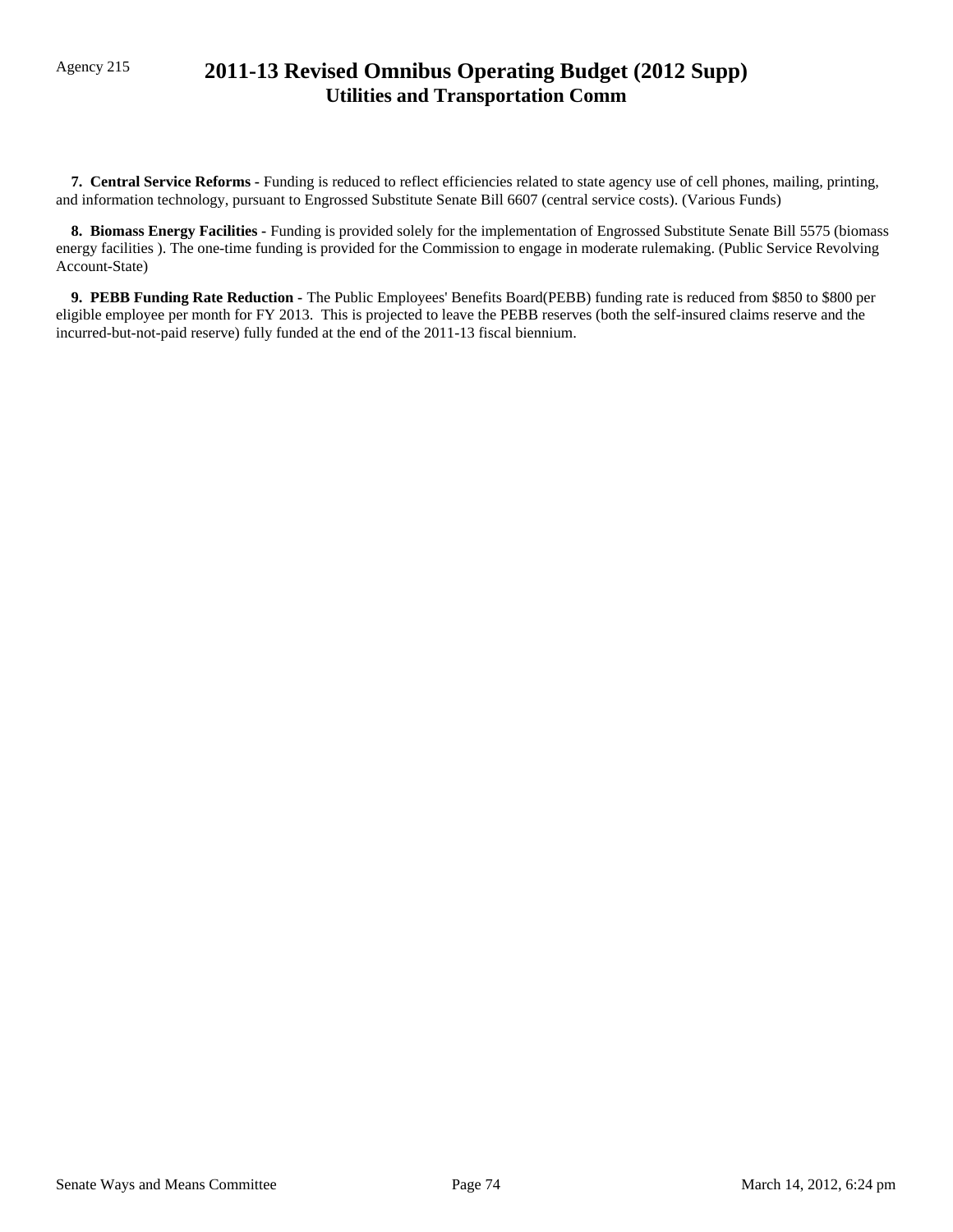### Agency 220 **2011-13 Revised Omnibus Operating Budget (2012 Supp)**

### **Board for Volunteer Firefighters**

(Dollars in Thousands)

|                                         | <b>Striking Amendment to SB 6612</b> |                |              |
|-----------------------------------------|--------------------------------------|----------------|--------------|
|                                         | <b>FTEs</b>                          | NGF-P          | <b>Total</b> |
| 2011-13 Original Appropriations         | 4.0                                  | $\theta$       | 1,064        |
| 2011-13 Maintenance Level               | 4.0                                  | $\overline{0}$ | 1,063        |
| 2012 Policy Other Changes:              |                                      |                |              |
| <b>Auditor Reduction</b><br>1.          | 0.0                                  | $\Omega$       | $-10$        |
| 2.<br><b>Attorney General Reduction</b> | 0.0                                  | $_{0}$         | $-7$         |
| 3.<br><b>Central Service Reforms</b>    | 0.0                                  | 0              | $-1$         |
| Policy -- Other Total                   | 0.0                                  | $\theta$       | $-18$        |
| <b>2012 Policy Comp Changes:</b>        |                                      |                |              |
| PEBB Funding Rate Reduction<br>4.       | 0.0                                  | $\theta$       | $-2$         |
| Policy -- Comp Total                    | 0.0                                  | $\Omega$       | $-2$         |
| <b>Total Policy Changes</b>             | 0.0                                  | $\theta$       | $-20$        |
| 2011-13 Revised Appropriations          | 4.0                                  | $\theta$       | 1,043        |
| Difference from Original Appropriations | 0.0                                  | $\Omega$       | $-21$        |
| % Change from Original Appropriations   | $0.0\%$                              | 0.0%           | $-2.0\%$     |

#### *Comments:*

 **1. Auditor Reduction -** Agency funding levels are reduced to reflect reductions in billing authority for the Office of the State Auditor's Audit of State Government Account and use of existing fund balance. The Office of the State Auditor will use a risk-based method in selecting agencies to audit.

 **2. Attorney General Reduction -** Agency funding levels are reduced to reflect reductions in billing authority for the Office of the Attorney General's Legal Services Revolving Account.

 **3. Central Service Reforms -** Funding is reduced to reflect efficiencies related to state agency use of cell phones, mailing, printing, and information technology, pursuant to Engrossed Substitute Senate Bill 6607 (central service costs). (Various Funds)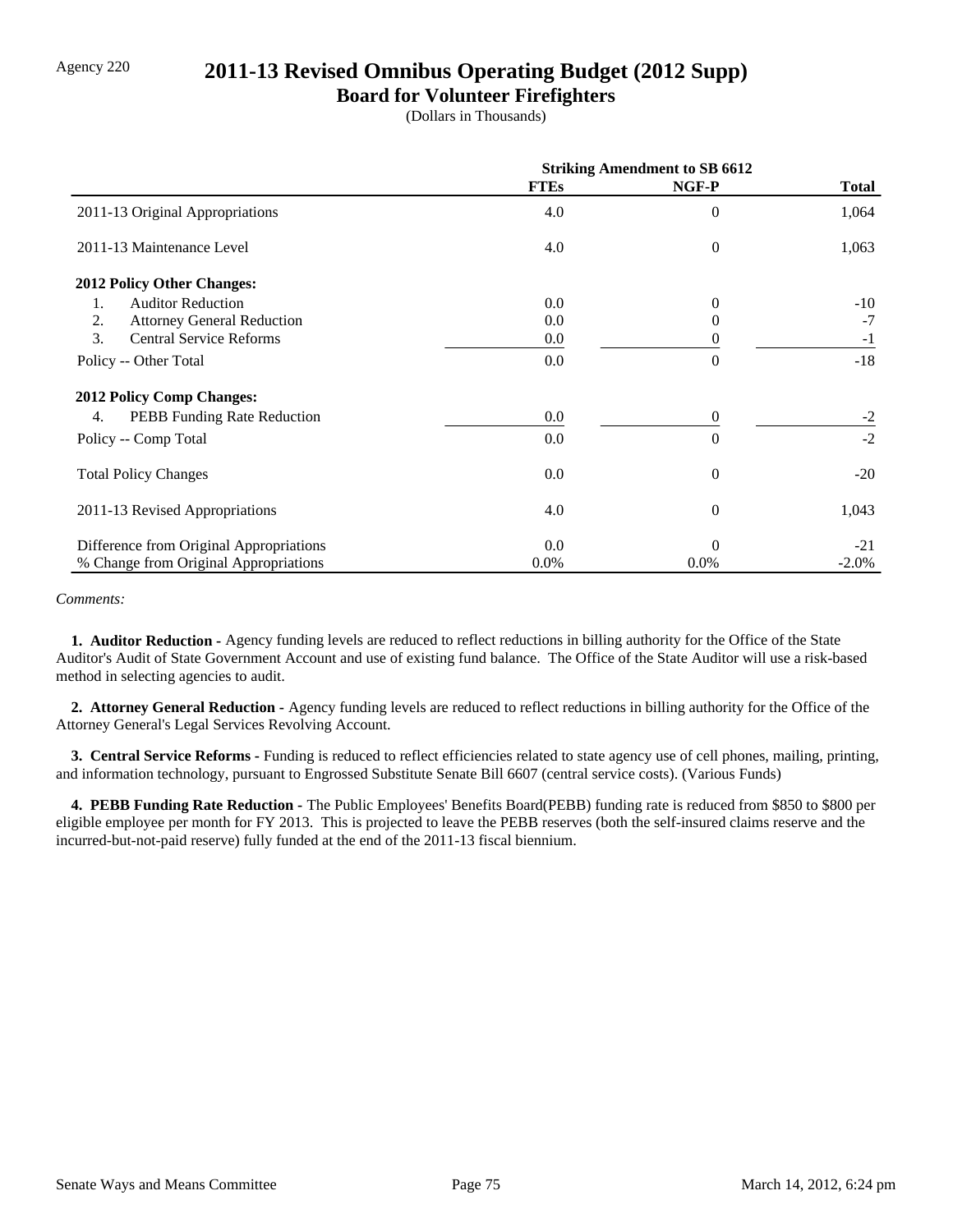### Agency 245 **2011-13 Revised Omnibus Operating Budget (2012 Supp)**

### **Military Department**

(Dollars in Thousands)

|                                         | <b>Striking Amendment to SB 6612</b> |          |              |
|-----------------------------------------|--------------------------------------|----------|--------------|
|                                         | <b>FTEs</b>                          | NGF-P    | <b>Total</b> |
| 2011-13 Original Appropriations         | 327.4                                | 16,011   | 308,727      |
| 2011-13 Maintenance Level               | 323.4                                | 14,305   | 307,021      |
| 2012 Policy Other Changes:              |                                      |          |              |
| 1.<br><b>Auditor Reduction</b>          | 0.0                                  | $-17$    | $-17$        |
| 2.<br><b>Attorney General Reduction</b> | 0.0                                  | $-30$    | $-30$        |
| 3.<br>Sec of State Archive Reduction    | 0.0                                  | $-2$     | $-2$         |
| <b>Central Services Savings</b><br>4.   | 0.0                                  | $-3$     | $-3$         |
| 5.<br><b>Central Service Reforms</b>    | 0.0                                  | $-74$    | $-74$        |
| 6.<br>Next Generation 911 Equipment     | 0.0                                  | $\theta$ | 2,070        |
| Policy -- Other Total                   | 0.0                                  | $-126$   | 1,944        |
| <b>2012 Policy Comp Changes:</b>        |                                      |          |              |
| PEBB Funding Rate Reduction<br>7.       | 0.0                                  | $-64$    | $-188$       |
| Policy -- Comp Total                    | 0.0                                  | $-64$    | $-188$       |
| <b>Total Policy Changes</b>             | 0.0                                  | -190     | 1,756        |
| 2011-13 Revised Appropriations          | 323.4                                | 14,115   | 308,777      |
| Difference from Original Appropriations | $-4.0$                               | $-1,896$ | 50           |
| % Change from Original Appropriations   | $-1.2%$                              | $-11.8%$ | 0.0%         |

*Comments:*

 **1. Auditor Reduction -** Agency funding levels are reduced to reflect reductions in billing authority for the Office of the State Auditor's Audit of State Government Account and use of existing fund balance. The Office of the State Auditor will use a risk-based methodology in selecting agencies to audit.

 **2. Attorney General Reduction -** Agency funding levels are reduced to reflect reductions in billing authority for the Office of the Attorney General's Legal Services Revolving Account.

 **3. Sec of State Archive Reduction -** Agency funding levels are reduced to reflect reductions in billing authority for the Office of the Secretary of State's Archives and Records Management Account.

 **4. Central Services Savings -** Funding is reduced for Office of Minority & Women's Business Enterprises (OMWBE), Office of Administrative Hearings (OAH), and Labor Relations Office (LRO), with the resulting savings passed along to other state agencies as a central service billing reduction. The funding reduction utilizes an excess fund balance from the OMWBE Enterprises Account, eliminates an administrative position at the OAH, and reduces LRO services.

 **5. Central Service Reforms -** Funding is reduced to reflect efficiencies related to state agency use of cell phones, mailing, printing, and information technology, pursuant to Engrossed Substitute Senate Bill 6607 (central service costs). (Various Funds)

 **6. Next Generation 911 Equipment -** Additional expenditure authority is provided to allow the Department to reimburse counties for the purchase of Next Generation 911 capable equipment for use in their Public Safety Answering Points. (Enhanced E911 Account-State)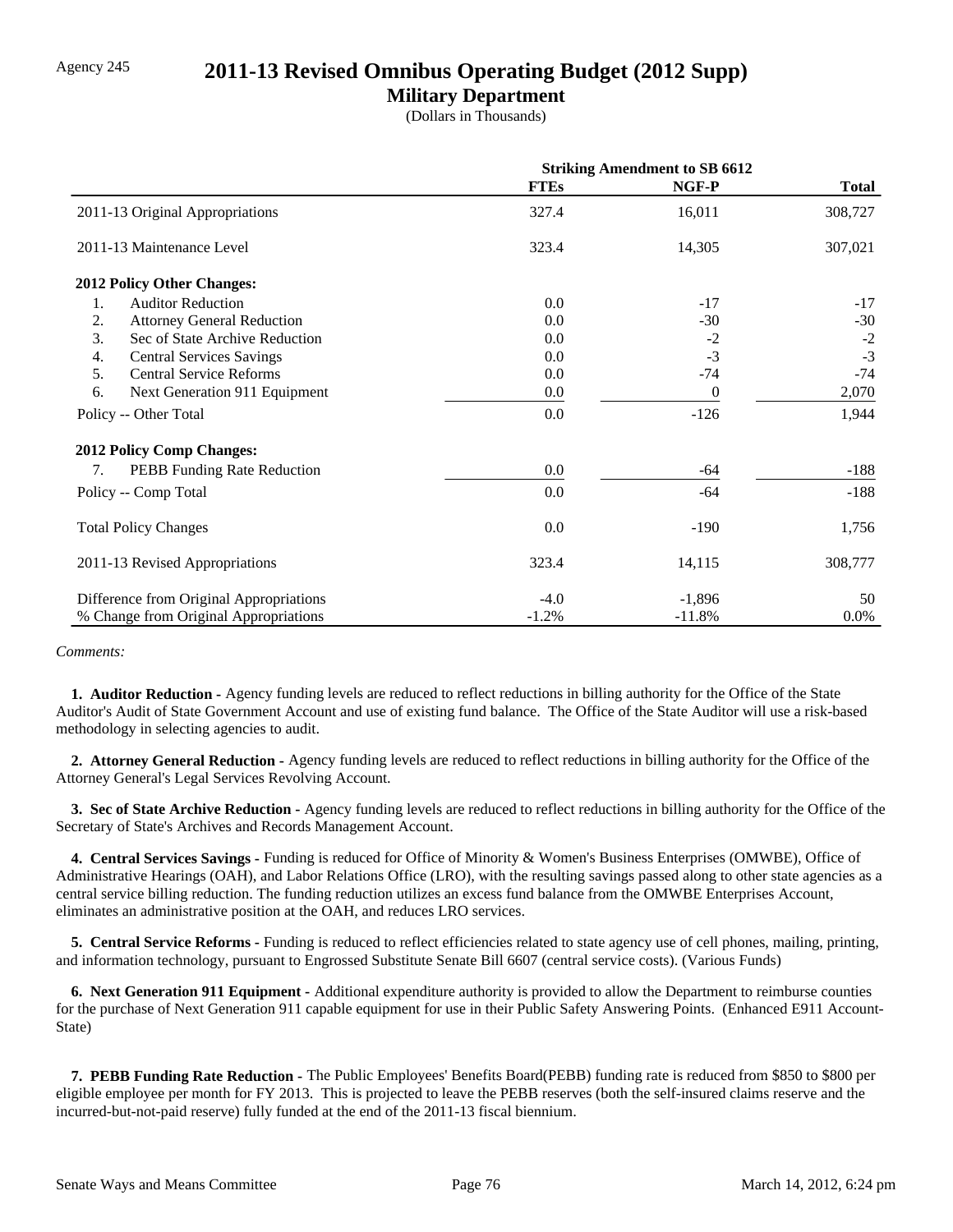# Agency 275 **2011-13 Revised Omnibus Operating Budget (2012 Supp)**

**Public Employment Relations Comm**

(Dollars in Thousands)

|                                         | <b>Striking Amendment to SB 6612</b> |           |              |
|-----------------------------------------|--------------------------------------|-----------|--------------|
|                                         | <b>FTEs</b>                          | NGF-P     | <b>Total</b> |
| 2011-13 Original Appropriations         | 42.7                                 | 4,749     | 8,309        |
| 2011-13 Maintenance Level               | 42.7                                 | 4,742     | 8,301        |
| <b>2012 Policy Other Changes:</b>       |                                      |           |              |
| <b>Auditor Reduction</b><br>1.          | 0.0                                  | $-6$      | $-10$        |
| 2.<br><b>Attorney General Reduction</b> | 0.0                                  | $-3$      | $-5$         |
| 3.<br>Personnel Expenses                | $-0.9$                               | $-237$    | $-237$       |
| Training and Education<br>4.            | $-0.3$                               | $-238$    | $-238$       |
| 5.<br><b>Central Service Reforms</b>    | 0.0                                  | $-7$      | $-10$        |
| Policy -- Other Total                   | $-1.2$                               | $-491$    | $-500$       |
| <b>2012 Policy Comp Changes:</b>        |                                      |           |              |
| PEBB Funding Rate Reduction<br>6.       | 0.0                                  | $-12$     | $-20$        |
| Policy -- Comp Total                    | 0.0                                  | $-12$     | $-20$        |
| <b>Total Policy Changes</b>             | $-1.2$                               | $-503$    | $-520$       |
| 2011-13 Revised Appropriations          | 41.6                                 | 4,239     | 7,781        |
| Difference from Original Appropriations | $-1.2$                               | $-510$    | $-528$       |
| % Change from Original Appropriations   | $-2.7%$                              | $-10.7\%$ | $-6.4%$      |

#### *Comments:*

 **1. Auditor Reduction -** Agency funding levels are reduced to reflect reductions in billing authority for the Office of the State Auditor's Audit of State Government Account and use of existing fund balance. The Office of the State Auditor will use a risk-based method in selecting agencies to audit.

 **2. Attorney General Reduction -** Agency funding levels are reduced to reflect reductions in billing authority for the Office of the Attorney General's Legal Services Revolving Account.

 **3. Personnel Expenses -** Funding is adjusted to reflect savings achieved by holding two entry-level positions vacant in FY 2013 and by filling two positions at a lower classification after the retirement of senior labor relations adjudicator/mediators.

 **4. Training and Education -** Funding is reduced to reflect lower levels of expenditure on training, education, and out-of-state travel. Additionally, funds for the recruitment of a new executive director are eliminating and a half-time labor relations adjudicator position will not be filled in FY 2013.

 **5. Central Service Reforms -** Funding is reduced to reflect efficiencies related to state agency use of cell phones, mailing, printing, and information technology, pursuant to Engrossed Substitute Senate Bill 6607 (central service costs). (Various Funds)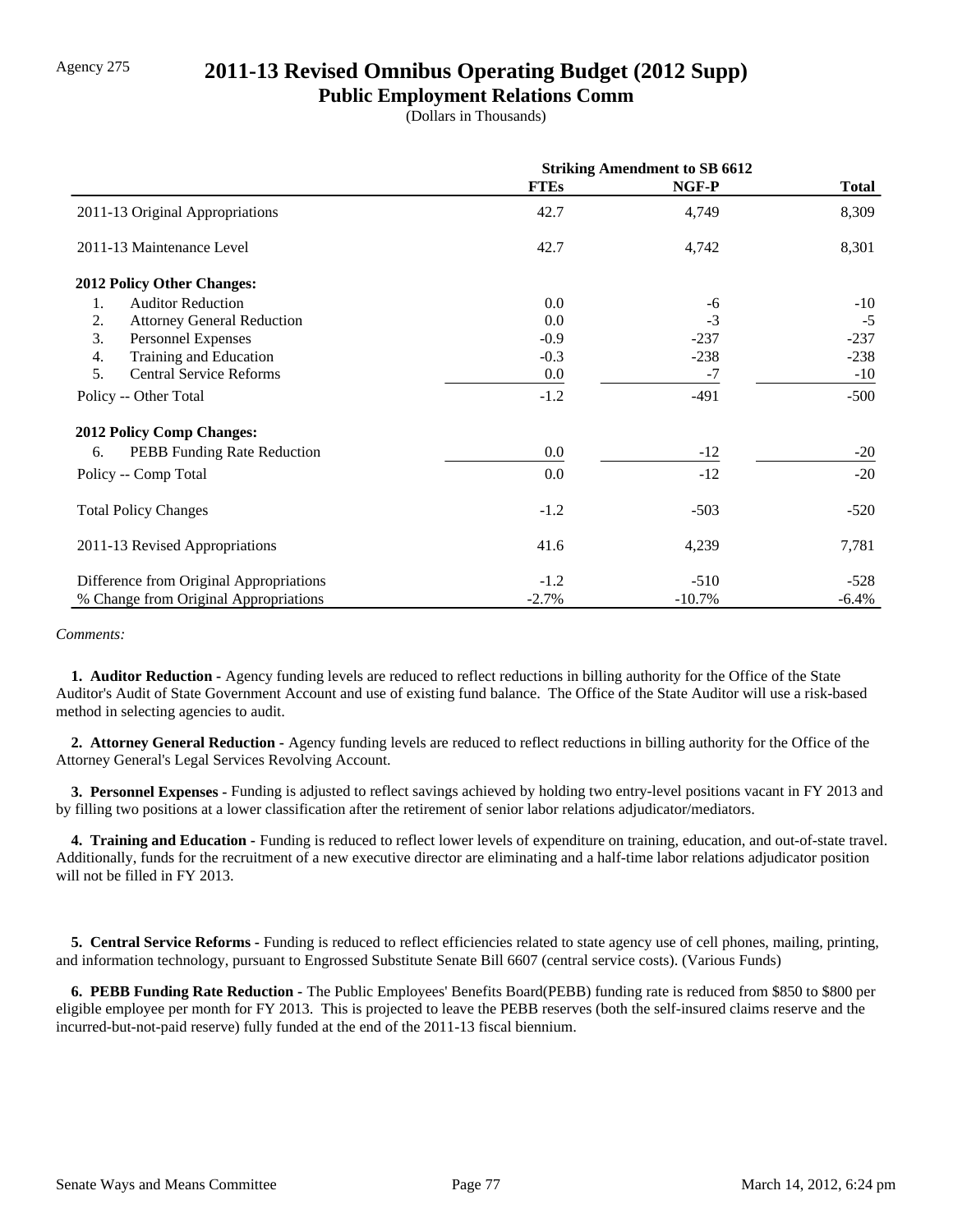# Agency 341 **2011-13 Revised Omnibus Operating Budget (2012 Supp)**

### **LEOFF 2 Retirement Board**

(Dollars in Thousands)

|                                         | <b>Striking Amendment to SB 6612</b> |                |              |
|-----------------------------------------|--------------------------------------|----------------|--------------|
|                                         | <b>FTEs</b>                          | NGF-P          | <b>Total</b> |
| 2011-13 Original Appropriations         | 6.0                                  | $\overline{0}$ | 2,055        |
| 2011-13 Maintenance Level               | 6.0                                  | $\overline{0}$ | 2,053        |
| 2012 Policy Other Changes:              |                                      |                |              |
| <b>Auditor Reduction</b><br>1.          | 0.0                                  | $\Omega$       |              |
| <b>Central Service Reforms</b><br>2.    | 0.0                                  | $\Omega$       | $-1$         |
| Policy -- Other Total                   | 0.0                                  | $\Omega$       | $-5$         |
| <b>2012 Policy Comp Changes:</b>        |                                      |                |              |
| 3.<br>PEBB Funding Rate Reduction       | 0.0                                  | $\Omega$       | $-4$         |
| Policy -- Comp Total                    | 0.0                                  | $\Omega$       | $-4$         |
| <b>Total Policy Changes</b>             | 0.0                                  | $\overline{0}$ | $-9$         |
| 2011-13 Revised Appropriations          | 6.0                                  | $\Omega$       | 2,044        |
| Difference from Original Appropriations | 0.0                                  | $\Omega$       | $-11$        |
| % Change from Original Appropriations   | $0.0\%$                              | $0.0\%$        | $-0.5\%$     |

#### *Comments:*

 **1. Auditor Reduction -** Agency funding levels are reduced to reflect reductions in billing authority for the Office of the State Auditor's Audit of State Government Account and use of existing fund balance. The Office of the State Auditor will use a risk-based method in selecting agencies to audit.

 **2. Central Service Reforms -** Funding is reduced to reflect efficiencies related to state agency use of cell phones, mailing, printing, and information technology, pursuant to Engrossed Substitute Senate Bill 6607 (central service costs). (Various Funds)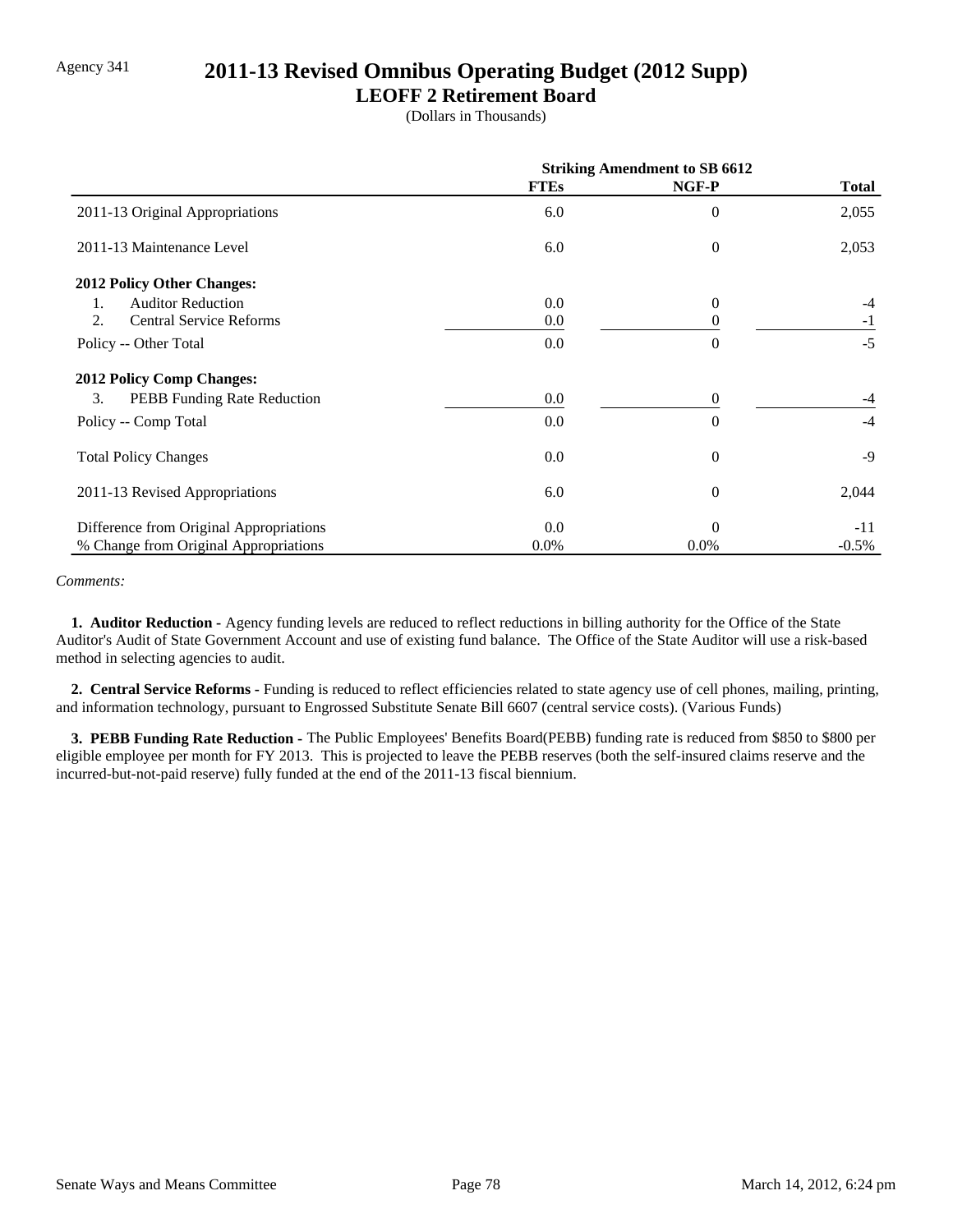### Agency 355 **2011-13 Revised Omnibus Operating Budget (2012 Supp)**

### **Archaeology & Historic Preservation**

(Dollars in Thousands)

|                                         | <b>Striking Amendment to SB 6612</b> |                  |              |
|-----------------------------------------|--------------------------------------|------------------|--------------|
|                                         | <b>FTEs</b>                          | NGF-P            | <b>Total</b> |
| 2011-13 Original Appropriations         | 17.8                                 | $\theta$         | 4,639        |
| 2011-13 Maintenance Level               | 17.8                                 | $\boldsymbol{0}$ | 4,636        |
| 2012 Policy Other Changes:              |                                      |                  |              |
| <b>Auditor Reduction</b><br>1.          | 0.0                                  | $\Omega$         | $-8$         |
| 2.<br><b>Attorney General Reduction</b> | 0.0                                  | $\theta$         | $-4$         |
| 3.<br><b>Central Service Reforms</b>    | 0.0                                  |                  | $-4$         |
| Policy -- Other Total                   | 0.0                                  | $\Omega$         | $-16$        |
| <b>2012 Policy Comp Changes:</b>        |                                      |                  |              |
| PEBB Funding Rate Reduction<br>4.       | 0.0                                  | $\theta$         | $-12$        |
| Policy -- Comp Total                    | 0.0                                  | $\Omega$         | $-12$        |
| <b>Total Policy Changes</b>             | 0.0                                  | $\theta$         | $-28$        |
| 2011-13 Revised Appropriations          | 17.8                                 | $\boldsymbol{0}$ | 4,608        |
| Difference from Original Appropriations | 0.0                                  | $\Omega$         | $-31$        |
| % Change from Original Appropriations   | 0.0%                                 | 0.0%             | $-0.7\%$     |

*Comments:*

 **1. Auditor Reduction -** Agency funding levels are reduced to reflect reductions in billing authority for the Office of the State Auditor's Audit of State Government Account and use of existing fund balance. The Office of the State Auditor will use a risk-based methodology in selecting agencies to audit.

 **2. Attorney General Reduction -** Agency funding levels are reduced to reflect reductions in billing authority for the Office of the Attorney General's Legal Services Revolving Account.

 **3. Central Service Reforms -** Funding is reduced to reflect efficiencies related to state agency use of cell phones, mailing, printing, and information technology, pursuant to Engrossed Substitute Senate Bill 6607 (central service costs). (Various Funds)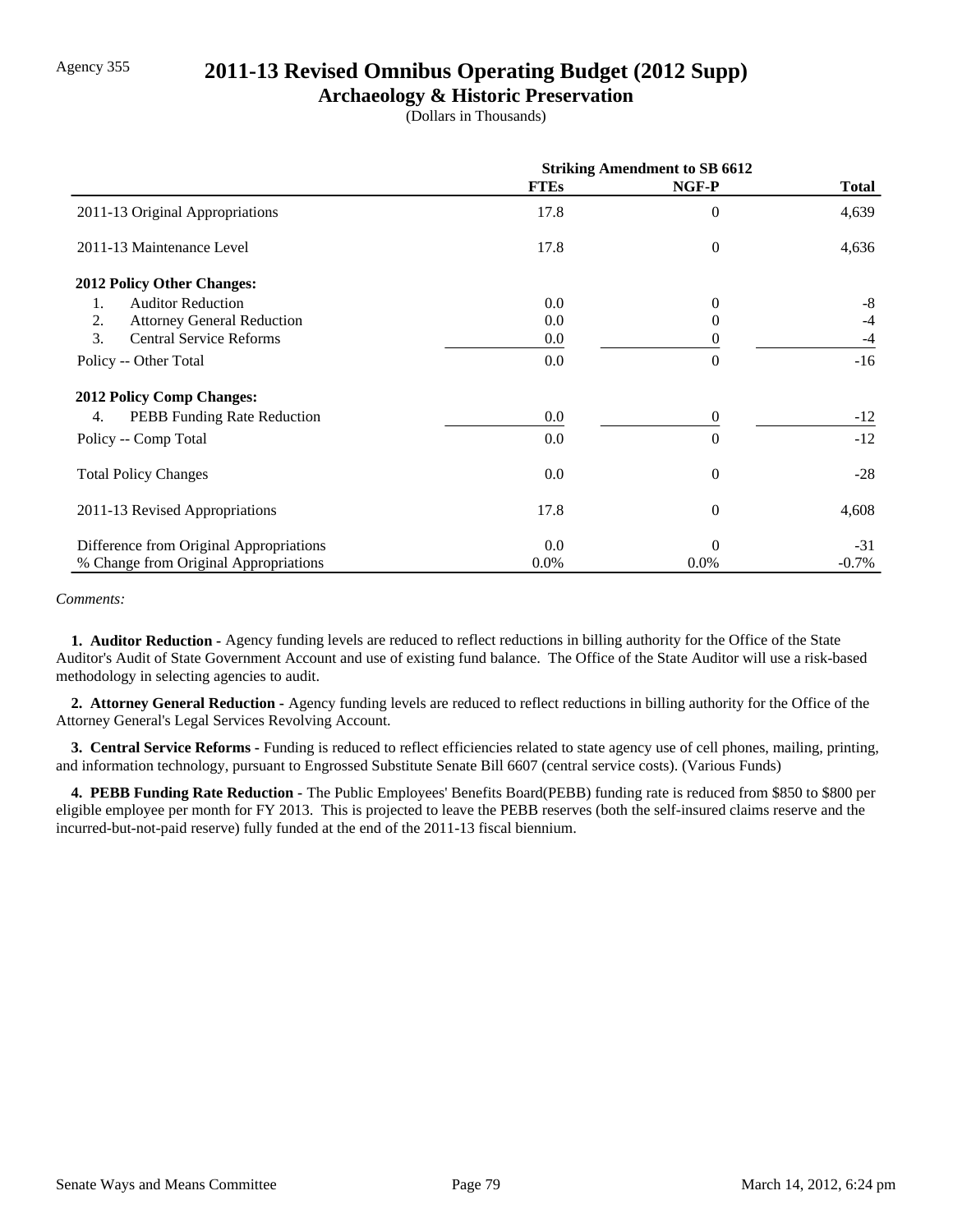## Agency 107 **2011-13 Revised Omnibus Operating Budget (2012 Supp)**

### **WA State Health Care Authority**

(Dollars in Thousands)

|     |                                         |             | <b>Striking Amendment to SB 6612</b> |                |
|-----|-----------------------------------------|-------------|--------------------------------------|----------------|
|     |                                         | <b>FTEs</b> | NGF-P                                | <b>Total</b>   |
|     | 2011-13 Original Appropriations         | 1,093.4     | 4,459,259                            | 10,847,407     |
|     | 2011-13 Maintenance Level               | 1,084.0     | 4,077,906                            | 10,025,725     |
|     | 2012 Policy Other Changes:              |             |                                      |                |
| 1.  | <b>Establish State Drug Formulary</b>   | 0.0         | $-1,768$                             | $-3,536$       |
| 2.  | <b>Administrative Reductions</b>        | $-55.3$     | $-4,391$                             | $-7,501$       |
| 3.  | <b>Capture Vacancy Savings</b>          | $-21.1$     | $-2,719$                             | $-4,539$       |
| 4.  | Reimbursement Methods Waiver            | 0.0         | 4,400                                | 8,800          |
| 5.  | <b>Auditor Reduction</b>                | 0.0         | 127                                  | 301            |
| 6.  | <b>Attorney General Reduction</b>       | 0.0         | $-3$                                 | $\mbox{-}8$    |
| 7.  | Sec of State Archive Reduction          | 0.0         | $-1$                                 | $-2$           |
| 8.  | <b>Central Services Savings</b>         | 0.0         | 5                                    | 12             |
| 9.  | <b>Basic Health Stabilization</b>       | 0.0         | $-5,000$                             | $\overline{0}$ |
| 10. | <b>Central Service Reforms</b>          | 0.0         | $-573$                               | $-704$         |
| 11. | <b>Health Information Technology</b>    | 0.8         | 47                                   | 144,493        |
| 12. | Disability Lifeline Medical             | 0.0         | $-40,957$                            | $-85,078$      |
| 13. | <b>Indigent Assistance DSH</b>          | 0.0         | $-13,140$                            | $-26,280$      |
| 14. | ER Screening Payment                    | 0.0         | 1,823                                | 4,244          |
| 15. | Rural Health Center Reimbursement       | 0.0         | 35                                   | 70             |
| 16. | Medicaid False Claims Act               | 1.3         | $-3,608$                             | 5,759          |
| 17. | School Employees' Benefits Proposal     | 0.0         | $\boldsymbol{0}$                     | 12,393         |
|     | Policy -- Other Total                   | $-74.3$     | $-65,723$                            | 48,424         |
|     | <b>2012 Policy Comp Changes:</b>        |             |                                      |                |
| 18. | PEBB Funding Rate Reduction             | 0.0         | $-212$                               | $-678$         |
|     | Policy -- Comp Total                    | 0.0         | $-212$                               | $-678$         |
|     | <b>Total Policy Changes</b>             | $-74.3$     | $-65,935$                            | 47,746         |
|     | 2011-13 Revised Appropriations          | 1,009.7     | 4,011,971                            | 10,073,471     |
|     | Difference from Original Appropriations | $-83.7$     | $-447,288$                           | $-773,936$     |
|     | % Change from Original Appropriations   | $-7.7%$     | $-10.0\%$                            | $-7.1%$        |

#### *Comments:*

 **1. Establish State Drug Formulary -** For drugs dispensed on a fee-for-service basis and not included on the state's interagency preferred drug list program, the Health Care Authority will limit coverage to the least costly equally effective formulation in a class, except when a higher cost version is shown to be medically necessary. The dispense-as-written provisions of RCW 69.41.190(1) shall apply to any adopted formulary limitations. (General Fund-State, General Fund-Federal)

 **2. Administrative Reductions -** Budgeted administrative staffing and expenditures for the medical assistance program for the final three quarters of the 2011-13 biennium are reduced by approximately 10 percent. This is roughly half the level of under-expenditure at which the Health Care Authority actually operated during the first quarter of the biennium. (General Fund-State, General Fund-Federal, General Fund-Private/Local)

 **3. Capture Vacancy Savings -** The Health Care Authority has constrained administrative expenditures by leaving funded positions unfilled; limiting expenditures on goods, services, and contracts; and through other means. Funding is adjusted to reflect actual administrative under-expenditures through the first six months of FY 2012. (General Fund-State, General Fund-Federal)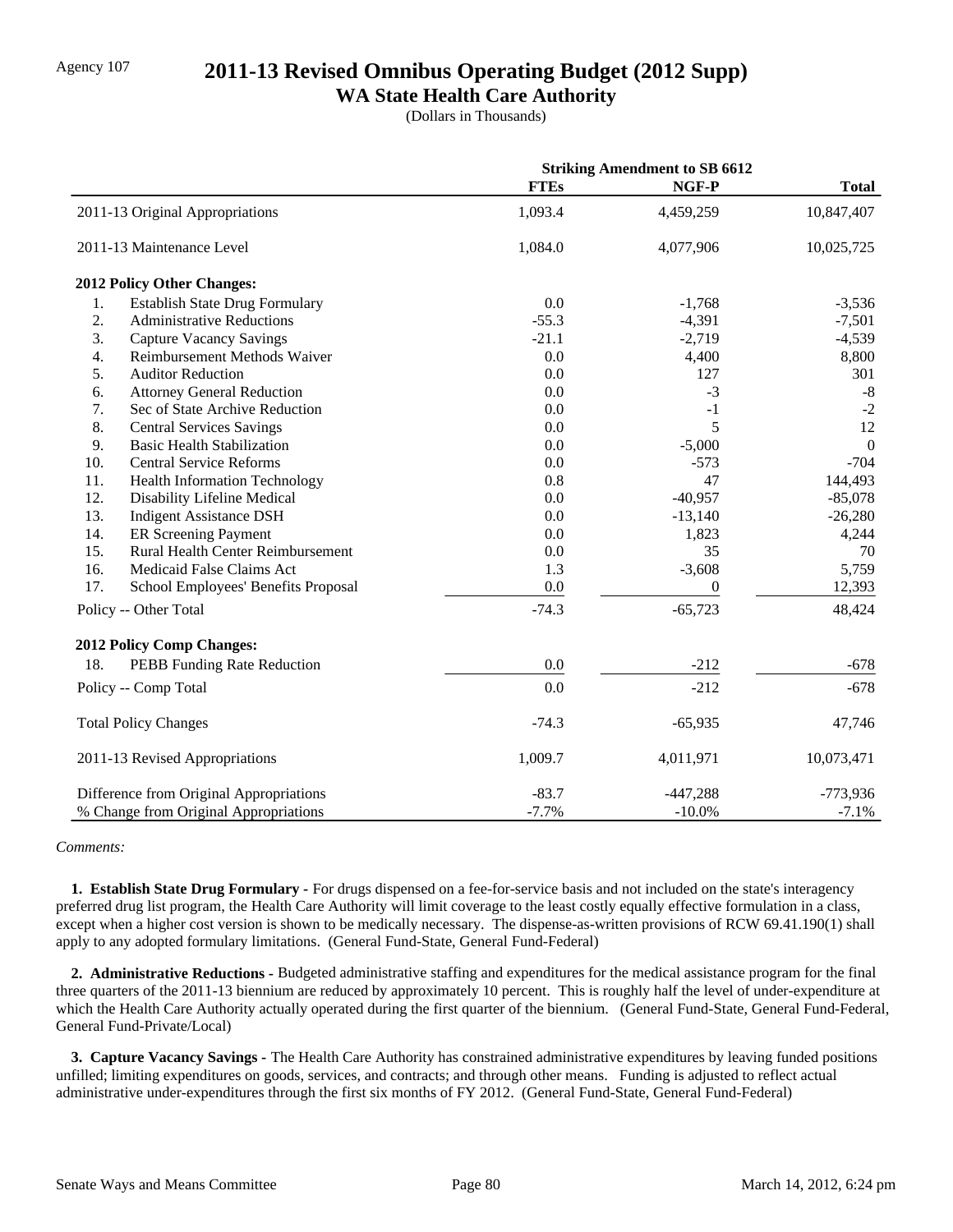# Agency 107 **2011-13 Revised Omnibus Operating Budget (2012 Supp) WA State Health Care Authority**

 **4. Reimbursement Methods Waiver -** Chapter 1, Laws of 2011, directed the Health Care Authority to seek a federal Medicaid waiver to implement reimbursement methods such as bundled, global, and risk-bearing payment arrangements that that were expected to reduce expenditures by \$8.8 million beginning July 2012. The Health Care Authority reports that it is unable to develop and obtain federal approval for such a system by July, and is directed to continue work for implementation by January 2013. (General Fund-State, General Fund-Federal)

 **5. Auditor Reduction -** Agency funding levels are reduced to reflect reductions in billing authority for the Office of the State Auditor's Audit of State Government Account and use of existing fund balance. The Office of the State Auditor will use a risk-based methodology in selecting agencies to audit.

 **6. Attorney General Reduction -** Agency funding levels are reduced to reflect reductions in billing authority for the Office of the Attorney General's Legal Services Revolving Account.

 **7. Sec of State Archive Reduction -** Agency funding levels are reduced to reflect reductions in billing authority for the Office of the Secretary of State's Archives and Records Management Account.

 **8. Central Services Savings -** Funding is reduced for Office of Minority & Women's Business Enterprises (OMWBE), Office of Administrative Hearings (OAH), and Labor Relations Office (LRO), with the resulting savings passed along to other state agencies as a central service billing reduction. The funding reduction utilizes an excess fund balance from the OMWBE Enterprises Account, eliminates an administrative position at the OAH, and reduces LRO services.

 **9. Basic Health Stabilization -** Additional funds from the Basic Health Stabilization Account are used to replace a portion of the state general fund support for the Basic Health Plan. (General Fund-State, Basic Health Plan Stabilization Account-State)

 **10. Central Service Reforms -** Funding is reduced to reflect efficiencies related to state agency use of cell phones, mailing, printing, and information technology, pursuant to Engrossed Substitute Senate Bill 6607 (central service costs). (Various Funds)

11. Health Information Technology - Funding is provided to issue federally-funded incentive payments, manage the provider incentive program, and plan for other initiatives related to the Medicaid Health Information Technology plan. Under the plan, Medicaid providers are expected to receive approximately \$144 million of fully federally-funded incentive payments to adopt and make effective use of electronic health record systems. The Health Care Authority will enter an interagency agreement to cover most of the state share of this cost wtih cy pres settlement funds recovered by the Attorney General in the case of Washington vs. GlaxoSmithKline. (General Fund-State, General Fund-Local, General Fund-Federal)

 **12. Disability Lifeline Medical -** The Disability Lifeline and the Alcoholism and Drug Abuse Treatment Support Act (ADATSA) medical care services programs are discontinued effective June 2012. The programs provide medical coverage for approximately 14,500 low-income persons per month who have disabilities considered not sufficiently severe or too temporary to qualify as disabled under the federal Social Security Act. (General Fund-State, General Fund-Federal)

 **13. Indigent Assistance DSH -** The Indigent Assistance Disproportionate Share Hospital (DSH) program is discontinued for the 2011- 13 biennium. The program has provided federally-matched state funds to assist approximately 50 urban and rural hospitals with the cost of uncompensated care. (General Fund-State, General Fund-Federal) (General Fund-State, General Fund-Federal)

 **14. ER Screening Payment -** Funds are provided to reimburse hospital emergency rooms for screening medical assistance patients who present with conditions that do not require emergency room care and referring them to appropriate community primary care providers. In addition to the funding for screening of patients not enrolled in managed care that is provided in this item, Medicaid managed care plans are required to pay a similar screening and referral fee. (General Fund-State, General Fund-Federal, Hospital Safety Net Assessment-State)

15. Rural Health Center Reimbursement - Funds are provided for a contract to assist with development of a new managed care payment reconciliation methodology for federally-certified rural health clinics. The purposes of the new methodology are to increase administrative simplicity, transparency, efficiency, and predictability for the clinic; and to shorten the time elapsing between initial payment and final payment reconciliation. (General Fund-State, General Fund-Federal)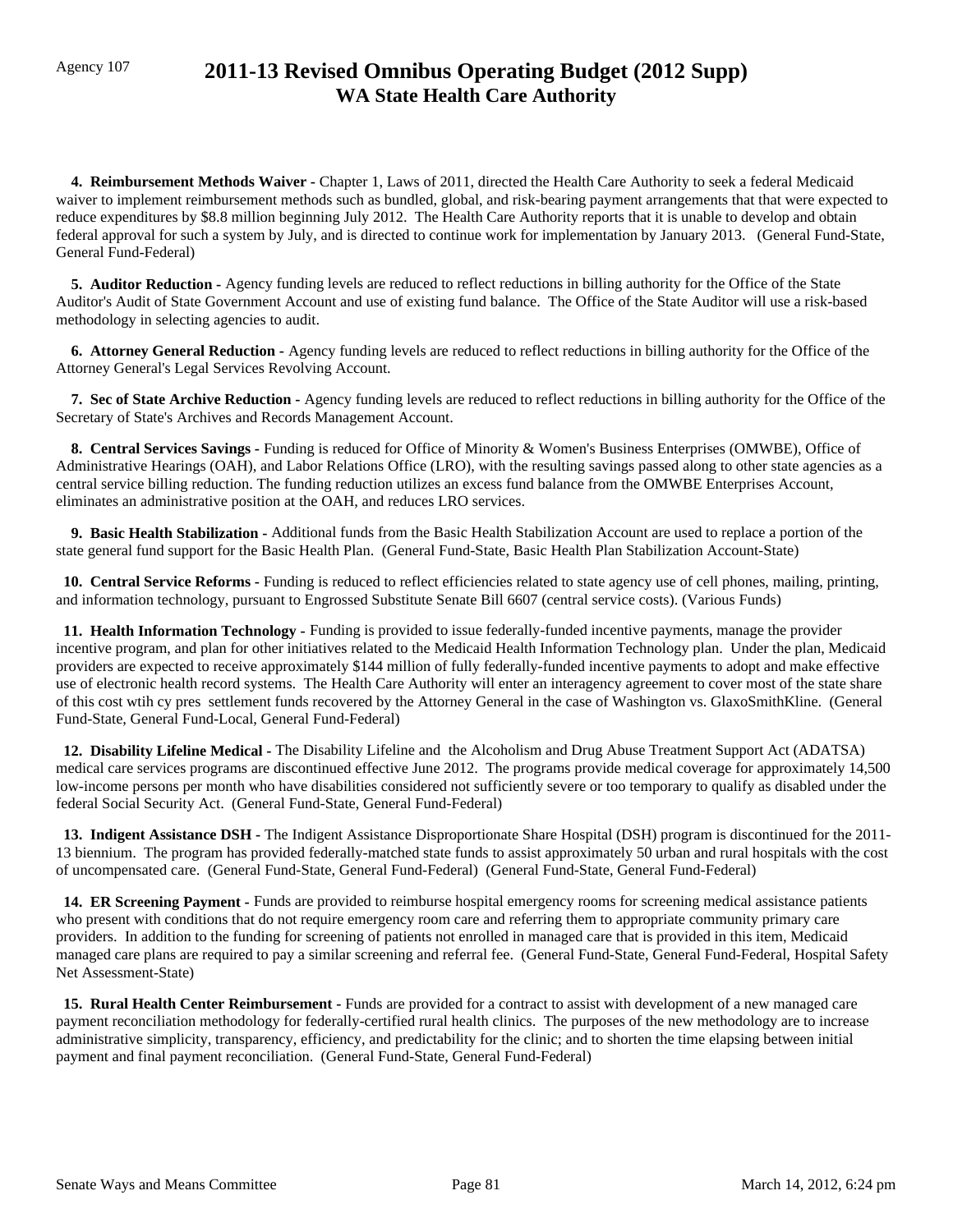# Agency 107 **2011-13 Revised Omnibus Operating Budget (2012 Supp) WA State Health Care Authority**

 **16. Medicaid False Claims Act -** Funds are provided for implementation of Senate Bill 5978. The bill establishes new tools for detecting and prosecuting Medicaid fraud, and new penalties for engaging in it. Additionally, to better track the effectiveness of fraud enforcement efforts, funds recovered from fraudulent activities will be deposited into a new state account that is to be used only for payment of Medicaid services and for fraud prevention, detection, and enforcement activities. (General Fund-State, Medicaid Fraud Penalty Account-State, General Fund-Federal)

 **17. School Employees' Benefits Proposal -** Funding is provided for costs associated with the creation of the School Employees' Benefits Board (SEBB) program within the Health Care Authority, pursuant to Substitute Senate Bill 6442 (public school employees' benefits). Funds are provided through a loan from the Public Employees' and Retirees' Insurance Account (PERIA) to the School Employees' Insurance Administrative Account (SEIAA), which will be repaid with interest. The SEBB will provide centralized purchasing of health benefits for public school employees throughout the state beginning January 1, 2014. (Health Care Authority Administrative Account-State)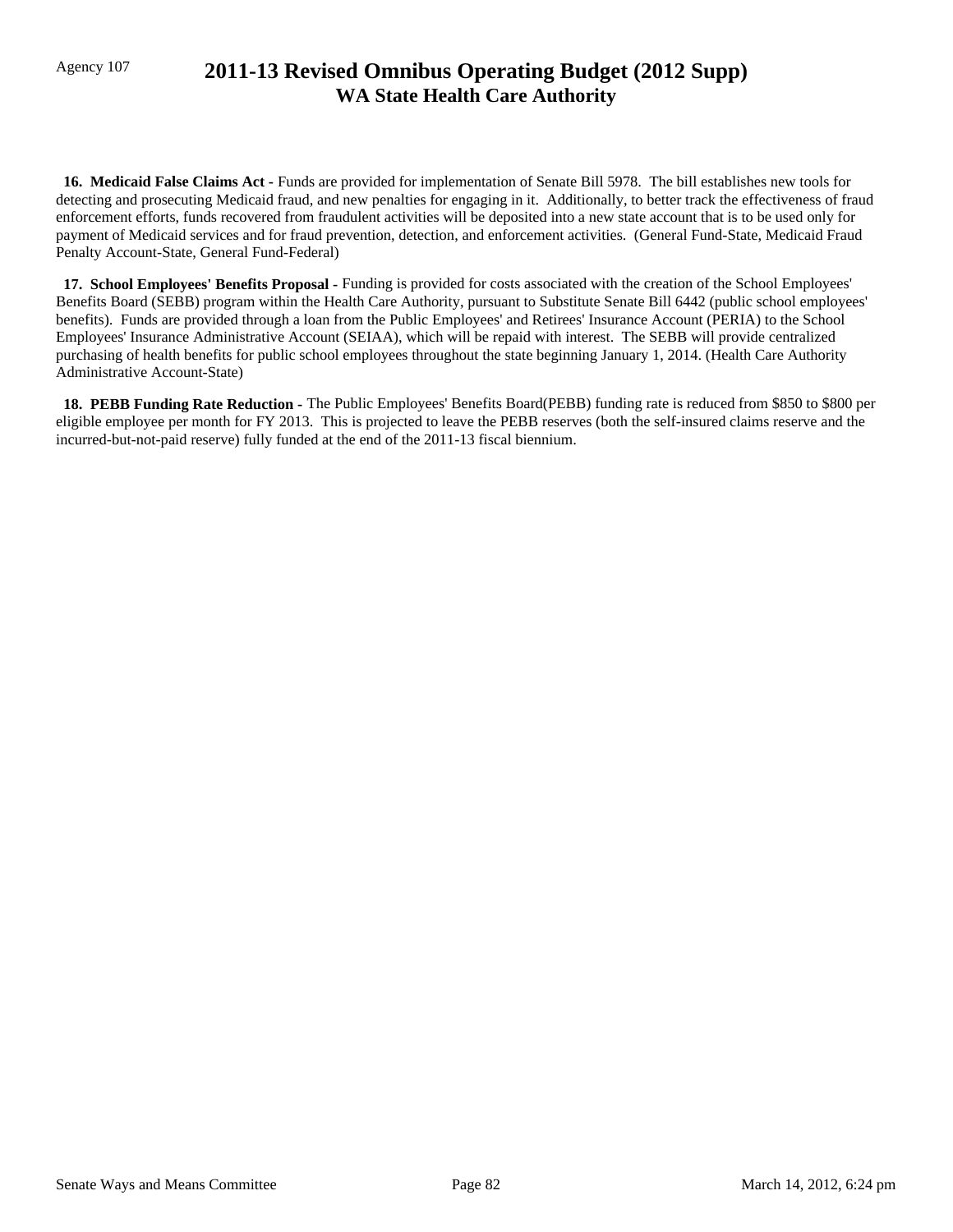### Agency 120 **2011-13 Revised Omnibus Operating Budget (2012 Supp)**

### **Human Rights Commission**

(Dollars in Thousands)

|                                         | <b>Striking Amendment to SB 6612</b> |          |              |
|-----------------------------------------|--------------------------------------|----------|--------------|
|                                         | <b>FTEs</b>                          | NGF-P    | <b>Total</b> |
| 2011-13 Original Appropriations         | 37.2                                 | 4,482    | 6,385        |
| 2011-13 Maintenance Level               | 37.2                                 | 4,461    | 6,364        |
| <b>2012 Policy Other Changes:</b>       |                                      |          |              |
| <b>Auditor Reduction</b><br>1.          | 0.0                                  | $-24$    | $-24$        |
| 2.<br><b>Attorney General Reduction</b> | 0.0                                  | $-12$    | $-12$        |
| 3.<br>Sec of State Archive Reduction    | $0.0\,$                              | $-1$     | $-1$         |
| <b>Staff Reduction</b><br>4.            | $-3.0$                               | -448     | -448         |
| 5.<br><b>Central Service Reforms</b>    | 0.0                                  | $-10$    | $-10$        |
| Policy -- Other Total                   | $-3.0$                               | $-495$   | $-495$       |
| <b>2012 Policy Comp Changes:</b>        |                                      |          |              |
| PEBB Funding Rate Reduction<br>6.       | 0.0                                  | $-12$    | $-22$        |
| Policy -- Comp Total                    | 0.0                                  | $-12$    | $-22$        |
| <b>Total Policy Changes</b>             | $-3.0$                               | $-507$   | $-517$       |
| 2011-13 Revised Appropriations          | 34.2                                 | 3,954    | 5,847        |
| Difference from Original Appropriations | $-3.0$                               | $-528$   | $-538$       |
| % Change from Original Appropriations   | $-8.1\%$                             | $-11.8%$ | $-8.4\%$     |

#### *Comments:*

 **1. Auditor Reduction -** Agency funding levels are reduced to reflect reductions in billing authority for the Office of the State Auditor's Audit of State Government Account and use of existing fund balance. The Office of the State Auditor will use a risk-based methodology in selecting agencies to audit.

 **2. Attorney General Reduction -** Agency funding levels are reduced to reflect reductions in billing authority for the Office of the Attorney General's Legal Services Revolving Account.

 **3. Sec of State Archive Reduction -** Agency funding levels are reduced to reflect reductions in billing authority for the Office of the Secretary of State's Archives and Records Management Account.

 **4. Staff Reduction -** Savings will be achieved through an organizational restructure that eliminates two Washington Management Service positions and leaves one classified position vacant for Fiscal Year 2012.

 **5. Central Service Reforms -** Funding is reduced to reflect efficiencies related to state agency use of cell phones, mailing, printing, and information technology, pursuant to Engrossed Substitute Senate Bill 6607 (central service costs). (Various Funds)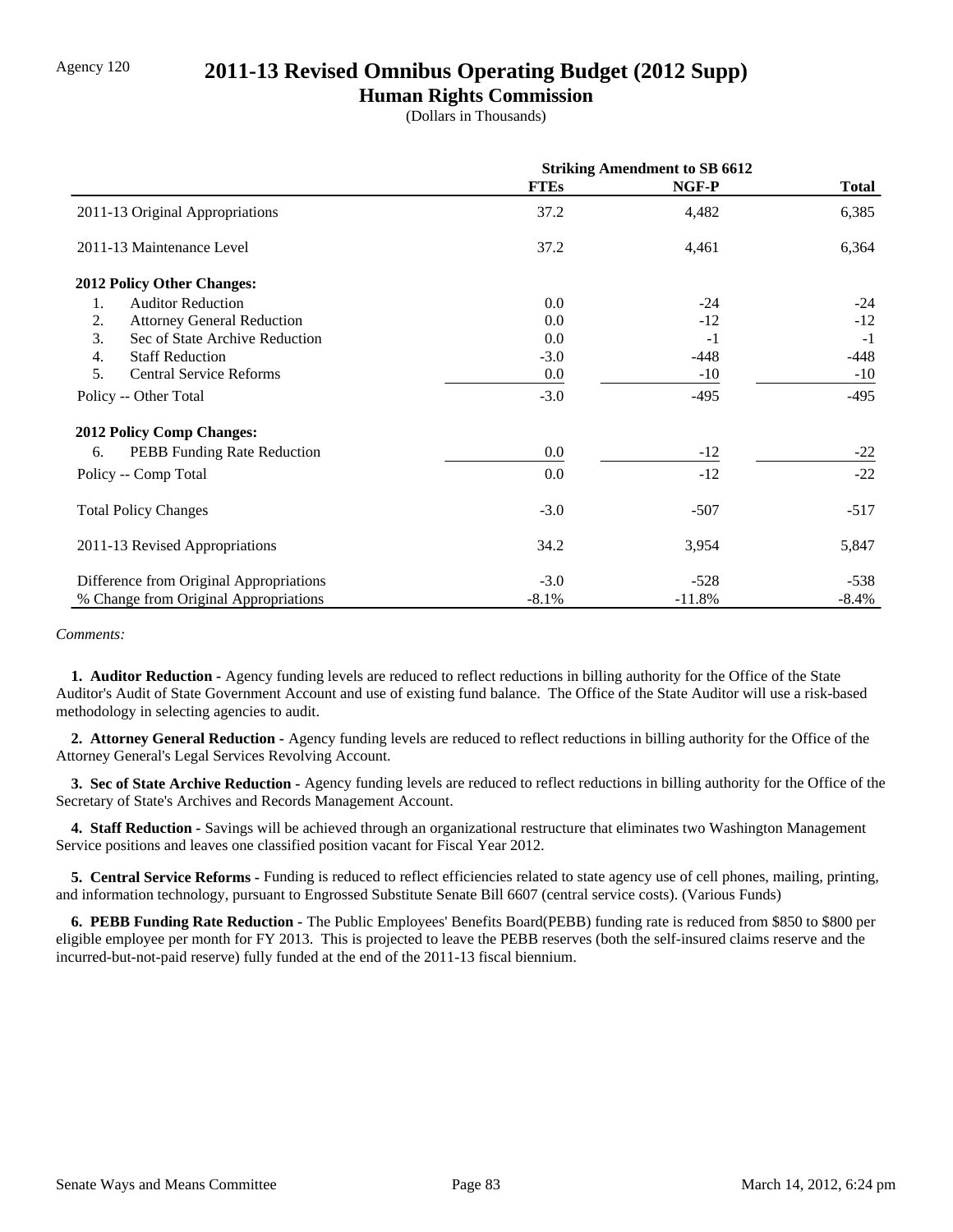## Agency 190 **2011-13 Revised Omnibus Operating Budget (2012 Supp)**

### **Bd of Industrial Insurance Appeals**

(Dollars in Thousands)

|                                             | <b>Striking Amendment to SB 6612</b> |                |              |
|---------------------------------------------|--------------------------------------|----------------|--------------|
|                                             | <b>FTEs</b>                          | NGF-P          | <b>Total</b> |
| 2011-13 Original Appropriations             | 163.8                                | $\Omega$       | 39,380       |
| 2011-13 Maintenance Level                   | 163.8                                | $\theta$       | 39,368       |
| 2012 Policy Other Changes:                  |                                      |                |              |
| <b>Auditor Reduction</b><br>1.              | 0.0                                  | $\Omega$       | $-6$         |
| <b>Attorney General Reduction</b><br>2.     | 0.0                                  |                | -6           |
| 3.<br>Sec of State Archive Reduction        | 0.0                                  | 0              | $-8$         |
| $\overline{4}$ .<br>Central Service Reforms | $0.0\,$                              | 0              | $-34$        |
| Policy -- Other Total                       | 0.0                                  | $\theta$       | $-54$        |
| 2012 Policy Comp Changes:                   |                                      |                |              |
| <b>PEBB</b> Funding Rate Reduction<br>5.    | $0.0\,$                              | $\theta$       | $-96$        |
| Policy -- Comp Total                        | 0.0                                  | $\Omega$       | $-96$        |
| <b>Total Policy Changes</b>                 | 0.0                                  | $\overline{0}$ | $-150$       |
| 2011-13 Revised Appropriations              | 163.8                                | $\overline{0}$ | 39,218       |
| Difference from Original Appropriations     | $0.0\,$                              | $\Omega$       | $-162$       |
| % Change from Original Appropriations       | 0.0%                                 | 0.0%           | $-0.4%$      |

#### *Comments:*

 **1. Auditor Reduction -** Agency funding levels are reduced to reflect reductions in billing authority for the Office of the State Auditor's Audit of State Government Account and use of existing fund balance. The Office of the State Auditor will use a risk-based methodology in selecting agencies to audit.

 **2. Attorney General Reduction -** Agency funding levels are reduced to reflect reductions in billing authority for the Office of the Attorney General's Legal Services Revolving Account.

 **3. Sec of State Archive Reduction -** Agency funding levels are reduced to reflect reductions in billing authority for the Office of the Secretary of State's Archives and Records Management Account.

 **4. Central Service Reforms -** Funding is reduced to reflect efficiencies related to state agency use of cell phones, mailing, printing, and information technology, pursuant to Engrossed Substitute Senate Bill 6607 (central service costs). (Various Funds)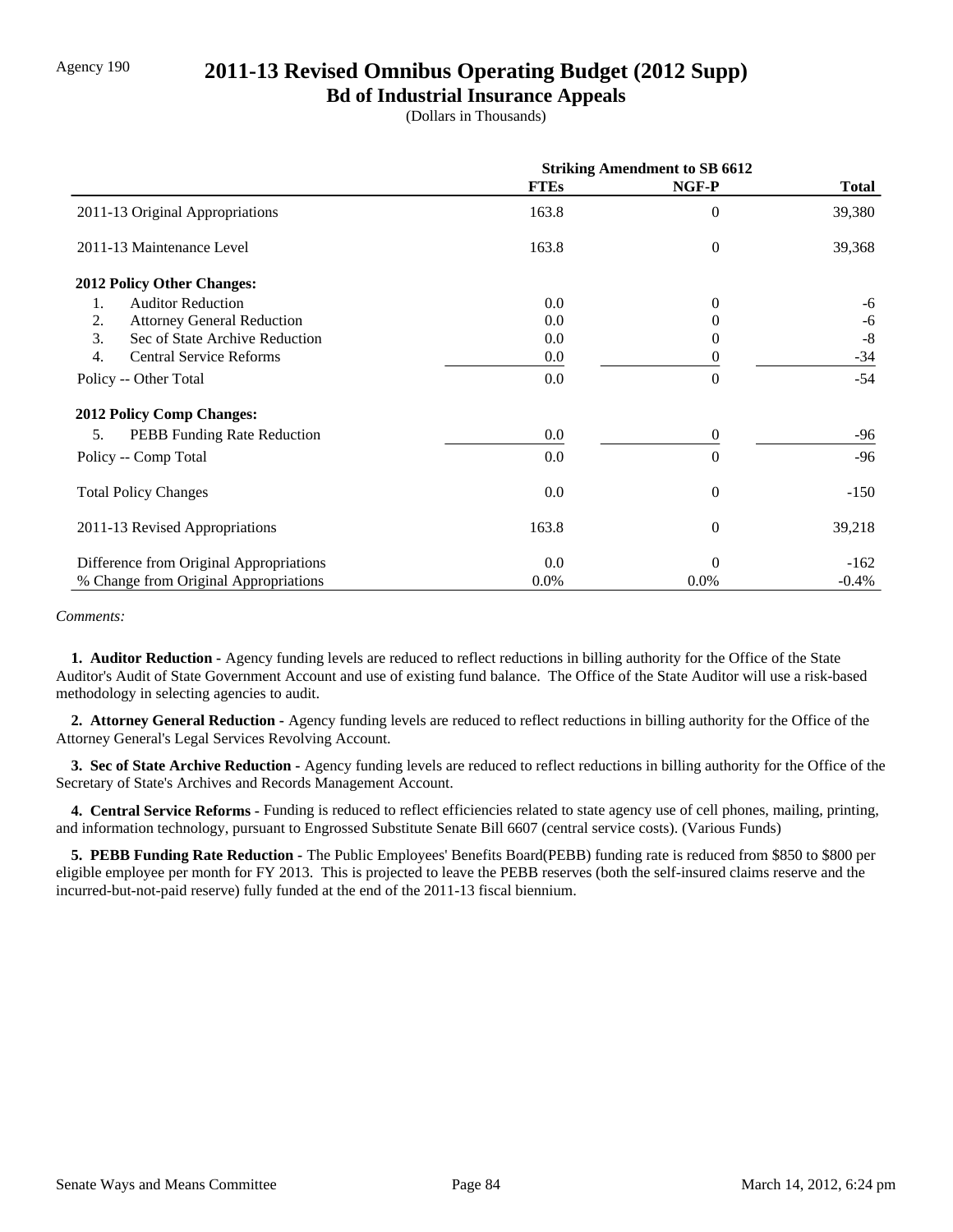### Agency 227 **2011-13 Revised Omnibus Operating Budget (2012 Supp)**

### **Criminal Justice Training Comm**

(Dollars in Thousands)

|                                         | <b>Striking Amendment to SB 6612</b> |         |              |
|-----------------------------------------|--------------------------------------|---------|--------------|
|                                         | <b>FTEs</b>                          | NGF-P   | <b>Total</b> |
| 2011-13 Original Appropriations         | 34.1                                 | 30,305  | 44,014       |
| 2011-13 Maintenance Level               | 34.1                                 | 29,553  | 43,262       |
| 2012 Policy Other Changes:              |                                      |         |              |
| <b>Auditor Reduction</b><br>1.          | $0.0\,$                              | -6      | $-6$         |
| 2.<br><b>Attorney General Reduction</b> | $0.0\,$                              | $-8$    | $-8$         |
| 3.<br>Sec of State Archive Reduction    | 0.0                                  | $-1$    | $-1$         |
| 4.<br><b>Central Service Reforms</b>    | $0.0\,$                              | -16     | $-16$        |
| Policy -- Other Total                   | 0.0                                  | $-31$   | $-31$        |
| 2012 Policy Comp Changes:               |                                      |         |              |
| PEBB Funding Rate Reduction<br>5.       | $0.0\,$                              | $-20$   | $-20$        |
| Policy -- Comp Total                    | $0.0\,$                              | $-20$   | $-20$        |
| <b>Total Policy Changes</b>             | $0.0\,$                              | $-51$   | $-51$        |
| 2011-13 Revised Appropriations          | 34.1                                 | 29,502  | 43,211       |
| Difference from Original Appropriations | $0.0\,$                              | $-803$  | $-803$       |
| % Change from Original Appropriations   | 0.0%                                 | $-2.7%$ | $-1.8\%$     |

#### *Comments:*

 **1. Auditor Reduction -** Agency funding levels are reduced to reflect reductions in billing authority for the Office of the State Auditor's Audit of State Government Account and use of existing fund balance. The Office of the State Auditor will use a risk-based methodology in selecting agencies to audit.

 **2. Attorney General Reduction -** Agency funding levels are reduced to reflect reductions in billing authority for the Office of the Attorney General's Legal Services Revolving Account.

 **3. Sec of State Archive Reduction -** Agency funding levels are reduced to reflect reductions in billing authority for the Office of the Secretary of State's Archives and Records Management Account.

 **4. Central Service Reforms -** Funding is reduced to reflect efficiencies related to state agency use of cell phones, mailing, printing, and information technology, pursuant to Engrossed Substitute Senate Bill 6607 (central service costs). (Various Funds)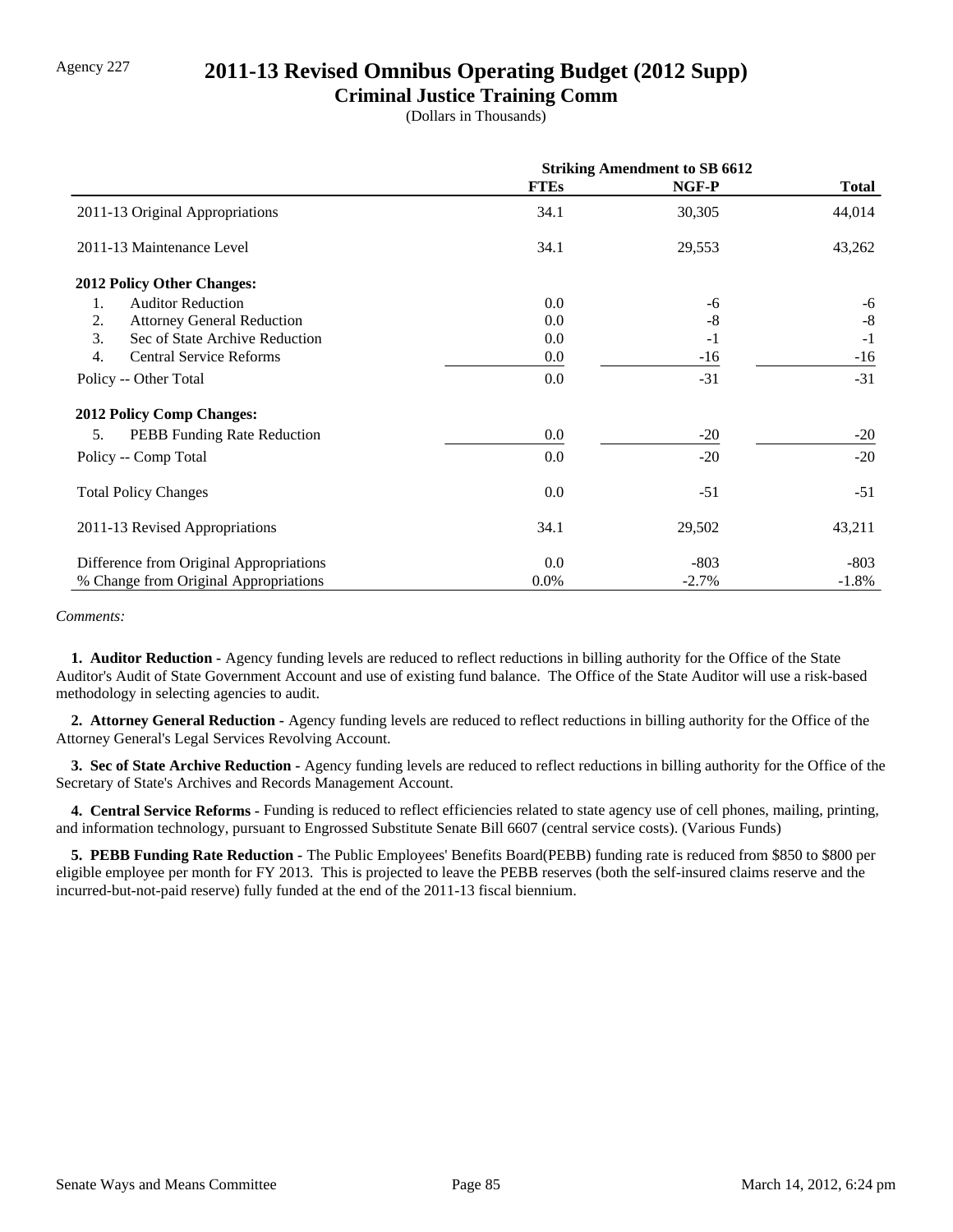### Agency 235 **2011-13 Revised Omnibus Operating Budget (2012 Supp)**

### **Department of Labor and Industries**

(Dollars in Thousands)

|                                         | <b>Striking Amendment to SB 6612</b> |                |                |
|-----------------------------------------|--------------------------------------|----------------|----------------|
|                                         | <b>FTEs</b>                          | NGF-P          | <b>Total</b>   |
| 2011-13 Original Appropriations         | 2,778.7                              | 38,084         | 638,382        |
| 2011-13 Maintenance Level               | 2,778.7                              | 35,800         | 637,258        |
| <b>2012 Policy Other Changes:</b>       |                                      |                |                |
| 1.<br><b>Auditor Reduction</b>          | 0.0                                  | $-32$          | $-529$         |
| 2.<br><b>Attorney General Reduction</b> | 0.0                                  | $-23$          | $-1,778$       |
| 3.<br>Sec of State Archive Reduction    | 0.0                                  | $\theta$       | $-32$          |
| <b>Central Services Savings</b><br>4.   | 0.0                                  | $-1$           | $-27$          |
| 5.<br><b>Central Service Reforms</b>    | 0.0                                  | $-17$          | $-574$         |
| <b>Medical Provider Network</b><br>6.   | 5.8                                  | $\Omega$       | 820            |
| 7.<br>Nationwide Information Exchange   | 0.0                                  | $\overline{0}$ | 314            |
| 8.<br><b>Indirect Programs</b>          | 0.0                                  | $-325$         | $\overline{0}$ |
| 9.<br>SB 6392 Farm Internship Program   | 0.0                                  | 223            | 223            |
| Policy -- Other Total                   | 5.8                                  | $-175$         | $-1,583$       |
| <b>2012 Policy Comp Changes:</b>        |                                      |                |                |
| 10.<br>PEBB Funding Rate Reduction      | 0.0                                  | $-74$          | $-1,658$       |
| Policy -- Comp Total                    | 0.0                                  | $-74$          | $-1,658$       |
| <b>Total Policy Changes</b>             | 5.8                                  | $-249$         | $-3,241$       |
| 2011-13 Revised Appropriations          | 2,784.4                              | 35,551         | 634,017        |
| Difference from Original Appropriations | 5.8                                  | $-2,533$       | $-4,365$       |
| % Change from Original Appropriations   | 0.2%                                 | $-6.7%$        | $-0.7%$        |

*Comments:*

 **1. Auditor Reduction -** Agency funding levels are reduced to reflect reductions in billing authority for the Office of the State Auditor's Audit of State Government Account and use of existing fund balance. The Office of the State Auditor will use a risk-based methodology in selecting agencies to audit.

 **2. Attorney General Reduction -** Agency funding levels are reduced to reflect reductions in billing authority for the Office of the Attorney General's Legal Services Revolving Account.

 **3. Sec of State Archive Reduction -** Agency funding levels are reduced to reflect reductions in billing authority for the Office of the Secretary of State's Archives and Records Management Account.

 **4. Central Services Savings -** Funding is reduced for Office of Minority & Women's Business Enterprises (OMWBE), Office of Administrative Hearings (OAH), and Labor Relations Office (LRO), with the resulting savings passed along to other state agencies as a central service billing reduction. The funding reduction utilizes an excess fund balance from the OMWBE Enterprises Account, eliminates an administrative position at the OAH, and reduces LRO services.

 **5. Central Service Reforms -** Funding is reduced to reflect efficiencies related to state agency use of cell phones, mailing, printing, and information technology, pursuant to Engrossed Substitute Senate Bill 6607 (central service costs). (Various Funds)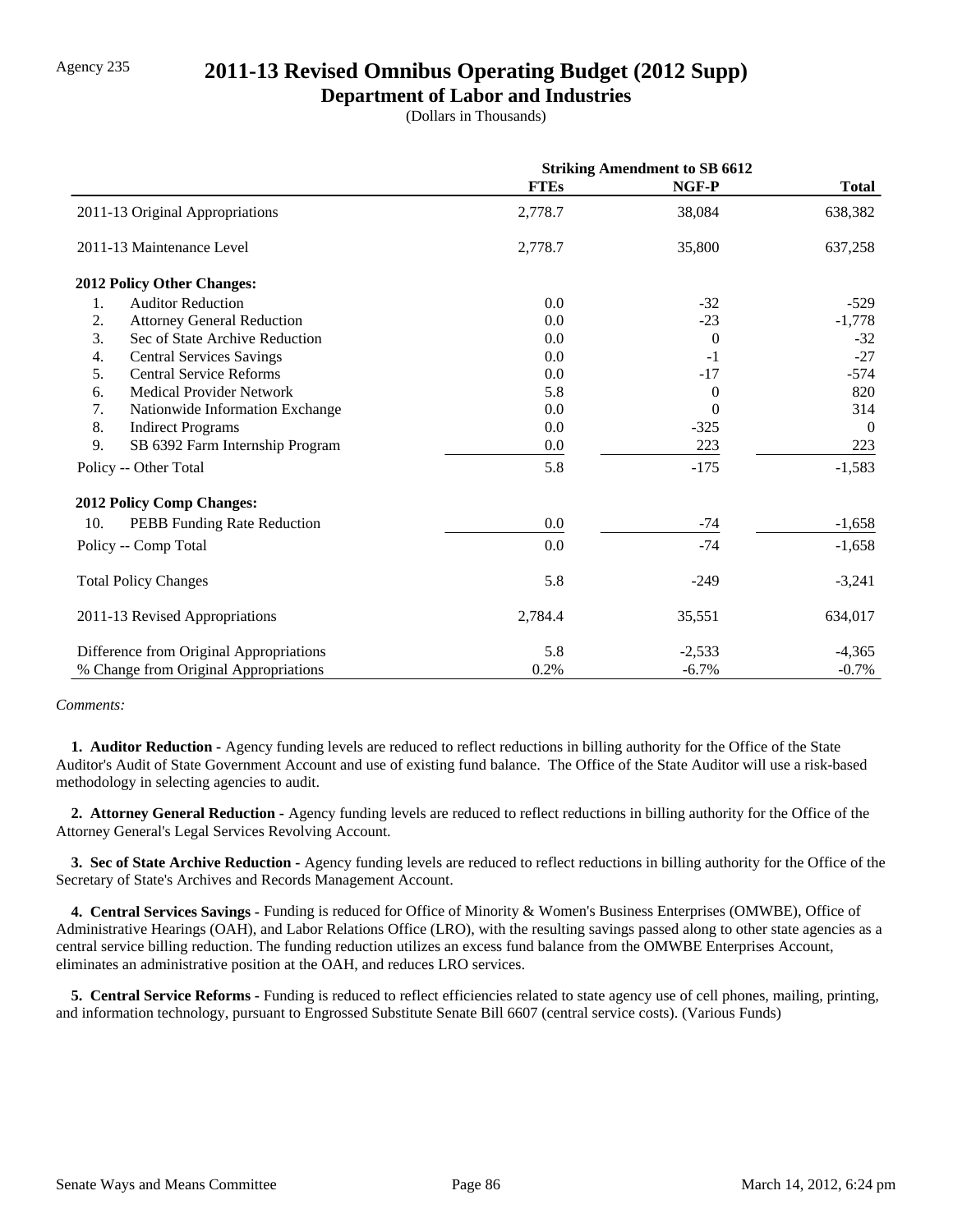# Agency 235 **2011-13 Revised Omnibus Operating Budget (2012 Supp) Department of Labor and Industries**

 **6. Medical Provider Network -** Staff are provided to recruit providers and process applications in order to develop the new health care provider network included in the 2011 workers' compensation reform legislation. When the legislation was enacted, it was anticipated that the department would use the new state centralized database of provider credentials initiated by the Office of the Insurance Commissioner. Due to delays in implementation of that system and low participation from medical providers, the department must use other means to build a robust health care provider network. (Medical Aid Account-State)

 **7. Nationwide Information Exchange -** Funding is provided to allow the department to participate in a national information exchange with other workers' compensation insurers, which was mandated by legislation enacted in 2011. The department has negotiated with Information Services Offices, Inc. (ISO), which maintains the only nationwide workers' compensation database (covering 97 percent of the nation's property casualty insurers). This database will help detect fraud. The ISO bases its fees on the size of the premium base of the insurer. (Medical Aid Account-State)

 **8. Indirect Programs -** Indirect charges to state-supported programs are reduced by realigning the cost allocation model with current program structure.

 **9. SB 6392 Farm Internship Program -** Funding is provided for a pilot project for farm internships in fourteen counties as provided in Substitute Senate Bill No. 6392 (farm internship program).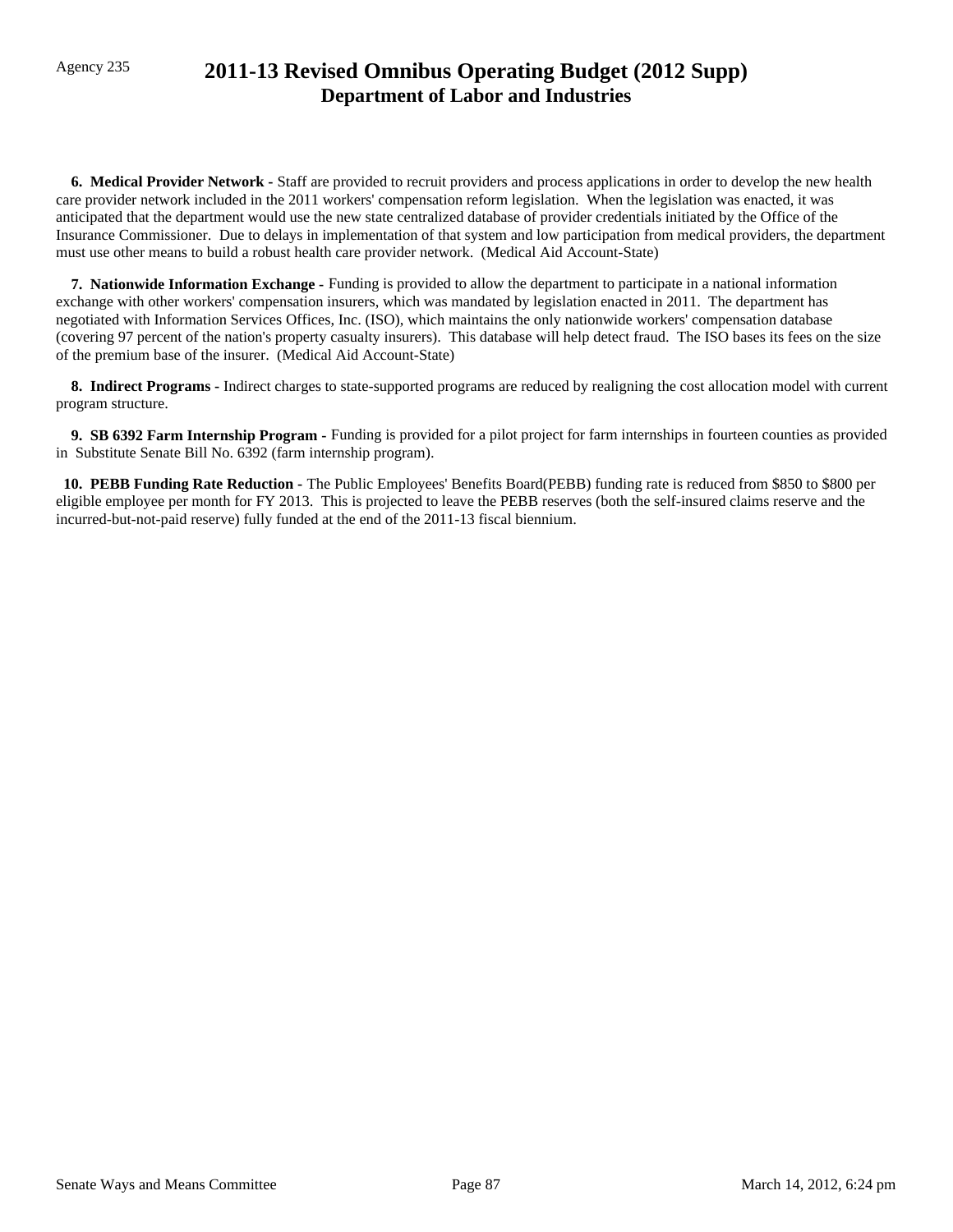# Agency 303 **2011-13 Revised Omnibus Operating Budget (2012 Supp)**

### **Department of Health**

(Dollars in Thousands)

|                                          |                                        |             | <b>Striking Amendment to SB 6612</b> |                |
|------------------------------------------|----------------------------------------|-------------|--------------------------------------|----------------|
|                                          |                                        | <b>FTEs</b> | NGF-P                                | <b>Total</b>   |
| 2011-13 Original Appropriations          |                                        | 1,605.6     | 160,547                              | 1,081,936      |
| 2011-13 Maintenance Level                |                                        | 1,652.2     | 159,531                              | 1,104,331      |
| 2012 Policy Other Changes:               |                                        |             |                                      |                |
| 1.                                       | Reduce Environmental Health Prevent    | $-6.6$      | $-1,241$                             | $-1,241$       |
| 2.                                       | Reduce Healthcare & Emergency Svcs     | 0.0         | $-411$                               | $-411$         |
| 3.<br><b>Family Planning Grants</b>      |                                        | 0.0         | $-3,000$                             | $-3,000$       |
| 4.                                       | Funding for Initiative 1163            | 0.0         | $\boldsymbol{0}$                     | 4,429          |
| 5.<br><b>Auditor Reduction</b>           |                                        | 0.0         | $-16$                                | $-71$          |
| 6.                                       | <b>Attorney General Reduction</b>      | 0.0         | $-46$                                | $-351$         |
| 7.                                       | Sec of State Archive Reduction         | 0.0         | $-8$                                 | $-37$          |
| 8.<br><b>Central Services Savings</b>    |                                        | 0.0         | $-4$                                 | $-17$          |
| 9.<br><b>Central Service Reforms</b>     |                                        | 0.0         | $-140$                               | $-386$         |
| 10.                                      | <b>Environmental Health Transfer</b>   | 0.0         | $-16,381$                            | $\overline{0}$ |
| 11.                                      | Nursing Profession Investigation       | 0.0         | $\boldsymbol{0}$                     | 352            |
| 12.                                      | Military Spouses and Partners          | 0.0         | $\overline{0}$                       | 19             |
| 13.                                      | Career Pathway/Medical Assistants      | 0.0         | $\boldsymbol{0}$                     | 102            |
| 14.                                      | <b>Mental Health Professionals</b>     | 0.0         | $\overline{0}$                       | 21             |
| 15.<br>Reflexologists                    |                                        | 0.0         | $\boldsymbol{0}$                     | 61             |
| 16.                                      | Dental Anesthesia Assistants           | 0.0         | $\overline{0}$                       | $28\,$         |
| 17.<br><b>Assisted Living Facilities</b> |                                        | 0.0         | $\boldsymbol{0}$                     | 15             |
| 18.<br><b>Licensed Midwives</b>          |                                        | 0.0         | $\theta$                             | 11             |
| 19.<br><b>Hospital Employees</b>         |                                        | 0.0         | 11                                   | 11             |
| 20.<br>Long-Term Care Workers            |                                        | 0.0         | $\boldsymbol{0}$                     | 48             |
| 21.                                      | Suicide Assessment/Treatment           | 0.0         | $\boldsymbol{0}$                     | 280            |
| 22.                                      | <b>Health Care Services Billing</b>    | 0.0         | 11                                   | 11             |
| 23.                                      | Prescription Monitoring Program        | 0.0         | 22                                   | 22             |
| 24.                                      | Medication Assistant Endorsement       | 0.0         | $\boldsymbol{0}$                     | 30             |
| 25.<br>Tobacco Quitline                  |                                        | 0.0         | $\boldsymbol{0}$                     | 1,700          |
| 26.                                      | <b>ARRA Administrative Funding</b>     | 0.0         | $\theta$                             | $-832$         |
| 27.                                      | Temporary Farmworker Housing           | 0.0         | 250                                  | 250            |
| Policy -- Other Total                    |                                        | $-6.6$      | $-20,953$                            | 1,044          |
| 2012 Policy Comp Changes:                |                                        |             |                                      |                |
| 28.                                      | PEBB Funding Rate Reduction            | 0.0         | $-196$                               | $-974$         |
| Policy -- Comp Total                     |                                        | 0.0         | $-196$                               | $-974$         |
| <b>2012 Policy Transfer Changes:</b>     |                                        |             |                                      |                |
| 29.                                      | <b>Transfer DD Council to Commerce</b> | $-5.0$      | $-142$                               | $-2,234$       |
| 30.                                      | Transfer Site Use Permit to Health#    | 0.3         | $\boldsymbol{0}$                     | 79             |
| Policy -- Transfer Total                 |                                        | $-4.7$      | $-142$                               | $-2,155$       |
| <b>Total Policy Changes</b>              |                                        | $-11.3$     | $-21,291$                            | $-2,085$       |
| 2011-13 Revised Appropriations           |                                        | 1,640.9     | 138,240                              | 1,102,246      |
|                                          |                                        |             |                                      |                |
| Difference from Original Appropriations  |                                        | 35.4        | $-22,307$                            | 20,310         |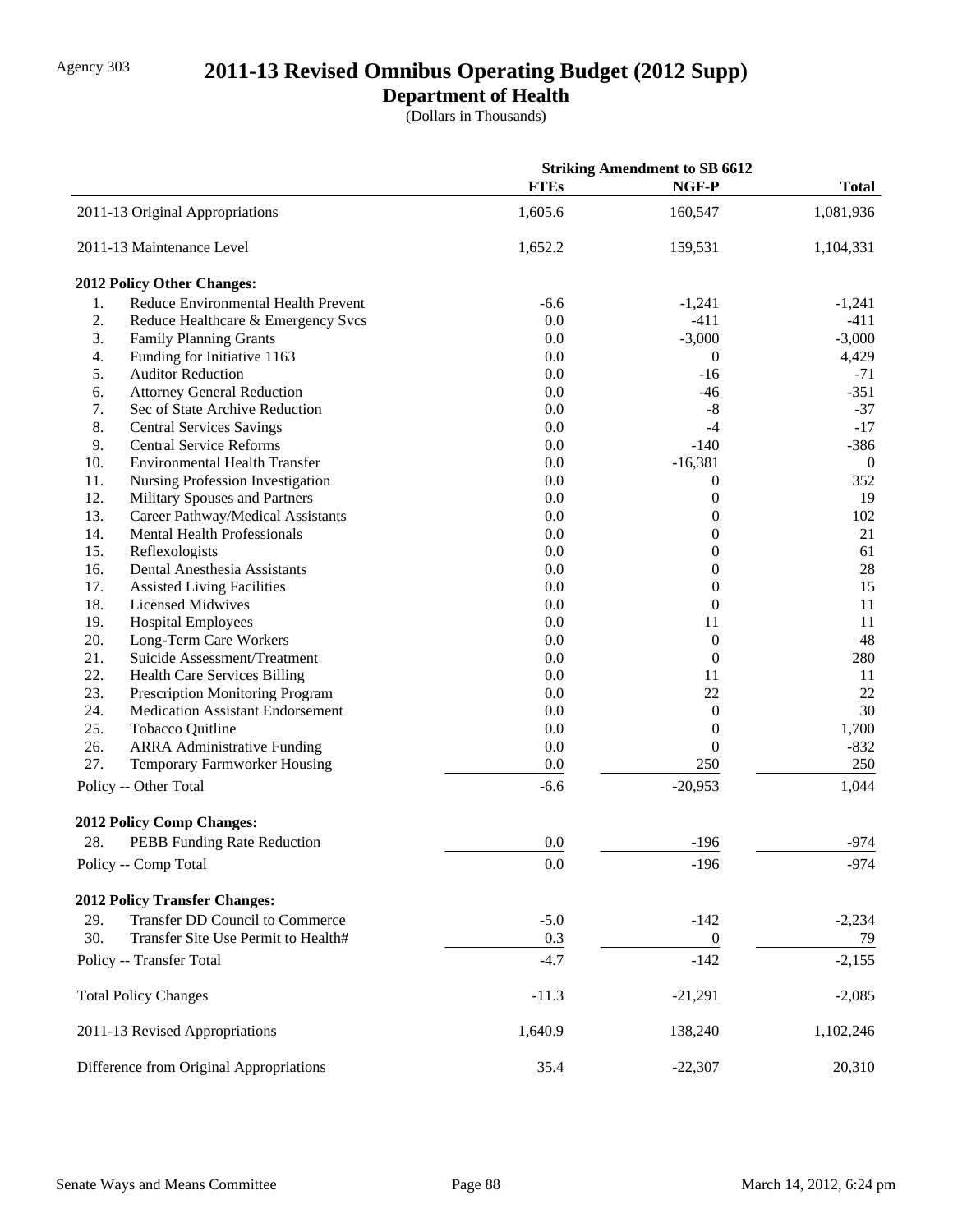# Agency 303 **2011-13 Revised Omnibus Operating Budget (2012 Supp)**

### **Department of Health**

(Dollars in Thousands)

|                                       | <b>Striking Amendment to SB 6612</b> |          |              |
|---------------------------------------|--------------------------------------|----------|--------------|
|                                       | FTEs                                 | NGF-P    | <b>Total</b> |
| % Change from Original Appropriations | 2.2%                                 | $-13.9%$ | .9%          |

*Comments:*

 **1. Reduce Environmental Health Prevent -** Funding is reduced for environmental health risk prevention programs and services. Technical assistance and monitoring of water systems, on-site septic system permitting and compliance activities, public health lab community outreach, and surveillance of plague mosquito-borne and tick-borne diseases are all reduced.

 **2. Reduce Healthcare & Emergency Svcs -** Fuding for Area Health Education Center rural health contracts and Emergency Medical System and Trauma Council contracts are reduced.

 **3. Family Planning Grants -** State funding for family planning grants is reduced by 17 percent of the total biennial appropriation.

 **4. Funding for Initiative 1163 -** Initiative 1163 was approved by voters in the 2011 election. It requires increased mandatory training, additional background checks and certification for long-term care workers beginning January 7, 2012. Administrative costs are capped and performance audits with additional fraud investigators are required. (Health Professions Account-State)

 **5. Auditor Reduction -** Agency funding levels are reduced to reflect reductions in billing authority for the Office of the State Auditor's Audit of State Government Account and use of existing fund balance. The Office of the State Auditor will use a risk-based methodology in selecting agencies to audit.

 **6. Attorney General Reduction -** Agency funding levels are reduced to reflect reductions in billing authority for the Office of the Attorney General's Legal Services Revolving Account.

 **7. Sec of State Archive Reduction -** Agency funding levels are reduced to reflect reductions in billing authority for the Office of the Secretary of State's Archives and Records Management Account.

 **8. Central Services Savings -** Funding is reduced for Office of Minority & Women's Business Enterprises (OMWBE), Office of Administrative Hearings (OAH), and Labor Relations Office (LRO), with the resulting savings passed along to other state agencies as a central service billing reduction. The funding reduction utilizes an excess fund balance from the OMWBE Enterprises Account, eliminates an administrative position at the OAH, and reduces LRO services.

 **9. Central Service Reforms -** Funding is reduced to reflect efficiencies related to state agency use of cell phones, mailing, printing, and information technology, pursuant to Engrossed Substitute Senate Bill 6607 (central service costs). (Various Funds)

 **10. Environmental Health Transfer -** A portion of the funding for environmental health programs is shifted to the State Toxics Control Account. (State Toxics Control Account-State)

 **11. Nursing Profession Investigation -** The Nursing Care Quality Assurance Commission will add three additional investigators to address substance use and increased nursing practice complaints. (Health Professions Account-State)

 **12. Military Spouses and Partners -** Senate Bill 6290 (military spouses and partners) addresses the occupational licensing status of military spouses or registered domestic partners during deployment or placement outside the state. (Health Professions Account-State)

 **13. Career Pathway/Medical Assistants -** Engrossed Substitute Senate Bill 6237 (career pathway/medical assistants) changes the designation of health care assistant to medical assistant, provides minimum requirements for entry-level medical assistants, and requires the Department of Health to establish a career ladder. (Health Professions Account-State)

 **14. Mental Health Professionals -** Substitute Senate Bill 6328 (mental health professionals) requires the Secretary of the Department of Health to adopt rules relating to the issuance of retired active licenses for mental health counselors, marriage and family therapists, advanced social workers, and independent clinical social workers. (Health Professions Account-State)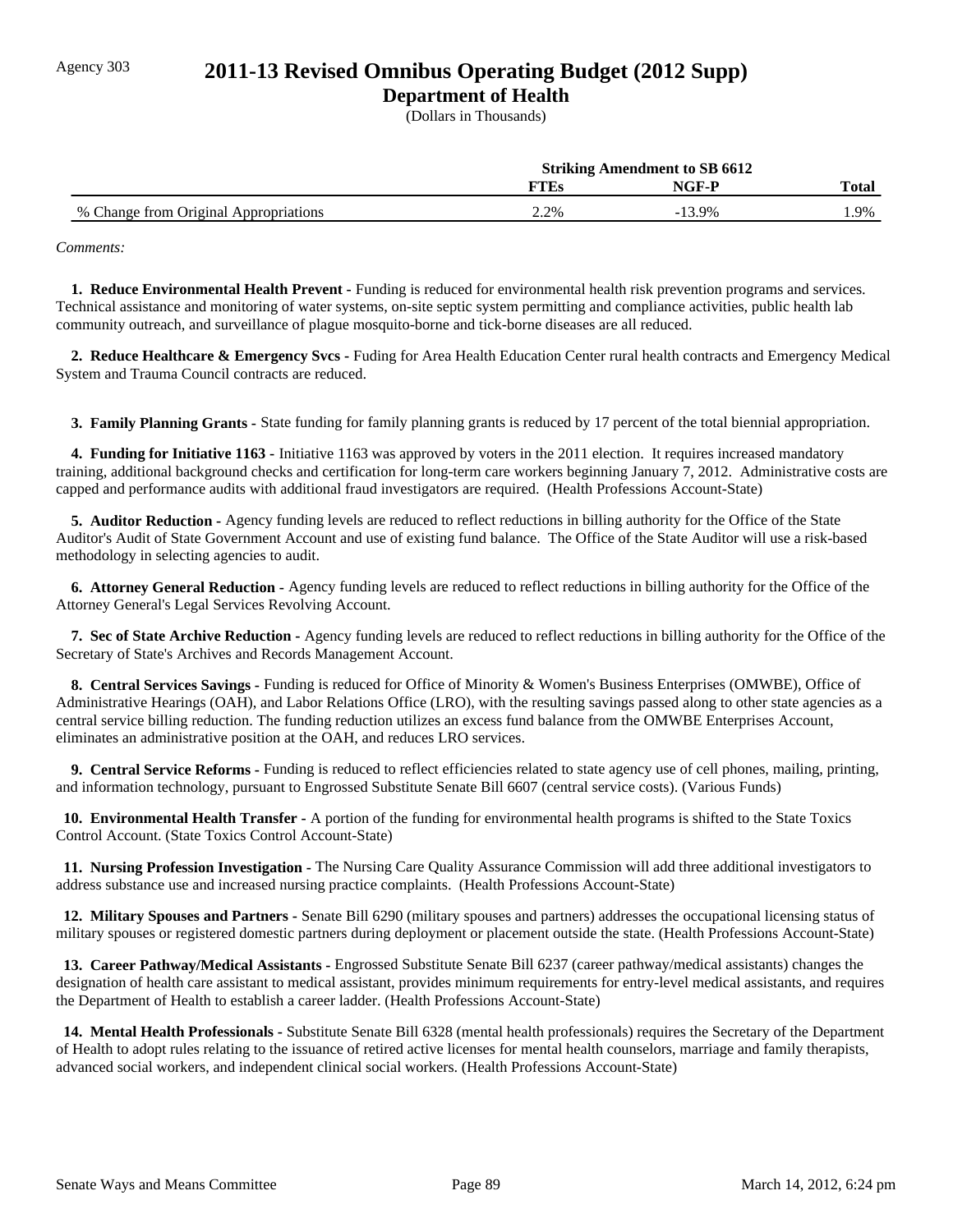# Agency 303 **2011-13 Revised Omnibus Operating Budget (2012 Supp) Department of Health**

 **15. Reflexologists -** Engrossed Substitute Senate Bill 6103 (reflexologists) provides for licensure to differentiate between professions of reflexology and massage therapy. (Health Professions Account-State)

 **16. Dental Anesthesia Assistants -** Engrossed Second Substitute Senate Bill 5620 (dental anesthesia assistants) prohibits a person from practicing or representing himself or herself as a certified dental anesthesia assistant or registered dental assistant without meeting the proper qualifications. (Health Professions Account-State)

 **17. Assisted Living Facilities -** Substitute House Bill 2056 (assisted living facilities) changes the term "boarding home" to "assisted living facility" throughout the Revised Code of Washington. (Health Professions Account-State)

 **18. Licensed Midwives -** Engrossed House Bill 2186 (licensed midwives) allows registered nurses and licensed practical nurses to perform certain tasks at the direction of a licensed midwife. (Health Professions Account-State)

 **19. Hospital Employees -** Engrossed Substitute House Bill 2229 ( hospital employees) requires certain hospitals to report employee compensation information to the department.

 **20. Long-Term Care Workers -** Engrossed Substitute House Bill 2314 (long-term care workers) makes technical corrections and clarifies provisions governing services by long-term care workers. (Health Professions Account-State)

 **21. Suicide Assessment/Treatment -** Engrossed Substitute House Bill 2366 (suicide assessment/treatment) establishes the Matt Adler suicide assessment, treatment, and management training act which requires certain health professionals to complete training in suicide assessment. (General Fund-State, Health Professions Account-State)

 **22. Health Care Services Billing -** Engrossed Substitute House Bill 2582 (health care services billing) requires a provider-based clinic that charges a facility fee to provide a notice to patients. Hospitals with provider-based clinics that bill a separate facility fee must report information to the department. (General Fund-State)

 **23. Prescription Monitoring Program -** Substitute Senate Bill 6105 (prescription monitoring program) exempts veterinarians from data submission requirements of the prescription monitoring program. (General Fund-State)

 **24. Medication Assistant Endorsement -** Engrossed Substitute House Bill 2473 (medication assistnat endorsement) establishes a medication assistant endorsement. (Health Professions Account-State)

 **25. Tobacco Quitline -** The Department of Health will use remaining funds in the Tobacco Prevention and Control Account to continue Quitline services to the uninsured and underinsured population in Washington. Quitline funding for those people with no insurance or any other health care benefits ended in the 2009-11 biennium. (Tobacco Prevention and Control Account-State)

 **26. ARRA Administrative Funding -** \$832,000 of federal stimulus funds that was originally estimated to be needed for administration of federal projects will instead be spent in the capital budget to support water system capital improvement projects.

 **27. Temporary Farmworker Housing -** Funds are provided to subsidize current fee levels in the Temporary Farmworker Housing Program. The department shall evaluate current inspection practices and fee assumptions which are based on occupancy levels. (General Fund-State Account)

 **28. PEBB Funding Rate Reduction -** The Public Employees' Benefits Board(PEBB) funding rate is reduced from \$850 to \$800 per eligible employee per month for FY 2013. This is projected to leave the PEBB reserves (both the self-insured claims reserve and the incurred-but-not-paid reserve) fully funded at the end of the 2011-13 fiscal biennium.

 **29. Transfer DD Council to Commerce -** The Developmental Disabilities Council and Endowment Trust Fund are transferred from the Department of Health to the Department of Commerce. The Council works with individuals with developmental disabilities and their families to promote a comprehensive system of services, and serves as an advocate and planning body. The Fund works with families and individuals with developmental disabilities to prepare for their future financial stability. (General Fund-State, General Fund-Federal, Community and Economic Development Fee Account-State)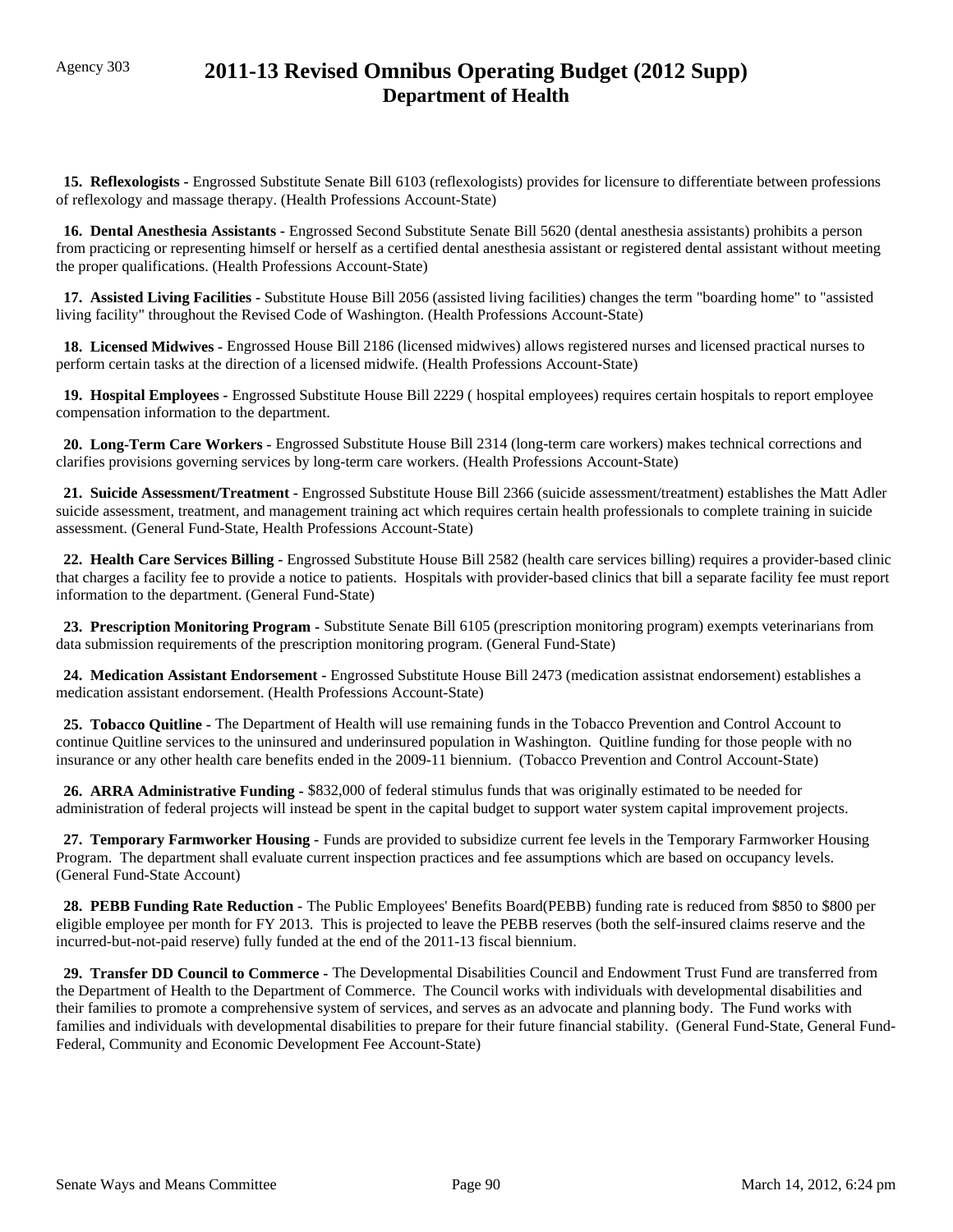# Agency 303 **2011-13 Revised Omnibus Operating Budget (2012 Supp) Department of Health**

 **30. Transfer Site Use Permit to Health# -** Work related to low-level radioactive waste site use permits will be transferred from the Department of Ecology to the Department of Health. The majority of the work involves solely radioactive waste, which falls under the regulatory purview of Health, rather than hazardous or mixed waste (radioactive and hazardous) which is Ecology's focus. Transferring this work reduces duplicative efforts between Ecology and Health and provides improved service to permit applicants. (Site Closure Account-State)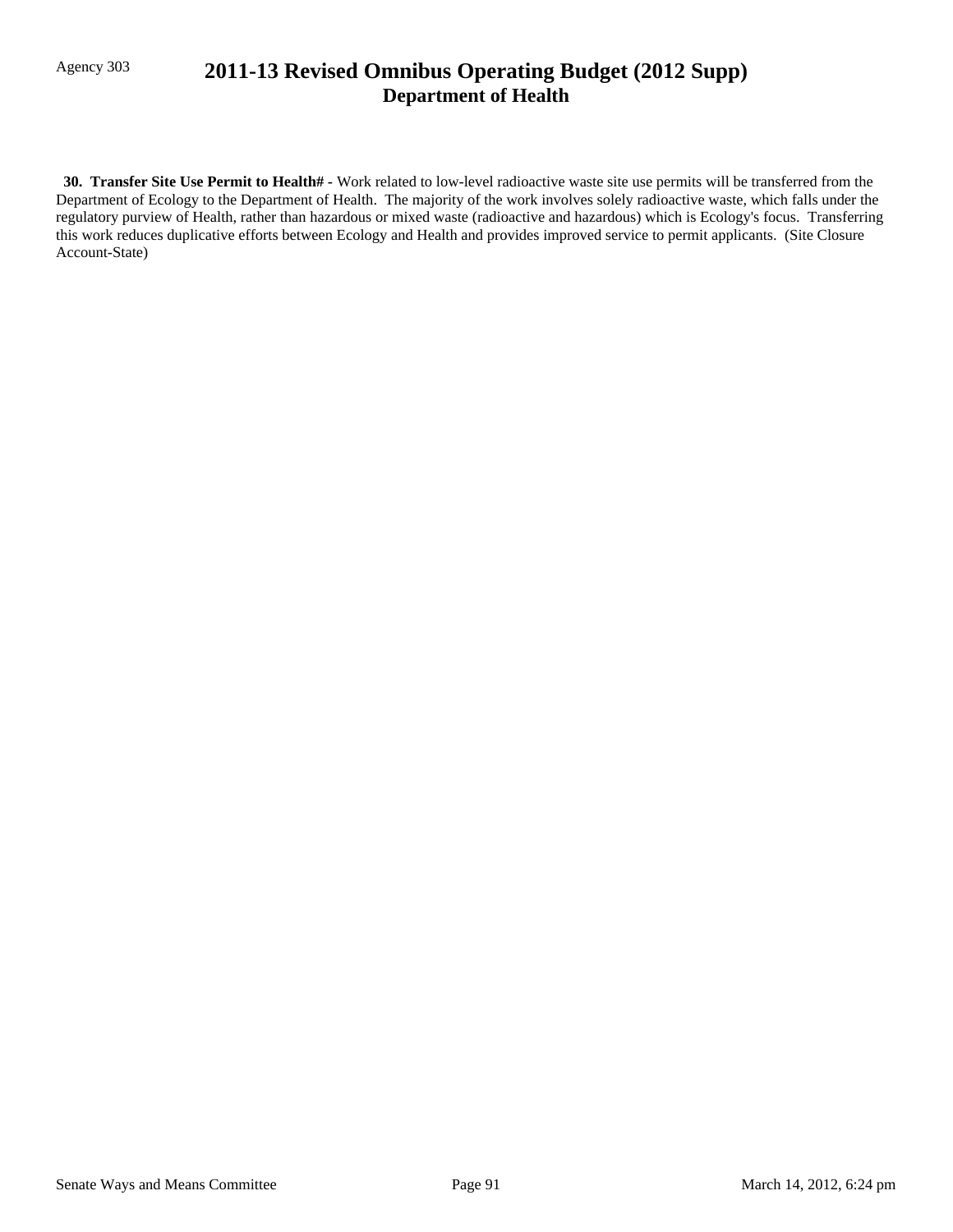## Agency 305 **2011-13 Revised Omnibus Operating Budget (2012 Supp)**

### **Department of Veterans' Affairs**

(Dollars in Thousands)

|                                          | <b>Striking Amendment to SB 6612</b> |          |              |
|------------------------------------------|--------------------------------------|----------|--------------|
|                                          | <b>FTEs</b>                          | NGF-P    | <b>Total</b> |
| 2011-13 Original Appropriations          | 690.3                                | 16,261   | 115,305      |
| 2011-13 Maintenance Level                | 690.3                                | 15,458   | 117,425      |
| <b>2012 Policy Other Changes:</b>        |                                      |          |              |
| <b>Auditor Reduction</b><br>1.           | 0.0                                  | $-15$    | $-43$        |
| 2.<br><b>Attorney General Reduction</b>  | 0.0                                  | $-2$     | $-6$         |
| 3.<br>Sec of State Archive Reduction     | 0.0                                  | $-1$     | $-4$         |
| 4.<br><b>Central Services Savings</b>    | 0.0                                  | $\theta$ | $-1$         |
| 5.<br><b>Central Service Reforms</b>     | 0.0                                  | $-53$    | -144         |
| Policy -- Other Total                    | 0.0                                  | $-71$    | $-198$       |
| <b>2012 Policy Comp Changes:</b>         |                                      |          |              |
| <b>PEBB</b> Funding Rate Reduction<br>6. | 0.0                                  | $-40$    | $-380$       |
| Policy -- Comp Total                     | 0.0                                  | $-40$    | $-380$       |
| <b>Total Policy Changes</b>              | 0.0                                  | $-111$   | $-578$       |
| 2011-13 Revised Appropriations           | 690.3                                | 15,347   | 116,847      |
| Difference from Original Appropriations  | 0.0                                  | $-914$   | 1,542        |
| % Change from Original Appropriations    | 0.0%                                 | $-5.6%$  | 1.3%         |

#### *Comments:*

 **1. Auditor Reduction -** Agency funding levels are reduced to reflect reductions in billing authority for the Office of the State Auditor's Audit of State Government Account and use of existing fund balance. The Office of the State Auditor will use a risk-based methodology in selecting agencies to audit.

 **2. Attorney General Reduction -** Agency funding levels are reduced to reflect reductions in billing authority for the Office of the Attorney General's Legal Services Revolving Account.

 **3. Sec of State Archive Reduction -** Agency funding levels are reduced to reflect reductions in billing authority for the Office of the Secretary of State's Archives and Records Management Account.

 **4. Central Services Savings -** Funding is reduced for Office of Minority & Women's Business Enterprises (OMWBE), Office of Administrative Hearings (OAH), and Labor Relations Office (LRO), with the resulting savings passed along to other state agencies as a central service billing reduction. The funding reduction utilizes an excess fund balance from the OMWBE Enterprises Account, eliminates an administrative position at the OAH, and reduces LRO services.

 **5. Central Service Reforms -** Funding is reduced to reflect efficiencies related to state agency use of cell phones, mailing, printing, and information technology, pursuant to Engrossed Substitute Senate Bill 6607 (central service costs). (Various Funds)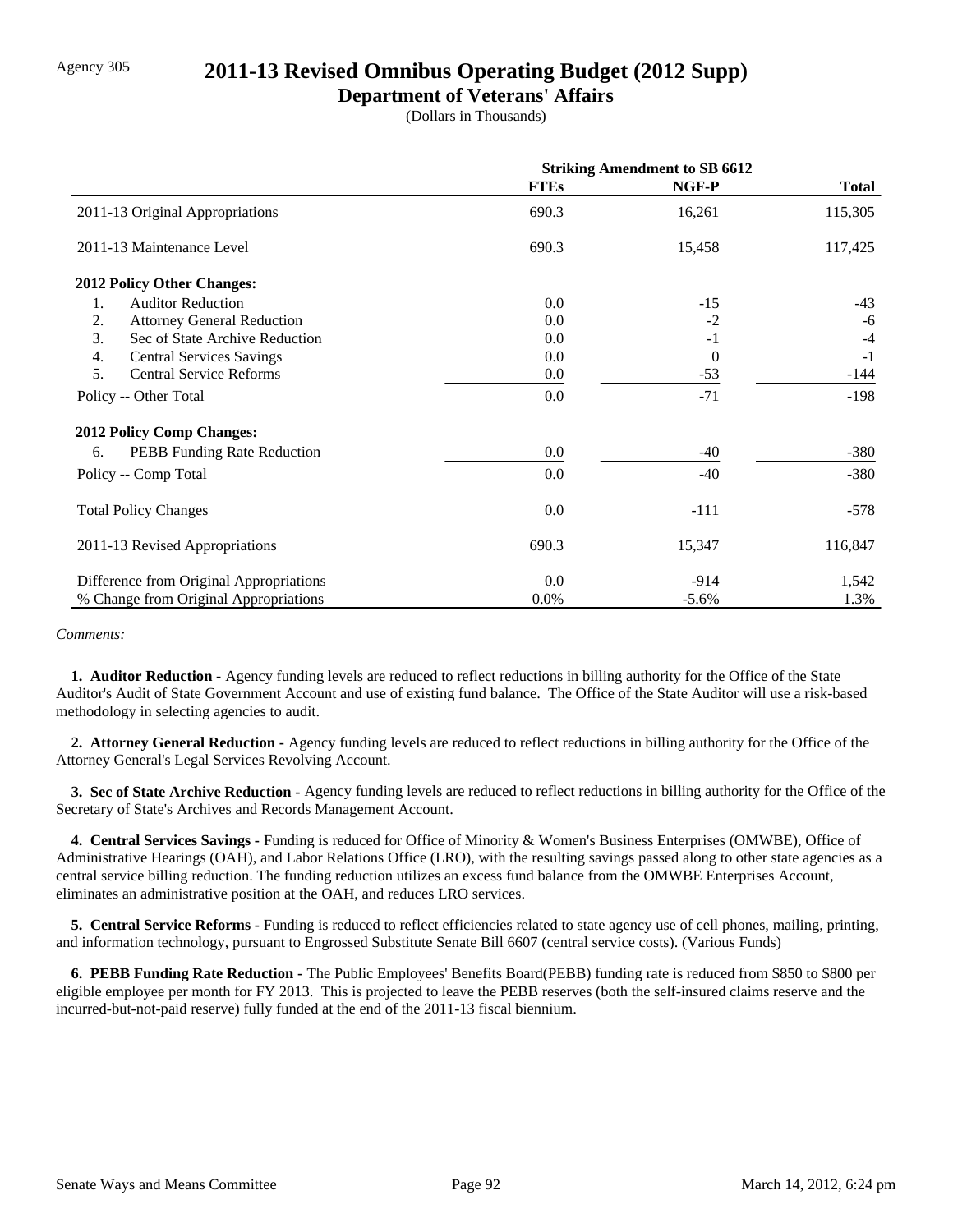### Agency 310 **2011-13 Revised Omnibus Operating Budget (2012 Supp)**

### **Department of Corrections**

(Dollars in Thousands)

|                                              | <b>Striking Amendment to SB 6612</b> |           |              |
|----------------------------------------------|--------------------------------------|-----------|--------------|
|                                              | <b>FTEs</b>                          | NGF-P     | <b>Total</b> |
| 2011-13 Original Appropriations              | 8,358.5                              | 1,635,488 | 1,659,307    |
| 2011-13 Maintenance Level                    | 7,941.7                              | 1,646,019 | 1,667,612    |
| 2012 Policy Other Changes:                   |                                      |           |              |
| <b>Auditor Reduction</b><br>1.               | 0.0                                  | 31        | 31           |
| 2.<br><b>Attorney General Reduction</b>      | 0.0                                  | $-725$    | $-725$       |
| 3.<br>Sec of State Archive Reduction         | 0.0                                  | $-50$     | $-50$        |
| <b>Central Services Savings</b><br>4.        | 0.0                                  | $-71$     | $-71$        |
| 5.<br>Reimburse Scherf Trial Expenditures    | 0.0                                  | 1,041     | 1,041        |
| Hepatitis Immunizations<br>6.                | 0.0                                  | 292       | 292          |
| 7.<br><b>Community Supervision Violators</b> | $-9.1$                               | $-15,168$ | $-15,168$    |
| 8.<br>Administrative Costs/Vacancies         | 0.0                                  | $-9,206$  | $-9,206$     |
| 9.<br><b>Central Service Reforms</b>         | 0.0                                  | $-2,292$  | $-2,292$     |
| 10.<br>Prison Safety & Radios                | 0.0                                  | $\Omega$  | 2,000        |
| 11.<br><b>Hospital Rates</b>                 | 0.0                                  | $-3,352$  | $-3,352$     |
| 12.<br><b>Correctional Officer Uniforms</b>  | 0.0                                  | 311       | 311          |
| 13.<br>Furniture Factory COP                 | 0.0                                  | $-2,045$  | $-2,045$     |
| 14.<br>Maple Lane Warm Closure               | 0.0                                  | 206       | 206          |
| Policy -- Other Total                        | $-9.1$                               | $-31,028$ | $-29,028$    |
| <b>2012 Policy Comp Changes:</b>             |                                      |           |              |
| PEBB Funding Rate Reduction<br>15.           | 0.0                                  | $-5,044$  | $-5,046$     |
| Policy -- Comp Total                         | 0.0                                  | $-5,044$  | $-5,046$     |
| <b>Total Policy Changes</b>                  | $-9.1$                               | $-36,072$ | $-34,074$    |
| 2011-13 Revised Appropriations               | 7,932.7                              | 1,609,947 | 1,633,538    |
| Difference from Original Appropriations      | $-425.8$                             | $-25,541$ | $-25,769$    |
| % Change from Original Appropriations        | $-5.1%$                              | $-1.6%$   | $-1.6%$      |

#### *Comments:*

 **1. Auditor Reduction -** Agency funding levels are reduced to reflect reductions in billing authority for the Office of the State Auditor's Audit of State Government Account and use of existing fund balance. The Office of the State Auditor will use a risk-based methodology in selecting agencies to audit.

 **2. Attorney General Reduction -** Agency funding levels are reduced to reflect reductions in billing authority for the Office of the Attorney General's Legal Services Revolving Account.

 **3. Sec of State Archive Reduction -** Agency funding levels are reduced to reflect reductions in billing authority for the Office of the Secretary of State's Archives and Records Management Account.

 **4. Central Services Savings -** Funding is reduced for Office of Minority & Women's Business Enterprises (OMWBE), Office of Administrative Hearings (OAH), and Labor Relations Office (LRO), with the resulting savings passed along to other state agencies as a central service billing reduction. The funding reduction utilizes an excess fund balance from the OMWBE Enterprises Account, eliminates an administrative position at the OAH, and reduces LRO services.

 **5. Reimburse Scherf Trial Expenditures -** Funding is provided to cover the cost of the Byron Scherf trial. Scherf is the offender accused in the January 29, 2011 murder of Monroe Correctional Complex Correctional Officer Jayme Biendl.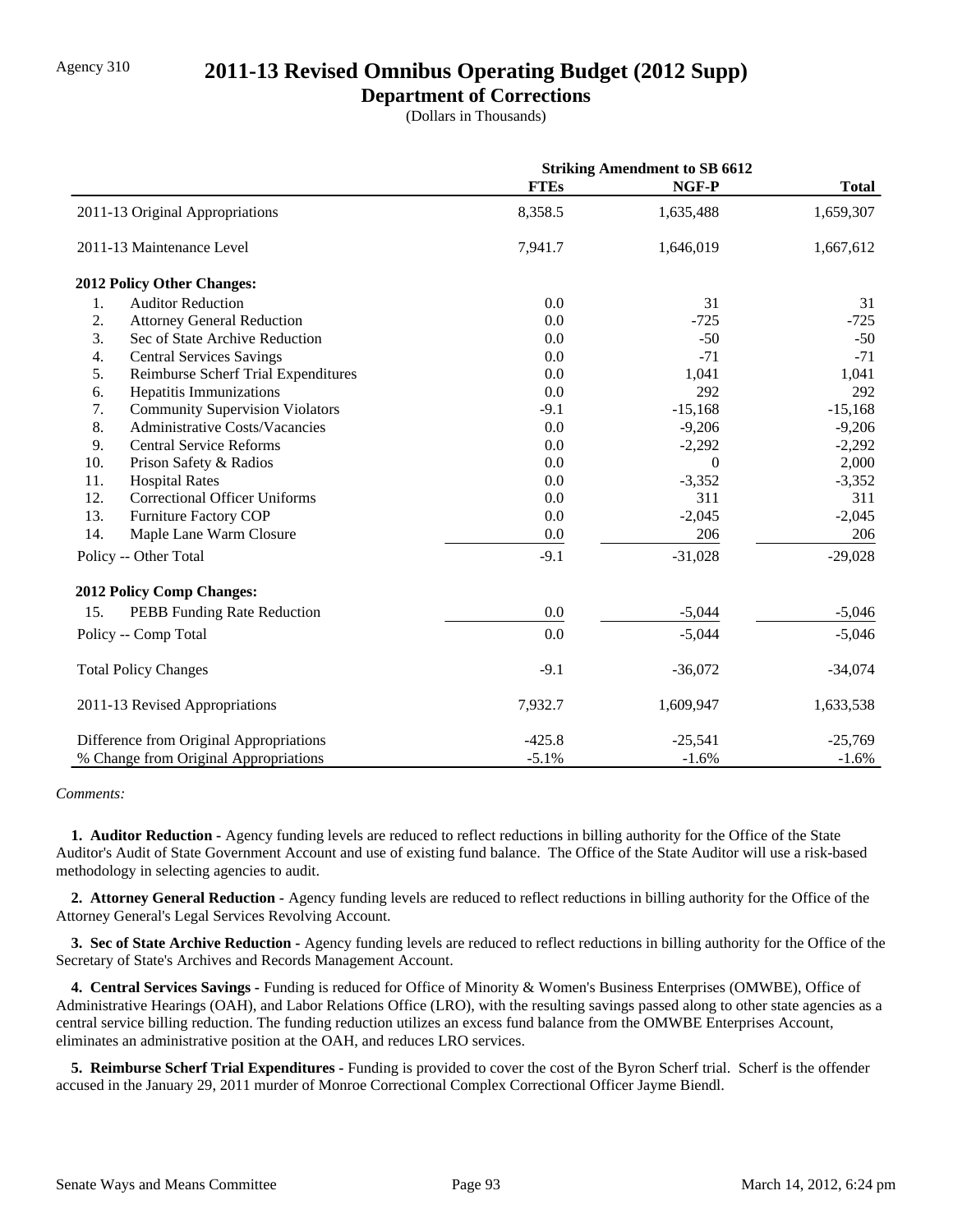# Agency 310 **2011-13 Revised Omnibus Operating Budget (2012 Supp) Department of Corrections**

 **6. Hepatitis Immunizations -** Due to a loss of federal funding, DOC requires an additional \$200,000 per year to continue immunizing all incoming offenders against Hepatitis B. The additional funds will be used to purchase Hepatitis B vaccines, which will continue to reduce the spread of Hepatitis B among offenders and help protect the health of the citizens of the state.

 **7. Community Supervision Violators -** Funding is reduced to reflect implementation of a structured community supervision violation process effective April 2012. The funding level assumes that \$5.3 million from the estimated savings is reinvested into a supervision model that includes additional programming and treatment for offenders based on an offender's assessed risk level and treatment needs.

 **8. Administrative Costs/Vacancies -** One-time savings are taken to reflect underspending in FY 2012. Savings of \$1,165,000 in FY 2013 are ongoing.

 **9. Central Service Reforms -** Funding is reduced to reflect efficiencies related to state agency use of cell phones, mailing, printing, and information technology, pursuant to Engrossed Substitute Senate Bill 6607 (central service costs). (Various Funds)

 **10. Prison Safety & Radios -** One-time funding is provided to install narrowband radios and to implement prison safety measures recommended by the Department's Statewide Security Advisory Committee. (Enhanced 911 Account-State)

 **11. Hospital Rates -** Savings are taken to reflect passage of HB 2803 (incarcerated offenders). The bill requires hospitals and other health care providers to charge Medicaid rates to the Department of Corrections.

 **12. Correctional Officer Uniforms -** Funding is provided to begin implementation of HB 2346 (correctional officer uniforms), which exempts the Department of Corrections and its employees from the requirement to purchase employee uniforms from Correctional Industries.

 **13. Furniture Factory COP -** For fiscal year 2012 and fiscal year 2013 only, the debt service for the certificate of participation used to finance the construction of the Correctional Industries Furniture Factory at the Stafford Creek Corrections Center is paid from the Correctional Industries Account. Beginning in FY 2014 the debt service will be paid from the state general fund.

 **14. Maple Lane Warm Closure -** Funding is provided for the Department of Corrections to maintain the state facilities and assets at Maple Lane School in Rochester from April 1, 2012 through June 30, 2013. A proviso specifies that the Department shall not house offenders at the Maple Lane facility.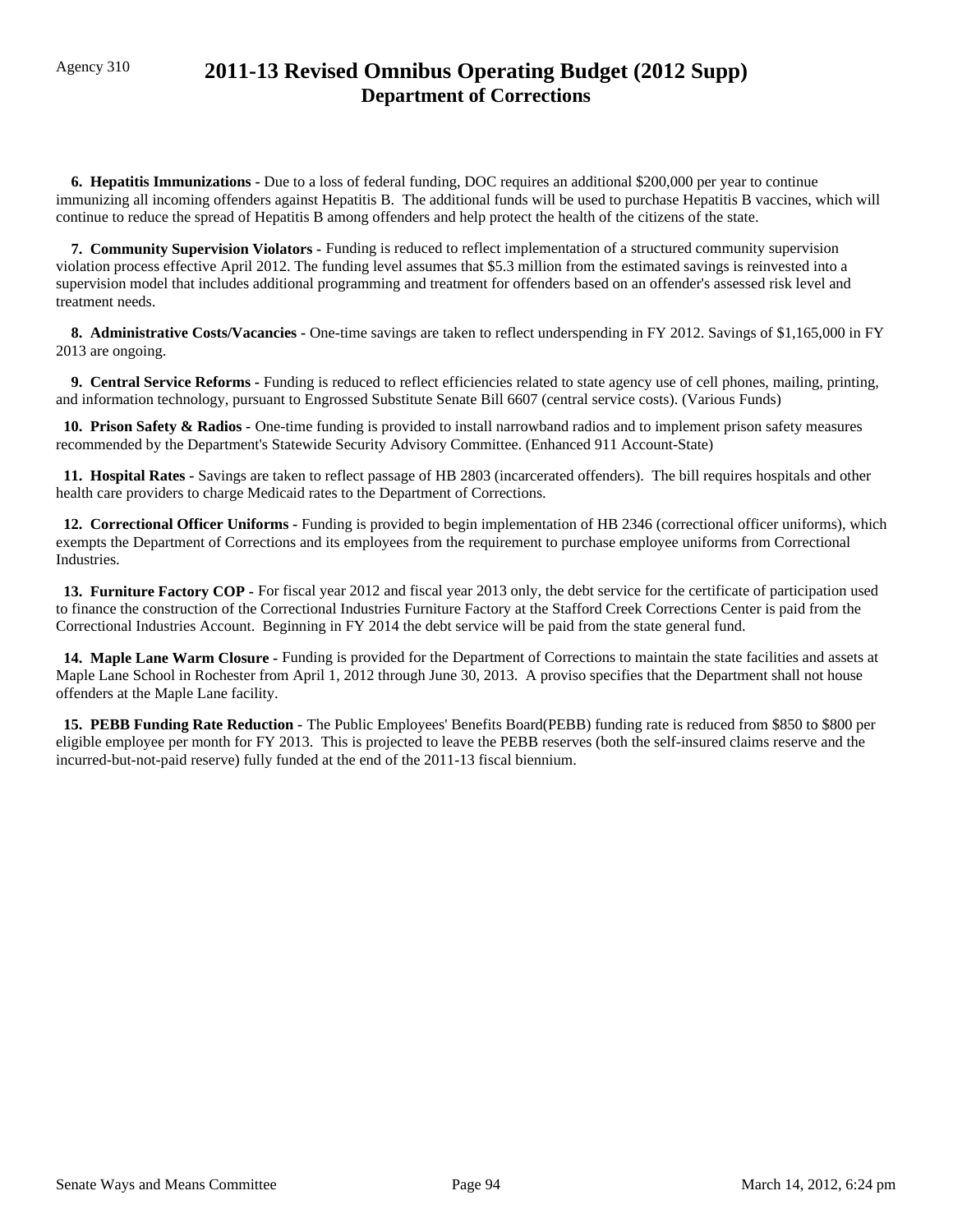### Agency 315 **2011-13 Revised Omnibus Operating Budget (2012 Supp)**

### **Dept of Services for the Blind**

(Dollars in Thousands)

|                                         | <b>Striking Amendment to SB 6612</b> |          |              |
|-----------------------------------------|--------------------------------------|----------|--------------|
|                                         | <b>FTEs</b>                          | NGF-P    | <b>Total</b> |
| 2011-13 Original Appropriations         | 75.0                                 | 4,542    | 25,567       |
| 2011-13 Maintenance Level               | 75.0                                 | 4,534    | 25,548       |
| <b>2012 Policy Other Changes:</b>       |                                      |          |              |
| <b>Auditor Reduction</b><br>1.          | 0.0                                  | $-2$     | $-10$        |
| 2.<br><b>Attorney General Reduction</b> | 0.0                                  | $\Omega$ | $-1$         |
| 3.<br>Sec of State Archive Reduction    | 0.0                                  | 0        | $-1$         |
| 4.<br><b>Central Services Savings</b>   | 0.0                                  | 0        | $-1$         |
| 5.<br><b>Central Service Reforms</b>    | $0.0\,$                              | $-7$     | $-21$        |
| Policy -- Other Total                   | 0.0                                  | $-9$     | $-34$        |
| <b>2012 Policy Comp Changes:</b>        |                                      |          |              |
| PEBB Funding Rate Reduction<br>6.       | 0.0                                  | -8       | $-48$        |
| Policy -- Comp Total                    | 0.0                                  | $-8$     | $-48$        |
| <b>Total Policy Changes</b>             | 0.0                                  | $-17$    | $-82$        |
| 2011-13 Revised Appropriations          | 75.0                                 | 4,517    | 25,466       |
| Difference from Original Appropriations | 0.0                                  | $-25$    | $-101$       |
| % Change from Original Appropriations   | 0.0%                                 | $-0.6%$  | $-0.4%$      |

#### *Comments:*

 **1. Auditor Reduction -** Agency funding levels are reduced to reflect reductions in billing authority for the Office of the State Auditor's Audit of State Government Account and use of existing fund balance. The Office of the State Auditor will use a risk-based methodology in selecting agencies to audit.

 **2. Attorney General Reduction -** Agency funding levels are reduced to reflect reductions in billing authority for the Office of the Attorney General's Legal Services Revolving Account.

 **3. Sec of State Archive Reduction -** Agency funding levels are reduced to reflect reductions in billing authority for the Office of the Secretary of State's Archives and Records Management Account.

 **4. Central Services Savings -** Funding is reduced for Office of Minority & Women's Business Enterprises (OMWBE), Office of Administrative Hearings (OAH), and Labor Relations Office (LRO), with the resulting savings passed along to other state agencies as a central service billing reduction. The funding reduction utilizes an excess fund balance from the OMWBE Enterprises Account, eliminates an administrative position at the OAH, and reduces LRO services.

 **5. Central Service Reforms -** Funding is reduced to reflect efficiencies related to state agency use of cell phones, mailing, printing, and information technology, pursuant to Engrossed Substitute Senate Bill 6607 (central service costs). (Various Funds)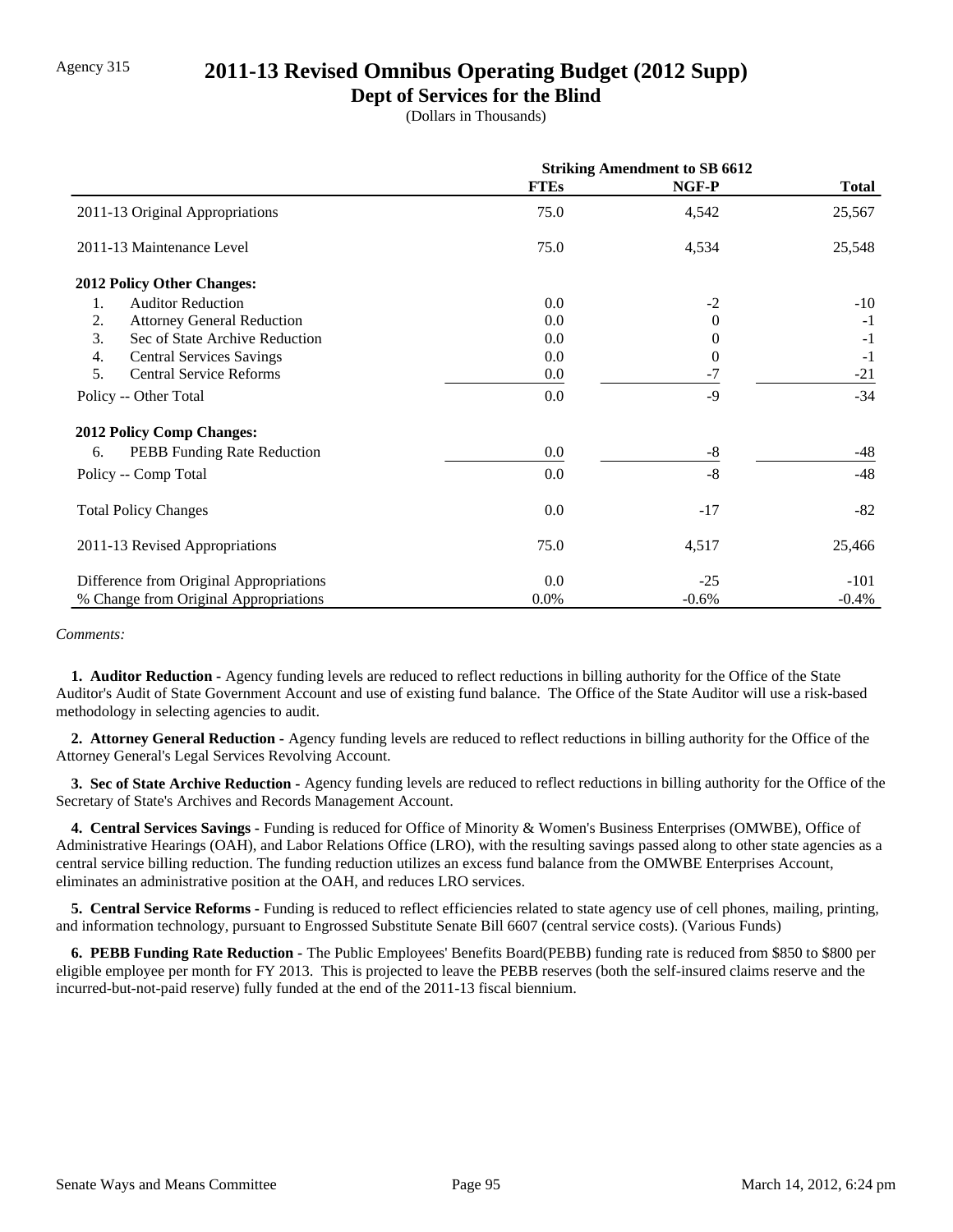### Agency 540 **2011-13 Revised Omnibus Operating Budget (2012 Supp)**

### **Employment Security Department**

(Dollars in Thousands)

|                                           | <b>Striking Amendment to SB 6612</b> |                |                |
|-------------------------------------------|--------------------------------------|----------------|----------------|
|                                           | <b>FTEs</b>                          | NGF-P          | <b>Total</b>   |
| 2011-13 Original Appropriations           | 2,381.5                              | 69             | 715,099        |
| 2011-13 Maintenance Level                 | 2,381.5                              | $\overline{0}$ | 706,491        |
| <b>2012 Policy Other Changes:</b>         |                                      |                |                |
| 1.<br><b>Auditor Reduction</b>            | 0.0                                  | $\Omega$       | 1,140          |
| 2.<br><b>Attorney General Reduction</b>   | 0.0                                  | $\Omega$       | $-105$         |
| 3.<br>Sec of State Archive Reduction      | 0.0                                  |                | $-12$          |
| 4.<br><b>Central Services Savings</b>     | 0.0                                  |                | $-80$          |
| 5.<br><b>Central Service Reforms</b>      | 0.0                                  | $\theta$       | $-539$         |
| <b>Eliminate Unfunded Positions</b><br>6. | $-50.0$                              | $\theta$       | $\overline{0}$ |
| Policy -- Other Total                     | $-50.0$                              | $\theta$       | 404            |
| 2012 Policy Comp Changes:                 |                                      |                |                |
| PEBB Funding Rate Reduction<br>7.         | 0.0                                  | $\theta$       | $-1,548$       |
| Policy -- Comp Total                      | 0.0                                  | $\Omega$       | $-1,548$       |
| <b>Total Policy Changes</b>               | $-50.0$                              | $\overline{0}$ | $-1,144$       |
| 2011-13 Revised Appropriations            | 2,331.5                              | $\theta$       | 705,347        |
| Difference from Original Appropriations   | $-50.0$                              | -69            | $-9,752$       |
| % Change from Original Appropriations     | $-2.1%$                              | $-100.0\%$     | $-1.4%$        |

*Comments:*

 **1. Auditor Reduction -** Agency funding levels are reduced to reflect reductions in billing authority for the Office of the State Auditor's Audit of State Government Account and use of existing fund balance. The Office of the State Auditor will use a risk-based methodology in selecting agencies to audit.

 **2. Attorney General Reduction -** Agency funding levels are reduced to reflect reductions in billing authority for the Office of the Attorney General's Legal Services Revolving Account.

 **3. Sec of State Archive Reduction -** Agency funding levels are reduced to reflect reductions in billing authority for the Office of the Secretary of State's Archives and Records Management Account.

 **4. Central Services Savings -** Funding is reduced for Office of Minority & Women's Business Enterprises (OMWBE), Office of Administrative Hearings (OAH), and Labor Relations Office (LRO), with the resulting savings passed along to other state agencies as a central service billing reduction. The funding reduction utilizes an excess fund balance from the OMWBE Enterprises Account, eliminates an administrative position at the OAH, and reduces LRO services.

 **5. Central Service Reforms -** Funding is reduced to reflect efficiencies related to state agency use of cell phones, mailing, printing, and information technology, pursuant to Engrossed Substitute Senate Bill 6607 (central service costs). (Various Funds)

 **6. Eliminate Unfunded Positions -** Unfunded employee positions are eliminated. This action does not affect funding.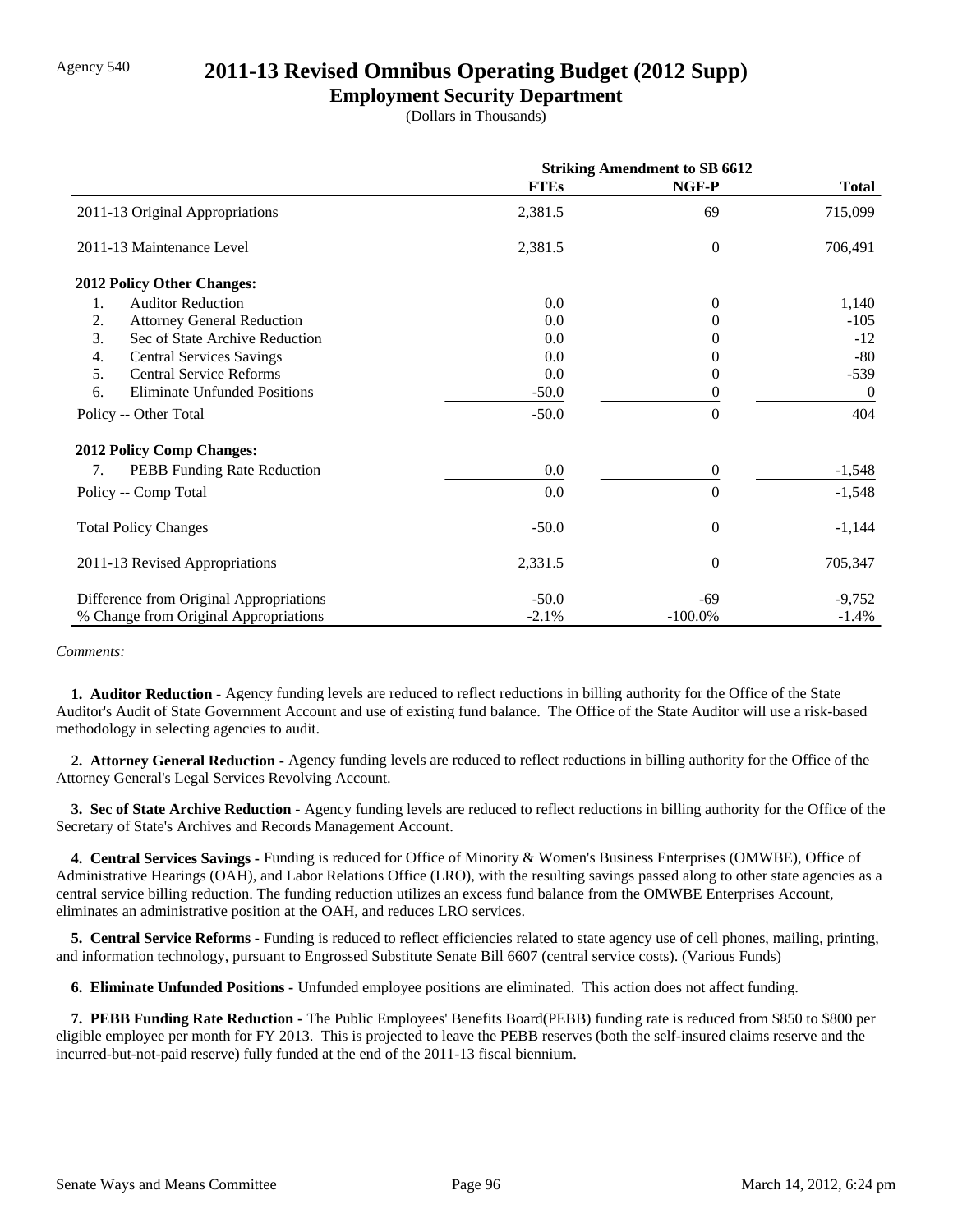# Agency 300 **2011-13 Revised Omnibus Operating Budget (2012 Supp)**<br>Program 010

**Dept of Social and Health Services**

**Children and Family Services**

(Dollars in Thousands)

|                                           | <b>Striking Amendment to SB 6612</b> |           |                |
|-------------------------------------------|--------------------------------------|-----------|----------------|
|                                           | <b>FTEs</b>                          | NGF-P     | <b>Total</b>   |
| 2011-13 Original Appropriations           | 2,563.1                              | 605,185   | 1,091,468      |
| 2011-13 Maintenance Level                 | 2,544.5                              | 582,350   | 1,079,607      |
| 2012 Policy Other Changes:                |                                      |           |                |
| Foster Care Length of Stay<br>1.          | 0.0                                  | $-781$    | $-1,260$       |
| 2.<br><b>Selected Services</b>            | 0.0                                  | $-4,250$  | $-5,117$       |
| 3.<br><b>Contracted Services</b>          | 0.0                                  | $-6,721$  | $-11,923$      |
| 4.<br>Family Assessment                   | 1.0                                  | 616       | 1,232          |
| 5.<br><b>Extended Foster Care</b>         | 0.0                                  | $\Omega$  | 178            |
| <b>Eliminate Unfunded Positions</b><br>6. | $-70.5$                              | $\Omega$  | $\overline{0}$ |
| Performance Based Contracting<br>7.       | 0.0                                  | 799       | 1,598          |
| 8.<br>DV Prevention Funding               | 0.0                                  | 0         | 86             |
| Policy -- Other Total                     | $-69.5$                              | $-10,337$ | $-15,206$      |
| <b>2012 Policy Comp Changes:</b>          |                                      |           |                |
| PEBB Funding Rate Reduction<br>9.         | 0.0                                  | $-1,112$  | $-1,490$       |
| Policy -- Comp Total                      | 0.0                                  | $-1,112$  | $-1,490$       |
| <b>Total Policy Changes</b>               | $-69.5$                              | $-11,449$ | $-16,696$      |
| 2011-13 Revised Appropriations            | 2,475.0                              | 570,901   | 1,062,911      |
| Difference from Original Appropriations   | $-88.1$                              | $-34,284$ | $-28,557$      |
| % Change from Original Appropriations     | $-3.4%$                              | $-5.7%$   | $-2.6%$        |

*Comments:*

**1. Foster Care Length of Stay -** The department will reduce the average length of time that children remain in the foster care program by using strategies to find permanent settings for 200 hard-to-place foster children. (General Fund-State, General Fund-Federal)

 **2. Selected Services -** Funding is adjusted to reflect reductions in a variety of child welfare programs including increased efforts to prevent overpayments, contract eliminations, aligning to actual expenditures, and other program reductions. (General Fund-State, General Fund-Federal)

 **3. Contracted Services -** Funding for Behavioral Rehabilitation Services (BRS) is reduced to align with FY 2011 expenditure levels. These services are provided to children and youth who are behaviorally or emotionally disordered and whose behaviors cannot be maintained in a less intensive setting. This reduction will be achieved through the current contract rates. (General Fund-State, General Fund-Federal)

 **4. Family Assessment -** Funding is provided to implement Engrossed Substitute Senate Bill 6555 (Child protective services). The bill authorizes the Department to implement Family Assessment Response (FAR) within Child Protective Services. (General Fund-State, General Fund-Federal)

 **5. Extended Foster Care -** Funding is provided to implement Engrossed Substitute House Bill 2592 (Extended Foster Care). The legislation extends foster care services to youth who elect to stay in care to attend a post-secondary academic or vocational educational program. Federal matching funds are available under the federal Fostering Connections act for Title IV-E eligible youth. (General Fund-Federal)

 **6. Eliminate Unfunded Positions -** Unfunded employee positions are eliminated. This action does not affect funding.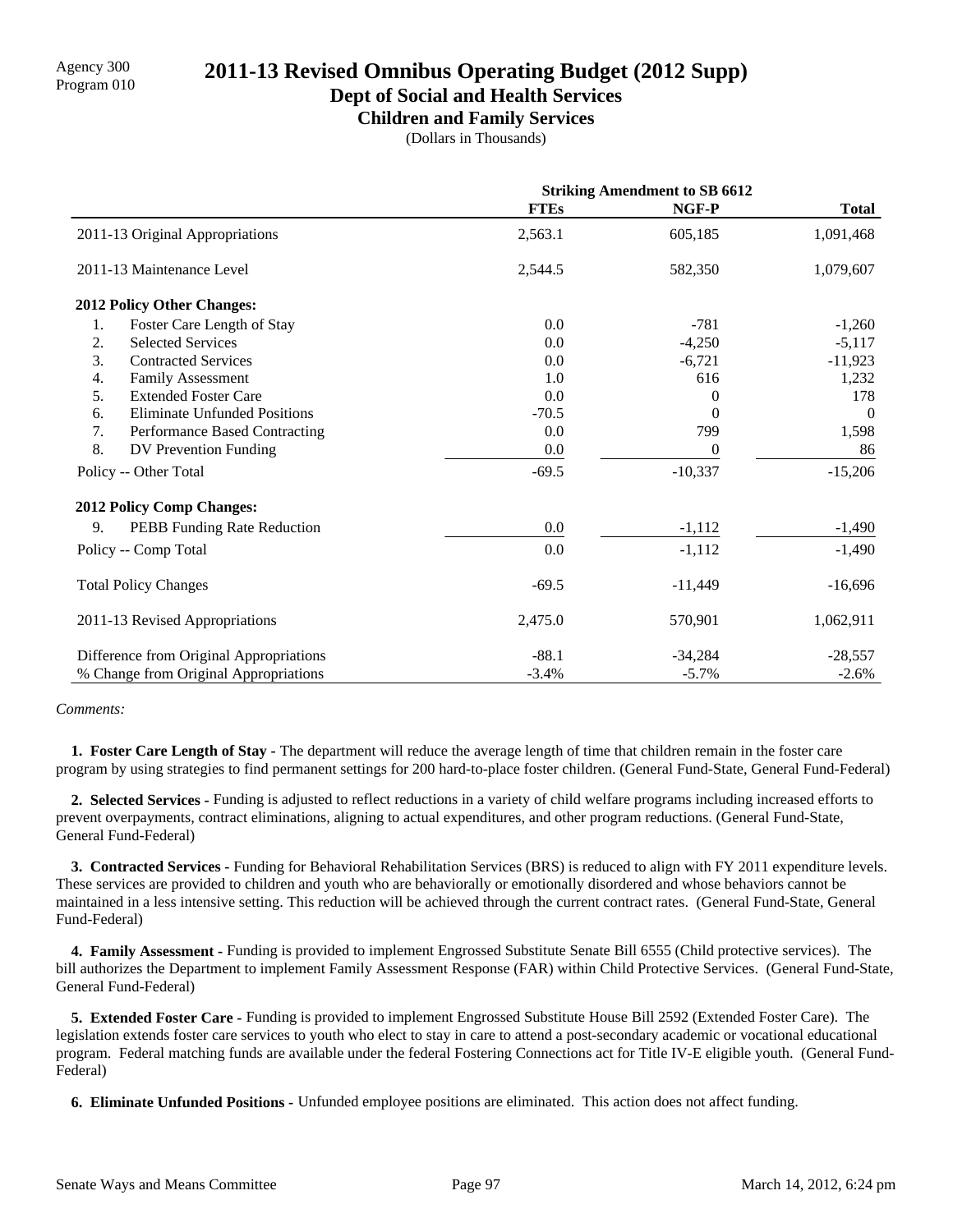## Agency 300 **2011-13 Revised Omnibus Operating Budget (2012 Supp)**<br>Program 010 **Dept of Social and Health Services Children and Family Services**

 **7. Performance Based Contracting -** Funding is provided to implement Engrossed Second Substitute House Bill 2264 (Child welfare/contracting). The legislation requires the DSHS to enter into performance-based contracts (PBC) for the provision of family support and related services by December 1, 2013. The DSHS is authorized to enter into PBC for additional services, other than case management, in future procurements. (General Fund-State, General Fund-Federal)

 **8. DV Prevention Funding -** Domestic Violence Prevention Account funding is provided for contracted services, rather than state general funds. (Domestic Violence Prevention Fund)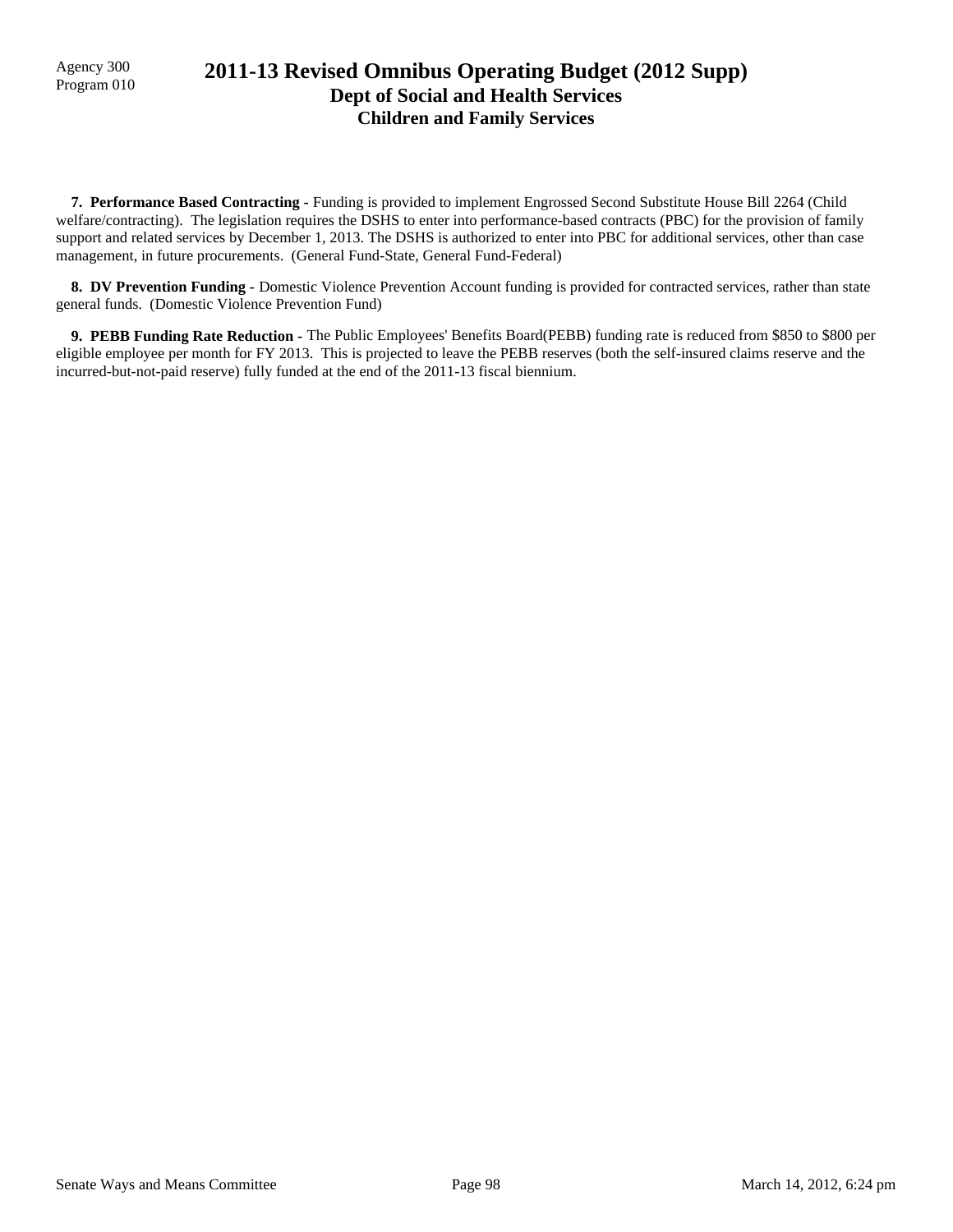# Agency 300<br>Program 020 **2011-13 Revised Omnibus Operating Budget (2012 Supp)**

**Dept of Social and Health Services**

#### **Juvenile Rehabilitation**

(Dollars in Thousands)

|                                          | <b>Striking Amendment to SB 6612</b> |          |              |
|------------------------------------------|--------------------------------------|----------|--------------|
|                                          | <b>FTEs</b>                          | NGF-P    | <b>Total</b> |
| 2011-13 Original Appropriations          | 817.9                                | 173,828  | 179,430      |
| 2011-13 Maintenance Level                | 755.9                                | 171,521  | 180,230      |
| <b>2012 Policy Comp Changes:</b>         |                                      |          |              |
| <b>PEBB</b> Funding Rate Reduction<br>1. | 0.0                                  | $-516$   | $-516$       |
| Policy -- Comp Total                     | 0.0                                  | $-516$   | $-516$       |
| <b>Total Policy Changes</b>              | 0.0                                  | $-516$   | $-516$       |
| 2011-13 Revised Appropriations           | 755.9                                | 171,005  | 179,714      |
| Difference from Original Appropriations  | $-62.0$                              | $-2,823$ | 284          |
| % Change from Original Appropriations    | $-7.6\%$                             | $-1.6%$  | 0.2%         |

#### *Comments:*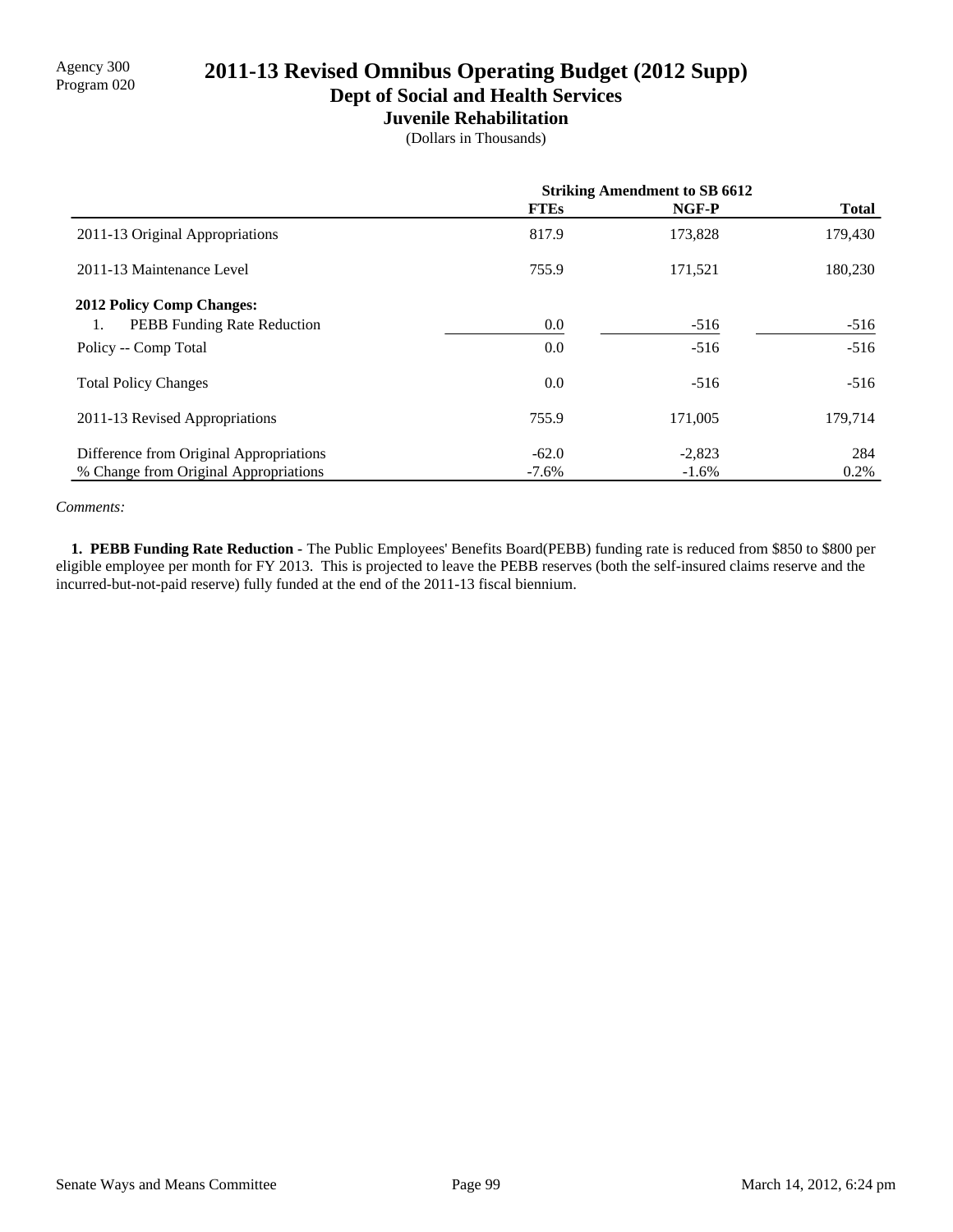# Program 030 **2011-13 Revised Omnibus Operating Budget (2012 Supp)**

**Dept of Social and Health Services**

#### **Mental Health**

(Dollars in Thousands)

|                                         | <b>Striking Amendment to SB 6612</b> |          |              |
|-----------------------------------------|--------------------------------------|----------|--------------|
|                                         | <b>FTEs</b>                          | NGF-P    | <b>Total</b> |
| 2011-13 Original Appropriations         | 2,771.0                              | 890,068  | 1,598,488    |
| 2011-13 Maintenance Level               | 2,643.3                              | 883,387  | 1,591,100    |
| 2012 Policy Other Changes:              |                                      |          |              |
| <b>Optional Waiver Services</b><br>1.   | 0.0                                  | $-1,345$ | $-2,976$     |
| Policy -- Other Total                   | 0.0                                  | $-1,345$ | $-2,976$     |
| <b>2012 Policy Comp Changes:</b>        |                                      |          |              |
| PEBB Funding Rate Reduction<br>2.       | 0.0                                  | $-1,490$ | $-1,666$     |
| Policy -- Comp Total                    | 0.0                                  | $-1,490$ | $-1,666$     |
| <b>Total Policy Changes</b>             | 0.0                                  | $-2,835$ | $-4,642$     |
| 2011-13 Revised Appropriations          | 2,643.3                              | 880,552  | 1,586,458    |
| Difference from Original Appropriations | $-127.7$                             | $-9,516$ | $-12,030$    |
| % Change from Original Appropriations   | $-4.6%$                              | $-1.1%$  | $-0.8\%$     |

#### *Comments:*

 **1. Optional Waiver Services -** Under the terms of the state's federal Medicaid waiver, some individual Regional Support Networks (RSNs) have been able to earn federal Medicaid matching funds to provide supported employment, clubhouse, and/or respite care services that are not typically covered by Medicaid. The federal government has recently adopted the position that such services must be funded and available in all RSN areas in order for Medicaid to fund them anywhere. Because state funds are not presently available to provide the services statewide, Medicaid funding for them is discontinued effective May 1, 2012. Individual RSNs may continue to provide these services with state-only, local, or federal block grant funds to the extent those are available. (General Fund-State, General Fund-Federal)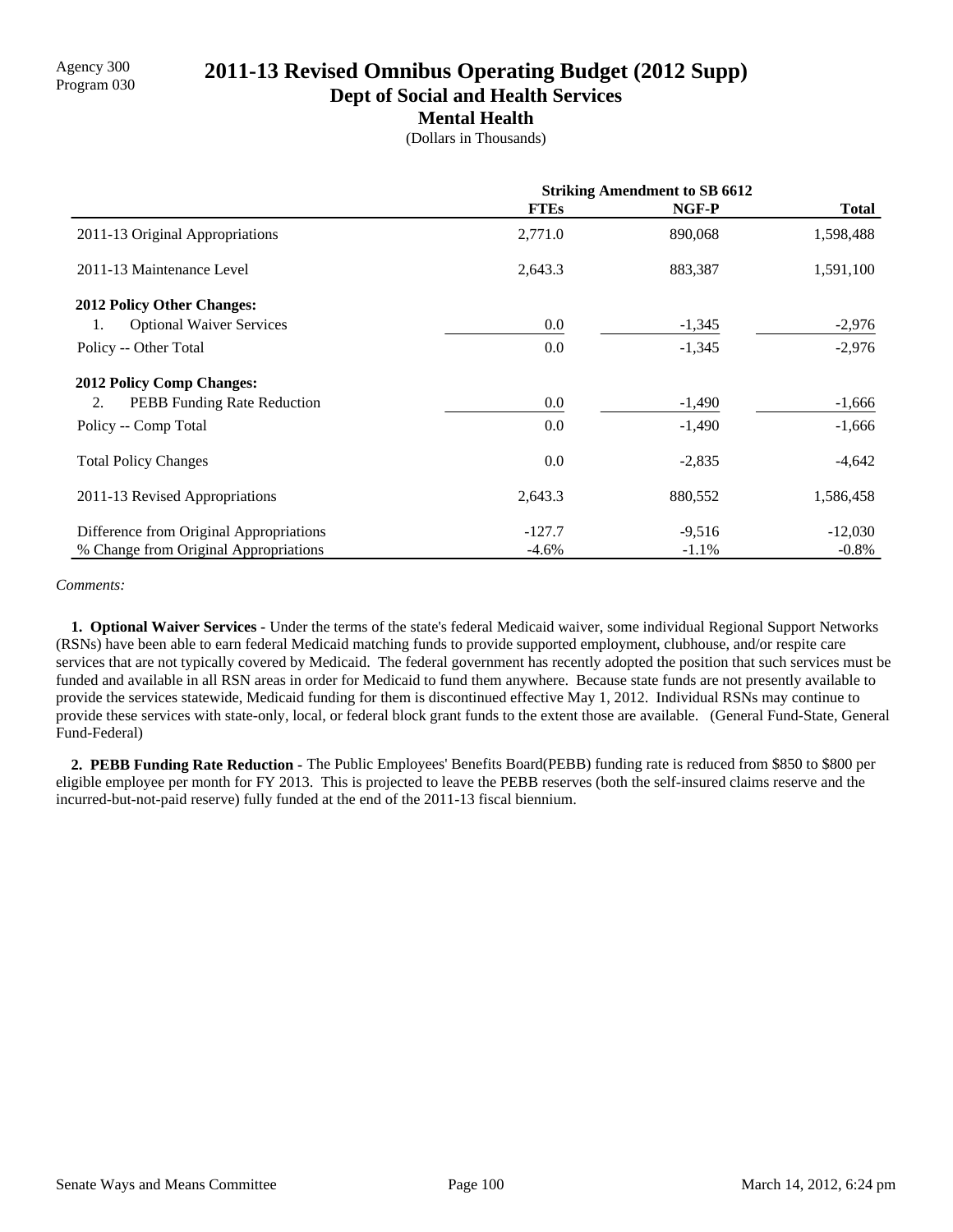# Agency 300 **2011-13 Revised Omnibus Operating Budget (2012 Supp)**<br>Program 040

**Dept of Social and Health Services**

**Developmental Disabilities**

(Dollars in Thousands)

|                                            | <b>Striking Amendment to SB 6612</b> |           |              |
|--------------------------------------------|--------------------------------------|-----------|--------------|
|                                            | <b>FTEs</b>                          | NGF-P     | <b>Total</b> |
| 2011-13 Original Appropriations            | 3,414.9                              | 1,012,678 | 1,926,723    |
| 2011-13 Maintenance Level                  | 3,238.3                              | 1,005,870 | 1,942,139    |
| 2012 Policy Other Changes:                 |                                      |           |              |
| 1.<br><b>Critical Community Placements</b> | 0.0                                  | 1,337     | 2,621        |
| 2.<br>Funding for Initiative 1163          | 0.0                                  | 3,561     | 6,235        |
| 3.<br>Correct Program Allotment            | 0.0                                  | $-8,340$  | $-8,340$     |
| <b>Current Year Variance</b><br>4.         | 0.0                                  | $-9,096$  | $-9,096$     |
| 5.<br><b>Eliminate Unfunded Positions</b>  | $-157.0$                             | $\Omega$  | $\theta$     |
| 6.<br>Future Use Study-Rainier             | 0.0                                  | 600       | 600          |
| Policy -- Other Total                      | $-157.0$                             | $-11,938$ | $-7,980$     |
| <b>2012 Policy Comp Changes:</b>           |                                      |           |              |
| PEBB Funding Rate Reduction<br>7.          | 0.0                                  | $-1,006$  | $-1,986$     |
| Policy -- Comp Total                       | 0.0                                  | $-1,006$  | $-1,986$     |
| <b>Total Policy Changes</b>                | $-157.0$                             | $-12,944$ | $-9,966$     |
| 2011-13 Revised Appropriations             | 3,081.3                              | 992,926   | 1,932,173    |
| Difference from Original Appropriations    | $-333.6$                             | $-19,752$ | 5,450        |
| % Change from Original Appropriations      | $-9.8\%$                             | $-2.0%$   | 0.3%         |

#### *Comments:*

 **1. Critical Community Placements -** Funding is provided for 35 out-of-home community residential placements for individuals with developmental disabilities in crisis that have been identified as aging out of the Children's Administration or being released from a state institution such as the Department of Corrections, the Juvenile Rehabilitation Administration, or a psychiatric hospital. (General Fund-State, General Fund-Federal)

 **2. Funding for Initiative 1163 -** Initiative 1163 was approved by voters in the 2011 election. It requires increased mandatory training, additional background checks, and certification for long-term care workers beginning January 7, 2012. Administrative costs are capped and performance audits with additional fraud investigators are required. (General Fund-State, General Fund-Federal)

 **3. Correct Program Allotment -** Funding is removed from the H55 budget unit within the Division of Developmental Disabilities to align the program allotment with actual and planned expenditures. No client services are impacted by this item.

 **4. Current Year Variance -** Current year program variance (under-expenditure) is removed from the Division of Developmental Disabilities. This is variance that otherwise will revert at the end of the fiscal year.

 **5. Eliminate Unfunded Positions -** One hundred fifty-seven unfunded staff positions are eliminated. There are no assumed savings since funding was never provided for these positions.

 **6. Future Use Study-Rainier -** Funding is provided for a long-range vision and development plan for Rainier School.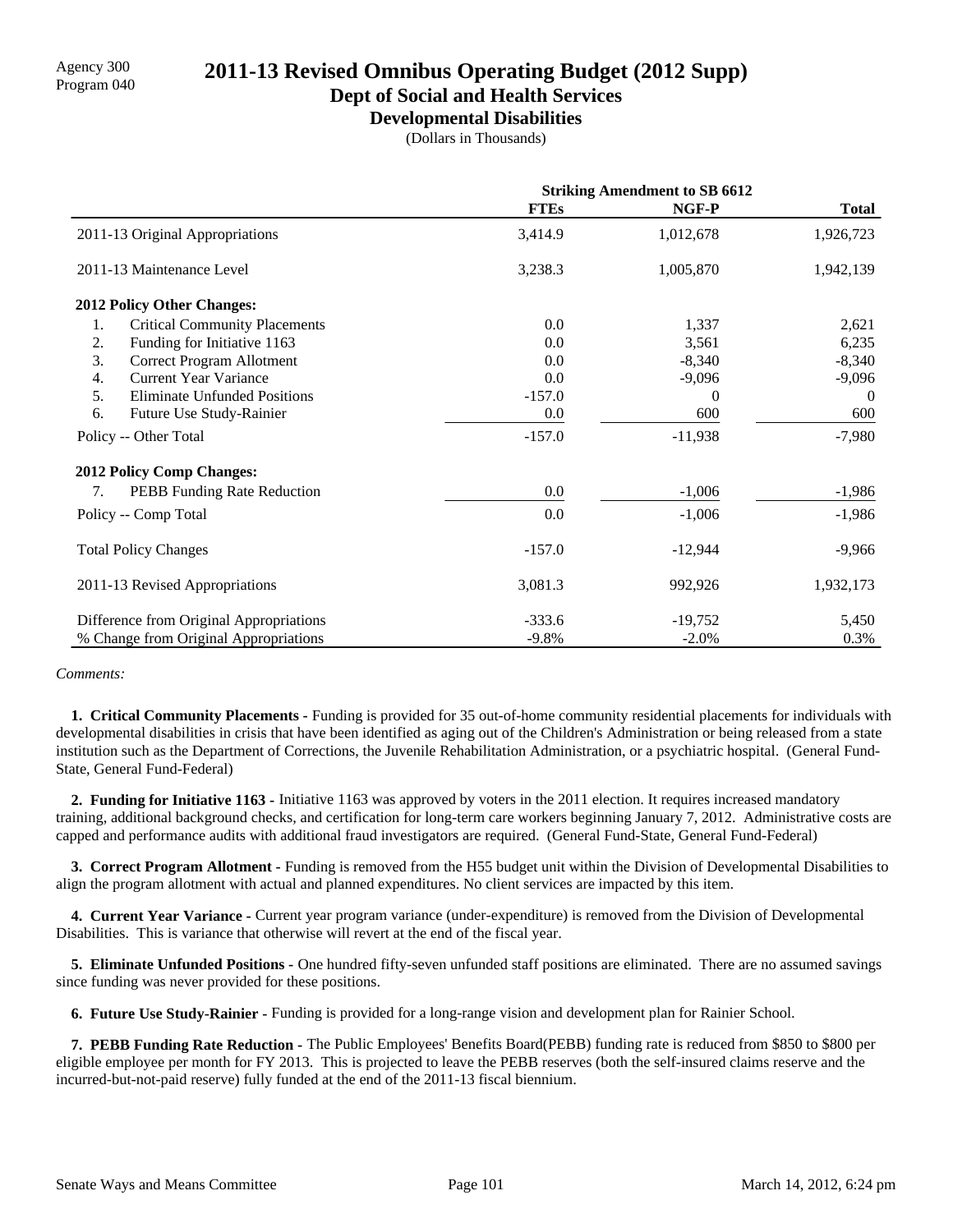# Program 050 **2011-13 Revised Omnibus Operating Budget (2012 Supp)**

**Dept of Social and Health Services**

### **Long-Term Care**

(Dollars in Thousands)

|                                              | <b>Striking Amendment to SB 6612</b> |           |              |
|----------------------------------------------|--------------------------------------|-----------|--------------|
|                                              | <b>FTEs</b>                          | NGF-P     | <b>Total</b> |
| 2011-13 Original Appropriations              | 1,346.2                              | 1,594,945 | 3,399,830    |
| 2011-13 Maintenance Level                    | 1,342.9                              | 1,594,747 | 3,399,193    |
| <b>2012 Policy Other Changes:</b>            |                                      |           |              |
| <b>Expand Family Caregiver Support</b><br>1. | 0.0                                  | $-1,769$  | $-8,693$     |
| 2.<br>Funding for Initiative 1163            | 17.0                                 | 10,794    | 18,889       |
| 3.<br><b>BH Rate Reduction</b>               | 0.0                                  | $-1,711$  | $-3,423$     |
| 4.<br>Improve Vulnerable Safety              | 3.5                                  | 0         | 6,851        |
| Policy -- Other Total                        | 20.5                                 | 7,314     | 13,624       |
| <b>2012 Policy Comp Changes:</b>             |                                      |           |              |
| PEBB Funding Rate Reduction<br>5.            | 0.0                                  | $-484$    | $-800$       |
| Policy -- Comp Total                         | 0.0                                  | $-484$    | $-800$       |
| <b>Total Policy Changes</b>                  | 20.5                                 | 6,830     | 12,824       |
| 2011-13 Revised Appropriations               | 1,363.4                              | 1,601,577 | 3,412,017    |
| Difference from Original Appropriations      | 17.2                                 | 6,632     | 12,187       |
| % Change from Original Appropriations        | 1.3%                                 | 0.4%      | 0.4%         |

#### *Comments:*

 **1. Expand Family Caregiver Support -** Investments are made in the Family Caregiver Support Program (FCSP), including specialized caregiver support for people with Alzheimer's disease. The FCSP is a service available to unpaid caregivers of adults who need care. Providing these caregivers with information and connecting them to other resources may help clients remain in their homes and may delay entry into more costly long-term care services. (General Fund-State, General Fund-Federal)

 **2. Funding for Initiative 1163 -** Initiative 1163 was approved by voters in the 2011 election. It requires increased mandatory training, additional background checks, and certification for long-term care workers beginning January 7, 2012. Administrative costs are capped and performance audits with additional fraud investigators are required. (General Fund-State, General Fund-Federal)

**3. BH Rate Reduction - Funding is reduced assuming an approximate two percent reduction in boarding home rates. (General Fund-**State, General Fund-Federal)

 **4. Improve Vulnerable Safety -** The Department of Social and Health Services will utilize federal grant funds to implement a critical incident tracking system. This system will improve the department's ability to investigate and track abuse and neglect of vulnerable adults and children. (General Fund-Federal)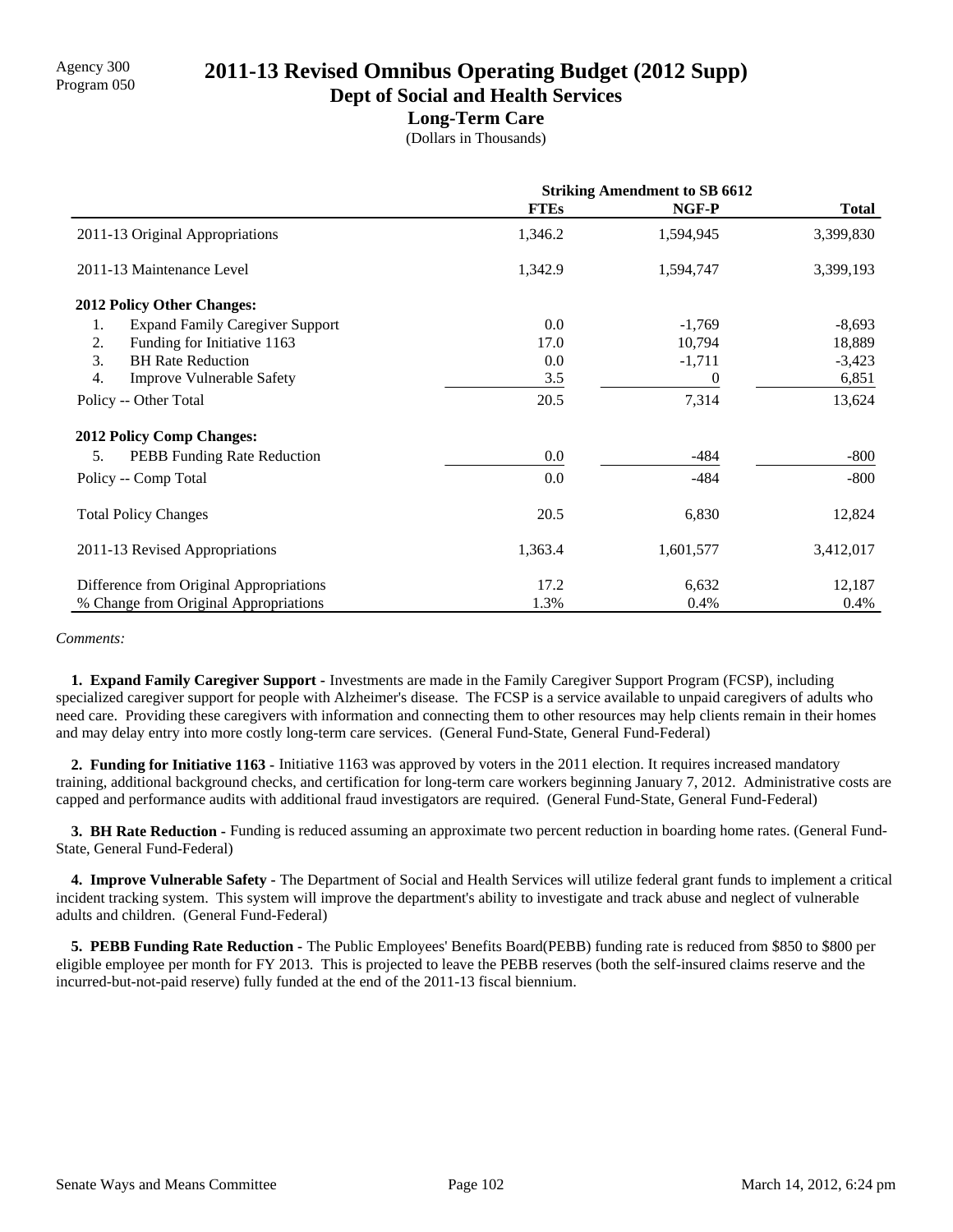### **Dept of Social and Health Services**

**Economic Services Administration**

(Dollars in Thousands)

|                                              | <b>Striking Amendment to SB 6612</b> |                  |              |
|----------------------------------------------|--------------------------------------|------------------|--------------|
|                                              | <b>FTEs</b>                          | NGF-P            | <b>Total</b> |
| 2011-13 Original Appropriations              | 4,568.0                              | 1,006,614        | 2,153,005    |
| 2011-13 Maintenance Level                    | 4,534.6                              | 993,545          | 2,197,941    |
| <b>2012 Policy Other Changes:</b>            |                                      |                  |              |
| <b>Retained Child Support</b><br>1.          | 8.0                                  | $\Omega$         | 405          |
| 2.<br>Eliminate DL Medical Program           | 0.0                                  | $-5,415$         | $-5,415$     |
| 3.<br><b>ESA Staffing Under Expenditures</b> | 0.0                                  | $-8.094$         | $-14,716$    |
| 4.<br>Eliminate State Food Asst Program      | $-11.0$                              | $-13,884$        | $-13,884$    |
| 5.<br><b>Eliminate Unfunded Positions</b>    | $-267.0$                             | $\Omega$         | $\theta$     |
| Early SSI Project<br>6.                      | 0.0                                  | $-1,056$         | $-1,056$     |
| TANF WCCC Under Expenditures<br>7.           | 0.0                                  | $-155,000$       | $-155,000$   |
| 8.<br><b>TANF Federal Fund Adjust</b>        | 0.0                                  | $\boldsymbol{0}$ | 8,176        |
| Policy -- Other Total                        | $-270.0$                             | $-183,449$       | $-181,490$   |
| 2012 Policy Comp Changes:                    |                                      |                  |              |
| PEBB Funding Rate Reduction<br>9.            | 0.0                                  | $-1,976$         | $-2,762$     |
| Policy -- Comp Total                         | 0.0                                  | $-1,976$         | $-2,762$     |
| <b>Total Policy Changes</b>                  | $-270.0$                             | $-185,425$       | $-184,252$   |
| 2011-13 Revised Appropriations               | 4,264.6                              | 808,120          | 2,013,689    |
| Difference from Original Appropriations      | $-303.4$                             | $-198,494$       | $-139,316$   |
| % Change from Original Appropriations        | $-6.6%$                              | $-19.7%$         | $-6.5\%$     |

#### *Comments:*

 **1. Retained Child Support -** Staff are added to increase the collection of child support owed to the state. General Fund-State savings will be realized in the 2013 biennium. (General Fund-Federal)

 **2. Eliminate DL Medical Program -** The department pays for incapacity examinations for the applicants of the Disability Lifeline and the Alcohol and Substance Abuse Treatment Act medical care services programs. The Health Care Authority's elimination of these programs as of June 1, 2012 allows DSHS to eliminate the funding that supports these examinations.

 **3. ESA Staffing Under Expenditures -** Funding is reduced to reflect one-time under expenditures in staffing from July 2011 through February 2012. The savings resulted from attrition and vacancies across all divisions within the Economic Services Administration. (General Fund-State, General Fund-Federal)

 **4. Eliminate State Food Asst Program -** The State Food Assistance Program will be eliminated on July 1, 2012. This state-funded program provides food assistance to approximately 12,000 families per month who are not eligible for federal food assistance.

 **5. Eliminate Unfunded Positions -** Unfunded employee positions are eliminated. This action does not affect funding.

 **6. Early SSI Project -** Pursuant to Senate Bill 6223 (early supp. security income), funding is eliminated for the Early Supplemental Security Income Transition Project. The contract for the Early SSI Transition Project expired December 2011 and was not renewed.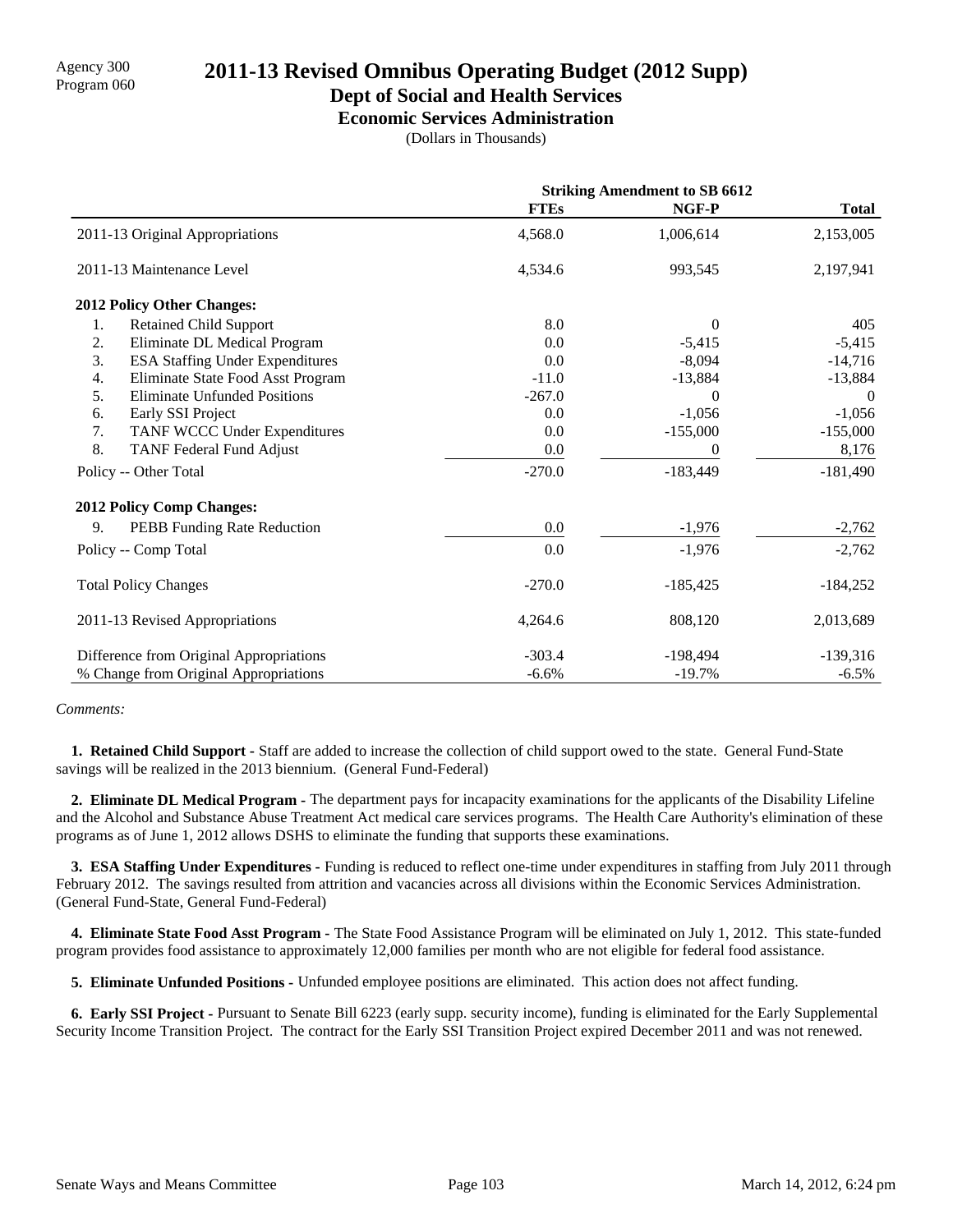## Agency 300 **2011-13 Revised Omnibus Operating Budget (2012 Supp)**<br>Program 060 **Dept of Social and Health Services Economic Services Administration**

 **7. TANF WCCC Under Expenditures -** Funding for the Temporary Assistance for Needy Families (TANF) and the Working Connections Child Care (WCCC) programs is adjusted to reflect caseload and per capita projected under expenditures. Additionally, a \$11.8 million contingency reserve is provided in the event there are changes in caseload or per capita costs. Funding is also adjusted within the TANF and WCCC programs to reflect a 2 percent reduction in the grant and instituting a 48 month time limit for TANF clients. Funding is reduced for WorkFirst activities. State Family Assistance, which provides cash assistance to legal immigrants who don't qualify for TANF, is eliminated July 1, 2012.

**8. TANF Federal Fund Adjust - Funding is provided to reflect current federal revenue and make corrections between fiscal years.** (General Fund--Federal)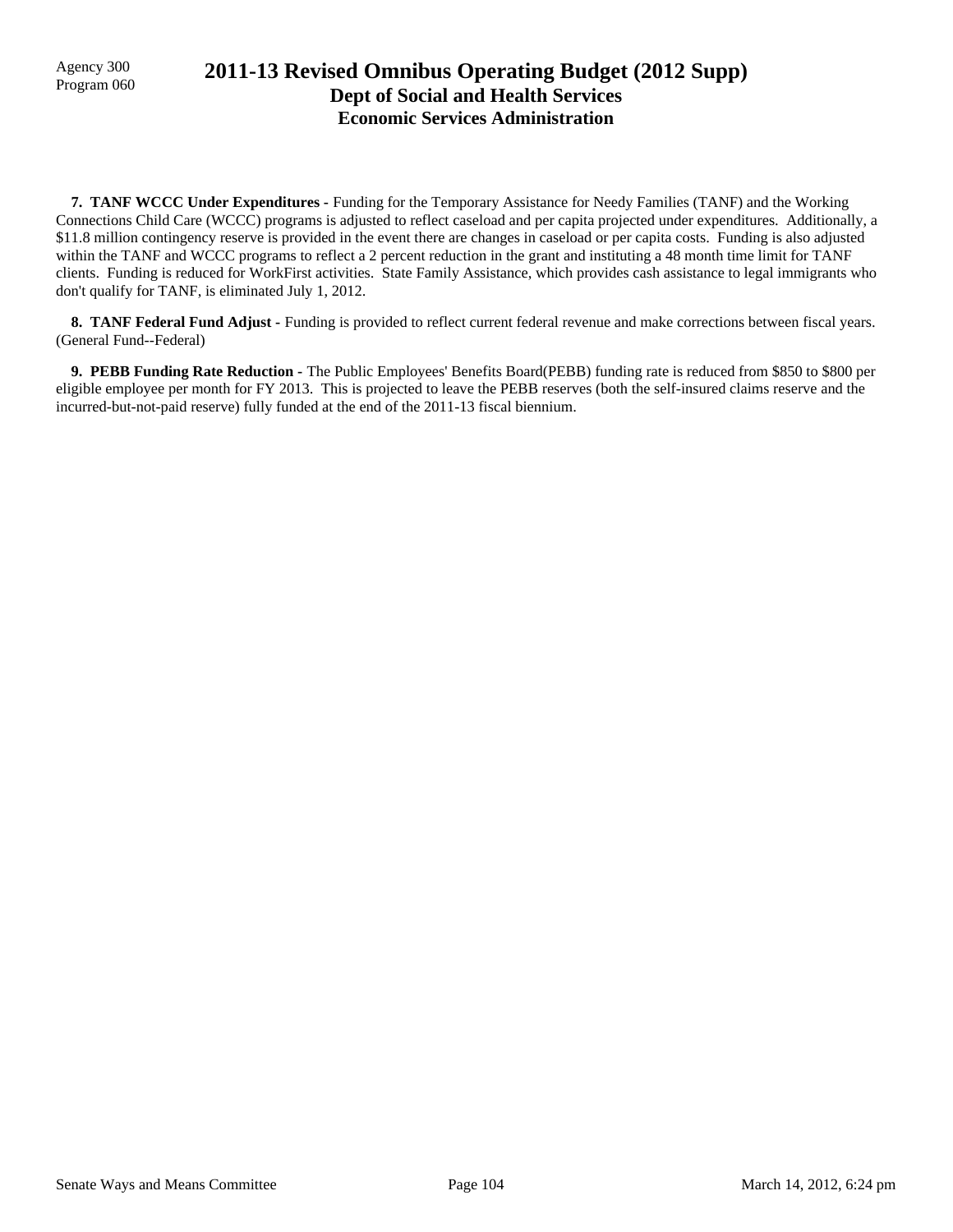**Dept of Social and Health Services**

**Alcohol & Substance Abuse**

(Dollars in Thousands)

|                                         |             | <b>Striking Amendment to SB 6612</b> |              |
|-----------------------------------------|-------------|--------------------------------------|--------------|
|                                         | <b>FTEs</b> | NGF-P                                | <b>Total</b> |
| 2011-13 Original Appropriations         | 76.3        | 151,709                              | 314,507      |
| 2011-13 Maintenance Level               | 73.3        | 148,690                              | 368,969      |
| <b>2012 Policy Other Changes:</b>       |             |                                      |              |
| Long-Term Residential<br>1.             | 0.0         | $-2,719$                             | $-2,719$     |
| 2.<br>DL/ADATSA Treatment               | 0.0         | $-11,463$                            | $-22,486$    |
| 3.<br><b>Limit CD Assessments</b>       | $0.0\,$     | $-188$                               | $-188$       |
| Policy -- Other Total                   | 0.0         | $-14,370$                            | $-25,393$    |
| <b>2012 Policy Comp Changes:</b>        |             |                                      |              |
| PEBB Funding Rate Reduction<br>4.       | 0.0         | -44                                  | $-50$        |
| Policy -- Comp Total                    | 0.0         | $-44$                                | $-50$        |
| <b>Total Policy Changes</b>             | 0.0         | $-14,414$                            | $-25,443$    |
| 2011-13 Revised Appropriations          | 73.3        | 134,276                              | 343,526      |
| Difference from Original Appropriations | $-3.0$      | $-17,433$                            | 29,019       |
| % Change from Original Appropriations   | $-3.9%$     | $-11.5%$                             | 9.2%         |

#### *Comments:*

 **1. Long-Term Residential -** Funding is eliminated for long-term residential services (in excess of 90 days) for 223 clients who are chronically chemically dependent or disabled. Funding for Recovery House, which serves 299 long-term residential clients after they have finished their residential treatment program, is also eliminated.

 **2. DL/ADATSA Treatment -** The Disability Lifeline and ADATSA chemical dependency treatment programs are eliminated effective June 1, 2012. These eliminations will affect 15,000 clients. (General Fund-State, General Fund-Federal)

**3. Limit CD Assessments - Chemical dependency assessments are limited to two per year. Funding is eliminated for an estimated** 251 assessments per year.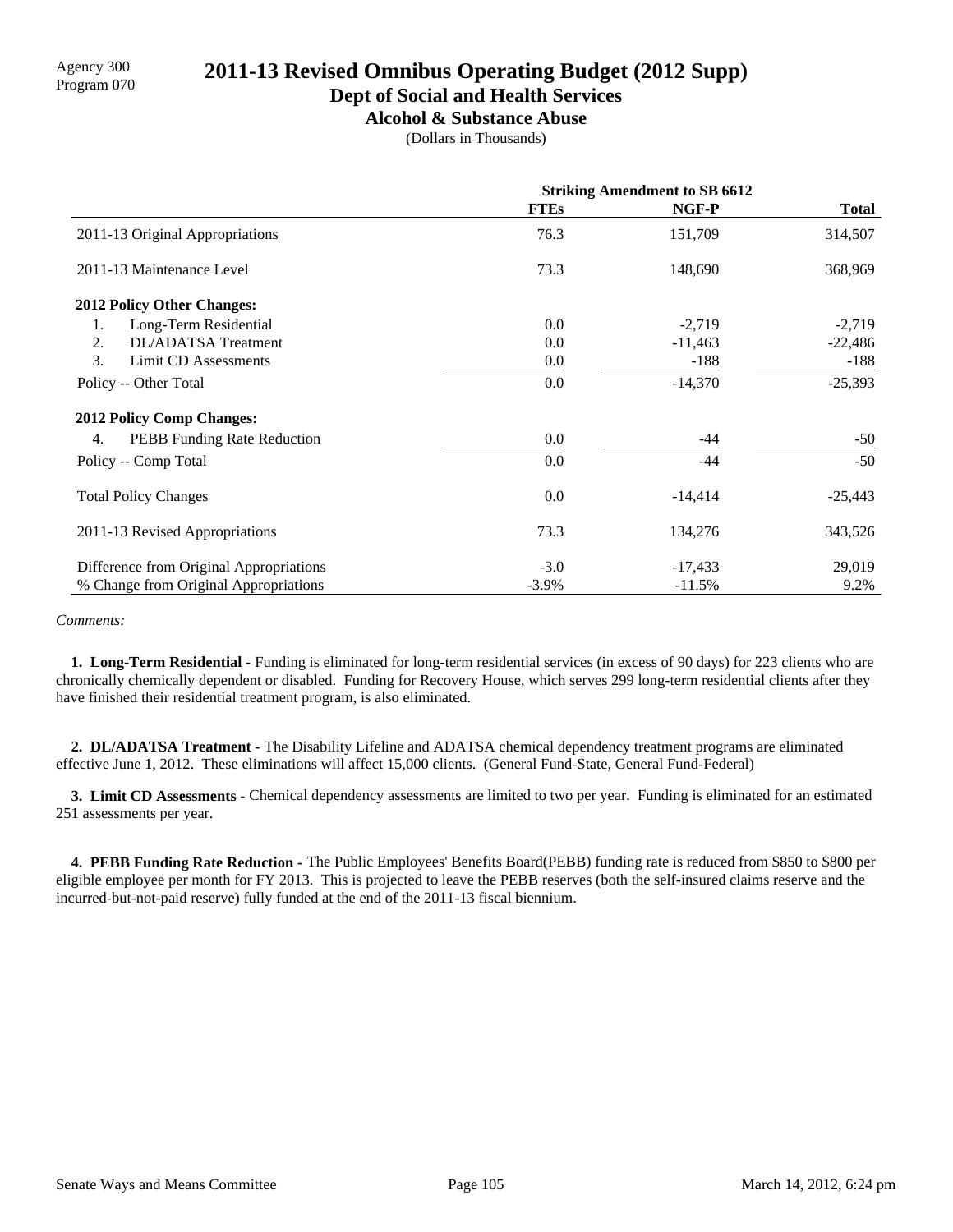**Dept of Social and Health Services**

### **Vocational Rehabilitation**

(Dollars in Thousands)

|                                          | <b>Striking Amendment to SB 6612</b> |         |              |
|------------------------------------------|--------------------------------------|---------|--------------|
|                                          | <b>FTEs</b>                          | NGF-P   | <b>Total</b> |
| 2011-13 Original Appropriations          | 322.1                                | 21,713  | 127,101      |
| 2011-13 Maintenance Level                | 322.1                                | 21,676  | 129,511      |
| <b>2012 Policy Comp Changes:</b>         |                                      |         |              |
| <b>PEBB</b> Funding Rate Reduction<br>1. | 0.0                                  | $-196$  | -196         |
| Policy -- Comp Total                     | 0.0                                  | $-196$  | $-196$       |
| <b>Total Policy Changes</b>              | 0.0                                  | $-196$  | $-196$       |
| 2011-13 Revised Appropriations           | 322.1                                | 21,480  | 129,315      |
| Difference from Original Appropriations  | 0.0                                  | $-233$  | 2,214        |
| % Change from Original Appropriations    | $0.0\%$                              | $-1.1%$ | 1.7%         |

#### *Comments:*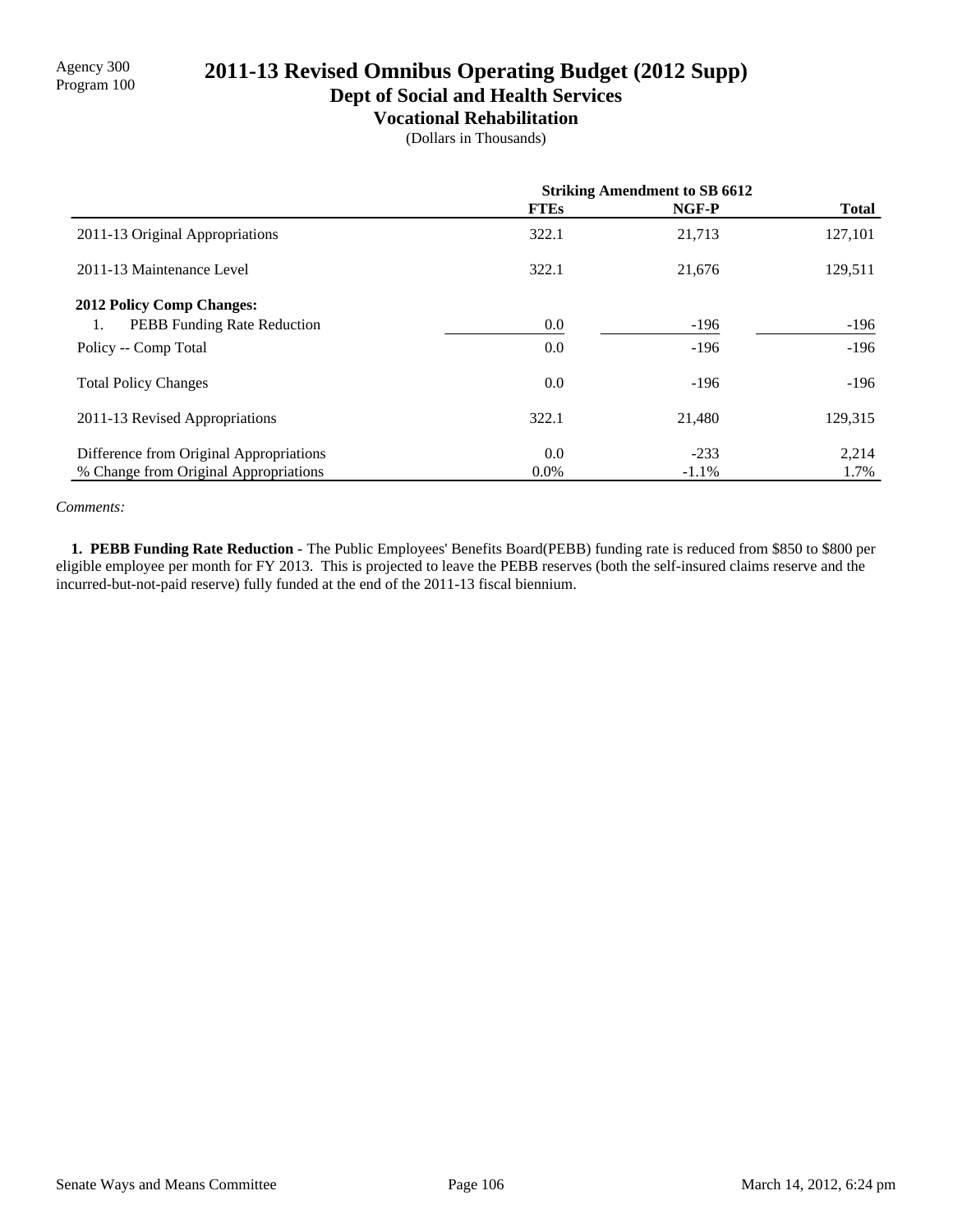#### **Dept of Social and Health Services**

**Administration/Support Svcs**

(Dollars in Thousands)

|                                           | <b>Striking Amendment to SB 6612</b> |          |              |
|-------------------------------------------|--------------------------------------|----------|--------------|
|                                           | <b>FTEs</b>                          | NGF-P    | <b>Total</b> |
| 2011-13 Original Appropriations           | 427.6                                | 49,658   | 95,503       |
| 2011-13 Maintenance Level                 | 435.8                                | 50,600   | 96,752       |
| <b>2012 Policy Other Changes:</b>         |                                      |          |              |
| <b>Community Initiative Funding</b><br>1. | 0.0                                  | $-450$   | -450         |
| 2.<br>Various Other Programs              | 0.0                                  | $-222$   | $-222$       |
| 3.<br><b>SCC</b> Ombudsman                | $-0.6$                               | $-98$    | $-98$        |
| Policy -- Other Total                     | $-0.6$                               | $-770$   | $-770$       |
| <b>2012 Policy Comp Changes:</b>          |                                      |          |              |
| PEBB Funding Rate Reduction<br>4.         | 0.0                                  | $-318$   | $-390$       |
| Policy -- Comp Total                      | 0.0                                  | $-318$   | $-390$       |
| <b>Total Policy Changes</b>               | $-0.6$                               | $-1,088$ | $-1,160$     |
| 2011-13 Revised Appropriations            | 435.2                                | 49,512   | 95,592       |
| Difference from Original Appropriations   | 7.7                                  | $-146$   | 89           |
| % Change from Original Appropriations     | 1.8%                                 | $-0.3%$  | 0.1%         |

#### *Comments:*

 **1. Community Initiative Funding -** Funding was provided in the biennial budget to secure matching private funds for community networks to provide training and services related to adverse childhood events. State funds are reduced to the level that has already been matched by private funds. Start-up funds are also eliminated.

 **2. Various Other Programs -** Juvenile Detention Alternatives Initiative is eliminated beginning April 1, 2012. The Juvenile Detention Alternatives Initiative provides coordinators for counties to divert youth from Juvenile Rehabilitation Administration institutions.

 **3. SCC Ombudsman -** The Special Commitment Center ombudsman's activities duplicate the SCC resident advocates and residents' legal counsel; the position is eliminated.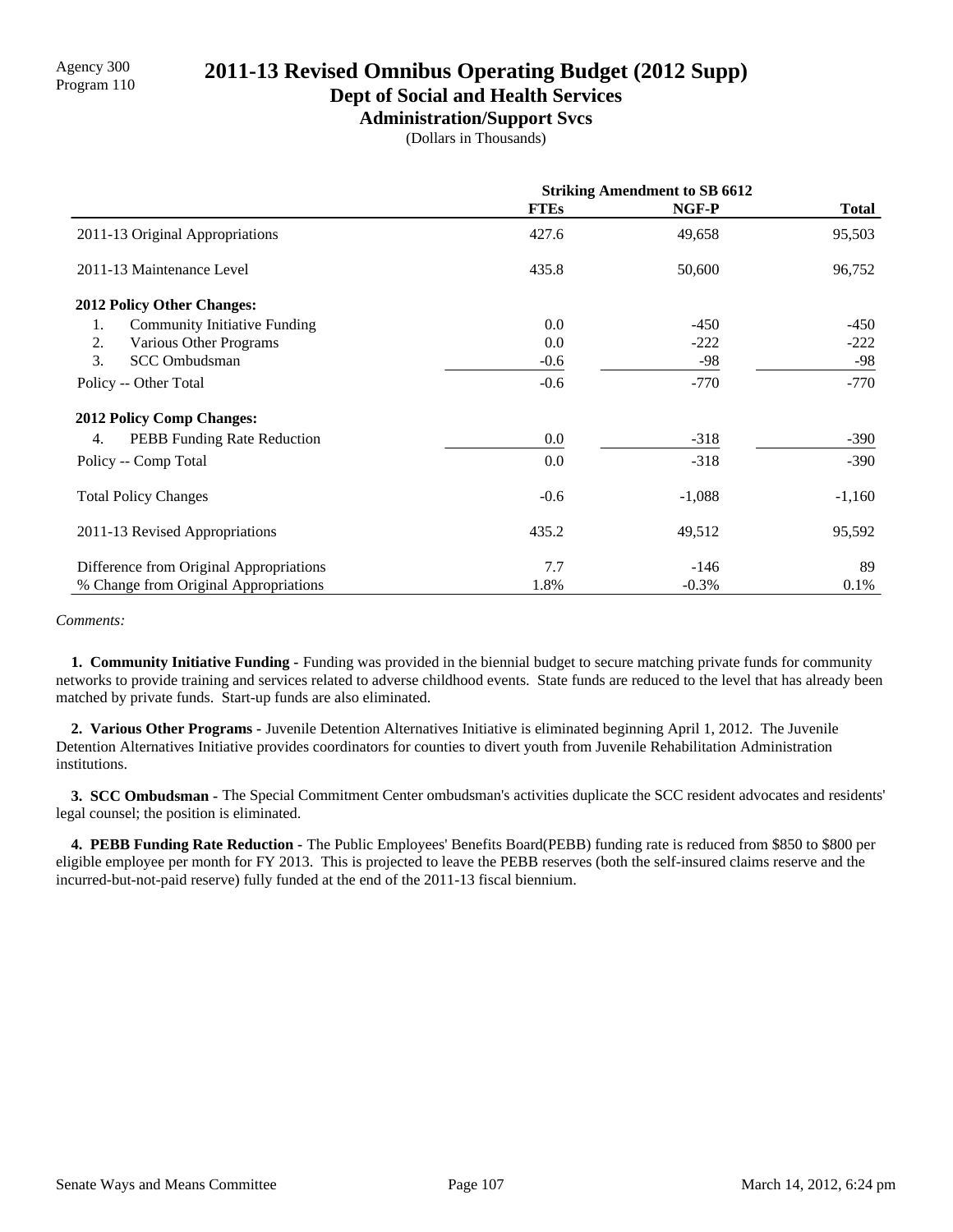# Program 135 **2011-13 Revised Omnibus Operating Budget (2012 Supp)**

**Dept of Social and Health Services**

**Special Commitment Center**

(Dollars in Thousands)

|                                          | <b>Striking Amendment to SB 6612</b> |           |              |
|------------------------------------------|--------------------------------------|-----------|--------------|
|                                          | <b>FTEs</b>                          | NGF-P     | <b>Total</b> |
| 2011-13 Original Appropriations          | 434.6                                | 95,388    | 95,388       |
| 2011-13 Maintenance Level                | 397.4                                | 92,960    | 92,960       |
| 2012 Policy Other Changes:               |                                      |           |              |
| Fund McNeil Island Operations<br>1.      | 17.8                                 | 1,530     | 1,530        |
| 2.<br>SCC Legal Costs #                  | 0.0                                  | $-10,693$ | $-10,693$    |
| Policy -- Other Total                    | 17.8                                 | $-9,163$  | $-9,163$     |
| <b>2012 Policy Comp Changes:</b>         |                                      |           |              |
| 3.<br><b>PEBB</b> Funding Rate Reduction | 0.0                                  | $-256$    | $-256$       |
| Policy -- Comp Total                     | 0.0                                  | $-256$    | $-256$       |
| <b>Total Policy Changes</b>              | 17.8                                 | $-9,419$  | $-9,419$     |
| 2011-13 Revised Appropriations           | 415.2                                | 83,541    | 83,541       |
| Difference from Original Appropriations  | $-19.4$                              | $-11,847$ | $-11,847$    |
| % Change from Original Appropriations    | $-4.5%$                              | $-12.4%$  | $-12.4%$     |

*Comments:*

 **1. Fund McNeil Island Operations -** After the Department of Corrections ceased operation on McNeil Island, SCC took over responsibility for all island operations. These services include marine operations, fire suppression and control, water treatment and wastewater management, and other operations. The total cost of operations was not entirely known during the transfer and additional costs have emerged. Funding is provided to support the cost of sustaining operation on McNeil Island and assumes that the number of round trip passenger ferry runs will be decreased from 11 per day to 6 per day.

 **2. SCC Legal Costs # -** Legal costs associated with the civil commitment of sexually violent predators under Chapter 71.09 RCW are transferred; all prosecution activities are consolidated in the Office of the Attorney General and all defense activities are consolidated in the Office of Public Defense.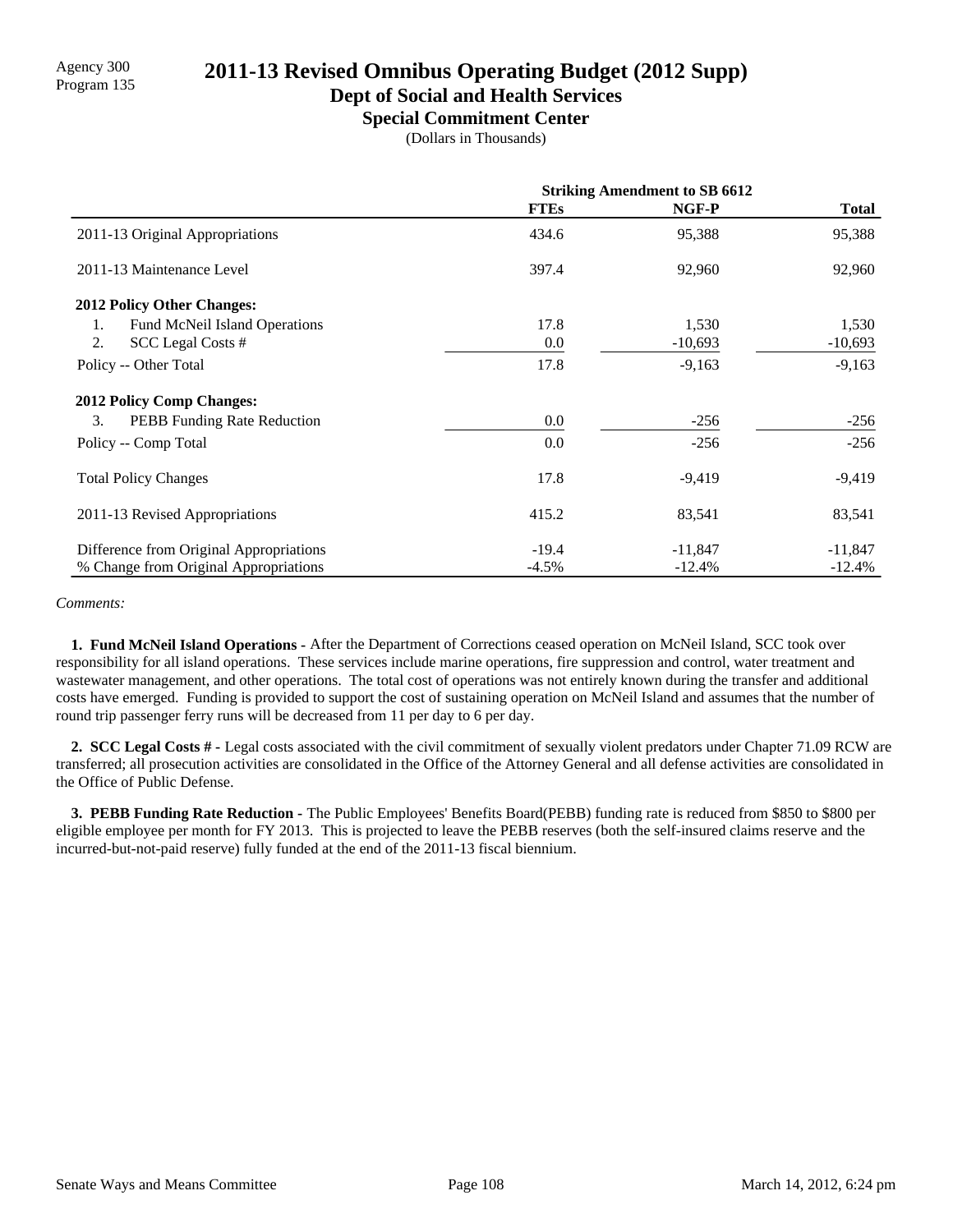# Agency 300<br>Program 145 **2011-13 Revised Omnibus Operating Budget (2012 Supp)**

**Dept of Social and Health Services**

#### **Payments to Other Agencies**

(Dollars in Thousands)

|                                         | <b>Striking Amendment to SB 6612</b> |           |              |
|-----------------------------------------|--------------------------------------|-----------|--------------|
|                                         | <b>FTEs</b>                          | NGF-P     | <b>Total</b> |
| 2011-13 Original Appropriations         | 0.0                                  | 129,714   | 190,027      |
| 2011-13 Maintenance Level               | 0.0                                  | 123,991   | 182,084      |
| <b>2012 Policy Other Changes:</b>       |                                      |           |              |
| <b>Auditor Reduction</b><br>1.          | 0.0                                  | 187       | 268          |
| 2.<br><b>Attorney General Reduction</b> | 0.0                                  | $-1$      | $-2$         |
| 3.<br>Sec of State Archive Reduction    | 0.0                                  | $-102$    | $-146$       |
| 4.<br><b>Central Services Savings</b>   | 0.0                                  | $-129$    | -184         |
| 5.<br><b>Central Service Reforms</b>    | 0.0                                  | $-3,166$  | $-4,186$     |
| 6.<br>SCC Legal Costs #                 | 0.0                                  | $-2,987$  | $-2,987$     |
| Policy -- Other Total                   | 0.0                                  | $-6,198$  | $-7,237$     |
| <b>Total Policy Changes</b>             | 0.0                                  | $-6,198$  | $-7,237$     |
| 2011-13 Revised Appropriations          | 0.0                                  | 117,793   | 174,847      |
| Difference from Original Appropriations | 0.0                                  | $-11,921$ | $-15,180$    |
| % Change from Original Appropriations   | $0.0\%$                              | $-9.2%$   | $-8.0\%$     |

#### *Comments:*

 **1. Auditor Reduction -** Agency funding levels are reduced to reflect reductions in billing authority for the Office of the State Auditor's Audit of State Government Account and use of existing fund balance. The Office of the State Auditor will use a risk-based methodology in selecting agencies to audit.

 **2. Attorney General Reduction -** Agency funding levels are reduced to reflect reductions in billing authority for the Office of the Attorney General's Legal Services Revolving Account.

 **3. Sec of State Archive Reduction -** Agency funding levels are reduced to reflect reductions in billing authority for the Office of the Secretary of State's Archives and Records Management Account.

 **4. Central Services Savings -** Funding is reduced for Office of Minority & Women's Business Enterprises (OMWBE), Office of Administrative Hearings (OAH), and Labor Relations Office (LRO), with the resulting savings passed along to other state agencies as a central service billing reduction. The funding reduction utilizes an excess fund balance from the OMWBE Enterprises Account, eliminates an administrative position at the OAH, and reduces LRO services.

 **5. Central Service Reforms -** Funding is reduced to reflect efficiencies related to state agency use of cell phones, mailing, printing, and information technology, pursuant to Engrossed Substitute Senate Bill 6607 (central service costs). (Various Funds)

 **6. SCC Legal Costs # -** Funding for the legal costs associated with the filing, prosecution, response to petitions for release, and appeal of sexually violent predator civil commitment cases, as provided in chapter 71.09 RCW is transferred to the Office of the Attorney General.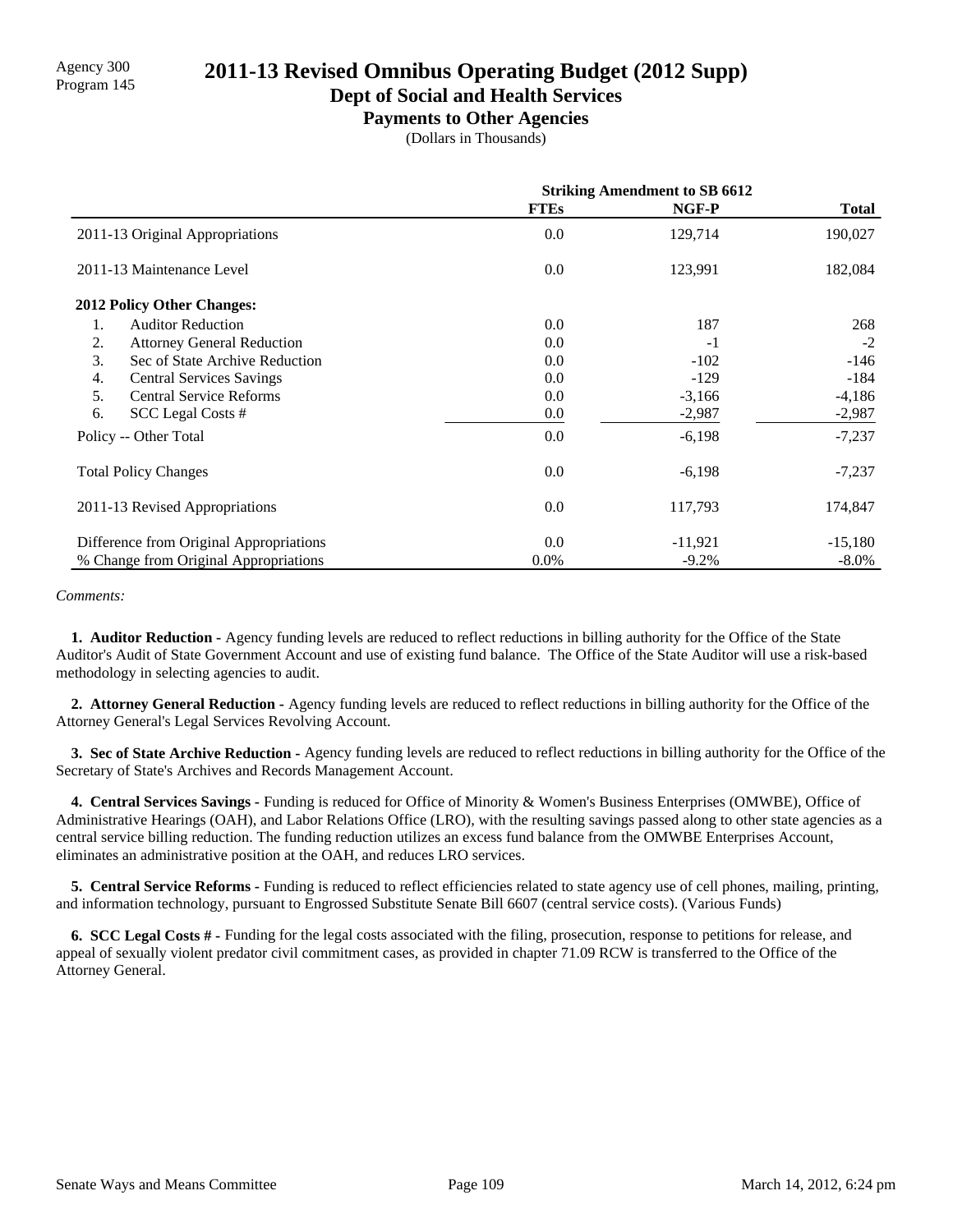## Agency 460 **2011-13 Revised Omnibus Operating Budget (2012 Supp)**

### **Columbia River Gorge Commission**

(Dollars in Thousands)

|                                          | <b>Striking Amendment to SB 6612</b> |        |              |
|------------------------------------------|--------------------------------------|--------|--------------|
|                                          | <b>FTEs</b>                          | NGF-P  | <b>Total</b> |
| 2011-13 Original Appropriations          | 4.0                                  | 364    | 766          |
| 2011-13 Maintenance Level                | 6.0                                  | 812    | 1,625        |
| 2012 Policy Other Changes:               |                                      |        |              |
| <b>Auditor Reduction</b><br>1.           | 0.0                                  | -4     | -8           |
| 2.<br><b>Central Service Reforms</b>     | 0.0                                  | $-1$   | $-2$         |
| Policy -- Other Total                    | 0.0                                  | $-5$   | $-10$        |
| <b>2012 Policy Comp Changes:</b>         |                                      |        |              |
| 3.<br><b>PEBB</b> Funding Rate Reduction | 0.0                                  | $-2$   | $-4$         |
| Policy -- Comp Total                     | 0.0                                  | $-2$   | $-4$         |
| <b>Total Policy Changes</b>              | 0.0                                  | $-7$   | $-14$        |
| 2011-13 Revised Appropriations           | 6.0                                  | 805    | 1,611        |
| Difference from Original Appropriations  | 2.0                                  | 441    | 845          |
| % Change from Original Appropriations    | 48.8%                                | 121.2% | 110.3%       |

#### *Comments:*

 **1. Auditor Reduction -** Agency funding levels are reduced to reflect reductions in billing authority for the Office of the State Auditor's Audit of State Government Account and use of existing fund balance. The Office of the State Auditor will use a risk-based methodology in selecting agencies to audit.

 **2. Central Service Reforms -** Funding is reduced to reflect efficiencies related to state agency use of cell phones, mailing, printing, and information technology, pursuant to Engrossed Substitute Senate Bill 6607 (central service costs). (Various Funds)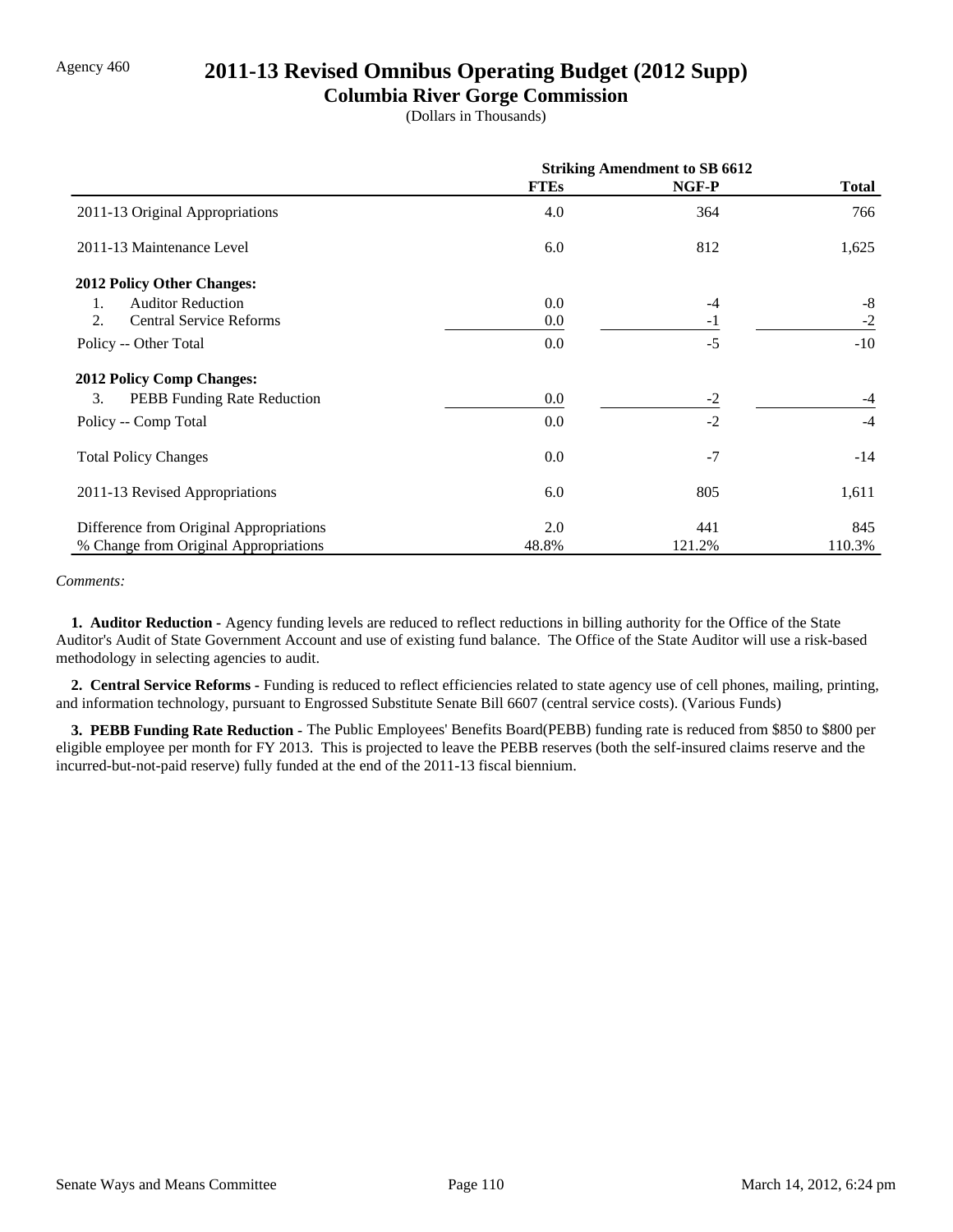# Agency 461 **2011-13 Revised Omnibus Operating Budget (2012 Supp)**

### **Department of Ecology**

(Dollars in Thousands)

| <b>FTEs</b><br>NGF-P<br><b>Total</b><br>1,570.5<br>430,297<br>2011-13 Original Appropriations<br>96,791<br>2011-13 Maintenance Level<br>1,551.2<br>426,351<br>93,757<br>2012 Policy Other Changes:<br>Haz Waste Toxics Staff Reduction<br>1.<br>$-4.5$<br>$\boldsymbol{0}$<br>$-864$<br>$-2.2$<br>2.<br>Spills Admin Staff Reduction<br>$-267$<br>$\boldsymbol{0}$<br>3.<br>0.0<br>$\mathbf{0}$<br><b>Public Participation Grant Reduct</b><br>$-1,382$<br>0.0<br>$-30$<br>4.<br>Padilla Bay Program/Facility Reduct<br>$-30$<br>0.0<br>$-1,583$<br>5.<br>Product Stewardship and Other Red<br>$\boldsymbol{0}$<br>3.6<br>860<br><b>Expedite Water Discharge Permits</b><br>$\theta$<br>6.<br>7.<br>0.1<br>Johns Creek Hydrogeology Study<br>$\boldsymbol{0}$<br>126<br>8.<br>$\boldsymbol{0}$<br>Completed Hanford Tank Litigation<br>0.0<br>$-656$<br>9.<br>$-10$<br>$-29$<br><b>Auditor Reduction</b><br>0.0<br>10.<br>$-81$<br>$-230$<br><b>Attorney General Reduction</b><br>0.0<br>11.<br>0.0<br>$-5$<br>Sec of State Archive Reduction<br>$-12$<br>12.<br>0.0<br>$-15$<br><b>Central Services Savings</b><br>$-6$<br>13.<br>$-434$<br><b>Central Service Reforms</b><br>0.0<br>$-230$<br>14.<br>931<br>Hanford Tank Closure and Cleanup<br>4.4<br>$\boldsymbol{0}$<br>15.<br>3.6<br>$\boldsymbol{0}$<br>22,890<br><b>Puget Sound Federal Funding</b><br>$-3.5$<br>16.<br><b>Reduce Management Staff</b><br>$-281$<br>$-281$<br>17.<br>0.0<br>$-10$<br>Close Walla Walla Office<br>$-10$<br>18.<br>Climate Change<br>0.0<br>$-150$<br>$-150$<br>19.<br>$-246$<br>Reduce Lab Services<br>0.0<br>$-246$<br>20.<br>$-555$<br>$-555$<br>Reduce WA Conservation Corps<br>0.0<br>21.<br>0.0<br>$\boldsymbol{0}$<br><b>Solid Waste Reductions</b><br>$-1,694$<br>22.<br><b>Stream Flow Data and Assessment</b><br>0.0<br>$-218$<br>$-218$<br>23.<br>$-119$<br>Reduce Motor Vehicle Emissions<br>0.0<br>$-119$<br>24.<br>$-500$<br>0.0<br>$-500$<br><b>Water Quantity Reduction</b><br>25.<br><b>Reclamation Funds</b><br>$-1,010$<br>0.0<br>$\overline{0}$<br>26.<br><b>Administrative Reduction</b><br>0.0<br>$-363$<br>$-1,290$<br>27.<br><b>Wood Stoves</b><br>2,000<br>0.0<br>$\boldsymbol{0}$<br>28.<br>188<br><b>State Natural Resources</b><br>0.8<br>188<br>29.<br>$\boldsymbol{0}$<br>297<br>1.7<br>Hazardous Waste Cleanup<br>30.<br>0.0<br><b>Toxics Fund Shift</b><br>$-37,157$<br>$\boldsymbol{0}$<br>31.<br>0.3<br>77<br>$77\,$<br>Anaerobic Digester<br>32.<br>0.0<br>$-128$<br>$\boldsymbol{0}$<br><b>Woodstove Education</b><br>Shift Agricultural Burning to Fee<br>33.<br>0.0<br>$-186$<br>$-24$<br>Policy -- Other Total<br>4.2<br>$-41,020$<br>16,780<br>2012 Policy Comp Changes:<br>PEBB Funding Rate Reduction<br>34.<br>0.0<br>$-270$<br>$-948$<br>$-270$<br>$-948$<br>0.0<br>Policy -- Comp Total<br><b>2012 Policy Transfer Changes:</b><br>Transfer Site Use Permit to Health#<br>35.<br>$-0.6$<br>$\boldsymbol{0}$<br>$-79$<br>$\boldsymbol{0}$<br>$-79$<br>Policy -- Transfer Total<br>$-0.6$ |  | <b>Striking Amendment to SB 6612</b> |  |
|----------------------------------------------------------------------------------------------------------------------------------------------------------------------------------------------------------------------------------------------------------------------------------------------------------------------------------------------------------------------------------------------------------------------------------------------------------------------------------------------------------------------------------------------------------------------------------------------------------------------------------------------------------------------------------------------------------------------------------------------------------------------------------------------------------------------------------------------------------------------------------------------------------------------------------------------------------------------------------------------------------------------------------------------------------------------------------------------------------------------------------------------------------------------------------------------------------------------------------------------------------------------------------------------------------------------------------------------------------------------------------------------------------------------------------------------------------------------------------------------------------------------------------------------------------------------------------------------------------------------------------------------------------------------------------------------------------------------------------------------------------------------------------------------------------------------------------------------------------------------------------------------------------------------------------------------------------------------------------------------------------------------------------------------------------------------------------------------------------------------------------------------------------------------------------------------------------------------------------------------------------------------------------------------------------------------------------------------------------------------------------------------------------------------------------------------------------------------------------------------------------------------------------------------------------------------------------------------------------------------------------------------------------------------------------------------------------------------------------------------------------------------------------------------------------------------------------------------------------------------------------------------------------------------------------------------------------------------------------------------------------------------------|--|--------------------------------------|--|
|                                                                                                                                                                                                                                                                                                                                                                                                                                                                                                                                                                                                                                                                                                                                                                                                                                                                                                                                                                                                                                                                                                                                                                                                                                                                                                                                                                                                                                                                                                                                                                                                                                                                                                                                                                                                                                                                                                                                                                                                                                                                                                                                                                                                                                                                                                                                                                                                                                                                                                                                                                                                                                                                                                                                                                                                                                                                                                                                                                                                                            |  |                                      |  |
|                                                                                                                                                                                                                                                                                                                                                                                                                                                                                                                                                                                                                                                                                                                                                                                                                                                                                                                                                                                                                                                                                                                                                                                                                                                                                                                                                                                                                                                                                                                                                                                                                                                                                                                                                                                                                                                                                                                                                                                                                                                                                                                                                                                                                                                                                                                                                                                                                                                                                                                                                                                                                                                                                                                                                                                                                                                                                                                                                                                                                            |  |                                      |  |
|                                                                                                                                                                                                                                                                                                                                                                                                                                                                                                                                                                                                                                                                                                                                                                                                                                                                                                                                                                                                                                                                                                                                                                                                                                                                                                                                                                                                                                                                                                                                                                                                                                                                                                                                                                                                                                                                                                                                                                                                                                                                                                                                                                                                                                                                                                                                                                                                                                                                                                                                                                                                                                                                                                                                                                                                                                                                                                                                                                                                                            |  |                                      |  |
|                                                                                                                                                                                                                                                                                                                                                                                                                                                                                                                                                                                                                                                                                                                                                                                                                                                                                                                                                                                                                                                                                                                                                                                                                                                                                                                                                                                                                                                                                                                                                                                                                                                                                                                                                                                                                                                                                                                                                                                                                                                                                                                                                                                                                                                                                                                                                                                                                                                                                                                                                                                                                                                                                                                                                                                                                                                                                                                                                                                                                            |  |                                      |  |
|                                                                                                                                                                                                                                                                                                                                                                                                                                                                                                                                                                                                                                                                                                                                                                                                                                                                                                                                                                                                                                                                                                                                                                                                                                                                                                                                                                                                                                                                                                                                                                                                                                                                                                                                                                                                                                                                                                                                                                                                                                                                                                                                                                                                                                                                                                                                                                                                                                                                                                                                                                                                                                                                                                                                                                                                                                                                                                                                                                                                                            |  |                                      |  |
|                                                                                                                                                                                                                                                                                                                                                                                                                                                                                                                                                                                                                                                                                                                                                                                                                                                                                                                                                                                                                                                                                                                                                                                                                                                                                                                                                                                                                                                                                                                                                                                                                                                                                                                                                                                                                                                                                                                                                                                                                                                                                                                                                                                                                                                                                                                                                                                                                                                                                                                                                                                                                                                                                                                                                                                                                                                                                                                                                                                                                            |  |                                      |  |
|                                                                                                                                                                                                                                                                                                                                                                                                                                                                                                                                                                                                                                                                                                                                                                                                                                                                                                                                                                                                                                                                                                                                                                                                                                                                                                                                                                                                                                                                                                                                                                                                                                                                                                                                                                                                                                                                                                                                                                                                                                                                                                                                                                                                                                                                                                                                                                                                                                                                                                                                                                                                                                                                                                                                                                                                                                                                                                                                                                                                                            |  |                                      |  |
|                                                                                                                                                                                                                                                                                                                                                                                                                                                                                                                                                                                                                                                                                                                                                                                                                                                                                                                                                                                                                                                                                                                                                                                                                                                                                                                                                                                                                                                                                                                                                                                                                                                                                                                                                                                                                                                                                                                                                                                                                                                                                                                                                                                                                                                                                                                                                                                                                                                                                                                                                                                                                                                                                                                                                                                                                                                                                                                                                                                                                            |  |                                      |  |
|                                                                                                                                                                                                                                                                                                                                                                                                                                                                                                                                                                                                                                                                                                                                                                                                                                                                                                                                                                                                                                                                                                                                                                                                                                                                                                                                                                                                                                                                                                                                                                                                                                                                                                                                                                                                                                                                                                                                                                                                                                                                                                                                                                                                                                                                                                                                                                                                                                                                                                                                                                                                                                                                                                                                                                                                                                                                                                                                                                                                                            |  |                                      |  |
|                                                                                                                                                                                                                                                                                                                                                                                                                                                                                                                                                                                                                                                                                                                                                                                                                                                                                                                                                                                                                                                                                                                                                                                                                                                                                                                                                                                                                                                                                                                                                                                                                                                                                                                                                                                                                                                                                                                                                                                                                                                                                                                                                                                                                                                                                                                                                                                                                                                                                                                                                                                                                                                                                                                                                                                                                                                                                                                                                                                                                            |  |                                      |  |
|                                                                                                                                                                                                                                                                                                                                                                                                                                                                                                                                                                                                                                                                                                                                                                                                                                                                                                                                                                                                                                                                                                                                                                                                                                                                                                                                                                                                                                                                                                                                                                                                                                                                                                                                                                                                                                                                                                                                                                                                                                                                                                                                                                                                                                                                                                                                                                                                                                                                                                                                                                                                                                                                                                                                                                                                                                                                                                                                                                                                                            |  |                                      |  |
|                                                                                                                                                                                                                                                                                                                                                                                                                                                                                                                                                                                                                                                                                                                                                                                                                                                                                                                                                                                                                                                                                                                                                                                                                                                                                                                                                                                                                                                                                                                                                                                                                                                                                                                                                                                                                                                                                                                                                                                                                                                                                                                                                                                                                                                                                                                                                                                                                                                                                                                                                                                                                                                                                                                                                                                                                                                                                                                                                                                                                            |  |                                      |  |
|                                                                                                                                                                                                                                                                                                                                                                                                                                                                                                                                                                                                                                                                                                                                                                                                                                                                                                                                                                                                                                                                                                                                                                                                                                                                                                                                                                                                                                                                                                                                                                                                                                                                                                                                                                                                                                                                                                                                                                                                                                                                                                                                                                                                                                                                                                                                                                                                                                                                                                                                                                                                                                                                                                                                                                                                                                                                                                                                                                                                                            |  |                                      |  |
|                                                                                                                                                                                                                                                                                                                                                                                                                                                                                                                                                                                                                                                                                                                                                                                                                                                                                                                                                                                                                                                                                                                                                                                                                                                                                                                                                                                                                                                                                                                                                                                                                                                                                                                                                                                                                                                                                                                                                                                                                                                                                                                                                                                                                                                                                                                                                                                                                                                                                                                                                                                                                                                                                                                                                                                                                                                                                                                                                                                                                            |  |                                      |  |
|                                                                                                                                                                                                                                                                                                                                                                                                                                                                                                                                                                                                                                                                                                                                                                                                                                                                                                                                                                                                                                                                                                                                                                                                                                                                                                                                                                                                                                                                                                                                                                                                                                                                                                                                                                                                                                                                                                                                                                                                                                                                                                                                                                                                                                                                                                                                                                                                                                                                                                                                                                                                                                                                                                                                                                                                                                                                                                                                                                                                                            |  |                                      |  |
|                                                                                                                                                                                                                                                                                                                                                                                                                                                                                                                                                                                                                                                                                                                                                                                                                                                                                                                                                                                                                                                                                                                                                                                                                                                                                                                                                                                                                                                                                                                                                                                                                                                                                                                                                                                                                                                                                                                                                                                                                                                                                                                                                                                                                                                                                                                                                                                                                                                                                                                                                                                                                                                                                                                                                                                                                                                                                                                                                                                                                            |  |                                      |  |
|                                                                                                                                                                                                                                                                                                                                                                                                                                                                                                                                                                                                                                                                                                                                                                                                                                                                                                                                                                                                                                                                                                                                                                                                                                                                                                                                                                                                                                                                                                                                                                                                                                                                                                                                                                                                                                                                                                                                                                                                                                                                                                                                                                                                                                                                                                                                                                                                                                                                                                                                                                                                                                                                                                                                                                                                                                                                                                                                                                                                                            |  |                                      |  |
|                                                                                                                                                                                                                                                                                                                                                                                                                                                                                                                                                                                                                                                                                                                                                                                                                                                                                                                                                                                                                                                                                                                                                                                                                                                                                                                                                                                                                                                                                                                                                                                                                                                                                                                                                                                                                                                                                                                                                                                                                                                                                                                                                                                                                                                                                                                                                                                                                                                                                                                                                                                                                                                                                                                                                                                                                                                                                                                                                                                                                            |  |                                      |  |
|                                                                                                                                                                                                                                                                                                                                                                                                                                                                                                                                                                                                                                                                                                                                                                                                                                                                                                                                                                                                                                                                                                                                                                                                                                                                                                                                                                                                                                                                                                                                                                                                                                                                                                                                                                                                                                                                                                                                                                                                                                                                                                                                                                                                                                                                                                                                                                                                                                                                                                                                                                                                                                                                                                                                                                                                                                                                                                                                                                                                                            |  |                                      |  |
|                                                                                                                                                                                                                                                                                                                                                                                                                                                                                                                                                                                                                                                                                                                                                                                                                                                                                                                                                                                                                                                                                                                                                                                                                                                                                                                                                                                                                                                                                                                                                                                                                                                                                                                                                                                                                                                                                                                                                                                                                                                                                                                                                                                                                                                                                                                                                                                                                                                                                                                                                                                                                                                                                                                                                                                                                                                                                                                                                                                                                            |  |                                      |  |
|                                                                                                                                                                                                                                                                                                                                                                                                                                                                                                                                                                                                                                                                                                                                                                                                                                                                                                                                                                                                                                                                                                                                                                                                                                                                                                                                                                                                                                                                                                                                                                                                                                                                                                                                                                                                                                                                                                                                                                                                                                                                                                                                                                                                                                                                                                                                                                                                                                                                                                                                                                                                                                                                                                                                                                                                                                                                                                                                                                                                                            |  |                                      |  |
|                                                                                                                                                                                                                                                                                                                                                                                                                                                                                                                                                                                                                                                                                                                                                                                                                                                                                                                                                                                                                                                                                                                                                                                                                                                                                                                                                                                                                                                                                                                                                                                                                                                                                                                                                                                                                                                                                                                                                                                                                                                                                                                                                                                                                                                                                                                                                                                                                                                                                                                                                                                                                                                                                                                                                                                                                                                                                                                                                                                                                            |  |                                      |  |
|                                                                                                                                                                                                                                                                                                                                                                                                                                                                                                                                                                                                                                                                                                                                                                                                                                                                                                                                                                                                                                                                                                                                                                                                                                                                                                                                                                                                                                                                                                                                                                                                                                                                                                                                                                                                                                                                                                                                                                                                                                                                                                                                                                                                                                                                                                                                                                                                                                                                                                                                                                                                                                                                                                                                                                                                                                                                                                                                                                                                                            |  |                                      |  |
|                                                                                                                                                                                                                                                                                                                                                                                                                                                                                                                                                                                                                                                                                                                                                                                                                                                                                                                                                                                                                                                                                                                                                                                                                                                                                                                                                                                                                                                                                                                                                                                                                                                                                                                                                                                                                                                                                                                                                                                                                                                                                                                                                                                                                                                                                                                                                                                                                                                                                                                                                                                                                                                                                                                                                                                                                                                                                                                                                                                                                            |  |                                      |  |
|                                                                                                                                                                                                                                                                                                                                                                                                                                                                                                                                                                                                                                                                                                                                                                                                                                                                                                                                                                                                                                                                                                                                                                                                                                                                                                                                                                                                                                                                                                                                                                                                                                                                                                                                                                                                                                                                                                                                                                                                                                                                                                                                                                                                                                                                                                                                                                                                                                                                                                                                                                                                                                                                                                                                                                                                                                                                                                                                                                                                                            |  |                                      |  |
|                                                                                                                                                                                                                                                                                                                                                                                                                                                                                                                                                                                                                                                                                                                                                                                                                                                                                                                                                                                                                                                                                                                                                                                                                                                                                                                                                                                                                                                                                                                                                                                                                                                                                                                                                                                                                                                                                                                                                                                                                                                                                                                                                                                                                                                                                                                                                                                                                                                                                                                                                                                                                                                                                                                                                                                                                                                                                                                                                                                                                            |  |                                      |  |
|                                                                                                                                                                                                                                                                                                                                                                                                                                                                                                                                                                                                                                                                                                                                                                                                                                                                                                                                                                                                                                                                                                                                                                                                                                                                                                                                                                                                                                                                                                                                                                                                                                                                                                                                                                                                                                                                                                                                                                                                                                                                                                                                                                                                                                                                                                                                                                                                                                                                                                                                                                                                                                                                                                                                                                                                                                                                                                                                                                                                                            |  |                                      |  |
|                                                                                                                                                                                                                                                                                                                                                                                                                                                                                                                                                                                                                                                                                                                                                                                                                                                                                                                                                                                                                                                                                                                                                                                                                                                                                                                                                                                                                                                                                                                                                                                                                                                                                                                                                                                                                                                                                                                                                                                                                                                                                                                                                                                                                                                                                                                                                                                                                                                                                                                                                                                                                                                                                                                                                                                                                                                                                                                                                                                                                            |  |                                      |  |
|                                                                                                                                                                                                                                                                                                                                                                                                                                                                                                                                                                                                                                                                                                                                                                                                                                                                                                                                                                                                                                                                                                                                                                                                                                                                                                                                                                                                                                                                                                                                                                                                                                                                                                                                                                                                                                                                                                                                                                                                                                                                                                                                                                                                                                                                                                                                                                                                                                                                                                                                                                                                                                                                                                                                                                                                                                                                                                                                                                                                                            |  |                                      |  |
|                                                                                                                                                                                                                                                                                                                                                                                                                                                                                                                                                                                                                                                                                                                                                                                                                                                                                                                                                                                                                                                                                                                                                                                                                                                                                                                                                                                                                                                                                                                                                                                                                                                                                                                                                                                                                                                                                                                                                                                                                                                                                                                                                                                                                                                                                                                                                                                                                                                                                                                                                                                                                                                                                                                                                                                                                                                                                                                                                                                                                            |  |                                      |  |
|                                                                                                                                                                                                                                                                                                                                                                                                                                                                                                                                                                                                                                                                                                                                                                                                                                                                                                                                                                                                                                                                                                                                                                                                                                                                                                                                                                                                                                                                                                                                                                                                                                                                                                                                                                                                                                                                                                                                                                                                                                                                                                                                                                                                                                                                                                                                                                                                                                                                                                                                                                                                                                                                                                                                                                                                                                                                                                                                                                                                                            |  |                                      |  |
|                                                                                                                                                                                                                                                                                                                                                                                                                                                                                                                                                                                                                                                                                                                                                                                                                                                                                                                                                                                                                                                                                                                                                                                                                                                                                                                                                                                                                                                                                                                                                                                                                                                                                                                                                                                                                                                                                                                                                                                                                                                                                                                                                                                                                                                                                                                                                                                                                                                                                                                                                                                                                                                                                                                                                                                                                                                                                                                                                                                                                            |  |                                      |  |
|                                                                                                                                                                                                                                                                                                                                                                                                                                                                                                                                                                                                                                                                                                                                                                                                                                                                                                                                                                                                                                                                                                                                                                                                                                                                                                                                                                                                                                                                                                                                                                                                                                                                                                                                                                                                                                                                                                                                                                                                                                                                                                                                                                                                                                                                                                                                                                                                                                                                                                                                                                                                                                                                                                                                                                                                                                                                                                                                                                                                                            |  |                                      |  |
|                                                                                                                                                                                                                                                                                                                                                                                                                                                                                                                                                                                                                                                                                                                                                                                                                                                                                                                                                                                                                                                                                                                                                                                                                                                                                                                                                                                                                                                                                                                                                                                                                                                                                                                                                                                                                                                                                                                                                                                                                                                                                                                                                                                                                                                                                                                                                                                                                                                                                                                                                                                                                                                                                                                                                                                                                                                                                                                                                                                                                            |  |                                      |  |
|                                                                                                                                                                                                                                                                                                                                                                                                                                                                                                                                                                                                                                                                                                                                                                                                                                                                                                                                                                                                                                                                                                                                                                                                                                                                                                                                                                                                                                                                                                                                                                                                                                                                                                                                                                                                                                                                                                                                                                                                                                                                                                                                                                                                                                                                                                                                                                                                                                                                                                                                                                                                                                                                                                                                                                                                                                                                                                                                                                                                                            |  |                                      |  |
|                                                                                                                                                                                                                                                                                                                                                                                                                                                                                                                                                                                                                                                                                                                                                                                                                                                                                                                                                                                                                                                                                                                                                                                                                                                                                                                                                                                                                                                                                                                                                                                                                                                                                                                                                                                                                                                                                                                                                                                                                                                                                                                                                                                                                                                                                                                                                                                                                                                                                                                                                                                                                                                                                                                                                                                                                                                                                                                                                                                                                            |  |                                      |  |
|                                                                                                                                                                                                                                                                                                                                                                                                                                                                                                                                                                                                                                                                                                                                                                                                                                                                                                                                                                                                                                                                                                                                                                                                                                                                                                                                                                                                                                                                                                                                                                                                                                                                                                                                                                                                                                                                                                                                                                                                                                                                                                                                                                                                                                                                                                                                                                                                                                                                                                                                                                                                                                                                                                                                                                                                                                                                                                                                                                                                                            |  |                                      |  |
|                                                                                                                                                                                                                                                                                                                                                                                                                                                                                                                                                                                                                                                                                                                                                                                                                                                                                                                                                                                                                                                                                                                                                                                                                                                                                                                                                                                                                                                                                                                                                                                                                                                                                                                                                                                                                                                                                                                                                                                                                                                                                                                                                                                                                                                                                                                                                                                                                                                                                                                                                                                                                                                                                                                                                                                                                                                                                                                                                                                                                            |  |                                      |  |
|                                                                                                                                                                                                                                                                                                                                                                                                                                                                                                                                                                                                                                                                                                                                                                                                                                                                                                                                                                                                                                                                                                                                                                                                                                                                                                                                                                                                                                                                                                                                                                                                                                                                                                                                                                                                                                                                                                                                                                                                                                                                                                                                                                                                                                                                                                                                                                                                                                                                                                                                                                                                                                                                                                                                                                                                                                                                                                                                                                                                                            |  |                                      |  |
|                                                                                                                                                                                                                                                                                                                                                                                                                                                                                                                                                                                                                                                                                                                                                                                                                                                                                                                                                                                                                                                                                                                                                                                                                                                                                                                                                                                                                                                                                                                                                                                                                                                                                                                                                                                                                                                                                                                                                                                                                                                                                                                                                                                                                                                                                                                                                                                                                                                                                                                                                                                                                                                                                                                                                                                                                                                                                                                                                                                                                            |  |                                      |  |
|                                                                                                                                                                                                                                                                                                                                                                                                                                                                                                                                                                                                                                                                                                                                                                                                                                                                                                                                                                                                                                                                                                                                                                                                                                                                                                                                                                                                                                                                                                                                                                                                                                                                                                                                                                                                                                                                                                                                                                                                                                                                                                                                                                                                                                                                                                                                                                                                                                                                                                                                                                                                                                                                                                                                                                                                                                                                                                                                                                                                                            |  |                                      |  |
|                                                                                                                                                                                                                                                                                                                                                                                                                                                                                                                                                                                                                                                                                                                                                                                                                                                                                                                                                                                                                                                                                                                                                                                                                                                                                                                                                                                                                                                                                                                                                                                                                                                                                                                                                                                                                                                                                                                                                                                                                                                                                                                                                                                                                                                                                                                                                                                                                                                                                                                                                                                                                                                                                                                                                                                                                                                                                                                                                                                                                            |  |                                      |  |
|                                                                                                                                                                                                                                                                                                                                                                                                                                                                                                                                                                                                                                                                                                                                                                                                                                                                                                                                                                                                                                                                                                                                                                                                                                                                                                                                                                                                                                                                                                                                                                                                                                                                                                                                                                                                                                                                                                                                                                                                                                                                                                                                                                                                                                                                                                                                                                                                                                                                                                                                                                                                                                                                                                                                                                                                                                                                                                                                                                                                                            |  |                                      |  |
|                                                                                                                                                                                                                                                                                                                                                                                                                                                                                                                                                                                                                                                                                                                                                                                                                                                                                                                                                                                                                                                                                                                                                                                                                                                                                                                                                                                                                                                                                                                                                                                                                                                                                                                                                                                                                                                                                                                                                                                                                                                                                                                                                                                                                                                                                                                                                                                                                                                                                                                                                                                                                                                                                                                                                                                                                                                                                                                                                                                                                            |  |                                      |  |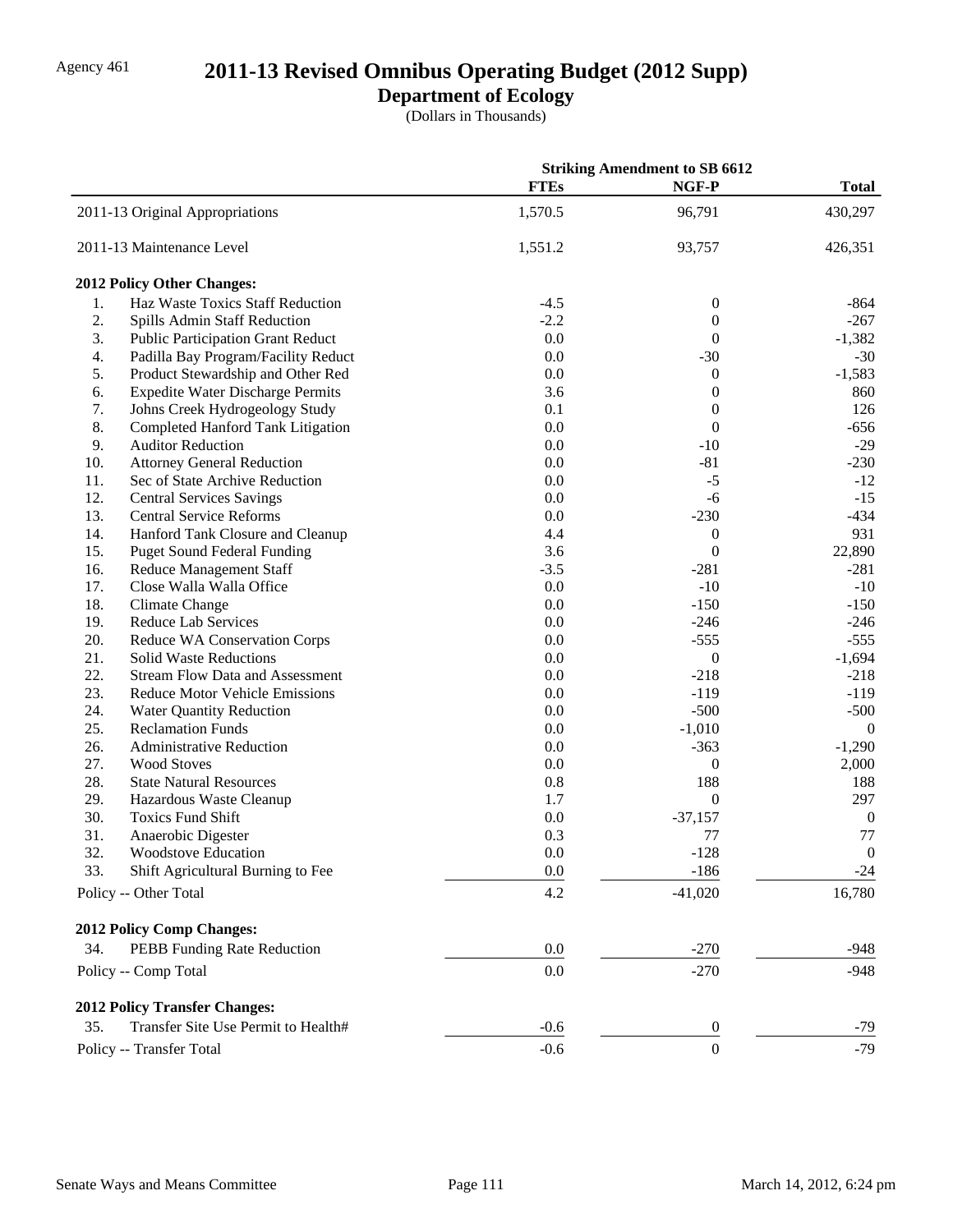### Agency 461 **2011-13 Revised Omnibus Operating Budget (2012 Supp)**

### **Department of Ecology**

(Dollars in Thousands)

|                                                                                  | <b>Striking Amendment to SB 6612</b> |                       |                |
|----------------------------------------------------------------------------------|--------------------------------------|-----------------------|----------------|
|                                                                                  | <b>FTEs</b>                          | NGF-P                 | <b>Total</b>   |
| <b>Total Policy Changes</b>                                                      | 3.6                                  | $-41.290$             | 15,753         |
| 2011-13 Revised Appropriations                                                   | 1.554.8                              | 52.467                | 442,104        |
| Difference from Original Appropriations<br>% Change from Original Appropriations | $-15.7$<br>$-1.0\%$                  | $-44.324$<br>$-45.8%$ | 11,807<br>2.7% |

#### *Comments:*

 **1. Haz Waste Toxics Staff Reduction -** Funding and FTE staff are reduced on an on-going basis in the Hazardous Waste and Toxics Reduction Program for staff responsible for communication, education, and outreach functions. (State Toxics Control Account-State)

 **2. Spills Admin Staff Reduction -** Funding and FTE staff are reduced on an on-going basis in the Spills Program for secretarial and administrative support, as well as vehicle maintenance coordination. (State Toxics Control Account-State)

 **3. Public Participation Grant Reduct -** Funding is reduced on a one-time basis for waste management related public participation grants. The public participation grant program is a competitive grant program that provides financial assistance to citizen groups and nonprofit, public-interest organizations. (State Toxics Control Account-State, Local Toxics Control Account-State)

 **4. Padilla Bay Program/Facility Reduct -** Funding for the Reserve is reduced for education and outreach activites on an on-going basis. The Padilla Bay National Estuarine Research Reserve in Skagit County is one of 25 national reserves established to protect estuaries for research and education. The Reserve conducts public education programs, technical and professional training, coastal restoration, and scientific research and monitoring.

 **5. Product Stewardship and Other Red -** Appropriation authority is reduced on an ongoing basis to match lower-than-projected revenue collections in selected dedicated accounts. (Product Stewardship Programs Account-Nonappropriated, Air Pollution Control Account-State, Wood Stove Education and Enforcement Account-State, Water Rights Processing Account-State)

 **6. Expedite Water Discharge Permits -** Funding and FTE staff are provided to the Water Quality Program to speed processing of permits for new and expanded facilities in order to foster economic development and reduce the existing permit-processing backlog. Facilities discharging to the waters of the state are required to obtain a National Pollution Discharge Elimination System (NPDES) permit from the Department of Ecology. Ecology works with about 2,000 NPDES permit holders, and currently has approximately 75 percent of its permits up-to-date. (Water Quality Permit Account-State)

 **7. Johns Creek Hydrogeology Study -** Funding and FTE staff are provided for a two-year hydrogeologic study of the Johns Creek area. This funding will pay for contracted mapping, streamflow monitoring, development of a groundwater model, stakeholder consultation, generation of water-management options, and training for Ecology employees in using the new model. In March 2011, Thurston County Superior Court ordered Ecology to begin rulemaking related to groundwater management in the Johns Creek sub-basin of Mason County, where inadequate streamflows threaten fish and wildlife. (General Fund-Private/Local, State Drought Preparedness Account-State)

 **8. Completed Hanford Tank Litigation -** Funding is reduced on an ongoing basis for Hanford tank waste litigation that was concluded in October 2010. A corresponding revenue reduction is taken to reflect the associated reduction in mixed waste fees. (State Toxics Control Account-State)

 **9. Auditor Reduction -** Agency funding levels are reduced to reflect reductions in billing authority for the Office of the State Auditor's Audit of State Government Account and use of existing fund balance. The Office of the State Auditor will use a risk-based methodology in selecting agencies to audit.

 **10. Attorney General Reduction -** Agency funding levels are reduced to reflect reductions in billing authority for the Office of the Attorney General's Legal Services Revolving Account.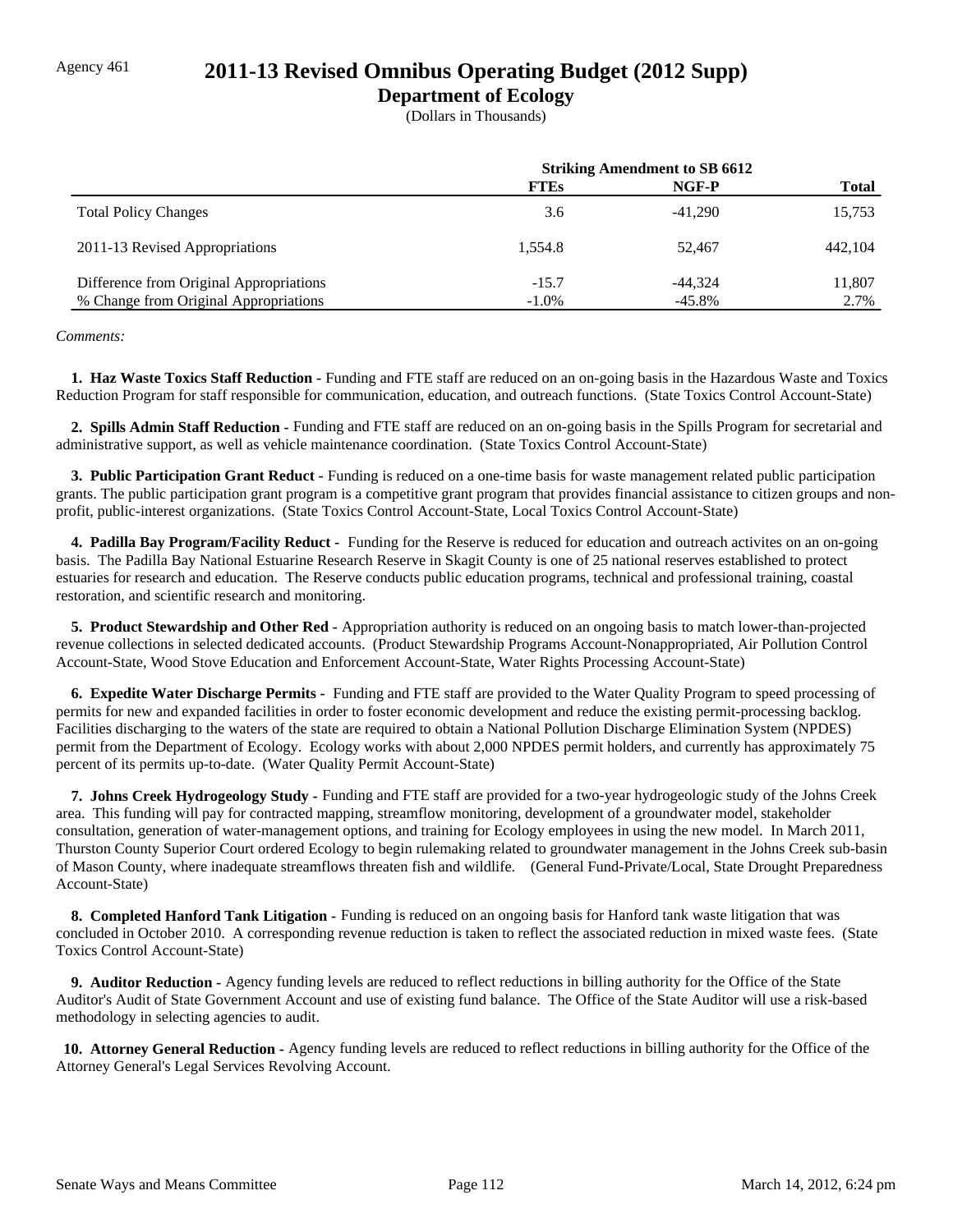# Agency 461 **2011-13 Revised Omnibus Operating Budget (2012 Supp) Department of Ecology**

 **11. Sec of State Archive Reduction -** Agency funding levels are reduced to reflect reductions in billing authority for the Office of the Secretary of State's Archives and Records Management Account.

 **12. Central Services Savings -** Funding is reduced for Office of Minority & Women's Business Enterprises (OMWBE), Office of Administrative Hearings (OAH), and Labor Relations Office (LRO), with the resulting savings passed along to other state agencies as a central service billing reduction. The funding reduction utilizes an excess fund balance from the OMWBE Enterprises Account, eliminates an administrative position at the OAH, and reduces LRO services.

 **13. Central Service Reforms -** Funding is reduced to reflect efficiencies related to state agency use of cell phones, mailing, printing, and information technology, pursuant to Engrossed Substitute Senate Bill 6607 (central service costs). (Various Funds)

 **14. Hanford Tank Closure and Cleanup -** In 2010, Washington State settled litigation with the U.S. Department of Energy (USDOE) over cleanup delays at the Hanford Nuclear Reservation in south central Washington. The settlement includes an accelerated timeline for USDOE's completion of tank-waste treatment, retrieval and closure, and soil and groundwater cleanup actions protecting the Columbia River. A combination of one-time and ongoing funding and FTE staff is provided so Ecology's regulatory oversight capacity can support USDOE's more aggressive cleanup schedule. This expenditure authority increase is backed by increased mixed waste fee revenue paid entirely by USDOE. (State Toxics Control Account-State)

 **15. Puget Sound Federal Funding -** The U.S. Environmental Protection Agency's National Estuary Program awarded the Department of Ecology two cooperative agreements in support of Puget Sound recovery. One agreement funds work related to toxics and nutrient reduction and prevention, while the second funds watershed protection and restoration. Federal expenditure authority and FTE staff are provided on an ongoing basis to implement the agreements. Most of the funding will be passed through to other entities, such as local governments and tribes. Examples of work funded under the agreements include watershed protection and technical assistance, updating a hydrology model for low-impact development, removing nitrogen from on-site septic systems, and reducing persistent bioaccumulative toxins. (General Fund-Federal)

 **16. Reduce Management Staff -** Savings are achieved through the elimination of six management positions. The reduction assumes that supervisory duties will be allocated to other managers.

 **17. Close Walla Walla Office -** Savings are achieved by closing the Walla Walla water master office. The one FTE associated with that office is assumed to telecommute.

 **18. Climate Change -** The climate change work as originally funded by the legislature is largely completed. Savings are achieved through a reduction to completed activities. Remaining funds will be used for work related to climate adaptation and ongoing reporting requirements.

 **19. Reduce Lab Services -** General fund state expenditures for the environmental assessment program at the department are reduced by five percent. The department may use under expenditures, reduced staffing or reductions of operations to achieve savings. The department may not reduce funding for activities associated with RCW 43.21A.230.

 **20. Reduce WA Conservation Corps -** Savings are achieved through a reduction in general fund state spending for the WA Conservation Corps by 50 percent. The department may shift project costs to project recipients or other sources. General fund state is used to subsidize Conservation Corps project costs.

 **21. Solid Waste Reductions -** Ecology is required to fund specific categories of projects within the solid waste program per RCW 74.93.180(1). Savings are achieved from eliminating the 30 percent category projects which include the following: Waste to Fuels Technology Research Partnership w/ Universities, Legislative Policy Support, Solid Waste Regulatory Reform Evaluation Process, Solid Waste Financing Study, Technical Assistance for organics reduction as well as recycling and composting programs to local government and the private sector, Work with Business to reduce the use of toxic substances and to reduce solid waste, Evaluation of beneficial use for solid wastes, and Compost Facility Compliance. The savings achieved through this reduction is transferred to the general fund.

The 50 percent category projects are litter pickup and the 20 percent category projects are for Local Government Litter Pickup and Prevention. Both are retained at current levels. (Waste Reduction/Recycling/Litter Control - State)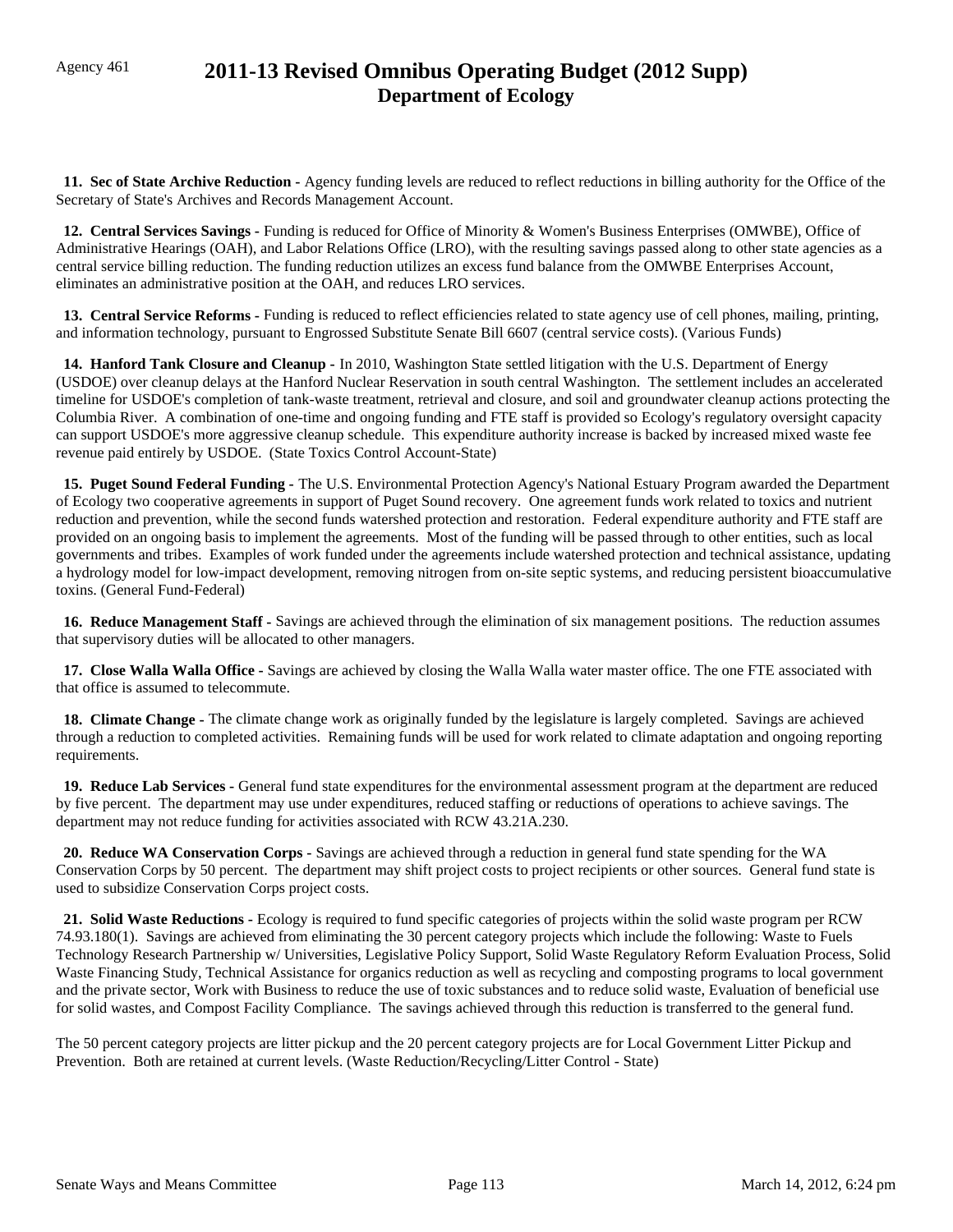# Agency 461 **2011-13 Revised Omnibus Operating Budget (2012 Supp) Department of Ecology**

 **22. Stream Flow Data and Assessment -** Combines stream flow analysis, data analysis, and assessment funding in the environmental assessment program and water resources program and reduces by five percent. Savings are assumed through increased efficiencies and reducing potential duplication.

 **23. Reduce Motor Vehicle Emissions -** Reduces oversight and compliance spending for the motor vehicle emissions program by five percent.

 **24. Water Quantity Reduction -** Reduces water quantity spending. The potential reduction may come from water rights processing, water resource stewardship, water law compliance, dam safety, and clarification of water rights.

 **25. Reclamation Funds -** Due to excess fund balance, a portion of the general fund state funding for similar spending activities in water resources is shifted to the Reclamation Account on a one-time basis. The similar activities include stream gauging, geologic surveys, and investigations for hydro as well as a regulatory program for well construction. (Reclamation Account State)

 **26. Administrative Reduction -** Reduces all administrative spending by five percent. The savings are achieved from reductions to Ecology's administrative budget unit or through a reduction in the indirect rate. (General Fund-State and other funds)

 **27. Wood Stoves -** Funding is provided for the replacement of uncertified solid fuel burning devices and solid fuel burning devices manufactured prior to 1995 for low and middle income families in air quality nonattainment areas under the federal clean air act (42 U.S.C. Sec. 7401 et seq.). The replacement heating device may include certified solid fuel burning devices, pellet stoves, or to a cleaner natural gas or electric home heating devise. (State Toxics Control Account-State)

 **28. State Natural Resources -** Funding is provided for implementation of PSSB 6406 (State Natural Resources). If the bill does not pass by June 30, 2012, the funding shall lapse.

 **29. Hazardous Waste Cleanup -** Funding is provided for the implementation of Engrossed Second Substitute Senate Bill 6211 (hazardous waste sites).

 **30. Toxics Fund Shift -** A portion of funding from the Department of Ecology's Water Quality program, the Shorelands and Environmental Assistance program, the Environmental Assessment program, the Hazardous Waste program, the Waste to Resources, Nuclear Waste program, related administrative costs, and related indirect costs are shifted on a one-time basis to the state toxics control account. (State Toxics Control Account)

 **31. Anaerobic Digester -** Funding is provided for the implementation of Second Substitute Senate Bill 5343 (anaerobic digester emission).

 **32. Woodstove Education -** Savings are achieved through the elimination of the General-Fund state subsidy of the woodstove education and enforcement program. If Senate Bill 6077 (Woodstoves) is enacted the department may shift activities to the dedicated account. (General Fund-State; Woodstove Education and Enforcement Account-State)

 **33. Shift Agricultural Burning to Fee -** A recent increase in the fee reduced - but did not eliminate - a General Fund-State subsidy for that program. Savings is achieved by reducing remaining General Fund-State in that program by reducing staff dedicated to administering and enforcing permits. Savings includes a reduction to contract expenditures for alternatives-to-agricultural burning paid for from fees. (General Fund-State, Air Pollution Control Account)

 **34. PEBB Funding Rate Reduction -** The Public Employees' Benefits Board(PEBB) funding rate is reduced from \$850 to \$800 per eligible employee per month for FY 2013. This is projected to leave the PEBB reserves (both the self-insured claims reserve and the incurred-but-not-paid reserve) fully funded at the end of the 2011-13 fiscal biennium.

 **35. Transfer Site Use Permit to Health# -** Pursuant to House Bill 2304, funding and FTE staff responsible for commercial low-level radioactive waste site use permitting are permanently transferred from Ecology to Health. The majority of the permitting work involves radioactive waste, which falls under the regulatory purview of DOH, while hazardous or mixed radioactive and hazardous waste is Ecology's focus. Transferring this work will enhance coordination and provide improved service to permit applicants. (Site Closure Account-State)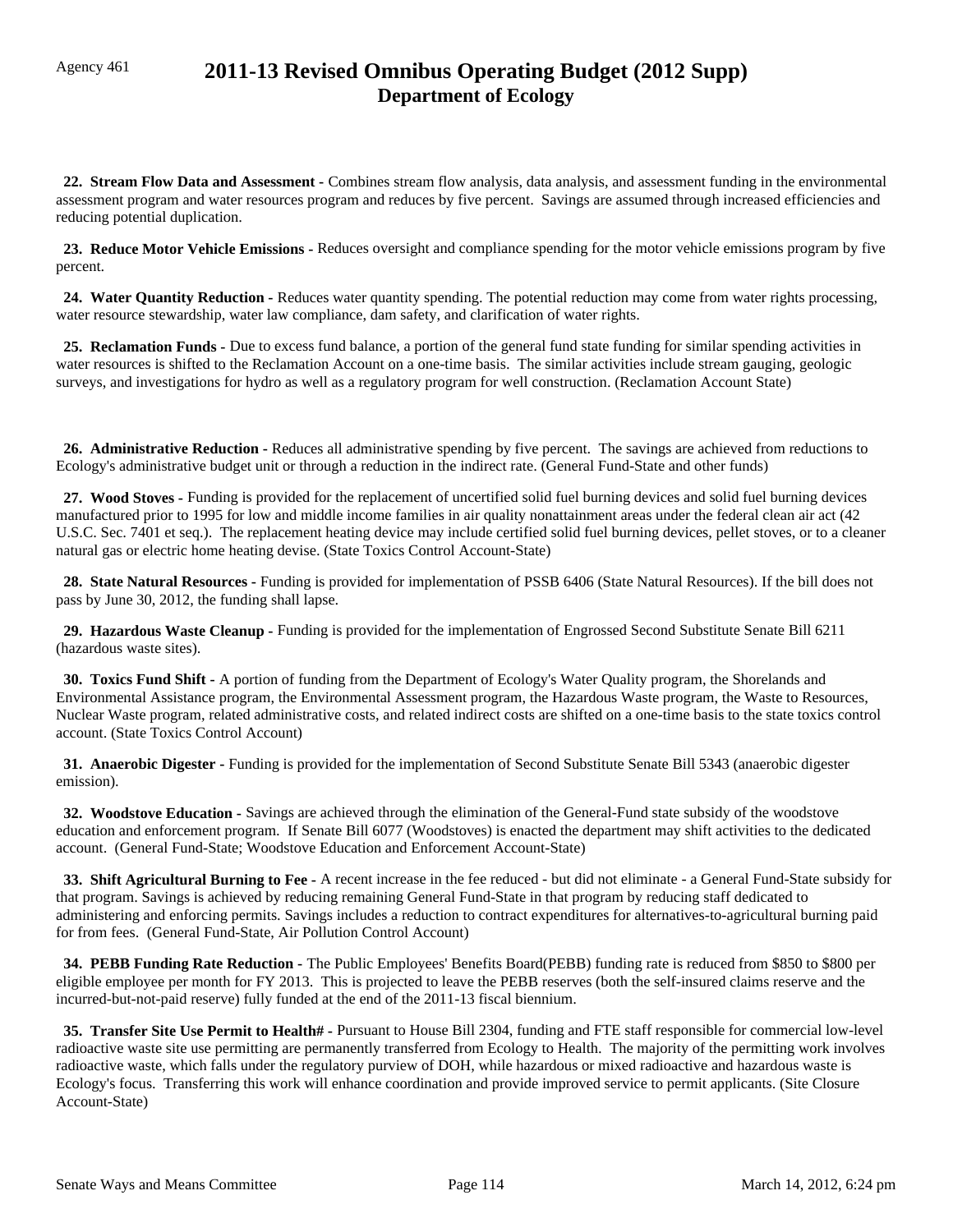## Agency 462 **2011-13 Revised Omnibus Operating Budget (2012 Supp)**

#### **WA Pollution Liab Insurance Program**

(Dollars in Thousands)

|                                         | <b>Striking Amendment to SB 6612</b> |                  |              |
|-----------------------------------------|--------------------------------------|------------------|--------------|
|                                         | <b>FTEs</b>                          | NGF-P            | <b>Total</b> |
| 2011-13 Original Appropriations         | 3.0                                  | $\overline{0}$   | 876          |
| 2011-13 Maintenance Level               | 6.0                                  | $\boldsymbol{0}$ | 1,698        |
| 2012 Policy Other Changes:              |                                      |                  |              |
| Oil Heat Program Funding<br>1.          | 0.0                                  | $\Omega$         | $-73$        |
| 2.<br><b>Auditor Reduction</b>          | 0.0                                  | $\Omega$         | -6           |
| 3.<br><b>Attorney General Reduction</b> | $0.0\,$                              | $\theta$         | $-2$         |
| Policy -- Other Total                   | 0.0                                  | $\Omega$         | $-81$        |
| 2012 Policy Comp Changes:               |                                      |                  |              |
| PEBB Funding Rate Reduction<br>4.       | 0.0                                  | $\boldsymbol{0}$ | -4           |
| Policy -- Comp Total                    | 0.0                                  | $\Omega$         | $-4$         |
| <b>Total Policy Changes</b>             | 0.0                                  | $\theta$         | $-85$        |
| 2011-13 Revised Appropriations          | 6.0                                  | $\theta$         | 1,613        |
| Difference from Original Appropriations | 3.0                                  | $\Omega$         | 737          |
| % Change from Original Appropriations   | 100.0%                               | 0.0%             | 84.1%        |

*Comments:*

 **1. Oil Heat Program Funding -** The Pollution Liability Insurance Program offers insurance coverage for the cleanup of contamination from residential heating oil tanks at no cost to program participants. This program is funded from the Heating Oil Pollution Liability Insurance Program Trust Account, an account that receives its revenue from a fee paid by heating oil dealers. Appropriation authority is reduced on an ongoing basis to reflect lower-than-anticipated revenue into the heating oil account. This funding reduction captures savings from under-expenditures in recent years. (Heating Oil Pollution Liability Trust Account-Nonappropriated)

 **2. Auditor Reduction -** Agency funding levels are reduced to reflect reductions in billing authority for the Office of the State Auditor's Audit of State Government Account and use of existing fund balance. The Office of the State Auditor will use a risk-based methodology in selecting agencies to audit.

 **3. Attorney General Reduction -** Agency funding levels are reduced to reflect reductions in billing authority for the Office of the Attorney General's Legal Services Revolving Account.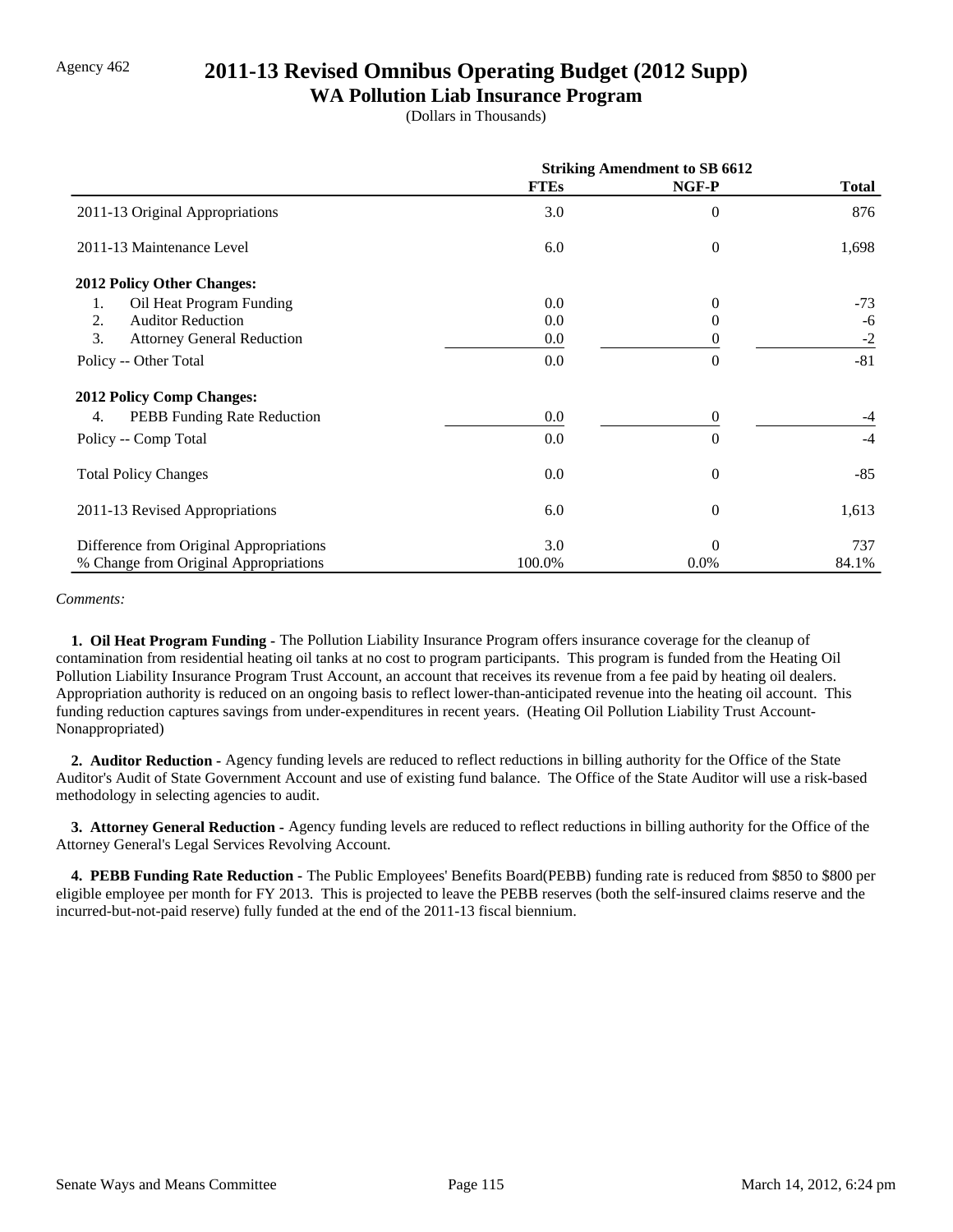### Agency 465 **2011-13 Revised Omnibus Operating Budget (2012 Supp)**

#### **State Parks and Recreation Comm**

(Dollars in Thousands)

|                                              | <b>Striking Amendment to SB 6612</b> |                  |              |
|----------------------------------------------|--------------------------------------|------------------|--------------|
|                                              | <b>FTEs</b>                          | NGF-P            | <b>Total</b> |
| 2011-13 Original Appropriations              | 696.4                                | 17,334           | 147,632      |
| 2011-13 Maintenance Level                    | 696.4                                | 17,334           | 147,826      |
| 2012 Policy Other Changes:                   |                                      |                  |              |
| <b>Auditor Reduction</b><br>1.               | 0.0                                  | $\Omega$         | $-21$        |
| 2.<br><b>Attorney General Reduction</b>      | 0.0                                  | $\theta$         | $-18$        |
| 3.<br>Sec of State Archive Reduction         | 0.0                                  | 0                | $-6$         |
| <b>Central Services Savings</b><br>4.        | 0.0                                  | 0                | $-9$         |
| 5.<br><b>Central Service Reforms</b>         | 0.0                                  | $^{(1)}$         | $-139$       |
| <b>Recreational Resources</b><br>6.          | 0.0                                  | 0                | 176          |
| 7.<br><b>Discover Pass Revenue Reduction</b> | $-59.5$                              | 0                | $-9,400$     |
| 8.<br>Infractions                            | 0.0                                  | $\Omega$         | 592          |
| 9.<br><b>Park Transition Funds</b>           | 0.0                                  | $\boldsymbol{0}$ | 4,000        |
| Policy -- Other Total                        | $-59.5$                              | $\theta$         | $-4,825$     |
| 2012 Policy Comp Changes:                    |                                      |                  |              |
| 10.<br>PEBB Funding Rate Reduction           | 0.0                                  | $\boldsymbol{0}$ | $-366$       |
| Policy -- Comp Total                         | 0.0                                  | $\Omega$         | $-366$       |
| <b>Total Policy Changes</b>                  | $-59.5$                              | $\theta$         | $-5,191$     |
| 2011-13 Revised Appropriations               | 636.9                                | 17,334           | 142,635      |
| Difference from Original Appropriations      | $-59.5$                              | $\Omega$         | $-4,997$     |
| % Change from Original Appropriations        | $-8.5%$                              | 0.0%             | $-3.4%$      |

#### *Comments:*

 **1. Auditor Reduction -** Agency funding levels are reduced to reflect reductions in billing authority for the Office of the State Auditor's Audit of State Government Account and use of existing fund balance. The Office of the State Auditor will use a risk-based methodology in selecting agencies to audit.

 **2. Attorney General Reduction -** Agency funding levels are reduced to reflect reductions in billing authority for the Office of the Attorney General's Legal Services Revolving Account.

 **3. Sec of State Archive Reduction -** Agency funding levels are reduced to reflect reductions in billing authority for the Office of the Secretary of State's Archives and Records Management Account.

 **4. Central Services Savings -** Funding is reduced for Office of Minority & Women's Business Enterprises (OMWBE), Office of Administrative Hearings (OAH), and Labor Relations Office (LRO), with the resulting savings passed along to other state agencies as a central service billing reduction. The funding reduction utilizes an excess fund balance from the OMWBE Enterprises Account, eliminates an administrative position at the OAH, and reduces LRO services.

 **5. Central Service Reforms -** Funding is reduced to reflect efficiencies related to state agency use of cell phones, mailing, printing, and information technology, pursuant to Engrossed Substitute Senate Bill 6607 (central service costs). (Various Funds)

 **6. Recreational Resources -** Funding is provided for the implementation of Engrossed Second Substitute House Bill 2373 (recreational resources) to allow the department to make the necessary computer programming changes and install new collection stations. (Parks Renewal and Stewardship Account-State)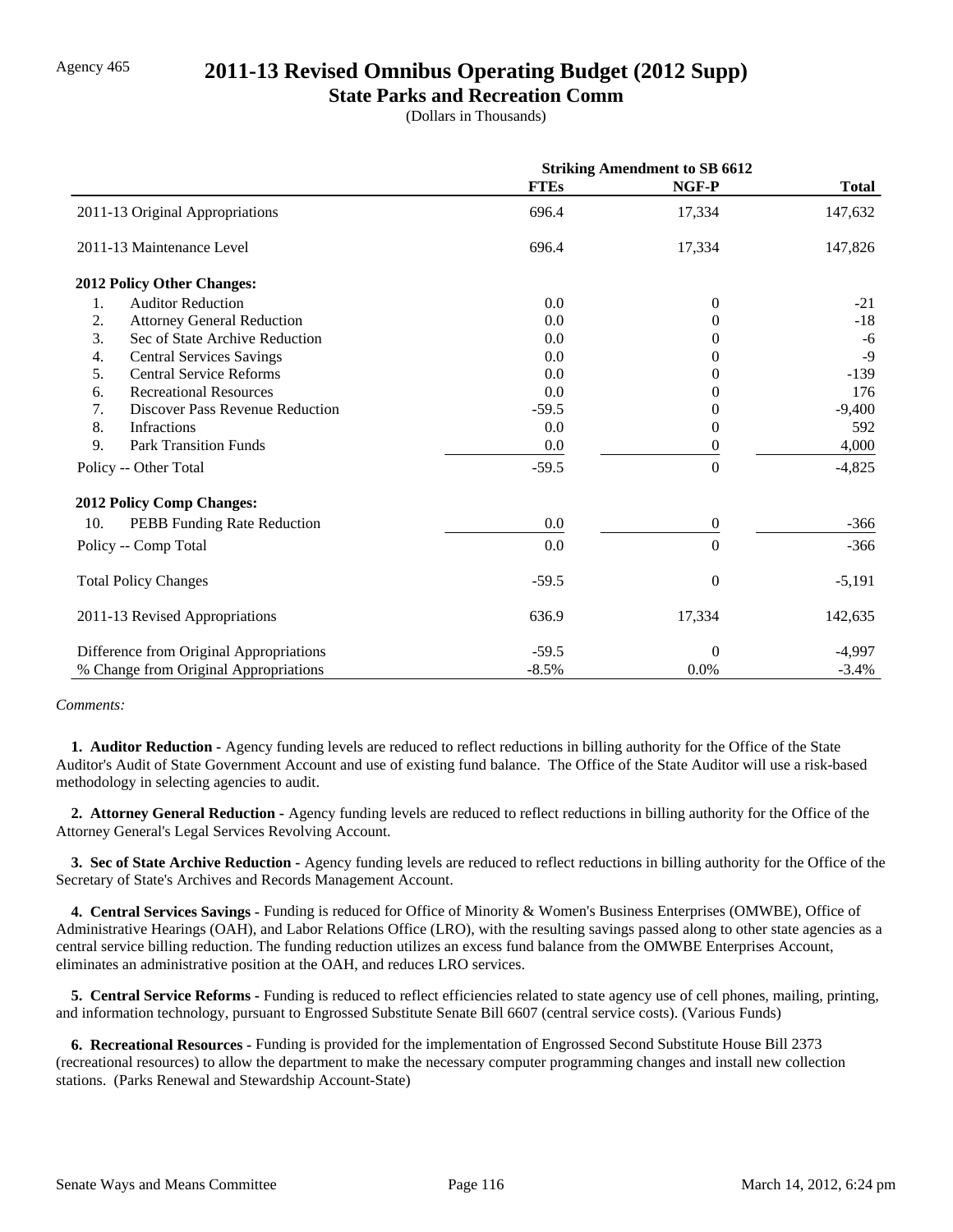# Agency 465 **2011-13 Revised Omnibus Operating Budget (2012 Supp) State Parks and Recreation Comm**

 **7. Discover Pass Revenue Reduction -** Spending authority from the Parks Renewal and Stewardship Account is adjusted to reflect lower-than-anticipated revenue from the Discover Pass. To address the shortfall and avoid park closures, the State Parks and Recreation Commission approved an agency restructuring plan that will achieve efficiencies and reduce expenditures, including reliance on seasonal rangers and flattening the agency structure. (Parks Renewal and Stewardship Account-State)

 **8. Infractions -** Spending authority is provided for the implementation of Substitute Senate Bill 6387. The legislation requires Discover Pass infractions to be deposited back into the Discover Pass account. (Parks Renewal and Stewardship Account-State)

 **9. Park Transition Funds -** Funds are provided on a one-time basis to assist Parks in transitioning to a fee-based agency. The increased funding will support the operation and maintenance of state parks. (Aquatic Lands Enhancement Account-State)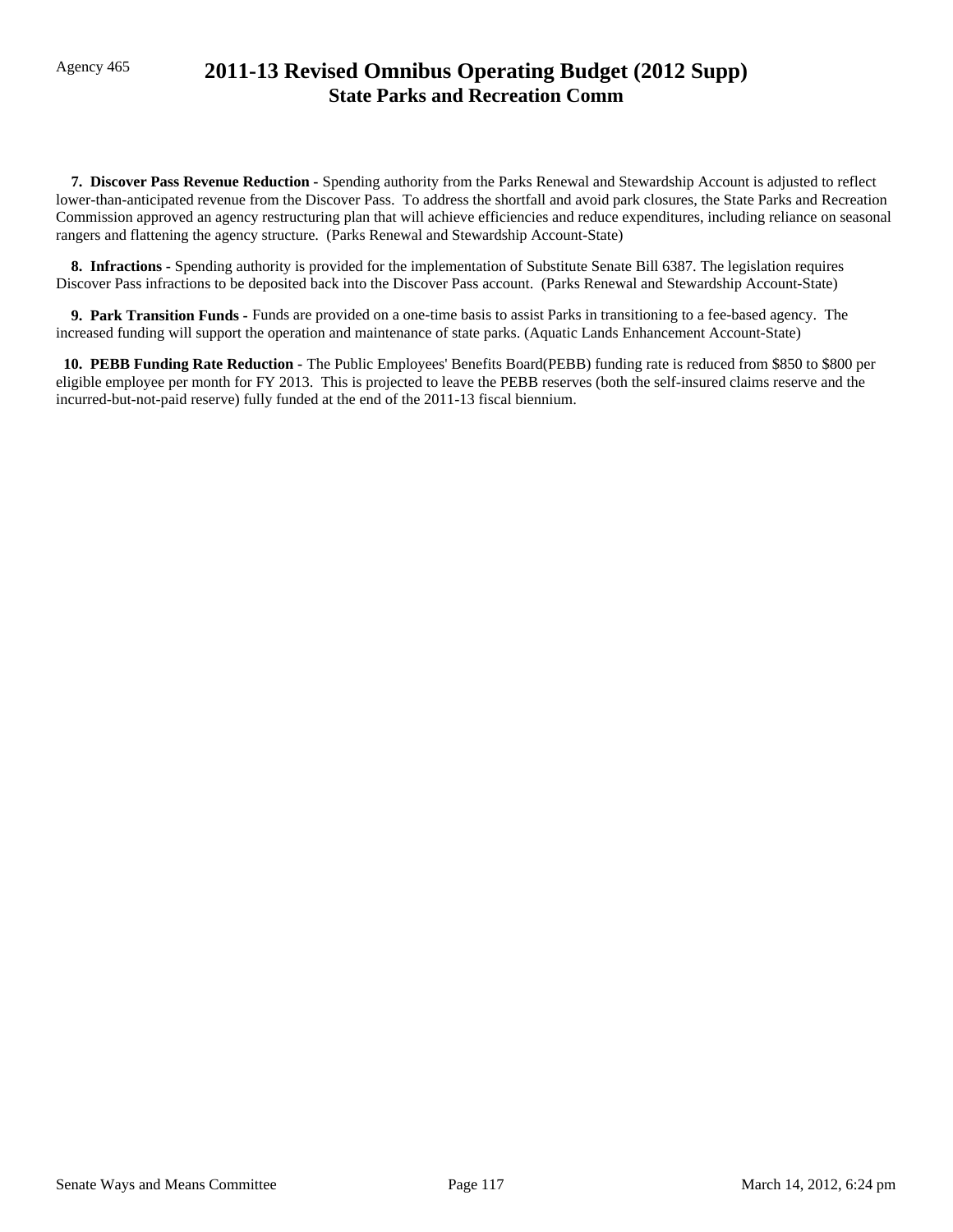## Agency 467 **2011-13 Revised Omnibus Operating Budget (2012 Supp)**

#### **Rec and Conservation Funding Board**

(Dollars in Thousands)

|                                         | <b>Striking Amendment to SB 6612</b> |          |              |
|-----------------------------------------|--------------------------------------|----------|--------------|
|                                         | <b>FTEs</b>                          | NGF-P    | <b>Total</b> |
| 2011-13 Original Appropriations         | 19.6                                 | 1,925    | 9,778        |
| 2011-13 Maintenance Level               | 19.6                                 | 1,923    | 9,769        |
| 2012 Policy Other Changes:              |                                      |          |              |
| Private/Local Funding<br>1.             | 0.0                                  | $\Omega$ | $-250$       |
| 2.<br>Policy Director Funding Shift     | 0.0                                  | $-40$    | $\theta$     |
| 3.<br>Salmon Recovery Office Funds      | 0.0                                  | $-33$    | $-33$        |
| <b>Auditor Reduction</b><br>4.          | 0.0                                  | $-7$     | $-18$        |
| 5.<br><b>Attorney General Reduction</b> | 0.0                                  | $-2$     | $-5$         |
| Sec of State Archive Reduction<br>6.    | 0.0                                  | $\Omega$ | $-1$         |
| 7.<br><b>Central Services Savings</b>   | 0.0                                  | $\theta$ | $-1$         |
| 8.<br><b>Central Service Reforms</b>    | 0.0                                  | $-8$     | $-11$        |
| 9.<br>Administration                    | 0.0                                  | $-107$   | $-107$       |
| Policy -- Other Total                   | 0.0                                  | $-197$   | $-426$       |
| <b>2012 Policy Comp Changes:</b>        |                                      |          |              |
| 10.<br>PEBB Funding Rate Reduction      | 0.0                                  | $-4$     | $-26$        |
| Policy -- Comp Total                    | 0.0                                  | $-4$     | $-26$        |
| <b>Total Policy Changes</b>             | 0.0                                  | $-201$   | $-452$       |
| 2011-13 Revised Appropriations          | 19.6                                 | 1,722    | 9,317        |
| Difference from Original Appropriations | 0.0                                  | $-203$   | $-461$       |
| % Change from Original Appropriations   | 0.0%                                 | $-10.6%$ | $-4.7%$      |

#### *Comments:*

**1. Private/Local Funding -** General Fund-Private/Local funding is permanently reduced to match historic spending levels. (General Fund-Private/Local)

 **2. Policy Director Funding Shift -** The agency policy director has historically been funded 50 percent from the General Fund and 50 percent from the Recreation Resources Account (RRA). This ongoing fund shift to the RRA will align the funding with the workload for the position. (General Fund-State, Recreation Resources Account-State)

 **3. Salmon Recovery Office Funds -** The Governor's Salmon Recovery Office coordinates a statewide salmon strategy by assisting with the development of regional recovery plans and working to secure funding for local, regional, and state recovery efforts. One-time savings will be achieved by holding the science coordinator position vacant and reducing production costs for the "State of the Salmon in Watersheds" report.

 **4. Auditor Reduction -** Agency funding levels are reduced to reflect reductions in billing authority for the Office of the State Auditor's Audit of State Government Account and use of existing fund balance. The Office of the State Auditor will use a risk-based methodology in selecting agencies to audit.

 **5. Attorney General Reduction -** Agency funding levels are reduced to reflect reductions in billing authority for the Office of the Attorney General's Legal Services Revolving Account.

 **6. Sec of State Archive Reduction -** Agency funding levels are reduced to reflect reductions in billing authority for the Office of the Secretary of State's Archives and Records Management Account.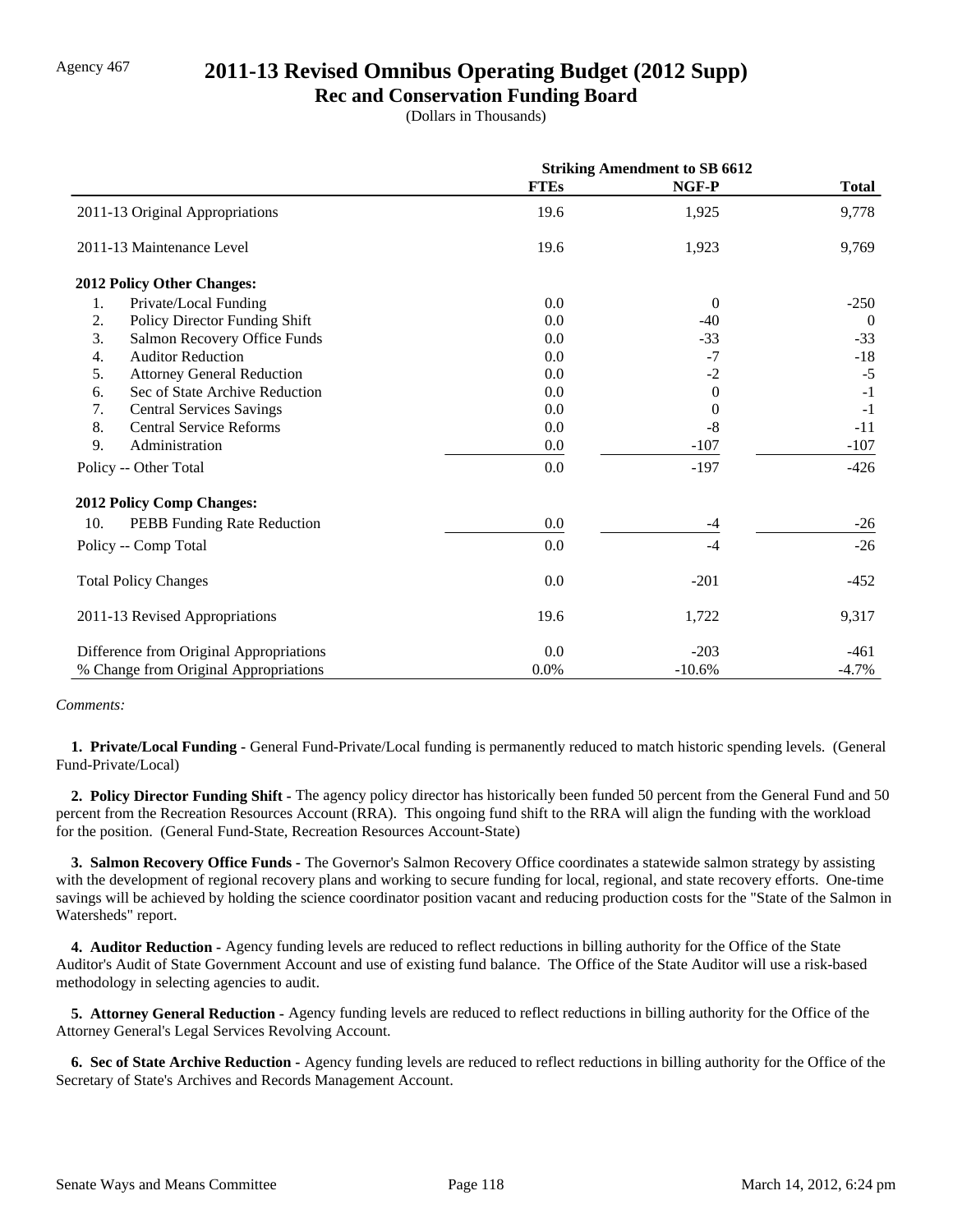# Agency 467 **2011-13 Revised Omnibus Operating Budget (2012 Supp) Rec and Conservation Funding Board**

 **7. Central Services Savings -** Funding is reduced for Office of Minority & Women's Business Enterprises (OMWBE), Office of Administrative Hearings (OAH), and Labor Relations Office (LRO), with the resulting savings passed along to other state agencies as a central service billing reduction. The funding reduction utilizes an excess fund balance from the OMWBE Enterprises Account, eliminates an administrative position at the OAH, and reduces LRO services.

 **8. Central Service Reforms -** Funding is reduced to reflect efficiencies related to state agency use of cell phones, mailing, printing, and information technology, pursuant to Engrossed Substitute Senate Bill 6607 (central service costs). (Various Funds)

**9. Administration - Reduces general fund-state administration spending. The board may achieve savings through shifting functions** to federal funds, under expenditures, or reductions in operations. The board shall not reduce total spending to lead entities.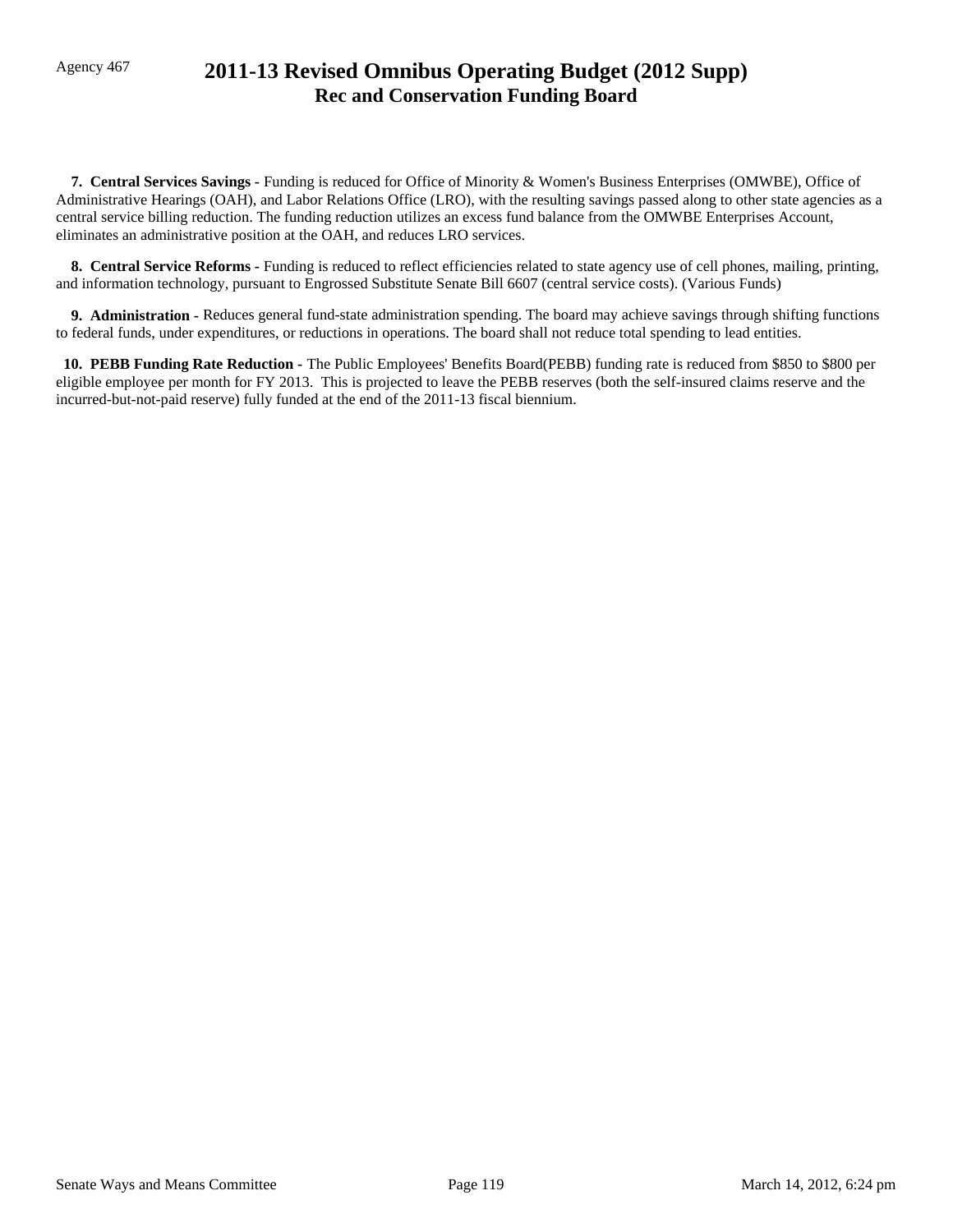### Agency 468 **2011-13 Revised Omnibus Operating Budget (2012 Supp)**

#### **Environ & Land Use Hearings Office**

(Dollars in Thousands)

|                                         | <b>Striking Amendment to SB 6612</b> |          |              |
|-----------------------------------------|--------------------------------------|----------|--------------|
|                                         | <b>FTEs</b>                          | NGF-P    | <b>Total</b> |
| 2011-13 Original Appropriations         | 18.3                                 | 4,841    | 4,841        |
| 2011-13 Maintenance Level               | 18.3                                 | 4,576    | 4,576        |
| 2012 Policy Other Changes:              |                                      |          |              |
| 1.<br><b>Auditor Reduction</b>          | 0.0                                  | $-5$     | $-5$         |
| 2.<br><b>Attorney General Reduction</b> | 0.0                                  | -99      | $-99$        |
| 3.<br>Sec of State Archive Reduction    | 0.0                                  | $-1$     | $-1$         |
| <b>Central Service Reforms</b><br>4.    | 0.0                                  | $-3$     | $-3$         |
| 5.<br>Board Vacancies and Other Savings | $-0.6$                               | $-227$   | $-227$       |
| 6.<br><b>State Natural Resources</b>    | 0.0                                  | 12       | 12           |
| Policy -- Other Total                   | $-0.6$                               | $-323$   | $-323$       |
| <b>2012 Policy Comp Changes:</b>        |                                      |          |              |
| PEBB Funding Rate Reduction<br>7.       | 0.0                                  | $-12$    | $-12$        |
| Policy -- Comp Total                    | 0.0                                  | $-12$    | $-12$        |
| <b>Total Policy Changes</b>             | $-0.6$                               | $-335$   | $-335$       |
| 2011-13 Revised Appropriations          | 17.7                                 | 4,241    | 4,241        |
| Difference from Original Appropriations | $-0.6$                               | $-600$   | $-600$       |
| % Change from Original Appropriations   | $-3.3%$                              | $-12.4%$ | $-12.4%$     |

*Comments:*

 **1. Auditor Reduction -** Agency funding levels are reduced to reflect reductions in billing authority for the Office of the State Auditor's Audit of State Government Account and use of existing fund balance. The Office of the State Auditor will use a risk-based methodology in selecting agencies to audit.

 **2. Attorney General Reduction -** Agency funding levels are reduced to reflect reductions in billing authority for the Office of the Attorney General's Legal Services Revolving Account.

 **3. Sec of State Archive Reduction -** Agency funding levels are reduced to reflect reductions in billing authority for the Office of the Secretary of State's Archives and Records Management Account.

 **4. Central Service Reforms -** Funding is reduced to reflect efficiencies related to state agency use of cell phones, mailing, printing, and information technology, pursuant to Engrossed Substitute Senate Bill 6607 (central service costs). (Various Funds)

 **5. Board Vacancies and Other Savings -** Funding and full-time equivalent staff are reduced on a one-time basis to reflect savings from temporary board vacancies on the Pollution Control/Shorelines Hearings Boards and the Growth Management Hearings Board (GMHB). Additional ongoing savings will be achieved through GMHB colocation with the Environmental Hearings Boards in Tumwater, beginning in July 2012, as well as reductions in goods and services expenditures.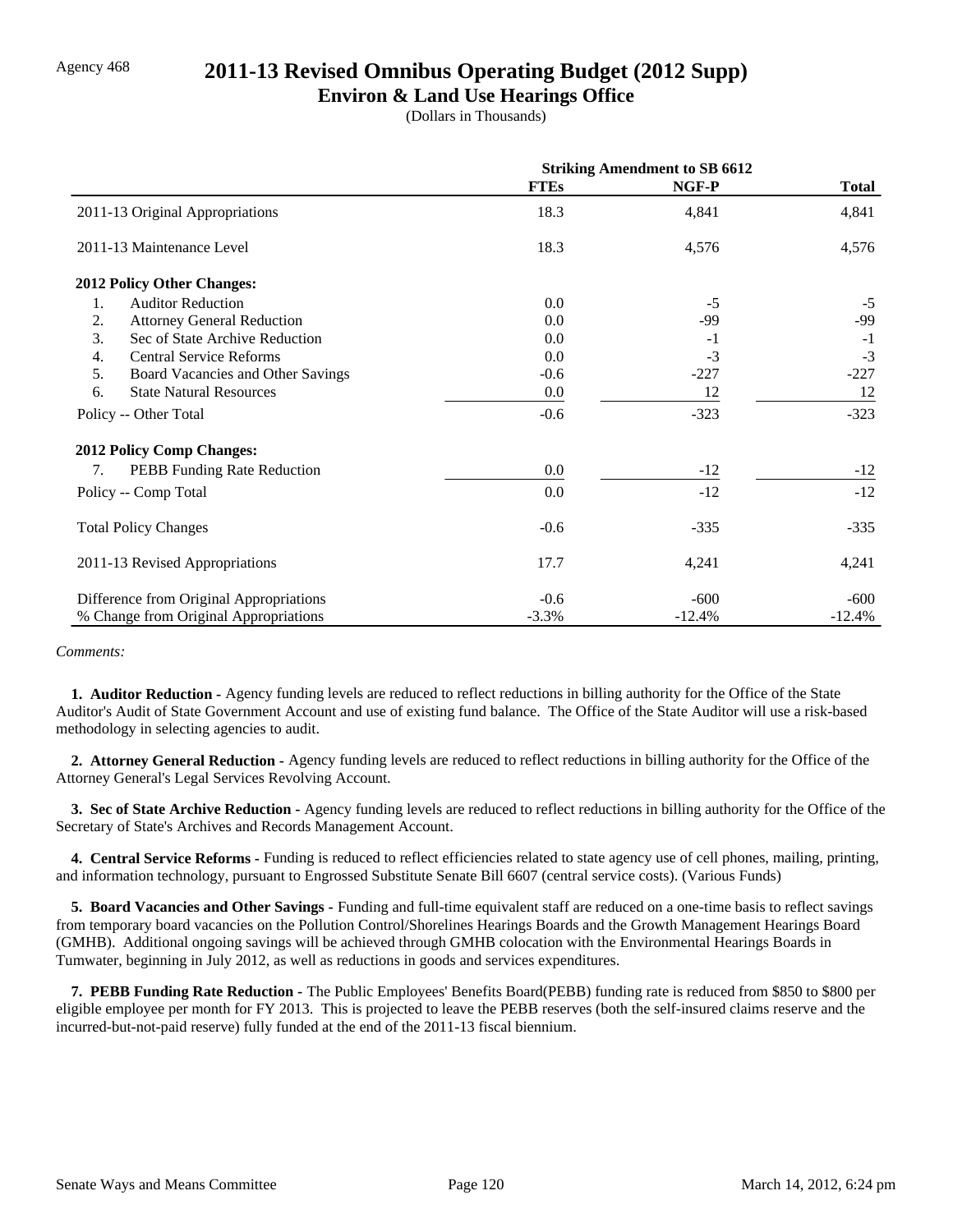## Agency 471 **2011-13 Revised Omnibus Operating Budget (2012 Supp)**

#### **State Conservation Commission**

(Dollars in Thousands)

|                                         | <b>Striking Amendment to SB 6612</b> |         |         |
|-----------------------------------------|--------------------------------------|---------|---------|
|                                         | <b>FTEs</b>                          | NGF-P   | Total   |
| 2011-13 Original Appropriations         | 17.6                                 | 13,583  | 14,884  |
| 2011-13 Maintenance Level               | 17.6                                 | 13,579  | 14,880  |
| 2012 Policy Other Changes:              |                                      |         |         |
| <b>Attorney General Reduction</b><br>1. | 0.0                                  | $-2$    | $-2$    |
| 2.<br><b>Central Service Reforms</b>    | 0.0                                  | $-11$   | $-11$   |
| 3.<br><b>Agency Operations</b>          | $0.0\,$                              | $-335$  | $-335$  |
| Policy -- Other Total                   | 0.0                                  | $-348$  | $-348$  |
| <b>2012 Policy Comp Changes:</b>        |                                      |         |         |
| PEBB Funding Rate Reduction<br>4.       | 0.0                                  | $-12$   | $-12$   |
| Policy -- Comp Total                    | 0.0                                  | $-12$   | $-12$   |
| <b>Total Policy Changes</b>             | 0.0                                  | $-360$  | $-360$  |
| 2011-13 Revised Appropriations          | 17.6                                 | 13,219  | 14,520  |
| Difference from Original Appropriations | 0.0                                  | $-364$  | $-364$  |
| % Change from Original Appropriations   | $0.0\%$                              | $-2.7%$ | $-2.5%$ |

*Comments:*

 **1. Attorney General Reduction -** Agency funding levels are reduced to reflect reductions in billing authority for the Office of the Attorney General's Legal Services Revolving Account.

 **2. Central Service Reforms -** Funding is reduced to reflect efficiencies related to state agency use of cell phones, mailing, printing, and information technology, pursuant to Engrossed Substitute Senate Bill 6607 (central service costs). (Various Funds)

 **3. Agency Operations -** Savings are achieved through a five-percent underexpenditure in General Fund State spending.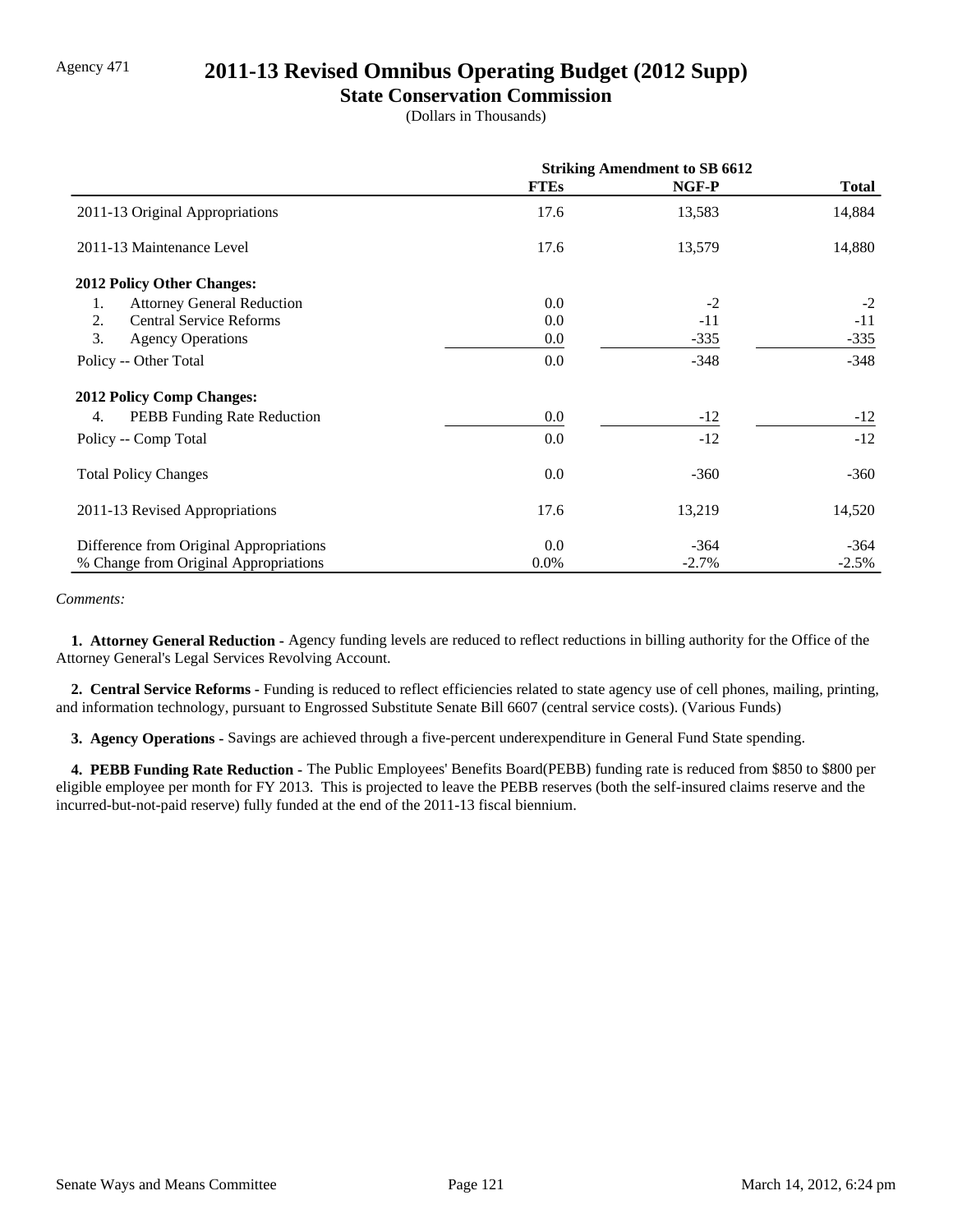# Agency 477 **2011-13 Revised Omnibus Operating Budget (2012 Supp)**

### **Dept of Fish and Wildlife**

(Dollars in Thousands)

|     |                                            | <b>Striking Amendment to SB 6612</b> |                  |                  |
|-----|--------------------------------------------|--------------------------------------|------------------|------------------|
|     |                                            | <b>FTEs</b>                          | NGF-P            | <b>Total</b>     |
|     | 2011-13 Original Appropriations            | 1,439.4                              | 69,387           | 358,417          |
|     | 2011-13 Maintenance Level                  | 1,460.9                              | 66,880           | 364,073          |
|     | 2012 Policy Other Changes:                 |                                      |                  |                  |
| 1.  | Reduce Fish Program Dedicated Accts        | 0.0                                  | $\theta$         | $-1,055$         |
| 2.  | <b>Auditor Reduction</b>                   | 0.0                                  | $-38$            | $-63$            |
| 3.  | <b>Attorney General Reduction</b>          | 0.0                                  | $-44$            | $-73$            |
| 4.  | Sec of State Archive Reduction             | 0.0                                  | -6               | $-10$            |
| 5.  | <b>Central Services Savings</b>            | 0.0                                  | $-4$             | $-7$             |
| 6.  | <b>Wolf Population Monitoring</b>          | 0.8                                  | $\boldsymbol{0}$ | 355              |
| 7.  | Black Bear Monitoring & Management         | 1.2                                  | $\boldsymbol{0}$ | 200              |
| 8.  | Mountain Goat & Bighorn Sheep Rcvry        | 1.0                                  | $\overline{0}$   | 350              |
| 9.  | <b>Central Service Reforms</b>             | 0.0                                  | $-373$           | $-504$           |
| 10. | <b>Geoduck Poaching Enforcement</b>        | 1.5                                  | $\theta$         | 522              |
| 11. | Infractions                                | 0.0                                  | $\Omega$         | 56               |
| 12. | Reduce administration                      | 0.0                                  | $-235$           | $-235$           |
| 13. | <b>Renewable Energy Siting</b>             | 0.0                                  | $-50$            | $-50$            |
| 14. | <b>Technical Assistance Salmon Recover</b> | 0.0                                  | $-379$           | $\overline{0}$   |
| 15. | <b>PILT Reduction</b>                      | 0.0                                  | $-652$           | $-652$           |
| 16. | Hydraulic Project Permits                  | 0.0                                  | $-182$           | 235              |
| 17. | Hatcheries                                 | 0.0                                  | $-3,000$         | $\mathbf{0}$     |
| 18. | Marine Enforcement                         | 0.0                                  | $-4,621$         | $\theta$         |
| 19. | Grizzly Bear Outreach Program              | 0.0                                  | $\theta$         | 50               |
| 20. | Livestock                                  | 0.0                                  | $\theta$         | 50               |
| 21. | <b>AIS</b> Prevention                      | 0.0                                  | $\Omega$         | 133              |
| 22. | Fish and Wildlife Enforcement              | 0.0                                  | $-500$           | $\boldsymbol{0}$ |
|     | Policy -- Other Total                      | 4.5                                  | $-10,084$        | $-698$           |
|     | 2012 Policy Comp Changes:                  |                                      |                  |                  |
| 23. | PEBB Funding Rate Reduction                | 0.0                                  | $-254$           | $-896$           |
|     | Policy -- Comp Total                       | 0.0                                  | $-254$           | $-896$           |
|     | <b>Total Policy Changes</b>                | 4.5                                  | $-10,338$        | $-1,594$         |
|     | 2011-13 Revised Appropriations             | 1,465.4                              | 56,542           | 362,479          |
|     | Difference from Original Appropriations    | 26.0                                 | $-12,845$        | 4,062            |
|     | % Change from Original Appropriations      | 1.8%                                 | $-18.5%$         | 1.1%             |

*Comments:*

 **1. Reduce Fish Program Dedicated Accts -** The legislature provided authority to the department to increase hunting and fishing license fees. The current revenue collection is lower than anticipated from these increases. Expenditure authority is reduced on an ongoing basis to reflect lower than anticipated revenue. (Recreational Fisheries Enhancement Account-State, Warm Water Game Fish Account-State, Washington Coastal Crab Pot Buoy Tag Account-Nonappropriated, Puget Sound Crab Pot Buoy Tag Account-Nonappropriated)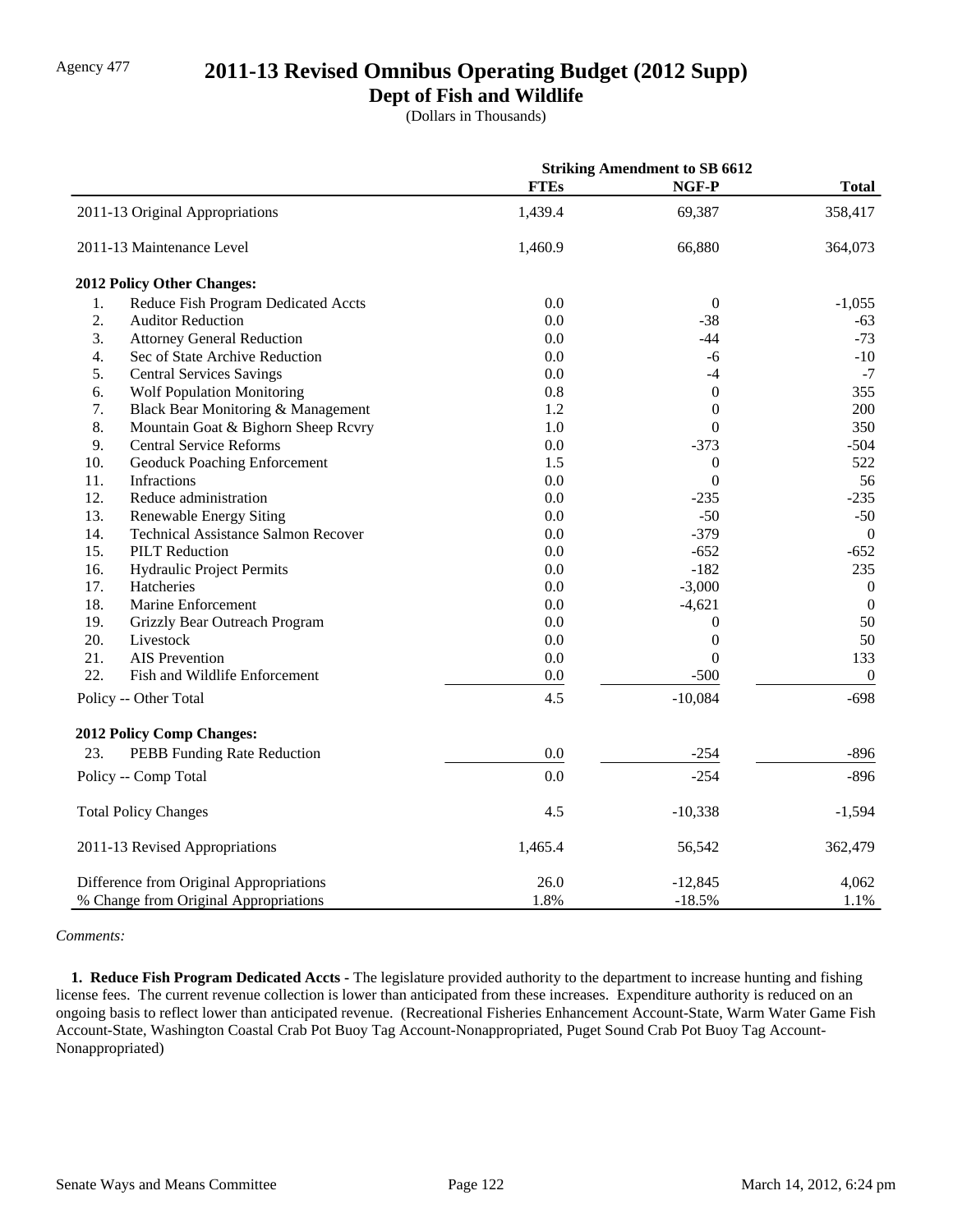## Agency 477 **2011-13 Revised Omnibus Operating Budget (2012 Supp) Dept of Fish and Wildlife**

 **2. Auditor Reduction -** Agency funding levels are reduced to reflect reductions in billing authority for the Office of the State Auditor's Audit of State Government Account and use of existing fund balance. The Office of the State Auditor will use a risk-based methodology in selecting agencies to audit.

 **3. Attorney General Reduction -** Agency funding levels are reduced to reflect reductions in billing authority for the Office of the Attorney General's Legal Services Revolving Account.

 **4. Sec of State Archive Reduction -** Agency funding levels are reduced to reflect reductions in billing authority for the Office of the Secretary of State's Archives and Records Management Account.

 **5. Central Services Savings -** Funding is reduced for Office of Minority & Women's Business Enterprises (OMWBE), Office of Administrative Hearings (OAH), and Labor Relations Office (LRO), with the resulting savings passed along to other state agencies as a central service billing reduction. The funding reduction utilizes an excess fund balance from the OMWBE Enterprises Account, eliminates an administrative position at the OAH, and reduces LRO services.

 **6. Wolf Population Monitoring -** Funding is provided from the sale of endangered species license plates for the department to mitigate livestock damage by notifying livestock producers of wolf presence and to implement pro-active, non-lethal management tools to minimize wolf-livestock conflicts. The department will also monitor wolf packs and territories to determine when the species has met its recovery objectives. (General Fund-Private/Local, State Wildlife Account-State)

 **7. Black Bear Monitoring & Management -** Funding is provided from the sale of special bear, deer, and elk license plates for research and implementation of a new black bear population estimate and monitoring method. The department will use this new method to more accurately set harvest rates and more effectively manage human and black bear population conflicts. (State Wildlife Account-State)

**8. Mountain Goat & Bighorn Sheep Rcvry - Funding from special hunting permit auctions is provided to the department to develop** and implement a plan to move mountain goats from areas where their population is robust to areas where their population is in decline. WDFW will also conduct a population study of bighorn sheep in order to track their movements near domesticated sheep herds, and contract with Washington State University for research on a vaccine against the domesticated sheep disease. (State Wildlife Account-State)

 **9. Central Service Reforms -** Funding is reduced to reflect efficiencies related to state agency use of cell phones, mailing, printing, and information technology, pursuant to Engrossed Substitute Senate Bill 6607 (central service costs). (Various Funds)

 **10. Geoduck Poaching Enforcement -** Funding is provided for increased law enforcement capacity to reduce the occurrence of geoduck poaching and illegal harvest activities. The department shall fill current vacant law enforcement positions prior to filling the new positions created under this subsection. (Aquatic Lands Enhancement Account-State)

 **11. Infractions -** Spending authority is provided for the implementation of Substitute Senate Bill 6387. The legislation requires Discover Pass infractions to be deposited back into the Discover Pass account. The department receives eight percent of Discover Pass revenue.

 **12. Reduce administration -** Reduces administrative spending by 5 percent. The department shall first reduce commission staff and regional management staff prior to reductions in other programs.

 **13. Renewable Energy Siting -** Reduces spending for renewable energy siting technical assistance by the department. Potential renewable projects may receive assistance from private sector consultants for siting.

 **14. Technical Assistance Salmon Recover -** Due to excess fund balance, a portion of the General Fund - State funding for technical assistance for salmon recovery is shifted on a one-time basis to the Aquatic Lands Enhancement Account. (Aquatics Land Enhancement Account)

**15. PILT Reduction -** One-time savings are achieved through reducing Payments in Lieu of Taxes (PILT). The new formula provides funding to counties by ensuring that at a minimum, no county will receive lower than their 2009 rates.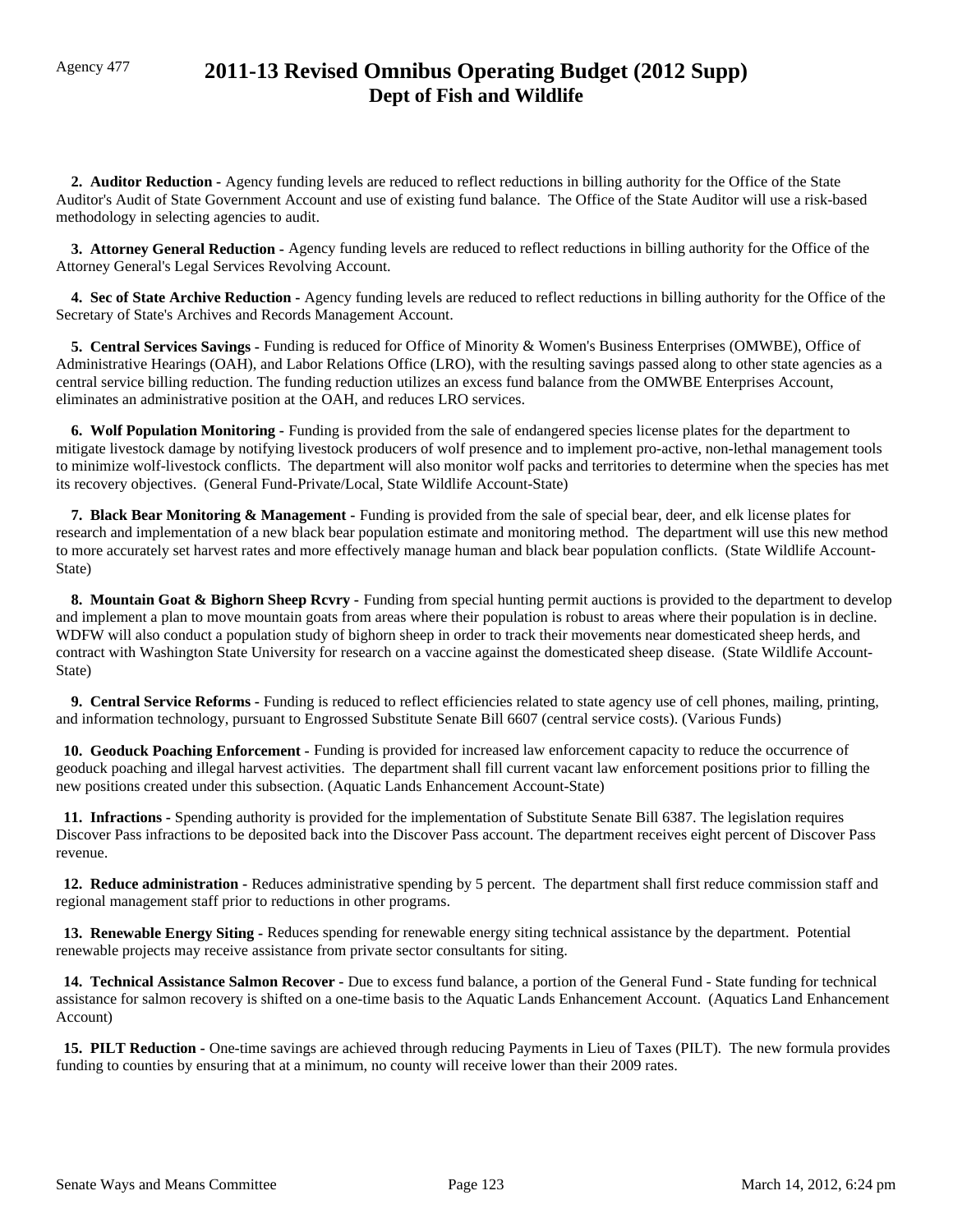# Agency 477 **2011-13 Revised Omnibus Operating Budget (2012 Supp) Dept of Fish and Wildlife**

 **16. Hydraulic Project Permits -** Funding is provided for the implementation of Proposed Second Substitute Senate Bill 6406. The legislation reduces general fund state and shifts new work to dedicated funds. (Hydraulic Project Account-State)

 **17. Hatcheries -** Due to excess fund balance, a portion of the general fund state funding for hatchery activities is shifted on a one-time basis to the Aquatic Lands Enhancement Account. (General Fund-State, Aquatics Land Enhancement Account)

 **18. Marine Enforcement -** Due to excess fund balance, a portion of the general fund state funding for marine enforcement activities is shifted on a one-time basis to the Recreational Resources Account. (General Fund-State, Recreational Resources Account - State).

 **19. Grizzly Bear Outreach Program -** One-time funding is provided to a community-based organization to disseminate information about grizzly bears in the North Cascades. (State Wildlife Account-State)

 **20. Livestock -** Funding is provided for mitigation, claims, and assessment costs for injury or loss of livestock caused by wolves, black bears, and cougars. (State Wildlife Account-State)

 **21. AIS Prevention -** Additional expenditure authority is provided to match expected revenue to the Aquatic Invasive Species Prevention Account during FY 2013. The funding will be used to maintain agency capacity to control aquatic invasive species. (Aquatic Invasive Species Prevention Account-State)

 **22. Fish and Wildlife Enforcement -** Due to excess fund balance, a portion of the General Fund - State funding for law enforcement activities is shifted on a one-time basis to the Fish and Wildlife Enforcement Account. (General Fund-State, Fish and Wildlife Enforcement-State)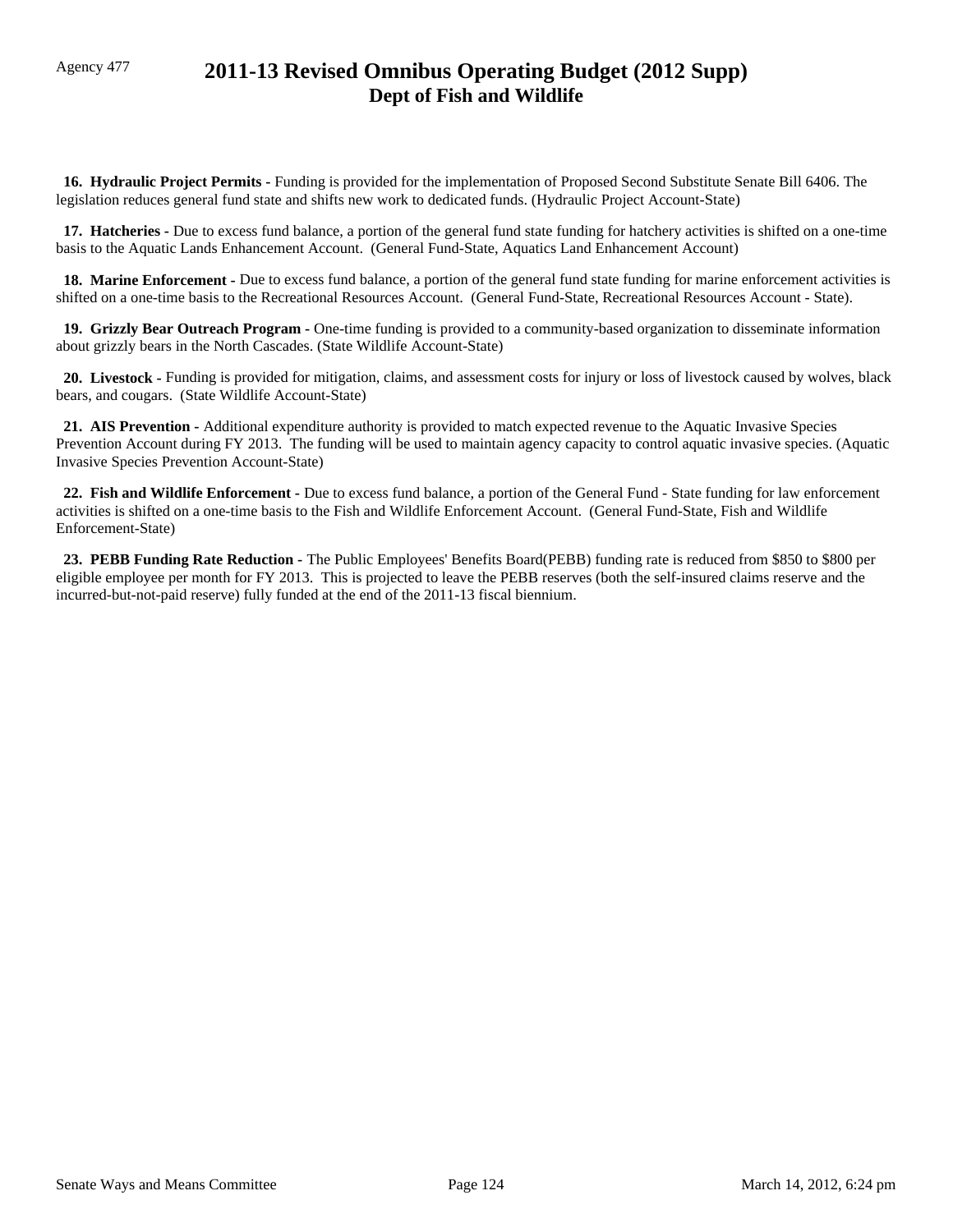### Agency 478 **2011-13 Revised Omnibus Operating Budget (2012 Supp)**

### **Puget Sound Partnership**

(Dollars in Thousands)

|                                            | <b>Striking Amendment to SB 6612</b> |          |              |
|--------------------------------------------|--------------------------------------|----------|--------------|
|                                            | <b>FTEs</b>                          | NGF-P    | <b>Total</b> |
| 2011-13 Original Appropriations            | 40.7                                 | 5,065    | 15,829       |
| 2011-13 Maintenance Level                  | 40.7                                 | 4,822    | 15,585       |
| <b>2012 Policy Other Changes:</b>          |                                      |          |              |
| Performance Management System<br>1.        | 0.0                                  | $\Omega$ | 343          |
| 2.<br><b>Auditor Reduction</b>             | 0.0                                  | $-13$    | $-25$        |
| 3.<br><b>Attorney General Reduction</b>    | 0.0                                  | $-1$     | $-2$         |
| <b>Technology Spending</b><br>4.           | 0.0                                  | $-128$   | $-128$       |
| Training/Tech Asst, Study<br>5.            | 0.0                                  | $-137$   | $-137$       |
| <b>Puget Sound Federal Funding</b><br>6.   | 1.5                                  | $\Omega$ | 2,125        |
| <b>NW Straits Commission Support</b><br>7. | 0.0                                  | $\Omega$ | 400          |
| 8.<br><b>Central Service Reforms</b>       | 0.0                                  | -7       | $-11$        |
| Policy -- Other Total                      | 1.5                                  | $-286$   | 2,565        |
| <b>2012 Policy Comp Changes:</b>           |                                      |          |              |
| 9.<br>PEBB Funding Rate Reduction          | 0.0                                  | $-10$    | $-20$        |
| Policy -- Comp Total                       | 0.0                                  | $-10$    | $-20$        |
| <b>Total Policy Changes</b>                | 1.5                                  | $-296$   | 2,545        |
| 2011-13 Revised Appropriations             | 42.2                                 | 4,526    | 18,130       |
| Difference from Original Appropriations    | 1.5                                  | $-539$   | 2,301        |
| % Change from Original Appropriations      | 3.7%                                 | $-10.6%$ | 14.5%        |

#### *Comments:*

 **1. Performance Management System -** Federal expenditure authority is increased on a one-time basis for development of a performance management system to track the status of individual Puget Sound recovery projects, implementation of the Partnership's Action Agenda for Puget Sound restoration, and progress toward Sound-recovery outcomes. (General Fund-Federal)

 **2. Auditor Reduction -** Agency funding levels are reduced to reflect reductions in billing authority for the Office of the State Auditor's Audit of State Government Account and use of existing fund balance. The Office of the State Auditor will use a risk-based methodology in selecting agencies to audit.

 **3. Attorney General Reduction -** Agency funding levels are reduced to reflect reductions in billing authority for the Office of the Attorney General's Legal Services Revolving Account.

 **4. Technology Spending -** Funding is reduced on an ongoing basis for information technology improvements. This reduction will be achieved by delaying desktop computer replacements and scaling back improvements to the agency's website and social media tools.

**5. Training/Tech Asst, Study - Funding is reduced or eliminated for training and technical assistance related to stormwater-reducing** land development practices and for vessel traffic studies related to oil spill prevention.

 **6. Puget Sound Federal Funding -** Federal expenditure authority and FTE staff are increased for the length of the federal funding for updating the Puget Sound Action Agenda, improving the Partnership's coordinated science and monitoring program, and providing financial and technical support to local organizations in the Partnership's seven geographic action areas. (General Fund-Federal)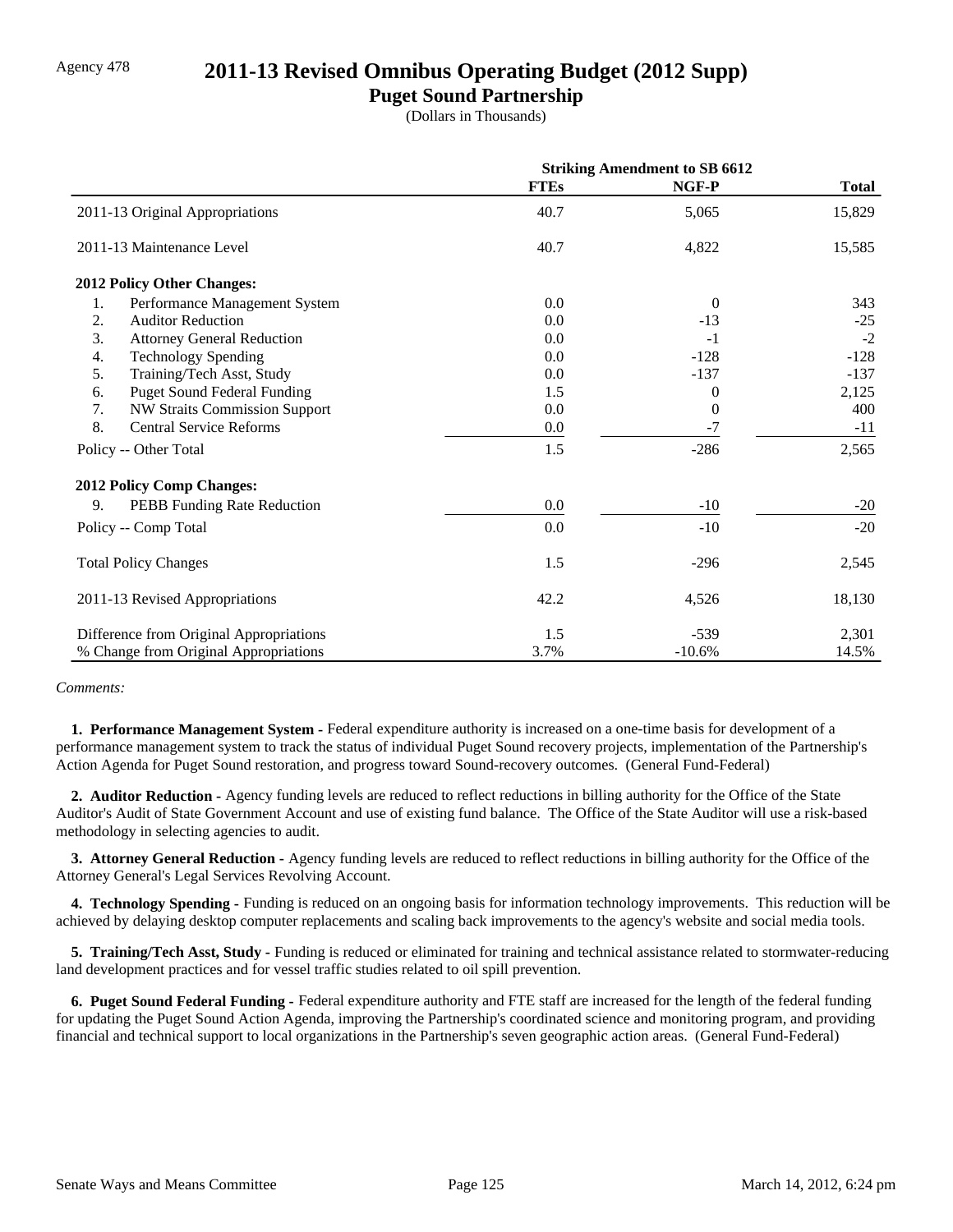# Agency 478 **2011-13 Revised Omnibus Operating Budget (2012 Supp) Puget Sound Partnership**

 **7. NW Straits Commission Support -** Federal expenditure authority is increased on a one-time basis for a U.S. Environmental Protection Agency pass-through grant dedicated to supporting the Northwest Straits Commission for one year. This will allow the Commission to continue to provide marine conservation recommendations to state and local governments and provide scientific, technical, and financial support to local marine resource committees. (General Fund-Federal)

 **8. Central Service Reforms -** Funding is reduced to reflect efficiencies related to state agency use of cell phones, mailing, printing, and information technology, pursuant to Engrossed Substitute Senate Bill 6607 (central service costs). (Various Funds)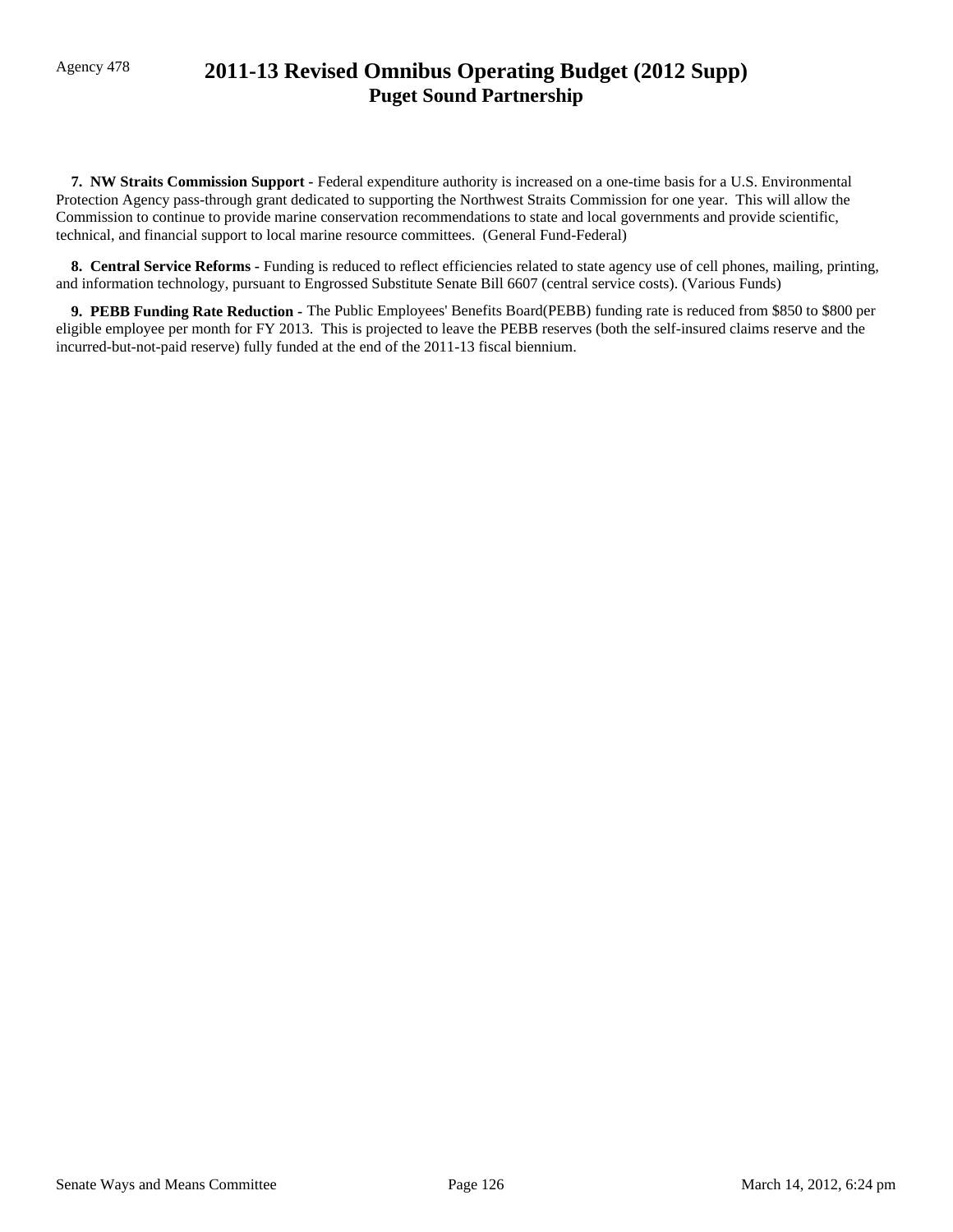### Agency 490 **2011-13 Revised Omnibus Operating Budget (2012 Supp)**

#### **Department of Natural Resources**

(Dollars in Thousands)

|     |                                          | <b>Striking Amendment to SB 6612</b> |                  |                  |
|-----|------------------------------------------|--------------------------------------|------------------|------------------|
|     |                                          | <b>FTEs</b>                          | NGF-P            | <b>Total</b>     |
|     | 2011-13 Original Appropriations          | 1,374.2                              | 68,913           | 360,495          |
|     | 2011-13 Maintenance Level                | 1,374.2                              | 66,999           | 358,244          |
|     | 2012 Policy Other Changes:               |                                      |                  |                  |
| 1.  | Survey & Mapping Activity                | 0.0                                  | $\boldsymbol{0}$ | $-222$           |
| 2.  | <b>Trust Land Mgmt Activities</b>        | 5.0                                  | $\boldsymbol{0}$ | 4,383            |
| 3.  | Silviculture Burn Permit Pgm             | 0.0                                  | $\Omega$         | $-129$           |
| 4.  | Shift ECY/DFW Grant Funding to FFSA      | 0.0                                  | $-487$           | $\mathbf{0}$     |
| 5.  | <b>Increase Adaptive Mgmt Activities</b> | 0.0                                  | $\mathbf{0}$     | 1,064            |
| 6.  | <b>Auditor Reduction</b>                 | 0.0                                  | $-47$            | $-164$           |
| 7.  | <b>Attorney General Reduction</b>        | 0.0                                  | $-33$            | $-112$           |
| 8.  | Sec of State Archive Reduction           | 0.0                                  | $-4$             | $-12$            |
| 9.  | <b>Central Services Savings</b>          | 0.0                                  | $-5$             | $-18$            |
| 10. | <b>Land Management Costs</b>             | 0.0                                  | $-2,138$         | $\mathbf{0}$     |
| 11. | <b>Central Service Reforms</b>           | 0.0                                  | $-116$           | $-318$           |
| 12. | Reduce Administration                    | 0.0                                  | $-244$           | $-244$           |
| 13. | <b>Reduce Management</b>                 | 0.0                                  | $-205$           | $-205$           |
| 14. | Fire Suppression Overtime                | 0.0                                  | $-623$           | $-623$           |
| 15. | Natural Heritage                         | 0.0                                  | $-25$            | $-25$            |
| 16. | <b>Geology Services</b>                  | 0.0                                  | $-100$           | $-100$           |
| 17. | Forest and Fish Support                  | 0.0                                  | $-1,000$         | $\boldsymbol{0}$ |
| 18. | <b>Forest Practices</b>                  | 2.5                                  | $-129$           | 711              |
| 19. | Marine Management                        | 0.0                                  | $\boldsymbol{0}$ | 2,100            |
| 20. | Infractions                              | 0.0                                  | $\overline{0}$   | 56               |
|     | Policy -- Other Total                    | 7.5                                  | $-5,156$         | 6,142            |
|     | 2012 Policy Comp Changes:                |                                      |                  |                  |
| 21. | PEBB Funding Rate Reduction              | 0.0                                  | $-208$           | $-850$           |
|     | Policy -- Comp Total                     | 0.0                                  | $-208$           | $-850$           |
|     | <b>Total Policy Changes</b>              | 7.5                                  | $-5,364$         | 5,292            |
|     | 2011-13 Revised Appropriations           | 1,381.7                              | 61,635           | 363,536          |
|     | Difference from Original Appropriations  | 7.5                                  | $-7,278$         | 3,041            |
|     | % Change from Original Appropriations    | 0.6%                                 | $-10.6%$         | 0.8%             |

#### *Comments:*

**1. Survey & Mapping Activity -** Due to lower revenue into the Survey and Maps Account, the expenditure authority for mapping and surveys is reduced. (Survey and Maps Account-State)

 **2. Trust Land Mgmt Activities -** In the 2009-11 enacted budget, DNR's trust management accounts were reduced substantially due to declines in timber revenues. Revenues have since stabilized. Additional expenditure authority will allow resumption of delayed silvicultural activities, which will help to maintain timber revenues in the future. (Forest Development Account-State, Resource Management Cost Account-State)

 **3. Silviculture Burn Permit Pgm -** The Department of Natural Resources and the Department of Ecology issue permits for silviculture and agriculture burning to maintain air quality. Due to a decline in permit revenue, funding for the silviculture burning permit program is reduced. (Air Pollution Control Account-State)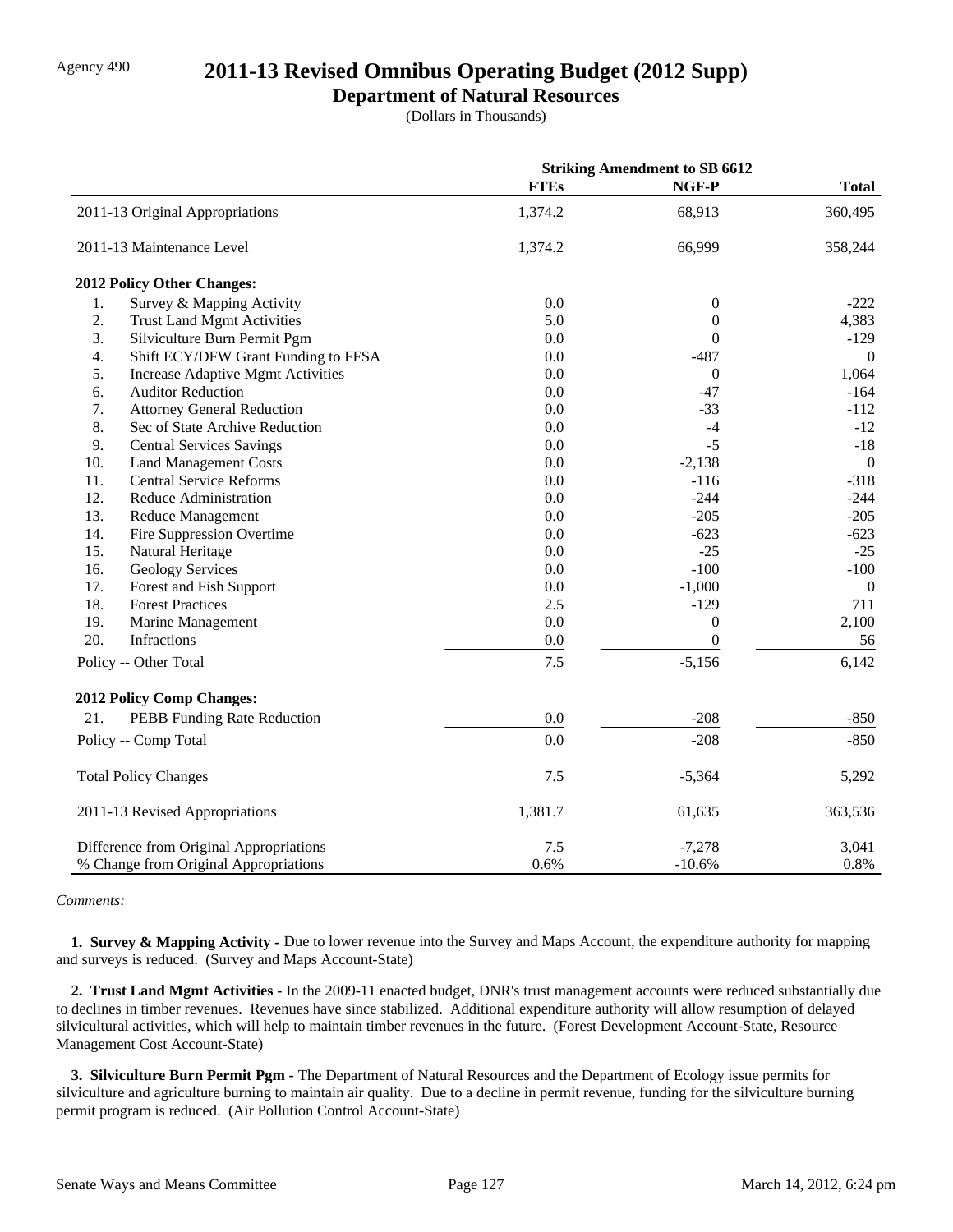# Agency 490 **2011-13 Revised Omnibus Operating Budget (2012 Supp) Department of Natural Resources**

 **4. Shift ECY/DFW Grant Funding to FFSA -** DNR's Adaptive Management Program distributes participation grants to certain stakeholders and state agencies that perform work as part of the forest practices adaptive management process. When the Forest and Fish Support Account (FFSA) was established in 2007, all participation grant funding was paid from it, but during the previous biennium, the grant funding for the Department of Ecology and the Department of Fish and Wildlife was paid from the General Fund. This ongoing shift moves the funding back to the FFSA. (General Fund-State, Forest and Fish Support Account-State)

 **5. Increase Adaptive Mgmt Activities -** The Forest Practices Act and the Forest and Fish Rules are the basis for the Forest Practices Habitat Conservation Plan (FPHCP) and the Clean Water Act (CWA) assurances which protect fish life and water quality in forested areas. The Forest and Fish Support Account, created in 2007 to support the implementation of the Forest and Fish Rules, has built up excess funds over time due to increased revenue and under-expenditures. These excess funds will be used to increase activities that support the CWA assurances and the FPHCP. (Forest and Fish Support Account-State)

 **6. Auditor Reduction -** Agency funding levels are reduced to reflect reductions in billing authority for the Office of the State Auditor's Audit of State Government Account and use of existing fund balance. The Office of the State Auditor will use a risk-based methodology in selecting agencies to audit.

 **7. Attorney General Reduction -** Agency funding levels are reduced to reflect reductions in billing authority for the Office of the Attorney General's Legal Services Revolving Account.

 **8. Sec of State Archive Reduction -** Agency funding levels are reduced to reflect reductions in billing authority for the Office of the Secretary of State's Archives and Records Management Account.

 **9. Central Services Savings -** Funding is reduced for Office of Minority & Women's Business Enterprises (OMWBE), Office of Administrative Hearings (OAH), and Labor Relations Office (LRO), with the resulting savings passed along to other state agencies as a central service billing reduction. The funding reduction utilizes an excess fund balance from the OMWBE Enterprises Account, eliminates an administrative position at the OAH, and reduces LRO services.

 **10. Land Management Costs -** Each biennium, the DNR is provided state general fund for the responsibility of carrying out fire suppression activities on approximately 12.7 million acres of private and state forest lands. During FY 2013, \$2.138 million in additional spending authority is provided to DNR from the Forest Development Account to replace an equal reduction in state general fund for fire suppression activities. (General Fund-State, Forest Development Account-State)

 **11. Central Service Reforms -** Funding is reduced to reflect efficiencies related to state agency use of cell phones, mailing, printing, and information technology, pursuant to Engrossed Substitute Senate Bill 6607 (central service costs). (Various Funds)

 **12. Reduce Administration -** Savings are achieved through reducing general fund state administrative expenditures by five percent.

 **13. Reduce Management -** Saving are achieved through the elimination of six management positions. The reduction assumes that supervisory duties will be allocated to other managers.

 **14. Fire Suppression Overtime -** Savings are achieved through controlling overtime costs, allocating staffing resources more efficiently, and reducing department employee overtime costs. Using fiscal year 2012 as a base year, the department pays an average rate that is 28 percent higher for department employees than the market rate for seasonal fire fighters.

 **15. Natural Heritage -** Savings are achieved through a reduction to the maintenance and operational support for Natural Area Preserves and Natural Resource Conservation Areas.

 **16. Geology Services -** Savings are achieved through a reduction in department geology services by 7 percent effective May 1.

 **17. Forest and Fish Support -** Due to excess fund balance, a portion of the General Fund - State funding for activities in the forest and fish program report is shifted on a one-time basis to the Forest and Fish Support Account. These activities include compliance monitoring. (General Fund-State, Forest and Fish Support Account-State)

 **18. Forest Practices -** Funding is provided for the implementation of Engrossed Second Substitute Senate Bill 6406 (state natural resources). The legislation reduces General Fund State and shifts new work to dedicated funds. (Forest Practices Account-State)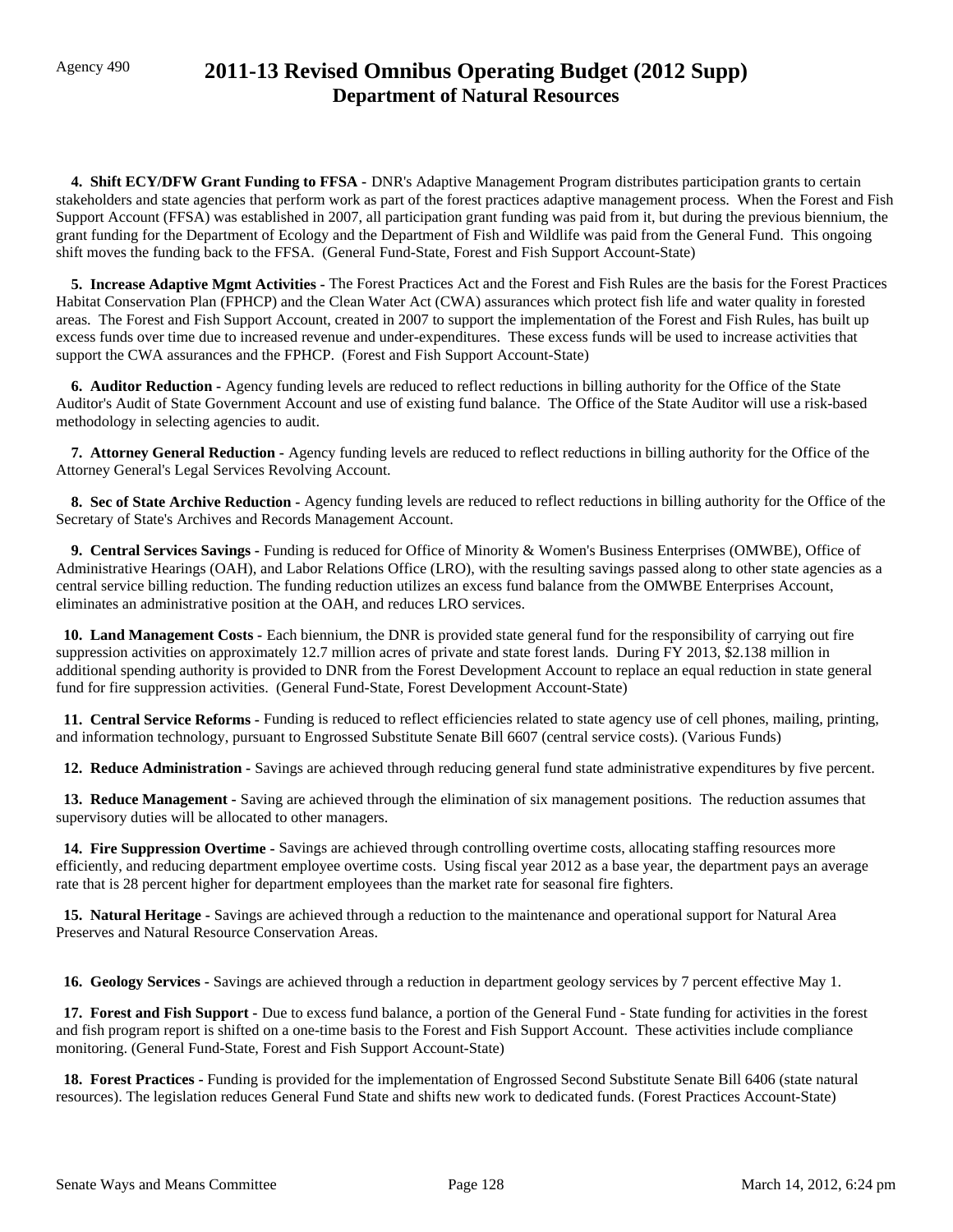# Agency 490 **2011-13 Revised Omnibus Operating Budget (2012 Supp) Department of Natural Resources**

 **19. Marine Management -** Funding is provided for the implementation of Second Substitute Senate Bill 6263 (marine management planning). The legislation allows for the development of marine management plans for different geographic areas on different schedules. (Marine Resources Stewardship Trust Account-State)

 **20. Infractions -** Spending authority is provided for the implementation of Substitute Senate Bill 6387. The legislation requires Discover Pass infractions to be deposited back into the Discover Pass account. The department receives eight percent of Discover Pass revenue.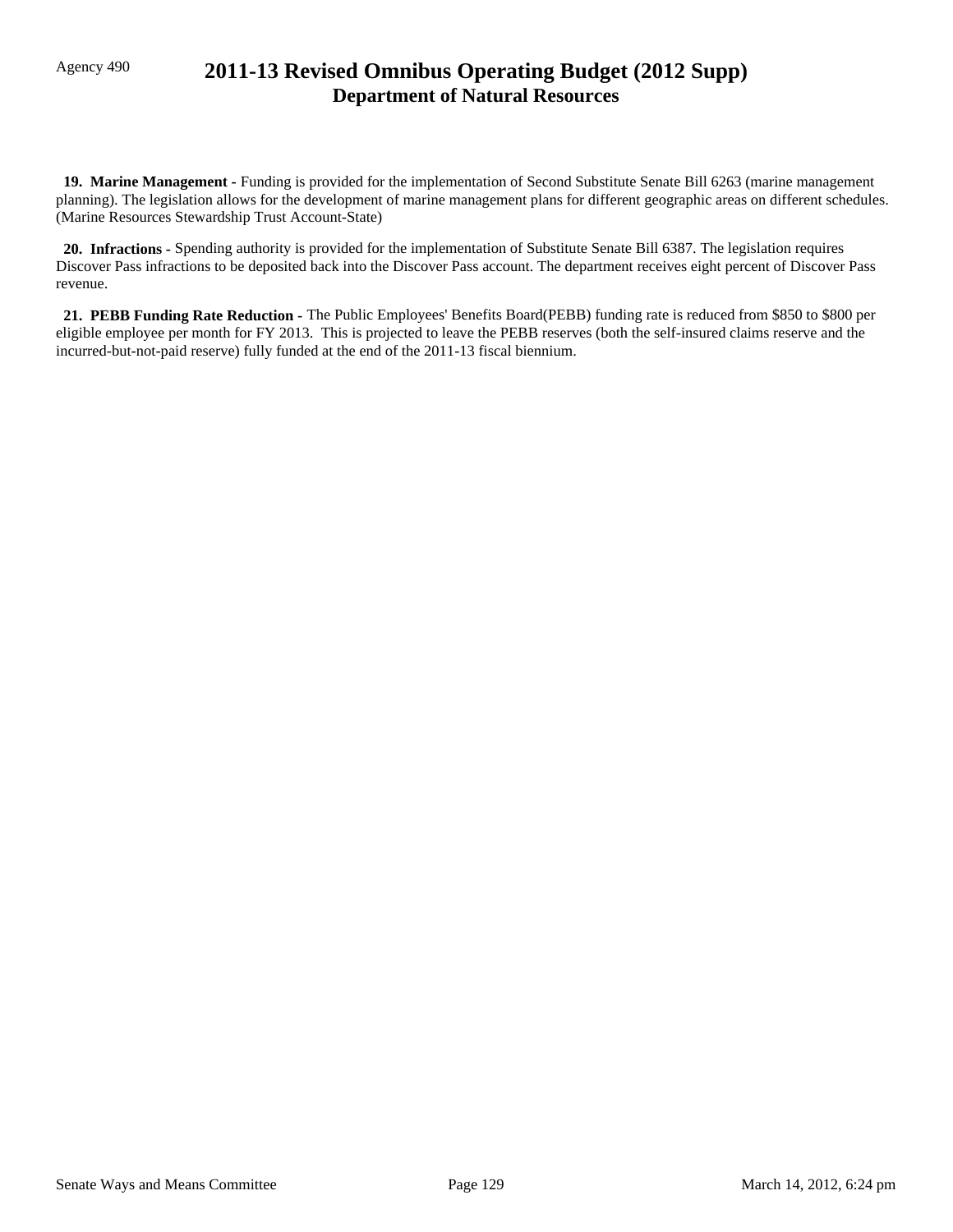### Agency 495 **2011-13 Revised Omnibus Operating Budget (2012 Supp)**

### **Department of Agriculture**

(Dollars in Thousands)

|                                          | <b>Striking Amendment to SB 6612</b> |          |                |
|------------------------------------------|--------------------------------------|----------|----------------|
|                                          | <b>FTEs</b>                          | NGF-P    | <b>Total</b>   |
| 2011-13 Original Appropriations          | 755.4                                | 31,100   | 146,302        |
| 2011-13 Maintenance Level                | 755.4                                | 30,339   | 146,305        |
| <b>2012 Policy Other Changes:</b>        |                                      |          |                |
| <b>Auditor Reduction</b><br>1.           | $0.0\,$                              | -8       | $-34$          |
| 2.<br><b>Attorney General Reduction</b>  | 0.0                                  | $-4$     | $-21$          |
| 3.<br>Sec of State Archive Reduction     | 0.0                                  | $-1$     | $-5$           |
| <b>Central Services Savings</b><br>4.    | 0.0                                  |          | 5              |
| 5.<br><b>Central Service Reforms</b>     | $0.0\,$                              | $-49$    | $-169$         |
| Administration<br>6.                     | 0.0                                  | $-210$   | -499           |
| 7.<br><b>Plant Protection</b>            | $0.0\,$                              | $-4,285$ | $\overline{0}$ |
| Policy -- Other Total                    | $0.0\,$                              | $-4,556$ | $-723$         |
| <b>2012 Policy Comp Changes:</b>         |                                      |          |                |
| 8.<br><b>PEBB</b> Funding Rate Reduction | $0.0\,$                              | -64      | $-390$         |
| Policy -- Comp Total                     | $0.0\,$                              | -64      | $-390$         |
| <b>Total Policy Changes</b>              | 0.0                                  | $-4,620$ | $-1,113$       |
| 2011-13 Revised Appropriations           | 755.4                                | 25,719   | 145,192        |
| Difference from Original Appropriations  | $0.0\,$                              | $-5,381$ | $-1,110$       |
| % Change from Original Appropriations    | 0.0%                                 | $-17.3%$ | $-0.8\%$       |

#### *Comments:*

 **1. Auditor Reduction -** Agency funding levels are reduced to reflect reductions in billing authority for the Office of the State Auditor's Audit of State Government Account and use of existing fund balance. The Office of the State Auditor will use a risk-based methodology in selecting agencies to audit.

 **2. Attorney General Reduction -** Agency funding levels are reduced to reflect reductions in billing authority for the Office of the Attorney General's Legal Services Revolving Account.

 **3. Sec of State Archive Reduction -** Agency funding levels are reduced to reflect reductions in billing authority for the Office of the Secretary of State's Archives and Records Management Account.

 **4. Central Services Savings -** Funding is reduced for Office of Minority & Women's Business Enterprises (OMWBE), Office of Administrative Hearings (OAH), and Labor Relations Office (LRO), with the resulting savings passed along to other state agencies as a central service billing reduction. The funding reduction utilizes an excess fund balance from the OMWBE Enterprises Account, eliminates an administrative position at the OAH, and reduces LRO services.

 **5. Central Service Reforms -** Funding is reduced to reflect efficiencies related to state agency use of cell phones, mailing, printing, and information technology, pursuant to Engrossed Substitute Senate Bill 6607 (central service costs). (Various Funds)

 **6. Administration -** Savings achieved through a reduction in spending not to include direct services to food banks. (Various funds),

 **7. Plant Protection -** A portion of funding for plant protection activities is shifted on a one-time basis to the state toxics control account. (State Toxics Control Account)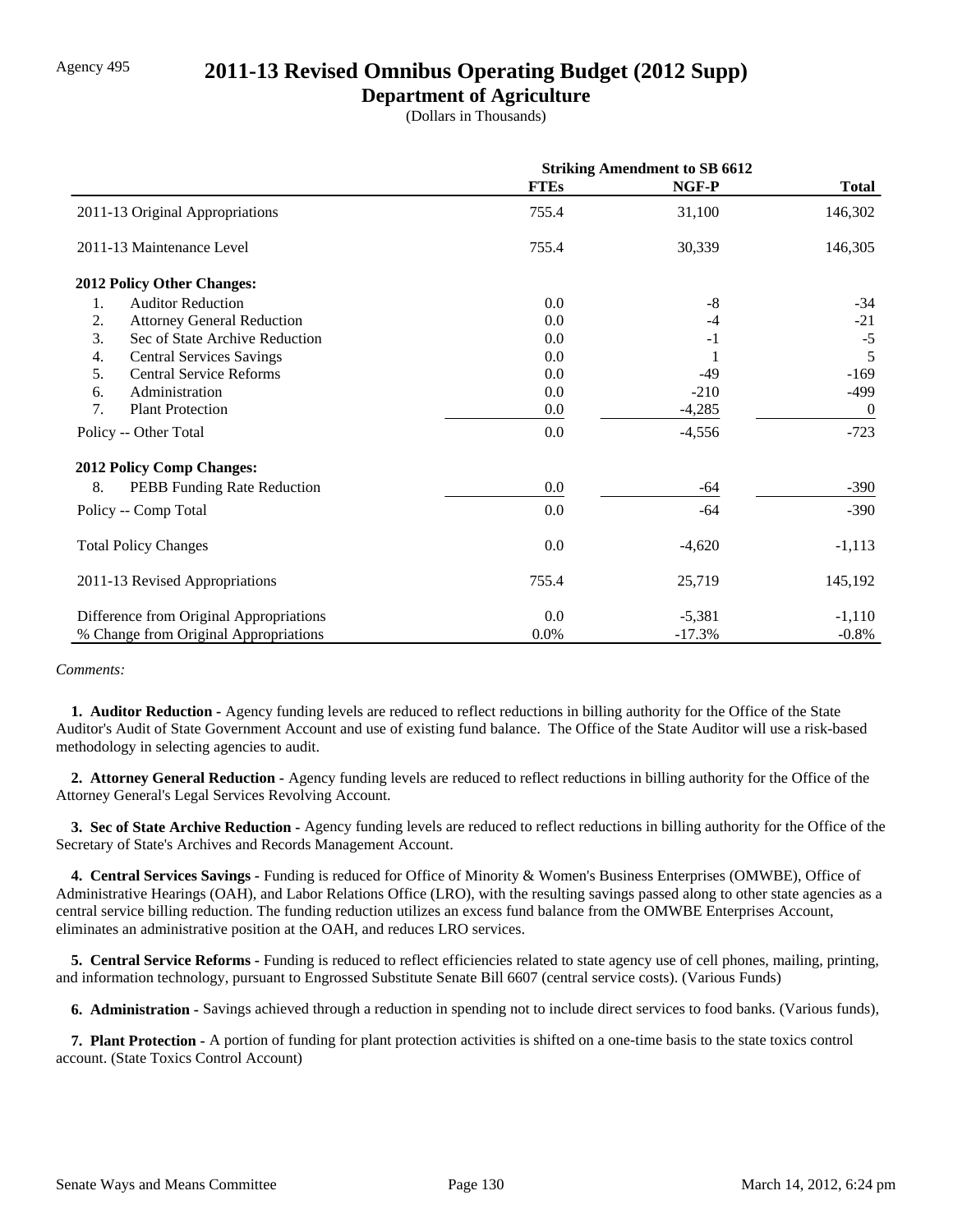# Agency 495 **2011-13 Revised Omnibus Operating Budget (2012 Supp) Department of Agriculture**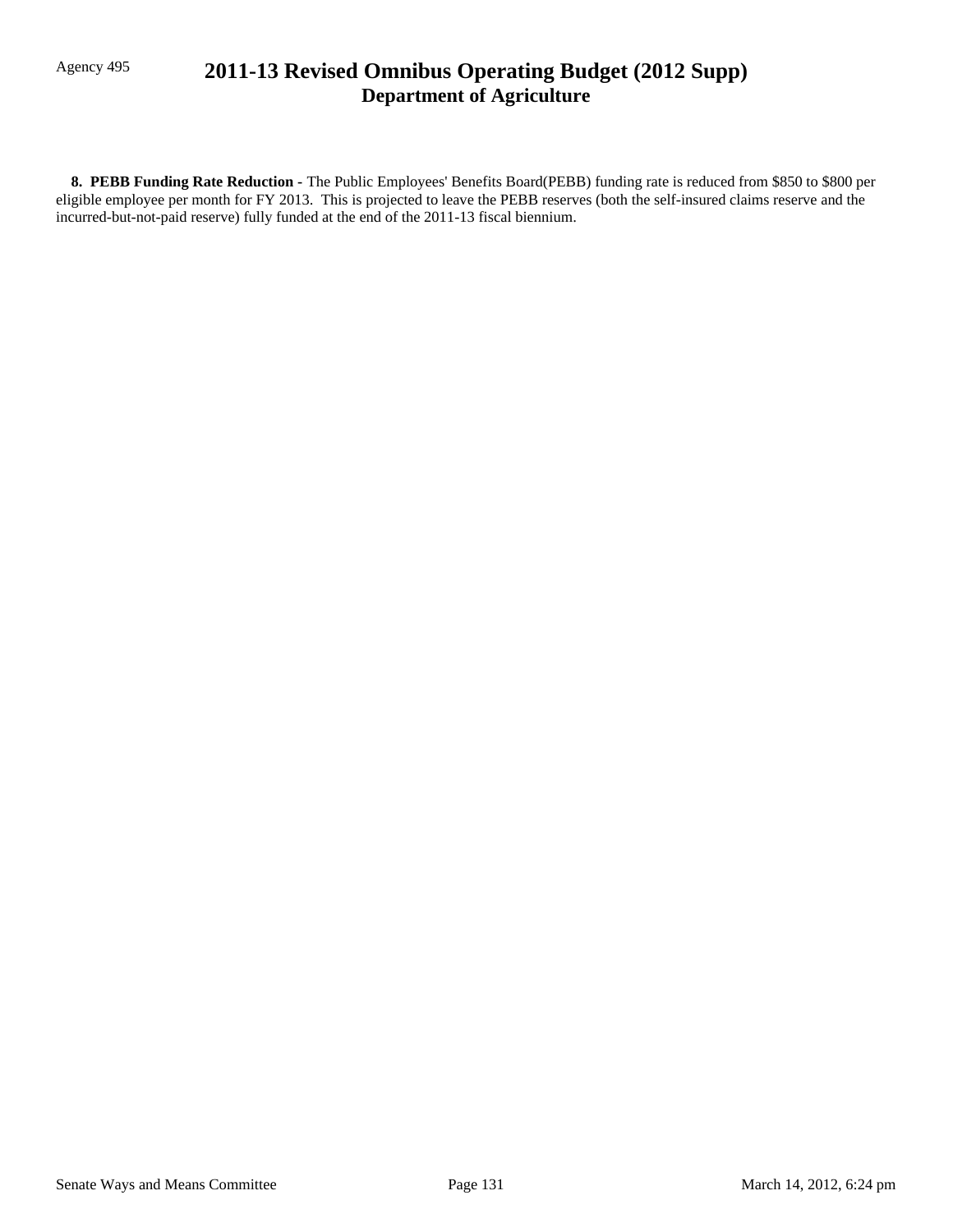### Agency 225 **2011-13 Revised Omnibus Operating Budget (2012 Supp)**

### **Washington State Patrol**

(Dollars in Thousands)

|                                           | <b>Striking Amendment to SB 6612</b> |          |              |
|-------------------------------------------|--------------------------------------|----------|--------------|
|                                           | <b>FTEs</b>                          | NGF-P    | <b>Total</b> |
| 2011-13 Original Appropriations           | 525.2                                | 75,499   | 135,640      |
| 2011-13 Maintenance Level                 | 529.2                                | 72,373   | 134,279      |
| <b>2012 Policy Other Changes:</b>         |                                      |          |              |
| 1.<br><b>Auditor Reduction</b>            | 0.0                                  | $-19$    | $-19$        |
| 2.<br><b>Attorney General Reduction</b>   | 0.0                                  | $-36$    | $-36$        |
| 3.<br>Sec of State Archive Reduction      | 0.0                                  | $-5$     | $-5$         |
| <b>Central Services Savings</b><br>4.     | 0.0                                  | 6        | 6            |
| 5.<br>Non-Conviction Rapsheet Disclosure* | 0.0                                  | $\Omega$ |              |
| <b>Staffing Reductions</b><br>6.          | $-18.0$                              | $-3,483$ | $-3,483$     |
| 7.<br><b>Central Service Reforms</b>      | 0.0                                  | -189     | -189         |
| Policy -- Other Total                     | $-18.0$                              | $-3,726$ | $-3,725$     |
| <b>2012 Policy Comp Changes:</b>          |                                      |          |              |
| 8.<br>PEBB Funding Rate Reduction         | $0.0\,$                              | $-292$   | $-356$       |
| Policy -- Comp Total                      | 0.0                                  | $-292$   | $-356$       |
| <b>Total Policy Changes</b>               | $-18.0$                              | $-4,018$ | $-4,081$     |
| 2011-13 Revised Appropriations            | 511.3                                | 68,355   | 130,198      |
| Difference from Original Appropriations   | $-13.9$                              | $-7,144$ | $-5,442$     |
| % Change from Original Appropriations     | $-2.7%$                              | $-9.5%$  | $-4.0\%$     |

#### *Comments:*

 **1. Auditor Reduction -** Agency funding levels are reduced to reflect reductions in billing authority for the Office of the State Auditor's Audit of State Government Account and use of existing fund balance. The Office of the State Auditor will use a risk-based methodology in selecting agencies to audit.

 **2. Attorney General Reduction -** Agency funding levels are reduced to reflect reductions in billing authority for the Office of the Attorney General's Legal Services Revolving Account.

 **3. Sec of State Archive Reduction -** Agency funding levels are reduced to reflect reductions in billing authority for the Office of the Secretary of State's Archives and Records Management Account.

 **4. Central Services Savings -** Funding is reduced for Office of Minority & Women's Business Enterprises (OMWBE), Office of Administrative Hearings (OAH), and Labor Relations Office (LRO), with the resulting savings passed along to other state agencies as a central service billing reduction. The funding reduction utilizes an excess fund balance from the OMWBE Enterprises Account, eliminates an administrative position at the OAH, and reduces LRO services.

 **5. Non-Conviction Rapsheet Disclosure\* -** Expenditure authority is provided for implementation of Engrossed Senate Bill 6296 (background checks). (Fingerprint Identification Account-State)

 **6. Staffing Reductions -** Funding for staffing within the Washington State Patrol is reduced. For the Crime Laboratory, savings is assumed for vacant FTEs through April 2012. In the last 14 months of the biennium, savings is assumed from half of the vacant FTEs. Reductions will further impact the Marijuana Eradication Coordinator, Washington State Fusion Center, Risk Management and administrative and maintenance positions.

 **7. Central Service Reforms -** Funding is reduced to reflect efficiencies related to state agency use of cell phones, mailing, printing, and information technology, pursuant to Engrossed Substitute Senate Bill 6607 (central service costs). (Various Funds)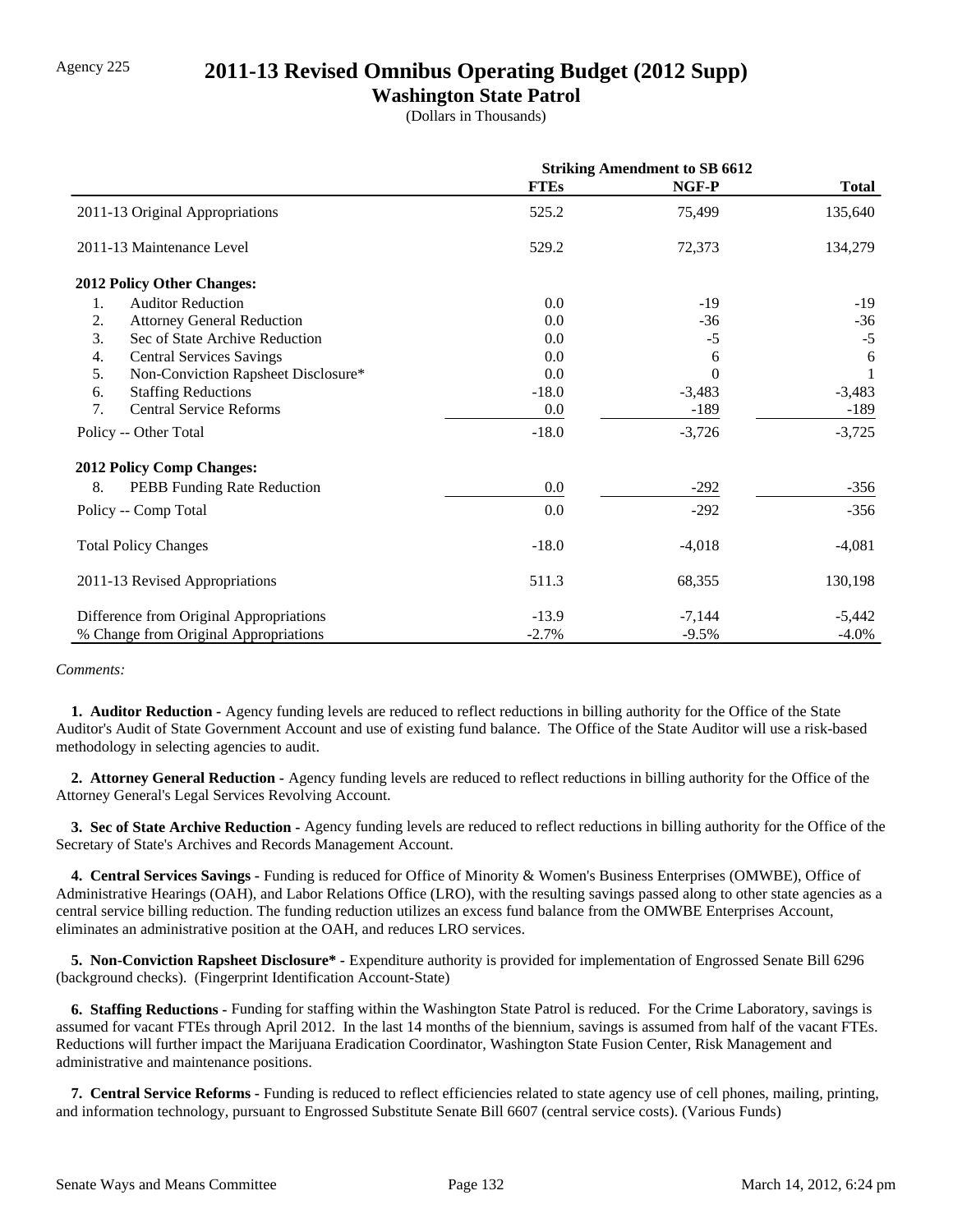## Agency 225 **2011-13 Revised Omnibus Operating Budget (2012 Supp) Washington State Patrol**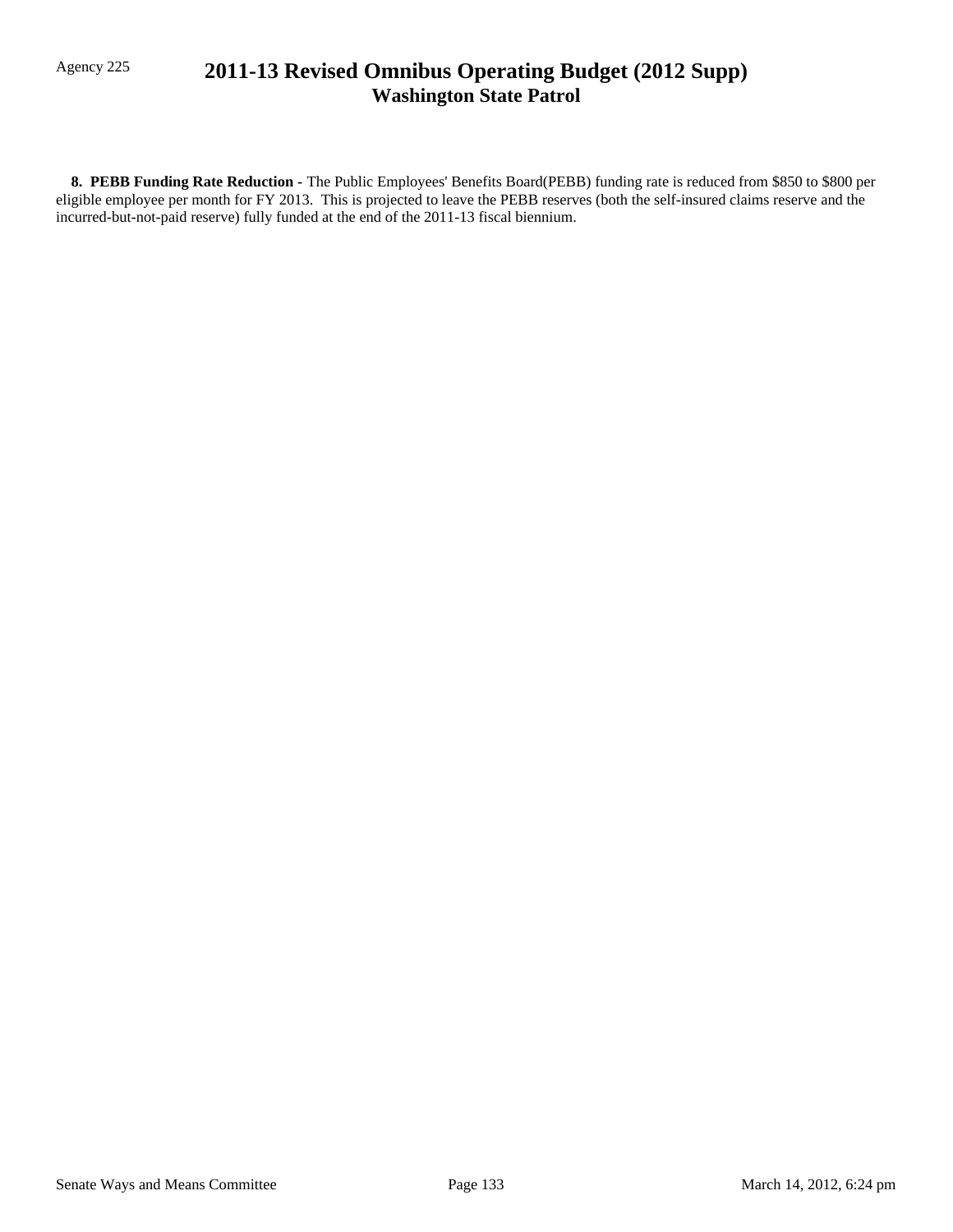### Agency 240 **2011-13 Revised Omnibus Operating Budget (2012 Supp)**

### **Department of Licensing**

(Dollars in Thousands)

|                                              | <b>Striking Amendment to SB 6612</b> |          |              |
|----------------------------------------------|--------------------------------------|----------|--------------|
|                                              | <b>FTEs</b>                          | NGF-P    | <b>Total</b> |
| 2011-13 Original Appropriations              | 230.5                                | 2,773    | 40,833       |
| 2011-13 Maintenance Level                    | 229.9                                | 2,466    | 40,679       |
| <b>2012 Policy Other Changes:</b>            |                                      |          |              |
| 1.<br><b>Auditor Reduction</b>               | 0.0                                  | $\theta$ | $-26$        |
| 2.<br><b>Attorney General Reduction</b>      | 0.0                                  | -4       | $-73$        |
| 3.<br>Sec of State Archive Reduction         | 0.0                                  | $\Omega$ | $-2$         |
| <b>Central Services Savings</b><br>4.        | 0.0                                  |          | $-1$         |
| 5.<br><b>Central Service Reforms</b>         | 0.0                                  | $-5$     | $-31$        |
| <b>Amateurs and Mixed Martial Arts</b><br>6. | 0.7                                  | $\theta$ | 150          |
| Policy -- Other Total                        | 0.7                                  | $-8$     | 17           |
| <b>2012 Policy Comp Changes:</b>             |                                      |          |              |
| PEBB Funding Rate Reduction<br>7.            | 0.0                                  | $-8$     | $-100$       |
| Policy -- Comp Total                         | 0.0                                  | $-8$     | $-100$       |
| <b>Total Policy Changes</b>                  | 0.7                                  | $-16$    | $-83$        |
| 2011-13 Revised Appropriations               | 230.6                                | 2,450    | 40,596       |
| Difference from Original Appropriations      | 0.2                                  | $-323$   | $-237$       |
| % Change from Original Appropriations        | 0.1%                                 | $-11.7%$ | $-0.6\%$     |

*Comments:*

 **1. Auditor Reduction -** Agency funding levels are reduced to reflect reductions in billing authority for the Office of the State Auditor's Audit of State Government Account and use of existing fund balance. The Office of the State Auditor will use a risk-based methodology in selecting agencies to audit.

 **2. Attorney General Reduction -** Agency funding levels are reduced to reflect reductions in billing authority for the Office of the Attorney General's Legal Services Revolving Account.

 **3. Sec of State Archive Reduction -** Agency funding levels are reduced to reflect reductions in billing authority for the Office of the Secretary of State's Archives and Records Management Account.

 **4. Central Services Savings -** Funding is reduced for Office of Minority & Women's Business Enterprises (OMWBE), Office of Administrative Hearings (OAH), and Labor Relations Office (LRO), with the resulting savings passed along to other state agencies as a central service billing reduction. The funding reduction utilizes an excess fund balance from the OMWBE Enterprises Account, eliminates an administrative position at the OAH, and reduces LRO services.

 **5. Central Service Reforms -** Funding is reduced to reflect efficiencies related to state agency use of cell phones, mailing, printing, and information technology, pursuant to Engrossed Substitute Senate Bill 6607 (central service costs). (Various Funds)

 **6. Amateurs and Mixed Martial Arts -** Appropriation authority is provided for the Department of Licensing (DOL) to implement Engrossed Substitute House Bill 2301 (Concerning mixed martial arts, boxing, martial arts, and wrestling). The DOL will include amateur events and participants within its regulatory program, establish license types for training facilities and amateur sanctioning organizations, and adopt rules on the application of licenses for mixed martial arts. (Business and Professions Account-State)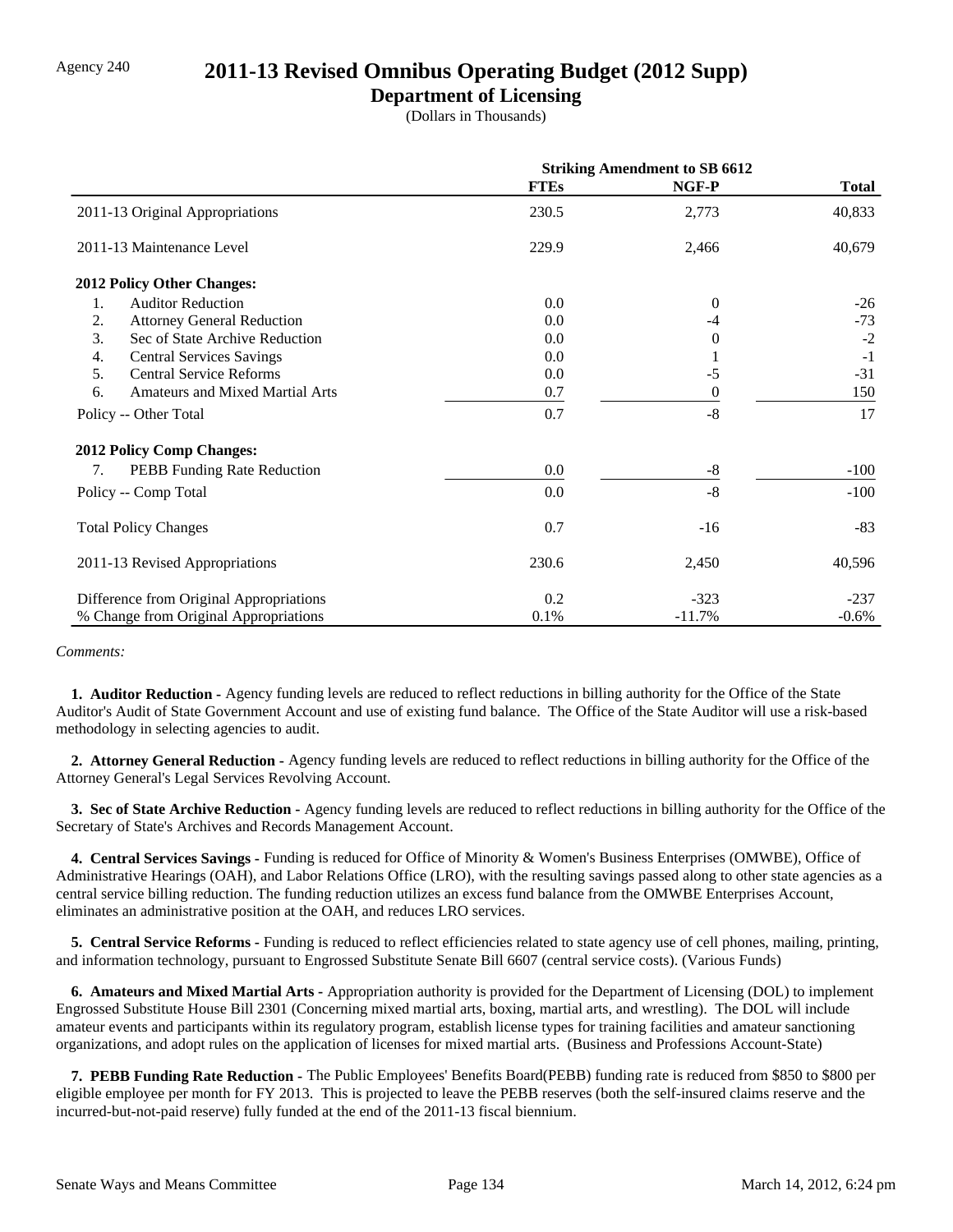**Public Schools**

#### **OSPI & Statewide Programs**

(Dollars in Thousands)

|                                         | <b>Striking Amendment to SB 6612</b> |        |              |
|-----------------------------------------|--------------------------------------|--------|--------------|
|                                         | <b>FTEs</b>                          | NGF-P  | <b>Total</b> |
| 2011-13 Original Appropriations         | 234.3                                | 48,657 | 138,300      |
| 2011-13 Maintenance Level               | 234.3                                | 47,948 | 133,591      |
| 2012 Policy Other Changes:              |                                      |        |              |
| <b>Auditor Reduction</b><br>1.          | 0.0                                  | $-54$  | $-54$        |
| 2.<br><b>Attorney General Reduction</b> | 0.0                                  | $-36$  | $-36$        |
| 3.<br>Sec of State Archive Reduction    | 0.0                                  | $-5$   | $-5$         |
| <b>Central Service Reforms</b><br>4.    | 0.0                                  | $-257$ | $-257$       |
| 5.<br>WaKids                            | 0.0                                  | 500    | 500          |
| Urban School Turnaround<br>6.           | 0.0                                  | 2,000  | 2,000        |
| 7.<br><b>Foster Care Outcomes</b>       | 0.0                                  | 128    | 128          |
| Policy -- Other Total                   | 0.0                                  | 2,276  | 2,276        |
| <b>2012 Policy Comp Changes:</b>        |                                      |        |              |
| 8.<br>PEBB Funding Rate Reduction       | 0.0                                  | $-110$ | $-172$       |
| Policy -- Comp Total                    | 0.0                                  | $-110$ | $-172$       |
| <b>Total Policy Changes</b>             | 0.0                                  | 2,166  | 2,104        |
| 2011-13 Revised Appropriations          | 234.3                                | 50,114 | 135,695      |
| Difference from Original Appropriations | 0.0                                  | 1,457  | $-2,605$     |
| % Change from Original Appropriations   | 0.0%                                 | 3.0%   | $-1.9\%$     |

#### *Comments:*

 **1. Auditor Reduction -** Agency funding levels are reduced to reflect reductions in billing authority for the Office of the State Auditor's Audit of State Government Account and use of existing fund balance. The Office of the State Auditor will use a risk-based methodology in selecting agencies to audit.

 **2. Attorney General Reduction -** Agency funding levels are reduced to reflect reductions in billing authority for the Office of the Attorney General's Legal Services Revolving Account.

 **3. Sec of State Archive Reduction -** Agency funding levels are reduced to reflect reductions in billing authority for the Office of the Secretary of State's Archives and Records Management Account.

 **4. Central Service Reforms -** Funding is reduced to reflect efficiencies related to state agency use of cell phones, mailing, printing, and information technology, pursuant to Engrossed Substitute Senate Bill 6607 (central service costs). (Various Funds)

 **5. WaKids -** Funding is provided to finalize full implementation of the Washington Kindergarten Inventory of Developing Skills (WaKIDS) in state-funded full-day kindergartens; convene a workgroup to gather input and recommendations with respect to phasing in full implementation; and pay costs for half-day or non-state-funded full-day kindergarten participants. Funds are not to be used for time spent recording or entering data. These funds are in addition to \$900,000 previously approrpriated for the 2011-13 biennium for WaKIDS and implementation of chapter 340, Laws of 2011.

 **6. Urban School Turnaround -** Funding is provided for a turnaround initiative to reduce the gap in educational achievement in the state's lowest performing schools.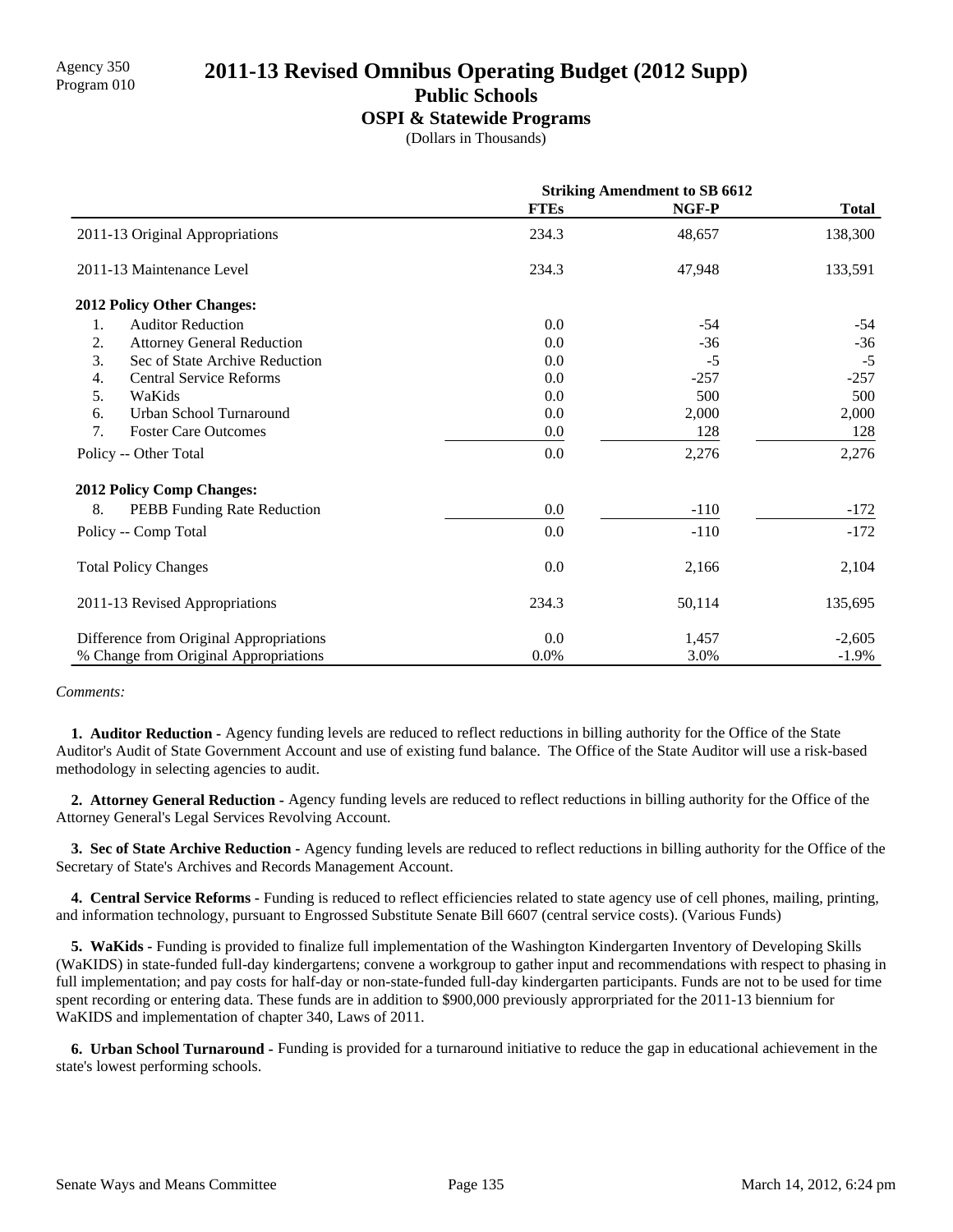## 2011-13 Revised Omnibus Operating Budget (2012 Supp) **Public Schools OSPI & Statewide Programs**

 **7. Foster Care Outcomes -** Funding is provided pursuant to SHB 2254 (foster care outcomes), which directs OSPI to report on the implementation of the state's plan of cross-system collaboration to promote educational stability and improve education outcomes of foster youth. The first report is due December 1, 2012 and annually thereafter through 2015.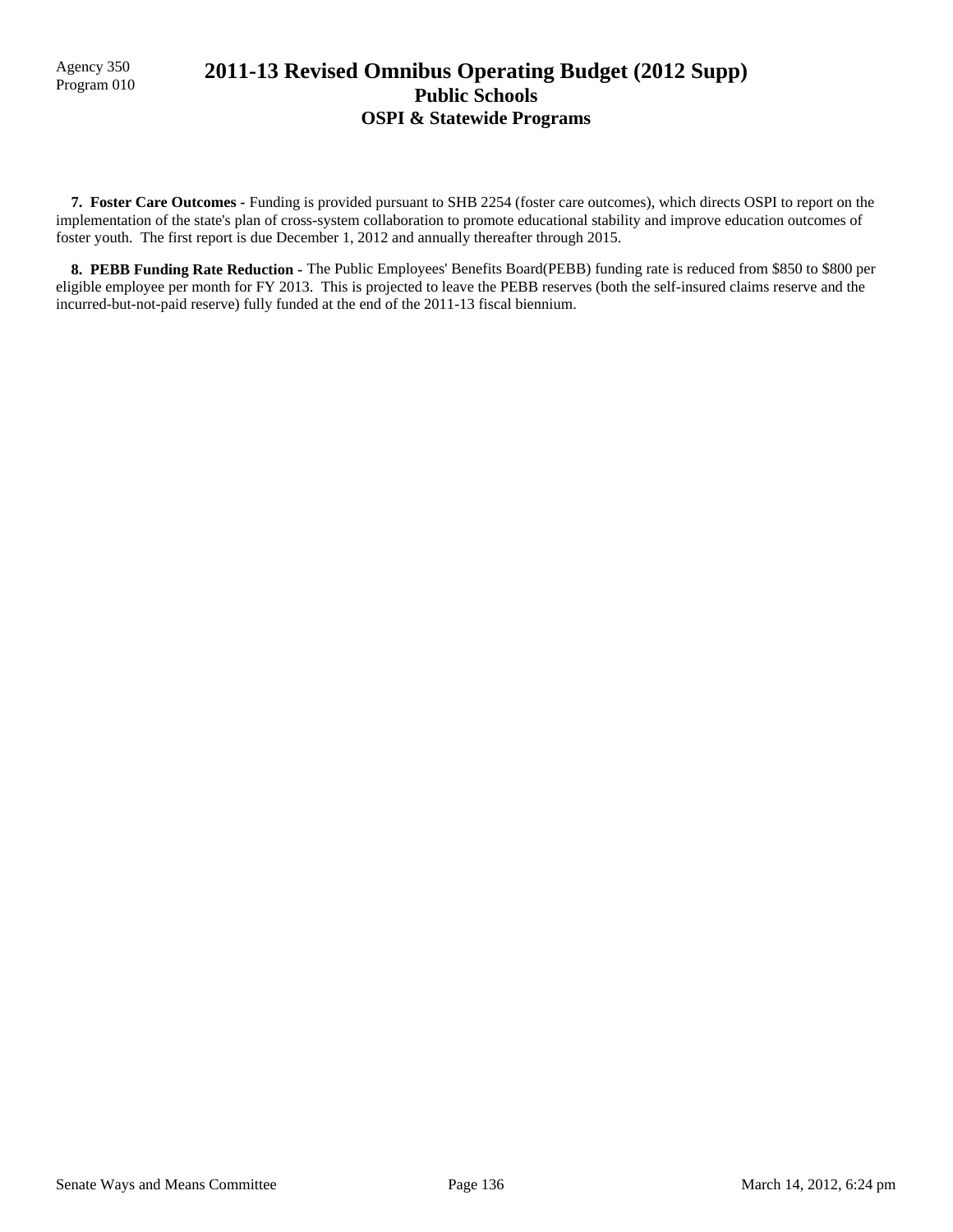# 2011-13 Revised Omnibus Operating Budget (2012 Supp)

### **Public Schools**

#### **General Apportionment**

(Dollars in Thousands)

|                                         | <b>Striking Amendment to SB 6612</b> |                |              |
|-----------------------------------------|--------------------------------------|----------------|--------------|
|                                         | <b>FTEs</b>                          | NGF-P          | <b>Total</b> |
| 2011-13 Original Appropriations         | 0.0                                  | 10,459,774     | 10,459,774   |
| 2011-13 Maintenance Level               | $0.0\,$                              | 10,411,864     | 10,433,942   |
| <b>2012 Policy Other Changes:</b>       |                                      |                |              |
| <b>Education Jobs Funding</b><br>1.     | $0.0\,$                              | $\overline{0}$ | 249          |
| Policy -- Other Total                   | 0.0                                  | $\theta$       | 249          |
| <b>2012 Policy Comp Changes:</b>        |                                      |                |              |
| <b>Pension Rate Correction</b><br>2.    | 0.0                                  | 223            | 223          |
| Policy -- Comp Total                    | 0.0                                  | 223            | 223          |
| <b>Total Policy Changes</b>             | 0.0                                  | 223            | 472          |
| 2011-13 Revised Appropriations          | $0.0\,$                              | 10,412,087     | 10,434,414   |
| Difference from Original Appropriations | 0.0                                  | $-47,687$      | $-25,360$    |
| % Change from Original Appropriations   | $0.0\%$                              | $-0.5%$        | $-0.2\%$     |

#### *Comments:*

 **1. Education Jobs Funding -** The early action supplemental budget enacted in the 2nd Special Session, December 2011 (SHB 2058, Chapter 9, 2011 Laws 2nd Special Session PV), incorporated, as part of the general apportionment payment to school districts for the 2011-12 school year, \$3,078,000 additional federal funding from the Education Jobs Federal Grant made available by the U.S. Department of Education. An additional \$249,000 in unspent administrative dollars related to this funding is available to be incorporated into this sum.

 **2. Pension Rate Correction -** Effective February 1, 2012, pension rates applied to K-12 employees will revert to those funded in the 2011-13 budget. Allocations to school districts for pension rate contributions are adjusted accordingly.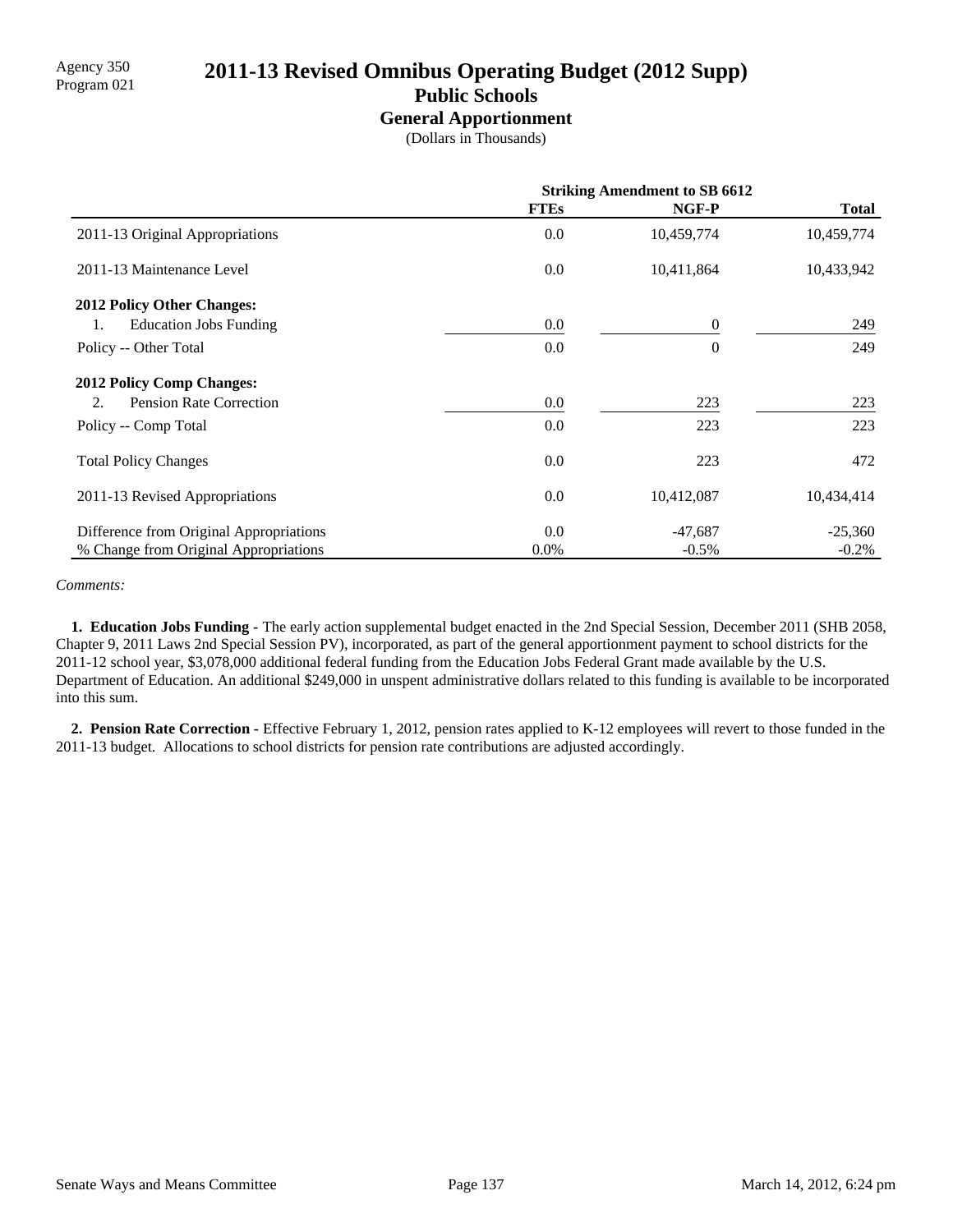# 2011-13 Revised Omnibus Operating Budget (2012 Supp) **Public Schools**

# **Pupil Transportation**

(Dollars in Thousands)

|                                         | <b>Striking Amendment to SB 6612</b> |           |              |
|-----------------------------------------|--------------------------------------|-----------|--------------|
|                                         | <b>FTEs</b>                          | NGF-P     | <b>Total</b> |
| 2011-13 Original Appropriations         | 0.0                                  | 649.813   | 649,813      |
| 2011-13 Maintenance Level               | 0.0                                  | 595.885   | 595,885      |
| 2011-13 Revised Appropriations          | 0.0                                  | 595.885   | 595,885      |
| Difference from Original Appropriations | 0.0                                  | $-53.928$ | $-53,928$    |
| % Change from Original Appropriations   | $0.0\%$                              | $-8.3%$   | $-8.3\%$     |

*Comments:*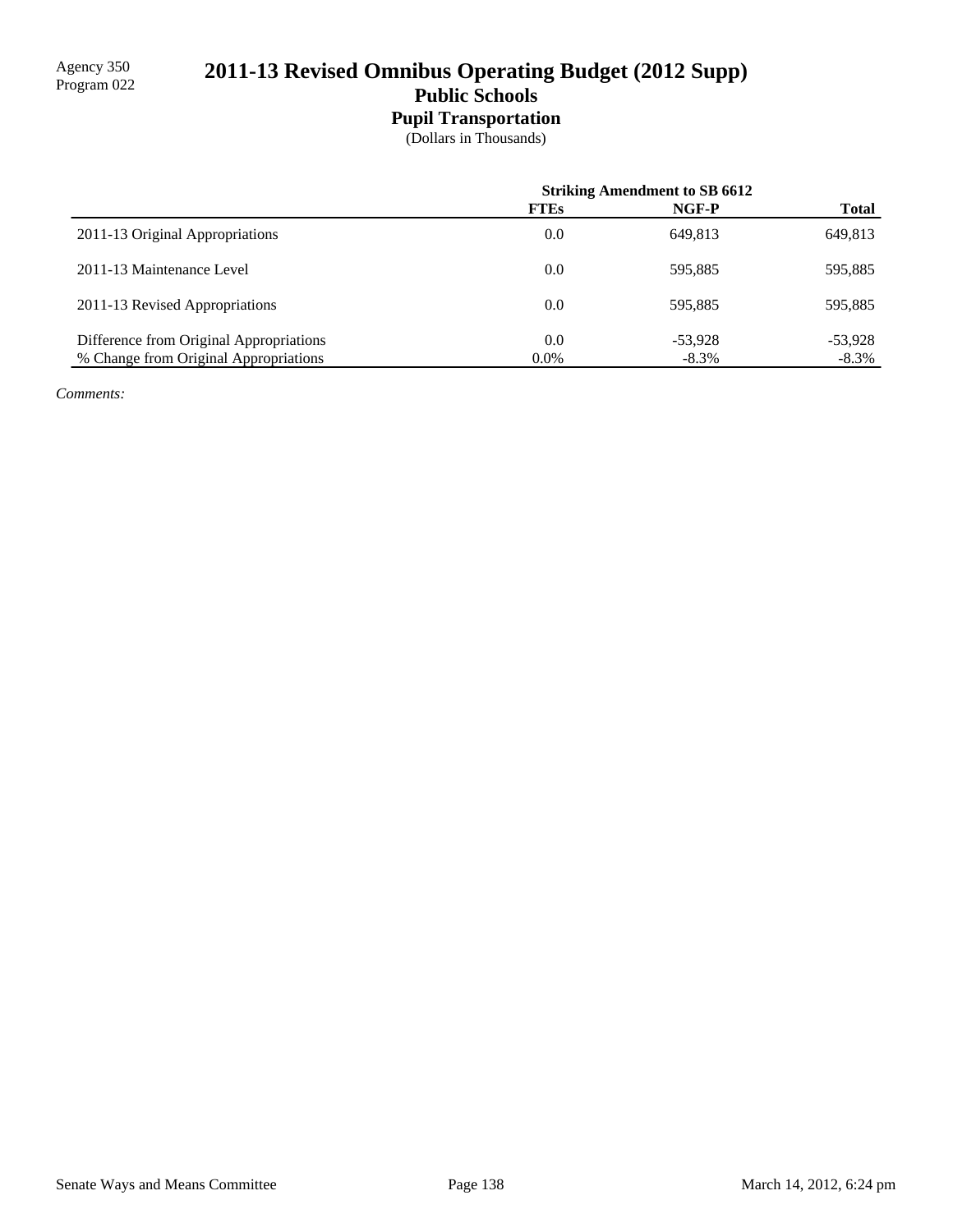# Agency 350<br>Program 026 **2011-13 Revised Omnibus Operating Budget (2012 Supp)**

### **Public Schools Special Education**

(Dollars in Thousands)

|                                         | <b>Striking Amendment to SB 6612</b> |           |              |
|-----------------------------------------|--------------------------------------|-----------|--------------|
|                                         | <b>FTEs</b>                          | NGF-P     | <b>Total</b> |
| 2011-13 Original Appropriations         | 2.0                                  | 1,350,186 | 2,041,982    |
| 2011-13 Maintenance Level               | 2.0                                  | 1,328,931 | 1,815,867    |
| <b>2012 Policy Comp Changes:</b>        |                                      |           |              |
| <b>Pension Rate Correction</b><br>1.    | 0.0                                  | 28        | 28           |
| 2.<br>PEBB Funding Rate Reduction       | 0.0                                  | $-2$      | $-16$        |
| Policy -- Comp Total                    | 0.0                                  | 26        | 12           |
| <b>Total Policy Changes</b>             | 0.0                                  | 26        | 12           |
| 2011-13 Revised Appropriations          | 2.0                                  | 1,328,957 | 1,815,879    |
| Difference from Original Appropriations | 0.0                                  | $-21,229$ | $-226,103$   |
| % Change from Original Appropriations   | $0.0\%$                              | $-1.6\%$  | $-11.1%$     |

#### *Comments:*

 **1. Pension Rate Correction -** Effective February 1, 2012, pension rates applied to K-12 employees will revert to those funded in the 2011-13 budget. Allocations to school districts for pension rate contributions are adjusted accordingly.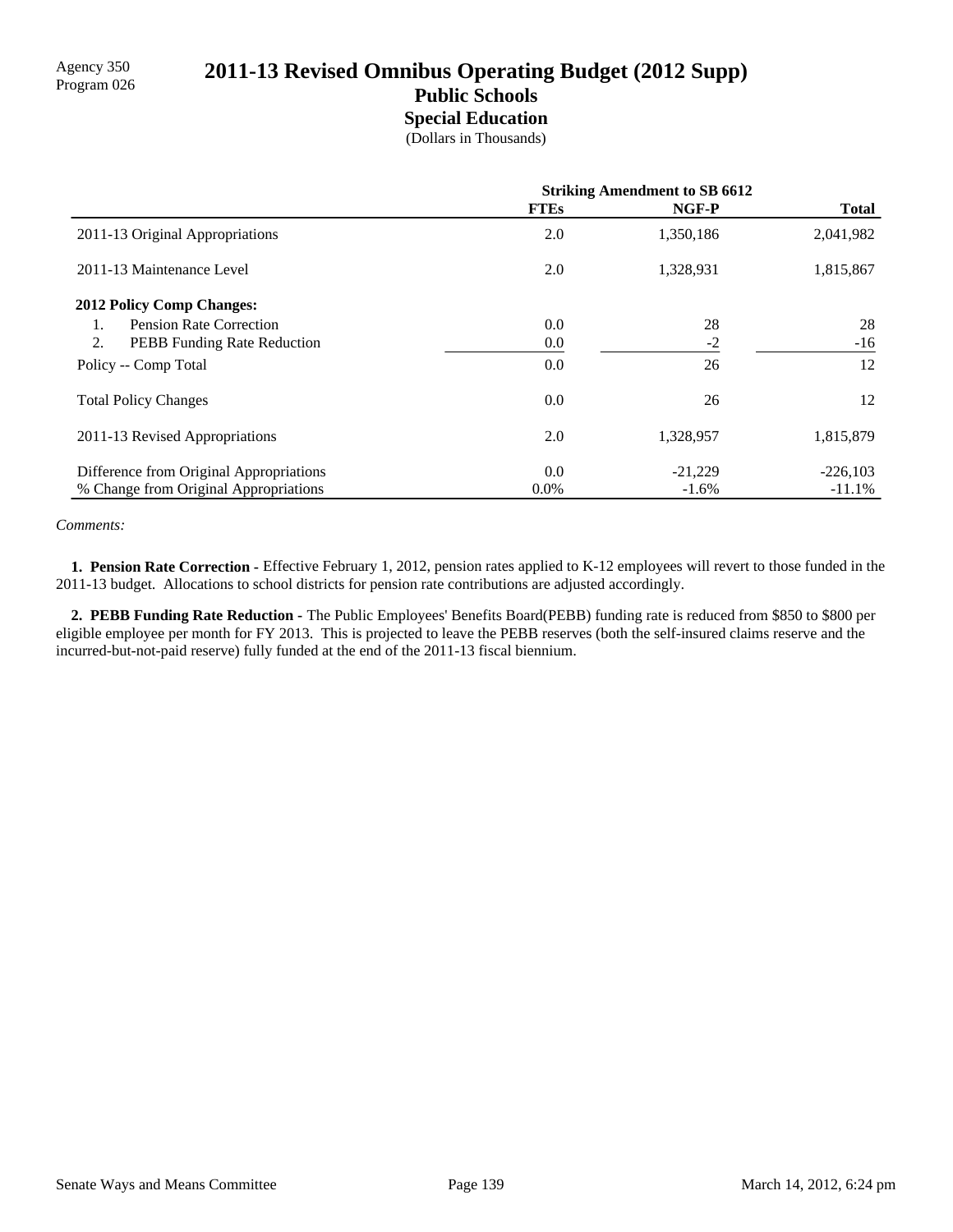# 2011-13 Revised Omnibus Operating Budget (2012 Supp)

# **Public Schools**

# **Educational Service Districts**

(Dollars in Thousands)

|                                         | <b>Striking Amendment to SB 6612</b> |          |              |
|-----------------------------------------|--------------------------------------|----------|--------------|
|                                         | <b>FTEs</b>                          | NGF-P    | <b>Total</b> |
| 2011-13 Original Appropriations         | 0.0                                  | 15,815   | 15,815       |
| 2011-13 Maintenance Level               | 0.0                                  | 15,806   | 15,806       |
| 2011-13 Revised Appropriations          | 0.0                                  | 15,806   | 15,806       |
| Difference from Original Appropriations | 0.0                                  | $-9$     | -9           |
| % Change from Original Appropriations   | $0.0\%$                              | $-0.1\%$ | $-0.1\%$     |

*Comments:*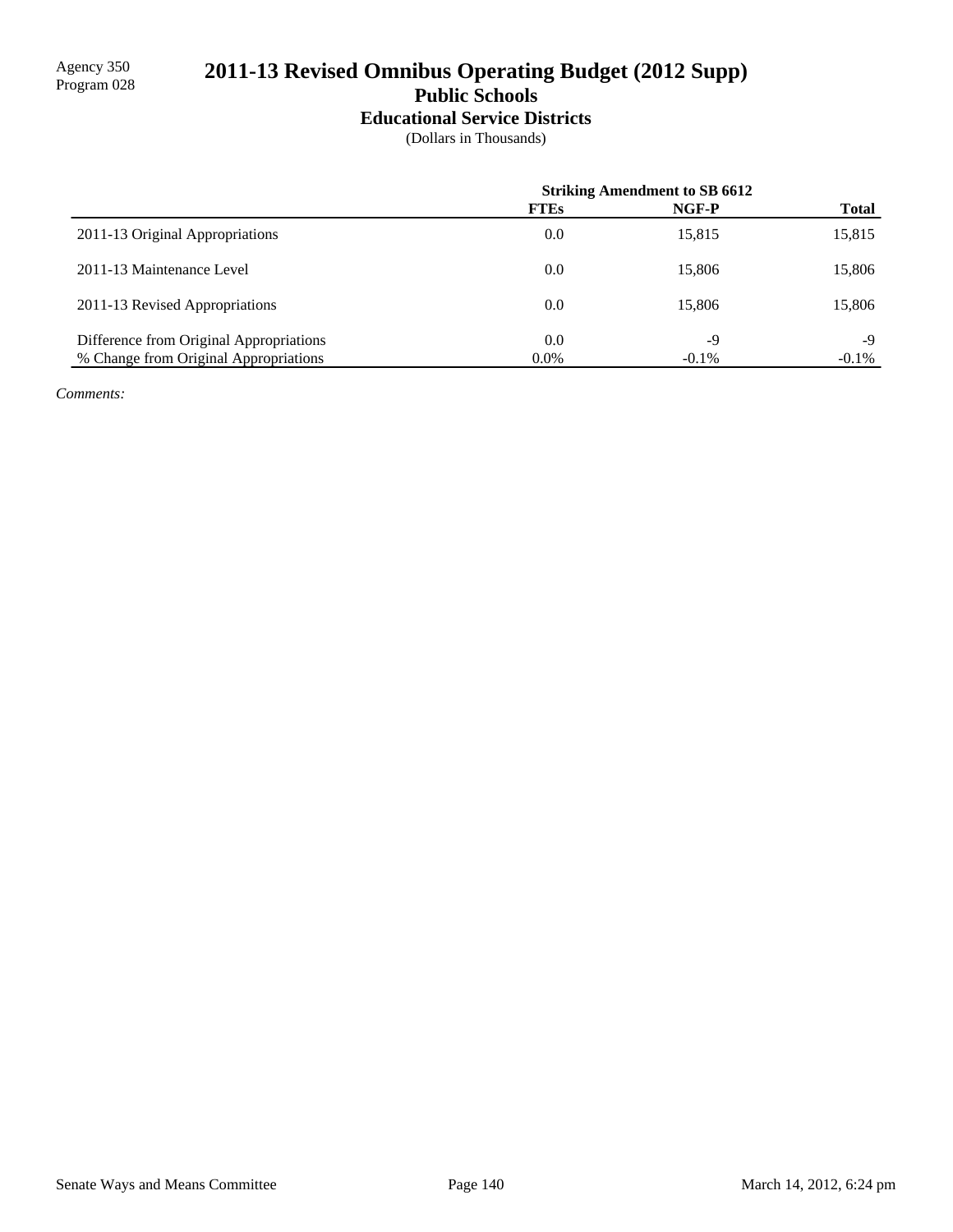# 2011-13 Revised Omnibus Operating Budget (2012 Supp) **Public Schools Levy Equalization**

(Dollars in Thousands)

|                                         | <b>Striking Amendment to SB 6612</b> |           |              |
|-----------------------------------------|--------------------------------------|-----------|--------------|
|                                         | <b>FTEs</b>                          | NGF-P     | <b>Total</b> |
| 2011-13 Original Appropriations         | 0.0                                  | 611,782   | 611,782      |
| 2011-13 Maintenance Level               | 0.0                                  | 598.934   | 603,334      |
| 2011-13 Revised Appropriations          | 0.0                                  | 598.934   | 603,334      |
| Difference from Original Appropriations | 0.0                                  | $-12,848$ | $-8,448$     |
| % Change from Original Appropriations   | $0.0\%$                              | $-2.1%$   | $-1.4\%$     |

*Comments:*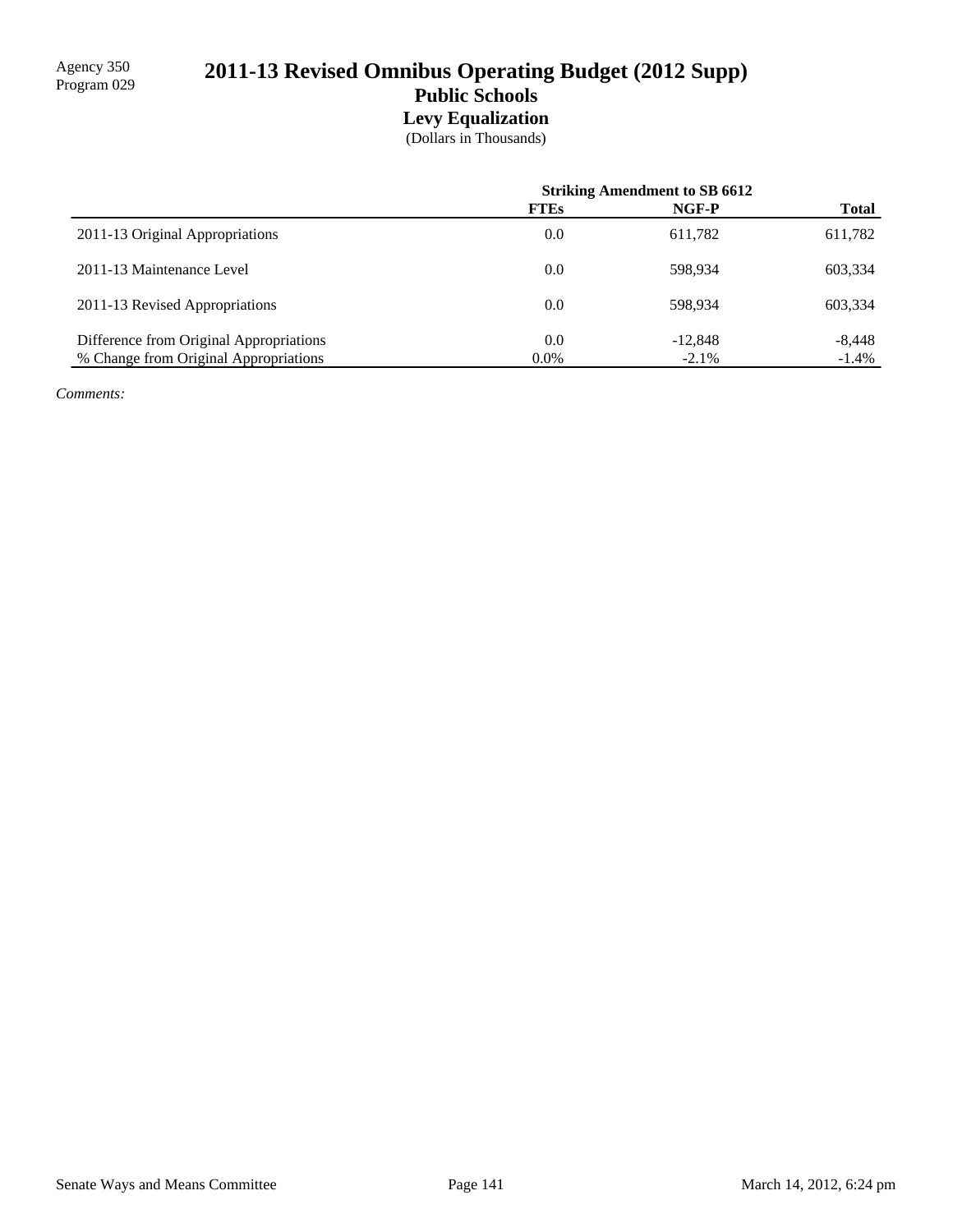# 2011-13 Revised Omnibus Operating Budget (2012 Supp)

# **Public Schools**

**Institutional Education**

(Dollars in Thousands)

|                                         | <b>Striking Amendment to SB 6612</b> |          |              |
|-----------------------------------------|--------------------------------------|----------|--------------|
|                                         | <b>FTEs</b>                          | NGF-P    | <b>Total</b> |
| 2011-13 Original Appropriations         | 0.0                                  | 32,610   | 32,610       |
| 2011-13 Maintenance Level               | 0.0                                  | 32,560   | 32,560       |
| <b>2012 Policy Comp Changes:</b>        |                                      |          |              |
| Pension Rate Correction                 | 0.0                                  |          |              |
| Policy -- Comp Total                    | 0.0                                  |          |              |
| <b>Total Policy Changes</b>             | 0.0                                  |          |              |
| 2011-13 Revised Appropriations          | 0.0                                  | 32,561   | 32,561       |
| Difference from Original Appropriations | 0.0                                  | -49      | -49          |
| % Change from Original Appropriations   | $0.0\%$                              | $-0.2\%$ | $-0.2\%$     |

*Comments:*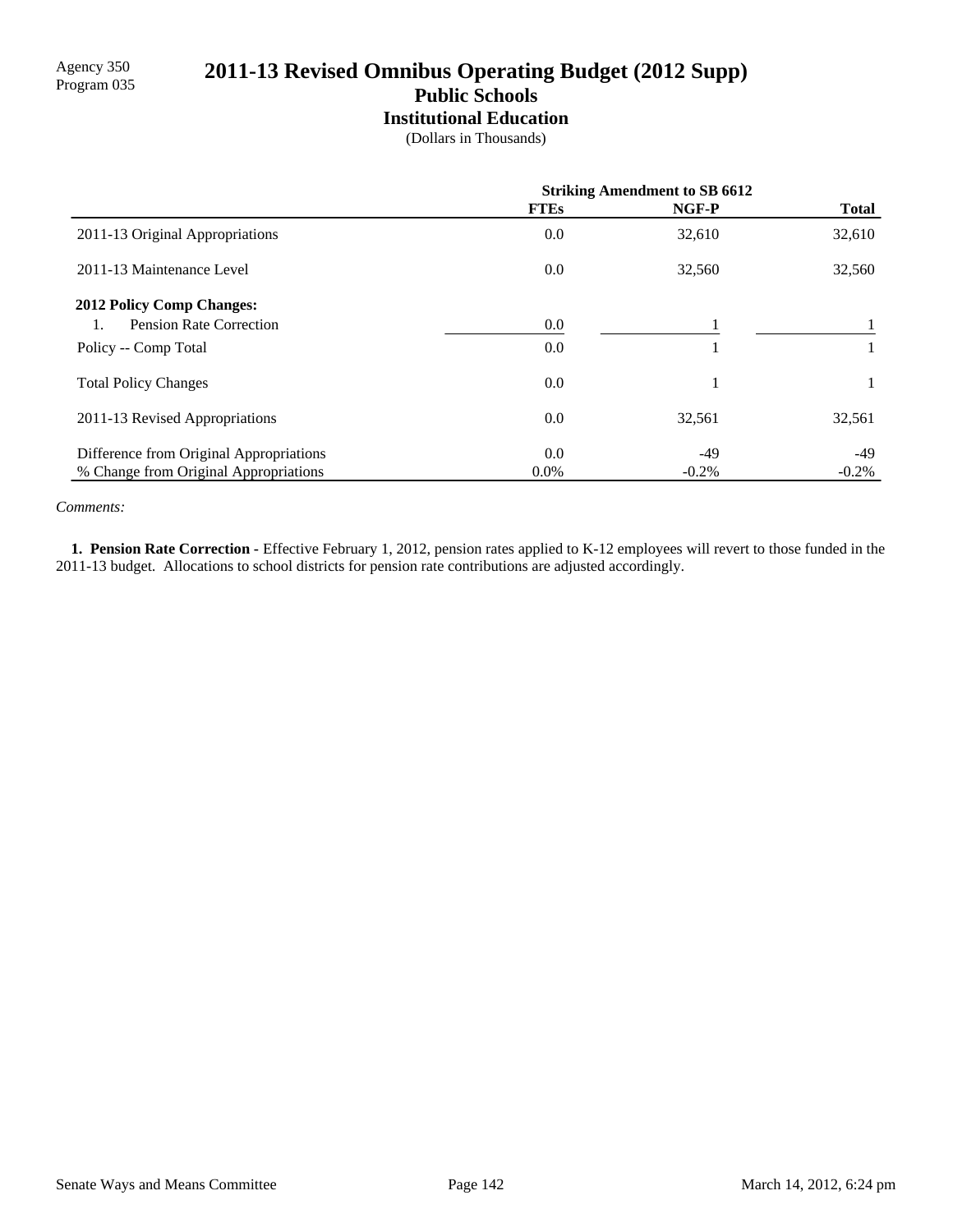# 2011-13 Revised Omnibus Operating Budget (2012 Supp)

**Public Schools**

# **Ed of Highly Capable Students**

(Dollars in Thousands)

|                                         | <b>Striking Amendment to SB 6612</b> |         |              |
|-----------------------------------------|--------------------------------------|---------|--------------|
|                                         | <b>FTEs</b>                          | NGF-P   | <b>Total</b> |
| 2011-13 Original Appropriations         | 0.0                                  | 17,535  | 17,535       |
| 2011-13 Maintenance Level               | 0.0                                  | 17,533  | 17,533       |
| 2011-13 Revised Appropriations          | 0.0                                  | 17.533  | 17,533       |
| Difference from Original Appropriations | 0.0                                  | $-2$    | $-2$         |
| % Change from Original Appropriations   | $0.0\%$                              | $0.0\%$ | $0.0\%$      |

*Comments:*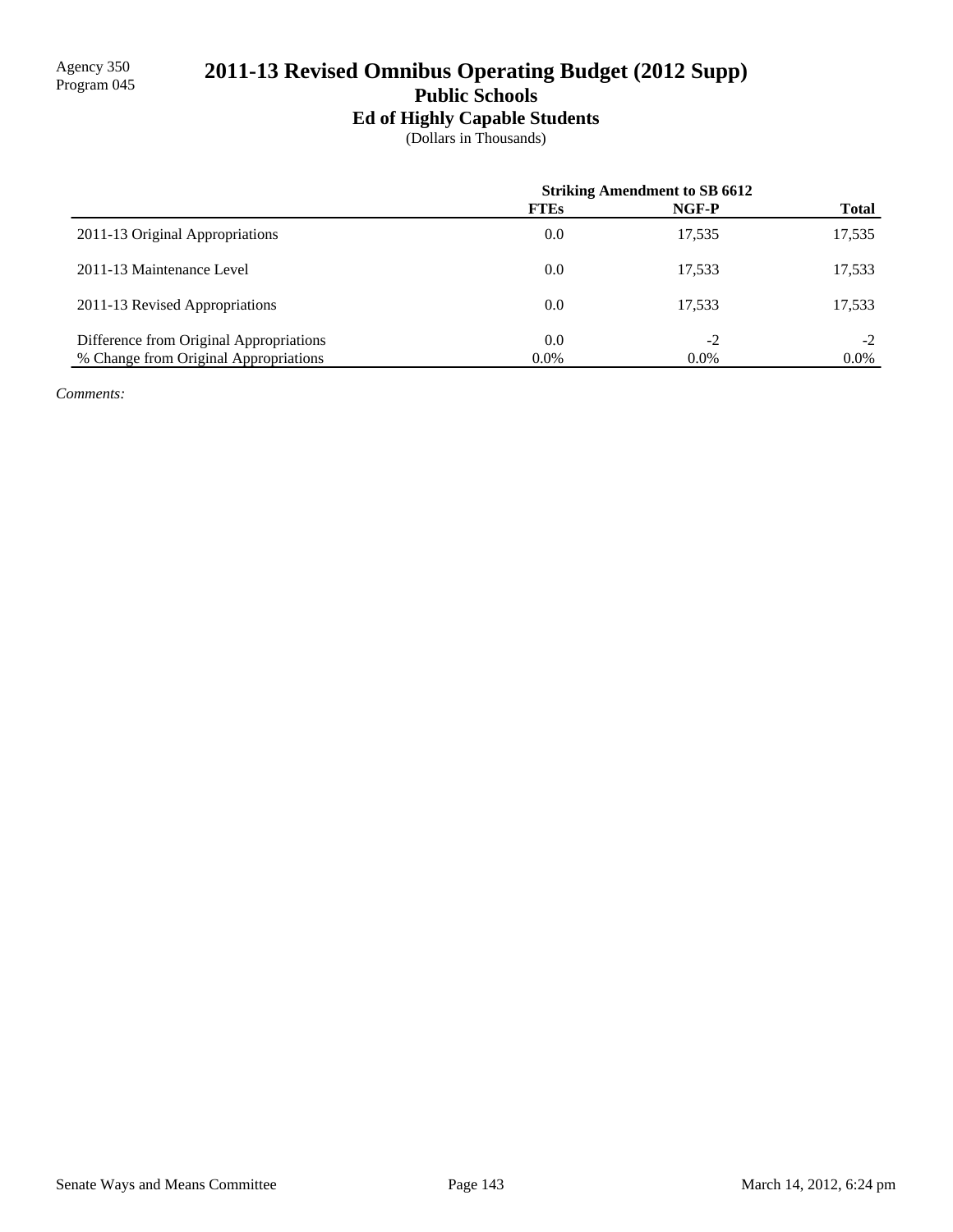## Agency 350<br>Program 055 **2011-13 Revised Omnibus Operating Budget (2012 Supp) Public Schools**

### **Education Reform**

(Dollars in Thousands)

|                                           | <b>Striking Amendment to SB 6612</b> |         |              |
|-------------------------------------------|--------------------------------------|---------|--------------|
|                                           | <b>FTEs</b>                          | NGF-P   | <b>Total</b> |
| 2011-13 Original Appropriations           | 35.5                                 | 158,167 | 266,282      |
| 2011-13 Maintenance Level                 | 35.5                                 | 156,597 | 379,801      |
| 2012 Policy Other Changes:                |                                      |         |              |
| Certificated Employee Evaluations<br>1.   | 0.0                                  | 5,767   | 5,767        |
| Alt Gov. for Certain Public Schools<br>2. | 0.0                                  | 780     | 780          |
| Policy -- Other Total                     | 0.0                                  | 6,547   | 6,547        |
| <b>2012 Policy Comp Changes:</b>          |                                      |         |              |
| 3.<br><b>Pension Rate Correction</b>      | 0.0                                  | 3       | 3            |
| 4.<br>PEBB Funding Rate Reduction         | $0.0\,$                              | $-38$   | $-52$        |
| Policy -- Comp Total                      | 0.0                                  | $-35$   | $-49$        |
| <b>Total Policy Changes</b>               | 0.0                                  | 6,512   | 6,498        |
| 2011-13 Revised Appropriations            | 35.5                                 | 163,109 | 386,299      |
| Difference from Original Appropriations   | 0.0                                  | 4,942   | 120,017      |
| % Change from Original Appropriations     | $0.0\%$                              | 3.1%    | 45.1%        |

#### *Comments:*

 **1. Certificated Employee Evaluations -** Funding is provided pursuant to ESSB 5895 (certificated employee evaluations), implementing a four-tier teacher and principal evaluation system statewide.

 **2. Alt Gov. for Certain Public Schools -** Funding is provided to implement Senate Bill 6202, which establishes alternative forms of governance for certain public schools. The alternative forms of governance include opportunity schools (up to ten) as well as a transformation zone district, administered within the Office of the Superintendent of Public Instruction (OSPI) for the purpose of temporarily managing a list of transformation zone schools. The OSPI will make funds available, via interagency agreement, to the Office of the Governor and the Public Employment Relations Commission as necessary to implement the provisions of the bill.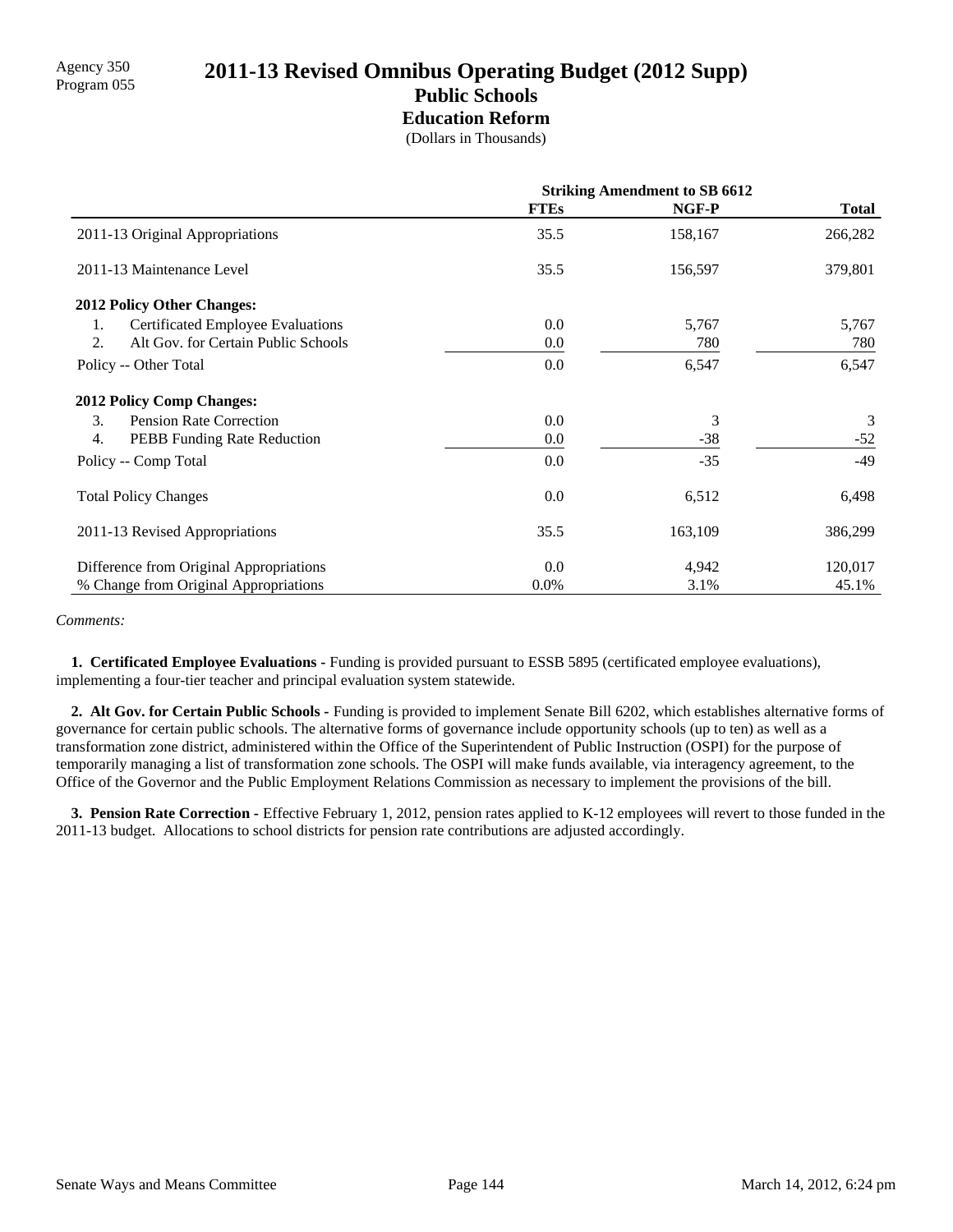# 2011-13 Revised Omnibus Operating Budget (2012 Supp)

**Public Schools**

#### **Transitional Bilingual Instruction**

(Dollars in Thousands)

|                                         | <b>Striking Amendment to SB 6612</b> |           |              |
|-----------------------------------------|--------------------------------------|-----------|--------------|
|                                         | <b>FTEs</b>                          | NGF-P     | <b>Total</b> |
| 2011-13 Original Appropriations         | 0.0                                  | 172,539   | 243,540      |
| 2011-13 Maintenance Level               | 0.0                                  | 160,236   | 231,237      |
| 2012 Policy Comp Changes:               |                                      |           |              |
| Pension Rate Correction                 | 0.0                                  | 5         |              |
| Policy -- Comp Total                    | 0.0                                  | 5         | 5            |
| <b>Total Policy Changes</b>             | 0.0                                  | 5         | 5            |
| 2011-13 Revised Appropriations          | 0.0                                  | 160,241   | 231,242      |
| Difference from Original Appropriations | 0.0                                  | $-12,298$ | $-12,298$    |
| % Change from Original Appropriations   | $0.0\%$                              | $-7.1\%$  | $-5.1\%$     |

*Comments:*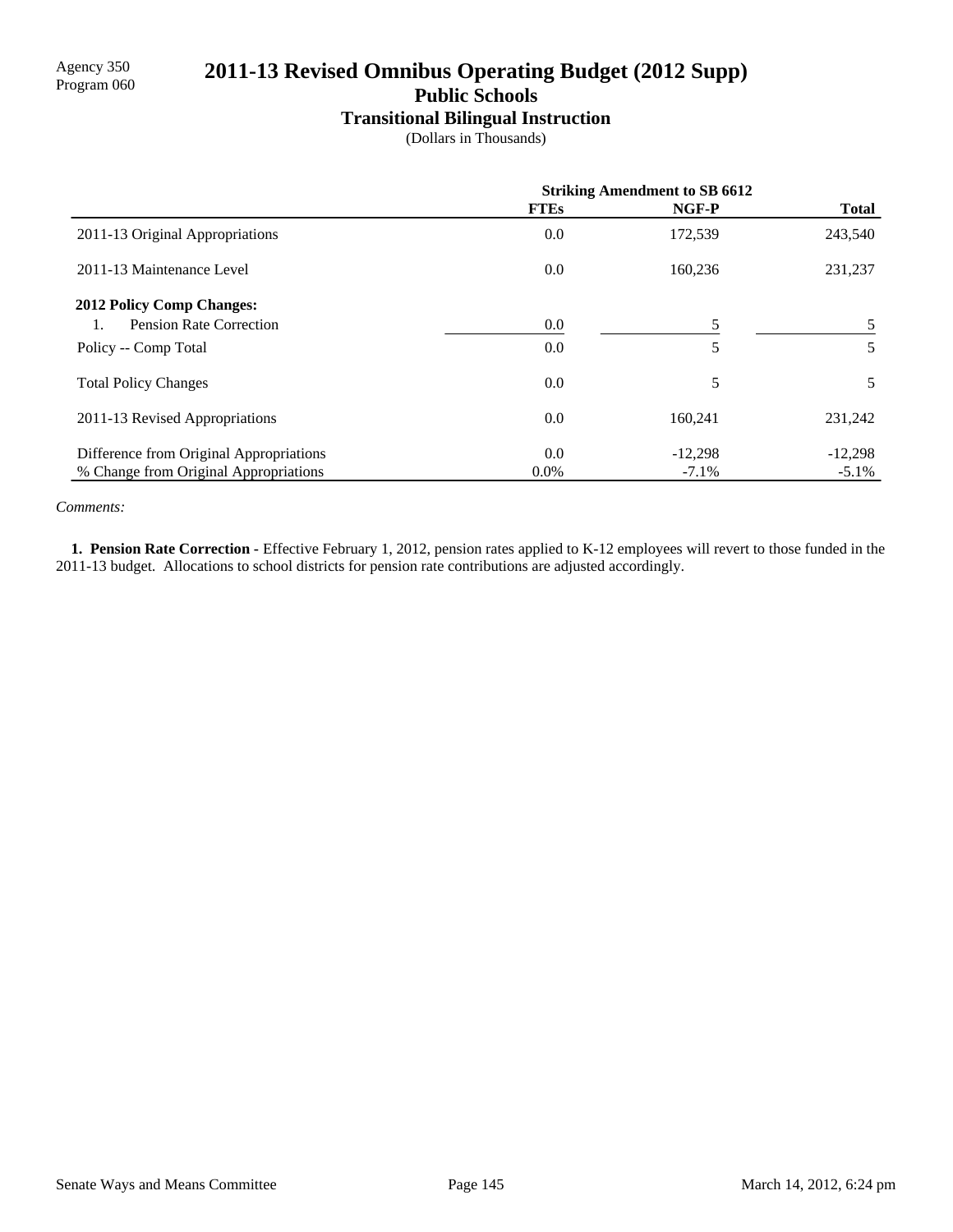# 2011-13 Revised Omnibus Operating Budget (2012 Supp)

**Public Schools**

### **Learning Assistance Program (LAP)**

(Dollars in Thousands)

|                                         | <b>Striking Amendment to SB 6612</b> |               |                 |
|-----------------------------------------|--------------------------------------|---------------|-----------------|
|                                         | <b>FTEs</b>                          | NGF-P         | <b>Total</b>    |
| 2011-13 Original Appropriations         | 0.0                                  | 252,221       | 833,428         |
| 2011-13 Maintenance Level               | 0.0                                  | 255,381       | 747,588         |
| <b>2012 Policy Comp Changes:</b>        |                                      |               |                 |
| Pension Rate Correction                 | 0.0                                  |               |                 |
| Policy -- Comp Total                    | 0.0                                  | $\mathcal{I}$ | 7               |
| <b>Total Policy Changes</b>             | 0.0                                  | 7             | $7\phantom{.0}$ |
| 2011-13 Revised Appropriations          | 0.0                                  | 255,388       | 747,595         |
| Difference from Original Appropriations | 0.0                                  | 3,167         | $-85,833$       |
| % Change from Original Appropriations   | $0.0\%$                              | 1.3%          | $-10.3%$        |

*Comments:*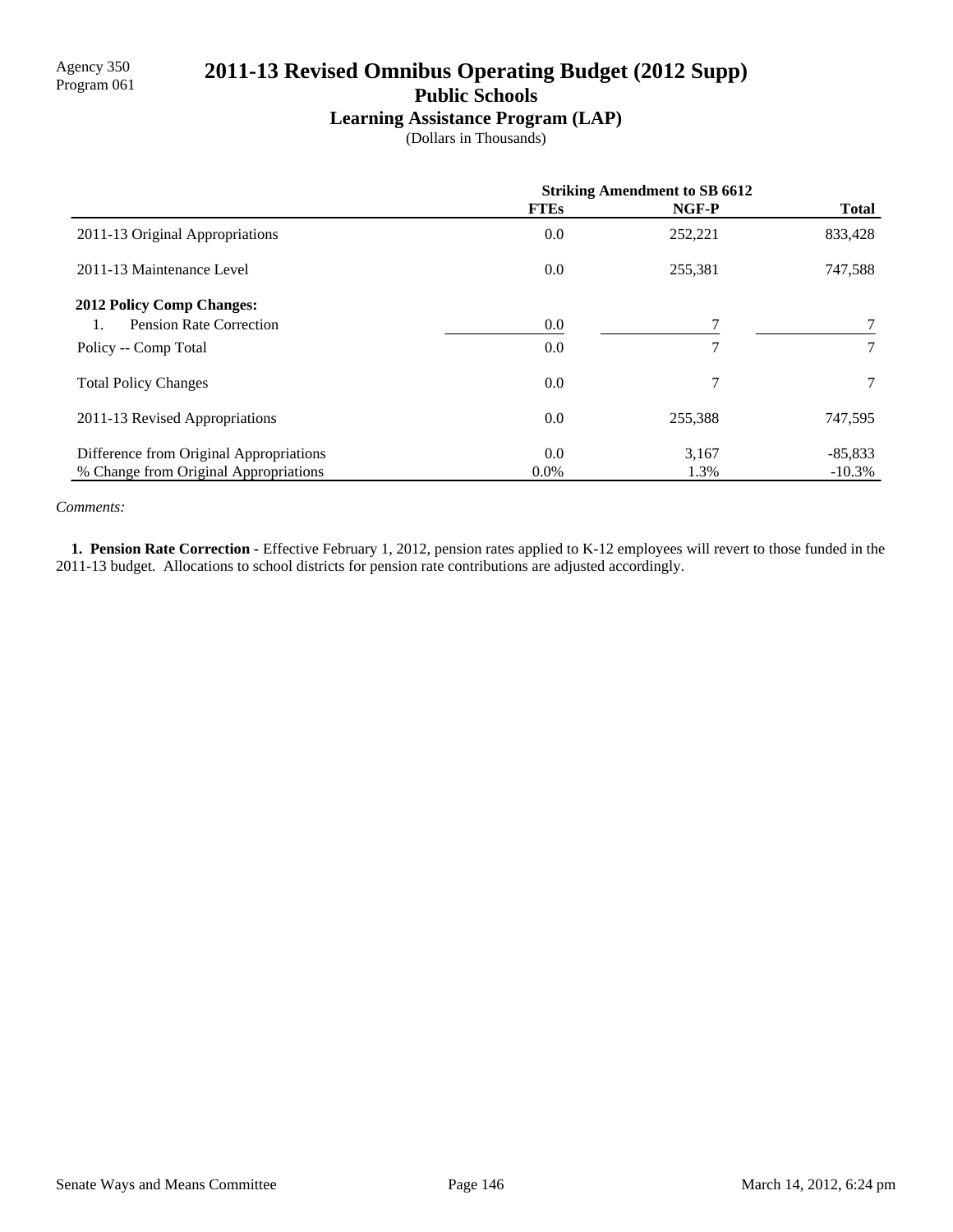# Agency 340 **2011-13 Revised Omnibus Operating Budget (2012 Supp)**

### **Council for Higher Education**

(Dollars in Thousands)

|                                         | <b>Striking Amendment to SB 6612</b> |            |              |
|-----------------------------------------|--------------------------------------|------------|--------------|
|                                         | <b>FTEs</b>                          | NGF-P      | <b>Total</b> |
| 2011-13 Original Appropriations         | 18.0                                 | 997        | 3,374        |
| 2011-13 Maintenance Level               | 18.0                                 | 992        | 3,369        |
| <b>2012 Policy Transfer Changes:</b>    |                                      |            |              |
| Transfer - Cncl for Higher Ed<br>1.     | $-18.0$                              | $-992$     | $-3,369$     |
| Policy -- Transfer Total                | $-18.0$                              | $-992$     | $-3,369$     |
| <b>Total Policy Changes</b>             | $-18.0$                              | $-992$     | $-3,369$     |
| 2011-13 Revised Appropriations          | 0.0                                  | $\theta$   | $\theta$     |
| Difference from Original Appropriations | $-18.0$                              | $-997$     | $-3,374$     |
| % Change from Original Appropriations   | $-100.0\%$                           | $-100.0\%$ | $-100.0\%$   |

#### *Comments:*

 **1. Transfer - Cncl for Higher Ed -** Funds are shifted from the Council for Higher Education to the Student Achievement Council pursuant to Engrossed Second Substitute House Bill 2483 (student achievement council).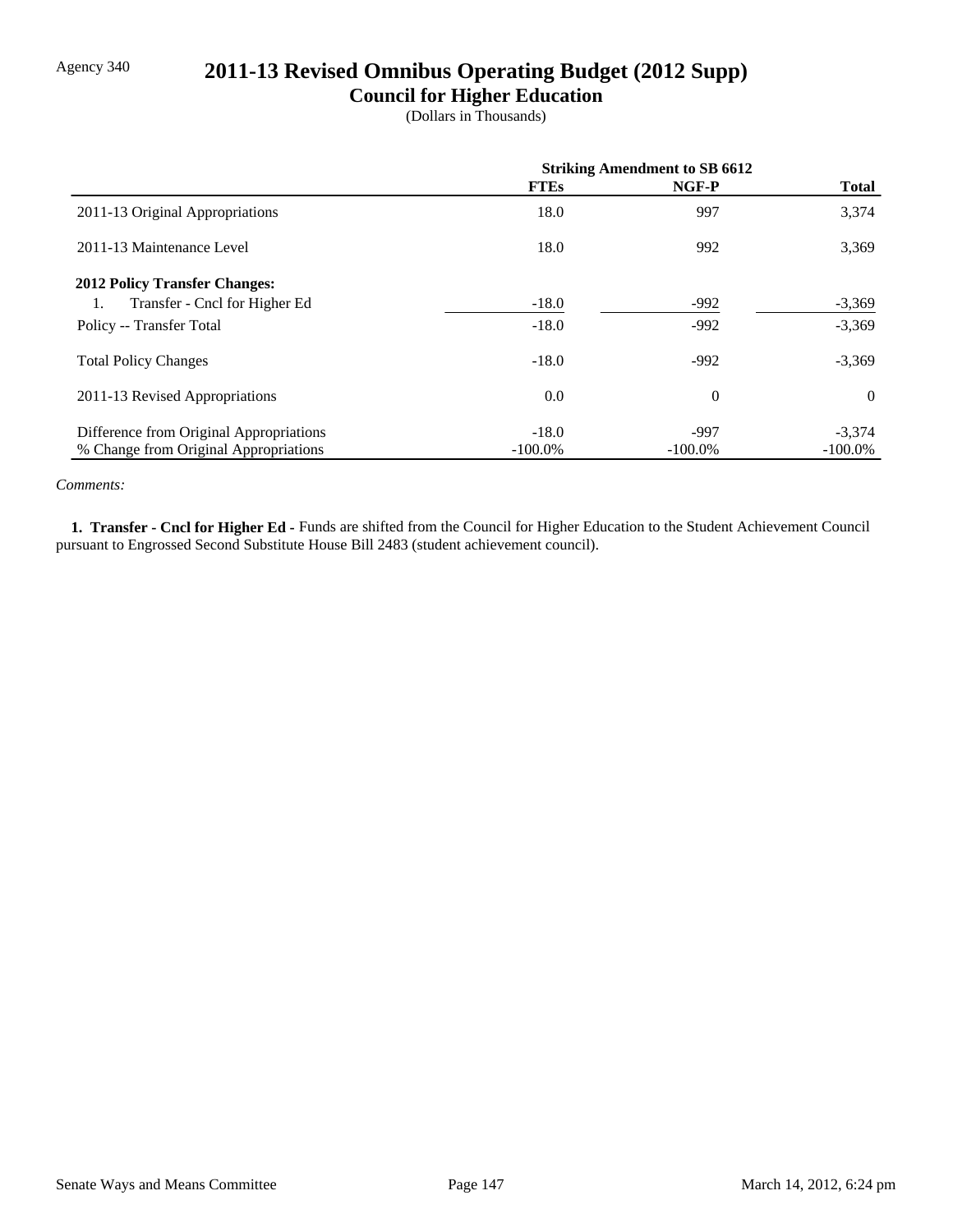# Agency 343 **2011-13 Revised Omnibus Operating Budget (2012 Supp)**

**Higher Education Coordinating Board**

(Dollars in Thousands)

|                                         | <b>Striking Amendment to SB 6612</b> |          |              |
|-----------------------------------------|--------------------------------------|----------|--------------|
|                                         | <b>FTEs</b>                          | NGF-P    | <b>Total</b> |
| 2011-13 Original Appropriations         | 47.1                                 | 292,480  | 312,279      |
| 2011-13 Maintenance Level               | 47.1                                 | 292,474  | 310,729      |
| 2012 Policy Other Changes:              |                                      |          |              |
| <b>Auditor Reduction</b>                | 0.0                                  | 6        | 9            |
| Policy -- Other Total                   | 0.0                                  | 6        | 9            |
| <b>Total Policy Changes</b>             | 0.0                                  | 6        | 9            |
| 2011-13 Revised Appropriations          | 47.1                                 | 292,480  | 310,738      |
| Difference from Original Appropriations | 0.0                                  | $\theta$ | $-1,541$     |
| % Change from Original Appropriations   | $0.0\%$                              | $0.0\%$  | $-0.5\%$     |

#### *Comments:*

 **1. Auditor Reduction -** Agency funding levels are reduced to reflect reductions in billing authority for the Office of the State Auditor's Audit of State Government Account and use of existing fund balance. The Office of the State Auditor will use a risk-based methodology in selecting agencies to audit.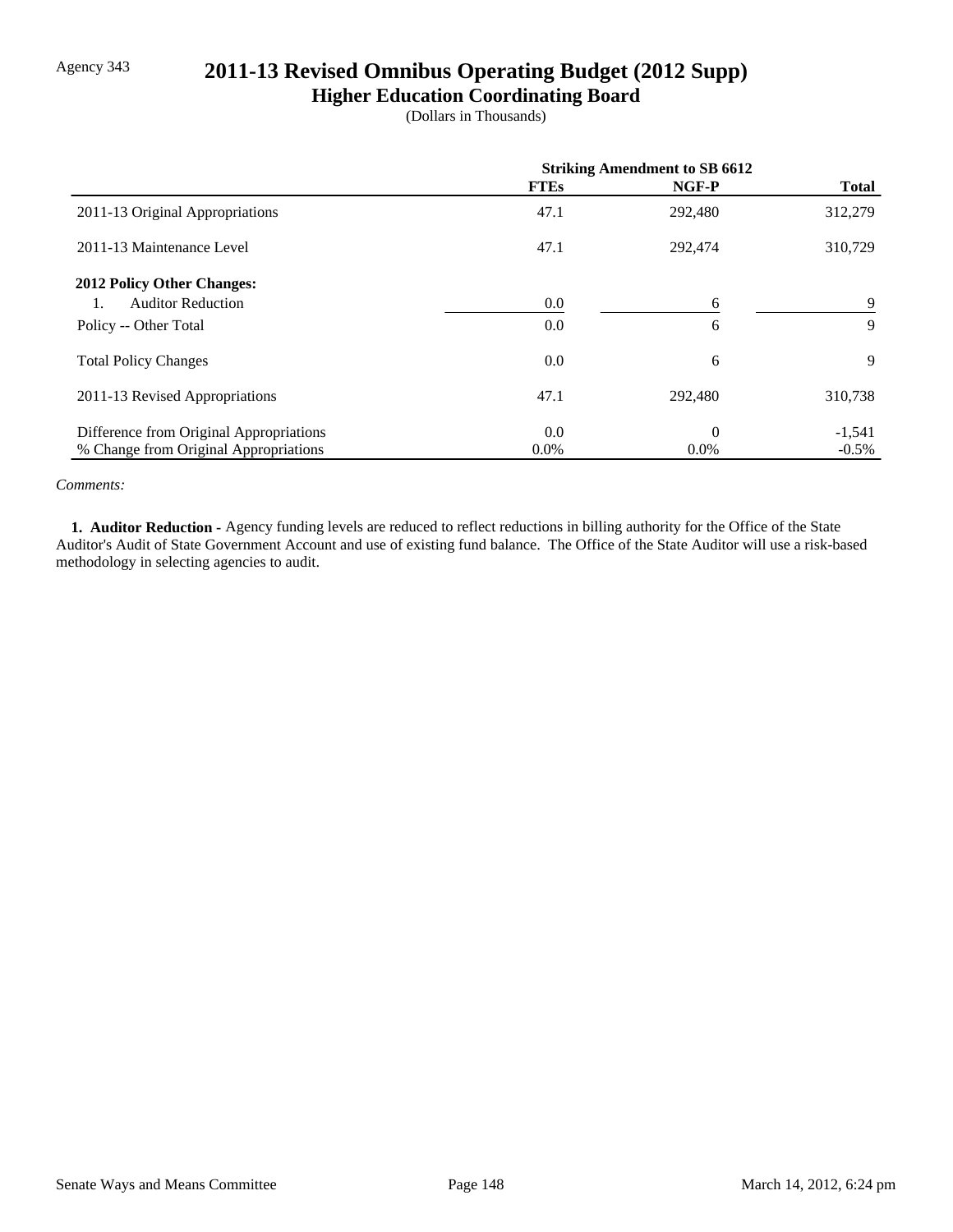## Agency 360 **2011-13 Revised Omnibus Operating Budget (2012 Supp)**

### **University of Washington**

(Dollars in Thousands)

|                                         | <b>Striking Amendment to SB 6612</b> |          |              |
|-----------------------------------------|--------------------------------------|----------|--------------|
|                                         | <b>FTEs</b>                          | NGF-P    | <b>Total</b> |
| 2011-13 Original Appropriations         | 19,960.9                             | 426,573  | 5,829,242    |
| 2011-13 Maintenance Level               | 19,960.9                             | 426,154  | 5,828,060    |
| 2012 Policy Other Changes:              |                                      |          |              |
| <b>Auditor Reduction</b><br>1.          | 0.0                                  | 69       | 138          |
| 2.<br><b>Attorney General Reduction</b> | 0.0                                  | $-152$   | $-305$       |
| 3.<br>Sec of State Archive Reduction    | 0.0                                  | $-48$    | $-96$        |
| 4.<br><b>Central Services Savings</b>   | 0.0                                  | $-29$    | $-58$        |
| 5.<br><b>Central Service Reforms</b>    | 0.0                                  | $-82$    | $-164$       |
| 6.<br>Aerospace Innovation Center       | 0.5                                  | $\theta$ | 1,500        |
| <b>Ruckleshaus Center</b><br>7.         | 0.0                                  | $-90$    | $-90$        |
| 8.<br>Natural Resource Program Review   | 0.0                                  | 242      | 242          |
| College of Environment<br>9.            | 0.0                                  | $-5,000$ | $\theta$     |
| 10.<br>Tax Increment Study              | 0.0                                  | $-25$    | $-25$        |
| Policy -- Other Total                   | 0.5                                  | $-5,115$ | 1,142        |
| <b>2012 Policy Comp Changes:</b>        |                                      |          |              |
| 11.<br>PEBB Funding Rate Reduction      | 0.0                                  | $-4,222$ | $-11,398$    |
| Policy -- Comp Total                    | 0.0                                  | $-4,222$ | $-11,398$    |
| <b>Total Policy Changes</b>             | 0.5                                  | $-9,337$ | $-10,256$    |
| 2011-13 Revised Appropriations          | 19,961.4                             | 416,817  | 5,817,804    |
| Difference from Original Appropriations | 0.5                                  | $-9,756$ | $-11,438$    |
| % Change from Original Appropriations   | 0.0%                                 | $-2.3%$  | $-0.2%$      |

#### *Comments:*

 **1. Auditor Reduction -** Agency funding levels are reduced to reflect reductions in billing authority for the Office of the State Auditor's Audit of State Government Account and use of existing fund balance. The Office of the State Auditor will use a risk-based methodology in selecting agencies to audit.

 **2. Attorney General Reduction -** Agency funding levels are reduced to reflect reductions in billing authority for the Office of the Attorney General's Legal Services Revolving Account.

 **3. Sec of State Archive Reduction -** Agency funding levels are reduced to reflect reductions in billing authority for the Office of the Secretary of State's Archives and Records Management Account.

 **4. Central Services Savings -** Funding is reduced for Office of Minority & Women's Business Enterprises (OMWBE), Office of Administrative Hearings (OAH), and Labor Relations Office (LRO), with the resulting savings passed along to other state agencies as a central service billing reduction. The funding reduction utilizes an excess fund balance from the OMWBE Enterprises Account, eliminates an administrative position at the OAH, and reduces LRO services.

 **5. Central Service Reforms -** Funding is reduced to reflect efficiencies related to state agency use of cell phones, mailing, printing, and information technology, pursuant to Engrossed Substitute Senate Bill 6607 (central service costs). (Various Funds)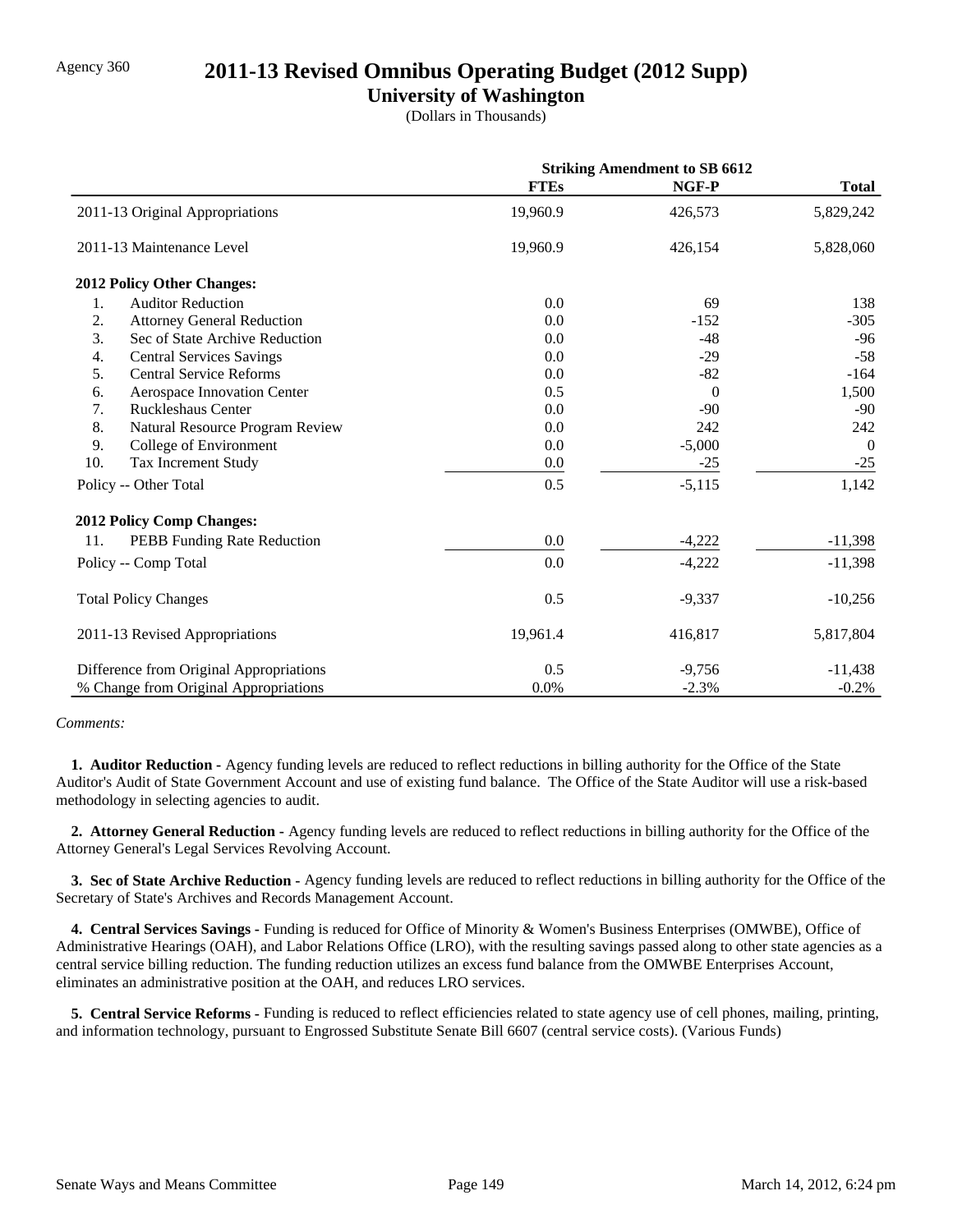# Agency 360 **2011-13 Revised Omnibus Operating Budget (2012 Supp) University of Washington**

 **6. Aerospace Innovation Center -** Pursuant to Substitute Senate Bill 5982 (aerospace technology center), funding is provided for a new Center of Aerospace Technology Innovation at the University of Washington and Washington State University. The center will advance research on new technologies offering promise of innovative products in aviation, aerospace, and defense. (Economic Development Strategic Reserve Account-State)

 **7. Ruckleshaus Center -** Administration of the Ruckleshaus Center was transferred to Washington State University in the 2009- 11biennium. Funds for this purpose are shifted to Washington State University.

 **8. Natural Resource Program Review -** Pursuant to Second Substitute Senate Bill 6406 (state's natural resources), funding is provided for the University of Washington to conduct a review of state, federal, and local natural resources and environmental regulatory programs related to the hydraulic project approval program, forest practices act, and state environmental policy act. A report is due to the Legislature by September 1, 2014.

 **9. College of Environment -** A portion of the funding for the College of Environment is shifted permanently to the State Toxics Control Account. (State Toxics Control Account-State)

 **10. Tax Increment Study -** Funds provided for a tax increment study pursuant to Chapter 164, Laws of 2010 are removed because the study has been completed.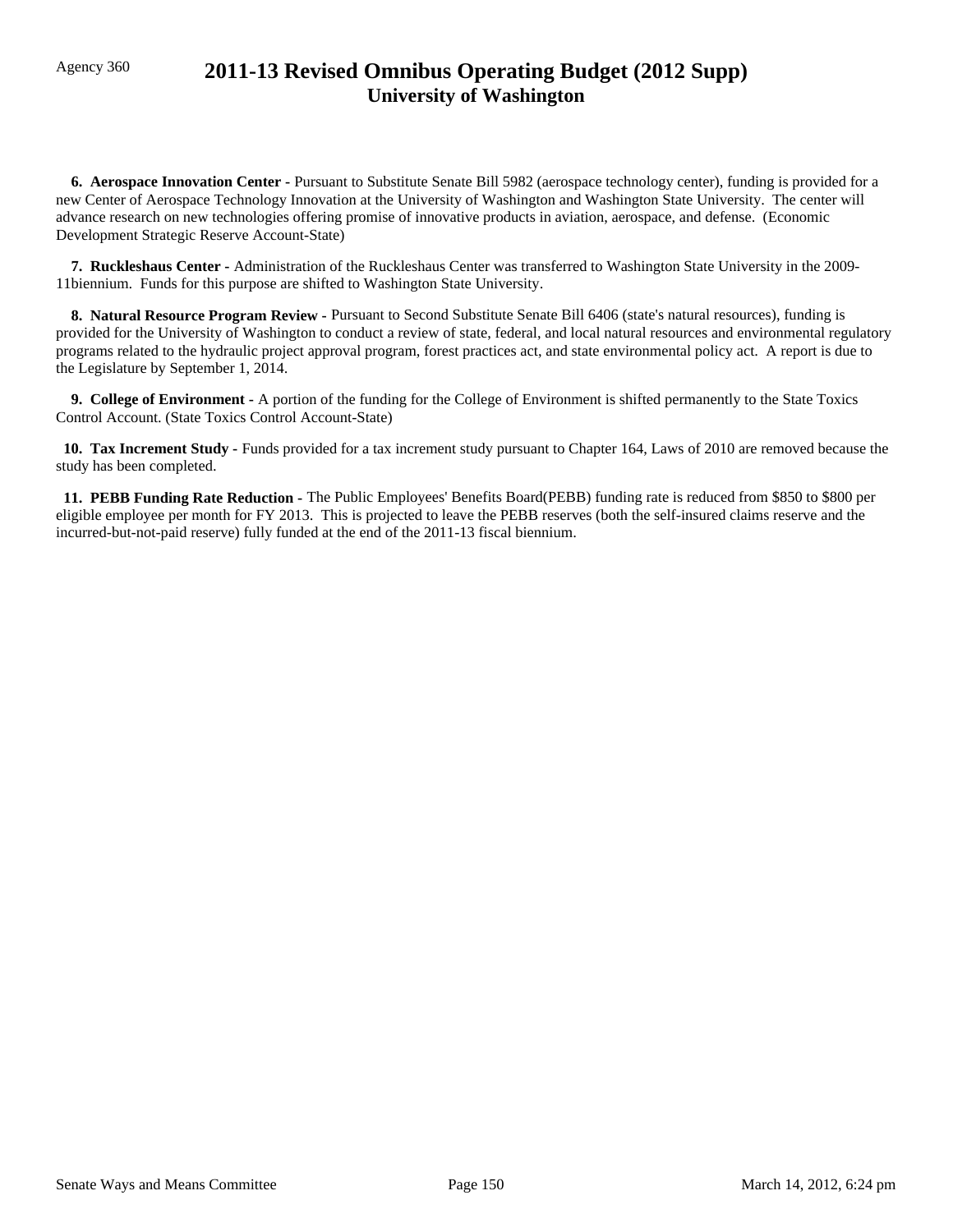## Agency 365 **2011-13 Revised Omnibus Operating Budget (2012 Supp)**

### **Washington State University**

(Dollars in Thousands)

|                                          | <b>Striking Amendment to SB 6612</b> |          |                |
|------------------------------------------|--------------------------------------|----------|----------------|
|                                          | <b>FTEs</b>                          | NGF-P    | <b>Total</b>   |
| 2011-13 Original Appropriations          | 5,865.3                              | 303,366  | 1,238,606      |
| 2011-13 Maintenance Level                | 5,865.3                              | 303,605  | 1,233,467      |
| <b>2012 Policy Other Changes:</b>        |                                      |          |                |
| 1.<br><b>Auditor Reduction</b>           | 0.0                                  | $-23$    | $-46$          |
| 2.<br><b>Attorney General Reduction</b>  | 0.0                                  | $-23$    | $-46$          |
| 3.<br>Sec of State Archive Reduction     | 0.0                                  | $-15$    | $-30$          |
| <b>Central Service Reforms</b><br>4.     | 0.0                                  | -58      | $-116$         |
| 5.<br><b>Ruckleshaus Center</b>          | 0.0                                  | 90       | 90             |
| 6.<br>College of Ag, Human, and Natl Res | 0.0                                  | $-5,000$ | $\overline{0}$ |
| Policy -- Other Total                    | 0.0                                  | $-5,029$ | $-148$         |
| <b>2012 Policy Comp Changes:</b>         |                                      |          |                |
| <b>PEBB</b> Funding Rate Reduction<br>7. | 0.0                                  | $-2,168$ | $-2,934$       |
| Policy -- Comp Total                     | 0.0                                  | $-2,168$ | $-2,934$       |
| <b>Total Policy Changes</b>              | 0.0                                  | $-7,197$ | $-3,082$       |
| 2011-13 Revised Appropriations           | 5,865.3                              | 296,408  | 1,230,385      |
| Difference from Original Appropriations  | 0.0                                  | $-6,958$ | $-8,221$       |
| % Change from Original Appropriations    | 0.0%                                 | $-2.3%$  | $-0.7\%$       |

*Comments:*

 **1. Auditor Reduction -** Agency funding levels are reduced to reflect reductions in billing authority for the Office of the State Auditor's Audit of State Government Account and use of existing fund balance. The Office of the State Auditor will use a risk-based methodology in selecting agencies to audit.

 **2. Attorney General Reduction -** Agency funding levels are reduced to reflect reductions in billing authority for the Office of the Attorney General's Legal Services Revolving Account.

 **3. Sec of State Archive Reduction -** Agency funding levels are reduced to reflect reductions in billing authority for the Office of the Secretary of State's Archives and Records Management Account.

 **4. Central Service Reforms -** Funding is reduced to reflect efficiencies related to state agency use of cell phones, mailing, printing, and information technology, pursuant to Engrossed Substitute Senate Bill 6607 (central service costs). (Various Funds)

 **5. Ruckleshaus Center -** Administration of the Ruckleshaus Center was transferred from the University of Washington in the 2009- 11biennium. Funds for this purpose are shifted from the University of Washington to Washington State University.

 **6. College of Ag, Human, and Natl Res -** A portion of the funding for the College of Agriculture, Human, and Natural Resource Sciences is shifted permanently to the State Toxics Control Account. (State Toxics Control Account-State)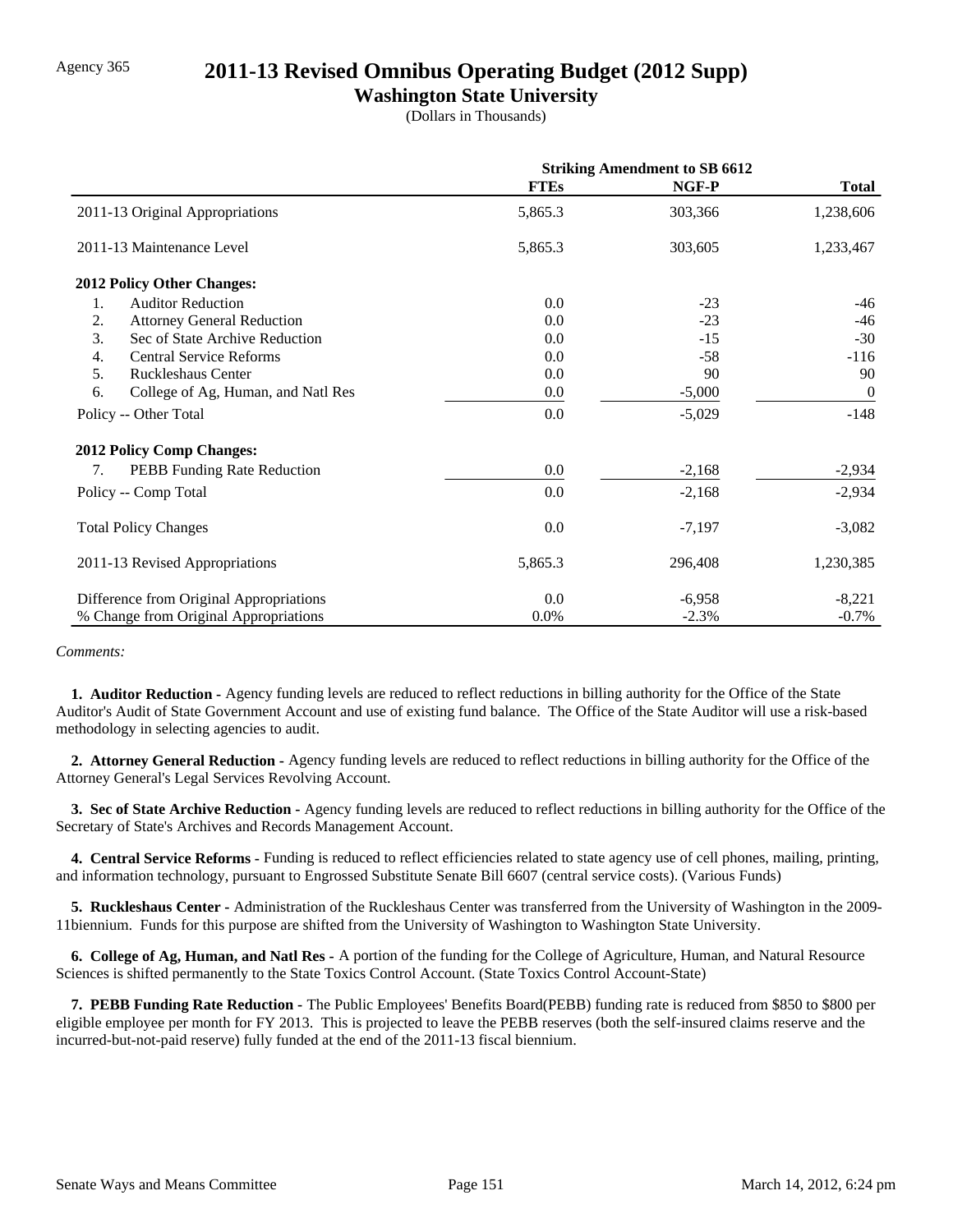# Agency 370 **2011-13 Revised Omnibus Operating Budget (2012 Supp)**

### **Eastern Washington University**

(Dollars in Thousands)

|                                         | <b>Striking Amendment to SB 6612</b> |         |                |
|-----------------------------------------|--------------------------------------|---------|----------------|
|                                         | <b>FTEs</b>                          | NGF-P   | <b>Total</b>   |
| 2011-13 Original Appropriations         | 1,305.9                              | 68,957  | 249,680        |
| 2011-13 Maintenance Level               | 1,305.9                              | 68,864  | 249,493        |
| 2012 Policy Other Changes:              |                                      |         |                |
| <b>Auditor Reduction</b><br>1.          | 0.0                                  | $-14$   | $-28$          |
| 2.<br><b>Attorney General Reduction</b> | 0.0                                  | -8      | $-16$          |
| 3.<br>Sec of State Archive Reduction    | 0.0                                  | $-4$    | $-8$           |
| <b>Central Services Savings</b><br>4.   | 0.0                                  | 2       | $\overline{4}$ |
| <b>Central Service Reforms</b><br>5.    | 0.0                                  | $-12$   | $-24$          |
| Policy -- Other Total                   | 0.0                                  | $-36$   | $-72$          |
| <b>2012 Policy Comp Changes:</b>        |                                      |         |                |
| PEBB Funding Rate Reduction<br>6.       | 0.0                                  | $-592$  | $-720$         |
| Policy -- Comp Total                    | 0.0                                  | $-592$  | $-720$         |
| <b>Total Policy Changes</b>             | 0.0                                  | $-628$  | -792           |
| 2011-13 Revised Appropriations          | 1,305.9                              | 68,236  | 248,701        |
| Difference from Original Appropriations | 0.0                                  | $-721$  | $-979$         |
| % Change from Original Appropriations   | $0.0\%$                              | $-1.1%$ | $-0.4%$        |

#### *Comments:*

 **1. Auditor Reduction -** Agency funding levels are reduced to reflect reductions in billing authority for the Office of the State Auditor's Audit of State Government Account and use of existing fund balance. The Office of the State Auditor will use a risk-based methodology in selecting agencies to audit.

 **2. Attorney General Reduction -** Agency funding levels are reduced to reflect reductions in billing authority for the Office of the Attorney General's Legal Services Revolving Account.

 **3. Sec of State Archive Reduction -** Agency funding levels are reduced to reflect reductions in billing authority for the Office of the Secretary of State's Archives and Records Management Account.

 **4. Central Services Savings -** Funding is reduced for Office of Minority & Women's Business Enterprises (OMWBE), Office of Administrative Hearings (OAH), and Labor Relations Office (LRO), with the resulting savings passed along to other state agencies as a central service billing reduction. The funding reduction utilizes an excess fund balance from the OMWBE Enterprises Account, eliminates an administrative position at the OAH, and reduces LRO services.

 **5. Central Service Reforms -** Funding is reduced to reflect efficiencies related to state agency use of cell phones, mailing, printing, and information technology, pursuant to Engrossed Substitute Senate Bill 6607 (central service costs). (Various Funds)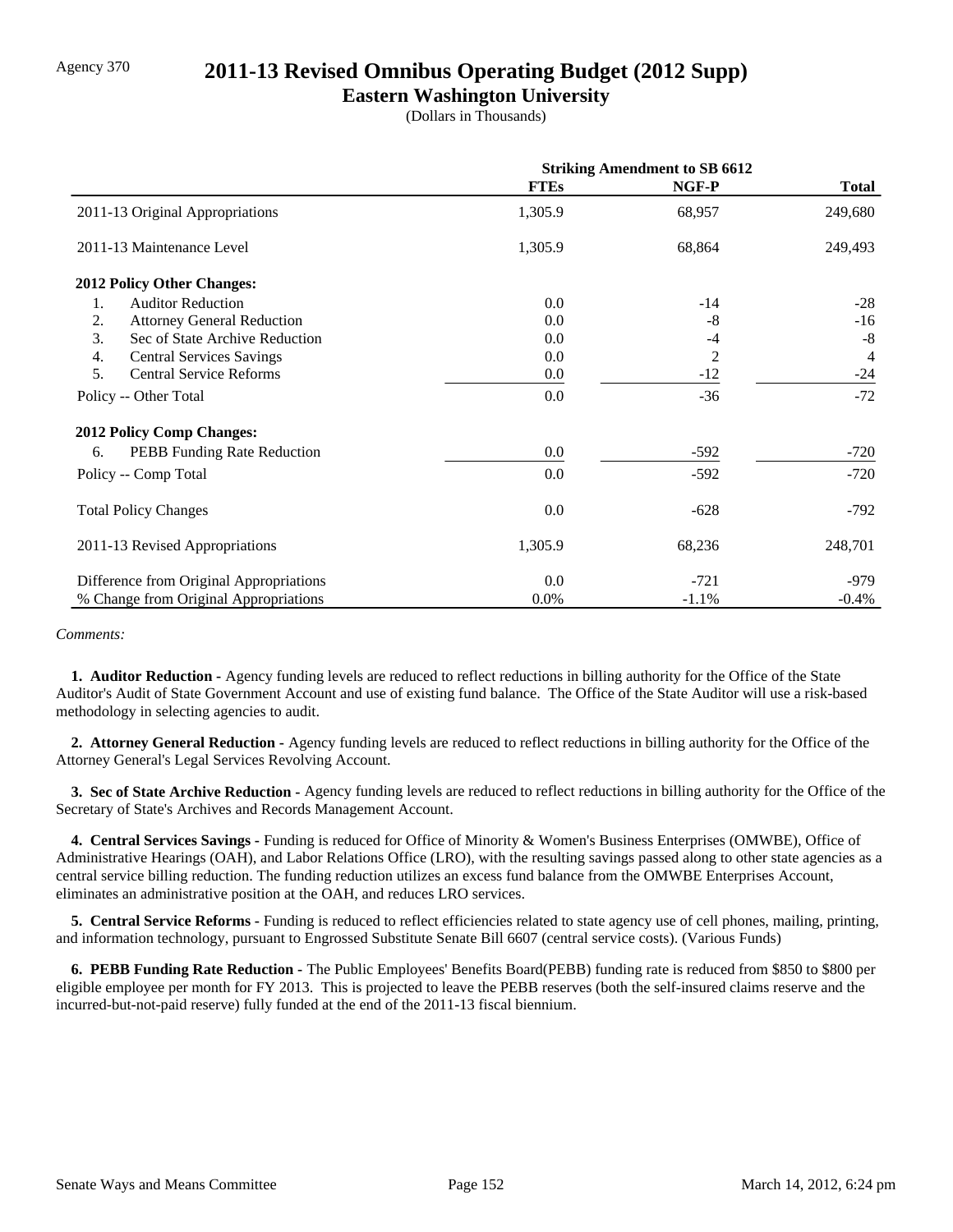# Agency 375 **2011-13 Revised Omnibus Operating Budget (2012 Supp)**

### **Central Washington University**

(Dollars in Thousands)

|                                          | <b>Striking Amendment to SB 6612</b> |                |                |
|------------------------------------------|--------------------------------------|----------------|----------------|
|                                          | <b>FTEs</b>                          | NGF-P          | <b>Total</b>   |
| 2011-13 Original Appropriations          | 1,219.3                              | 64,141         | 299,585        |
| 2011-13 Maintenance Level                | 1,219.3                              | 65,667         | 301,008        |
| 2012 Policy Other Changes:               |                                      |                |                |
| <b>Attorney General Reduction</b><br>1.  | 0.0                                  | -6             | $-12$          |
| Sec of State Archive Reduction<br>2.     | 0.0                                  | $-3$           | -6             |
| 3.<br><b>Central Services Savings</b>    | $0.0\,$                              | $\overline{c}$ | $\overline{4}$ |
| <b>Central Service Reforms</b><br>4.     | $0.0\,$                              | $-13$          | $-26$          |
| Policy -- Other Total                    | $0.0\,$                              | $-20$          | $-40$          |
| 2012 Policy Comp Changes:                |                                      |                |                |
| 5.<br><b>PEBB</b> Funding Rate Reduction | $0.0\,$                              | $-538$         | $-626$         |
| Policy -- Comp Total                     | 0.0                                  | $-538$         | $-626$         |
| <b>Total Policy Changes</b>              | $0.0\,$                              | $-558$         | -666           |
| 2011-13 Revised Appropriations           | 1,219.3                              | 65,109         | 300,342        |
| Difference from Original Appropriations  | $0.0\,$                              | 968            | 757            |
| % Change from Original Appropriations    | 0.0%                                 | 1.5%           | 0.3%           |

#### *Comments:*

 **1. Attorney General Reduction -** Agency funding levels are reduced to reflect reductions in billing authority for the Office of the Attorney General's Legal Services Revolving Account.

 **2. Sec of State Archive Reduction -** Agency funding levels are reduced to reflect reductions in billing authority for the Office of the Secretary of State's Archives and Records Management Account.

 **3. Central Services Savings -** Funding is reduced for Office of Minority & Women's Business Enterprises (OMWBE), Office of Administrative Hearings (OAH), and Labor Relations Office (LRO), with the resulting savings passed along to other state agencies as a central service billing reduction. The funding reduction utilizes an excess fund balance from the OMWBE Enterprises Account, eliminates an administrative position at the OAH, and reduces LRO services.

 **4. Central Service Reforms -** Funding is reduced to reflect efficiencies related to state agency use of cell phones, mailing, printing, and information technology, pursuant to Engrossed Substitute Senate Bill 6607 (central service costs). (Various Funds)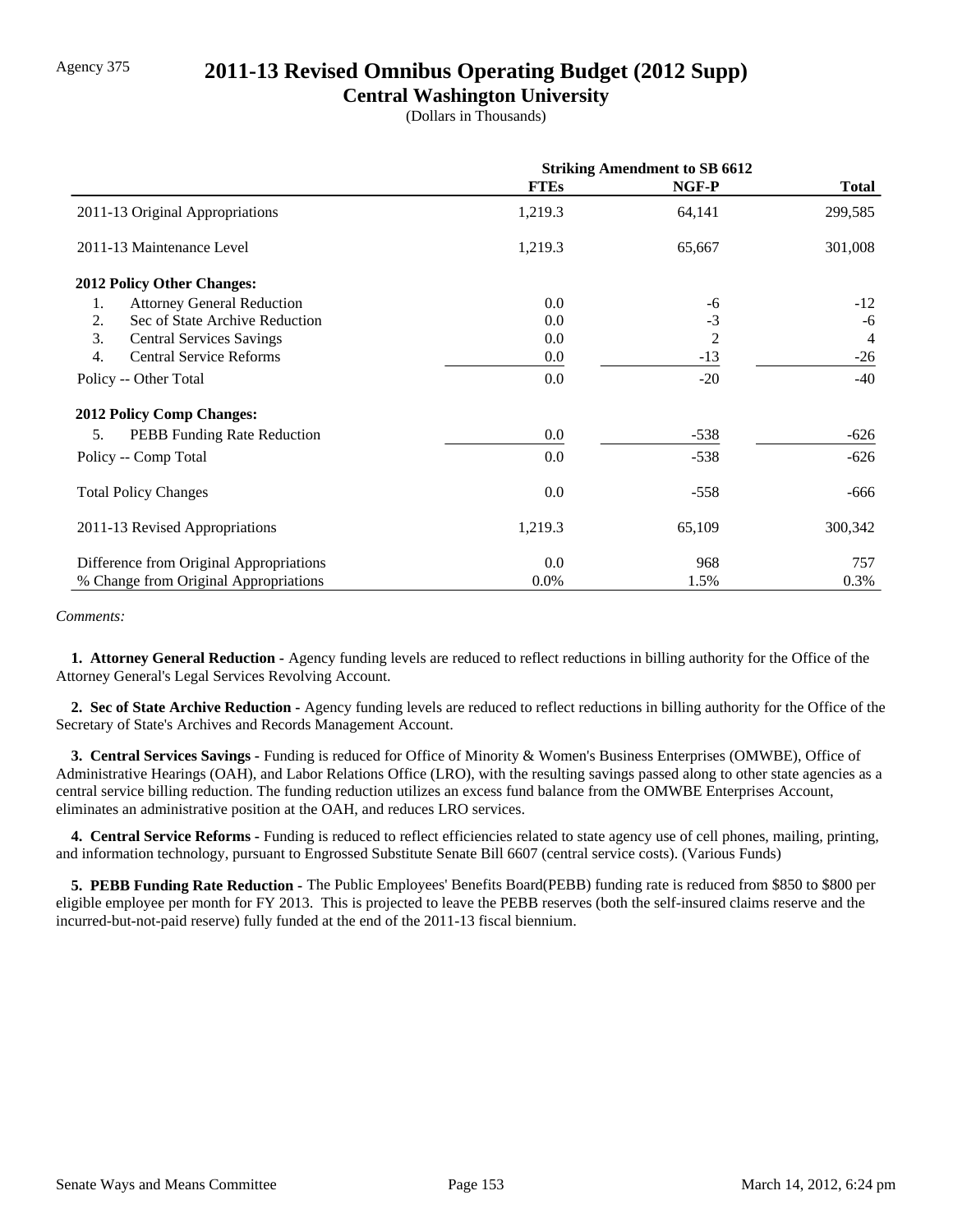## Agency 376 **2011-13 Revised Omnibus Operating Budget (2012 Supp)**

### **The Evergreen State College**

(Dollars in Thousands)

|                                               | <b>Striking Amendment to SB 6612</b> |         |                |
|-----------------------------------------------|--------------------------------------|---------|----------------|
|                                               | <b>FTEs</b>                          | NGF-P   | <b>Total</b>   |
| 2011-13 Original Appropriations               | 614.5                                | 36,344  | 108,563        |
| 2011-13 Maintenance Level                     | 614.5                                | 36,369  | 108,614        |
| 2012 Policy Other Changes:                    |                                      |         |                |
| <b>Auditor Reduction</b><br>1.                | 0.0                                  | $-19$   | $-38$          |
| 2.<br><b>Attorney General Reduction</b>       | 0.0                                  | $-4$    | $-8$           |
| 3.<br>Sec of State Archive Reduction          | 0.0                                  | $-2$    | $-4$           |
| <b>Central Services Savings</b><br>4.         | 0.0                                  | 1       | $\overline{2}$ |
| 5.<br><b>Central Service Reforms</b>          | 0.0                                  | $-8$    | $-16$          |
| Child Welfare/Contracting<br>6.               | 0.2                                  | 50      | 50             |
| 7.<br>Domestic Violence                       | 0.0                                  | 46      | 46             |
| 8.<br>Gaming Revenue Analysis                 | 0.0                                  | 100     | 100            |
| 9.<br><b>Competency Restoration Treatment</b> | 0.0                                  | 17      | 17             |
| Policy -- Other Total                         | 0.2                                  | 181     | 149            |
| <b>2012 Policy Comp Changes:</b>              |                                      |         |                |
| 10.<br>PEBB Funding Rate Reduction            | 0.0                                  | $-344$  | $-376$         |
| Policy -- Comp Total                          | 0.0                                  | $-344$  | $-376$         |
| <b>Total Policy Changes</b>                   | 0.2                                  | $-163$  | $-227$         |
| 2011-13 Revised Appropriations                | 614.7                                | 36,206  | 108,387        |
| Difference from Original Appropriations       | 0.2                                  | $-138$  | $-176$         |
| % Change from Original Appropriations         | 0.0%                                 | $-0.4%$ | $-0.2%$        |

#### *Comments:*

 **1. Auditor Reduction -** Agency funding levels are reduced to reflect reductions in billing authority for the Office of the State Auditor's Audit of State Government Account and use of existing fund balance. The Office of the State Auditor will use a risk-based methodology in selecting agencies to audit.

 **2. Attorney General Reduction -** Agency funding levels are reduced to reflect reductions in billing authority for the Office of the Attorney General's Legal Services Revolving Account.

 **3. Sec of State Archive Reduction -** Agency funding levels are reduced to reflect reductions in billing authority for the Office of the Secretary of State's Archives and Records Management Account.

 **4. Central Services Savings -** Funding is reduced for Office of Minority & Women's Business Enterprises (OMWBE), Office of Administrative Hearings (OAH), and Labor Relations Office (LRO), with the resulting savings passed along to other state agencies as a central service billing reduction. The funding reduction utilizes an excess fund balance from the OMWBE Enterprises Account, eliminates a vacant administrative position at the OAH, and reduces LRO services.

 **5. Central Service Reforms -** Funding is reduced to reflect efficiencies related to state agency use of cell phones, mailing, printing, and information technology, pursuant to Engrossed Substitute Senate Bill 6607 (central service costs). (Various Funds)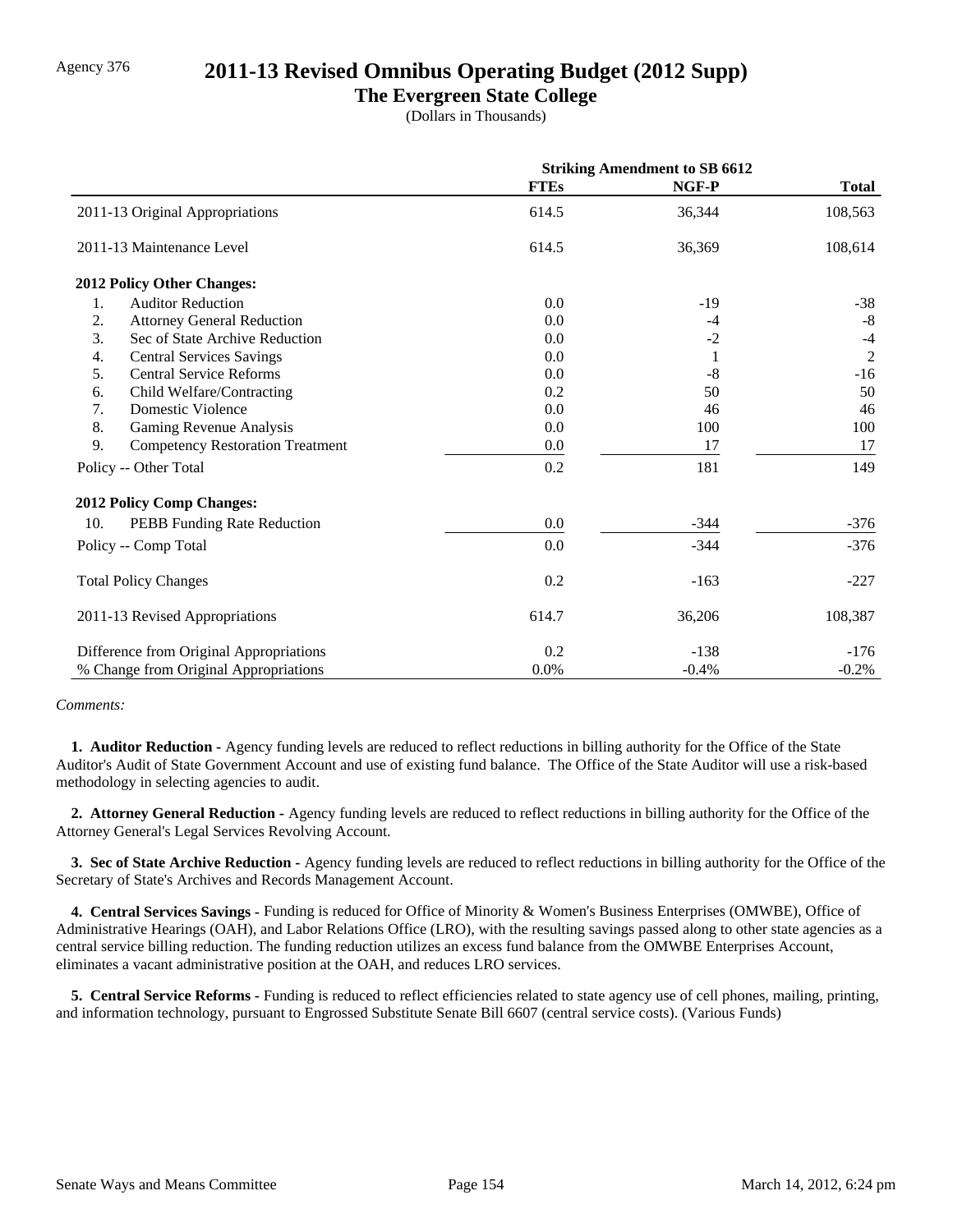# Agency 376 **2011-13 Revised Omnibus Operating Budget (2012 Supp) The Evergreen State College**

 **6. Child Welfare/Contracting -** Pursuant to Engrossed Second Substitute House Bill 2264 (Child welfare/contracting), funding is provided for the Washington Institute for Public Policy to evaluate the implementation of performance-based contracts by DSHS for the pruchase of certain services provided to children and families involved in the child welfare system. An initial report on the conversion to performance based contracting is due June 30, 2014. A second report on the effects of performance based contracting on increased use of evidence based practicies, and improvements in child safety, child permanency, and child well-being is due June 30, 2016.

 **7. Domestic Violence -** One-time funding is provided for the implementation of Engrossed Substitute House Bill 2363 (domestic violence). This legislation requires the Washington State Institute for Public Policy to assess recidivism by domestic violence offenders.

 **8. Gaming Revenue Analysis -** One-time funding is provided for the Washington State Institute for Public Policy to conduct a revenue analysis of gaming activities based on two models: a Washington lottery system with the same gaming activities conducted by the Oregon state lottery; and a gaming system allowing house-banked card room licensees currently operating at least five card games to conduct electronic scratch ticket games as proposed in HB 2044 (2011) and SB 5918 (2011). The revenue analysis shall estimate revenues over three biennia, beginning July 1, 2013, and consider the revenue impact of implementation for each model. Further, the revenue analysis shall provide gross receipts, costs, retailer compensation, and net revenues for both models. A report of the revenue analysis for the two models is due to the appropriate committees of the legislature by December 1, 2012.

 **9. Competency Restoration Treatment -** In accordance with Substitute Senate Bill 6492 (competency to stand trial), one-time funds are provided for the Washington State Institute for Public Policy to study and report on the timeframes within which treatment to restore competency to stand trial is most likely to be effective.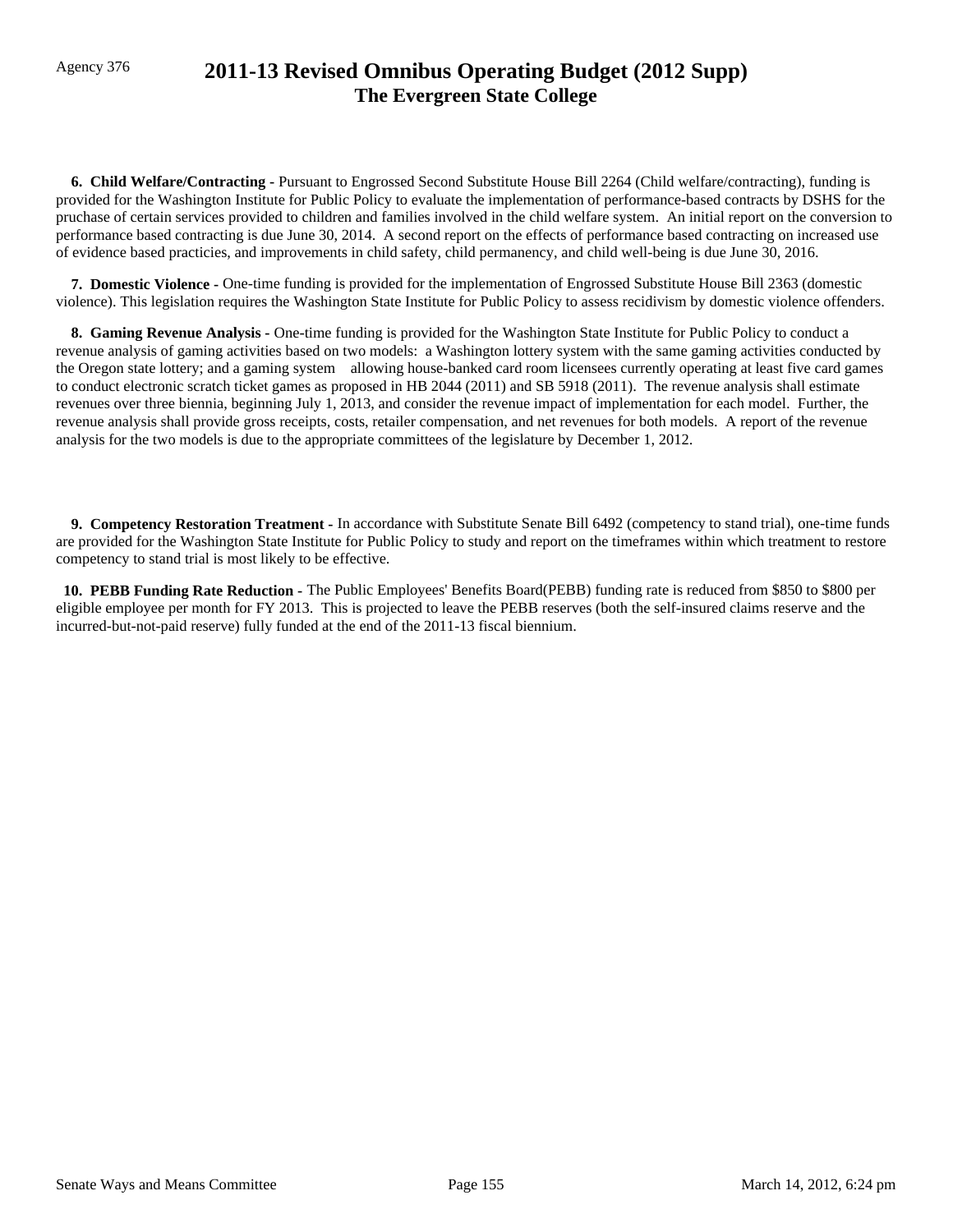## Agency 380 **2011-13 Revised Omnibus Operating Budget (2012 Supp)**

### **Western Washington University**

(Dollars in Thousands)

|                                         | <b>Striking Amendment to SB 6612</b> |         |              |
|-----------------------------------------|--------------------------------------|---------|--------------|
|                                         | <b>FTEs</b>                          | NGF-P   | <b>Total</b> |
| 2011-13 Original Appropriations         | 1,562.7                              | 80,629  | 336,810      |
| 2011-13 Maintenance Level               | 1,562.7                              | 80,733  | 337,019      |
| 2012 Policy Other Changes:              |                                      |         |              |
| <b>Auditor Reduction</b><br>1.          | 0.0                                  | $-28$   | $-56$        |
| 2.<br><b>Attorney General Reduction</b> | 0.0                                  | -6      | $-12$        |
| 3.<br>Sec of State Archive Reduction    | 0.0                                  | $-4$    | $-8$         |
| <b>Central Services Savings</b><br>4.   | 0.0                                  | 5       | 10           |
| <b>Central Service Reforms</b><br>5.    | $0.0\,$                              | $-26$   | $-52$        |
| Policy -- Other Total                   | 0.0                                  | $-59$   | $-118$       |
| <b>2012 Policy Comp Changes:</b>        |                                      |         |              |
| PEBB Funding Rate Reduction<br>6.       | 0.0                                  | $-890$  | $-1,010$     |
| Policy -- Comp Total                    | 0.0                                  | $-890$  | $-1,010$     |
| <b>Total Policy Changes</b>             | 0.0                                  | $-949$  | $-1,128$     |
| 2011-13 Revised Appropriations          | 1,562.7                              | 79,784  | 335,891      |
| Difference from Original Appropriations | 0.0                                  | $-845$  | $-919$       |
| % Change from Original Appropriations   | $0.0\%$                              | $-1.1%$ | $-0.3%$      |

#### *Comments:*

 **1. Auditor Reduction -** Agency funding levels are reduced to reflect reductions in billing authority for the Office of the State Auditor's Audit of State Government Account and use of existing fund balance. The Office of the State Auditor will use a risk-based methodology in selecting agencies to audit.

 **2. Attorney General Reduction -** Agency funding levels are reduced to reflect reductions in billing authority for the Office of the Attorney General's Legal Services Revolving Account.

 **3. Sec of State Archive Reduction -** Agency funding levels are reduced to reflect reductions in billing authority for the Office of the Secretary of State's Archives and Records Management Account.

 **4. Central Services Savings -** Funding is reduced for Office of Minority & Women's Business Enterprises (OMWBE), Office of Administrative Hearings (OAH), and Labor Relations Office (LRO), with the resulting savings passed along to other state agencies as a central service billing reduction. The funding reduction utilizes an excess fund balance from the OMWBE Enterprises Account, eliminates an administrative position at the OAH, and reduces LRO services.

 **5. Central Service Reforms -** Funding is reduced to reflect efficiencies related to state agency use of cell phones, mailing, printing, and information technology, pursuant to Engrossed Substitute Senate Bill 6607 (central service costs). (Various Funds)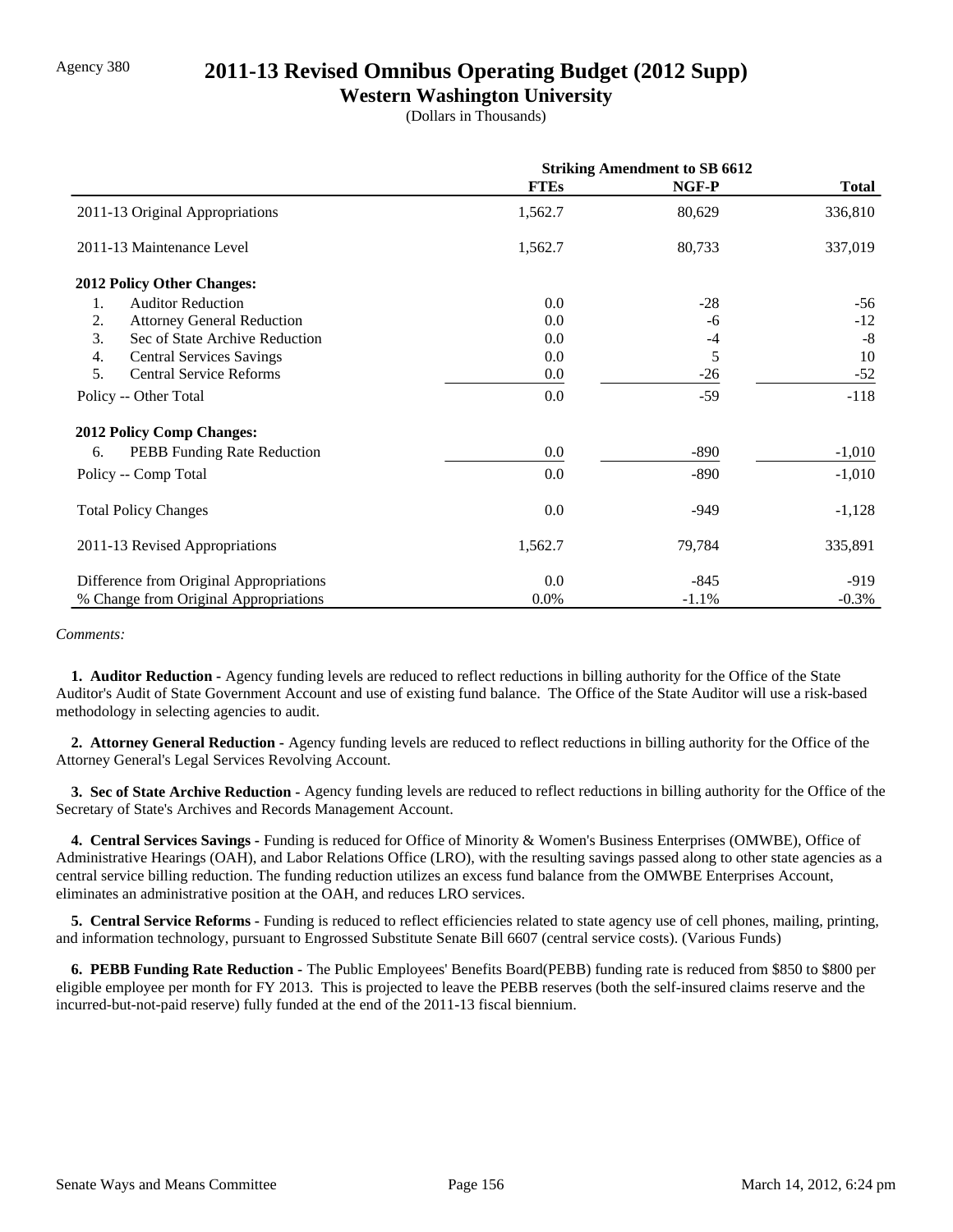# Agency 382 **2011-13 Revised Omnibus Operating Budget (2012 Supp)**

#### **Office of Student Financial Assist**

(Dollars in Thousands)

|                                           | <b>Striking Amendment to SB 6612</b> |                |              |
|-------------------------------------------|--------------------------------------|----------------|--------------|
|                                           | <b>FTEs</b>                          | NGF-P          | <b>Total</b> |
| 2011-13 Original Appropriations           | 27.2                                 | 321,432        | 341,628      |
| 2011-13 Maintenance Level                 | 27.2                                 | 322,427        | 340,033      |
| <b>2012 Policy Transfer Changes:</b>      |                                      |                |              |
| Transfer - Student Achievement Cncl<br>1. | $-27.2$                              | $-322,427$     | $-340,033$   |
| Policy -- Transfer Total                  | $-27.2$                              | $-322,427$     | $-340,033$   |
| <b>Total Policy Changes</b>               | $-27.2$                              | $-322.427$     | $-340,033$   |
| 2011-13 Revised Appropriations            | 0.0                                  | $\overline{0}$ | $\theta$     |
| Difference from Original Appropriations   | $-27.2$                              | $-321,432$     | $-341,628$   |
| % Change from Original Appropriations     | $-100.0\%$                           | $-100.0\%$     | $-100.0\%$   |

#### *Comments:*

 **1. Transfer - Student Achievement Cncl -** Funds are shifted from the Council for Higher Education to the Student Achievement Council pursuant to Engrossed Second Substitute House Bill 2483 (student achievement council).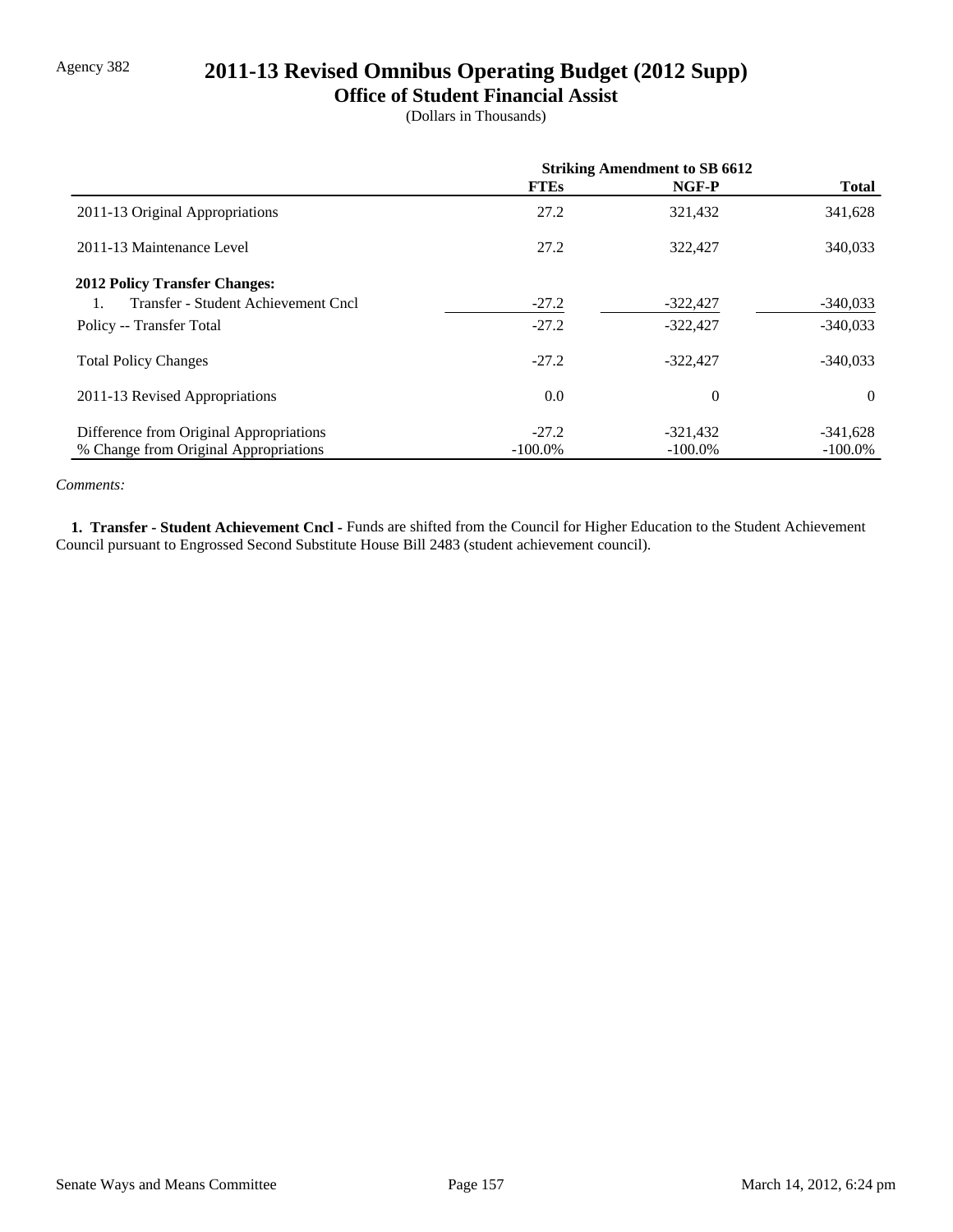# Agency 699 **2011-13 Revised Omnibus Operating Budget (2012 Supp)**

### **Community/Technical College System**

(Dollars in Thousands)

|                                         | <b>Striking Amendment to SB 6612</b> |           |              |
|-----------------------------------------|--------------------------------------|-----------|--------------|
|                                         | <b>FTEs</b>                          | NGF-P     | <b>Total</b> |
| 2011-13 Original Appropriations         | 14,584.7                             | 1,154,723 | 2,406,728    |
| 2011-13 Maintenance Level               | 14,584.7                             | 1,153,813 | 2,405,738    |
| <b>2012 Policy Other Changes:</b>       |                                      |           |              |
| 1.<br><b>Auditor Reduction</b>          | 0.0                                  | $-213$    | $-426$       |
| 2.<br><b>Attorney General Reduction</b> | 0.0                                  | $-40$     | $-80$        |
| 3.<br>Sec of State Archive Reduction    | 0.0                                  | $-37$     | $-74$        |
| 4.<br><b>Central Services Savings</b>   | 0.0                                  | 38        | 76           |
| 5.<br><b>Central Service Reforms</b>    | 0.0                                  | $-184$    | $-368$       |
| 6.<br>Workforce Training/Aerospace      | $0.0\,$                              | 131       | 131          |
| Policy -- Other Total                   | 0.0                                  | $-305$    | $-741$       |
| <b>2012 Policy Comp Changes:</b>        |                                      |           |              |
| PEBB Funding Rate Reduction<br>7.       | 0.0                                  | $-7,948$  | $-9,516$     |
| Policy -- Comp Total                    | 0.0                                  | $-7,948$  | $-9,516$     |
| <b>Total Policy Changes</b>             | 0.0                                  | $-8,253$  | $-10,257$    |
| 2011-13 Revised Appropriations          | 14,584.7                             | 1,145,560 | 2,395,481    |
| Difference from Original Appropriations | 0.0                                  | $-9,163$  | $-11,247$    |
| % Change from Original Appropriations   | 0.0%                                 | $-0.8%$   | $-0.5\%$     |

*Comments:*

 **1. Auditor Reduction -** Agency funding levels are reduced to reflect reductions in billing authority for the Office of the State Auditor's Audit of State Government Account and use of existing fund balance. The Office of the State Auditor will use a risk-based methodology in selecting agencies to audit.

 **2. Attorney General Reduction -** Agency funding levels are reduced to reflect reductions in billing authority for the Office of the Attorney General's Legal Services Revolving Account.

 **3. Sec of State Archive Reduction -** Agency funding levels are reduced to reflect reductions in billing authority for the Office of the Secretary of State's Archives and Records Management Account.

 **4. Central Services Savings -** Funding is reduced for Office of Minority & Women's Business Enterprises (OMWBE), Office of Administrative Hearings (OAH), and Labor Relations Office (LRO), with the resulting savings passed along to other state agencies as a central service billing reduction. The funding reduction utilizes an excess fund balance from the OMWBE Enterprises Account, eliminates an administrative position at the OAH, and reduces LRO services.

 **5. Central Service Reforms -** Funding is reduced to reflect efficiencies related to state agency use of cell phones, mailing, printing, and information technology, pursuant to Engrossed Substitute Senate Bill 6607 (central service costs). (Various Funds)

 **6. Workforce Training/Aerospace -** Funding is provided for the implementation of Second Substitute House Bill 2156 (workforce training/aerospace). This bill coordinates information and research regarding workforce training in the areospace industry.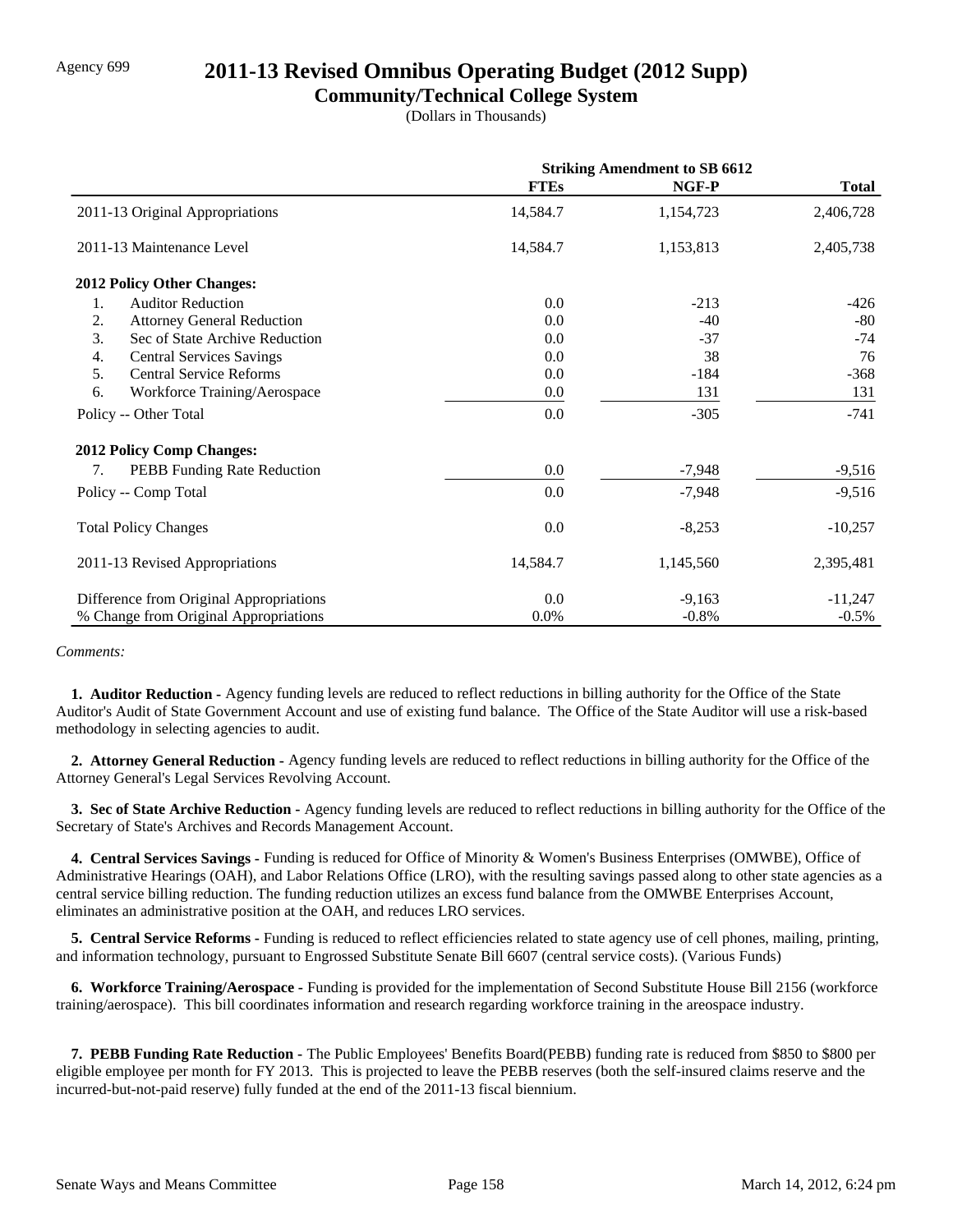# Agency SAC **2011-13 Revised Omnibus Operating Budget (2012 Supp)**

### **Student Achievement Council**

(Dollars in Thousands)

|                                           | <b>Striking Amendment to SB 6612</b> |          |                  |
|-------------------------------------------|--------------------------------------|----------|------------------|
|                                           | <b>FTEs</b>                          | NGF-P    | <b>Total</b>     |
| 2011-13 Original Appropriations           | 0.0                                  | $\Omega$ | $\boldsymbol{0}$ |
| 2011-13 Maintenance Level                 | 0.0                                  | $-3$     | $-4$             |
| 2012 Policy Other Changes:                |                                      |          |                  |
| <b>Auditor Reduction</b><br>1.            | 0.0                                  | 13       | 20               |
| 2.<br><b>Attorney General Reduction</b>   | 0.0                                  | $-1$     | $-1$             |
| 3.<br>Sec of State Archive Reduction      | 0.0                                  | $-1$     | $-1$             |
| 4.<br><b>Central Service Reforms</b>      | 0.0                                  | $-18$    | $-19$            |
| 5.<br><b>Student Achievement Council</b>  | 0.0                                  | 1,043    | 1,043            |
| Policy -- Other Total                     | 0.0                                  | 1,036    | 1,042            |
| <b>2012 Policy Comp Changes:</b>          |                                      |          |                  |
| PEBB Funding Rate Reduction<br>6.         | 0.0                                  | $-26$    | $-52$            |
| Policy -- Comp Total                      | 0.0                                  | $-26$    | $-52$            |
| <b>2012 Policy Transfer Changes:</b>      |                                      |          |                  |
| Transfer - From Student Fin Aid Ofc<br>7. | 27.2                                 | 322,427  | 340,033          |
| 8.<br>Transfer - From Cncl for Higher Ed  | 18.0                                 | 992      | 3,369            |
| Policy -- Transfer Total                  | 45.2                                 | 323,419  | 343,402          |
| <b>Total Policy Changes</b>               | 45.2                                 | 324,429  | 344,392          |
| 2011-13 Revised Appropriations            | 45.2                                 | 324,426  | 344,388          |
| Difference from Original Appropriations   | 45.2                                 | 324,426  | 344,388          |
| % Change from Original Appropriations     | 0.0%                                 | 0.0%     | 0.0%             |

#### *Comments:*

 **1. Auditor Reduction -** Agency funding levels are reduced to reflect reductions in billing authority for the Office of the State Auditor's Audit of State Government Account and use of existing fund balance. The Office of the State Auditor will use a risk-based methodology in selecting agencies to audit.

 **2. Attorney General Reduction -** Agency funding levels are reduced to reflect reductions in billing authority for the Office of the Attorney General's Legal Services Revolving Account.

 **3. Sec of State Archive Reduction -** Agency funding levels are reduced to reflect reductions in billing authority for the Office of the Secretary of State's Archives and Records Management Account.

 **4. Central Service Reforms -** Funding is reduced to reflect efficiencies related to state agency use of cell phones, mailing, printing, and information technology, pursuant to Engrossed Substitute Senate Bill 6607 (central service costs). (Various Funds)

 **5. Student Achievement Council -** Funds are provided pursuant to Engrossed Second Substitute House Bill 2483 (student achievement council), which creates the Student Achievement Council to replace the Higher Education Coordinating Board to set goals for increasing the educational attainment in Washington and to monitor progress toward meeting those goals. The Office of Student Financial Assistance shall report to the Student Achievement Council.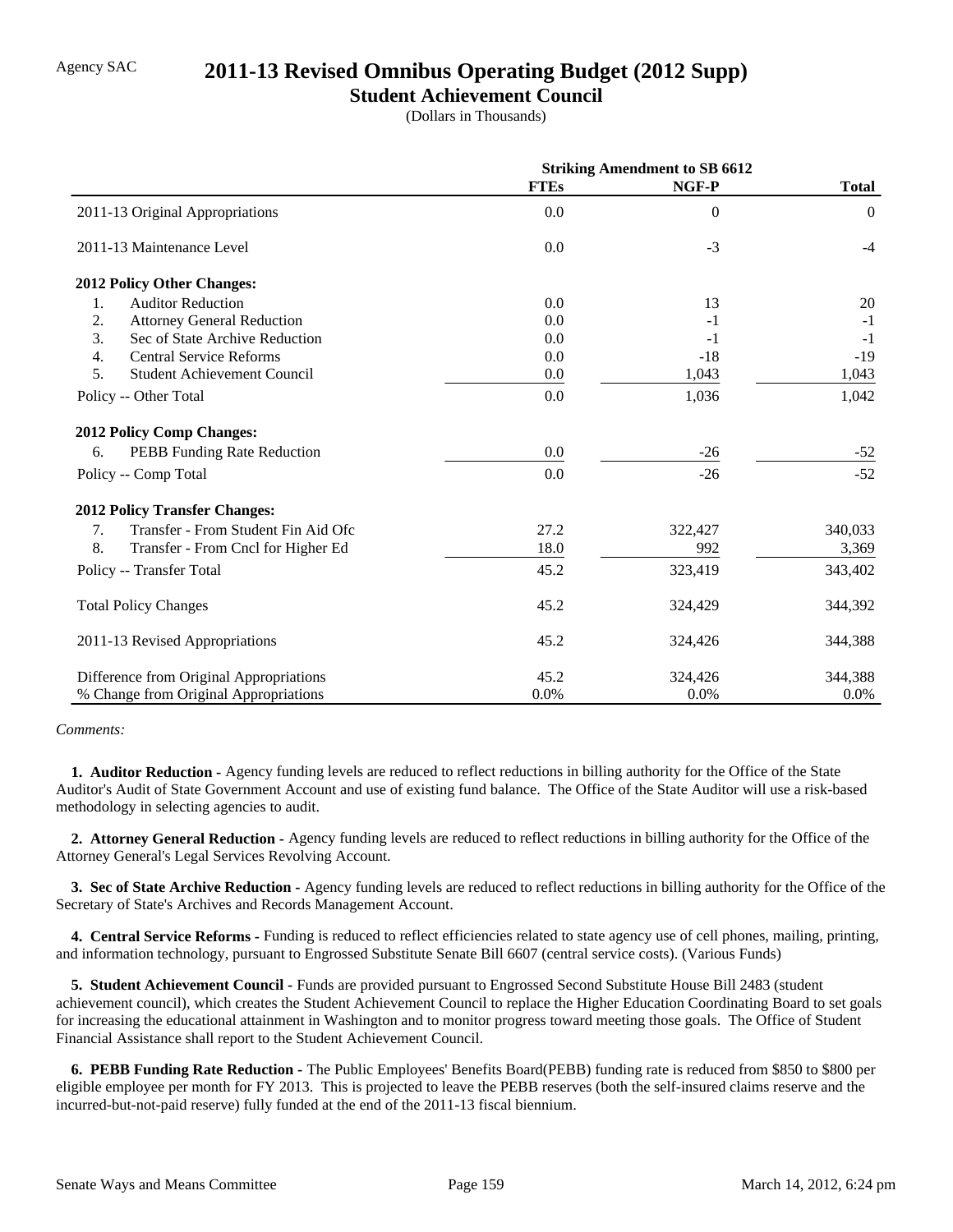# Agency SAC **2011-13 Revised Omnibus Operating Budget (2012 Supp) Student Achievement Council**

 **7. Transfer - From Student Fin Aid Ofc -** Funds are shifted from the Council for Higher Education to the Student Achievement Council pursuant to Engrossed Second Substitute House Bill 2483 (student achievement council).

 **8. Transfer - From Cncl for Higher Ed -** Funds are shifted from the Council for Higher Education to the Student Achievement Council pursuant to Engrossed Second Substitute House Bill 2483 (student achievement council).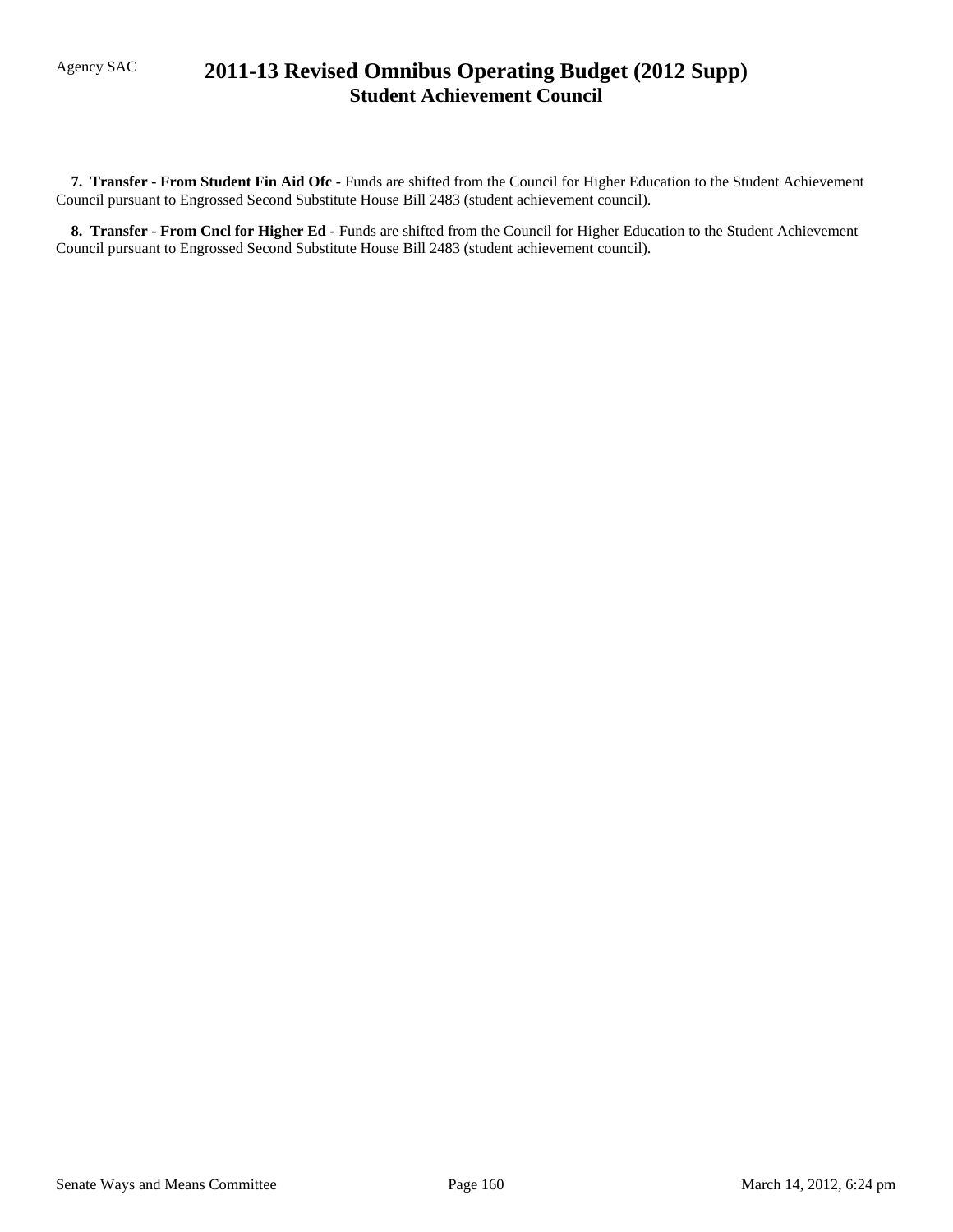# Agency 351 **2011-13 Revised Omnibus Operating Budget (2012 Supp)**

### **State School for the Blind**

(Dollars in Thousands)

|                                          | <b>Striking Amendment to SB 6612</b> |          |              |
|------------------------------------------|--------------------------------------|----------|--------------|
|                                          | <b>FTEs</b>                          | NGF-P    | <b>Total</b> |
| 2011-13 Original Appropriations          | 86.0                                 | 11,526   | 13,487       |
| 2011-13 Maintenance Level                | 86.0                                 | 11,525   | 13,486       |
| <b>2012 Policy Other Changes:</b>        |                                      |          |              |
| <b>Attorney General Reduction</b><br>1.  | 0.0                                  | $-2$     | $-2$         |
| 2.<br><b>Central Services Savings</b>    | 0.0                                  | $-1$     | $-1$         |
| 3.<br><b>Central Service Reforms</b>     | 0.0                                  | $-24$    | $-24$        |
| Policy -- Other Total                    | 0.0                                  | $-27$    | $-27$        |
| 2012 Policy Comp Changes:                |                                      |          |              |
| <b>PEBB</b> Funding Rate Reduction<br>4. | 0.0                                  | -48      | -56          |
| Policy -- Comp Total                     | 0.0                                  | $-48$    | $-56$        |
| <b>Total Policy Changes</b>              | 0.0                                  | $-75$    | $-83$        |
| 2011-13 Revised Appropriations           | 86.0                                 | 11,450   | 13,403       |
| Difference from Original Appropriations  | 0.0                                  | $-76$    | -84          |
| % Change from Original Appropriations    | $0.0\%$                              | $-0.7\%$ | $-0.6\%$     |

#### *Comments:*

 **1. Attorney General Reduction -** Agency funding levels are reduced to reflect reductions in billing authority for the Office of the Attorney General's Legal Services Revolving Account.

 **2. Central Services Savings -** Funding is reduced for Office of Minority & Women's Business Enterprises (OMWBE), Office of Administrative Hearings (OAH), and Labor Relations Office (LRO), with the resulting savings passed along to other state agencies as a central service billing reduction. The funding reduction utilizes an excess fund balance from the OMWBE Enterprises Account, eliminates an administrative position at the OAH, and reduces LRO services.

 **3. Central Service Reforms -** Funding is reduced to reflect efficiencies related to state agency use of cell phones, mailing, printing, and information technology, pursuant to Engrossed Substitute Senate Bill 6607 (central service costs). (Various Funds)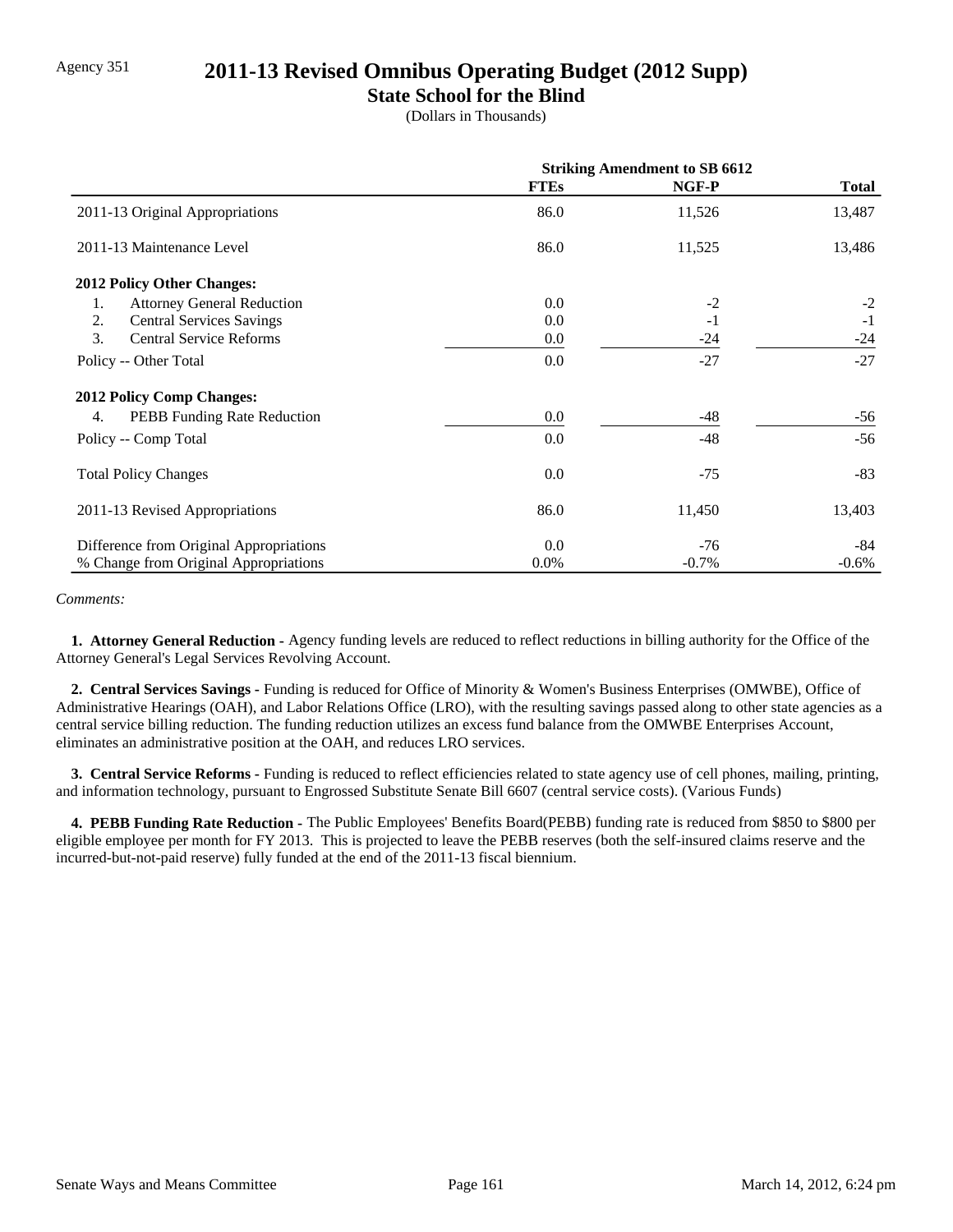# Agency 353 **2011-13 Revised Omnibus Operating Budget (2012 Supp)**

#### **Childhood Deafness & Hearing Loss**

(Dollars in Thousands)

|                                          | <b>Striking Amendment to SB 6612</b> |          |              |
|------------------------------------------|--------------------------------------|----------|--------------|
|                                          | <b>FTEs</b>                          | NGF-P    | <b>Total</b> |
| 2011-13 Original Appropriations          | 109.2                                | 16,900   | 17,426       |
| 2011-13 Maintenance Level                | 109.2                                | 16,887   | 17,413       |
| <b>2012 Policy Other Changes:</b>        |                                      |          |              |
| <b>Attorney General Reduction</b><br>1.  | $0.0\,$                              | $-2$     | $-2$         |
| Sec of State Archive Reduction<br>2.     | $0.0\,$                              | $-1$     | $-1$         |
| 3.<br><b>Central Services Savings</b>    | 0.0                                  | $-1$     | $-1$         |
| 4.<br><b>Central Service Reforms</b>     | $0.0\,$                              | $-31$    | $-31$        |
| Policy -- Other Total                    | 0.0                                  | $-35$    | $-35$        |
| <b>2012 Policy Comp Changes:</b>         |                                      |          |              |
| <b>PEBB</b> Funding Rate Reduction<br>5. | $0.0\,$                              | $-72$    | $-72$        |
| Policy -- Comp Total                     | 0.0                                  | $-72$    | $-72$        |
| <b>Total Policy Changes</b>              | $0.0\,$                              | $-107$   | $-107$       |
| 2011-13 Revised Appropriations           | 109.2                                | 16,780   | 17,306       |
| Difference from Original Appropriations  | $0.0\,$                              | $-120$   | $-120$       |
| % Change from Original Appropriations    | 0.0%                                 | $-0.7\%$ | $-0.7\%$     |

#### *Comments:*

 **1. Attorney General Reduction -** Agency funding levels are reduced to reflect reductions in billing authority for the Office of the Attorney General's Legal Services Revolving Account.

 **2. Sec of State Archive Reduction -** Agency funding levels are reduced to reflect reductions in billing authority for the Office of the Secretary of State's Archives and Records Management Account.

 **3. Central Services Savings -** Funding is reduced for Office of Minority & Women's Business Enterprises (OMWBE), Office of Administrative Hearings (OAH), and Labor Relations Office (LRO), with the resulting savings passed along to other state agencies as a central service billing reduction. The funding reduction utilizes an excess fund balance from the OMWBE Enterprises Account, eliminates an administrative position at the OAH, and reduces LRO services.

 **4. Central Service Reforms -** Funding is reduced to reflect efficiencies related to state agency use of cell phones, mailing, printing, and information technology, pursuant to Engrossed Substitute Senate Bill 6607 (central service costs). (Various Funds)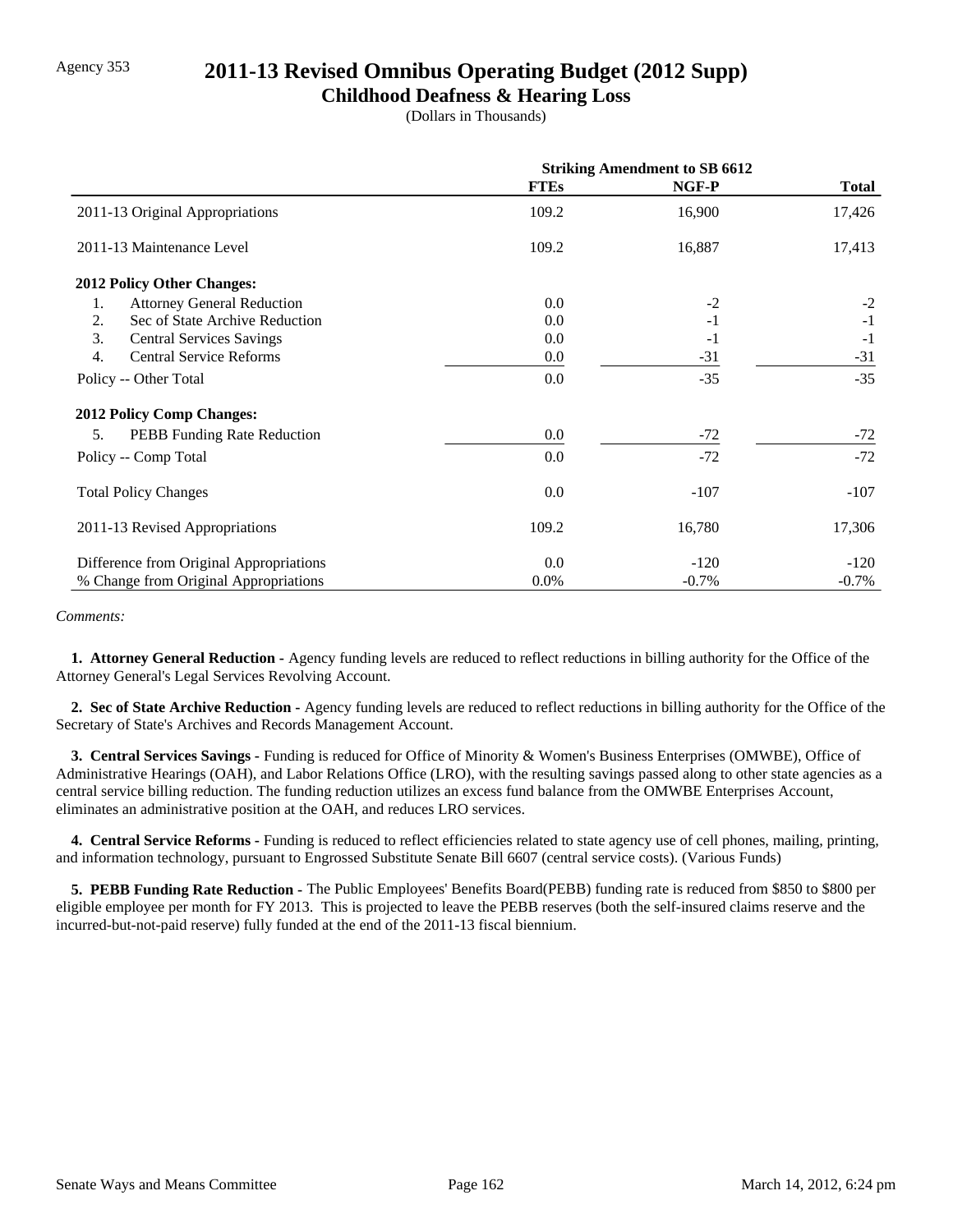# Agency 354 **2011-13 Revised Omnibus Operating Budget (2012 Supp)**

### **Workforce Trng & Educ Coord Board**

(Dollars in Thousands)

|                                          | <b>Striking Amendment to SB 6612</b> |              |              |
|------------------------------------------|--------------------------------------|--------------|--------------|
|                                          | <b>FTEs</b>                          | NGF-P        | <b>Total</b> |
| 2011-13 Original Appropriations          | 20.9                                 | 2,770        | 66,031       |
| 2011-13 Maintenance Level                | 20.9                                 | 2,767        | 66,026       |
| <b>2012 Policy Other Changes:</b>        |                                      |              |              |
| <b>Auditor Reduction</b><br>1.           | 0.0                                  | $-3$         | $-6$         |
| 2.<br><b>Attorney General Reduction</b>  | 0.0                                  | $-1$         | $-2$         |
| 3.<br><b>Service Reduction</b>           | $-0.2$                               | $-216$       | $-216$       |
| <b>Central Service Reforms</b><br>4.     | 0.0                                  | $-5$         | $-8$         |
| 5.<br>Workforce Training/Aerospace       | 0.2                                  | 36           | 36           |
| Policy -- Other Total                    | $-0.1$                               | $-189$       | $-196$       |
| <b>2012 Policy Comp Changes:</b>         |                                      |              |              |
| <b>PEBB</b> Funding Rate Reduction<br>6. | 0.0                                  | $\mathbf{0}$ | $-16$        |
| Policy -- Comp Total                     | 0.0                                  | $\Omega$     | $-16$        |
| <b>Total Policy Changes</b>              | $-0.1$                               | $-189$       | $-212$       |
| 2011-13 Revised Appropriations           | 20.8                                 | 2,578        | 65,814       |
| Difference from Original Appropriations  | $-0.1$                               | $-192$       | $-217$       |
| % Change from Original Appropriations    | $-0.2%$                              | $-6.9\%$     | $-0.3%$      |

#### *Comments:*

 **1. Auditor Reduction -** Agency funding levels are reduced to reflect reductions in billing authority for the Office of the State Auditor's Audit of State Government Account and use of existing fund balance. The Office of the State Auditor will use a risk-based methodology in selecting agencies to audit.

 **2. Attorney General Reduction -** Agency funding levels are reduced to reflect reductions in billing authority for the Office of the Attorney General's Legal Services Revolving Account.

**3. Service Reduction -** The Workforce Training and Education Coordinating Board's state fund budget is reduced by 8 percent in each fiscal year of the biennium. This will result in reduced research, coordination, and oversight of the state's employment and skills training efforts.

 **4. Central Service Reforms -** Funding is reduced to reflect efficiencies related to state agency use of cell phones, mailing, printing, and information technology, pursuant to Engrossed Substitute Senate Bill 6607 (central service costs). (Various Funds)

 **5. Workforce Training/Aerospace -** Funding is provided pursuant to Second Substitute House Bill 2156 (workforce training/aerospace) to produce a skills gap analysis and to conduct an annual evaluation of aerospace and advanced materials manufacturing training programs.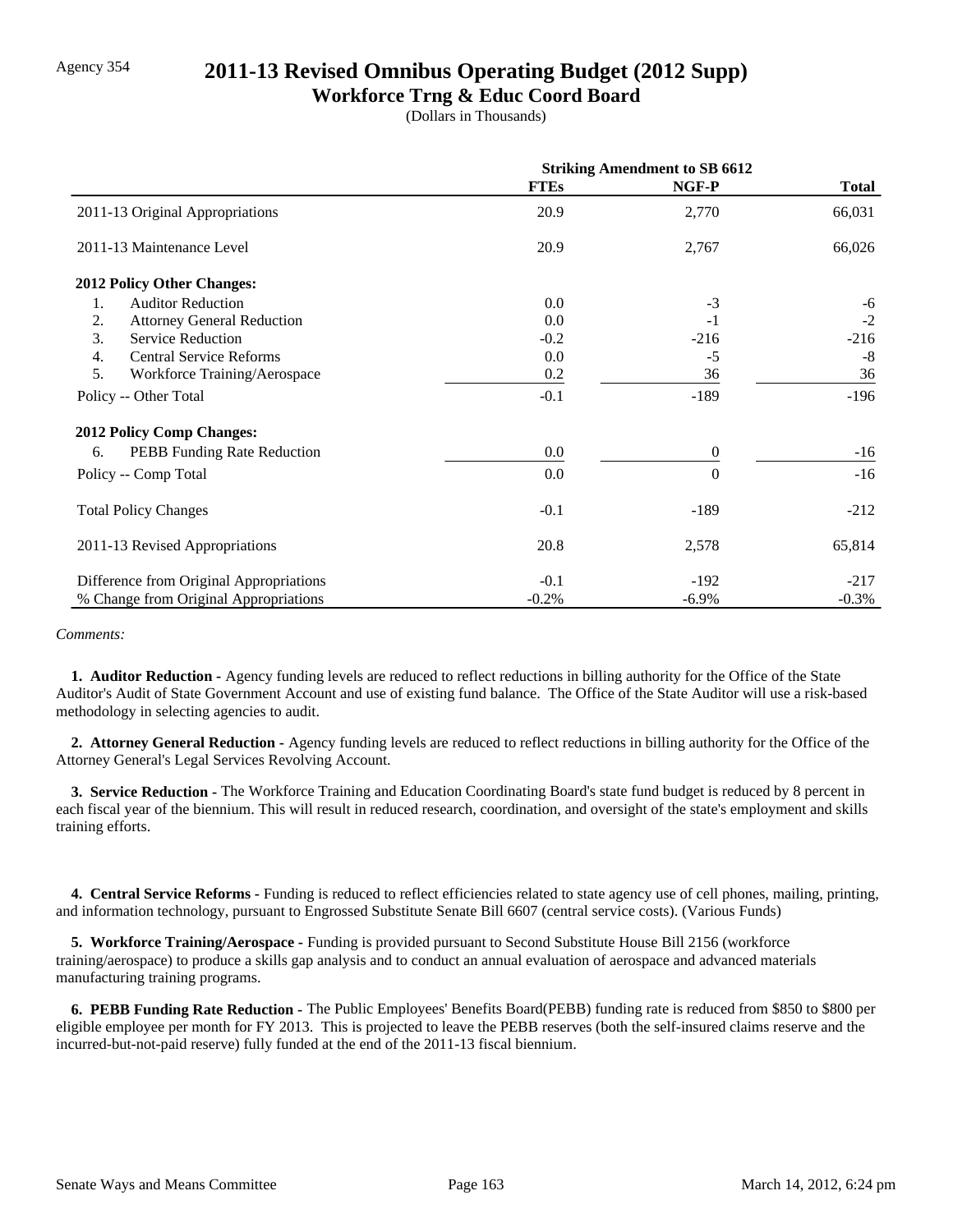# Agency 357 **2011-13 Revised Omnibus Operating Budget (2012 Supp)**

### **Department of Early Learning**

(Dollars in Thousands)

|                                              | <b>Striking Amendment to SB 6612</b> |                  |              |
|----------------------------------------------|--------------------------------------|------------------|--------------|
|                                              | <b>FTEs</b>                          | NGF-P            | <b>Total</b> |
| 2011-13 Original Appropriations              | 218.2                                | 135,127          | 389,035      |
| 2011-13 Maintenance Level                    | 218.2                                | 135,125          | 397,232      |
| 2012 Policy Other Changes:                   |                                      |                  |              |
| <b>Agency Administrative Reduction</b><br>1. | 0.0                                  | $-746$           | -746         |
| 2.<br>Seasonal Care Administration           | 0.0                                  | $-2,070$         | $-2,070$     |
| 3.<br><b>State Child Care Referral</b>       | 0.0                                  | $-574$           | $-574$       |
| 4.<br><b>Training Database Module</b>        | 0.0                                  | $-116$           | $-116$       |
| 5.<br>Friend & Neighbor Care Training        | 0.0                                  | $-400$           | $-400$       |
| 6.<br><b>Auditor Reduction</b>               | 0.0                                  | 11               | 193          |
| 7.<br><b>Attorney General Reduction</b>      | 0.0                                  | $-2$             | $-32$        |
| 8.<br><b>Central Services Savings</b>        | 0.0                                  | $\theta$         | $-4$         |
| 9.<br><b>Central Service Reforms</b>         | 0.0                                  | $-8$             | $-49$        |
| 10.<br>Program Shift to Federal Funding      | 0.0                                  | $-712$           | $-712$       |
| 11.<br>Race to the Top                       | 3.5                                  | $\boldsymbol{0}$ | 17,900       |
| Policy -- Other Total                        | 3.5                                  | $-4,617$         | 13,390       |
| 2012 Policy Comp Changes:                    |                                      |                  |              |
| 12.<br>PEBB Funding Rate Reduction           | 0.0                                  | $-26$            | $-130$       |
| Policy -- Comp Total                         | 0.0                                  | $-26$            | $-130$       |
| <b>2012 Policy Transfer Changes:</b>         |                                      |                  |              |
| Council for Child & Fam Transfer<br>13.      | 1.0                                  | $\overline{0}$   | 431          |
| Policy -- Transfer Total                     | 1.0                                  | $\overline{0}$   | 431          |
| <b>Total Policy Changes</b>                  | 4.5                                  | $-4,643$         | 13,691       |
| 2011-13 Revised Appropriations               | 222.7                                | 130,482          | 410,923      |
| Difference from Original Appropriations      | 4.5                                  | $-4,645$         | 21,888       |
| % Change from Original Appropriations        | 2.1%                                 | $-3.4%$          | 5.6%         |

#### *Comments:*

 **1. Agency Administrative Reduction -** Funding is reduced for agency administration and program management.

 **2. Seasonal Care Administration -** State funds to administer child care subsidies to seasonal agricultural workers through nonprofit organizations are eliminated. Funding for seasonal child care subsidies is not reduced, but eligibility determinations are being administered by the Department of Social and Health Services.

 **3. State Child Care Referral -** Funding to provide child care resource information to parents and to improve child care quality is shifted from state funds to federal funds.

 **4. Training Database Module -** Funding to create a database module on subsidy payment trainings and other related administrative expenses is eliminated.

 **5. Friend & Neighbor Care Training -** Funding to provide enrichment programs and training to license-exempt in-home care providers is eliminated. This program is also known as Family, Friend, and Neighbor Care or Culturally Relevant Care.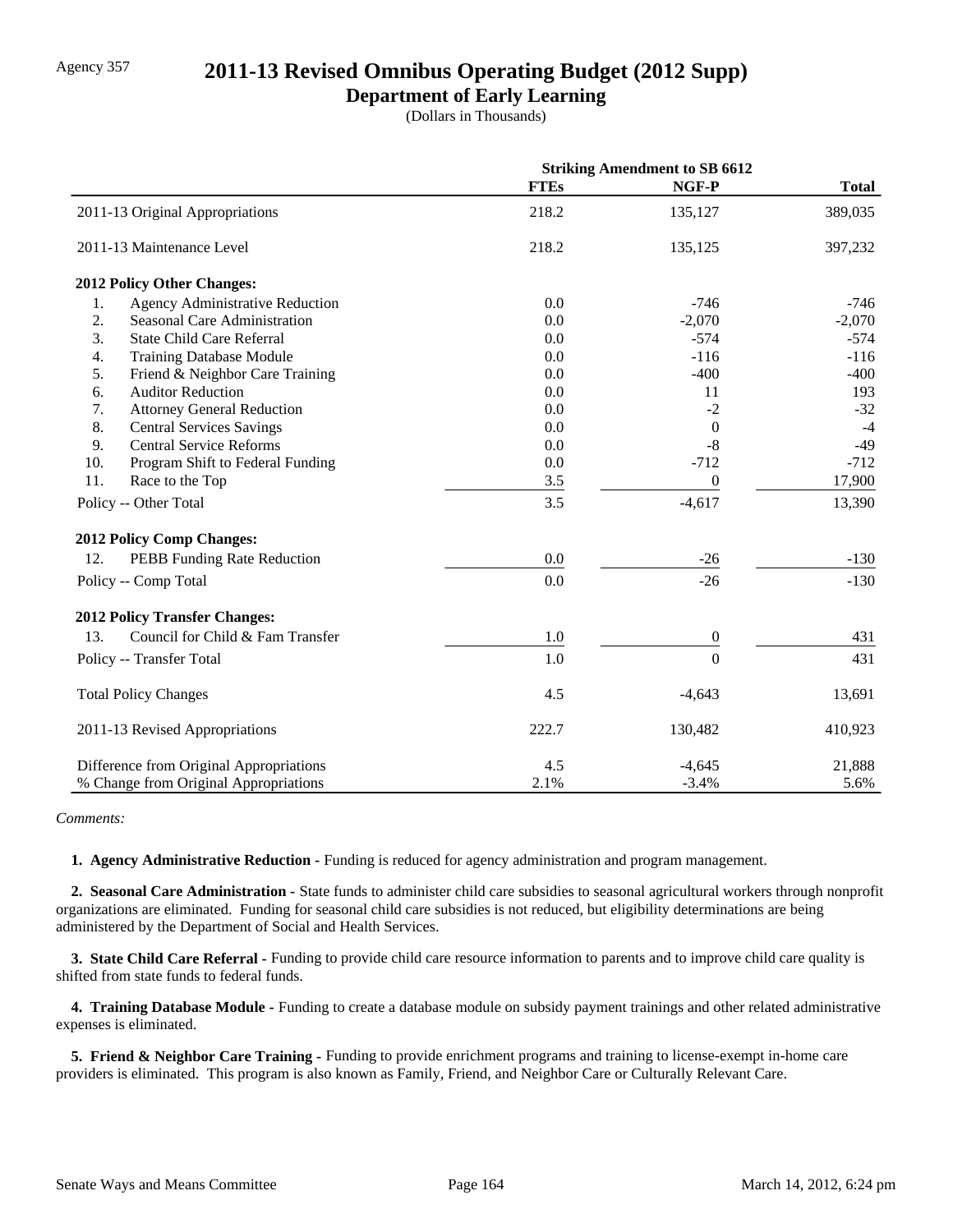# Agency 357 **2011-13 Revised Omnibus Operating Budget (2012 Supp) Department of Early Learning**

 **6. Auditor Reduction -** Agency funding levels are reduced to reflect reductions in billing authority for the Office of the State Auditor's Audit of State Government Account and use of existing fund balance. The Office of the State Auditor will use a risk-based methodology in selecting agencies to audit.

 **7. Attorney General Reduction -** Agency funding levels are reduced to reflect reductions in billing authority for the Office of the Attorney General's Legal Services Revolving Account.

 **8. Central Services Savings -** Funding is reduced for Office of Minority & Women's Business Enterprises (OMWBE), Office of Administrative Hearings (OAH), and Labor Relations Office (LRO), with the resulting savings passed along to other state agencies as a central service billing reduction. The funding reduction utilizes an excess fund balance from the OMWBE Enterprises Account, eliminates an administrative position at the OAH, and reduces LRO services.

 **9. Central Service Reforms -** Funding is reduced to reflect efficiencies related to state agency use of cell phones, mailing, printing, and information technology, pursuant to Engrossed Substitute Senate Bill 6607 (central service costs). (Various Funds)

 **10. Program Shift to Federal Funding -** General Fund-State funding for Homeless Child Care subsidies is eliminated effective February 1, 2012. The program will continue to operate, but will be funded with federal dollars.

 **11. Race to the Top -** Federal expenditure authority is provided to the Department of Early Learning for the Race to the Top Early Learning Challenge Grant that was awarded to the state in December 2011. The state was awarded a total of \$60 million under the grant. The grant will last for four years and primarily be used to implement and expand the Quality Rating and Improvement System (QRIS) that the Department piloted in the 2009-11 biennium. The grant will also be used to support the WAKids Kindergarten assessment, professional development, and various system supports.

 **12. PEBB Funding Rate Reduction -** The Public Employees' Benefits Board(PEBB) funding rate is reduced from \$850 to \$800 per eligible employee per month for FY 2013. This is projected to leave the PEBB reserves (both the self-insured claims reserve and the incurred-but-not-paid reserve) fully funded at the end of the 2011-13 fiscal biennium.

 **13. Council for Child & Fam Transfer -** As a result of Chapter 32, Laws of 2011, the Council for Children and Families is eliminated and relevant duties and funding will transfer to the Department of Early Learning (DEL). Federal Community-Based Child Abuse Prevention funds are transferred from the Department of Social and Health Services to DEL. (General Fund-Federal)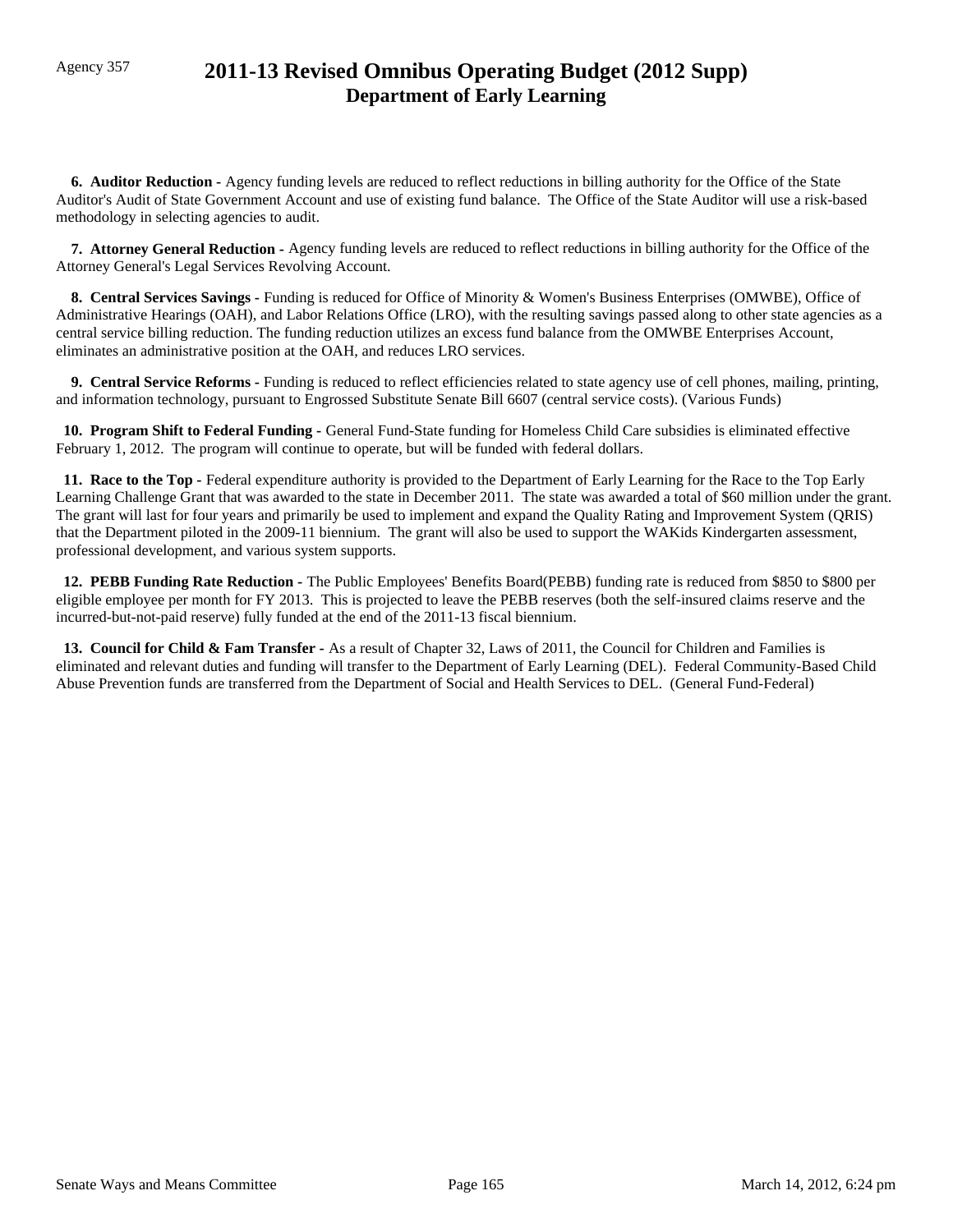## Agency 387 **2011-13 Revised Omnibus Operating Budget (2012 Supp)**

### **Washington State Arts Commission**

(Dollars in Thousands)

|                                          | <b>Striking Amendment to SB 6612</b> |                |              |
|------------------------------------------|--------------------------------------|----------------|--------------|
|                                          | <b>FTEs</b>                          | NGF-P          | <b>Total</b> |
| 2011-13 Original Appropriations          | 13.0                                 | $\theta$       | 5,230        |
| 2011-13 Maintenance Level                | 13.0                                 | $\theta$       | 5,331        |
| 2012 Policy Other Changes:               |                                      |                |              |
| <b>Auditor Reduction</b><br>1.           | 0.0                                  | $\Omega$       | -6           |
| 2.<br><b>Attorney General Reduction</b>  | 0.0                                  | 0              | $-4$         |
| 3.<br><b>Central Service Reforms</b>     | 0.0                                  | $\theta$       | $-3$         |
| Policy -- Other Total                    | 0.0                                  | $\Omega$       | $-13$        |
| <b>2012 Policy Comp Changes:</b>         |                                      |                |              |
| <b>PEBB</b> Funding Rate Reduction<br>4. | 0.0                                  | $\overline{0}$ | $-8$         |
| Policy -- Comp Total                     | 0.0                                  | $\Omega$       | $-8$         |
| <b>Total Policy Changes</b>              | 0.0                                  | $\theta$       | $-21$        |
| 2011-13 Revised Appropriations           | 13.0                                 | $\theta$       | 5,310        |
| Difference from Original Appropriations  | 0.0                                  | $\Omega$       | 80           |
| % Change from Original Appropriations    | $0.0\%$                              | 0.0%           | 1.5%         |

*Comments:*

 **1. Auditor Reduction -** Agency funding levels are reduced to reflect reductions in billing authority for the Office of the State Auditor's Audit of State Government Account and use of existing fund balance. The Office of the State Auditor will use a risk-based methodology in selecting agencies to audit.

 **2. Attorney General Reduction -** Agency funding levels are reduced to reflect reductions in billing authority for the Office of the Attorney General's Legal Services Revolving Account.

 **3. Central Service Reforms -** Funding is reduced to reflect efficiencies related to state agency use of cell phones, mailing, printing, and information technology, pursuant to Engrossed Substitute Senate Bill 6607 (central service costs). (Various Funds)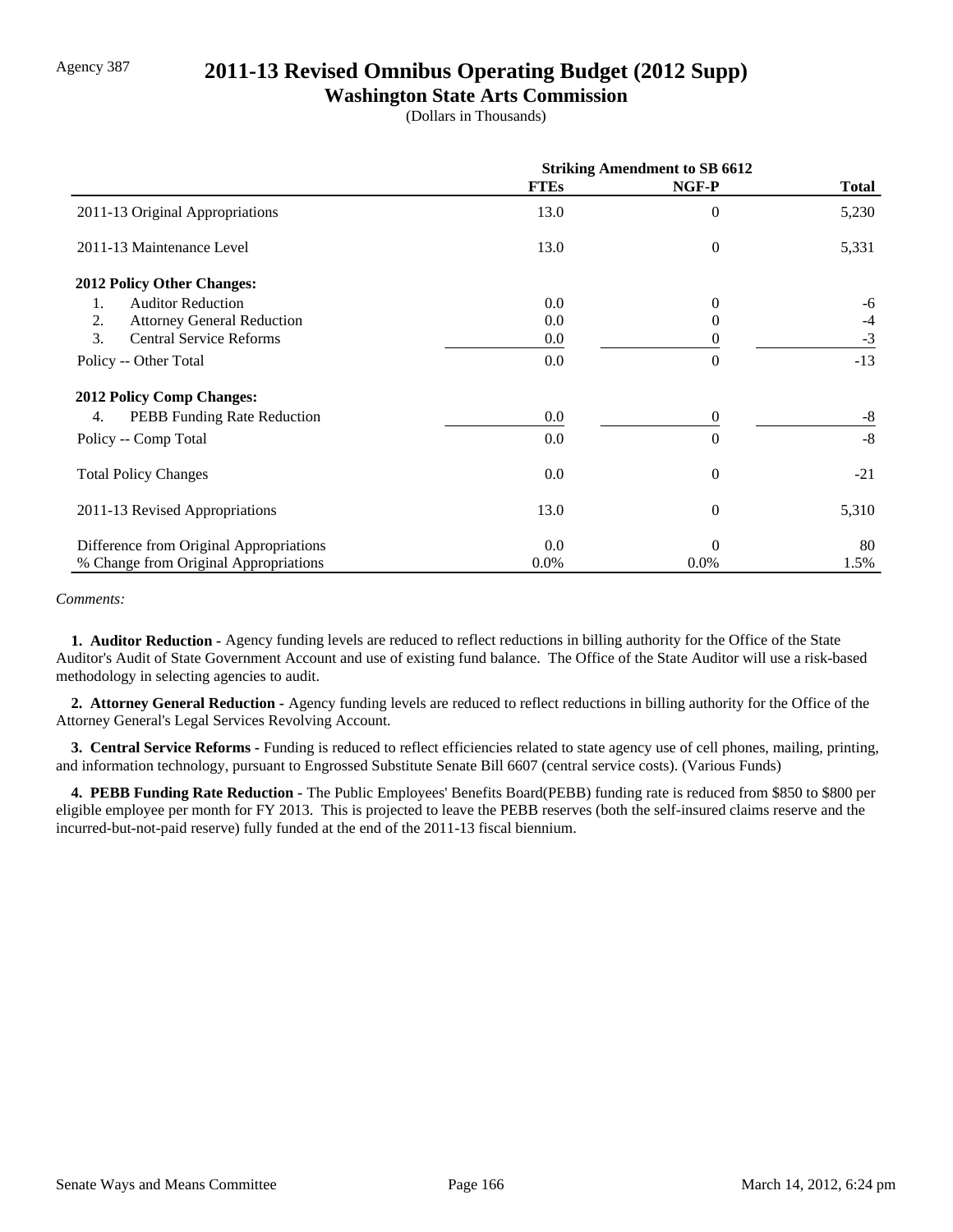## Agency 390 **2011-13 Revised Omnibus Operating Budget (2012 Supp)**

### **Washington State Historical Society**

(Dollars in Thousands)

|                                         | <b>Striking Amendment to SB 6612</b> |                |              |
|-----------------------------------------|--------------------------------------|----------------|--------------|
|                                         | <b>FTEs</b>                          | NGF-P          | <b>Total</b> |
| 2011-13 Original Appropriations         | 34.0                                 | $\Omega$       | 6,134        |
| 2011-13 Maintenance Level               | 34.0                                 | $\theta$       | 6,120        |
| 2012 Policy Other Changes:              |                                      |                |              |
| <b>Auditor Reduction</b><br>1.          | 0.0                                  | $\Omega$       | $-16$        |
| 2.<br><b>Attorney General Reduction</b> | 0.0                                  | $\theta$       | $-4$         |
| 3.<br><b>Central Service Reforms</b>    | 0.0                                  | 0              | $-7$         |
| Policy -- Other Total                   | 0.0                                  | $\Omega$       | $-27$        |
| <b>2012 Policy Comp Changes:</b>        |                                      |                |              |
| PEBB Funding Rate Reduction<br>4.       | 0.0                                  | $\overline{0}$ | $-2$         |
| Policy -- Comp Total                    | 0.0                                  | $\Omega$       | $-2$         |
| <b>Total Policy Changes</b>             | 0.0                                  | $\theta$       | $-29$        |
| 2011-13 Revised Appropriations          | 34.0                                 | $\theta$       | 6,091        |
| Difference from Original Appropriations | 0.0                                  | $\Omega$       | $-43$        |
| % Change from Original Appropriations   | $0.0\%$                              | $0.0\%$        | $-0.7\%$     |

*Comments:*

 **1. Auditor Reduction -** Agency funding levels are reduced to reflect reductions in billing authority for the Office of the State Auditor's Audit of State Government Account and use of existing fund balance. The Office of the State Auditor will use a risk-based methodology in selecting agencies to audit.

 **2. Attorney General Reduction -** Agency funding levels are reduced to reflect reductions in billing authority for the Office of the Attorney General's Legal Services Revolving Account.

 **3. Central Service Reforms -** Funding is reduced to reflect efficiencies related to state agency use of cell phones, mailing, printing, and information technology, pursuant to Engrossed Substitute Senate Bill 6607 (central service costs). (Various Funds)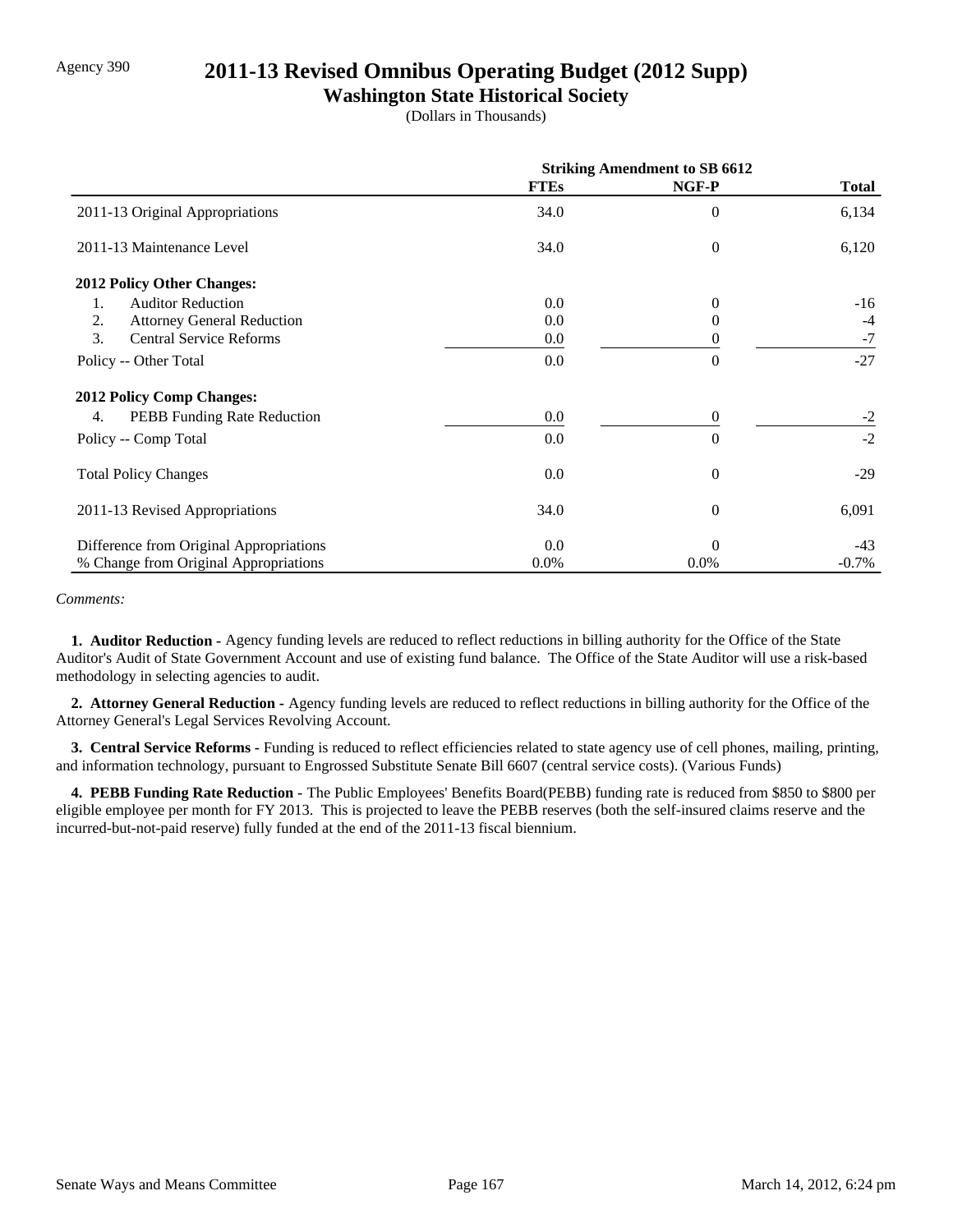# Agency 395 **2011-13 Revised Omnibus Operating Budget (2012 Supp)**

### **East Wash State Historical Society**

(Dollars in Thousands)

|                                         | <b>Striking Amendment to SB 6612</b> |          |              |
|-----------------------------------------|--------------------------------------|----------|--------------|
|                                         | <b>FTEs</b>                          | NGF-P    | <b>Total</b> |
| 2011-13 Original Appropriations         | 30.0                                 | $\theta$ | 6,092        |
| 2011-13 Maintenance Level               | 30.0                                 | $\theta$ | 6,087        |
| <b>2012 Policy Other Changes:</b>       |                                      |          |              |
| <b>Auditor Reduction</b><br>1.          | 0.0                                  | $\theta$ | 5            |
| <b>Central Service Reforms</b><br>2.    | 0.0                                  |          | -6           |
| Policy -- Other Total                   | 0.0                                  | $\Omega$ | $-1$         |
| <b>2012 Policy Comp Changes:</b>        |                                      |          |              |
| 3.<br>PEBB Funding Rate Reduction       | 0.0                                  | $\Omega$ | $-2$         |
| Policy -- Comp Total                    | 0.0                                  | $\Omega$ | $-2$         |
| <b>Total Policy Changes</b>             | 0.0                                  | $\theta$ | $-3$         |
| 2011-13 Revised Appropriations          | 30.0                                 | $\theta$ | 6,084        |
| Difference from Original Appropriations | 0.0                                  | $\Omega$ | -8           |
| % Change from Original Appropriations   | 0.0%                                 | 0.0%     | $-0.1%$      |

#### *Comments:*

 **1. Auditor Reduction -** Agency funding levels are reduced to reflect reductions in billing authority for the Office of the State Auditor's Audit of State Government Account and use of existing fund balance. The Office of the State Auditor will use a risk-based methodology in selecting agencies to audit.

 **2. Central Service Reforms -** Funding is reduced to reflect efficiencies related to state agency use of cell phones, mailing, printing, and information technology, pursuant to Engrossed Substitute Senate Bill 6607 (central service costs). (Various Funds)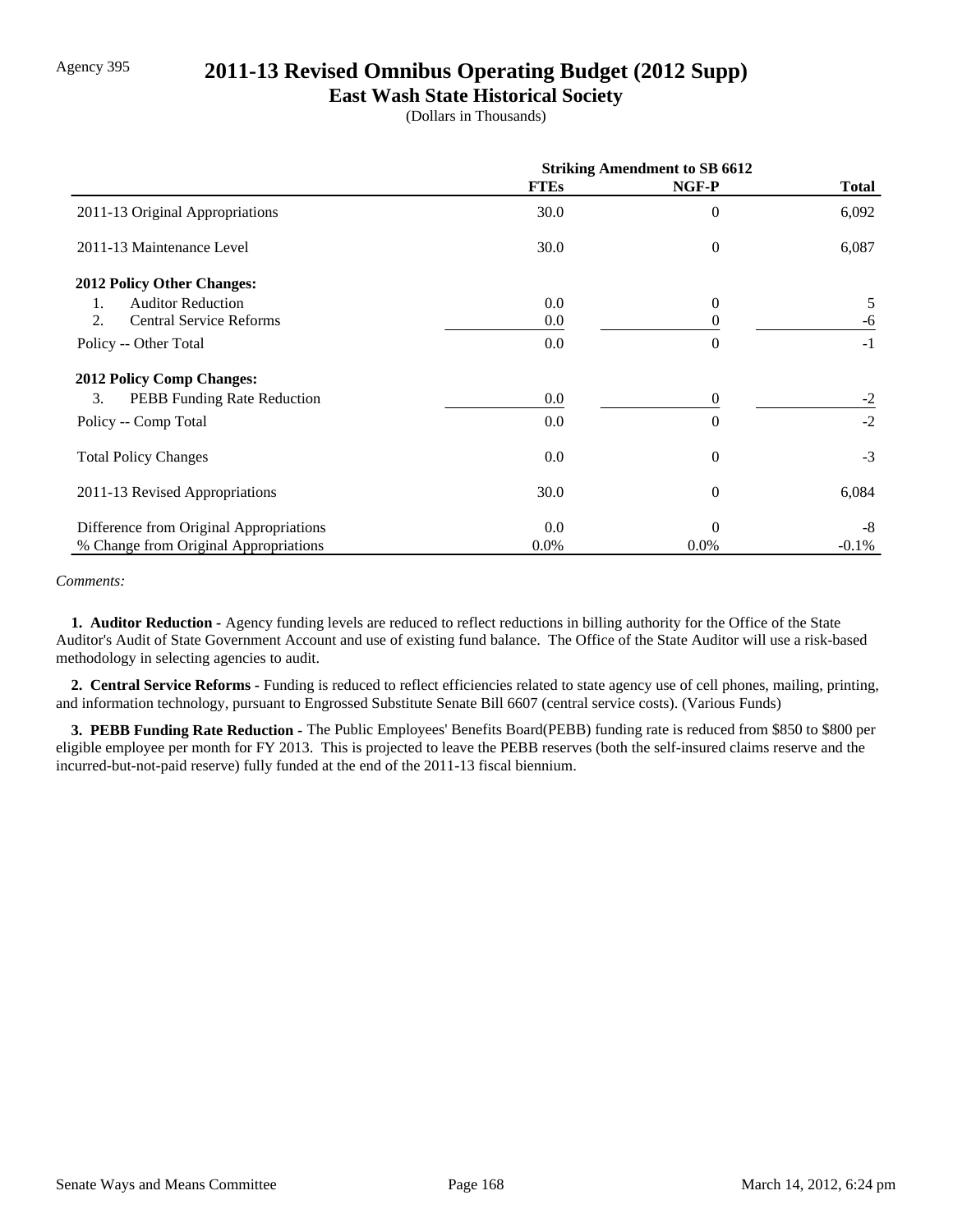# Agency 010 **2011-13 Revised Omnibus Operating Budget (2012 Supp)**

**Bond Retirement and Interest**

(Dollars in Thousands)

|                                         | <b>Striking Amendment to SB 6612</b> |           |              |
|-----------------------------------------|--------------------------------------|-----------|--------------|
|                                         | <b>FTEs</b>                          | NGF-P     | <b>Total</b> |
| 2011-13 Original Appropriations         | 0.0                                  | 1,966,521 | 2,120,814    |
| 2011-13 Maintenance Level               | 0.0                                  | 1.920.758 | 2,075,905    |
| 2011-13 Revised Appropriations          | 0.0                                  | 1.920.758 | 2,075,905    |
| Difference from Original Appropriations | 0.0                                  | $-45,763$ | $-44.909$    |
| % Change from Original Appropriations   | $0.0\%$                              | $-2.3%$   | $-2.1\%$     |

*Comments:*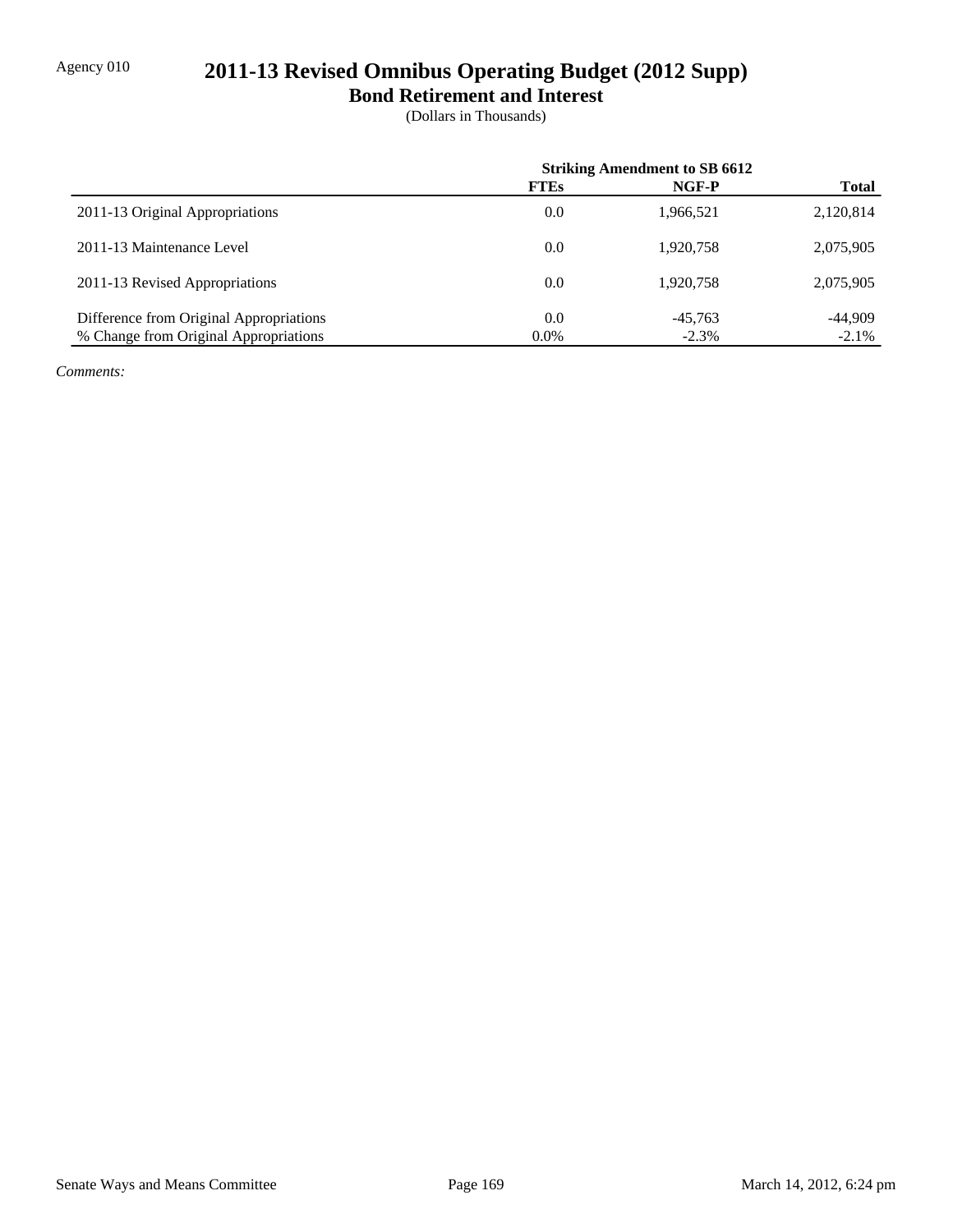# Agency 076 **2011-13 Revised Omnibus Operating Budget (2012 Supp)**

### **Special Approps to the Governor**

(Dollars in Thousands)

|                                         | <b>Striking Amendment to SB 6612</b> |            |              |
|-----------------------------------------|--------------------------------------|------------|--------------|
|                                         | <b>FTEs</b>                          | NGF-P      | <b>Total</b> |
| 2011-13 Original Appropriations         | 0.0                                  | 98,007     | 105,507      |
| 2011-13 Maintenance Level               | 0.0                                  | 93,777     | 96,353       |
| 2012 Policy Other Changes:              |                                      |            |              |
| FDA Excess Fund Distribution<br>1.      | 0.0                                  | $\Omega$   | 10,000       |
| 2.<br>Disaster Response Account         | 0.0                                  | 1,150      | 1,150        |
| 3.<br><b>ARROW Commission</b>           | 0.0                                  | <b>200</b> | <b>200</b>   |
| <b>Criminal Justice Costs</b><br>4.     | 0.0                                  | 511        | 511          |
| Policy -- Other Total                   | 0.0                                  | 1,861      | 11,861       |
| <b>Total Policy Changes</b>             | 0.0                                  | 1,861      | 11,861       |
| 2011-13 Revised Appropriations          | 0.0                                  | 95,638     | 108,214      |
| Difference from Original Appropriations | 0.0                                  | $-2,369$   | 2,707        |
| % Change from Original Appropriations   | $0.0\%$                              | $-2.4%$    | 2.6%         |

#### *Comments:*

 **1. FDA Excess Fund Distribution -** One-time authority is provided to the Department of Natural Resources to distribute excess funds from the Forest Development Account. Funds credited back to the state shall be placed in the state General Fund. (Forest Development Account-State)

 **2. Disaster Response Account -** Additional funding is necessary in the Disaster Response Account to provide sufficient resources for anticipated obligations.

 **3. ARROW Commission -** Funds are provided for the implementation of Substitute Senate Bill No. 6345 (Agency Reallocation and Realignment of Washington Commission).

 **4. Criminal Justice Costs -** The Office of Financial Management shall distribute funds to specified counties for extraordinary criminal justice costs.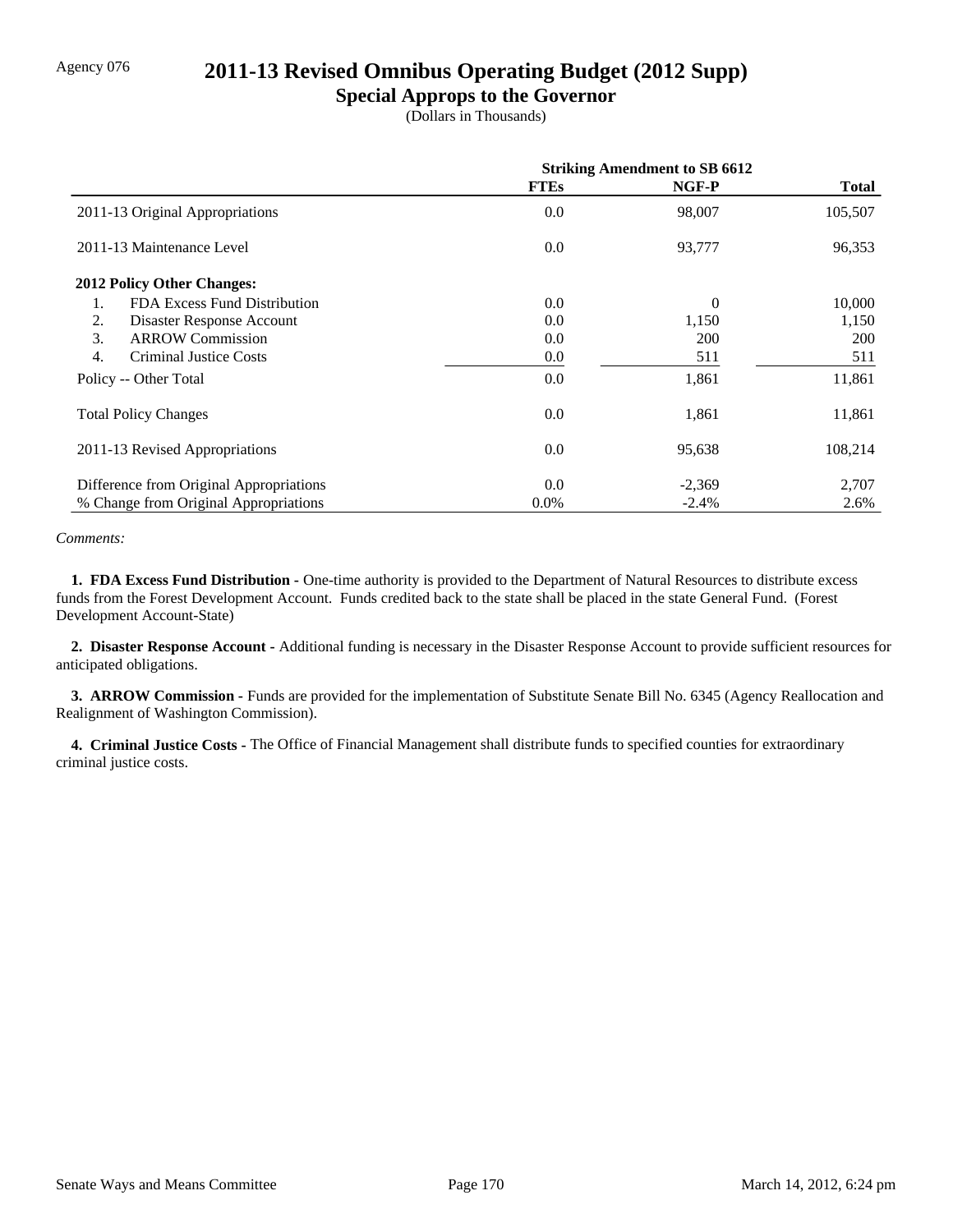# Agency 713 **2011-13 Revised Omnibus Operating Budget (2012 Supp)**

### **State Employee Compensation Adjust**

(Dollars in Thousands)

|                                         | <b>Striking Amendment to SB 6612</b> |                |              |
|-----------------------------------------|--------------------------------------|----------------|--------------|
|                                         | <b>FTEs</b>                          | NGF-P          | <b>Total</b> |
| 2011-13 Original Appropriations         | 0.0                                  | $\overline{0}$ | $\theta$     |
| 2011-13 Maintenance Level               | 0.0                                  | $\overline{0}$ | $\Omega$     |
| <b>2012 Policy Comp Changes:</b>        |                                      |                |              |
| Pension Reform Savings - K-12<br>1.     | 0.0                                  | -98,836        | $-98,836$    |
| 2.<br>Pension Reform Savings - State    | 0.0                                  | $-44,239$      | $-83,737$    |
| Policy -- Comp Total                    | 0.0                                  | $-143,075$     | $-182,573$   |
| <b>Total Policy Changes</b>             | 0.0                                  | $-143,075$     | $-182,573$   |
| 2011-13 Revised Appropriations          | 0.0                                  | $-143,075$     | $-182,573$   |
| Difference from Original Appropriations | 0.0                                  | $-143.075$     | $-182,573$   |
| % Change from Original Appropriations   | $0.0\%$                              | $0.0\%$        | $0.0\%$      |

#### *Comments:*

 **1. Pension Reform Savings - K-12 -** Allocations to K-12 employers are reduced to reflect lower employer contribution rates in the Teachers' Retirement System and the School Employees' Retirement System (TRS and SERS) as a result of the elimination of subsidized early retirement options for new members of the Plans 2/3 and the suspension of Plan 1 unfunded liability payments previously scheduled for FY 2013, pursuant to Senate Bill 6378 (reforming state retirement plans). Savings in realized in future biennia as a result of the elimination of the early retirement options will be used to fund additional employer contributions, allowing the Plan 1 unfunded liabilities to be paid off more quickly than under current law.

 **2. Pension Reform Savings - State -** Funding is reduced to reflect lower state agency contribution rates in the Public Employees' Retirement System and the Public Safety Employees' Retirement System (PERS and PSERS) as a result of the elimination of subsidized early retirement options for new members of the Plans 2/3 and the suspension of Plan 1 unfunded liability payments previously scheduled for FY 2013, pursuant to Senate Bill 6378 (reforming state retirement plans). Savings in realized in future biennia as a result of the elimination of the early retirement options will be used to fund additional employer contributions, allowing the Plan 1 unfunded liabilities to be paid off more quickly than under current law. (General Fund-State, other funds)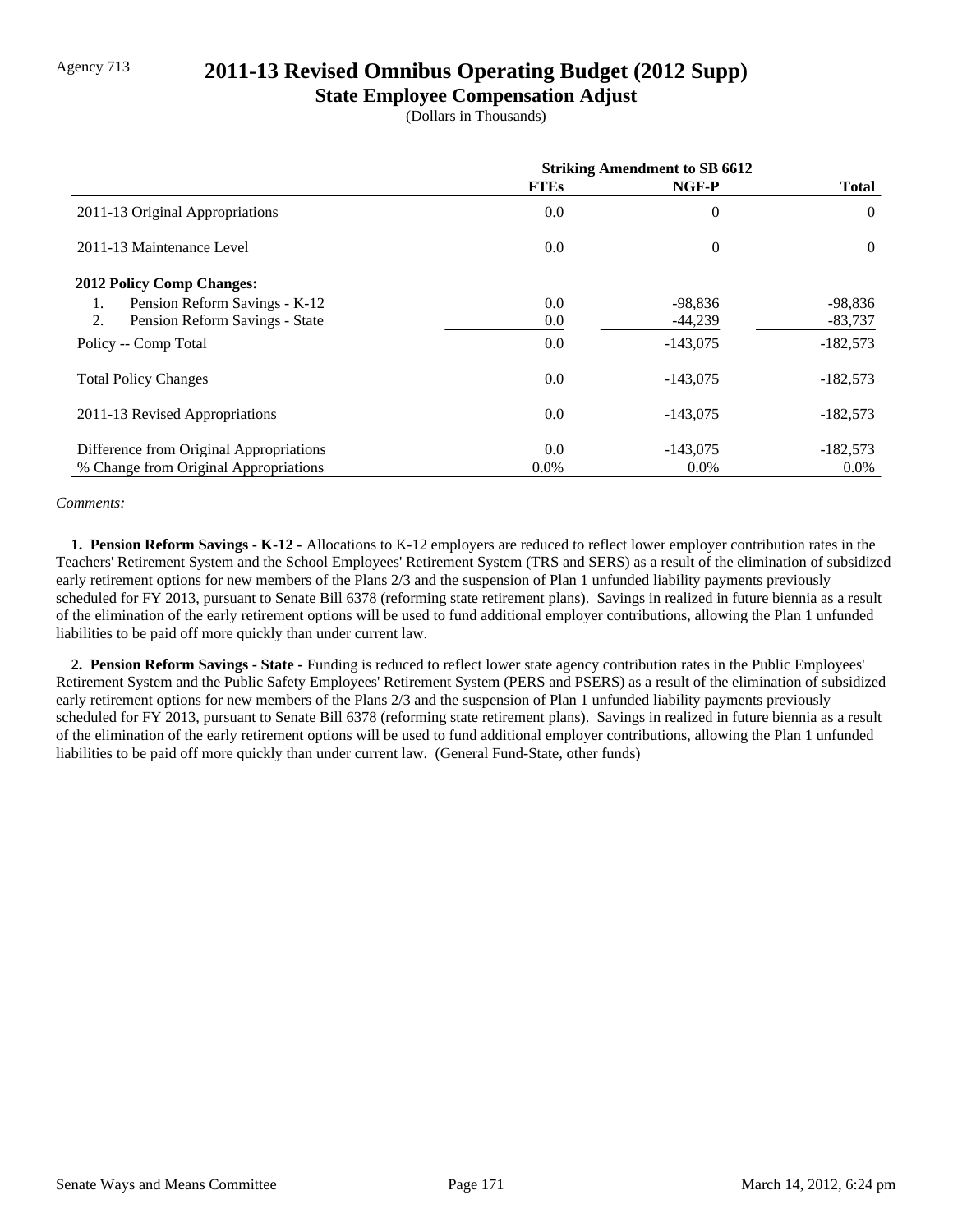# Agency OTH **2011-13 Revised Omnibus Operating Budget (2012 Supp)**

### **Other Legislation**

(Dollars in Thousands)

|                                         | <b>Striking Amendment to SB 6612</b> |          |                |
|-----------------------------------------|--------------------------------------|----------|----------------|
|                                         | <b>FTEs</b>                          | NGF-P    | <b>Total</b>   |
| 2011-13 Original Appropriations         | 1.9                                  | $-3,850$ | $-3,850$       |
| 2011-13 Maintenance Level               | 1.9                                  | $-3,850$ | $-3,700$       |
| <b>2012 Policy Other Changes:</b>       |                                      |          |                |
| Grass Seed Account - SSB 6581           | 0.0                                  | $\Omega$ | $\overline{4}$ |
| Policy -- Other Total                   | 0.0                                  | $\theta$ | 4              |
| <b>Total Policy Changes</b>             | 0.0                                  | $\theta$ | 4              |
| 2011-13 Revised Appropriations          | 1.9                                  | $-3,850$ | $-3,696$       |
| Difference from Original Appropriations | 0.0                                  | $\theta$ | 154            |
| % Change from Original Appropriations   | $0.0\%$                              | $0.0\%$  | $-4.0\%$       |

#### *Comments:*

 **1. Grass Seed Account - SSB 6581 -** Pursuant to Substitute Senate Bill No. 6581(eliminating funds and accounts), the remaining fund balance of the Special Grass Seed Burning Research Account is appropriated to the Washington Turfgrass Seed Commission.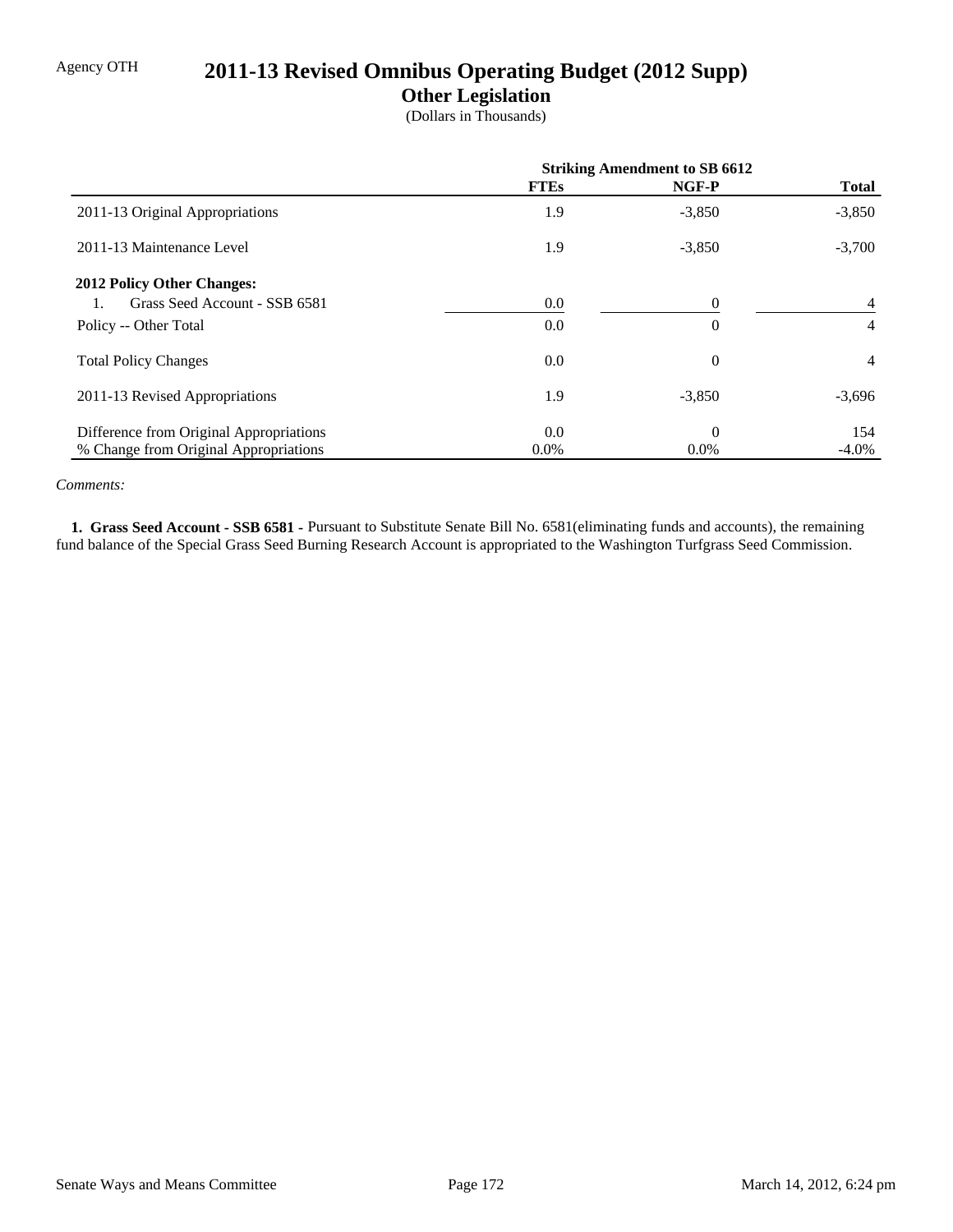# **Table of Contents**

| <b>Title</b>                                                | Page |
|-------------------------------------------------------------|------|
| Accountancy, State Board of                                 | 66   |
| Actuary, Office of the State                                | 17   |
| Administrative Hearings, Office of                          | 51   |
| Administrative Office of the Courts                         | 25   |
| African-American Affairs, Washington State Commission on    | 56   |
| Agriculture, Department of                                  | 130  |
| Archaeology & Historic Preservation                         | 79   |
| Arts Commission, Washington State                           | 166  |
| Asian-Pacific-American Affairs, Washington State Commission | 36   |
| Attorney General, Office of the                             | 41   |
| Auditor, Office of the State                                | 39   |
| Bond Retirement & Interest                                  | 169  |
| <b>Caseload Forecast Council</b>                            | 43   |
| Center for Childhood Deafness & Hearing Loss, WA State      | 162  |
| Central Washington University                               | 153  |
| Columbia River Gorge Commission                             | 110  |
| Commerce, Department of                                     | 45   |
| Community & Technical College System                        | 158  |
| <b>Conservation Commission, State</b>                       | 121  |
| <b>Consolidated Technology Services</b>                     | 65   |
| Corrections, Department of                                  | 93   |
| <b>Court of Appeals</b>                                     | 23   |
| Criminal Justice Training Commission, Washington State      | 85   |
| DSHS - Administration & Supporting Services                 | 107  |
| DSHS - Alcohol & Substance Abuse                            | 105  |
| DSHS - Children & Family Services                           | 97   |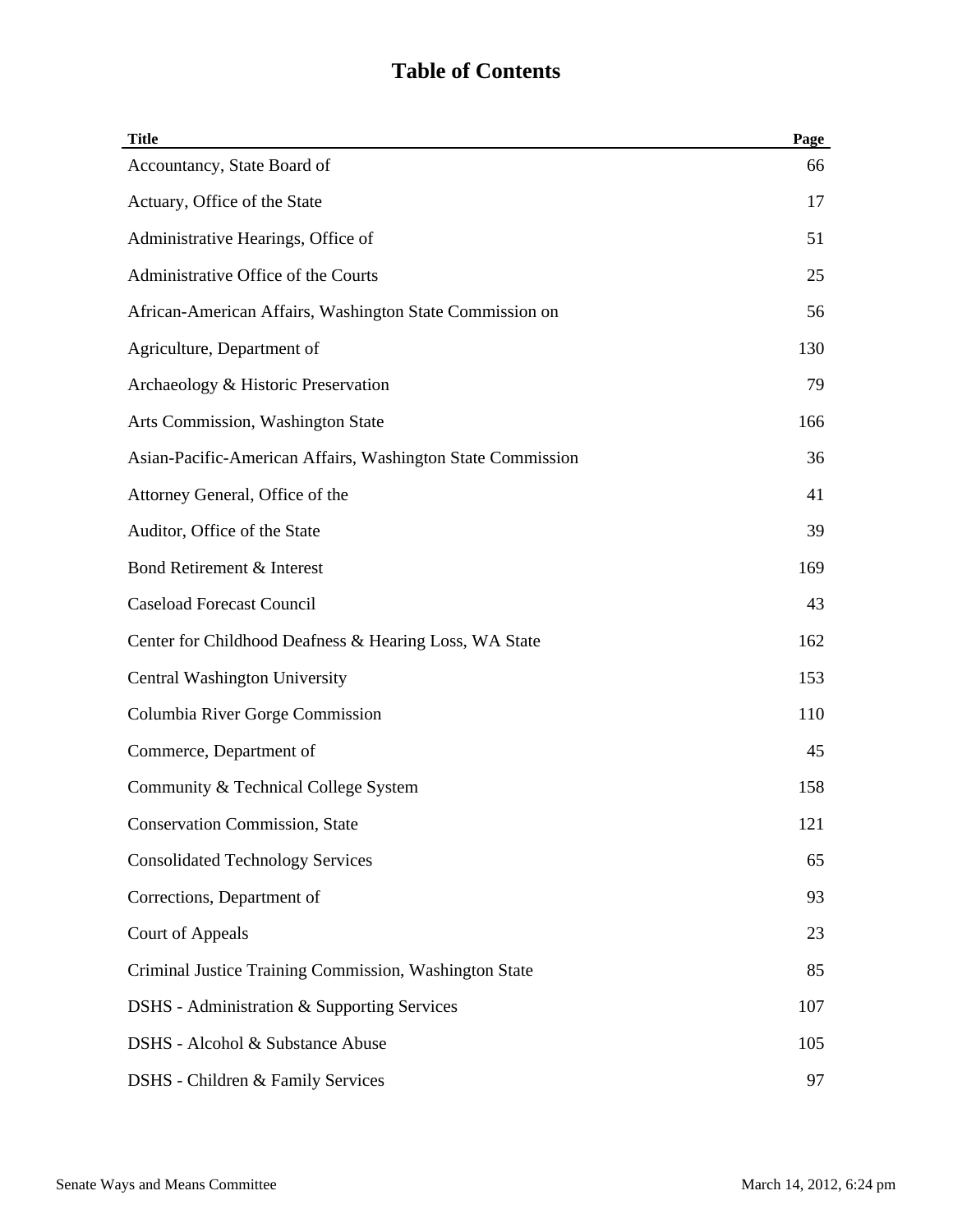# **Table of Contents**

| <b>Title</b>                                    | Page |
|-------------------------------------------------|------|
| <b>DSHS</b> - Developmental Disabilities        | 101  |
| <b>DSHS</b> - Economic Services Administration  | 103  |
| <b>DSHS</b> - Juvenile Rehabilitation           | 99   |
| <b>DSHS</b> - Long-Term Care Services           | 102  |
| <b>DSHS</b> - Mental Health                     | 100  |
| <b>DSHS</b> - Payments to Other Agencies        | 109  |
| <b>DSHS</b> - Special Commitment Center         | 108  |
| <b>DSHS</b> - Vocational Rehabilitation         | 106  |
| Early Learning, Department of                   | 164  |
| Eastern Washington State Historical Society     | 168  |
| <b>Eastern Washington University</b>            | 152  |
| Ecology, Department of                          | 111  |
| Economic & Revenue Forecast Council             | 48   |
| <b>Employee Compensation Adjustments, State</b> | 171  |
| <b>Employment Security Department</b>           | 96   |
| Enterprise Services, Department of              | 68   |
| Environmental and Land Use Hearings Office      | 120  |
| Financial Institutions, Department of           | 44   |
| Financial Management, Office of                 | 49   |
| Fish and Wildlife, Department of                | 122  |
| Forensic Investigation Council                  | 67   |
| Gambling Commission, Washington State           | 54   |
| Governor, Office of the                         | 29   |
| Health Care Authority, Washington State         | 80   |
| Health, Department of                           | 88   |
| <b>Higher Education Coordinating Board</b>      | 148  |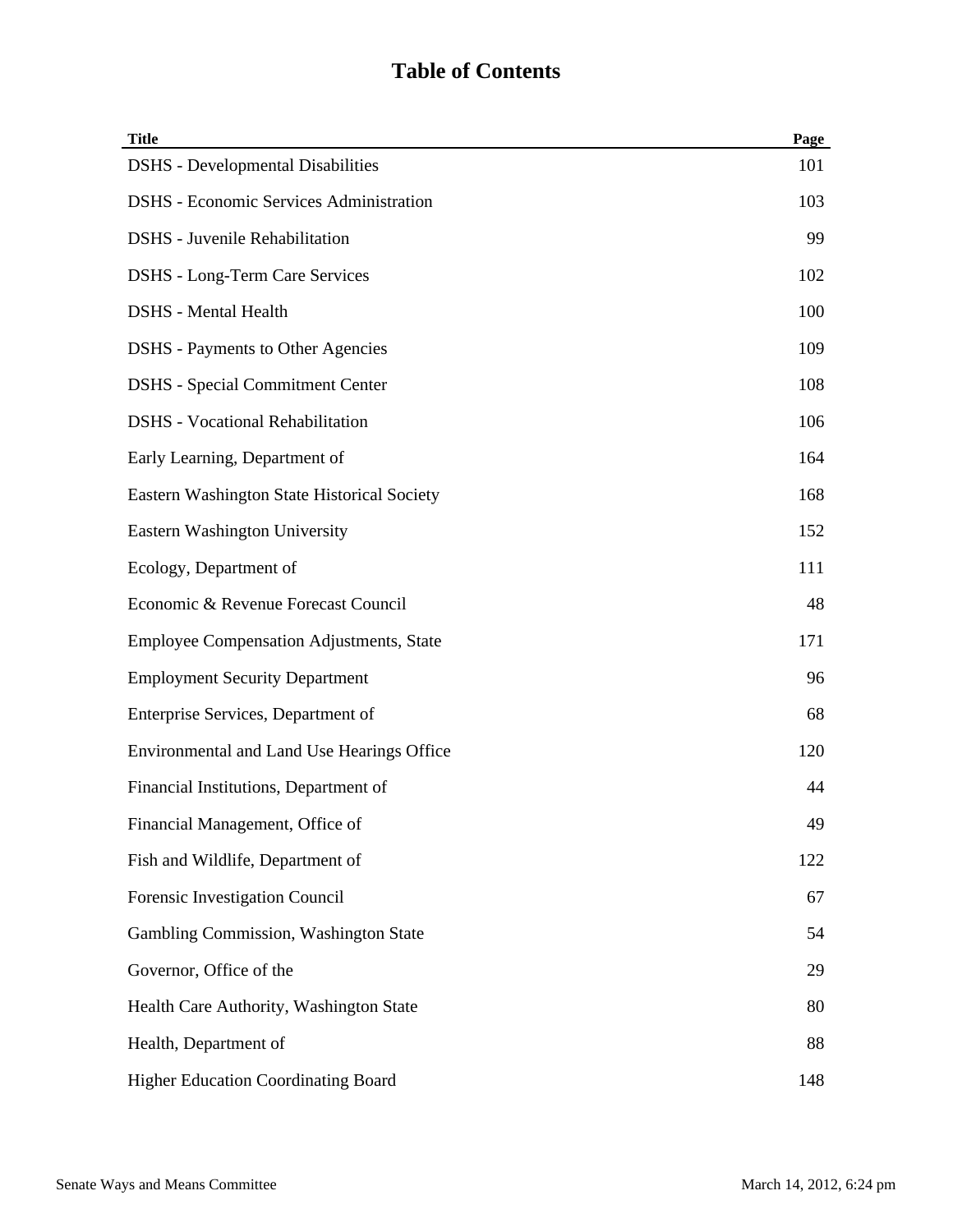## **Table of Contents**

| <b>Title</b>                                              | Page |
|-----------------------------------------------------------|------|
| Higher Education, Council for                             | 147  |
| Hispanic Affairs, Washington State Commission on          | 55   |
| Historical Society, Washington State                      | 167  |
| Horse Racing Commission, Washington                       | 70   |
| House of Representatives                                  | 11   |
| Human Rights Commission                                   | 83   |
| Indian Affairs, Governor's Office of                      | 35   |
| Industrial Insurance Appeals, Board of                    | 84   |
| Innovate Washington                                       | 60   |
| Insurance Commissioner, Office of                         | 64   |
| <b>Investment Board, State</b>                            | 59   |
| Joint Legislative Audit & Review Committee                | 15   |
| Joint Legislative Systems Committee                       | 18   |
| Judicial Conduct, Commission on                           | 24   |
| Labor & Industries, Department of                         | 86   |
| Legislative Evaluation & Accountability Program Committee | 16   |
| <b>LEOFF 2 Retirement Board</b>                           | 78   |
| Licensing, Department of                                  | 134  |
| Lieutenant Governor, Office of the                        | 31   |
| Liquor Control Board, Washington State                    | 71   |
| Lottery Commission, State                                 | 53   |
| <b>Military Department</b>                                | 76   |
| Minority & Women's Business Enterprises, Office of        | 63   |
| Natural Resources, Department of                          | 127  |
| Office of Civil Legal Aid                                 | 28   |
| Office of Legislative Support Svcs                        | 20   |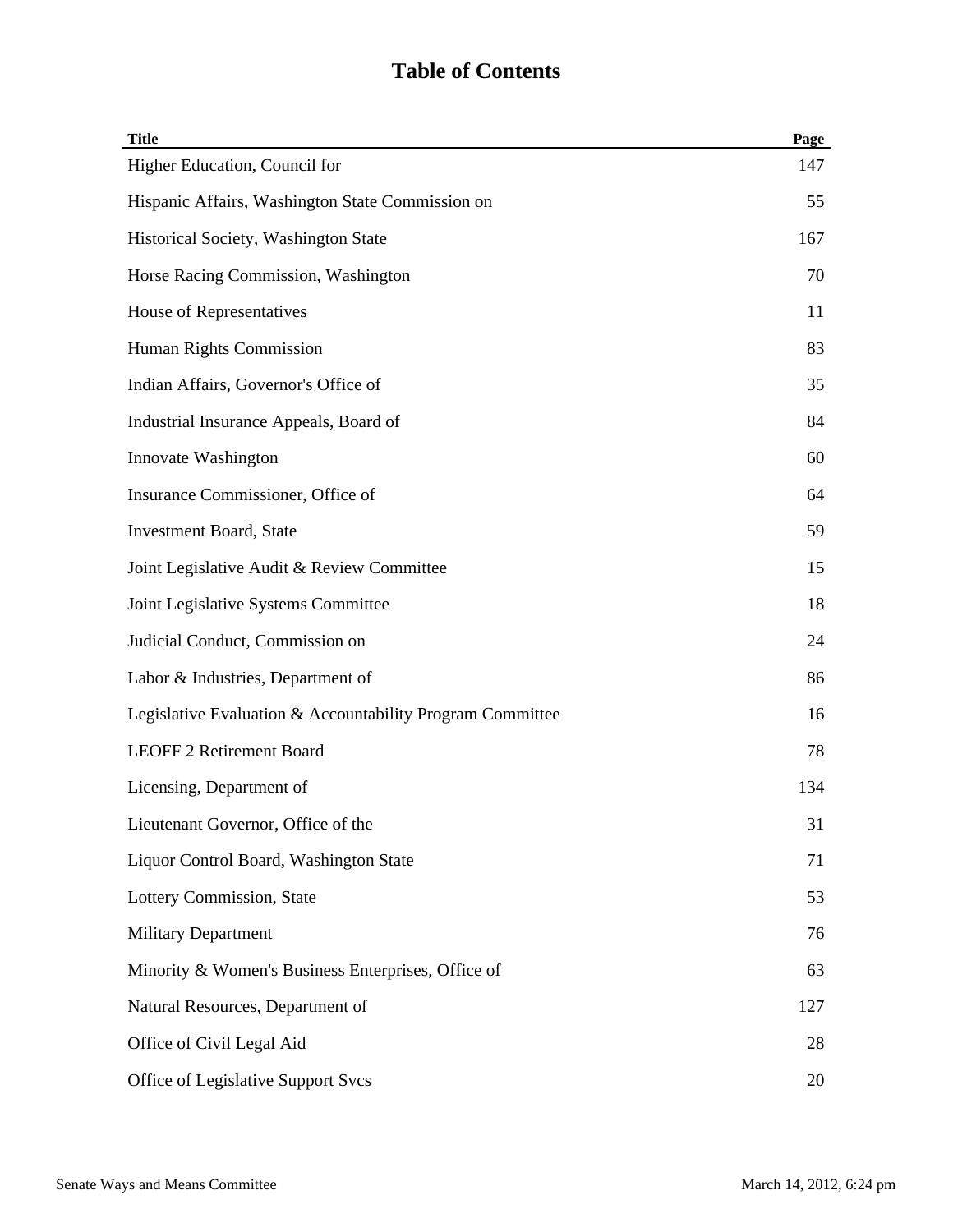## **Table of Contents**

| <b>Title</b>                                               | Page |
|------------------------------------------------------------|------|
| Other Legislation                                          | 172  |
| Parks and Recreation Commission, State                     | 116  |
| Pollution Liability Insurance Program, Washington          | 115  |
| Public Defense, Office of                                  | 27   |
| <b>Public Disclosure Commission</b>                        | 32   |
| <b>Public Employment Relations Commission</b>              | 77   |
| Public Schools - Education of Highly Capable Students      | 143  |
| <b>Public Schools - Education Reform</b>                   | 144  |
| <b>Public Schools - Educational Service Districts</b>      | 140  |
| <b>Public Schools - General Apportionment</b>              | 137  |
| <b>Public Schools - Institutional Education</b>            | 142  |
| Public Schools - Learning Assistance Program (LAP)         | 146  |
| Public Schools - Levy Equalization                         | 141  |
| Public Schools - OSPI & Statewide Programs                 | 135  |
| <b>Public Schools - Pupil Transportation</b>               | 138  |
| Public Schools - Special Education                         | 139  |
| <b>Public Schools - Transitional Bilingual Instruction</b> | 145  |
| <b>Puget Sound Partnership</b>                             | 125  |
| Recreation and Conservation Funding Board                  | 118  |
| Retirement Systems, Department of                          | 57   |
| Revenue, Department of                                     | 61   |
| Salaries for Elected Officials, Citizens' Commission on    | 40   |
| School for the Blind, State                                | 161  |
| Secretary of State, Office of the                          | 33   |
| Senate                                                     | 13   |
| Services for the Blind, Department of                      | 95   |